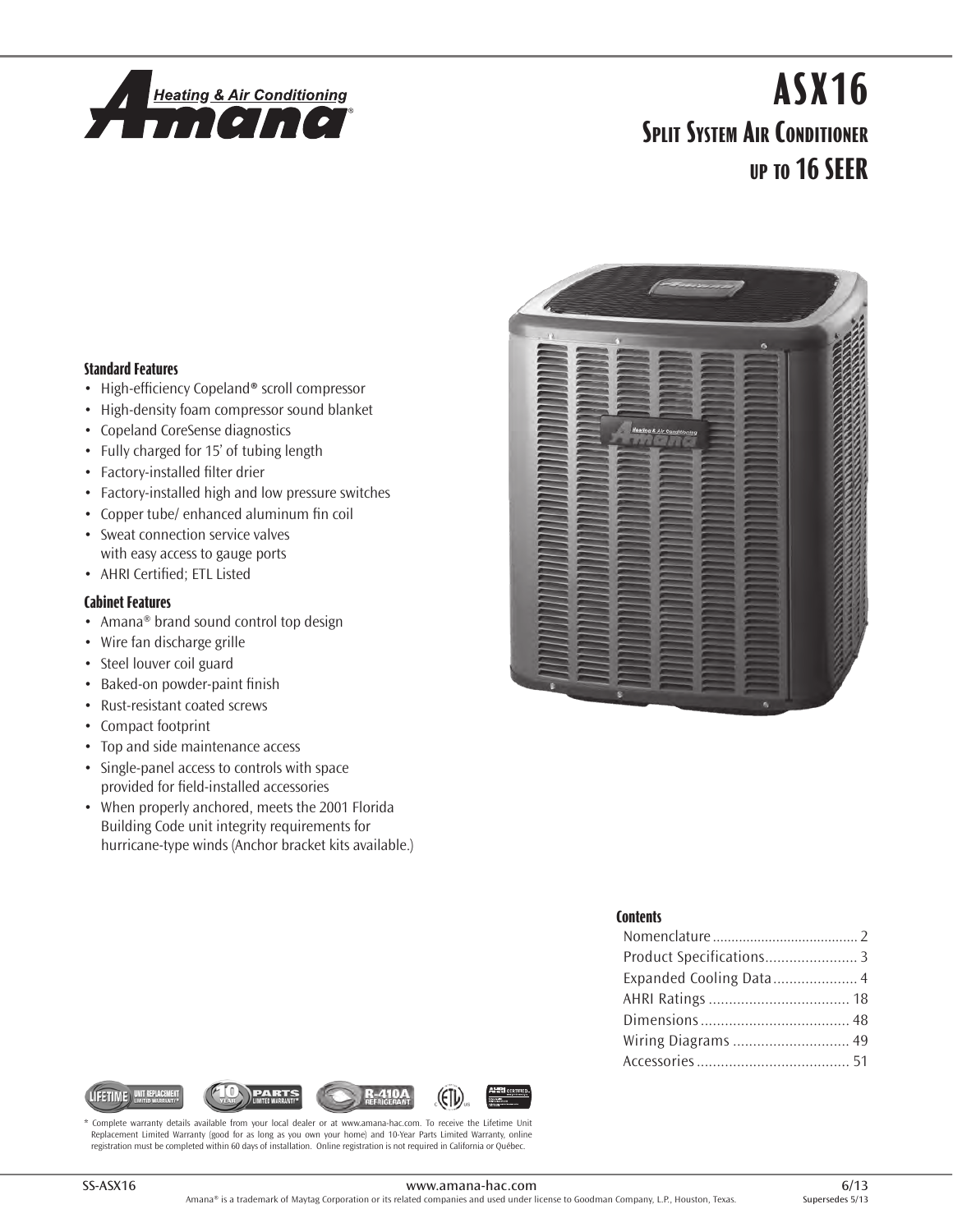#### **Nomenclature**



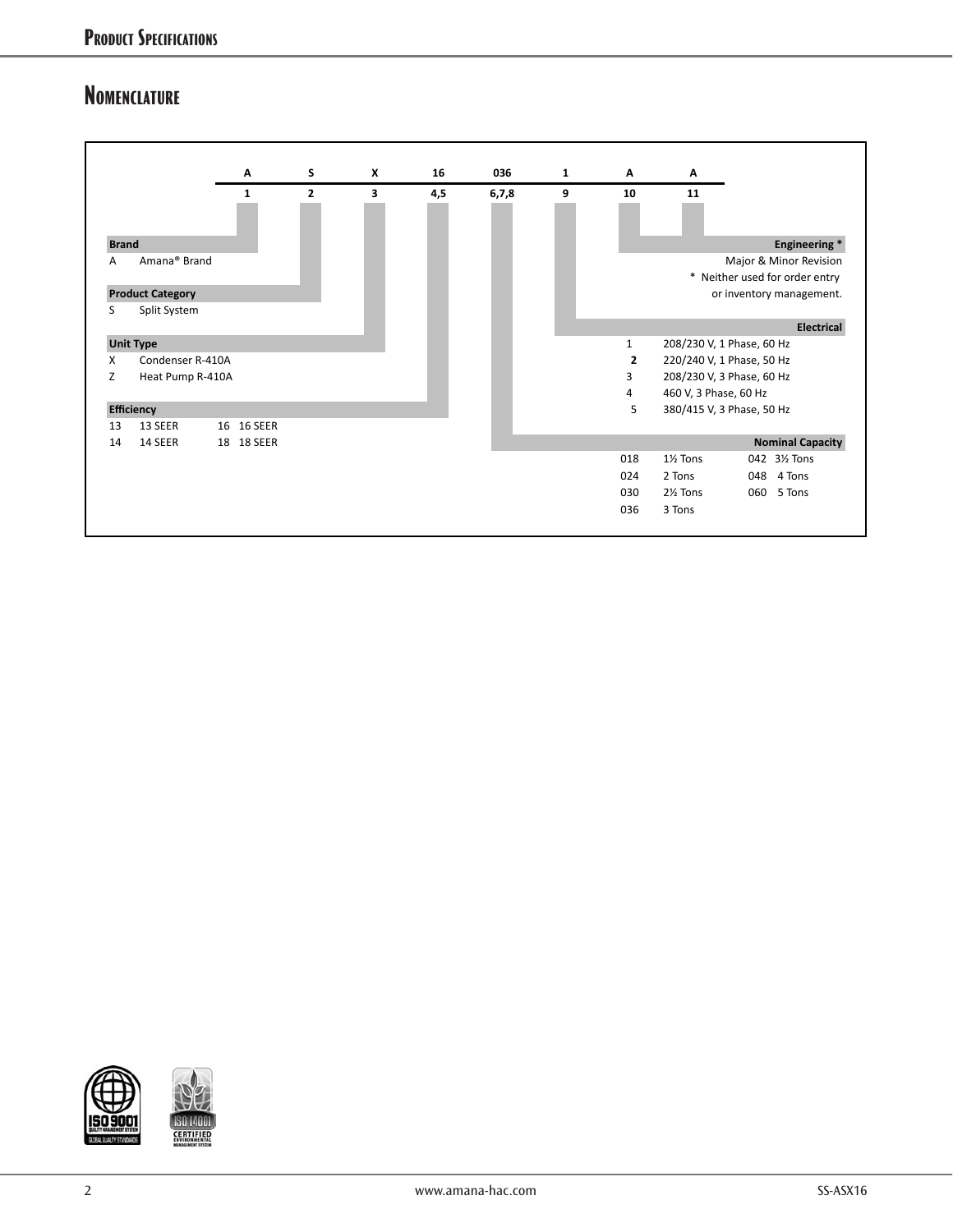#### **Specifications**

|                                          | <b>ASX16</b><br>0181F*      | <b>ASX16</b><br>0241F*      | <b>ASX16</b><br>0301F*      | <b>ASX16</b><br>0361F*             | ASX16<br>0421F*             | <b>ASX16</b><br>0481F*             | <b>ASX16</b><br>0601F*             | ASX16<br>0611F*             |
|------------------------------------------|-----------------------------|-----------------------------|-----------------------------|------------------------------------|-----------------------------|------------------------------------|------------------------------------|-----------------------------|
| <b>CAPACITIES</b>                        |                             |                             |                             |                                    |                             |                                    |                                    |                             |
| Nominal Cooling (BTU/h)                  | 18,000                      | 23,600                      | 29,000                      | 34,800                             | 42,000                      | 45,500                             | 54,000                             | 57,000                      |
| Decibels                                 | 71.5                        | 71.5                        | 71.5                        | 71.5                               | 73                          | 73                                 | 73                                 | 73                          |
| <b>COMPRESSOR</b>                        |                             |                             |                             |                                    |                             |                                    |                                    |                             |
| <b>RLA</b>                               | 9.0                         | 13.5                        | 12.8                        | 14.1                               | 17.9                        | 17.9                               | 21.4                               | 25                          |
| <b>LRA</b>                               | 46                          | 58.3                        | 64                          | 77                                 | 112                         | 112                                | 135                                | 134                         |
| <b>CONDENSER FAN MOTOR</b>               |                             |                             |                             |                                    |                             |                                    |                                    |                             |
| Horsepower (RPM)                         | 1/6                         | 1/6                         | 1/6                         | 1/6                                | 1/6                         | 1/4                                | 1/3                                | 1/4                         |
| <b>FLA</b>                               | 1.10                        | 1.10                        | 1.10                        | 1.10                               | 1.10                        | 1.50                               | 2.80                               | 1.50                        |
| <b>REFRIGERATION SYSTEM</b>              |                             |                             |                             |                                    |                             |                                    |                                    |                             |
| Refrigerant Line Size <sup>1</sup>       |                             |                             |                             |                                    |                             |                                    |                                    |                             |
| Liquid Line Size ("O.D.)                 | $\frac{3}{8}$ <sup>11</sup> | $\frac{3}{8}$ <sup>11</sup> | $\frac{3}{8}$ <sup>11</sup> | $\frac{3}{8}$ <sup>11</sup>        | $\frac{3}{8}$ <sup>11</sup> | $\frac{3}{8}$ <sup>11</sup>        | $\frac{3}{8}$ <sup>11</sup>        | $\frac{3}{8}$ <sup>11</sup> |
| Suction Line Size ("O.D.)                | $\frac{3}{4}$ <sup>11</sup> | $\frac{3}{4}$ <sup>11</sup> | $\frac{7}{8}$ "             | $\frac{7}{8}$ <sup>11</sup>        | $\frac{7}{8}$ "             | $\frac{7}{8}$ "                    | $\frac{7}{8}$ "                    | $\frac{7}{8}$ "             |
| Refrigerant Connection Size              |                             |                             |                             |                                    |                             |                                    |                                    |                             |
| Liquid Valve Size ("O.D.)                | $\frac{3}{8}$ <sup>11</sup> | $\frac{3}{8}$ <sup>11</sup> | $\frac{3}{8}$ <sup>11</sup> | $\frac{3}{8}$ <sup>11</sup>        | $\frac{3}{8}$ <sup>11</sup> | $\frac{3}{8}$ <sup>11</sup>        | $\frac{3}{8}$ <sup>11</sup>        | $\frac{3}{8}$ <sup>11</sup> |
| Suction Valve Size ("O.D.)               | $\frac{3}{4}$ <sup>11</sup> | $\frac{3}{4}$ <sup>11</sup> | $\frac{7}{8}$ "             | $\frac{7}{8}$ "                    | $\frac{7}{8}$ "             | $\frac{7}{8}$ "                    | $\frac{7}{8}$ "                    | $\frac{7}{8}$ "             |
| Valve Type                               | Sweat                       | Sweat                       | Sweat                       | Sweat                              | Sweat                       | Sweat                              | Sweat                              | Sweat                       |
| Refrigerant Charge                       | 80                          | 89                          | 100                         | 109                                | 120                         | 152                                | 290                                | TBD                         |
| <b>ELECTRICAL DATA</b>                   |                             |                             |                             |                                    |                             |                                    |                                    |                             |
| Voltage-HZ                               | 208/230-1                   | 208/230-1                   | 208/230-1                   | 208/230-1                          | 208/230-1                   | 208/230-1                          | 208/230-1                          | 208/230-1                   |
| Minimum Circuit Ampacity <sup>2</sup>    | 12.4                        | 18.0                        | 17.1                        | 18.7                               | 23.5                        | 23.9                               | 28.3                               | 32.8                        |
| Max. Overcurrent Protection <sup>3</sup> | 20                          | 30                          | 25                          | 30                                 | 40                          | 40                                 | 45                                 | 50                          |
| Min / Max Volts                          | 197/253                     | 197/253                     | 197/253                     | 197/253                            | 197/253                     | 197/253                            | 197/253                            | 197/253                     |
| <b>Electrical Conduit Size</b>           | 1/ <sub>2</sub> " or 3/4"   | 1/ <sub>2</sub> " or 3/4"   | 1/ <sub>2</sub> " or 3/4"   | $\frac{1}{2}$ " or $\frac{3}{4}$ " | 1/ <sub>2</sub> " or 3/4"   | $\frac{1}{2}$ " or $\frac{3}{4}$ " | $\frac{1}{2}$ " or $\frac{3}{4}$ " | 1/ <sub>2</sub> " or 3/4"   |
| <b>EQUIPMENT WEIGHT (LBS)</b>            | 175                         | 175                         | 182                         | 207                                | 282                         | 289                                | 316                                | 291                         |
| <b>SHIP WEIGHT (LBS)</b>                 | 193                         | 193                         | 200                         | 225                                | 304                         | 311                                | 338                                | 314                         |

<sup>1</sup> Tested and rated in accordance with ARI Standard 210/240

<sup>2</sup> Wire size should be determined in accordance with National Electrical Codes; extensive wire runs will require larger wire sizes

<sup>3</sup> Must use time-delay fuses or HACR-type circuit breakers of the same size as noted.

#### **Notes**

• Always check the S&R plate for electrical data on the unit being installed.

• Installer will need to supply %" to 1%" adapters for suction line connections (5-ton units only).

• Unit is charged with refrigerant for 15' of ⅜" liquid line. System charge must be adjusted per Installation Instructions Final Charge Procedure.

• Installation of these units requires the specified TXV Kit to be installed on the indoor coil. THE SPECIFIED TXV IS DETERMINED BY THE OUT-

DOOR UNIT, NOT THE INDOOR COIL.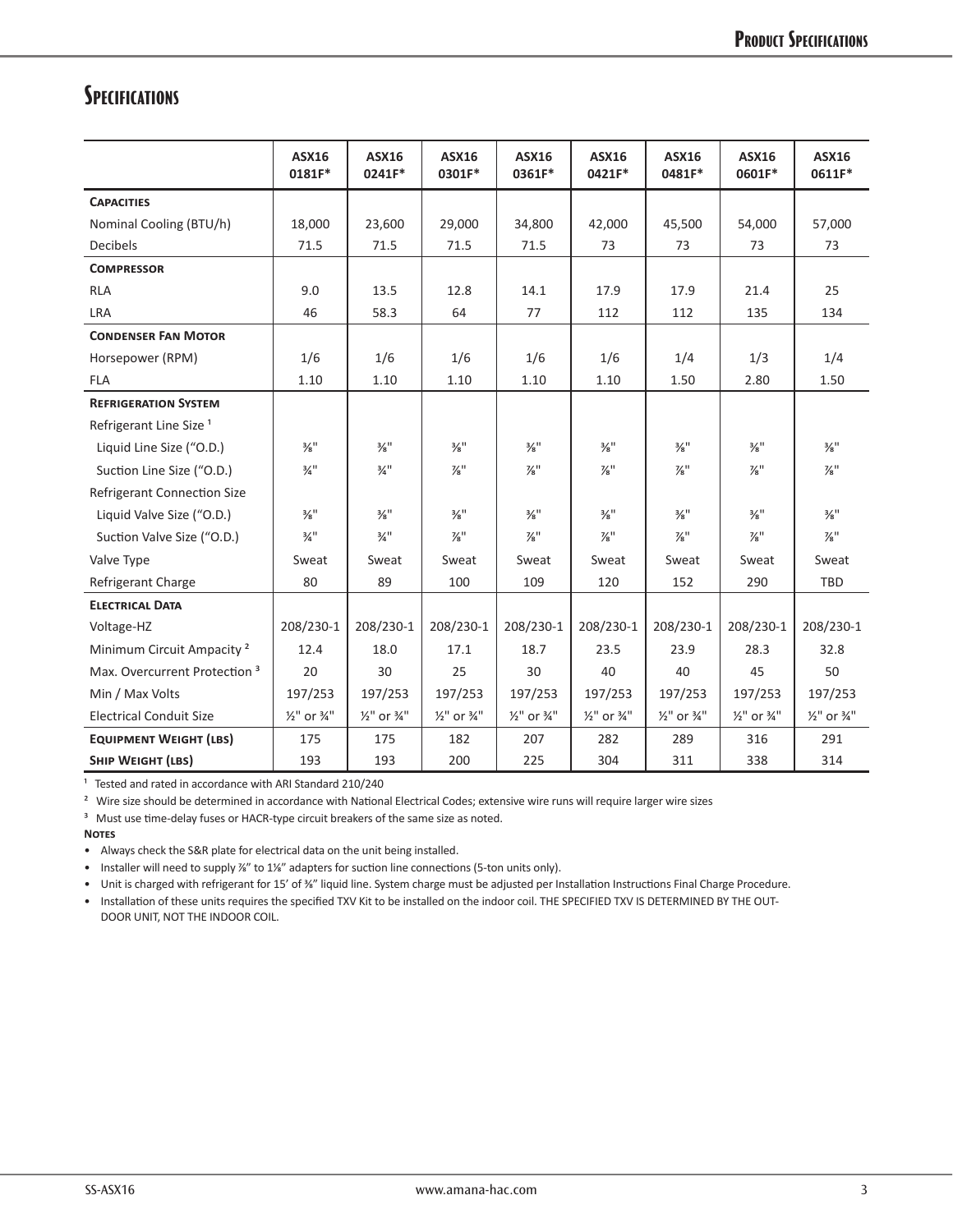|               |     |                                                                       |                         |                 |                         |                 |                         |        |                                                                   |                                                                                                                                                                                                                                                                                                                        |                                                                                                                                                                                                                                                                                                                    | <b>OUTDOOR AMBIENT TEMPERATURE</b> |                                                                                                                                                                                                                                                                                                                      |                                                                                                                                                                                                                                                                                                                     |                                                                                                                                                                                                                                                                                                                                                |                                                                                            |  |                                                                                                   |                                                                                                                                                                                                                                                                                                            |                                                                                                   |                                                                                                                |
|---------------|-----|-----------------------------------------------------------------------|-------------------------|-----------------|-------------------------|-----------------|-------------------------|--------|-------------------------------------------------------------------|------------------------------------------------------------------------------------------------------------------------------------------------------------------------------------------------------------------------------------------------------------------------------------------------------------------------|--------------------------------------------------------------------------------------------------------------------------------------------------------------------------------------------------------------------------------------------------------------------------------------------------------------------|------------------------------------|----------------------------------------------------------------------------------------------------------------------------------------------------------------------------------------------------------------------------------------------------------------------------------------------------------------------|---------------------------------------------------------------------------------------------------------------------------------------------------------------------------------------------------------------------------------------------------------------------------------------------------------------------|------------------------------------------------------------------------------------------------------------------------------------------------------------------------------------------------------------------------------------------------------------------------------------------------------------------------------------------------|--------------------------------------------------------------------------------------------|--|---------------------------------------------------------------------------------------------------|------------------------------------------------------------------------------------------------------------------------------------------------------------------------------------------------------------------------------------------------------------------------------------------------------------|---------------------------------------------------------------------------------------------------|----------------------------------------------------------------------------------------------------------------|
|               |     |                                                                       |                         | 65°F            |                         |                 |                         | 75°F   |                                                                   |                                                                                                                                                                                                                                                                                                                        |                                                                                                                                                                                                                                                                                                                    |                                    |                                                                                                                                                                                                                                                                                                                      |                                                                                                                                                                                                                                                                                                                     |                                                                                                                                                                                                                                                                                                                                                |                                                                                            |  |                                                                                                   | 115°F                                                                                                                                                                                                                                                                                                      |                                                                                                   |                                                                                                                |
|               |     |                                                                       |                         |                 |                         |                 |                         |        |                                                                   |                                                                                                                                                                                                                                                                                                                        |                                                                                                                                                                                                                                                                                                                    |                                    |                                                                                                                                                                                                                                                                                                                      |                                                                                                                                                                                                                                                                                                                     |                                                                                                                                                                                                                                                                                                                                                |                                                                                            |  |                                                                                                   |                                                                                                                                                                                                                                                                                                            |                                                                                                   |                                                                                                                |
| $\frac{8}{2}$ |     | AIRFLOW                                                               | 59                      | යි              | 67                      |                 | 59                      |        |                                                                   |                                                                                                                                                                                                                                                                                                                        |                                                                                                                                                                                                                                                                                                                    |                                    |                                                                                                                                                                                                                                                                                                                      |                                                                                                                                                                                                                                                                                                                     |                                                                                                                                                                                                                                                                                                                                                |                                                                                            |  |                                                                                                   |                                                                                                                                                                                                                                                                                                            |                                                                                                   |                                                                                                                |
|               |     | MBh                                                                   | 15.8                    | 16.4            | 17.9                    |                 | 15.4                    |        |                                                                   | $B$ $\frac{1}{2}$ $\frac{1}{2}$ $\frac{3}{2}$ $\frac{3}{2}$ $\frac{4}{3}$ $\frac{3}{4}$ $\frac{1}{2}$ $\frac{1}{2}$ $\frac{3}{2}$ $\frac{5}{2}$ $\frac{5}{2}$ $\frac{3}{2}$ $\frac{3}{2}$ $\frac{1}{2}$ $\frac{1}{2}$ $\frac{3}{2}$ $\frac{3}{2}$ $\frac{1}{2}$ $\frac{1}{2}$ $\frac{3}{2}$ $\frac{1}{2}$ $\frac{1}{2$ | <b>8</b> $\frac{6}{12}$ $\frac{6}{5}$ $\frac{1}{2}$ $\frac{3}{12}$ $\frac{3}{12}$ $\frac{3}{12}$ $\frac{3}{12}$ $\frac{3}{12}$ $\frac{3}{12}$ $\frac{3}{12}$ $\frac{3}{12}$ $\frac{3}{12}$ $\frac{3}{12}$ $\frac{3}{12}$ $\frac{3}{12}$ $\frac{3}{12}$ $\frac{3}{12}$ $\frac{3}{12}$ $\frac{3}{12}$ $\frac{3}{12}$ |                                    | $3\frac{1}{2}$ $\frac{3}{2}$ $\frac{3}{2}$ $\frac{1}{2}$ $\frac{1}{3}$ $\frac{1}{3}$ $\frac{1}{2}$ $\frac{1}{6}$ $\frac{1}{6}$ $\frac{1}{2}$ $\frac{1}{3}$ $\frac{1}{2}$ $\frac{1}{3}$ $\frac{1}{2}$ $\frac{1}{3}$ $\frac{1}{2}$ $\frac{1}{3}$ $\frac{1}{2}$ $\frac{1}{3}$ $\frac{1}{2}$ $\frac{1}{3}$ $\frac{1}{2}$ | $\frac{6}{2}$ $\frac{1}{2}$ $\frac{3}{2}$ $\frac{4}{3}$ $\frac{4}{3}$ $\frac{5}{2}$ $\frac{8}{3}$ $\frac{8}{2}$ $\frac{1}{2}$ $\frac{3}{4}$ $\frac{2}{3}$ $\frac{3}{4}$ $\frac{3}{4}$ $\frac{1}{2}$ $\frac{3}{4}$ $\frac{3}{4}$ $\frac{3}{4}$ $\frac{3}{4}$ $\frac{3}{4}$ $\frac{3}{4}$ $\frac{3}{4}$ $\frac{3}{4}$ |                                                                                                                                                                                                                                                                                                                                                | $3\frac{1}{2}$ 5 5 6 7 6 7 6 7 6 7 7 7 8 7 7 7 8 7 7 7 8 7 7 7 8 7 7 7 7 8 7 7 7 8 7 7 8 7 |  | <mark>ង</mark> ប្លី ន ដ ិ ដ ិ ន ប្រាំ ដ ិ ន ដ ិ ដ ិ ន ដ ី ដ ិ ន ដ ី ន ន ដ ី ន ន ដ ី ន ន ដ ី ន ន ដ | $3\frac{1}{3}$ 3 $\frac{1}{3}$ 9 $\frac{1}{3}$ 3 $\frac{1}{3}$ $\frac{1}{3}$ 3 $\frac{1}{3}$ 3 $\frac{1}{3}$ 3 $\frac{1}{3}$ 3 $\frac{1}{3}$ 3 $\frac{1}{3}$ 3 $\frac{1}{3}$ 3 $\frac{1}{3}$ 3 $\frac{1}{3}$ 3 $\frac{1}{3}$ 3 $\frac{1}{3}$ 3 $\frac{1}{3}$ 3 $\frac{1}{3}$ 3 $\frac{1}{3}$ 3 $\frac{1}{$ |                                                                                                   |                                                                                                                |
|               |     | $\Delta\mathsf{T}$<br>5/7                                             | 0.68<br>$\overline{c}$  | 0.57<br>16      | 0.40<br>$\overline{12}$ |                 | 0.71<br>$\overline{c}$  |        |                                                                   |                                                                                                                                                                                                                                                                                                                        |                                                                                                                                                                                                                                                                                                                    |                                    |                                                                                                                                                                                                                                                                                                                      |                                                                                                                                                                                                                                                                                                                     |                                                                                                                                                                                                                                                                                                                                                |                                                                                            |  |                                                                                                   |                                                                                                                                                                                                                                                                                                            |                                                                                                   |                                                                                                                |
|               | 525 | $\lesssim$                                                            | 1.18                    | 1.20            | 1.23                    |                 | 1.26                    |        |                                                                   |                                                                                                                                                                                                                                                                                                                        |                                                                                                                                                                                                                                                                                                                    |                                    |                                                                                                                                                                                                                                                                                                                      |                                                                                                                                                                                                                                                                                                                     |                                                                                                                                                                                                                                                                                                                                                |                                                                                            |  |                                                                                                   |                                                                                                                                                                                                                                                                                                            |                                                                                                   |                                                                                                                |
|               |     |                                                                       | 4.3                     | 4.3             | 4.5                     |                 | 4.6                     |        |                                                                   |                                                                                                                                                                                                                                                                                                                        |                                                                                                                                                                                                                                                                                                                    |                                    |                                                                                                                                                                                                                                                                                                                      |                                                                                                                                                                                                                                                                                                                     |                                                                                                                                                                                                                                                                                                                                                |                                                                                            |  |                                                                                                   |                                                                                                                                                                                                                                                                                                            |                                                                                                   |                                                                                                                |
|               |     | Amps<br>H PR<br>LO PR                                                 | 199                     | 214             | 226                     |                 | 223                     |        |                                                                   |                                                                                                                                                                                                                                                                                                                        |                                                                                                                                                                                                                                                                                                                    |                                    |                                                                                                                                                                                                                                                                                                                      |                                                                                                                                                                                                                                                                                                                     |                                                                                                                                                                                                                                                                                                                                                |                                                                                            |  |                                                                                                   |                                                                                                                                                                                                                                                                                                            |                                                                                                   |                                                                                                                |
|               |     |                                                                       | 101                     | 108             | 118                     |                 | 107                     |        |                                                                   |                                                                                                                                                                                                                                                                                                                        |                                                                                                                                                                                                                                                                                                                    |                                    |                                                                                                                                                                                                                                                                                                                      |                                                                                                                                                                                                                                                                                                                     |                                                                                                                                                                                                                                                                                                                                                |                                                                                            |  |                                                                                                   |                                                                                                                                                                                                                                                                                                            |                                                                                                   |                                                                                                                |
|               |     | 도 있<br>이후                                                             | 17.1                    | 17.7            | 19.4                    |                 | 16.7<br>0.73            |        |                                                                   |                                                                                                                                                                                                                                                                                                                        |                                                                                                                                                                                                                                                                                                                    |                                    |                                                                                                                                                                                                                                                                                                                      |                                                                                                                                                                                                                                                                                                                     |                                                                                                                                                                                                                                                                                                                                                |                                                                                            |  |                                                                                                   |                                                                                                                                                                                                                                                                                                            |                                                                                                   |                                                                                                                |
|               |     |                                                                       | 0.71                    | 0.59            | 0.41                    |                 |                         |        |                                                                   |                                                                                                                                                                                                                                                                                                                        |                                                                                                                                                                                                                                                                                                                    |                                    |                                                                                                                                                                                                                                                                                                                      |                                                                                                                                                                                                                                                                                                                     |                                                                                                                                                                                                                                                                                                                                                |                                                                                            |  |                                                                                                   |                                                                                                                                                                                                                                                                                                            |                                                                                                   |                                                                                                                |
|               |     |                                                                       | $\overline{17}$         | 15              | $\Xi$                   |                 | $\overline{\mathbb{L}}$ |        |                                                                   |                                                                                                                                                                                                                                                                                                                        |                                                                                                                                                                                                                                                                                                                    |                                    |                                                                                                                                                                                                                                                                                                                      |                                                                                                                                                                                                                                                                                                                     |                                                                                                                                                                                                                                                                                                                                                |                                                                                            |  |                                                                                                   |                                                                                                                                                                                                                                                                                                            |                                                                                                   |                                                                                                                |
| 70            | 650 | $\overline{\mathsf{k}}$                                               | 1.21                    | 1.23            | 1.26                    |                 | $1.28$<br>4.7           |        |                                                                   |                                                                                                                                                                                                                                                                                                                        |                                                                                                                                                                                                                                                                                                                    |                                    |                                                                                                                                                                                                                                                                                                                      |                                                                                                                                                                                                                                                                                                                     |                                                                                                                                                                                                                                                                                                                                                |                                                                                            |  |                                                                                                   |                                                                                                                                                                                                                                                                                                            |                                                                                                   |                                                                                                                |
|               |     |                                                                       | 4.4                     | 4.5             | 4.6                     |                 |                         |        |                                                                   |                                                                                                                                                                                                                                                                                                                        |                                                                                                                                                                                                                                                                                                                    |                                    |                                                                                                                                                                                                                                                                                                                      |                                                                                                                                                                                                                                                                                                                     |                                                                                                                                                                                                                                                                                                                                                |                                                                                            |  |                                                                                                   |                                                                                                                                                                                                                                                                                                            |                                                                                                   |                                                                                                                |
|               |     | Amps<br>H PR<br>LO PR                                                 | 205                     | 221             | 233                     |                 | 230                     |        |                                                                   |                                                                                                                                                                                                                                                                                                                        |                                                                                                                                                                                                                                                                                                                    |                                    |                                                                                                                                                                                                                                                                                                                      |                                                                                                                                                                                                                                                                                                                     |                                                                                                                                                                                                                                                                                                                                                |                                                                                            |  |                                                                                                   |                                                                                                                                                                                                                                                                                                            |                                                                                                   |                                                                                                                |
|               |     |                                                                       | 105                     | 11              | 122                     |                 | 111                     |        |                                                                   |                                                                                                                                                                                                                                                                                                                        |                                                                                                                                                                                                                                                                                                                    |                                    |                                                                                                                                                                                                                                                                                                                      |                                                                                                                                                                                                                                                                                                                     |                                                                                                                                                                                                                                                                                                                                                |                                                                                            |  |                                                                                                   |                                                                                                                                                                                                                                                                                                            |                                                                                                   |                                                                                                                |
|               |     | $\frac{25}{14}$                                                       | 17.1<br>0.71            | 17.7<br>0.59    | 19.4                    |                 | 16.7<br>0.73            |        |                                                                   |                                                                                                                                                                                                                                                                                                                        |                                                                                                                                                                                                                                                                                                                    |                                    |                                                                                                                                                                                                                                                                                                                      |                                                                                                                                                                                                                                                                                                                     |                                                                                                                                                                                                                                                                                                                                                |                                                                                            |  |                                                                                                   |                                                                                                                                                                                                                                                                                                            |                                                                                                   |                                                                                                                |
|               |     |                                                                       |                         |                 | 0.41                    |                 |                         |        |                                                                   |                                                                                                                                                                                                                                                                                                                        |                                                                                                                                                                                                                                                                                                                    |                                    |                                                                                                                                                                                                                                                                                                                      |                                                                                                                                                                                                                                                                                                                     |                                                                                                                                                                                                                                                                                                                                                |                                                                                            |  |                                                                                                   |                                                                                                                                                                                                                                                                                                            |                                                                                                   |                                                                                                                |
|               |     | $\Delta\mathsf{T}$                                                    | $\overline{\mathbb{L}}$ | $\overline{1}$  | $\Xi$                   |                 | $\overline{\mathbb{L}}$ |        |                                                                   |                                                                                                                                                                                                                                                                                                                        |                                                                                                                                                                                                                                                                                                                    |                                    |                                                                                                                                                                                                                                                                                                                      |                                                                                                                                                                                                                                                                                                                     |                                                                                                                                                                                                                                                                                                                                                |                                                                                            |  |                                                                                                   |                                                                                                                                                                                                                                                                                                            |                                                                                                   |                                                                                                                |
|               | 675 | $\overline{\mathsf{k}}$                                               | 1.21                    | 1.23            | 1.26                    |                 | 1.28                    |        |                                                                   |                                                                                                                                                                                                                                                                                                                        |                                                                                                                                                                                                                                                                                                                    |                                    |                                                                                                                                                                                                                                                                                                                      |                                                                                                                                                                                                                                                                                                                     |                                                                                                                                                                                                                                                                                                                                                |                                                                                            |  |                                                                                                   |                                                                                                                                                                                                                                                                                                            |                                                                                                   |                                                                                                                |
|               |     | Amps                                                                  | 4.4                     | 4.5             | 4.6                     |                 | 4.7                     |        |                                                                   |                                                                                                                                                                                                                                                                                                                        |                                                                                                                                                                                                                                                                                                                    |                                    |                                                                                                                                                                                                                                                                                                                      |                                                                                                                                                                                                                                                                                                                     |                                                                                                                                                                                                                                                                                                                                                |                                                                                            |  |                                                                                                   |                                                                                                                                                                                                                                                                                                            |                                                                                                   |                                                                                                                |
|               |     | HI PR                                                                 | 205                     | 221             | 233                     |                 | 230                     |        |                                                                   |                                                                                                                                                                                                                                                                                                                        |                                                                                                                                                                                                                                                                                                                    |                                    |                                                                                                                                                                                                                                                                                                                      |                                                                                                                                                                                                                                                                                                                     |                                                                                                                                                                                                                                                                                                                                                |                                                                                            |  |                                                                                                   |                                                                                                                                                                                                                                                                                                            |                                                                                                   |                                                                                                                |
|               |     | LO <sub>PR</sub>                                                      | 105                     | 11              | 122                     |                 | $\Xi$                   |        |                                                                   |                                                                                                                                                                                                                                                                                                                        |                                                                                                                                                                                                                                                                                                                    |                                    |                                                                                                                                                                                                                                                                                                                      |                                                                                                                                                                                                                                                                                                                     |                                                                                                                                                                                                                                                                                                                                                |                                                                                            |  |                                                                                                   |                                                                                                                                                                                                                                                                                                            |                                                                                                   |                                                                                                                |
|               |     |                                                                       |                         |                 |                         |                 |                         |        |                                                                   |                                                                                                                                                                                                                                                                                                                        |                                                                                                                                                                                                                                                                                                                    |                                    |                                                                                                                                                                                                                                                                                                                      |                                                                                                                                                                                                                                                                                                                     |                                                                                                                                                                                                                                                                                                                                                |                                                                                            |  |                                                                                                   |                                                                                                                                                                                                                                                                                                            |                                                                                                   |                                                                                                                |
|               |     | MBh                                                                   | 16.1                    | 16.5            | 17.9                    | 19.2            | 15.7                    |        |                                                                   |                                                                                                                                                                                                                                                                                                                        |                                                                                                                                                                                                                                                                                                                    |                                    |                                                                                                                                                                                                                                                                                                                      |                                                                                                                                                                                                                                                                                                                     |                                                                                                                                                                                                                                                                                                                                                |                                                                                            |  |                                                                                                   |                                                                                                                                                                                                                                                                                                            |                                                                                                   |                                                                                                                |
|               |     | 5/7                                                                   | 0.78                    | 0.69            | 0.53                    | 0.34            | 0.81                    |        |                                                                   |                                                                                                                                                                                                                                                                                                                        |                                                                                                                                                                                                                                                                                                                    |                                    |                                                                                                                                                                                                                                                                                                                      |                                                                                                                                                                                                                                                                                                                     |                                                                                                                                                                                                                                                                                                                                                |                                                                                            |  |                                                                                                   |                                                                                                                                                                                                                                                                                                            |                                                                                                   |                                                                                                                |
|               |     | $\overline{\Delta}$                                                   | 22                      | 20              | $\frac{9}{2}$           | $\Xi$           | 22                      |        |                                                                   |                                                                                                                                                                                                                                                                                                                        |                                                                                                                                                                                                                                                                                                                    |                                    |                                                                                                                                                                                                                                                                                                                      |                                                                                                                                                                                                                                                                                                                     |                                                                                                                                                                                                                                                                                                                                                |                                                                                            |  |                                                                                                   |                                                                                                                                                                                                                                                                                                            |                                                                                                   |                                                                                                                |
|               | 525 | $\overline{\mathsf{k}}$                                               | 1.19                    | 1.21            | 1.24                    | $1.28$<br>$4.7$ | 1.27                    |        |                                                                   |                                                                                                                                                                                                                                                                                                                        |                                                                                                                                                                                                                                                                                                                    |                                    |                                                                                                                                                                                                                                                                                                                      |                                                                                                                                                                                                                                                                                                                     |                                                                                                                                                                                                                                                                                                                                                |                                                                                            |  |                                                                                                   |                                                                                                                                                                                                                                                                                                            |                                                                                                   |                                                                                                                |
|               |     | Amps<br>H PR<br>LO PR                                                 | $4.\overline{3}$        | 4.4             | 4.5                     |                 | 4.6                     |        |                                                                   |                                                                                                                                                                                                                                                                                                                        |                                                                                                                                                                                                                                                                                                                    |                                    |                                                                                                                                                                                                                                                                                                                      |                                                                                                                                                                                                                                                                                                                     |                                                                                                                                                                                                                                                                                                                                                |                                                                                            |  |                                                                                                   |                                                                                                                                                                                                                                                                                                            |                                                                                                   |                                                                                                                |
|               |     |                                                                       | 201                     | 216             | 229                     | 238<br>127      | 226                     |        |                                                                   |                                                                                                                                                                                                                                                                                                                        |                                                                                                                                                                                                                                                                                                                    |                                    |                                                                                                                                                                                                                                                                                                                      |                                                                                                                                                                                                                                                                                                                     |                                                                                                                                                                                                                                                                                                                                                |                                                                                            |  |                                                                                                   |                                                                                                                                                                                                                                                                                                            |                                                                                                   |                                                                                                                |
|               |     |                                                                       | 103                     | 109             | 119                     |                 | 108                     |        |                                                                   |                                                                                                                                                                                                                                                                                                                        |                                                                                                                                                                                                                                                                                                                    |                                    |                                                                                                                                                                                                                                                                                                                      |                                                                                                                                                                                                                                                                                                                     |                                                                                                                                                                                                                                                                                                                                                |                                                                                            |  |                                                                                                   |                                                                                                                                                                                                                                                                                                            |                                                                                                   |                                                                                                                |
|               |     | MBh<br>S/T                                                            | 17.4<br>0.81            | 17.9<br>0.72    | 19.4<br>0.55            | 20.8<br>0.35    | 17.0                    |        |                                                                   |                                                                                                                                                                                                                                                                                                                        |                                                                                                                                                                                                                                                                                                                    |                                    |                                                                                                                                                                                                                                                                                                                      |                                                                                                                                                                                                                                                                                                                     |                                                                                                                                                                                                                                                                                                                                                |                                                                                            |  |                                                                                                   |                                                                                                                                                                                                                                                                                                            |                                                                                                   |                                                                                                                |
|               |     |                                                                       |                         |                 |                         |                 | 0.84                    |        |                                                                   |                                                                                                                                                                                                                                                                                                                        |                                                                                                                                                                                                                                                                                                                    |                                    |                                                                                                                                                                                                                                                                                                                      |                                                                                                                                                                                                                                                                                                                     |                                                                                                                                                                                                                                                                                                                                                |                                                                                            |  |                                                                                                   |                                                                                                                                                                                                                                                                                                            |                                                                                                   |                                                                                                                |
|               |     | $\overline{\Delta}$                                                   | $20$                    | $^{28}$         | 15                      | $\Xi$           | 20                      |        |                                                                   |                                                                                                                                                                                                                                                                                                                        |                                                                                                                                                                                                                                                                                                                    |                                    |                                                                                                                                                                                                                                                                                                                      |                                                                                                                                                                                                                                                                                                                     |                                                                                                                                                                                                                                                                                                                                                |                                                                                            |  |                                                                                                   |                                                                                                                                                                                                                                                                                                            |                                                                                                   |                                                                                                                |
| 15            | 650 | $k$ W                                                                 | 1.21                    | 1.24            | 1.27                    | 1.30            | 1.29                    |        |                                                                   |                                                                                                                                                                                                                                                                                                                        |                                                                                                                                                                                                                                                                                                                    |                                    |                                                                                                                                                                                                                                                                                                                      |                                                                                                                                                                                                                                                                                                                     |                                                                                                                                                                                                                                                                                                                                                |                                                                                            |  |                                                                                                   |                                                                                                                                                                                                                                                                                                            |                                                                                                   |                                                                                                                |
|               |     | Amps<br>HI PR                                                         | 4.4                     | 4.5             | 4.6                     | 4.8             | 4.7                     |        |                                                                   |                                                                                                                                                                                                                                                                                                                        |                                                                                                                                                                                                                                                                                                                    |                                    |                                                                                                                                                                                                                                                                                                                      |                                                                                                                                                                                                                                                                                                                     |                                                                                                                                                                                                                                                                                                                                                |                                                                                            |  |                                                                                                   |                                                                                                                                                                                                                                                                                                            |                                                                                                   |                                                                                                                |
|               |     |                                                                       | 207                     | 223             | 236<br>123              | 246<br>131      | 233                     |        |                                                                   |                                                                                                                                                                                                                                                                                                                        |                                                                                                                                                                                                                                                                                                                    |                                    |                                                                                                                                                                                                                                                                                                                      |                                                                                                                                                                                                                                                                                                                     |                                                                                                                                                                                                                                                                                                                                                |                                                                                            |  |                                                                                                   |                                                                                                                                                                                                                                                                                                            |                                                                                                   |                                                                                                                |
|               |     | LO <sub>PR</sub>                                                      | 106                     | 17.9<br>112     |                         |                 | 17.0<br>112             |        | rs<br>1981 - 1982 1983 1983 1984<br>1983 1984 1985 1986 1986 1981 |                                                                                                                                                                                                                                                                                                                        |                                                                                                                                                                                                                                                                                                                    |                                    | ដូន ដូង ដូ <mark>ន ទី ទី ទី ទី នី នី ងី មី</mark> ថ្មី ទី ទី ដូ នី ងី ងី ងី                                                                                                                                                                                                                                          |                                                                                                                                                                                                                                                                                                                     | $\begin{array}{ccc}\n 1 & 8 & 8 & 1 \\  1 & 1 & 8 & 1 \\  2 & 3 & 5 & 1 \\  3 & 4 & 5 & 1 \\  4 & 5 & 6 & 1 \\  5 & 6 & 1 & 1 \\  6 & 1 & 1 & 1 \\  7 & 1 & 1 & 1 \\  8 & 1 & 1 & 1 \\  9 & 1 & 1 & 1 \\  10 & 1 & 1 & 1 \\  11 & 1 & 1 & 1 \\  12 & 1 & 1 & 1 & 1 \\  13 & 1 & 1 & 1 & 1 \\  14 & 1 & 1 & 1 & 1 \\  15 & 1 & 1 & 1 & 1 \\  1$ |                                                                                            |  |                                                                                                   |                                                                                                                                                                                                                                                                                                            | r<br>ក្នុខ ម កូ ឆ ដ ឡូត្រូ ឆ ដ ឆ ដ ន ដ ន ន ដ ន ទ ។<br>ក្នុង ន ដ ន ន ន ន ន ន ន ន ន ន ន ន ន ន ន ន ន | ri su de re a alla de re de re de la de la de la de la de la de la de la de la de la de la de la de la de la d |
|               |     | MBh                                                                   | 17.4                    |                 | 19.4                    | 20.8            |                         |        |                                                                   |                                                                                                                                                                                                                                                                                                                        |                                                                                                                                                                                                                                                                                                                    |                                    |                                                                                                                                                                                                                                                                                                                      |                                                                                                                                                                                                                                                                                                                     |                                                                                                                                                                                                                                                                                                                                                |                                                                                            |  |                                                                                                   |                                                                                                                                                                                                                                                                                                            |                                                                                                   |                                                                                                                |
|               |     | 5/7                                                                   | 0.81                    | 0.72            | 0.55                    | 0.35            | 0.84                    |        |                                                                   |                                                                                                                                                                                                                                                                                                                        |                                                                                                                                                                                                                                                                                                                    |                                    |                                                                                                                                                                                                                                                                                                                      |                                                                                                                                                                                                                                                                                                                     |                                                                                                                                                                                                                                                                                                                                                |                                                                                            |  |                                                                                                   |                                                                                                                                                                                                                                                                                                            |                                                                                                   |                                                                                                                |
|               |     | $\overline{a}$                                                        | $\overline{c}$          | $^{28}$         | $\overline{1}$          | $\Box$          | $\Xi$                   |        |                                                                   |                                                                                                                                                                                                                                                                                                                        |                                                                                                                                                                                                                                                                                                                    |                                    |                                                                                                                                                                                                                                                                                                                      |                                                                                                                                                                                                                                                                                                                     |                                                                                                                                                                                                                                                                                                                                                |                                                                                            |  |                                                                                                   |                                                                                                                                                                                                                                                                                                            |                                                                                                   |                                                                                                                |
|               | 675 | $\leq$                                                                | 1.21                    | 1.24            | 1.27                    | 1.30            | 1.29                    |        |                                                                   |                                                                                                                                                                                                                                                                                                                        |                                                                                                                                                                                                                                                                                                                    |                                    |                                                                                                                                                                                                                                                                                                                      |                                                                                                                                                                                                                                                                                                                     |                                                                                                                                                                                                                                                                                                                                                |                                                                                            |  |                                                                                                   |                                                                                                                                                                                                                                                                                                            |                                                                                                   |                                                                                                                |
|               |     | Amps<br>HI PR                                                         | 4.4                     | 4.5             | 4.6                     | 4.8             | 4.7                     |        |                                                                   |                                                                                                                                                                                                                                                                                                                        |                                                                                                                                                                                                                                                                                                                    |                                    |                                                                                                                                                                                                                                                                                                                      |                                                                                                                                                                                                                                                                                                                     |                                                                                                                                                                                                                                                                                                                                                |                                                                                            |  |                                                                                                   |                                                                                                                                                                                                                                                                                                            |                                                                                                   |                                                                                                                |
|               |     | LO PR                                                                 | 207                     | 223             | 236<br>123              | 246<br>131      | 233<br>112              |        |                                                                   |                                                                                                                                                                                                                                                                                                                        |                                                                                                                                                                                                                                                                                                                    |                                    |                                                                                                                                                                                                                                                                                                                      |                                                                                                                                                                                                                                                                                                                     |                                                                                                                                                                                                                                                                                                                                                |                                                                                            |  |                                                                                                   |                                                                                                                                                                                                                                                                                                            |                                                                                                   |                                                                                                                |
|               |     |                                                                       | 106                     | $\overline{11}$ |                         |                 |                         |        |                                                                   |                                                                                                                                                                                                                                                                                                                        |                                                                                                                                                                                                                                                                                                                    |                                    |                                                                                                                                                                                                                                                                                                                      |                                                                                                                                                                                                                                                                                                                     |                                                                                                                                                                                                                                                                                                                                                |                                                                                            |  |                                                                                                   |                                                                                                                                                                                                                                                                                                            |                                                                                                   |                                                                                                                |
|               |     | IDB = Entering Indoor Dry Bulb Temperature                            |                         |                 |                         |                 |                         |        |                                                                   |                                                                                                                                                                                                                                                                                                                        |                                                                                                                                                                                                                                                                                                                    |                                    |                                                                                                                                                                                                                                                                                                                      |                                                                                                                                                                                                                                                                                                                     |                                                                                                                                                                                                                                                                                                                                                |                                                                                            |  |                                                                                                   | r unit amps (comp.+fan<br>:W = Total system powe                                                                                                                                                                                                                                                           |                                                                                                   |                                                                                                                |
|               |     | High and low pressures are measured at the liquid and suction service |                         |                 |                         |                 |                         | valves |                                                                   |                                                                                                                                                                                                                                                                                                                        |                                                                                                                                                                                                                                                                                                                    |                                    |                                                                                                                                                                                                                                                                                                                      |                                                                                                                                                                                                                                                                                                                     |                                                                                                                                                                                                                                                                                                                                                |                                                                                            |  |                                                                                                   |                                                                                                                                                                                                                                                                                                            |                                                                                                   |                                                                                                                |

#### **Expanded Cooling Data — ASX160181F\* / CA\*F3636\*6D\*+TXV**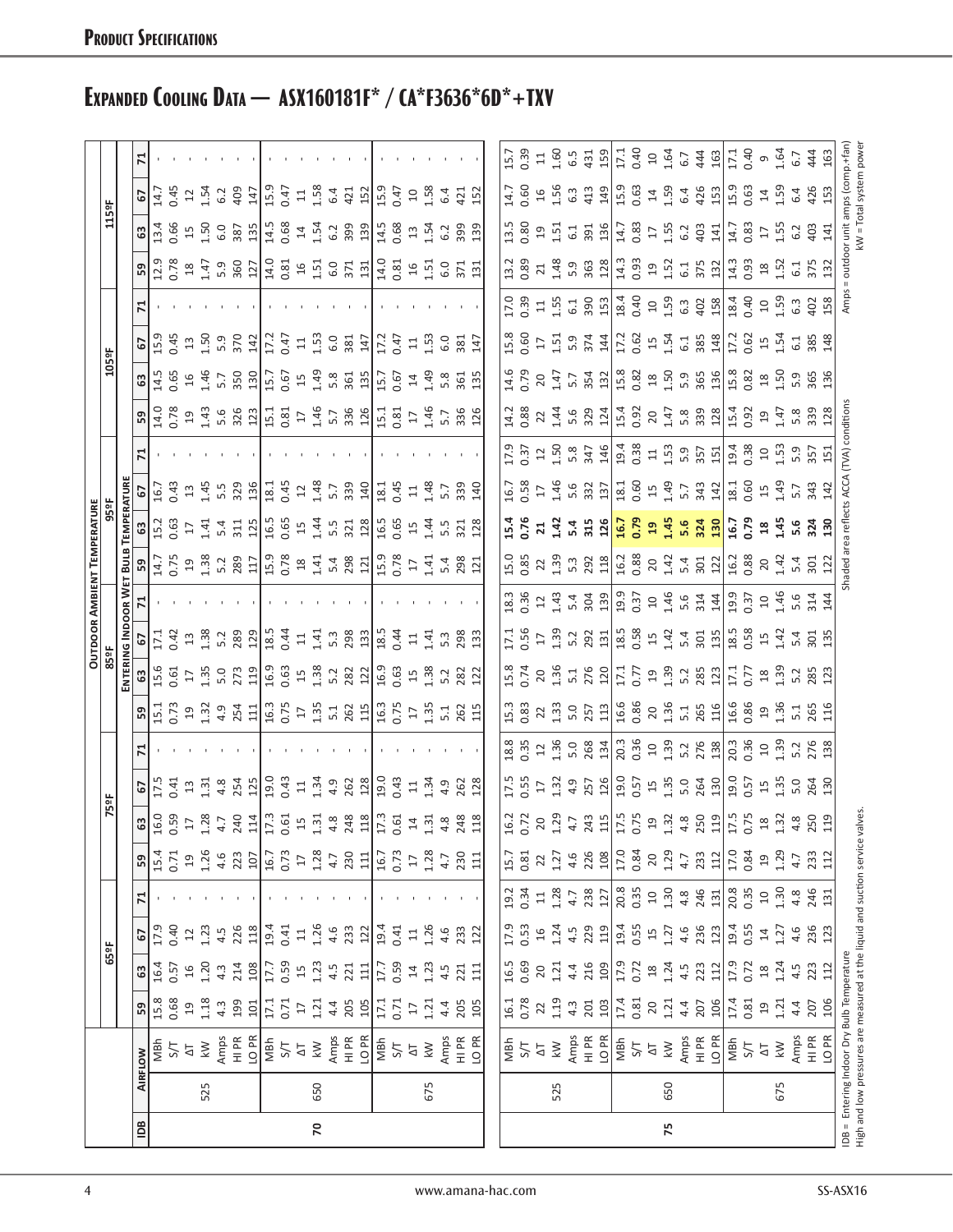|    |     |                                                                             |                   |            |                |                |                     |                                                                                                                                                                                               |                  |           |                                                                                 |                                                                                                                                                                                                                                      | <b>OUTDOOR</b>                                           |                                                                                                                                                                                                                                                                                                                                                                                        | <b>AMBIENT TEMPERATURE</b>                                                                                                                                                                                 |                                                                                                                                                                                                                                                                                                                               |                   |                                                                                                                                                                                                                               |                                                                                                                                                      |       |                                                                                                               |                                                                                                                                                                                                                                                                                                             |                                                                                     |                                                                                                                                                                                                                                                                                                                                                                                                                                                                                                                                                                                                                                          |                  |  |
|----|-----|-----------------------------------------------------------------------------|-------------------|------------|----------------|----------------|---------------------|-----------------------------------------------------------------------------------------------------------------------------------------------------------------------------------------------|------------------|-----------|---------------------------------------------------------------------------------|--------------------------------------------------------------------------------------------------------------------------------------------------------------------------------------------------------------------------------------|----------------------------------------------------------|----------------------------------------------------------------------------------------------------------------------------------------------------------------------------------------------------------------------------------------------------------------------------------------------------------------------------------------------------------------------------------------|------------------------------------------------------------------------------------------------------------------------------------------------------------------------------------------------------------|-------------------------------------------------------------------------------------------------------------------------------------------------------------------------------------------------------------------------------------------------------------------------------------------------------------------------------|-------------------|-------------------------------------------------------------------------------------------------------------------------------------------------------------------------------------------------------------------------------|------------------------------------------------------------------------------------------------------------------------------------------------------|-------|---------------------------------------------------------------------------------------------------------------|-------------------------------------------------------------------------------------------------------------------------------------------------------------------------------------------------------------------------------------------------------------------------------------------------------------|-------------------------------------------------------------------------------------|------------------------------------------------------------------------------------------------------------------------------------------------------------------------------------------------------------------------------------------------------------------------------------------------------------------------------------------------------------------------------------------------------------------------------------------------------------------------------------------------------------------------------------------------------------------------------------------------------------------------------------------|------------------|--|
|    |     |                                                                             |                   |            | 65°F           |                |                     |                                                                                                                                                                                               | 75°F             |           |                                                                                 |                                                                                                                                                                                                                                      |                                                          |                                                                                                                                                                                                                                                                                                                                                                                        |                                                                                                                                                                                                            |                                                                                                                                                                                                                                                                                                                               |                   |                                                                                                                                                                                                                               |                                                                                                                                                      | 105°F |                                                                                                               |                                                                                                                                                                                                                                                                                                             |                                                                                     | 115ºF                                                                                                                                                                                                                                                                                                                                                                                                                                                                                                                                                                                                                                    |                  |  |
|    |     |                                                                             |                   |            |                |                |                     |                                                                                                                                                                                               |                  |           |                                                                                 |                                                                                                                                                                                                                                      |                                                          | OR WI                                                                                                                                                                                                                                                                                                                                                                                  |                                                                                                                                                                                                            |                                                                                                                                                                                                                                                                                                                               |                   |                                                                                                                                                                                                                               |                                                                                                                                                      |       |                                                                                                               |                                                                                                                                                                                                                                                                                                             |                                                                                     |                                                                                                                                                                                                                                                                                                                                                                                                                                                                                                                                                                                                                                          |                  |  |
| Вq |     | AIRFLOW                                                                     | 59                | 63         | 5              |                | 59                  |                                                                                                                                                                                               |                  |           |                                                                                 |                                                                                                                                                                                                                                      |                                                          |                                                                                                                                                                                                                                                                                                                                                                                        |                                                                                                                                                                                                            |                                                                                                                                                                                                                                                                                                                               |                   |                                                                                                                                                                                                                               |                                                                                                                                                      |       |                                                                                                               |                                                                                                                                                                                                                                                                                                             |                                                                                     | $\overline{67}$                                                                                                                                                                                                                                                                                                                                                                                                                                                                                                                                                                                                                          |                  |  |
|    |     | MBh                                                                         | 16.4              | 16.7       | 17.9           | 19.1           | 16.0                |                                                                                                                                                                                               | $rac{67}{17.4}$  |           |                                                                                 |                                                                                                                                                                                                                                      |                                                          |                                                                                                                                                                                                                                                                                                                                                                                        |                                                                                                                                                                                                            |                                                                                                                                                                                                                                                                                                                               | $\frac{6}{16.71}$ |                                                                                                                                                                                                                               |                                                                                                                                                      |       | $\frac{67}{15.8}$                                                                                             |                                                                                                                                                                                                                                                                                                             |                                                                                     | 14.6<br>D.75                                                                                                                                                                                                                                                                                                                                                                                                                                                                                                                                                                                                                             |                  |  |
|    |     | 5/7                                                                         | 0.85              | 0.80       | 0.65           | 0.5            | 0.88                |                                                                                                                                                                                               |                  |           |                                                                                 |                                                                                                                                                                                                                                      |                                                          |                                                                                                                                                                                                                                                                                                                                                                                        |                                                                                                                                                                                                            |                                                                                                                                                                                                                                                                                                                               |                   |                                                                                                                                                                                                                               |                                                                                                                                                      |       |                                                                                                               |                                                                                                                                                                                                                                                                                                             |                                                                                     |                                                                                                                                                                                                                                                                                                                                                                                                                                                                                                                                                                                                                                          |                  |  |
|    |     | $\overline{\mathcal{L}}$                                                    | $\overline{24}$   | 23         | 20             | $\mathfrak{g}$ | 25                  |                                                                                                                                                                                               |                  |           |                                                                                 |                                                                                                                                                                                                                                      |                                                          |                                                                                                                                                                                                                                                                                                                                                                                        |                                                                                                                                                                                                            |                                                                                                                                                                                                                                                                                                                               |                   |                                                                                                                                                                                                                               |                                                                                                                                                      |       |                                                                                                               |                                                                                                                                                                                                                                                                                                             |                                                                                     |                                                                                                                                                                                                                                                                                                                                                                                                                                                                                                                                                                                                                                          |                  |  |
|    | 525 | $\leq$                                                                      | 1.20              | 1.22       | 1.25           | $1.3$<br>$4.7$ | 1.27                |                                                                                                                                                                                               |                  |           |                                                                                 |                                                                                                                                                                                                                                      |                                                          |                                                                                                                                                                                                                                                                                                                                                                                        |                                                                                                                                                                                                            |                                                                                                                                                                                                                                                                                                                               |                   |                                                                                                                                                                                                                               |                                                                                                                                                      |       |                                                                                                               |                                                                                                                                                                                                                                                                                                             |                                                                                     |                                                                                                                                                                                                                                                                                                                                                                                                                                                                                                                                                                                                                                          |                  |  |
|    |     | Amps                                                                        | $4.\overline{3}$  | 4.4        | 4.6            |                | 4.6                 |                                                                                                                                                                                               |                  |           |                                                                                 |                                                                                                                                                                                                                                      |                                                          |                                                                                                                                                                                                                                                                                                                                                                                        |                                                                                                                                                                                                            |                                                                                                                                                                                                                                                                                                                               |                   |                                                                                                                                                                                                                               |                                                                                                                                                      |       |                                                                                                               |                                                                                                                                                                                                                                                                                                             |                                                                                     |                                                                                                                                                                                                                                                                                                                                                                                                                                                                                                                                                                                                                                          |                  |  |
|    |     | HI PR                                                                       | 203               | 219        | 231            | 240.8          | 228                 | $\frac{a}{a}$ a $\frac{a}{a}$ a $\frac{a}{a}$ a $\frac{a}{a}$ a $\frac{a}{a}$ a $\frac{a}{a}$ a $\frac{a}{a}$ a $\frac{a}{a}$ a $\frac{a}{a}$ a $\frac{a}{a}$ a $\frac{a}{a}$ a $\frac{a}{a}$ |                  |           | <mark>ង</mark> ដ្រី ដូង ដូន ងូ ដ្បូង ទី ង ដូ ដូ ងូ ដូន្ទ្រី ង ដូ ដូ ងូ ងូ ដូ ងូ |                                                                                                                                                                                                                                      |                                                          | $\frac{1}{3}$<br>$\frac{1}{3}$<br>$\frac{1}{3}$<br>$\frac{1}{3}$<br>$\frac{1}{3}$<br>$\frac{1}{3}$<br>$\frac{1}{3}$<br>$\frac{1}{3}$<br>$\frac{1}{3}$<br>$\frac{1}{3}$<br>$\frac{1}{3}$<br>$\frac{1}{3}$<br>$\frac{1}{3}$<br>$\frac{1}{3}$<br>$\frac{1}{3}$<br>$\frac{1}{3}$<br>$\frac{1}{3}$<br>$\frac{1}{3}$<br>$\frac{1}{3}$<br>$\frac{1}{3}$<br>$\frac{1}{3}$<br>$\frac{1}{3}$<br> |                                                                                                                                                                                                            | $\vert$ 8 $\vert$ 6 $\vert$ 6 $\vert$ 6 $\vert$ 6 $\vert$ 6 $\vert$ 6 $\vert$ 6 $\vert$ 6 $\vert$ 6 $\vert$ 6 $\vert$ 6 $\vert$ 6 $\vert$ 6 $\vert$ 6 $\vert$ 6 $\vert$ 6 $\vert$ 6 $\vert$ 6 $\vert$ 6 $\vert$ 6 $\vert$ 6 $\vert$ 6 $\vert$ 6 $\vert$ 6 $\vert$ 6 $\vert$ 6 $\vert$ 6 $\vert$ 6 $\vert$ 6 $\vert$ 6 $\vert$ |                   | $1/2$ $3/3$ $2/3$ $4/3$ $5/3$ $5/4$ $5/3$ $6/3$ $6/3$ $6/3$ $6/3$ $6/3$ $6/3$ $6/3$ $6/3$ $6/3$ $6/3$ $6/3$ $6/3$ $6/3$ $6/3$ $6/3$ $6/3$ $6/3$ $6/3$ $6/3$ $6/3$ $6/3$ $6/3$ $6/3$ $6/3$ $6/3$ $6/3$ $6/3$ $6/3$ $6/3$ $6/3$ | <mark>ទ</mark> ាដ៏ ខ្លួន ដូច ងង្កាដ៍ ខ្ញុំ នូន ងូ ងូ ង្កាដូ ខ្ញុំ ង ដូ នូ ង ង្ក<br>នាដ៏ ខ្ញុំ ង ដូ ច ង ដ្បូ ខ្ញុំ នូ ន ង ន ន ង ដ្បូ ខ្ញុំ ដូ ន ង ង ភ |       |                                                                                                               | $\frac{1}{12}$ $\frac{1}{12}$ $\frac{3}{12}$ $\frac{1}{12}$ $\frac{1}{12}$ $\frac{1}{12}$ $\frac{1}{12}$ $\frac{1}{12}$ $\frac{1}{12}$ $\frac{1}{12}$ $\frac{1}{12}$ $\frac{1}{12}$ $\frac{1}{12}$ $\frac{1}{12}$ $\frac{1}{12}$ $\frac{1}{12}$ $\frac{1}{12}$ $\frac{1}{12}$ $\frac{1}{12}$ $\frac{1}{12}$ | <mark>ង</mark> ាជំនួន ដូច ខ្លួនទៅដូច ដូច ដូច ដូច ដូច ដូច ដូច ដូច                    | $\frac{15}{2}$ $\frac{15}{2}$ $\frac{3}{2}$ $\frac{15}{2}$ $\frac{15}{2}$ $\frac{15}{2}$ $\frac{15}{2}$ $\frac{15}{2}$ $\frac{15}{2}$ $\frac{15}{2}$ $\frac{15}{2}$ $\frac{15}{2}$ $\frac{15}{2}$ $\frac{15}{2}$ $\frac{15}{2}$ $\frac{15}{2}$ $\frac{15}{2}$ $\frac{15}{2}$ $\frac{15}{2}$ $\frac{15}{2}$ $\$<br>$\frac{3}{2}$ $\frac{13}{2}$ $\frac{3}{2}$ $\frac{3}{2}$ $\frac{13}{2}$ $\frac{13}{2}$ $\frac{3}{2}$ $\frac{3}{2}$ $\frac{3}{2}$ $\frac{3}{2}$ $\frac{3}{2}$ $\frac{3}{2}$ $\frac{3}{2}$ $\frac{3}{2}$ $\frac{3}{2}$ $\frac{3}{2}$ $\frac{3}{2}$ $\frac{3}{2}$ $\frac{3}{2}$ $\frac{3}{2}$ $\frac{3}{2}$ $\frac{3}{2}$ |                  |  |
|    |     | LO <sub>PR</sub>                                                            | 104               | 110        | 120            | 128.1          | 109                 |                                                                                                                                                                                               |                  |           |                                                                                 |                                                                                                                                                                                                                                      |                                                          |                                                                                                                                                                                                                                                                                                                                                                                        |                                                                                                                                                                                                            |                                                                                                                                                                                                                                                                                                                               |                   |                                                                                                                                                                                                                               |                                                                                                                                                      |       |                                                                                                               |                                                                                                                                                                                                                                                                                                             |                                                                                     |                                                                                                                                                                                                                                                                                                                                                                                                                                                                                                                                                                                                                                          |                  |  |
|    |     | NBP<br>S/T                                                                  | $\overline{17.7}$ | 18.1       | 19.4           | 20.7<br>0.5    | 17.3                |                                                                                                                                                                                               |                  |           |                                                                                 |                                                                                                                                                                                                                                      |                                                          |                                                                                                                                                                                                                                                                                                                                                                                        |                                                                                                                                                                                                            |                                                                                                                                                                                                                                                                                                                               |                   |                                                                                                                                                                                                                               |                                                                                                                                                      |       |                                                                                                               |                                                                                                                                                                                                                                                                                                             |                                                                                     |                                                                                                                                                                                                                                                                                                                                                                                                                                                                                                                                                                                                                                          |                  |  |
|    |     |                                                                             | 0.88              | 0.83       | 0.67           |                | 0.92                |                                                                                                                                                                                               |                  |           |                                                                                 |                                                                                                                                                                                                                                      |                                                          |                                                                                                                                                                                                                                                                                                                                                                                        |                                                                                                                                                                                                            |                                                                                                                                                                                                                                                                                                                               |                   |                                                                                                                                                                                                                               |                                                                                                                                                      |       |                                                                                                               |                                                                                                                                                                                                                                                                                                             |                                                                                     |                                                                                                                                                                                                                                                                                                                                                                                                                                                                                                                                                                                                                                          |                  |  |
|    |     | $\overline{\mathbb{Q}}$                                                     | 22                | 21         | $^{28}$        | 15             | 22                  |                                                                                                                                                                                               |                  |           |                                                                                 |                                                                                                                                                                                                                                      |                                                          |                                                                                                                                                                                                                                                                                                                                                                                        |                                                                                                                                                                                                            |                                                                                                                                                                                                                                                                                                                               |                   |                                                                                                                                                                                                                               |                                                                                                                                                      |       |                                                                                                               |                                                                                                                                                                                                                                                                                                             |                                                                                     |                                                                                                                                                                                                                                                                                                                                                                                                                                                                                                                                                                                                                                          |                  |  |
| 80 | 650 | $\leq$                                                                      | 1.22              | 1.24       | 1.28           |                | 1.30                |                                                                                                                                                                                               |                  |           |                                                                                 |                                                                                                                                                                                                                                      |                                                          |                                                                                                                                                                                                                                                                                                                                                                                        |                                                                                                                                                                                                            |                                                                                                                                                                                                                                                                                                                               |                   |                                                                                                                                                                                                                               |                                                                                                                                                      |       |                                                                                                               |                                                                                                                                                                                                                                                                                                             |                                                                                     |                                                                                                                                                                                                                                                                                                                                                                                                                                                                                                                                                                                                                                          |                  |  |
|    |     | Amps                                                                        | 4.4               | 4.5        | 4.7            | $1.3$<br>$4.8$ | 4.8                 |                                                                                                                                                                                               |                  |           |                                                                                 |                                                                                                                                                                                                                                      |                                                          |                                                                                                                                                                                                                                                                                                                                                                                        |                                                                                                                                                                                                            |                                                                                                                                                                                                                                                                                                                               |                   |                                                                                                                                                                                                                               |                                                                                                                                                      |       |                                                                                                               |                                                                                                                                                                                                                                                                                                             |                                                                                     |                                                                                                                                                                                                                                                                                                                                                                                                                                                                                                                                                                                                                                          |                  |  |
|    |     |                                                                             | 209               | 225        | 238            | 248.3          | 235                 |                                                                                                                                                                                               |                  |           |                                                                                 |                                                                                                                                                                                                                                      |                                                          |                                                                                                                                                                                                                                                                                                                                                                                        |                                                                                                                                                                                                            |                                                                                                                                                                                                                                                                                                                               |                   |                                                                                                                                                                                                                               |                                                                                                                                                      |       |                                                                                                               |                                                                                                                                                                                                                                                                                                             |                                                                                     |                                                                                                                                                                                                                                                                                                                                                                                                                                                                                                                                                                                                                                          |                  |  |
|    |     | HI PR<br>LO PR                                                              | 107               | 114        | 124            | 132.0          | 113                 |                                                                                                                                                                                               |                  |           |                                                                                 |                                                                                                                                                                                                                                      |                                                          |                                                                                                                                                                                                                                                                                                                                                                                        |                                                                                                                                                                                                            |                                                                                                                                                                                                                                                                                                                               |                   |                                                                                                                                                                                                                               |                                                                                                                                                      |       |                                                                                                               |                                                                                                                                                                                                                                                                                                             |                                                                                     |                                                                                                                                                                                                                                                                                                                                                                                                                                                                                                                                                                                                                                          |                  |  |
|    |     |                                                                             | 17.7              | 18.1       | 19.4           | 20.7           |                     |                                                                                                                                                                                               |                  |           |                                                                                 |                                                                                                                                                                                                                                      |                                                          |                                                                                                                                                                                                                                                                                                                                                                                        |                                                                                                                                                                                                            |                                                                                                                                                                                                                                                                                                                               |                   |                                                                                                                                                                                                                               |                                                                                                                                                      |       |                                                                                                               |                                                                                                                                                                                                                                                                                                             |                                                                                     |                                                                                                                                                                                                                                                                                                                                                                                                                                                                                                                                                                                                                                          |                  |  |
|    |     | MBh<br>S/T                                                                  | 0.88              | 0.83       | 0.67           | 0.5            | 17.3<br>0.92        |                                                                                                                                                                                               |                  |           |                                                                                 |                                                                                                                                                                                                                                      |                                                          |                                                                                                                                                                                                                                                                                                                                                                                        |                                                                                                                                                                                                            |                                                                                                                                                                                                                                                                                                                               |                   |                                                                                                                                                                                                                               |                                                                                                                                                      |       |                                                                                                               |                                                                                                                                                                                                                                                                                                             |                                                                                     |                                                                                                                                                                                                                                                                                                                                                                                                                                                                                                                                                                                                                                          |                  |  |
|    |     | $\overline{\mathbb{Q}}$                                                     | 21                | 20         | $\frac{8}{10}$ | $\overline{1}$ | 22                  |                                                                                                                                                                                               |                  |           |                                                                                 |                                                                                                                                                                                                                                      |                                                          |                                                                                                                                                                                                                                                                                                                                                                                        |                                                                                                                                                                                                            |                                                                                                                                                                                                                                                                                                                               |                   |                                                                                                                                                                                                                               |                                                                                                                                                      |       |                                                                                                               |                                                                                                                                                                                                                                                                                                             |                                                                                     |                                                                                                                                                                                                                                                                                                                                                                                                                                                                                                                                                                                                                                          |                  |  |
|    | 675 | kW                                                                          | 1.22              | 1.24       | 1.28           | $1.3\,$        | 1.30                |                                                                                                                                                                                               |                  |           |                                                                                 |                                                                                                                                                                                                                                      |                                                          |                                                                                                                                                                                                                                                                                                                                                                                        |                                                                                                                                                                                                            |                                                                                                                                                                                                                                                                                                                               |                   |                                                                                                                                                                                                                               |                                                                                                                                                      |       |                                                                                                               |                                                                                                                                                                                                                                                                                                             |                                                                                     |                                                                                                                                                                                                                                                                                                                                                                                                                                                                                                                                                                                                                                          |                  |  |
|    |     |                                                                             | 4.4               | 4.5        | 4.7            | 4.8            | 4.8                 |                                                                                                                                                                                               |                  |           |                                                                                 |                                                                                                                                                                                                                                      |                                                          |                                                                                                                                                                                                                                                                                                                                                                                        |                                                                                                                                                                                                            |                                                                                                                                                                                                                                                                                                                               |                   |                                                                                                                                                                                                                               |                                                                                                                                                      |       |                                                                                                               |                                                                                                                                                                                                                                                                                                             |                                                                                     | 1.60<br>6.5<br>4 30<br>4 31                                                                                                                                                                                                                                                                                                                                                                                                                                                                                                                                                                                                              |                  |  |
|    |     | Amps                                                                        |                   |            |                |                |                     |                                                                                                                                                                                               |                  |           |                                                                                 |                                                                                                                                                                                                                                      |                                                          |                                                                                                                                                                                                                                                                                                                                                                                        |                                                                                                                                                                                                            |                                                                                                                                                                                                                                                                                                                               |                   |                                                                                                                                                                                                                               |                                                                                                                                                      |       |                                                                                                               |                                                                                                                                                                                                                                                                                                             |                                                                                     |                                                                                                                                                                                                                                                                                                                                                                                                                                                                                                                                                                                                                                          |                  |  |
|    |     | HI PR                                                                       | 209               | 225        | 238            | 248.3          | 235                 |                                                                                                                                                                                               |                  |           |                                                                                 |                                                                                                                                                                                                                                      |                                                          |                                                                                                                                                                                                                                                                                                                                                                                        |                                                                                                                                                                                                            |                                                                                                                                                                                                                                                                                                                               |                   |                                                                                                                                                                                                                               |                                                                                                                                                      |       |                                                                                                               |                                                                                                                                                                                                                                                                                                             |                                                                                     | 407                                                                                                                                                                                                                                                                                                                                                                                                                                                                                                                                                                                                                                      | <b>449</b>       |  |
|    |     | LO <sub>PR</sub>                                                            | 107               | 114        | 124            | 132.0          | 113                 |                                                                                                                                                                                               |                  |           |                                                                                 |                                                                                                                                                                                                                                      | 136                                                      |                                                                                                                                                                                                                                                                                                                                                                                        | 123                                                                                                                                                                                                        |                                                                                                                                                                                                                                                                                                                               | 143               |                                                                                                                                                                                                                               |                                                                                                                                                      | 137   |                                                                                                               |                                                                                                                                                                                                                                                                                                             | $\overline{133}$                                                                    | 142                                                                                                                                                                                                                                                                                                                                                                                                                                                                                                                                                                                                                                      | 165              |  |
|    |     |                                                                             |                   |            |                |                |                     |                                                                                                                                                                                               |                  |           |                                                                                 |                                                                                                                                                                                                                                      |                                                          |                                                                                                                                                                                                                                                                                                                                                                                        |                                                                                                                                                                                                            |                                                                                                                                                                                                                                                                                                                               |                   |                                                                                                                                                                                                                               |                                                                                                                                                      |       |                                                                                                               |                                                                                                                                                                                                                                                                                                             |                                                                                     |                                                                                                                                                                                                                                                                                                                                                                                                                                                                                                                                                                                                                                          |                  |  |
|    |     |                                                                             | 16.6              | 17.0       | 17.8           | 19.0           | 16.3                |                                                                                                                                                                                               |                  |           |                                                                                 |                                                                                                                                                                                                                                      |                                                          |                                                                                                                                                                                                                                                                                                                                                                                        |                                                                                                                                                                                                            |                                                                                                                                                                                                                                                                                                                               |                   |                                                                                                                                                                                                                               |                                                                                                                                                      |       |                                                                                                               |                                                                                                                                                                                                                                                                                                             |                                                                                     | $\frac{14.5}{2}$                                                                                                                                                                                                                                                                                                                                                                                                                                                                                                                                                                                                                         |                  |  |
|    |     | ngw<br>S/T                                                                  | 0.89              | 0.86       | 0.78           | 0.63           | 0.93                |                                                                                                                                                                                               | $17.4$<br>$0.81$ |           |                                                                                 |                                                                                                                                                                                                                                      |                                                          |                                                                                                                                                                                                                                                                                                                                                                                        |                                                                                                                                                                                                            |                                                                                                                                                                                                                                                                                                                               |                   |                                                                                                                                                                                                                               |                                                                                                                                                      |       |                                                                                                               |                                                                                                                                                                                                                                                                                                             |                                                                                     |                                                                                                                                                                                                                                                                                                                                                                                                                                                                                                                                                                                                                                          | $15.5$<br>$2.72$ |  |
|    |     | $\overline{\Delta}$                                                         | 26                | 26         | 24             | 21             | 26                  |                                                                                                                                                                                               |                  |           |                                                                                 |                                                                                                                                                                                                                                      |                                                          |                                                                                                                                                                                                                                                                                                                                                                                        |                                                                                                                                                                                                            |                                                                                                                                                                                                                                                                                                                               |                   |                                                                                                                                                                                                                               |                                                                                                                                                      |       |                                                                                                               |                                                                                                                                                                                                                                                                                                             |                                                                                     |                                                                                                                                                                                                                                                                                                                                                                                                                                                                                                                                                                                                                                          |                  |  |
|    | 525 | $\leq$                                                                      | 1.21              | 1.23       | 1.26           | 1.29           | 1.28                |                                                                                                                                                                                               |                  |           |                                                                                 |                                                                                                                                                                                                                                      |                                                          |                                                                                                                                                                                                                                                                                                                                                                                        |                                                                                                                                                                                                            |                                                                                                                                                                                                                                                                                                                               |                   |                                                                                                                                                                                                                               |                                                                                                                                                      |       |                                                                                                               |                                                                                                                                                                                                                                                                                                             |                                                                                     |                                                                                                                                                                                                                                                                                                                                                                                                                                                                                                                                                                                                                                          |                  |  |
|    |     | Amps                                                                        | 4.4               | 4.5        | 4.6            | 4.7            | 4.7                 |                                                                                                                                                                                               |                  |           |                                                                                 |                                                                                                                                                                                                                                      |                                                          |                                                                                                                                                                                                                                                                                                                                                                                        |                                                                                                                                                                                                            |                                                                                                                                                                                                                                                                                                                               |                   |                                                                                                                                                                                                                               |                                                                                                                                                      |       |                                                                                                               |                                                                                                                                                                                                                                                                                                             |                                                                                     |                                                                                                                                                                                                                                                                                                                                                                                                                                                                                                                                                                                                                                          |                  |  |
|    |     | HI PR                                                                       | 205               | 221        | 233            | 243            | 230                 |                                                                                                                                                                                               |                  |           |                                                                                 |                                                                                                                                                                                                                                      |                                                          |                                                                                                                                                                                                                                                                                                                                                                                        |                                                                                                                                                                                                            |                                                                                                                                                                                                                                                                                                                               |                   |                                                                                                                                                                                                                               |                                                                                                                                                      |       |                                                                                                               |                                                                                                                                                                                                                                                                                                             |                                                                                     |                                                                                                                                                                                                                                                                                                                                                                                                                                                                                                                                                                                                                                          |                  |  |
|    |     | LO PR                                                                       | 105               | 111        | 121            | 129            | 110                 |                                                                                                                                                                                               |                  |           |                                                                                 |                                                                                                                                                                                                                                      |                                                          |                                                                                                                                                                                                                                                                                                                                                                                        |                                                                                                                                                                                                            |                                                                                                                                                                                                                                                                                                                               |                   |                                                                                                                                                                                                                               |                                                                                                                                                      |       |                                                                                                               |                                                                                                                                                                                                                                                                                                             |                                                                                     |                                                                                                                                                                                                                                                                                                                                                                                                                                                                                                                                                                                                                                          |                  |  |
|    |     | MBh                                                                         | 18.0              | 18.4       | 19.3           | 20.5           |                     |                                                                                                                                                                                               |                  |           |                                                                                 |                                                                                                                                                                                                                                      |                                                          |                                                                                                                                                                                                                                                                                                                                                                                        |                                                                                                                                                                                                            |                                                                                                                                                                                                                                                                                                                               |                   |                                                                                                                                                                                                                               |                                                                                                                                                      |       |                                                                                                               |                                                                                                                                                                                                                                                                                                             |                                                                                     |                                                                                                                                                                                                                                                                                                                                                                                                                                                                                                                                                                                                                                          |                  |  |
|    |     | 5/7                                                                         | 0.93              | 0.89       | 0.81           | 0.65           | 17.6<br>0.96        |                                                                                                                                                                                               |                  |           |                                                                                 |                                                                                                                                                                                                                                      |                                                          |                                                                                                                                                                                                                                                                                                                                                                                        |                                                                                                                                                                                                            |                                                                                                                                                                                                                                                                                                                               |                   |                                                                                                                                                                                                                               |                                                                                                                                                      |       |                                                                                                               |                                                                                                                                                                                                                                                                                                             |                                                                                     |                                                                                                                                                                                                                                                                                                                                                                                                                                                                                                                                                                                                                                          |                  |  |
|    |     | $\overline{\Delta}$                                                         | 24                | 23<br>1.25 | 22             | $\overline{a}$ | 24                  |                                                                                                                                                                                               |                  |           |                                                                                 |                                                                                                                                                                                                                                      |                                                          |                                                                                                                                                                                                                                                                                                                                                                                        |                                                                                                                                                                                                            |                                                                                                                                                                                                                                                                                                                               |                   |                                                                                                                                                                                                                               |                                                                                                                                                      |       |                                                                                                               |                                                                                                                                                                                                                                                                                                             |                                                                                     |                                                                                                                                                                                                                                                                                                                                                                                                                                                                                                                                                                                                                                          |                  |  |
| 85 | 650 | $\overline{\mathsf{k}}$                                                     | 1.23              |            | 1.29           | 1.32           | 1.31                |                                                                                                                                                                                               |                  |           |                                                                                 |                                                                                                                                                                                                                                      |                                                          |                                                                                                                                                                                                                                                                                                                                                                                        |                                                                                                                                                                                                            |                                                                                                                                                                                                                                                                                                                               |                   |                                                                                                                                                                                                                               |                                                                                                                                                      |       |                                                                                                               |                                                                                                                                                                                                                                                                                                             |                                                                                     |                                                                                                                                                                                                                                                                                                                                                                                                                                                                                                                                                                                                                                          |                  |  |
|    |     | Amps                                                                        | 4.5               | 4.6        | 4.7            | 4.9<br>251     | 4.8                 |                                                                                                                                                                                               |                  |           |                                                                                 |                                                                                                                                                                                                                                      |                                                          |                                                                                                                                                                                                                                                                                                                                                                                        |                                                                                                                                                                                                            |                                                                                                                                                                                                                                                                                                                               |                   |                                                                                                                                                                                                                               |                                                                                                                                                      |       |                                                                                                               |                                                                                                                                                                                                                                                                                                             |                                                                                     |                                                                                                                                                                                                                                                                                                                                                                                                                                                                                                                                                                                                                                          |                  |  |
|    |     | HI PR                                                                       | 212               | 228        | 240            |                | 237                 |                                                                                                                                                                                               |                  |           |                                                                                 |                                                                                                                                                                                                                                      |                                                          |                                                                                                                                                                                                                                                                                                                                                                                        |                                                                                                                                                                                                            |                                                                                                                                                                                                                                                                                                                               |                   |                                                                                                                                                                                                                               |                                                                                                                                                      |       |                                                                                                               |                                                                                                                                                                                                                                                                                                             |                                                                                     |                                                                                                                                                                                                                                                                                                                                                                                                                                                                                                                                                                                                                                          |                  |  |
|    |     | LO <sub>PR</sub>                                                            | 108               | 115        | 125            | 133            | 114                 |                                                                                                                                                                                               |                  |           |                                                                                 |                                                                                                                                                                                                                                      |                                                          |                                                                                                                                                                                                                                                                                                                                                                                        |                                                                                                                                                                                                            |                                                                                                                                                                                                                                                                                                                               |                   |                                                                                                                                                                                                                               |                                                                                                                                                      |       |                                                                                                               |                                                                                                                                                                                                                                                                                                             |                                                                                     |                                                                                                                                                                                                                                                                                                                                                                                                                                                                                                                                                                                                                                          |                  |  |
|    |     | MBh                                                                         | 18.0              | 18.4       | 19.3           | 20.5           | $\frac{17.6}{0.96}$ |                                                                                                                                                                                               |                  |           |                                                                                 | <u>ជុំ និង ដូច និង ដូច ងូតូម</u> ដូច និង ដូច និង ដូច និង ដូច និង ដូច និង ដូច និង ដូច និង ដូច និង ដូច និង ដូច និង ដូ<br>ក្នុង អូច និង ដូច និង ដូច និង ដូច និង ដូច និង ដូច និង ដូច និង ដូច និង ដូច និង ដូច និង ដូច និង ដូច និង ដូច និង | ទី និ ដ ដ ដ ន ដ ដ ន្ត្រី ដ ន ន ដ ដ ន ន ដ ដ ន ន ដ ដ ន ន ដ |                                                                                                                                                                                                                                                                                                                                                                                        | ri 80 S Z T 4 80 T    6 1 G T 4 T 5 80 T    6 1 G T 6 9 T    6 1 G T 6 9 T    6 1 G T 6 1 G T 6 1 G T 6 1 G T<br>T 6 9 S S T 4 G 80 T    6 1 G T 6 T 6 9 G T 6 1 G G G G T 6 T 6 1 G G G G G T 6 T 6 1 G G | ដូន ៩ វី ដូ ង ដូ នូ វី ដូ ដូ ង ដូ ដូ ង ដូ ដូ ង ដូ ដូ ង ដូ ដូ ង ដូ ដូ ង ដូ ដូ ង ដូ ដូ ង ង<br>ដូ នូ ៩ វី ដូ ង ដូ នូ វី ដូ ដូ ង ដូ ដូ ង ដូ ដូ ង ដូ ង ដូ ង ង                                                                                                                                                                      |                   |                                                                                                                                                                                                                               |                                                                                                                                                      |       | ri 8 x ri 8 x ri 5 8 x ri 6 x ri 6 x ri 6 x ri 6 x ri 6 x ri 6 x ri 6 x ri 6 x ri 6 x ri 6 x ri 6 x ri 6 x ri |                                                                                                                                                                                                                                                                                                             | ដូ ខ្ញុំ ដូ ខ្ញុំ ដូ ដូ ដូ ដូ ដូ ដូ ដូ ងូ ងូ ដូ ដូ នូ ងូ ដូ នូ ងូ ដូ នូ ងូ ដូ នូ ងូ | ជំនួន ។ ដូច និង ដូច ដូច ដូច ដូច ដូច ដូច ដូ                                                                                                                                                                                                                                                                                                                                                                                                                                                                                                                                                                                               |                  |  |
|    |     | 5/7                                                                         | 0.93              | 0.89       | 0.81           | 0.65           |                     |                                                                                                                                                                                               |                  |           |                                                                                 |                                                                                                                                                                                                                                      |                                                          |                                                                                                                                                                                                                                                                                                                                                                                        |                                                                                                                                                                                                            |                                                                                                                                                                                                                                                                                                                               |                   |                                                                                                                                                                                                                               |                                                                                                                                                      |       |                                                                                                               |                                                                                                                                                                                                                                                                                                             |                                                                                     |                                                                                                                                                                                                                                                                                                                                                                                                                                                                                                                                                                                                                                          |                  |  |
|    |     | $\overline{\Delta}$                                                         | 23                | 22         | 21             | $^{28}$        | 23                  |                                                                                                                                                                                               |                  |           |                                                                                 |                                                                                                                                                                                                                                      |                                                          |                                                                                                                                                                                                                                                                                                                                                                                        |                                                                                                                                                                                                            |                                                                                                                                                                                                                                                                                                                               |                   |                                                                                                                                                                                                                               |                                                                                                                                                      |       |                                                                                                               |                                                                                                                                                                                                                                                                                                             |                                                                                     | $20^{1.5}$                                                                                                                                                                                                                                                                                                                                                                                                                                                                                                                                                                                                                               |                  |  |
|    | 675 | $\leq$                                                                      | 1.23              | 1.25       | 1.29           | 1.32           | 1.31                |                                                                                                                                                                                               |                  |           |                                                                                 |                                                                                                                                                                                                                                      |                                                          |                                                                                                                                                                                                                                                                                                                                                                                        |                                                                                                                                                                                                            |                                                                                                                                                                                                                                                                                                                               |                   |                                                                                                                                                                                                                               |                                                                                                                                                      |       |                                                                                                               |                                                                                                                                                                                                                                                                                                             |                                                                                     |                                                                                                                                                                                                                                                                                                                                                                                                                                                                                                                                                                                                                                          |                  |  |
|    |     | Amps                                                                        | 4.5               | 4.6        | 4.7            | 4.9            | 4.8                 |                                                                                                                                                                                               |                  |           |                                                                                 |                                                                                                                                                                                                                                      |                                                          |                                                                                                                                                                                                                                                                                                                                                                                        |                                                                                                                                                                                                            |                                                                                                                                                                                                                                                                                                                               |                   |                                                                                                                                                                                                                               |                                                                                                                                                      |       |                                                                                                               |                                                                                                                                                                                                                                                                                                             |                                                                                     | ង ថ្មី ដូ ឆ្នំ ដូ<br>$rac{3}{41}$                                                                                                                                                                                                                                                                                                                                                                                                                                                                                                                                                                                                        |                  |  |
|    |     | $\frac{P}{T}$                                                               | 212               | 228        | 240            | 251            | 237                 |                                                                                                                                                                                               |                  |           |                                                                                 |                                                                                                                                                                                                                                      |                                                          |                                                                                                                                                                                                                                                                                                                                                                                        |                                                                                                                                                                                                            |                                                                                                                                                                                                                                                                                                                               |                   |                                                                                                                                                                                                                               |                                                                                                                                                      |       |                                                                                                               |                                                                                                                                                                                                                                                                                                             |                                                                                     |                                                                                                                                                                                                                                                                                                                                                                                                                                                                                                                                                                                                                                          |                  |  |
|    |     | LO PR                                                                       | 108               | 115        | 125            | 133            | 114                 |                                                                                                                                                                                               |                  | $\vec{H}$ |                                                                                 | 126                                                                                                                                                                                                                                  |                                                          |                                                                                                                                                                                                                                                                                                                                                                                        |                                                                                                                                                                                                            |                                                                                                                                                                                                                                                                                                                               |                   |                                                                                                                                                                                                                               |                                                                                                                                                      |       |                                                                                                               |                                                                                                                                                                                                                                                                                                             |                                                                                     |                                                                                                                                                                                                                                                                                                                                                                                                                                                                                                                                                                                                                                          |                  |  |
|    |     | IDB = Entering Indoor Dry Bulb Temperature                                  |                   |            |                |                |                     |                                                                                                                                                                                               |                  |           |                                                                                 |                                                                                                                                                                                                                                      |                                                          |                                                                                                                                                                                                                                                                                                                                                                                        |                                                                                                                                                                                                            | cts AHR                                                                                                                                                                                                                                                                                                                       | Rating            | conditic                                                                                                                                                                                                                      |                                                                                                                                                      |       |                                                                                                               |                                                                                                                                                                                                                                                                                                             | outdo                                                                               |                                                                                                                                                                                                                                                                                                                                                                                                                                                                                                                                                                                                                                          |                  |  |
|    |     | High and low pressures are measured at the liquid and suction service valve |                   |            |                |                |                     |                                                                                                                                                                                               |                  |           |                                                                                 |                                                                                                                                                                                                                                      |                                                          |                                                                                                                                                                                                                                                                                                                                                                                        |                                                                                                                                                                                                            |                                                                                                                                                                                                                                                                                                                               |                   |                                                                                                                                                                                                                               |                                                                                                                                                      |       |                                                                                                               |                                                                                                                                                                                                                                                                                                             |                                                                                     | $W = Total system$                                                                                                                                                                                                                                                                                                                                                                                                                                                                                                                                                                                                                       |                  |  |

# **Expanded Cooling Data — ASX160181F\* / CA\*F3636\*6D\*+TXV (cont.)**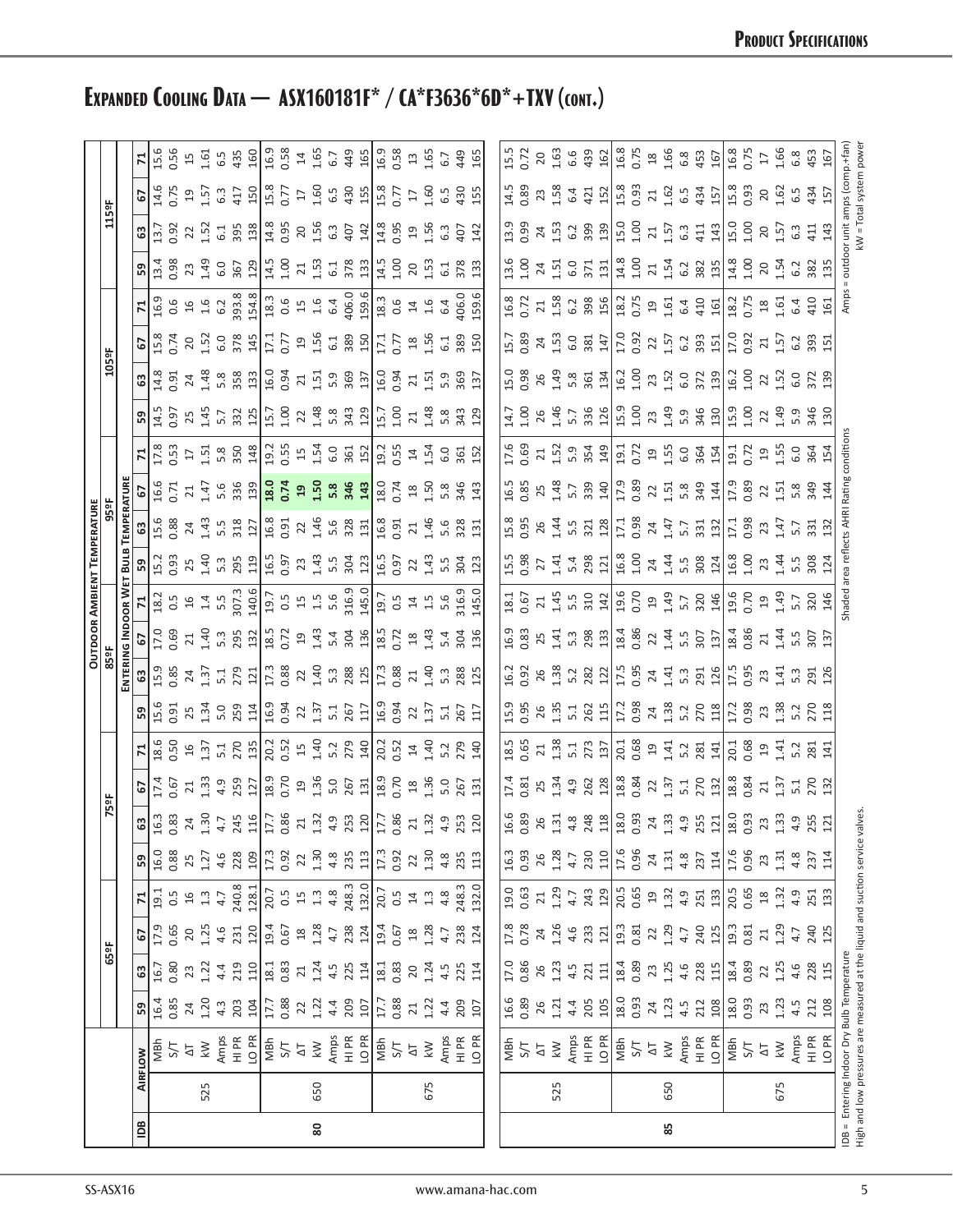|     |     |                                                                             |              |                         |                 |                    |                  |                                                                                                                                                                                                                                                                                                             |                                                                                                                                                                                                                                                                                                                      |                                                                                                                                                                                                                                                                                                               |                                                                                                                                                                                                                                                                                                                                                           |                                                                                                                                   |                                                                                                     | OUTDOOR AMBIENT TEMPERATURE<br>geoe                                                                                                                                                                                                                       |                                                                                                                                                        |                                                                                                                                                                                                                                                                                                                      |  |                                                                                                                                                                                                                                                                                              |                                                                                                                                                                                                                                                                                                                                                           |  |                                                                                                                                                                                                                                                                                                                              |                                                                                                                                                                                                                                                                                                                      |                     |
|-----|-----|-----------------------------------------------------------------------------|--------------|-------------------------|-----------------|--------------------|------------------|-------------------------------------------------------------------------------------------------------------------------------------------------------------------------------------------------------------------------------------------------------------------------------------------------------------|----------------------------------------------------------------------------------------------------------------------------------------------------------------------------------------------------------------------------------------------------------------------------------------------------------------------|---------------------------------------------------------------------------------------------------------------------------------------------------------------------------------------------------------------------------------------------------------------------------------------------------------------|-----------------------------------------------------------------------------------------------------------------------------------------------------------------------------------------------------------------------------------------------------------------------------------------------------------------------------------------------------------|-----------------------------------------------------------------------------------------------------------------------------------|-----------------------------------------------------------------------------------------------------|-----------------------------------------------------------------------------------------------------------------------------------------------------------------------------------------------------------------------------------------------------------|--------------------------------------------------------------------------------------------------------------------------------------------------------|----------------------------------------------------------------------------------------------------------------------------------------------------------------------------------------------------------------------------------------------------------------------------------------------------------------------|--|----------------------------------------------------------------------------------------------------------------------------------------------------------------------------------------------------------------------------------------------------------------------------------------------|-----------------------------------------------------------------------------------------------------------------------------------------------------------------------------------------------------------------------------------------------------------------------------------------------------------------------------------------------------------|--|------------------------------------------------------------------------------------------------------------------------------------------------------------------------------------------------------------------------------------------------------------------------------------------------------------------------------|----------------------------------------------------------------------------------------------------------------------------------------------------------------------------------------------------------------------------------------------------------------------------------------------------------------------|---------------------|
|     |     |                                                                             |              |                         | 65°F            |                    |                  | 75°F                                                                                                                                                                                                                                                                                                        |                                                                                                                                                                                                                                                                                                                      |                                                                                                                                                                                                                                                                                                               |                                                                                                                                                                                                                                                                                                                                                           |                                                                                                                                   |                                                                                                     |                                                                                                                                                                                                                                                           |                                                                                                                                                        |                                                                                                                                                                                                                                                                                                                      |  | 105°F                                                                                                                                                                                                                                                                                        |                                                                                                                                                                                                                                                                                                                                                           |  | 115°F                                                                                                                                                                                                                                                                                                                        |                                                                                                                                                                                                                                                                                                                      |                     |
|     |     |                                                                             |              |                         |                 |                    |                  |                                                                                                                                                                                                                                                                                                             |                                                                                                                                                                                                                                                                                                                      |                                                                                                                                                                                                                                                                                                               |                                                                                                                                                                                                                                                                                                                                                           |                                                                                                                                   |                                                                                                     | ᇒ                                                                                                                                                                                                                                                         |                                                                                                                                                        |                                                                                                                                                                                                                                                                                                                      |  |                                                                                                                                                                                                                                                                                              |                                                                                                                                                                                                                                                                                                                                                           |  |                                                                                                                                                                                                                                                                                                                              |                                                                                                                                                                                                                                                                                                                      |                     |
| ÎОВ |     | AIRFLOW                                                                     | 59           | යි                      | 5               | Σ                  | 59               |                                                                                                                                                                                                                                                                                                             |                                                                                                                                                                                                                                                                                                                      |                                                                                                                                                                                                                                                                                                               |                                                                                                                                                                                                                                                                                                                                                           |                                                                                                                                   |                                                                                                     |                                                                                                                                                                                                                                                           |                                                                                                                                                        |                                                                                                                                                                                                                                                                                                                      |  |                                                                                                                                                                                                                                                                                              |                                                                                                                                                                                                                                                                                                                                                           |  |                                                                                                                                                                                                                                                                                                                              |                                                                                                                                                                                                                                                                                                                      |                     |
|     |     |                                                                             | 22.1         | 22.9                    | 25.1            |                    | 21.6             |                                                                                                                                                                                                                                                                                                             |                                                                                                                                                                                                                                                                                                                      |                                                                                                                                                                                                                                                                                                               |                                                                                                                                                                                                                                                                                                                                                           |                                                                                                                                   |                                                                                                     |                                                                                                                                                                                                                                                           |                                                                                                                                                        |                                                                                                                                                                                                                                                                                                                      |  |                                                                                                                                                                                                                                                                                              |                                                                                                                                                                                                                                                                                                                                                           |  |                                                                                                                                                                                                                                                                                                                              |                                                                                                                                                                                                                                                                                                                      |                     |
|     |     | 5/7                                                                         | 0.69         | 0.58                    | 0.40            |                    | 0.72             |                                                                                                                                                                                                                                                                                                             |                                                                                                                                                                                                                                                                                                                      |                                                                                                                                                                                                                                                                                                               |                                                                                                                                                                                                                                                                                                                                                           |                                                                                                                                   |                                                                                                     |                                                                                                                                                                                                                                                           |                                                                                                                                                        |                                                                                                                                                                                                                                                                                                                      |  |                                                                                                                                                                                                                                                                                              |                                                                                                                                                                                                                                                                                                                                                           |  |                                                                                                                                                                                                                                                                                                                              |                                                                                                                                                                                                                                                                                                                      |                     |
|     |     | $\overline{\Delta}$                                                         | 20           | $\overline{17}$         | $13$            |                    | 20               |                                                                                                                                                                                                                                                                                                             |                                                                                                                                                                                                                                                                                                                      |                                                                                                                                                                                                                                                                                                               |                                                                                                                                                                                                                                                                                                                                                           |                                                                                                                                   |                                                                                                     |                                                                                                                                                                                                                                                           |                                                                                                                                                        |                                                                                                                                                                                                                                                                                                                      |  |                                                                                                                                                                                                                                                                                              |                                                                                                                                                                                                                                                                                                                                                           |  |                                                                                                                                                                                                                                                                                                                              |                                                                                                                                                                                                                                                                                                                      |                     |
|     | 700 | $\lesssim$                                                                  | 1.54         | 1.57                    | 1.61            |                    | 1.64             |                                                                                                                                                                                                                                                                                                             |                                                                                                                                                                                                                                                                                                                      |                                                                                                                                                                                                                                                                                                               |                                                                                                                                                                                                                                                                                                                                                           |                                                                                                                                   |                                                                                                     |                                                                                                                                                                                                                                                           |                                                                                                                                                        |                                                                                                                                                                                                                                                                                                                      |  |                                                                                                                                                                                                                                                                                              |                                                                                                                                                                                                                                                                                                                                                           |  |                                                                                                                                                                                                                                                                                                                              |                                                                                                                                                                                                                                                                                                                      |                     |
|     |     | Amps                                                                        | 5.7          | 5.8                     | 6.0             |                    | 6.1              |                                                                                                                                                                                                                                                                                                             |                                                                                                                                                                                                                                                                                                                      |                                                                                                                                                                                                                                                                                                               |                                                                                                                                                                                                                                                                                                                                                           |                                                                                                                                   |                                                                                                     |                                                                                                                                                                                                                                                           |                                                                                                                                                        |                                                                                                                                                                                                                                                                                                                      |  |                                                                                                                                                                                                                                                                                              |                                                                                                                                                                                                                                                                                                                                                           |  |                                                                                                                                                                                                                                                                                                                              |                                                                                                                                                                                                                                                                                                                      |                     |
|     |     | HI PR<br>LO PR                                                              | 205          | 221                     | 233             |                    | 230              |                                                                                                                                                                                                                                                                                                             |                                                                                                                                                                                                                                                                                                                      |                                                                                                                                                                                                                                                                                                               |                                                                                                                                                                                                                                                                                                                                                           |                                                                                                                                   |                                                                                                     |                                                                                                                                                                                                                                                           |                                                                                                                                                        |                                                                                                                                                                                                                                                                                                                      |  |                                                                                                                                                                                                                                                                                              |                                                                                                                                                                                                                                                                                                                                                           |  |                                                                                                                                                                                                                                                                                                                              |                                                                                                                                                                                                                                                                                                                      |                     |
|     |     |                                                                             | 103          | 109                     | 119             |                    | 109              |                                                                                                                                                                                                                                                                                                             |                                                                                                                                                                                                                                                                                                                      |                                                                                                                                                                                                                                                                                                               |                                                                                                                                                                                                                                                                                                                                                           |                                                                                                                                   |                                                                                                     |                                                                                                                                                                                                                                                           |                                                                                                                                                        |                                                                                                                                                                                                                                                                                                                      |  |                                                                                                                                                                                                                                                                                              |                                                                                                                                                                                                                                                                                                                                                           |  |                                                                                                                                                                                                                                                                                                                              |                                                                                                                                                                                                                                                                                                                      |                     |
|     |     | NBh<br>S/T                                                                  | 22.5<br>0.72 | 23.3                    | 25.5            |                    | 21.9<br>0.74     |                                                                                                                                                                                                                                                                                                             |                                                                                                                                                                                                                                                                                                                      |                                                                                                                                                                                                                                                                                                               |                                                                                                                                                                                                                                                                                                                                                           |                                                                                                                                   |                                                                                                     |                                                                                                                                                                                                                                                           |                                                                                                                                                        |                                                                                                                                                                                                                                                                                                                      |  |                                                                                                                                                                                                                                                                                              |                                                                                                                                                                                                                                                                                                                                                           |  |                                                                                                                                                                                                                                                                                                                              |                                                                                                                                                                                                                                                                                                                      |                     |
|     |     |                                                                             |              | 0.60                    | 0.42            |                    |                  |                                                                                                                                                                                                                                                                                                             |                                                                                                                                                                                                                                                                                                                      |                                                                                                                                                                                                                                                                                                               |                                                                                                                                                                                                                                                                                                                                                           |                                                                                                                                   |                                                                                                     |                                                                                                                                                                                                                                                           |                                                                                                                                                        |                                                                                                                                                                                                                                                                                                                      |  |                                                                                                                                                                                                                                                                                              |                                                                                                                                                                                                                                                                                                                                                           |  |                                                                                                                                                                                                                                                                                                                              |                                                                                                                                                                                                                                                                                                                      |                     |
|     |     | $\overline{\Delta}$                                                         | 20           | $\overline{\mathbb{L}}$ | $13$            |                    | 20               |                                                                                                                                                                                                                                                                                                             |                                                                                                                                                                                                                                                                                                                      |                                                                                                                                                                                                                                                                                                               |                                                                                                                                                                                                                                                                                                                                                           |                                                                                                                                   |                                                                                                     |                                                                                                                                                                                                                                                           |                                                                                                                                                        |                                                                                                                                                                                                                                                                                                                      |  |                                                                                                                                                                                                                                                                                              |                                                                                                                                                                                                                                                                                                                                                           |  |                                                                                                                                                                                                                                                                                                                              |                                                                                                                                                                                                                                                                                                                      |                     |
| 20  | 750 | $\leq$                                                                      | 1.56         | 1.59                    | 1.63            |                    | 1.66             |                                                                                                                                                                                                                                                                                                             |                                                                                                                                                                                                                                                                                                                      |                                                                                                                                                                                                                                                                                                               |                                                                                                                                                                                                                                                                                                                                                           |                                                                                                                                   |                                                                                                     |                                                                                                                                                                                                                                                           |                                                                                                                                                        |                                                                                                                                                                                                                                                                                                                      |  |                                                                                                                                                                                                                                                                                              |                                                                                                                                                                                                                                                                                                                                                           |  |                                                                                                                                                                                                                                                                                                                              |                                                                                                                                                                                                                                                                                                                      |                     |
|     |     |                                                                             | 5.8          | 5.9                     | 6.1             |                    | 6.2              |                                                                                                                                                                                                                                                                                                             |                                                                                                                                                                                                                                                                                                                      |                                                                                                                                                                                                                                                                                                               |                                                                                                                                                                                                                                                                                                                                                           |                                                                                                                                   |                                                                                                     |                                                                                                                                                                                                                                                           |                                                                                                                                                        |                                                                                                                                                                                                                                                                                                                      |  |                                                                                                                                                                                                                                                                                              |                                                                                                                                                                                                                                                                                                                                                           |  |                                                                                                                                                                                                                                                                                                                              |                                                                                                                                                                                                                                                                                                                      |                     |
|     |     |                                                                             | 209          | 225                     | 237             |                    | 234              |                                                                                                                                                                                                                                                                                                             |                                                                                                                                                                                                                                                                                                                      |                                                                                                                                                                                                                                                                                                               |                                                                                                                                                                                                                                                                                                                                                           |                                                                                                                                   |                                                                                                     |                                                                                                                                                                                                                                                           |                                                                                                                                                        |                                                                                                                                                                                                                                                                                                                      |  |                                                                                                                                                                                                                                                                                              |                                                                                                                                                                                                                                                                                                                                                           |  |                                                                                                                                                                                                                                                                                                                              |                                                                                                                                                                                                                                                                                                                      |                     |
|     |     | Amps<br>H PR<br>LO PR                                                       | 105          | 111                     | 122             |                    | 111              |                                                                                                                                                                                                                                                                                                             |                                                                                                                                                                                                                                                                                                                      |                                                                                                                                                                                                                                                                                                               |                                                                                                                                                                                                                                                                                                                                                           |                                                                                                                                   |                                                                                                     |                                                                                                                                                                                                                                                           |                                                                                                                                                        |                                                                                                                                                                                                                                                                                                                      |  |                                                                                                                                                                                                                                                                                              |                                                                                                                                                                                                                                                                                                                                                           |  |                                                                                                                                                                                                                                                                                                                              |                                                                                                                                                                                                                                                                                                                      |                     |
|     |     |                                                                             |              | 24.1                    | 26.4            |                    |                  | $3\frac{1}{2}$ $3\frac{1}{2}$ $3\frac{1}{2}$ $3\frac{1}{2}$ $3\frac{1}{2}$ $3\frac{1}{2}$ $5\frac{1}{2}$ $5\frac{1}{2}$ $3\frac{1}{2}$ $3\frac{1}{2}$ $3\frac{1}{2}$ $3\frac{1}{2}$ $3\frac{1}{2}$ $3\frac{1}{2}$ $3\frac{1}{2}$ $3\frac{1}{2}$ $3\frac{1}{2}$ $3\frac{1}{2}$ $3\frac{1}{2}$ $3\frac{1}{2}$ | $5\frac{1}{3}$ $\frac{3}{3}$ $\frac{3}{2}$ $\frac{3}{2}$ $\frac{1}{3}$ $\frac{3}{4}$ $\frac{3}{3}$ $\frac{3}{4}$ $\frac{3}{4}$ $\frac{3}{4}$ $\frac{3}{4}$ $\frac{3}{4}$ $\frac{3}{4}$ $\frac{3}{4}$ $\frac{3}{4}$ $\frac{3}{4}$ $\frac{3}{4}$ $\frac{3}{4}$ $\frac{3}{4}$ $\frac{3}{4}$ $\frac{3}{4}$ $\frac{3}{4}$ |                                                                                                                                                                                                                                                                                                               | $3\frac{1}{2}$ $\frac{1}{2}$ $\frac{1}{2}$ $\frac{2}{5}$ $\frac{3}{5}$ $\frac{5}{5}$ $\frac{3}{5}$ $\frac{1}{2}$ $\frac{1}{5}$ $\frac{3}{5}$ $\frac{3}{5}$ $\frac{5}{5}$ $\frac{5}{5}$ $\frac{5}{5}$ $\frac{1}{2}$ $\frac{1}{2}$ $\frac{1}{2}$ $\frac{3}{5}$ $\frac{3}{5}$ $\frac{3}{5}$ $\frac{3}{5}$ $\frac{3}{5}$ $\frac{3}{5}$ $\frac{3}{5}$ $\frac{$ | $\vert$ 8 $\vert$ 3 $\Xi$ 8 $\Xi$ 8 $\Xi$ 2 $\Xi$ 3 $\Xi$ 5 $\Xi$ 3 $\Xi$ 3 $\Xi$ 3 $\Xi$ 3 $\Xi$ 3 $\Xi$ 3 $\Xi$ 3 $\Xi$ 3 $\Xi$ | alsia si k sa sila si si k sa sila si k sa sila si k sa sila si k sa sila si k sa sila si k sa sila | $\vert$ B $\vert$ $\beta$ $\beta$ $\beta$ $\gamma$ $\alpha$ $\beta$ $\beta$ $\beta$ $\beta$ $\beta$ $\beta$ $\beta$ $\alpha$ $\beta$ $\gamma$ $\beta$ $\beta$ $\beta$ $\gamma$ $\beta$ $\beta$ $\gamma$ $\beta$ $\beta$ $\gamma$ $\beta$ $\beta$ $\gamma$ |                                                                                                                                                        | $5\frac{1}{3}$ $\frac{3}{4}$ $\frac{3}{4}$ $\frac{3}{4}$ $\frac{1}{5}$ $\frac{1}{6}$ $\frac{2}{3}$ $\frac{3}{5}$ $\frac{3}{5}$ $\frac{3}{5}$ $\frac{3}{5}$ $\frac{3}{5}$ $\frac{3}{5}$ $\frac{3}{5}$ $\frac{3}{5}$ $\frac{3}{5}$ $\frac{3}{5}$ $\frac{3}{5}$ $\frac{3}{5}$ $\frac{3}{5}$ $\frac{3}{5}$ $\frac{3}{5}$ |  | $3\frac{1}{2}$ $3\frac{1}{2}$ $3\frac{1}{2}$ $5\frac{1}{2}$ $5\frac{1}{2}$ $5\frac{1}{2}$ $5\frac{1}{2}$ $5\frac{1}{2}$ $5\frac{1}{2}$ $5\frac{1}{2}$ $5\frac{1}{2}$ $5\frac{1}{2}$ $5\frac{1}{2}$ $5\frac{1}{2}$ $5\frac{1}{2}$ $5\frac{1}{2}$ $5\frac{1}{2}$ $5\frac{1}{2}$ $5\frac{1}{2}$ | $\frac{6}{2}$ $\frac{13}{2}$ $\frac{3}{2}$ $\frac{3}{2}$ $\frac{3}{2}$ $\frac{3}{2}$ $\frac{3}{2}$ $\frac{4}{2}$ $\frac{11}{2}$ $\frac{5}{2}$ $\frac{3}{2}$ $\frac{3}{2}$ $\frac{3}{2}$ $\frac{3}{2}$ $\frac{3}{2}$ $\frac{3}{2}$ $\frac{3}{2}$ $\frac{3}{2}$ $\frac{3}{2}$ $\frac{3}{2}$ $\frac{3}{2}$ $\frac{3}{2}$ $\frac{3}{2}$ $\frac{3}{2}$ $\frac$ |  | $\frac{3}{8}$ $\frac{13}{8}$ $\frac{3}{8}$ $\frac{4}{9}$ $\frac{3}{8}$ $\frac{3}{8}$ $\frac{3}{8}$ $\frac{5}{12}$ $\frac{3}{8}$ $\frac{4}{9}$ $\frac{2}{12}$ $\frac{3}{8}$ $\frac{3}{8}$ $\frac{4}{9}$ $\frac{11}{12}$ $\frac{3}{8}$ $\frac{3}{8}$ $\frac{4}{9}$ $\frac{11}{12}$ $\frac{3}{8}$ $\frac{4}{8}$ $\frac{11}{12}$ | $5\frac{1}{2}$ $\frac{1}{2}$ $\frac{2}{3}$ $\frac{3}{4}$ $\frac{3}{4}$ $\frac{3}{4}$ $\frac{3}{4}$ $\frac{3}{4}$ $\frac{3}{4}$ $\frac{3}{4}$ $\frac{3}{4}$ $\frac{3}{4}$ $\frac{3}{4}$ $\frac{3}{4}$ $\frac{3}{4}$ $\frac{3}{4}$ $\frac{3}{4}$ $\frac{3}{4}$ $\frac{3}{4}$ $\frac{3}{4}$ $\frac{3}{4}$ $\frac{3}{4}$ |                     |
|     |     | $M_{\text{Bh}}$                                                             | 23.2<br>0.76 | 0.64                    | 0.44            |                    | 22.7<br>0.79     |                                                                                                                                                                                                                                                                                                             |                                                                                                                                                                                                                                                                                                                      |                                                                                                                                                                                                                                                                                                               |                                                                                                                                                                                                                                                                                                                                                           |                                                                                                                                   |                                                                                                     |                                                                                                                                                                                                                                                           |                                                                                                                                                        |                                                                                                                                                                                                                                                                                                                      |  |                                                                                                                                                                                                                                                                                              |                                                                                                                                                                                                                                                                                                                                                           |  |                                                                                                                                                                                                                                                                                                                              |                                                                                                                                                                                                                                                                                                                      |                     |
|     |     | $\overline{\Delta}$                                                         | $^{28}$      | $\frac{91}{2}$          | $\overline{12}$ |                    | $18$             |                                                                                                                                                                                                                                                                                                             |                                                                                                                                                                                                                                                                                                                      |                                                                                                                                                                                                                                                                                                               |                                                                                                                                                                                                                                                                                                                                                           |                                                                                                                                   |                                                                                                     |                                                                                                                                                                                                                                                           |                                                                                                                                                        |                                                                                                                                                                                                                                                                                                                      |  |                                                                                                                                                                                                                                                                                              |                                                                                                                                                                                                                                                                                                                                                           |  |                                                                                                                                                                                                                                                                                                                              |                                                                                                                                                                                                                                                                                                                      |                     |
|     | 900 | $\overline{\mathsf{k}}$ W                                                   | 1.58         | 1.61                    | 1.65            |                    | 1.69             |                                                                                                                                                                                                                                                                                                             |                                                                                                                                                                                                                                                                                                                      |                                                                                                                                                                                                                                                                                                               |                                                                                                                                                                                                                                                                                                                                                           |                                                                                                                                   |                                                                                                     |                                                                                                                                                                                                                                                           |                                                                                                                                                        |                                                                                                                                                                                                                                                                                                                      |  |                                                                                                                                                                                                                                                                                              |                                                                                                                                                                                                                                                                                                                                                           |  |                                                                                                                                                                                                                                                                                                                              |                                                                                                                                                                                                                                                                                                                      |                     |
|     |     | Amps                                                                        | 5.9          | 6.0                     | 6.2             |                    | $6.\overline{3}$ |                                                                                                                                                                                                                                                                                                             |                                                                                                                                                                                                                                                                                                                      |                                                                                                                                                                                                                                                                                                               |                                                                                                                                                                                                                                                                                                                                                           |                                                                                                                                   |                                                                                                     |                                                                                                                                                                                                                                                           |                                                                                                                                                        |                                                                                                                                                                                                                                                                                                                      |  |                                                                                                                                                                                                                                                                                              |                                                                                                                                                                                                                                                                                                                                                           |  |                                                                                                                                                                                                                                                                                                                              |                                                                                                                                                                                                                                                                                                                      |                     |
|     |     | HI PR                                                                       | 213          | 229                     | 242             |                    | 239              |                                                                                                                                                                                                                                                                                                             |                                                                                                                                                                                                                                                                                                                      |                                                                                                                                                                                                                                                                                                               |                                                                                                                                                                                                                                                                                                                                                           |                                                                                                                                   |                                                                                                     |                                                                                                                                                                                                                                                           |                                                                                                                                                        |                                                                                                                                                                                                                                                                                                                      |  |                                                                                                                                                                                                                                                                                              |                                                                                                                                                                                                                                                                                                                                                           |  |                                                                                                                                                                                                                                                                                                                              |                                                                                                                                                                                                                                                                                                                      |                     |
|     |     | LO PR                                                                       | 107          | 114                     | 124             |                    | 113              |                                                                                                                                                                                                                                                                                                             |                                                                                                                                                                                                                                                                                                                      |                                                                                                                                                                                                                                                                                                               |                                                                                                                                                                                                                                                                                                                                                           |                                                                                                                                   |                                                                                                     |                                                                                                                                                                                                                                                           |                                                                                                                                                        |                                                                                                                                                                                                                                                                                                                      |  |                                                                                                                                                                                                                                                                                              |                                                                                                                                                                                                                                                                                                                                                           |  |                                                                                                                                                                                                                                                                                                                              |                                                                                                                                                                                                                                                                                                                      |                     |
|     |     |                                                                             |              |                         |                 |                    |                  |                                                                                                                                                                                                                                                                                                             |                                                                                                                                                                                                                                                                                                                      |                                                                                                                                                                                                                                                                                                               |                                                                                                                                                                                                                                                                                                                                                           |                                                                                                                                   |                                                                                                     |                                                                                                                                                                                                                                                           |                                                                                                                                                        |                                                                                                                                                                                                                                                                                                                      |  |                                                                                                                                                                                                                                                                                              |                                                                                                                                                                                                                                                                                                                                                           |  |                                                                                                                                                                                                                                                                                                                              |                                                                                                                                                                                                                                                                                                                      |                     |
|     |     |                                                                             |              | 23.2                    | 25.1            |                    |                  |                                                                                                                                                                                                                                                                                                             |                                                                                                                                                                                                                                                                                                                      |                                                                                                                                                                                                                                                                                                               |                                                                                                                                                                                                                                                                                                                                                           |                                                                                                                                   |                                                                                                     |                                                                                                                                                                                                                                                           |                                                                                                                                                        |                                                                                                                                                                                                                                                                                                                      |  |                                                                                                                                                                                                                                                                                              |                                                                                                                                                                                                                                                                                                                                                           |  |                                                                                                                                                                                                                                                                                                                              |                                                                                                                                                                                                                                                                                                                      |                     |
|     |     | ng<br>S/T                                                                   | 22.5<br>0.79 | 0.70                    | 0.53            | 26.9<br>0.34       | 22.0<br>0.82     |                                                                                                                                                                                                                                                                                                             |                                                                                                                                                                                                                                                                                                                      |                                                                                                                                                                                                                                                                                                               |                                                                                                                                                                                                                                                                                                                                                           |                                                                                                                                   |                                                                                                     |                                                                                                                                                                                                                                                           |                                                                                                                                                        |                                                                                                                                                                                                                                                                                                                      |  |                                                                                                                                                                                                                                                                                              |                                                                                                                                                                                                                                                                                                                                                           |  |                                                                                                                                                                                                                                                                                                                              |                                                                                                                                                                                                                                                                                                                      |                     |
|     |     | $\overline{\Delta}$                                                         | 23           | 21                      | $\frac{8}{10}$  | $22$               | 24               | $25.8$ $25.8$ $35.8$ $21.8$ $25.8$ $21.7$ $35.8$ $21.8$ $32.8$ $21.8$ $21.8$ $21.8$ $21.8$ $21.8$ $21.8$ $21.8$ $21.8$ $21.8$ $21.8$ $21.8$ $21.8$ $21.8$ $21.8$ $21.8$ $21.8$ $21.8$ $21.8$ $21.8$ $21.8$ $21.8$ $21.8$ $21.$                                                                              |                                                                                                                                                                                                                                                                                                                      | $26.36$ $\frac{8}{12}$ $\frac{8}{25}$ $\frac{8}{25}$ $\frac{8}{25}$ $\frac{8}{25}$ $\frac{8}{25}$ $\frac{8}{25}$ $\frac{8}{25}$ $\frac{8}{25}$ $\frac{8}{25}$ $\frac{8}{25}$ $\frac{8}{25}$ $\frac{8}{25}$ $\frac{8}{25}$ $\frac{8}{25}$ $\frac{8}{25}$ $\frac{8}{25}$ $\frac{8}{25}$ $\frac{8}{25}$ $\frac{$ | $\frac{1}{2}$ $\frac{3}{2}$ $\frac{4}{3}$ $\frac{1}{2}$ $\frac{1}{2}$ $\frac{1}{2}$ $\frac{1}{2}$ $\frac{1}{2}$ $\frac{1}{2}$ $\frac{3}{2}$ $\frac{3}{2}$ $\frac{1}{2}$ $\frac{1}{2}$ $\frac{3}{2}$ $\frac{3}{2}$ $\frac{1}{2}$ $\frac{3}{2}$ $\frac{3}{2}$ $\frac{1}{2}$ $\frac{3}{2}$ $\frac{3}{2}$ $\frac{3}{2}$                                       |                                                                                                                                   |                                                                                                     |                                                                                                                                                                                                                                                           | ដូ <u>ទ្រ ។ ដូច ដូច <mark>ដូ</mark>ទ្រ និង ដូច ងូម និ</u> ទ្ធ និទ្ធ ដូច និង ដូច និ<br>ដូច អូច ដូច <mark>ដូច និង ដូច ងូម និ</mark> ទ្ធ និទ្ធ ដូច និង ដូ |                                                                                                                                                                                                                                                                                                                      |  |                                                                                                                                                                                                                                                                                              | $\frac{1}{21}$ $\frac{1}{2}$ $\frac{3}{2}$ $\frac{3}{2}$ $\frac{3}{2}$ $\frac{3}{2}$ $\frac{4}{2}$ $\frac{1}{2}$ $\frac{1}{2}$ $\frac{3}{2}$ $\frac{3}{2}$ $\frac{3}{2}$ $\frac{3}{2}$ $\frac{3}{2}$ $\frac{3}{2}$ $\frac{3}{2}$ $\frac{3}{2}$ $\frac{3}{2}$ $\frac{3}{2}$ $\frac{3}{2}$ $\frac{3}{2}$ $\frac{3}{2}$                                      |  |                                                                                                                                                                                                                                                                                                                              |                                                                                                                                                                                                                                                                                                                      |                     |
|     | 700 | $\lesssim$                                                                  | 1.55         | 1.58                    | 1.62            | 1.67               | 1.66             |                                                                                                                                                                                                                                                                                                             |                                                                                                                                                                                                                                                                                                                      |                                                                                                                                                                                                                                                                                                               |                                                                                                                                                                                                                                                                                                                                                           |                                                                                                                                   |                                                                                                     |                                                                                                                                                                                                                                                           |                                                                                                                                                        |                                                                                                                                                                                                                                                                                                                      |  |                                                                                                                                                                                                                                                                                              |                                                                                                                                                                                                                                                                                                                                                           |  |                                                                                                                                                                                                                                                                                                                              |                                                                                                                                                                                                                                                                                                                      |                     |
|     |     |                                                                             | 5.7          | 5.9                     | 6.1             | $6.\overline{3}$   | 6.2              |                                                                                                                                                                                                                                                                                                             |                                                                                                                                                                                                                                                                                                                      |                                                                                                                                                                                                                                                                                                               |                                                                                                                                                                                                                                                                                                                                                           |                                                                                                                                   |                                                                                                     |                                                                                                                                                                                                                                                           |                                                                                                                                                        |                                                                                                                                                                                                                                                                                                                      |  |                                                                                                                                                                                                                                                                                              |                                                                                                                                                                                                                                                                                                                                                           |  |                                                                                                                                                                                                                                                                                                                              |                                                                                                                                                                                                                                                                                                                      |                     |
|     |     | Amps<br>H PR<br>LO PR                                                       | 207          | 223                     | 236             | 246                | 233              |                                                                                                                                                                                                                                                                                                             |                                                                                                                                                                                                                                                                                                                      |                                                                                                                                                                                                                                                                                                               |                                                                                                                                                                                                                                                                                                                                                           |                                                                                                                                   |                                                                                                     |                                                                                                                                                                                                                                                           |                                                                                                                                                        |                                                                                                                                                                                                                                                                                                                      |  |                                                                                                                                                                                                                                                                                              |                                                                                                                                                                                                                                                                                                                                                           |  |                                                                                                                                                                                                                                                                                                                              |                                                                                                                                                                                                                                                                                                                      |                     |
|     |     |                                                                             | 104          | 11                      | 121             | $\frac{128}{27.3}$ | 110              |                                                                                                                                                                                                                                                                                                             |                                                                                                                                                                                                                                                                                                                      |                                                                                                                                                                                                                                                                                                               |                                                                                                                                                                                                                                                                                                                                                           |                                                                                                                                   |                                                                                                     |                                                                                                                                                                                                                                                           |                                                                                                                                                        |                                                                                                                                                                                                                                                                                                                      |  |                                                                                                                                                                                                                                                                                              |                                                                                                                                                                                                                                                                                                                                                           |  |                                                                                                                                                                                                                                                                                                                              |                                                                                                                                                                                                                                                                                                                      |                     |
|     |     | NBF<br>S/T                                                                  | 22.8         | 23.5<br>0.73            | 25.4<br>0.55    |                    | 22.3             |                                                                                                                                                                                                                                                                                                             |                                                                                                                                                                                                                                                                                                                      |                                                                                                                                                                                                                                                                                                               |                                                                                                                                                                                                                                                                                                                                                           |                                                                                                                                   |                                                                                                     |                                                                                                                                                                                                                                                           |                                                                                                                                                        |                                                                                                                                                                                                                                                                                                                      |  |                                                                                                                                                                                                                                                                                              |                                                                                                                                                                                                                                                                                                                                                           |  |                                                                                                                                                                                                                                                                                                                              |                                                                                                                                                                                                                                                                                                                      |                     |
|     |     |                                                                             |              |                         |                 |                    |                  |                                                                                                                                                                                                                                                                                                             |                                                                                                                                                                                                                                                                                                                      |                                                                                                                                                                                                                                                                                                               |                                                                                                                                                                                                                                                                                                                                                           |                                                                                                                                   |                                                                                                     |                                                                                                                                                                                                                                                           |                                                                                                                                                        |                                                                                                                                                                                                                                                                                                                      |  |                                                                                                                                                                                                                                                                                              |                                                                                                                                                                                                                                                                                                                                                           |  |                                                                                                                                                                                                                                                                                                                              |                                                                                                                                                                                                                                                                                                                      |                     |
|     |     | $\overline{\Delta}$                                                         | $23\,$       | 21                      | $\overline{17}$ | $22$               | 23               |                                                                                                                                                                                                                                                                                                             |                                                                                                                                                                                                                                                                                                                      |                                                                                                                                                                                                                                                                                                               |                                                                                                                                                                                                                                                                                                                                                           |                                                                                                                                   |                                                                                                     |                                                                                                                                                                                                                                                           |                                                                                                                                                        |                                                                                                                                                                                                                                                                                                                      |  |                                                                                                                                                                                                                                                                                              |                                                                                                                                                                                                                                                                                                                                                           |  |                                                                                                                                                                                                                                                                                                                              |                                                                                                                                                                                                                                                                                                                      |                     |
| 75  | 750 | $\overline{\mathsf{k}}$ W                                                   | 1.57         | 1.60                    | 1.64            | 1.69               | 1.68             |                                                                                                                                                                                                                                                                                                             |                                                                                                                                                                                                                                                                                                                      |                                                                                                                                                                                                                                                                                                               |                                                                                                                                                                                                                                                                                                                                                           |                                                                                                                                   |                                                                                                     |                                                                                                                                                                                                                                                           |                                                                                                                                                        |                                                                                                                                                                                                                                                                                                                      |  |                                                                                                                                                                                                                                                                                              |                                                                                                                                                                                                                                                                                                                                                           |  |                                                                                                                                                                                                                                                                                                                              |                                                                                                                                                                                                                                                                                                                      |                     |
|     |     | Amps<br>HI PR                                                               | 5.8          | 6.0                     | 6.1             | 6.4                | 6.3              |                                                                                                                                                                                                                                                                                                             |                                                                                                                                                                                                                                                                                                                      |                                                                                                                                                                                                                                                                                                               |                                                                                                                                                                                                                                                                                                                                                           |                                                                                                                                   |                                                                                                     |                                                                                                                                                                                                                                                           |                                                                                                                                                        |                                                                                                                                                                                                                                                                                                                      |  |                                                                                                                                                                                                                                                                                              |                                                                                                                                                                                                                                                                                                                                                           |  |                                                                                                                                                                                                                                                                                                                              |                                                                                                                                                                                                                                                                                                                      |                     |
|     |     |                                                                             | 211          | 227                     | 240             | <b>250</b><br>131  | 237              |                                                                                                                                                                                                                                                                                                             |                                                                                                                                                                                                                                                                                                                      |                                                                                                                                                                                                                                                                                                               |                                                                                                                                                                                                                                                                                                                                                           |                                                                                                                                   |                                                                                                     |                                                                                                                                                                                                                                                           |                                                                                                                                                        |                                                                                                                                                                                                                                                                                                                      |  |                                                                                                                                                                                                                                                                                              |                                                                                                                                                                                                                                                                                                                                                           |  |                                                                                                                                                                                                                                                                                                                              |                                                                                                                                                                                                                                                                                                                      |                     |
|     |     | LO PR                                                                       | 106          | 11 <sup>2</sup>         | 123             |                    | 112              |                                                                                                                                                                                                                                                                                                             |                                                                                                                                                                                                                                                                                                                      |                                                                                                                                                                                                                                                                                                               |                                                                                                                                                                                                                                                                                                                                                           |                                                                                                                                   |                                                                                                     |                                                                                                                                                                                                                                                           |                                                                                                                                                        |                                                                                                                                                                                                                                                                                                                      |  |                                                                                                                                                                                                                                                                                              |                                                                                                                                                                                                                                                                                                                                                           |  |                                                                                                                                                                                                                                                                                                                              |                                                                                                                                                                                                                                                                                                                      |                     |
|     |     | MBh                                                                         | 23.6         | 24.3                    | 26.3            | 28.3               | 23.1             |                                                                                                                                                                                                                                                                                                             |                                                                                                                                                                                                                                                                                                                      |                                                                                                                                                                                                                                                                                                               |                                                                                                                                                                                                                                                                                                                                                           |                                                                                                                                   |                                                                                                     |                                                                                                                                                                                                                                                           |                                                                                                                                                        |                                                                                                                                                                                                                                                                                                                      |  |                                                                                                                                                                                                                                                                                              |                                                                                                                                                                                                                                                                                                                                                           |  |                                                                                                                                                                                                                                                                                                                              |                                                                                                                                                                                                                                                                                                                      |                     |
|     |     | 5/7                                                                         | 0.87         | 0.78                    | 0.59            | 0.38               | 0.90             |                                                                                                                                                                                                                                                                                                             |                                                                                                                                                                                                                                                                                                                      |                                                                                                                                                                                                                                                                                                               |                                                                                                                                                                                                                                                                                                                                                           |                                                                                                                                   |                                                                                                     |                                                                                                                                                                                                                                                           |                                                                                                                                                        |                                                                                                                                                                                                                                                                                                                      |  |                                                                                                                                                                                                                                                                                              |                                                                                                                                                                                                                                                                                                                                                           |  |                                                                                                                                                                                                                                                                                                                              |                                                                                                                                                                                                                                                                                                                      |                     |
|     |     | $\overline{\Delta}$                                                         | 21           | $\overline{c}$          | $\frac{16}{1}$  | $\Xi$              | 21               |                                                                                                                                                                                                                                                                                                             |                                                                                                                                                                                                                                                                                                                      |                                                                                                                                                                                                                                                                                                               |                                                                                                                                                                                                                                                                                                                                                           |                                                                                                                                   |                                                                                                     |                                                                                                                                                                                                                                                           |                                                                                                                                                        |                                                                                                                                                                                                                                                                                                                      |  |                                                                                                                                                                                                                                                                                              |                                                                                                                                                                                                                                                                                                                                                           |  |                                                                                                                                                                                                                                                                                                                              |                                                                                                                                                                                                                                                                                                                      |                     |
|     | 900 | $\leq$                                                                      | 1.59         | 1.62                    | 1.67            | 1.72               | 1.70             |                                                                                                                                                                                                                                                                                                             |                                                                                                                                                                                                                                                                                                                      |                                                                                                                                                                                                                                                                                                               |                                                                                                                                                                                                                                                                                                                                                           |                                                                                                                                   |                                                                                                     |                                                                                                                                                                                                                                                           |                                                                                                                                                        |                                                                                                                                                                                                                                                                                                                      |  |                                                                                                                                                                                                                                                                                              |                                                                                                                                                                                                                                                                                                                                                           |  |                                                                                                                                                                                                                                                                                                                              |                                                                                                                                                                                                                                                                                                                      |                     |
|     |     | Amps                                                                        | 5.9          | 6.1                     | 6.3             | 6.5                | 6.4              |                                                                                                                                                                                                                                                                                                             |                                                                                                                                                                                                                                                                                                                      |                                                                                                                                                                                                                                                                                                               |                                                                                                                                                                                                                                                                                                                                                           |                                                                                                                                   |                                                                                                     |                                                                                                                                                                                                                                                           |                                                                                                                                                        |                                                                                                                                                                                                                                                                                                                      |  |                                                                                                                                                                                                                                                                                              |                                                                                                                                                                                                                                                                                                                                                           |  |                                                                                                                                                                                                                                                                                                                              |                                                                                                                                                                                                                                                                                                                      |                     |
|     |     | $\frac{P}{H}$                                                               | 215          | 232                     | 245             | 255                | 241              |                                                                                                                                                                                                                                                                                                             |                                                                                                                                                                                                                                                                                                                      |                                                                                                                                                                                                                                                                                                               |                                                                                                                                                                                                                                                                                                                                                           |                                                                                                                                   |                                                                                                     |                                                                                                                                                                                                                                                           |                                                                                                                                                        |                                                                                                                                                                                                                                                                                                                      |  |                                                                                                                                                                                                                                                                                              |                                                                                                                                                                                                                                                                                                                                                           |  |                                                                                                                                                                                                                                                                                                                              |                                                                                                                                                                                                                                                                                                                      |                     |
|     |     | LO <sub>PR</sub>                                                            | 108          | 115                     | 125             | 133                | 114              |                                                                                                                                                                                                                                                                                                             |                                                                                                                                                                                                                                                                                                                      |                                                                                                                                                                                                                                                                                                               |                                                                                                                                                                                                                                                                                                                                                           |                                                                                                                                   |                                                                                                     |                                                                                                                                                                                                                                                           |                                                                                                                                                        |                                                                                                                                                                                                                                                                                                                      |  |                                                                                                                                                                                                                                                                                              |                                                                                                                                                                                                                                                                                                                                                           |  |                                                                                                                                                                                                                                                                                                                              |                                                                                                                                                                                                                                                                                                                      |                     |
|     |     | IDB = Entering Indoor Dry Bulb Temperature                                  |              |                         |                 |                    |                  |                                                                                                                                                                                                                                                                                                             |                                                                                                                                                                                                                                                                                                                      |                                                                                                                                                                                                                                                                                                               |                                                                                                                                                                                                                                                                                                                                                           |                                                                                                                                   |                                                                                                     |                                                                                                                                                                                                                                                           |                                                                                                                                                        |                                                                                                                                                                                                                                                                                                                      |  |                                                                                                                                                                                                                                                                                              |                                                                                                                                                                                                                                                                                                                                                           |  |                                                                                                                                                                                                                                                                                                                              |                                                                                                                                                                                                                                                                                                                      | np.+fan)<br>n power |
|     |     | High and low pressures are measured at the liquid and suction service valve |              |                         |                 |                    |                  |                                                                                                                                                                                                                                                                                                             |                                                                                                                                                                                                                                                                                                                      |                                                                                                                                                                                                                                                                                                               |                                                                                                                                                                                                                                                                                                                                                           |                                                                                                                                   |                                                                                                     |                                                                                                                                                                                                                                                           |                                                                                                                                                        |                                                                                                                                                                                                                                                                                                                      |  |                                                                                                                                                                                                                                                                                              |                                                                                                                                                                                                                                                                                                                                                           |  |                                                                                                                                                                                                                                                                                                                              | tal system                                                                                                                                                                                                                                                                                                           |                     |

#### **Expanded Cooling Data — ASX160241F\* / CA\*F3636\*6D\*+TXV**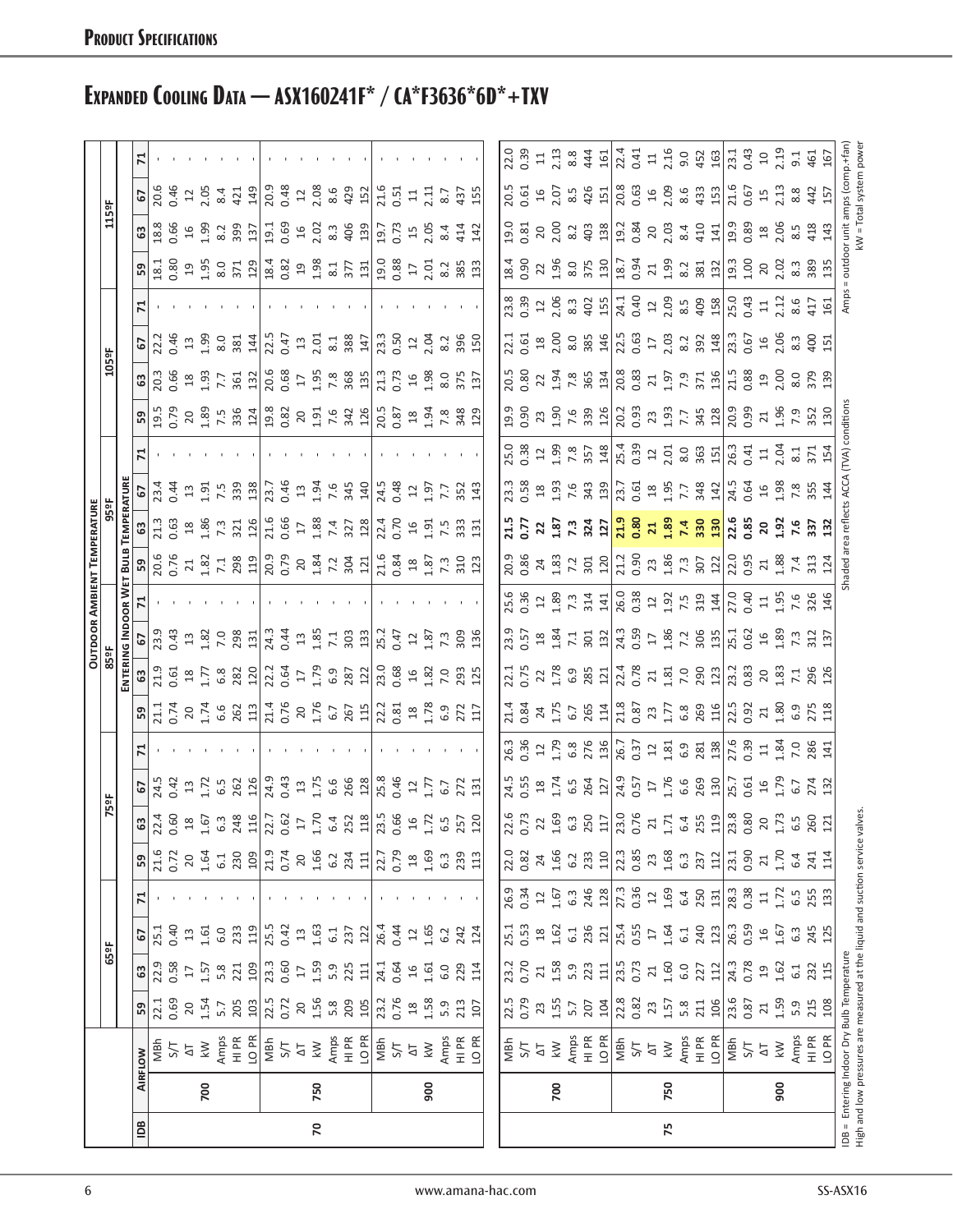|     |     |                                                                       |              |                   |                |                           |              |                                                                                                                                                                                                                                                                                                                      |               |                                                                                                                                                                                                                                  |                                                                                                                                                                                                                                                                                                                     |                                                                                                                                                                                                                                                                                                  |                                                                                                                                                                                                                                                                                                                     | AMBIENT TEM                                                                                                                                                                                                                                                                                                                                                                                                                                                                                    |                                                                                                                                     |                                                                                                                                                                                                                                                                                                            |                                                                                                                                                                                                                                                                                                                                                           |                                                                                                                                                                                                                                                                                                           |                                                                                                                                                                                                                                                                                                                       |                                                                                                                                                                                                                                                                                                                                   |                                                                                                                                                                                                                                                                                                                                                           |                                                                                                                                                                                                                                                                                                             |                                                                                                                                                                                                                                                                                                           |                                                                                                                                                                                                                                                                       |  |
|-----|-----|-----------------------------------------------------------------------|--------------|-------------------|----------------|---------------------------|--------------|----------------------------------------------------------------------------------------------------------------------------------------------------------------------------------------------------------------------------------------------------------------------------------------------------------------------|---------------|----------------------------------------------------------------------------------------------------------------------------------------------------------------------------------------------------------------------------------|---------------------------------------------------------------------------------------------------------------------------------------------------------------------------------------------------------------------------------------------------------------------------------------------------------------------|--------------------------------------------------------------------------------------------------------------------------------------------------------------------------------------------------------------------------------------------------------------------------------------------------|---------------------------------------------------------------------------------------------------------------------------------------------------------------------------------------------------------------------------------------------------------------------------------------------------------------------|------------------------------------------------------------------------------------------------------------------------------------------------------------------------------------------------------------------------------------------------------------------------------------------------------------------------------------------------------------------------------------------------------------------------------------------------------------------------------------------------|-------------------------------------------------------------------------------------------------------------------------------------|------------------------------------------------------------------------------------------------------------------------------------------------------------------------------------------------------------------------------------------------------------------------------------------------------------|-----------------------------------------------------------------------------------------------------------------------------------------------------------------------------------------------------------------------------------------------------------------------------------------------------------------------------------------------------------|-----------------------------------------------------------------------------------------------------------------------------------------------------------------------------------------------------------------------------------------------------------------------------------------------------------|-----------------------------------------------------------------------------------------------------------------------------------------------------------------------------------------------------------------------------------------------------------------------------------------------------------------------|-----------------------------------------------------------------------------------------------------------------------------------------------------------------------------------------------------------------------------------------------------------------------------------------------------------------------------------|-----------------------------------------------------------------------------------------------------------------------------------------------------------------------------------------------------------------------------------------------------------------------------------------------------------------------------------------------------------|-------------------------------------------------------------------------------------------------------------------------------------------------------------------------------------------------------------------------------------------------------------------------------------------------------------|-----------------------------------------------------------------------------------------------------------------------------------------------------------------------------------------------------------------------------------------------------------------------------------------------------------|-----------------------------------------------------------------------------------------------------------------------------------------------------------------------------------------------------------------------------------------------------------------------|--|
|     |     |                                                                       |              | 65°F              |                |                           |              | 75º                                                                                                                                                                                                                                                                                                                  |               |                                                                                                                                                                                                                                  |                                                                                                                                                                                                                                                                                                                     |                                                                                                                                                                                                                                                                                                  |                                                                                                                                                                                                                                                                                                                     |                                                                                                                                                                                                                                                                                                                                                                                                                                                                                                |                                                                                                                                     |                                                                                                                                                                                                                                                                                                            |                                                                                                                                                                                                                                                                                                                                                           |                                                                                                                                                                                                                                                                                                           |                                                                                                                                                                                                                                                                                                                       | 105°F                                                                                                                                                                                                                                                                                                                             |                                                                                                                                                                                                                                                                                                                                                           |                                                                                                                                                                                                                                                                                                             |                                                                                                                                                                                                                                                                                                           |                                                                                                                                                                                                                                                                       |  |
|     |     |                                                                       |              |                   |                |                           |              |                                                                                                                                                                                                                                                                                                                      |               |                                                                                                                                                                                                                                  |                                                                                                                                                                                                                                                                                                                     |                                                                                                                                                                                                                                                                                                  |                                                                                                                                                                                                                                                                                                                     |                                                                                                                                                                                                                                                                                                                                                                                                                                                                                                |                                                                                                                                     |                                                                                                                                                                                                                                                                                                            |                                                                                                                                                                                                                                                                                                                                                           |                                                                                                                                                                                                                                                                                                           |                                                                                                                                                                                                                                                                                                                       |                                                                                                                                                                                                                                                                                                                                   |                                                                                                                                                                                                                                                                                                                                                           |                                                                                                                                                                                                                                                                                                             |                                                                                                                                                                                                                                                                                                           |                                                                                                                                                                                                                                                                       |  |
| 1DB |     | AIRFLOW                                                               | 59           |                   | 5              |                           | 59           |                                                                                                                                                                                                                                                                                                                      |               |                                                                                                                                                                                                                                  |                                                                                                                                                                                                                                                                                                                     |                                                                                                                                                                                                                                                                                                  |                                                                                                                                                                                                                                                                                                                     |                                                                                                                                                                                                                                                                                                                                                                                                                                                                                                |                                                                                                                                     |                                                                                                                                                                                                                                                                                                            |                                                                                                                                                                                                                                                                                                                                                           |                                                                                                                                                                                                                                                                                                           |                                                                                                                                                                                                                                                                                                                       |                                                                                                                                                                                                                                                                                                                                   |                                                                                                                                                                                                                                                                                                                                                           |                                                                                                                                                                                                                                                                                                             |                                                                                                                                                                                                                                                                                                           |                                                                                                                                                                                                                                                                       |  |
|     |     | NBh                                                                   | 22.9         | 23.4              | 25.0           | 26.7                      |              |                                                                                                                                                                                                                                                                                                                      |               |                                                                                                                                                                                                                                  |                                                                                                                                                                                                                                                                                                                     |                                                                                                                                                                                                                                                                                                  |                                                                                                                                                                                                                                                                                                                     |                                                                                                                                                                                                                                                                                                                                                                                                                                                                                                |                                                                                                                                     |                                                                                                                                                                                                                                                                                                            |                                                                                                                                                                                                                                                                                                                                                           |                                                                                                                                                                                                                                                                                                           |                                                                                                                                                                                                                                                                                                                       |                                                                                                                                                                                                                                                                                                                                   |                                                                                                                                                                                                                                                                                                                                                           |                                                                                                                                                                                                                                                                                                             |                                                                                                                                                                                                                                                                                                           |                                                                                                                                                                                                                                                                       |  |
|     |     | 5/7                                                                   | 0.86         | 0.81              | 0.66           | 0.5                       | 0.90         |                                                                                                                                                                                                                                                                                                                      |               |                                                                                                                                                                                                                                  |                                                                                                                                                                                                                                                                                                                     |                                                                                                                                                                                                                                                                                                  |                                                                                                                                                                                                                                                                                                                     |                                                                                                                                                                                                                                                                                                                                                                                                                                                                                                |                                                                                                                                     |                                                                                                                                                                                                                                                                                                            |                                                                                                                                                                                                                                                                                                                                                           |                                                                                                                                                                                                                                                                                                           |                                                                                                                                                                                                                                                                                                                       |                                                                                                                                                                                                                                                                                                                                   |                                                                                                                                                                                                                                                                                                                                                           |                                                                                                                                                                                                                                                                                                             |                                                                                                                                                                                                                                                                                                           |                                                                                                                                                                                                                                                                       |  |
|     |     | $\overline{\Delta}$                                                   | 26           | 25                | 22             | $\overline{\mathfrak{U}}$ | 26           |                                                                                                                                                                                                                                                                                                                      |               |                                                                                                                                                                                                                                  |                                                                                                                                                                                                                                                                                                                     |                                                                                                                                                                                                                                                                                                  |                                                                                                                                                                                                                                                                                                                     |                                                                                                                                                                                                                                                                                                                                                                                                                                                                                                |                                                                                                                                     |                                                                                                                                                                                                                                                                                                            |                                                                                                                                                                                                                                                                                                                                                           |                                                                                                                                                                                                                                                                                                           |                                                                                                                                                                                                                                                                                                                       |                                                                                                                                                                                                                                                                                                                                   |                                                                                                                                                                                                                                                                                                                                                           |                                                                                                                                                                                                                                                                                                             |                                                                                                                                                                                                                                                                                                           |                                                                                                                                                                                                                                                                       |  |
|     | 700 | $\lesssim$                                                            | 1.56         | 1.59              | 1.63           | $\overline{1.7}$          | $-1.67$      |                                                                                                                                                                                                                                                                                                                      |               |                                                                                                                                                                                                                                  |                                                                                                                                                                                                                                                                                                                     |                                                                                                                                                                                                                                                                                                  |                                                                                                                                                                                                                                                                                                                     |                                                                                                                                                                                                                                                                                                                                                                                                                                                                                                |                                                                                                                                     |                                                                                                                                                                                                                                                                                                            |                                                                                                                                                                                                                                                                                                                                                           |                                                                                                                                                                                                                                                                                                           |                                                                                                                                                                                                                                                                                                                       |                                                                                                                                                                                                                                                                                                                                   |                                                                                                                                                                                                                                                                                                                                                           |                                                                                                                                                                                                                                                                                                             |                                                                                                                                                                                                                                                                                                           |                                                                                                                                                                                                                                                                       |  |
|     |     | Amps                                                                  |              | 5.9               | 6.1            | 6.3                       | 6.2          |                                                                                                                                                                                                                                                                                                                      |               |                                                                                                                                                                                                                                  |                                                                                                                                                                                                                                                                                                                     |                                                                                                                                                                                                                                                                                                  |                                                                                                                                                                                                                                                                                                                     |                                                                                                                                                                                                                                                                                                                                                                                                                                                                                                |                                                                                                                                     |                                                                                                                                                                                                                                                                                                            |                                                                                                                                                                                                                                                                                                                                                           |                                                                                                                                                                                                                                                                                                           |                                                                                                                                                                                                                                                                                                                       |                                                                                                                                                                                                                                                                                                                                   |                                                                                                                                                                                                                                                                                                                                                           |                                                                                                                                                                                                                                                                                                             |                                                                                                                                                                                                                                                                                                           |                                                                                                                                                                                                                                                                       |  |
|     |     | HI PR                                                                 | 5.8<br>209   | 225               | 238            |                           | 235          |                                                                                                                                                                                                                                                                                                                      |               |                                                                                                                                                                                                                                  |                                                                                                                                                                                                                                                                                                                     |                                                                                                                                                                                                                                                                                                  |                                                                                                                                                                                                                                                                                                                     |                                                                                                                                                                                                                                                                                                                                                                                                                                                                                                |                                                                                                                                     |                                                                                                                                                                                                                                                                                                            |                                                                                                                                                                                                                                                                                                                                                           |                                                                                                                                                                                                                                                                                                           |                                                                                                                                                                                                                                                                                                                       |                                                                                                                                                                                                                                                                                                                                   |                                                                                                                                                                                                                                                                                                                                                           |                                                                                                                                                                                                                                                                                                             |                                                                                                                                                                                                                                                                                                           |                                                                                                                                                                                                                                                                       |  |
|     |     | LO PR                                                                 | 105          | 112               | 122            | 248.3<br>129.8            | 111          |                                                                                                                                                                                                                                                                                                                      |               |                                                                                                                                                                                                                                  |                                                                                                                                                                                                                                                                                                                     |                                                                                                                                                                                                                                                                                                  |                                                                                                                                                                                                                                                                                                                     |                                                                                                                                                                                                                                                                                                                                                                                                                                                                                                |                                                                                                                                     |                                                                                                                                                                                                                                                                                                            |                                                                                                                                                                                                                                                                                                                                                           |                                                                                                                                                                                                                                                                                                           |                                                                                                                                                                                                                                                                                                                       |                                                                                                                                                                                                                                                                                                                                   |                                                                                                                                                                                                                                                                                                                                                           |                                                                                                                                                                                                                                                                                                             |                                                                                                                                                                                                                                                                                                           |                                                                                                                                                                                                                                                                       |  |
|     |     | 로 있다<br>지                                                             | 23.2         | $\overline{23.7}$ | 25.4           | $27.1$<br>0.5<br>17       | 22.7         | $3\frac{1}{2}$ $\frac{3}{2}$ $\frac{3}{2}$ $\frac{3}{2}$ $\frac{1}{2}$ $\frac{3}{2}$ $\frac{3}{2}$ $\frac{3}{2}$ $\frac{3}{2}$ $\frac{3}{2}$ $\frac{3}{2}$ $\frac{3}{2}$ $\frac{3}{2}$ $\frac{3}{2}$ $\frac{3}{2}$ $\frac{3}{2}$ $\frac{3}{2}$ $\frac{3}{2}$ $\frac{3}{2}$ $\frac{3}{2}$ $\frac{3}{2}$ $\frac{3}{2}$ | $\frac{6}{3}$ | $\frac{1}{2}$ a search and search and search and search and search and search and search and search and search and search and search and search and search and search and search and search and search and search and search and | $\frac{1}{2}$ $\frac{1}{2}$ $\frac{1}{2}$ $\frac{1}{2}$ $\frac{1}{2}$ $\frac{1}{2}$ $\frac{1}{2}$ $\frac{1}{2}$ $\frac{1}{2}$ $\frac{1}{2}$ $\frac{1}{2}$ $\frac{1}{2}$ $\frac{1}{2}$ $\frac{1}{2}$ $\frac{1}{2}$ $\frac{1}{2}$ $\frac{1}{2}$ $\frac{1}{2}$ $\frac{1}{2}$ $\frac{1}{2}$ $\frac{1}{2}$ $\frac{1}{2}$ | $\frac{15}{2}$ 3 $\frac{13}{2}$ 3 $\frac{25}{2}$ 3 $\frac{25}{2}$ 3 $\frac{25}{2}$ 3 $\frac{25}{2}$ 3 $\frac{25}{2}$ 5 $\frac{25}{2}$ 3 $\frac{25}{2}$ 5 $\frac{25}{2}$ 5 $\frac{25}{2}$ 5 $\frac{25}{2}$ 5 $\frac{25}{2}$ 5 $\frac{25}{2}$ 5 $\frac{25}{2}$ 5 $\frac{25}{2}$ 5 $\frac{25}{2}$ 5 | $\frac{1}{2}$ $\frac{1}{2}$ $\frac{1}{2}$ $\frac{1}{2}$ $\frac{1}{2}$ $\frac{1}{2}$ $\frac{1}{2}$ $\frac{1}{2}$ $\frac{1}{2}$ $\frac{1}{2}$ $\frac{1}{2}$ $\frac{1}{2}$ $\frac{1}{2}$ $\frac{1}{2}$ $\frac{1}{2}$ $\frac{1}{2}$ $\frac{1}{2}$ $\frac{1}{2}$ $\frac{1}{2}$ $\frac{1}{2}$ $\frac{1}{2}$ $\frac{1}{2}$ | $\frac{8}{6} \begin{bmatrix} 1 \\ 1 \end{bmatrix} \begin{bmatrix} 5 \\ 1 \end{bmatrix} \begin{bmatrix} 5 \\ 1 \end{bmatrix} \begin{bmatrix} 5 \\ 1 \end{bmatrix} \begin{bmatrix} 5 \\ 1 \end{bmatrix} \begin{bmatrix} 5 \\ 1 \end{bmatrix} \begin{bmatrix} 5 \\ 1 \end{bmatrix} \begin{bmatrix} 5 \\ 1 \end{bmatrix} \begin{bmatrix} 5 \\ 1 \end{bmatrix} \begin{bmatrix} 5 \\ 1 \end{bmatrix} \begin{bmatrix} 5 \\ 1 \end{bmatrix} \begin{bmatrix} 5 \\ 1 \end{bmatrix} \begin{bmatrix} 5 \\$ | <u>ទ្យស្រ្តី ដូច ដូច ដ្ឋាដូច និង ដូច ងូច ដូច ងូច ដូច ងូ</u><br>នូ <mark>ប</mark> ្រើដូច អូច ដូច ដូច និង ដូច ដូច ដូច ដូច ដូច ដូច ដូច | $\frac{5}{6}$ 3 3 3 3 3 3 4 8 9 9 1 3 9 5 5 5 6 9 9 1 3 9 8 7 8 9 1 3 9 8 9 9 1 3 9 8 9 9 1 3 9 8 9 9 1 3 9 8 9 1 3 9 8 9 1 3 9 8 9 1 3 9 8 9 1 3 9 8 9 1 3 9 8 9 1 3 9 8 9 1 3 9 8 9 1 3 9 8 9 1 3 9 8 9 1 3 9 8 9 1 3 9 8 9 1 3                                                                          | $\frac{1}{2}$ $\frac{1}{2}$ $\frac{1}{2}$ $\frac{1}{2}$ $\frac{1}{2}$ $\frac{1}{2}$ $\frac{1}{2}$ $\frac{1}{2}$ $\frac{1}{2}$ $\frac{1}{2}$ $\frac{1}{2}$ $\frac{1}{2}$ $\frac{1}{2}$ $\frac{1}{2}$ $\frac{1}{2}$ $\frac{1}{2}$ $\frac{1}{2}$ $\frac{1}{2}$ $\frac{1}{2}$ $\frac{1}{2}$ $\frac{1}{2}$ $\frac{1}{2}$ $\frac{1}{2}$ $\frac{1}{2}$ $\frac{1$ | $7\frac{13}{35}$ $\frac{35}{35}$ $\frac{35}{35}$ $\frac{55}{35}$ $\frac{13}{35}$ $\frac{13}{35}$ $\frac{13}{35}$ $\frac{13}{35}$ $\frac{13}{35}$ $\frac{13}{35}$ $\frac{13}{35}$ $\frac{13}{35}$ $\frac{13}{35}$ $\frac{13}{35}$ $\frac{13}{35}$ $\frac{13}{35}$ $\frac{13}{35}$ $\frac{13}{35}$ $\frac{$ | $30\frac{3}{2}$ $\frac{8}{2}$ $\frac{8}{2}$ $\frac{1}{2}$ $\frac{1}{2}$ $\frac{1}{2}$ $\frac{1}{2}$ $\frac{1}{2}$ $\frac{1}{2}$ $\frac{1}{2}$ $\frac{3}{2}$ $\frac{3}{2}$ $\frac{3}{2}$ $\frac{3}{2}$ $\frac{3}{2}$ $\frac{3}{2}$ $\frac{3}{2}$ $\frac{3}{2}$ $\frac{3}{2}$ $\frac{3}{2}$ $\frac{3}{2}$ $\frac{3}{2}$ | $\frac{3}{2}$ $\frac{1}{2}$ $\frac{3}{2}$ $\frac{3}{2}$ $\frac{4}{2}$ $\frac{5}{2}$ $\frac{6}{2}$ $\frac{3}{2}$ $\frac{5}{2}$ $\frac{3}{2}$ $\frac{5}{2}$ $\frac{3}{2}$ $\frac{5}{2}$ $\frac{3}{2}$ $\frac{5}{2}$ $\frac{1}{2}$ $\frac{1}{2}$ $\frac{1}{2}$ $\frac{5}{2}$ $\frac{2}{2}$ $\frac{3}{2}$ $\frac{3}{2}$ $\frac{4}{2}$ | $\frac{6}{2}$ $\frac{1}{2}$ $\frac{1}{2}$ $\frac{1}{2}$ $\frac{1}{2}$ $\frac{1}{2}$ $\frac{1}{2}$ $\frac{1}{3}$ $\frac{1}{2}$ $\frac{1}{2}$ $\frac{1}{2}$ $\frac{1}{2}$ $\frac{1}{2}$ $\frac{1}{2}$ $\frac{1}{2}$ $\frac{1}{2}$ $\frac{1}{2}$ $\frac{1}{2}$ $\frac{1}{2}$ $\frac{1}{2}$ $\frac{1}{2}$ $\frac{1}{2}$ $\frac{1}{2}$ $\frac{1}{2}$ $\frac{1$ | $\frac{1}{3}$                                                                                                                                                                                                                                                                                               | $\frac{1}{2}$ a $\frac{1}{2}$ a $\frac{1}{2}$ a $\frac{1}{2}$ a $\frac{1}{2}$ a $\frac{1}{2}$ a $\frac{1}{2}$ a $\frac{1}{2}$ a $\frac{1}{2}$ a $\frac{1}{2}$ a $\frac{1}{2}$ a $\frac{1}{2}$ a $\frac{1}{2}$ a $\frac{1}{2}$ a $\frac{1}{2}$ a $\frac{1}{2}$ a $\frac{1}{2}$ a $\frac{1}{2}$ a $\frac{1$ | $1\sqrt{3}$ is a state of $\frac{1}{2}$ is a state of $\frac{1}{2}$ is a state of $\frac{1}{2}$ is a state of $\frac{1}{2}$ is a state of $\frac{1}{2}$ is a state of $\frac{1}{2}$ is a state of $\frac{1}{2}$ is a state of $\frac{1}{2}$ is a state of $\frac{1}{$ |  |
|     |     |                                                                       | 0.90         | 0.84              | 0.68           |                           | 0.93         |                                                                                                                                                                                                                                                                                                                      |               |                                                                                                                                                                                                                                  |                                                                                                                                                                                                                                                                                                                     |                                                                                                                                                                                                                                                                                                  |                                                                                                                                                                                                                                                                                                                     |                                                                                                                                                                                                                                                                                                                                                                                                                                                                                                |                                                                                                                                     |                                                                                                                                                                                                                                                                                                            |                                                                                                                                                                                                                                                                                                                                                           |                                                                                                                                                                                                                                                                                                           |                                                                                                                                                                                                                                                                                                                       |                                                                                                                                                                                                                                                                                                                                   |                                                                                                                                                                                                                                                                                                                                                           |                                                                                                                                                                                                                                                                                                             |                                                                                                                                                                                                                                                                                                           |                                                                                                                                                                                                                                                                       |  |
|     |     |                                                                       | 26           | 24                | 21             |                           | 26           |                                                                                                                                                                                                                                                                                                                      |               |                                                                                                                                                                                                                                  |                                                                                                                                                                                                                                                                                                                     |                                                                                                                                                                                                                                                                                                  |                                                                                                                                                                                                                                                                                                                     |                                                                                                                                                                                                                                                                                                                                                                                                                                                                                                |                                                                                                                                     |                                                                                                                                                                                                                                                                                                            |                                                                                                                                                                                                                                                                                                                                                           |                                                                                                                                                                                                                                                                                                           |                                                                                                                                                                                                                                                                                                                       |                                                                                                                                                                                                                                                                                                                                   |                                                                                                                                                                                                                                                                                                                                                           |                                                                                                                                                                                                                                                                                                             |                                                                                                                                                                                                                                                                                                           |                                                                                                                                                                                                                                                                       |  |
| 80  | 750 | $\leq$                                                                | 1.58         | 1.61              | 1.65           | $1.7\,$                   | 1.69         |                                                                                                                                                                                                                                                                                                                      |               |                                                                                                                                                                                                                                  |                                                                                                                                                                                                                                                                                                                     |                                                                                                                                                                                                                                                                                                  |                                                                                                                                                                                                                                                                                                                     |                                                                                                                                                                                                                                                                                                                                                                                                                                                                                                |                                                                                                                                     |                                                                                                                                                                                                                                                                                                            |                                                                                                                                                                                                                                                                                                                                                           |                                                                                                                                                                                                                                                                                                           |                                                                                                                                                                                                                                                                                                                       |                                                                                                                                                                                                                                                                                                                                   |                                                                                                                                                                                                                                                                                                                                                           |                                                                                                                                                                                                                                                                                                             |                                                                                                                                                                                                                                                                                                           |                                                                                                                                                                                                                                                                       |  |
|     |     | Amps                                                                  | 5.9          | 6.0               | 6.2            | 6.4                       | 6.3          |                                                                                                                                                                                                                                                                                                                      |               |                                                                                                                                                                                                                                  |                                                                                                                                                                                                                                                                                                                     |                                                                                                                                                                                                                                                                                                  |                                                                                                                                                                                                                                                                                                                     |                                                                                                                                                                                                                                                                                                                                                                                                                                                                                                |                                                                                                                                     |                                                                                                                                                                                                                                                                                                            |                                                                                                                                                                                                                                                                                                                                                           |                                                                                                                                                                                                                                                                                                           |                                                                                                                                                                                                                                                                                                                       |                                                                                                                                                                                                                                                                                                                                   |                                                                                                                                                                                                                                                                                                                                                           |                                                                                                                                                                                                                                                                                                             |                                                                                                                                                                                                                                                                                                           |                                                                                                                                                                                                                                                                       |  |
|     |     |                                                                       | 213          | 229               | 242            | 252.6                     | 239          |                                                                                                                                                                                                                                                                                                                      |               |                                                                                                                                                                                                                                  |                                                                                                                                                                                                                                                                                                                     |                                                                                                                                                                                                                                                                                                  |                                                                                                                                                                                                                                                                                                                     |                                                                                                                                                                                                                                                                                                                                                                                                                                                                                                |                                                                                                                                     |                                                                                                                                                                                                                                                                                                            |                                                                                                                                                                                                                                                                                                                                                           |                                                                                                                                                                                                                                                                                                           |                                                                                                                                                                                                                                                                                                                       |                                                                                                                                                                                                                                                                                                                                   |                                                                                                                                                                                                                                                                                                                                                           |                                                                                                                                                                                                                                                                                                             |                                                                                                                                                                                                                                                                                                           |                                                                                                                                                                                                                                                                       |  |
|     |     | HI PR<br>LO PR                                                        | 107          | 114               | 124            | 132.0                     | 113          |                                                                                                                                                                                                                                                                                                                      |               |                                                                                                                                                                                                                                  |                                                                                                                                                                                                                                                                                                                     |                                                                                                                                                                                                                                                                                                  |                                                                                                                                                                                                                                                                                                                     |                                                                                                                                                                                                                                                                                                                                                                                                                                                                                                |                                                                                                                                     |                                                                                                                                                                                                                                                                                                            |                                                                                                                                                                                                                                                                                                                                                           |                                                                                                                                                                                                                                                                                                           |                                                                                                                                                                                                                                                                                                                       |                                                                                                                                                                                                                                                                                                                                   |                                                                                                                                                                                                                                                                                                                                                           |                                                                                                                                                                                                                                                                                                             |                                                                                                                                                                                                                                                                                                           |                                                                                                                                                                                                                                                                       |  |
|     |     |                                                                       |              | 24.6              | 26.3           | 28.1                      |              |                                                                                                                                                                                                                                                                                                                      |               |                                                                                                                                                                                                                                  |                                                                                                                                                                                                                                                                                                                     |                                                                                                                                                                                                                                                                                                  |                                                                                                                                                                                                                                                                                                                     |                                                                                                                                                                                                                                                                                                                                                                                                                                                                                                |                                                                                                                                     |                                                                                                                                                                                                                                                                                                            |                                                                                                                                                                                                                                                                                                                                                           |                                                                                                                                                                                                                                                                                                           |                                                                                                                                                                                                                                                                                                                       |                                                                                                                                                                                                                                                                                                                                   |                                                                                                                                                                                                                                                                                                                                                           |                                                                                                                                                                                                                                                                                                             |                                                                                                                                                                                                                                                                                                           |                                                                                                                                                                                                                                                                       |  |
|     |     | MBh<br>S/T                                                            | 24.1<br>0.95 | 0.89              | 0.73           | 0.5                       | 23.5<br>1.00 |                                                                                                                                                                                                                                                                                                                      |               |                                                                                                                                                                                                                                  |                                                                                                                                                                                                                                                                                                                     |                                                                                                                                                                                                                                                                                                  |                                                                                                                                                                                                                                                                                                                     |                                                                                                                                                                                                                                                                                                                                                                                                                                                                                                |                                                                                                                                     |                                                                                                                                                                                                                                                                                                            |                                                                                                                                                                                                                                                                                                                                                           |                                                                                                                                                                                                                                                                                                           |                                                                                                                                                                                                                                                                                                                       |                                                                                                                                                                                                                                                                                                                                   |                                                                                                                                                                                                                                                                                                                                                           |                                                                                                                                                                                                                                                                                                             |                                                                                                                                                                                                                                                                                                           |                                                                                                                                                                                                                                                                       |  |
|     |     | $\overline{\Delta}$                                                   | 23           | 22                | $\overline{a}$ | $\mathfrak{g}$            |              |                                                                                                                                                                                                                                                                                                                      |               |                                                                                                                                                                                                                                  |                                                                                                                                                                                                                                                                                                                     |                                                                                                                                                                                                                                                                                                  |                                                                                                                                                                                                                                                                                                                     |                                                                                                                                                                                                                                                                                                                                                                                                                                                                                                |                                                                                                                                     |                                                                                                                                                                                                                                                                                                            |                                                                                                                                                                                                                                                                                                                                                           |                                                                                                                                                                                                                                                                                                           |                                                                                                                                                                                                                                                                                                                       |                                                                                                                                                                                                                                                                                                                                   |                                                                                                                                                                                                                                                                                                                                                           |                                                                                                                                                                                                                                                                                                             |                                                                                                                                                                                                                                                                                                           |                                                                                                                                                                                                                                                                       |  |
|     |     |                                                                       |              |                   |                |                           | 24           |                                                                                                                                                                                                                                                                                                                      |               |                                                                                                                                                                                                                                  |                                                                                                                                                                                                                                                                                                                     |                                                                                                                                                                                                                                                                                                  |                                                                                                                                                                                                                                                                                                                     |                                                                                                                                                                                                                                                                                                                                                                                                                                                                                                |                                                                                                                                     |                                                                                                                                                                                                                                                                                                            |                                                                                                                                                                                                                                                                                                                                                           |                                                                                                                                                                                                                                                                                                           |                                                                                                                                                                                                                                                                                                                       |                                                                                                                                                                                                                                                                                                                                   |                                                                                                                                                                                                                                                                                                                                                           |                                                                                                                                                                                                                                                                                                             |                                                                                                                                                                                                                                                                                                           |                                                                                                                                                                                                                                                                       |  |
|     | 900 | $\geq$                                                                | 1.60         | 1.63              | 1.68           | $1.7$ $6.5$               | 1.71         |                                                                                                                                                                                                                                                                                                                      |               |                                                                                                                                                                                                                                  |                                                                                                                                                                                                                                                                                                                     |                                                                                                                                                                                                                                                                                                  |                                                                                                                                                                                                                                                                                                                     |                                                                                                                                                                                                                                                                                                                                                                                                                                                                                                |                                                                                                                                     |                                                                                                                                                                                                                                                                                                            |                                                                                                                                                                                                                                                                                                                                                           |                                                                                                                                                                                                                                                                                                           |                                                                                                                                                                                                                                                                                                                       |                                                                                                                                                                                                                                                                                                                                   |                                                                                                                                                                                                                                                                                                                                                           |                                                                                                                                                                                                                                                                                                             |                                                                                                                                                                                                                                                                                                           |                                                                                                                                                                                                                                                                       |  |
|     |     | Amps                                                                  | 6.0          | 61                | 6.3            |                           | 6.4          |                                                                                                                                                                                                                                                                                                                      |               |                                                                                                                                                                                                                                  |                                                                                                                                                                                                                                                                                                                     |                                                                                                                                                                                                                                                                                                  |                                                                                                                                                                                                                                                                                                                     |                                                                                                                                                                                                                                                                                                                                                                                                                                                                                                |                                                                                                                                     |                                                                                                                                                                                                                                                                                                            |                                                                                                                                                                                                                                                                                                                                                           |                                                                                                                                                                                                                                                                                                           |                                                                                                                                                                                                                                                                                                                       |                                                                                                                                                                                                                                                                                                                                   |                                                                                                                                                                                                                                                                                                                                                           |                                                                                                                                                                                                                                                                                                             |                                                                                                                                                                                                                                                                                                           |                                                                                                                                                                                                                                                                       |  |
|     |     | HI PR                                                                 | 217          | 234               | 247            | 257.6<br>134.7            | 244          |                                                                                                                                                                                                                                                                                                                      |               |                                                                                                                                                                                                                                  |                                                                                                                                                                                                                                                                                                                     |                                                                                                                                                                                                                                                                                                  |                                                                                                                                                                                                                                                                                                                     |                                                                                                                                                                                                                                                                                                                                                                                                                                                                                                |                                                                                                                                     |                                                                                                                                                                                                                                                                                                            |                                                                                                                                                                                                                                                                                                                                                           |                                                                                                                                                                                                                                                                                                           |                                                                                                                                                                                                                                                                                                                       |                                                                                                                                                                                                                                                                                                                                   |                                                                                                                                                                                                                                                                                                                                                           |                                                                                                                                                                                                                                                                                                             |                                                                                                                                                                                                                                                                                                           |                                                                                                                                                                                                                                                                       |  |
|     |     | LO <sub>PR</sub>                                                      | 109          | 116               | 126            |                           | 115          |                                                                                                                                                                                                                                                                                                                      |               |                                                                                                                                                                                                                                  |                                                                                                                                                                                                                                                                                                                     |                                                                                                                                                                                                                                                                                                  |                                                                                                                                                                                                                                                                                                                     |                                                                                                                                                                                                                                                                                                                                                                                                                                                                                                |                                                                                                                                     |                                                                                                                                                                                                                                                                                                            |                                                                                                                                                                                                                                                                                                                                                           |                                                                                                                                                                                                                                                                                                           |                                                                                                                                                                                                                                                                                                                       |                                                                                                                                                                                                                                                                                                                                   |                                                                                                                                                                                                                                                                                                                                                           |                                                                                                                                                                                                                                                                                                             | 136                                                                                                                                                                                                                                                                                                       |                                                                                                                                                                                                                                                                       |  |
|     |     |                                                                       |              |                   |                |                           |              |                                                                                                                                                                                                                                                                                                                      |               |                                                                                                                                                                                                                                  |                                                                                                                                                                                                                                                                                                                     |                                                                                                                                                                                                                                                                                                  |                                                                                                                                                                                                                                                                                                                     |                                                                                                                                                                                                                                                                                                                                                                                                                                                                                                |                                                                                                                                     |                                                                                                                                                                                                                                                                                                            |                                                                                                                                                                                                                                                                                                                                                           |                                                                                                                                                                                                                                                                                                           |                                                                                                                                                                                                                                                                                                                       |                                                                                                                                                                                                                                                                                                                                   |                                                                                                                                                                                                                                                                                                                                                           |                                                                                                                                                                                                                                                                                                             |                                                                                                                                                                                                                                                                                                           |                                                                                                                                                                                                                                                                       |  |
|     |     |                                                                       | 23.3         | 23.7              | 24.9           | 26.5                      | 22.7         |                                                                                                                                                                                                                                                                                                                      |               |                                                                                                                                                                                                                                  |                                                                                                                                                                                                                                                                                                                     |                                                                                                                                                                                                                                                                                                  |                                                                                                                                                                                                                                                                                                                     |                                                                                                                                                                                                                                                                                                                                                                                                                                                                                                |                                                                                                                                     |                                                                                                                                                                                                                                                                                                            |                                                                                                                                                                                                                                                                                                                                                           |                                                                                                                                                                                                                                                                                                           |                                                                                                                                                                                                                                                                                                                       |                                                                                                                                                                                                                                                                                                                                   |                                                                                                                                                                                                                                                                                                                                                           |                                                                                                                                                                                                                                                                                                             |                                                                                                                                                                                                                                                                                                           |                                                                                                                                                                                                                                                                       |  |
|     |     | 지<br>S/T                                                              | 0.91         | 0.87              | 0.79           | 0.64                      | 0.94         |                                                                                                                                                                                                                                                                                                                      |               |                                                                                                                                                                                                                                  |                                                                                                                                                                                                                                                                                                                     |                                                                                                                                                                                                                                                                                                  |                                                                                                                                                                                                                                                                                                                     |                                                                                                                                                                                                                                                                                                                                                                                                                                                                                                |                                                                                                                                     |                                                                                                                                                                                                                                                                                                            |                                                                                                                                                                                                                                                                                                                                                           |                                                                                                                                                                                                                                                                                                           |                                                                                                                                                                                                                                                                                                                       |                                                                                                                                                                                                                                                                                                                                   |                                                                                                                                                                                                                                                                                                                                                           |                                                                                                                                                                                                                                                                                                             |                                                                                                                                                                                                                                                                                                           |                                                                                                                                                                                                                                                                       |  |
|     |     | $\overline{\Delta}$                                                   | $28$         | 27                | 26             | 22                        | 28           |                                                                                                                                                                                                                                                                                                                      |               |                                                                                                                                                                                                                                  |                                                                                                                                                                                                                                                                                                                     |                                                                                                                                                                                                                                                                                                  |                                                                                                                                                                                                                                                                                                                     |                                                                                                                                                                                                                                                                                                                                                                                                                                                                                                |                                                                                                                                     |                                                                                                                                                                                                                                                                                                            |                                                                                                                                                                                                                                                                                                                                                           |                                                                                                                                                                                                                                                                                                           |                                                                                                                                                                                                                                                                                                                       |                                                                                                                                                                                                                                                                                                                                   |                                                                                                                                                                                                                                                                                                                                                           |                                                                                                                                                                                                                                                                                                             |                                                                                                                                                                                                                                                                                                           |                                                                                                                                                                                                                                                                       |  |
|     | 700 | $\leq$                                                                | 1.57         | $-1.60$           | 1.65           | 1.69                      | 1.68         |                                                                                                                                                                                                                                                                                                                      |               |                                                                                                                                                                                                                                  |                                                                                                                                                                                                                                                                                                                     |                                                                                                                                                                                                                                                                                                  |                                                                                                                                                                                                                                                                                                                     |                                                                                                                                                                                                                                                                                                                                                                                                                                                                                                |                                                                                                                                     |                                                                                                                                                                                                                                                                                                            |                                                                                                                                                                                                                                                                                                                                                           |                                                                                                                                                                                                                                                                                                           |                                                                                                                                                                                                                                                                                                                       |                                                                                                                                                                                                                                                                                                                                   |                                                                                                                                                                                                                                                                                                                                                           |                                                                                                                                                                                                                                                                                                             |                                                                                                                                                                                                                                                                                                           |                                                                                                                                                                                                                                                                       |  |
|     |     | Amps                                                                  | 5.8          | 6.0               | 6.2            | 6.4                       | 6.3          |                                                                                                                                                                                                                                                                                                                      |               |                                                                                                                                                                                                                                  |                                                                                                                                                                                                                                                                                                                     |                                                                                                                                                                                                                                                                                                  |                                                                                                                                                                                                                                                                                                                     |                                                                                                                                                                                                                                                                                                                                                                                                                                                                                                |                                                                                                                                     |                                                                                                                                                                                                                                                                                                            |                                                                                                                                                                                                                                                                                                                                                           |                                                                                                                                                                                                                                                                                                           |                                                                                                                                                                                                                                                                                                                       |                                                                                                                                                                                                                                                                                                                                   |                                                                                                                                                                                                                                                                                                                                                           |                                                                                                                                                                                                                                                                                                             |                                                                                                                                                                                                                                                                                                           |                                                                                                                                                                                                                                                                       |  |
|     |     | HI PR                                                                 | 212          | 228               | 240            | 251                       | 237          |                                                                                                                                                                                                                                                                                                                      |               |                                                                                                                                                                                                                                  |                                                                                                                                                                                                                                                                                                                     |                                                                                                                                                                                                                                                                                                  |                                                                                                                                                                                                                                                                                                                     |                                                                                                                                                                                                                                                                                                                                                                                                                                                                                                |                                                                                                                                     |                                                                                                                                                                                                                                                                                                            |                                                                                                                                                                                                                                                                                                                                                           |                                                                                                                                                                                                                                                                                                           |                                                                                                                                                                                                                                                                                                                       |                                                                                                                                                                                                                                                                                                                                   |                                                                                                                                                                                                                                                                                                                                                           |                                                                                                                                                                                                                                                                                                             |                                                                                                                                                                                                                                                                                                           |                                                                                                                                                                                                                                                                       |  |
|     |     | LO PR                                                                 | 106          | 113               | 123            | 131                       | 112          |                                                                                                                                                                                                                                                                                                                      |               |                                                                                                                                                                                                                                  |                                                                                                                                                                                                                                                                                                                     |                                                                                                                                                                                                                                                                                                  |                                                                                                                                                                                                                                                                                                                     |                                                                                                                                                                                                                                                                                                                                                                                                                                                                                                |                                                                                                                                     |                                                                                                                                                                                                                                                                                                            |                                                                                                                                                                                                                                                                                                                                                           |                                                                                                                                                                                                                                                                                                           |                                                                                                                                                                                                                                                                                                                       |                                                                                                                                                                                                                                                                                                                                   |                                                                                                                                                                                                                                                                                                                                                           |                                                                                                                                                                                                                                                                                                             |                                                                                                                                                                                                                                                                                                           |                                                                                                                                                                                                                                                                       |  |
|     |     |                                                                       |              | 24.1              | 25.2           | 26.9                      |              |                                                                                                                                                                                                                                                                                                                      |               |                                                                                                                                                                                                                                  |                                                                                                                                                                                                                                                                                                                     |                                                                                                                                                                                                                                                                                                  |                                                                                                                                                                                                                                                                                                                     |                                                                                                                                                                                                                                                                                                                                                                                                                                                                                                |                                                                                                                                     |                                                                                                                                                                                                                                                                                                            |                                                                                                                                                                                                                                                                                                                                                           |                                                                                                                                                                                                                                                                                                           |                                                                                                                                                                                                                                                                                                                       |                                                                                                                                                                                                                                                                                                                                   |                                                                                                                                                                                                                                                                                                                                                           |                                                                                                                                                                                                                                                                                                             |                                                                                                                                                                                                                                                                                                           |                                                                                                                                                                                                                                                                       |  |
|     |     | MBh<br>$5/T$                                                          | 23.6<br>0.94 | 0.91              | 0.82           | 0.66                      | 23.1<br>0.97 |                                                                                                                                                                                                                                                                                                                      |               |                                                                                                                                                                                                                                  |                                                                                                                                                                                                                                                                                                                     |                                                                                                                                                                                                                                                                                                  |                                                                                                                                                                                                                                                                                                                     |                                                                                                                                                                                                                                                                                                                                                                                                                                                                                                |                                                                                                                                     |                                                                                                                                                                                                                                                                                                            |                                                                                                                                                                                                                                                                                                                                                           |                                                                                                                                                                                                                                                                                                           |                                                                                                                                                                                                                                                                                                                       |                                                                                                                                                                                                                                                                                                                                   |                                                                                                                                                                                                                                                                                                                                                           |                                                                                                                                                                                                                                                                                                             |                                                                                                                                                                                                                                                                                                           |                                                                                                                                                                                                                                                                       |  |
|     |     | $\overline{\Delta}$                                                   | 27           | 27                |                | 22                        | $28$         |                                                                                                                                                                                                                                                                                                                      |               |                                                                                                                                                                                                                                  |                                                                                                                                                                                                                                                                                                                     |                                                                                                                                                                                                                                                                                                  |                                                                                                                                                                                                                                                                                                                     |                                                                                                                                                                                                                                                                                                                                                                                                                                                                                                |                                                                                                                                     |                                                                                                                                                                                                                                                                                                            |                                                                                                                                                                                                                                                                                                                                                           |                                                                                                                                                                                                                                                                                                           |                                                                                                                                                                                                                                                                                                                       |                                                                                                                                                                                                                                                                                                                                   |                                                                                                                                                                                                                                                                                                                                                           |                                                                                                                                                                                                                                                                                                             |                                                                                                                                                                                                                                                                                                           |                                                                                                                                                                                                                                                                       |  |
| 85  | 750 | $\lesssim$                                                            | 1.59         | 1.62              | $25$<br>1.67   | 1.72                      | 1.70         |                                                                                                                                                                                                                                                                                                                      |               |                                                                                                                                                                                                                                  |                                                                                                                                                                                                                                                                                                                     |                                                                                                                                                                                                                                                                                                  |                                                                                                                                                                                                                                                                                                                     |                                                                                                                                                                                                                                                                                                                                                                                                                                                                                                |                                                                                                                                     |                                                                                                                                                                                                                                                                                                            |                                                                                                                                                                                                                                                                                                                                                           |                                                                                                                                                                                                                                                                                                           |                                                                                                                                                                                                                                                                                                                       |                                                                                                                                                                                                                                                                                                                                   |                                                                                                                                                                                                                                                                                                                                                           |                                                                                                                                                                                                                                                                                                             |                                                                                                                                                                                                                                                                                                           |                                                                                                                                                                                                                                                                       |  |
|     |     |                                                                       | 5.9          | 6.1               | 6.3            |                           | 6.4          |                                                                                                                                                                                                                                                                                                                      |               |                                                                                                                                                                                                                                  |                                                                                                                                                                                                                                                                                                                     |                                                                                                                                                                                                                                                                                                  |                                                                                                                                                                                                                                                                                                                     |                                                                                                                                                                                                                                                                                                                                                                                                                                                                                                |                                                                                                                                     |                                                                                                                                                                                                                                                                                                            |                                                                                                                                                                                                                                                                                                                                                           |                                                                                                                                                                                                                                                                                                           |                                                                                                                                                                                                                                                                                                                       |                                                                                                                                                                                                                                                                                                                                   |                                                                                                                                                                                                                                                                                                                                                           |                                                                                                                                                                                                                                                                                                             |                                                                                                                                                                                                                                                                                                           |                                                                                                                                                                                                                                                                       |  |
|     |     | Amps<br>HI PR<br>LO PR                                                | 215          | 232               | 245            | 6.5<br>255                | 242          |                                                                                                                                                                                                                                                                                                                      |               |                                                                                                                                                                                                                                  |                                                                                                                                                                                                                                                                                                                     |                                                                                                                                                                                                                                                                                                  |                                                                                                                                                                                                                                                                                                                     |                                                                                                                                                                                                                                                                                                                                                                                                                                                                                                |                                                                                                                                     |                                                                                                                                                                                                                                                                                                            |                                                                                                                                                                                                                                                                                                                                                           |                                                                                                                                                                                                                                                                                                           |                                                                                                                                                                                                                                                                                                                       |                                                                                                                                                                                                                                                                                                                                   |                                                                                                                                                                                                                                                                                                                                                           |                                                                                                                                                                                                                                                                                                             |                                                                                                                                                                                                                                                                                                           |                                                                                                                                                                                                                                                                       |  |
|     |     |                                                                       | 108          | 115               | 125            | 133                       | 114          |                                                                                                                                                                                                                                                                                                                      |               |                                                                                                                                                                                                                                  |                                                                                                                                                                                                                                                                                                                     |                                                                                                                                                                                                                                                                                                  |                                                                                                                                                                                                                                                                                                                     |                                                                                                                                                                                                                                                                                                                                                                                                                                                                                                |                                                                                                                                     |                                                                                                                                                                                                                                                                                                            |                                                                                                                                                                                                                                                                                                                                                           |                                                                                                                                                                                                                                                                                                           |                                                                                                                                                                                                                                                                                                                       |                                                                                                                                                                                                                                                                                                                                   |                                                                                                                                                                                                                                                                                                                                                           |                                                                                                                                                                                                                                                                                                             |                                                                                                                                                                                                                                                                                                           |                                                                                                                                                                                                                                                                       |  |
|     |     | 5/7                                                                   | 24.5<br>1.00 | 24.9              | 26.1<br>0.87   | 27.9<br>0.71              | 23.9<br>1.00 | $\frac{1}{2}$ $\frac{1}{2}$ $\frac{1}{2}$ $\frac{1}{2}$ $\frac{1}{2}$ $\frac{1}{2}$ $\frac{1}{2}$ $\frac{1}{2}$ $\frac{1}{2}$ $\frac{1}{2}$ $\frac{1}{2}$ $\frac{1}{2}$ $\frac{1}{2}$ $\frac{1}{2}$ $\frac{1}{2}$ $\frac{1}{2}$ $\frac{1}{2}$ $\frac{1}{2}$ $\frac{1}{2}$ $\frac{1}{2}$ $\frac{1}{2}$ $\frac{1}{2}$  |               |                                                                                                                                                                                                                                  | 있음 & 있음 등 전 시설 등 & 영양 정 제임 등 없습니다.<br>X1 등 & 정 정 제 정 정 정 정 정 정 제 정 정 정 정 정 정 정                                                                                                                                                                                                                                      |                                                                                                                                                                                                                                                                                                  |                                                                                                                                                                                                                                                                                                                     |                                                                                                                                                                                                                                                                                                                                                                                                                                                                                                |                                                                                                                                     | $\frac{13}{23}$ $\frac{8}{5}$ $\frac{8}{5}$ $\frac{15}{12}$ $\frac{13}{12}$ $\frac{13}{12}$ $\frac{13}{12}$ $\frac{13}{12}$ $\frac{13}{12}$ $\frac{13}{12}$ $\frac{13}{12}$ $\frac{13}{12}$ $\frac{13}{12}$ $\frac{13}{12}$ $\frac{13}{12}$ $\frac{13}{12}$ $\frac{13}{12}$ $\frac{13}{12}$ $\frac{13}{12$ | $\frac{3}{2}$ $\frac{3}{2}$ $\frac{3}{2}$ $\frac{3}{2}$ $\frac{3}{2}$ $\frac{3}{2}$ $\frac{3}{2}$ $\frac{3}{2}$ $\frac{3}{2}$ $\frac{3}{2}$ $\frac{3}{2}$ $\frac{3}{2}$ $\frac{3}{2}$ $\frac{3}{2}$ $\frac{3}{2}$ $\frac{3}{2}$ $\frac{3}{2}$ $\frac{3}{2}$ $\frac{3}{2}$ $\frac{3}{2}$ $\frac{3}{2}$ $\frac{3}{2}$                                       | 3 2 3 3 3 3 5 5 7 3 4 5 5 7 9 9 9 9 9 9 7 9                                                                                                                                                                                                                                                               |                                                                                                                                                                                                                                                                                                                       | 2006 2016 2020 2020 2030 2031 2032 3034                                                                                                                                                                                                                                                                                           |                                                                                                                                                                                                                                                                                                                                                           | $\frac{3}{10}$ $\frac{3}{10}$ $\frac{3}{10}$ $\frac{3}{10}$ $\frac{3}{10}$ $\frac{3}{10}$ $\frac{3}{10}$ $\frac{3}{10}$ $\frac{3}{10}$ $\frac{3}{10}$ $\frac{3}{10}$ $\frac{3}{10}$ $\frac{3}{10}$ $\frac{3}{10}$ $\frac{3}{10}$ $\frac{3}{10}$ $\frac{3}{10}$ $\frac{3}{10}$ $\frac{3}{10}$ $\frac{3}{10}$ |                                                                                                                                                                                                                                                                                                           |                                                                                                                                                                                                                                                                       |  |
|     |     |                                                                       |              | 0.96              |                |                           |              |                                                                                                                                                                                                                                                                                                                      |               |                                                                                                                                                                                                                                  |                                                                                                                                                                                                                                                                                                                     |                                                                                                                                                                                                                                                                                                  |                                                                                                                                                                                                                                                                                                                     |                                                                                                                                                                                                                                                                                                                                                                                                                                                                                                |                                                                                                                                     |                                                                                                                                                                                                                                                                                                            |                                                                                                                                                                                                                                                                                                                                                           |                                                                                                                                                                                                                                                                                                           |                                                                                                                                                                                                                                                                                                                       |                                                                                                                                                                                                                                                                                                                                   |                                                                                                                                                                                                                                                                                                                                                           |                                                                                                                                                                                                                                                                                                             |                                                                                                                                                                                                                                                                                                           |                                                                                                                                                                                                                                                                       |  |
|     |     | $\overline{\Delta}$                                                   | 25           | 25                | 23             | 20                        | 24           |                                                                                                                                                                                                                                                                                                                      |               |                                                                                                                                                                                                                                  |                                                                                                                                                                                                                                                                                                                     |                                                                                                                                                                                                                                                                                                  |                                                                                                                                                                                                                                                                                                                     |                                                                                                                                                                                                                                                                                                                                                                                                                                                                                                |                                                                                                                                     |                                                                                                                                                                                                                                                                                                            |                                                                                                                                                                                                                                                                                                                                                           |                                                                                                                                                                                                                                                                                                           |                                                                                                                                                                                                                                                                                                                       |                                                                                                                                                                                                                                                                                                                                   |                                                                                                                                                                                                                                                                                                                                                           |                                                                                                                                                                                                                                                                                                             |                                                                                                                                                                                                                                                                                                           |                                                                                                                                                                                                                                                                       |  |
|     | 900 | $\overline{\mathsf{k}}$                                               | 1.61         | 1.64              | 1.69           | 1.74                      | 1.73         |                                                                                                                                                                                                                                                                                                                      |               |                                                                                                                                                                                                                                  |                                                                                                                                                                                                                                                                                                                     |                                                                                                                                                                                                                                                                                                  |                                                                                                                                                                                                                                                                                                                     |                                                                                                                                                                                                                                                                                                                                                                                                                                                                                                |                                                                                                                                     |                                                                                                                                                                                                                                                                                                            |                                                                                                                                                                                                                                                                                                                                                           |                                                                                                                                                                                                                                                                                                           |                                                                                                                                                                                                                                                                                                                       |                                                                                                                                                                                                                                                                                                                                   |                                                                                                                                                                                                                                                                                                                                                           |                                                                                                                                                                                                                                                                                                             |                                                                                                                                                                                                                                                                                                           |                                                                                                                                                                                                                                                                       |  |
|     |     | Amps                                                                  | 6.0          | 6.2               | 6.4            | 6.6                       | 6.5          |                                                                                                                                                                                                                                                                                                                      |               |                                                                                                                                                                                                                                  |                                                                                                                                                                                                                                                                                                                     |                                                                                                                                                                                                                                                                                                  |                                                                                                                                                                                                                                                                                                                     |                                                                                                                                                                                                                                                                                                                                                                                                                                                                                                |                                                                                                                                     |                                                                                                                                                                                                                                                                                                            |                                                                                                                                                                                                                                                                                                                                                           |                                                                                                                                                                                                                                                                                                           |                                                                                                                                                                                                                                                                                                                       |                                                                                                                                                                                                                                                                                                                                   |                                                                                                                                                                                                                                                                                                                                                           |                                                                                                                                                                                                                                                                                                             |                                                                                                                                                                                                                                                                                                           |                                                                                                                                                                                                                                                                       |  |
|     |     | HI PR                                                                 | 220          | 236               | 249            | 260                       | 246          |                                                                                                                                                                                                                                                                                                                      |               |                                                                                                                                                                                                                                  |                                                                                                                                                                                                                                                                                                                     |                                                                                                                                                                                                                                                                                                  |                                                                                                                                                                                                                                                                                                                     |                                                                                                                                                                                                                                                                                                                                                                                                                                                                                                |                                                                                                                                     |                                                                                                                                                                                                                                                                                                            |                                                                                                                                                                                                                                                                                                                                                           |                                                                                                                                                                                                                                                                                                           |                                                                                                                                                                                                                                                                                                                       |                                                                                                                                                                                                                                                                                                                                   |                                                                                                                                                                                                                                                                                                                                                           |                                                                                                                                                                                                                                                                                                             |                                                                                                                                                                                                                                                                                                           |                                                                                                                                                                                                                                                                       |  |
|     |     | LO PR                                                                 | 110          | 117               | 128            | 136                       | 116          |                                                                                                                                                                                                                                                                                                                      |               |                                                                                                                                                                                                                                  |                                                                                                                                                                                                                                                                                                                     |                                                                                                                                                                                                                                                                                                  |                                                                                                                                                                                                                                                                                                                     |                                                                                                                                                                                                                                                                                                                                                                                                                                                                                                |                                                                                                                                     |                                                                                                                                                                                                                                                                                                            |                                                                                                                                                                                                                                                                                                                                                           |                                                                                                                                                                                                                                                                                                           |                                                                                                                                                                                                                                                                                                                       |                                                                                                                                                                                                                                                                                                                                   |                                                                                                                                                                                                                                                                                                                                                           |                                                                                                                                                                                                                                                                                                             |                                                                                                                                                                                                                                                                                                           |                                                                                                                                                                                                                                                                       |  |
|     |     | IDB = Entering Indoor Dry Bulb Temperature                            |              |                   |                |                           |              |                                                                                                                                                                                                                                                                                                                      |               |                                                                                                                                                                                                                                  |                                                                                                                                                                                                                                                                                                                     |                                                                                                                                                                                                                                                                                                  |                                                                                                                                                                                                                                                                                                                     |                                                                                                                                                                                                                                                                                                                                                                                                                                                                                                |                                                                                                                                     |                                                                                                                                                                                                                                                                                                            |                                                                                                                                                                                                                                                                                                                                                           |                                                                                                                                                                                                                                                                                                           |                                                                                                                                                                                                                                                                                                                       |                                                                                                                                                                                                                                                                                                                                   |                                                                                                                                                                                                                                                                                                                                                           |                                                                                                                                                                                                                                                                                                             |                                                                                                                                                                                                                                                                                                           |                                                                                                                                                                                                                                                                       |  |
|     |     | High and low pressures are measured at the liquid and suction service |              |                   |                |                           |              |                                                                                                                                                                                                                                                                                                                      |               |                                                                                                                                                                                                                                  |                                                                                                                                                                                                                                                                                                                     |                                                                                                                                                                                                                                                                                                  |                                                                                                                                                                                                                                                                                                                     |                                                                                                                                                                                                                                                                                                                                                                                                                                                                                                |                                                                                                                                     |                                                                                                                                                                                                                                                                                                            |                                                                                                                                                                                                                                                                                                                                                           |                                                                                                                                                                                                                                                                                                           |                                                                                                                                                                                                                                                                                                                       |                                                                                                                                                                                                                                                                                                                                   |                                                                                                                                                                                                                                                                                                                                                           |                                                                                                                                                                                                                                                                                                             |                                                                                                                                                                                                                                                                                                           |                                                                                                                                                                                                                                                                       |  |

#### **Expanded Cooling Data — ASX160241F\* / CA\*F3636\*6D\*+TXV (cont.)**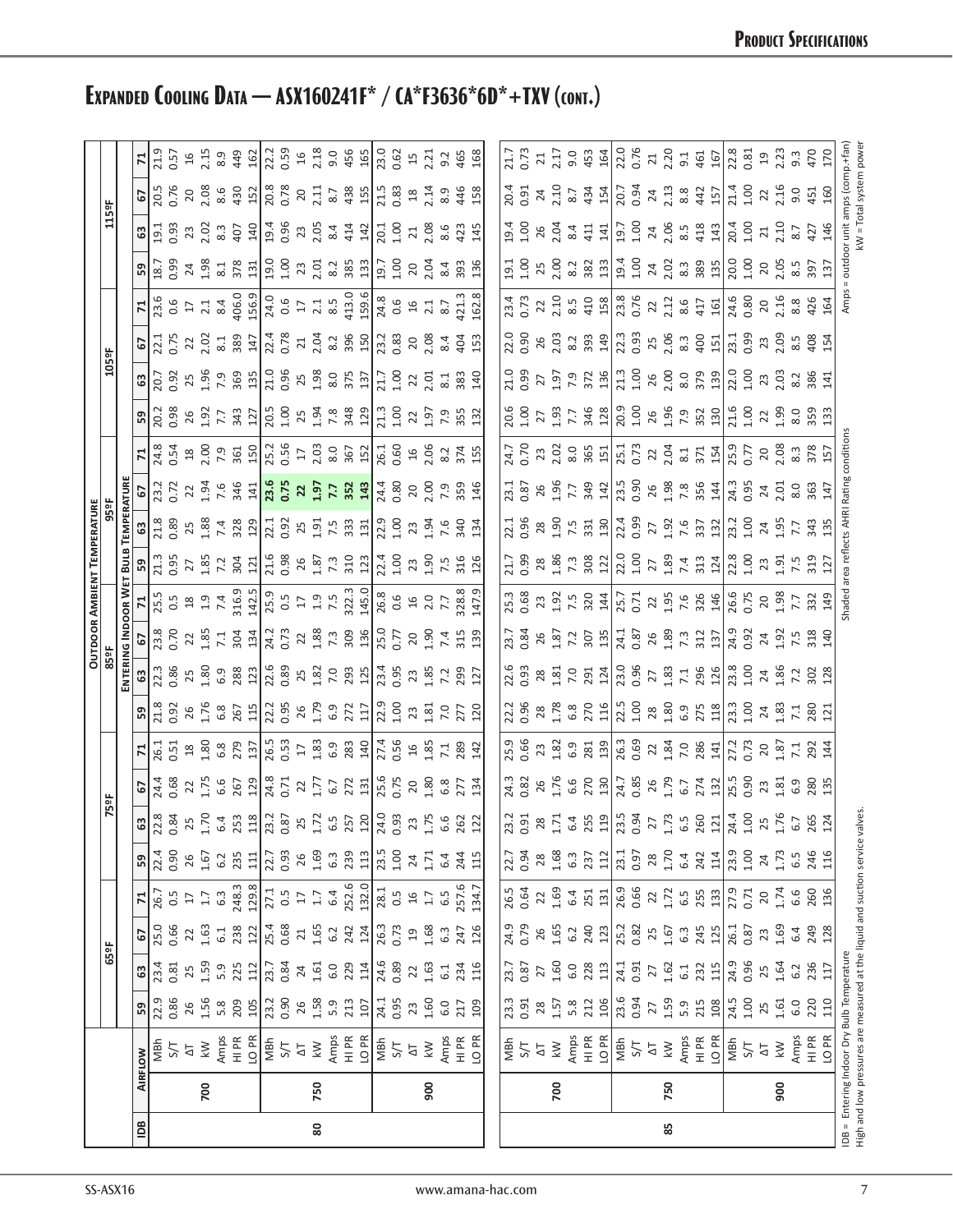|    |                            |                                      |                                                                                                                                                                                                                                                                              | 65°F                                                                                                                    |                     |                                                                                                                                                                                                                                                                                                                                                                              | 75ºF                                                                                                                                                                                                                                                                                                                                             |                                                                                                                                                                                                                                                                                                                                            |                                                                                                                                                                                                                                                                                                                                          |                                                                                                                                                                                                                                                                                                                                           |                                                                                                                                                                                                                                                                                                                      |                                                                                                                                                                                                                                                                                                                                                                                                                                     |                                                                                                                                                                                                                                                                                                                                                                          |  |                                                                                                                                                                                                                                                                                                                                                           | 105°F                                                                                                                                                                                                                                                                                                                |                                                                                                                                                                                                                                |                                                                                                                                                                                                                                                                                                                                                                                                                                                                                                                                                     | 115°F                                                                                                                                                                                                                                                                                                          |                                                                                                                                                                                                                                   |  |
|----|----------------------------|--------------------------------------|------------------------------------------------------------------------------------------------------------------------------------------------------------------------------------------------------------------------------------------------------------------------------|-------------------------------------------------------------------------------------------------------------------------|---------------------|------------------------------------------------------------------------------------------------------------------------------------------------------------------------------------------------------------------------------------------------------------------------------------------------------------------------------------------------------------------------------|--------------------------------------------------------------------------------------------------------------------------------------------------------------------------------------------------------------------------------------------------------------------------------------------------------------------------------------------------|--------------------------------------------------------------------------------------------------------------------------------------------------------------------------------------------------------------------------------------------------------------------------------------------------------------------------------------------|------------------------------------------------------------------------------------------------------------------------------------------------------------------------------------------------------------------------------------------------------------------------------------------------------------------------------------------|-------------------------------------------------------------------------------------------------------------------------------------------------------------------------------------------------------------------------------------------------------------------------------------------------------------------------------------------|----------------------------------------------------------------------------------------------------------------------------------------------------------------------------------------------------------------------------------------------------------------------------------------------------------------------|-------------------------------------------------------------------------------------------------------------------------------------------------------------------------------------------------------------------------------------------------------------------------------------------------------------------------------------------------------------------------------------------------------------------------------------|--------------------------------------------------------------------------------------------------------------------------------------------------------------------------------------------------------------------------------------------------------------------------------------------------------------------------------------------------------------------------|--|-----------------------------------------------------------------------------------------------------------------------------------------------------------------------------------------------------------------------------------------------------------------------------------------------------------------------------------------------------------|----------------------------------------------------------------------------------------------------------------------------------------------------------------------------------------------------------------------------------------------------------------------------------------------------------------------|--------------------------------------------------------------------------------------------------------------------------------------------------------------------------------------------------------------------------------|-----------------------------------------------------------------------------------------------------------------------------------------------------------------------------------------------------------------------------------------------------------------------------------------------------------------------------------------------------------------------------------------------------------------------------------------------------------------------------------------------------------------------------------------------------|----------------------------------------------------------------------------------------------------------------------------------------------------------------------------------------------------------------------------------------------------------------------------------------------------------------|-----------------------------------------------------------------------------------------------------------------------------------------------------------------------------------------------------------------------------------|--|
|    |                            |                                      |                                                                                                                                                                                                                                                                              |                                                                                                                         |                     |                                                                                                                                                                                                                                                                                                                                                                              |                                                                                                                                                                                                                                                                                                                                                  |                                                                                                                                                                                                                                                                                                                                            |                                                                                                                                                                                                                                                                                                                                          |                                                                                                                                                                                                                                                                                                                                           |                                                                                                                                                                                                                                                                                                                      |                                                                                                                                                                                                                                                                                                                                                                                                                                     |                                                                                                                                                                                                                                                                                                                                                                          |  |                                                                                                                                                                                                                                                                                                                                                           |                                                                                                                                                                                                                                                                                                                      |                                                                                                                                                                                                                                |                                                                                                                                                                                                                                                                                                                                                                                                                                                                                                                                                     |                                                                                                                                                                                                                                                                                                                |                                                                                                                                                                                                                                   |  |
| Ξ  |                            | AIRFLOW                              |                                                                                                                                                                                                                                                                              |                                                                                                                         |                     | $\mathbb{S}$                                                                                                                                                                                                                                                                                                                                                                 |                                                                                                                                                                                                                                                                                                                                                  |                                                                                                                                                                                                                                                                                                                                            |                                                                                                                                                                                                                                                                                                                                          |                                                                                                                                                                                                                                                                                                                                           |                                                                                                                                                                                                                                                                                                                      |                                                                                                                                                                                                                                                                                                                                                                                                                                     |                                                                                                                                                                                                                                                                                                                                                                          |  |                                                                                                                                                                                                                                                                                                                                                           |                                                                                                                                                                                                                                                                                                                      |                                                                                                                                                                                                                                |                                                                                                                                                                                                                                                                                                                                                                                                                                                                                                                                                     |                                                                                                                                                                                                                                                                                                                |                                                                                                                                                                                                                                   |  |
|    |                            | 지 출                                  | $\frac{59}{25.5}$                                                                                                                                                                                                                                                            |                                                                                                                         | $\frac{28.9}{0.41}$ |                                                                                                                                                                                                                                                                                                                                                                              |                                                                                                                                                                                                                                                                                                                                                  |                                                                                                                                                                                                                                                                                                                                            |                                                                                                                                                                                                                                                                                                                                          |                                                                                                                                                                                                                                                                                                                                           |                                                                                                                                                                                                                                                                                                                      |                                                                                                                                                                                                                                                                                                                                                                                                                                     |                                                                                                                                                                                                                                                                                                                                                                          |  |                                                                                                                                                                                                                                                                                                                                                           |                                                                                                                                                                                                                                                                                                                      |                                                                                                                                                                                                                                |                                                                                                                                                                                                                                                                                                                                                                                                                                                                                                                                                     |                                                                                                                                                                                                                                                                                                                |                                                                                                                                                                                                                                   |  |
|    |                            |                                      |                                                                                                                                                                                                                                                                              |                                                                                                                         |                     |                                                                                                                                                                                                                                                                                                                                                                              |                                                                                                                                                                                                                                                                                                                                                  |                                                                                                                                                                                                                                                                                                                                            |                                                                                                                                                                                                                                                                                                                                          |                                                                                                                                                                                                                                                                                                                                           |                                                                                                                                                                                                                                                                                                                      |                                                                                                                                                                                                                                                                                                                                                                                                                                     |                                                                                                                                                                                                                                                                                                                                                                          |  |                                                                                                                                                                                                                                                                                                                                                           |                                                                                                                                                                                                                                                                                                                      |                                                                                                                                                                                                                                |                                                                                                                                                                                                                                                                                                                                                                                                                                                                                                                                                     |                                                                                                                                                                                                                                                                                                                |                                                                                                                                                                                                                                   |  |
|    |                            |                                      |                                                                                                                                                                                                                                                                              |                                                                                                                         |                     |                                                                                                                                                                                                                                                                                                                                                                              |                                                                                                                                                                                                                                                                                                                                                  |                                                                                                                                                                                                                                                                                                                                            |                                                                                                                                                                                                                                                                                                                                          |                                                                                                                                                                                                                                                                                                                                           |                                                                                                                                                                                                                                                                                                                      |                                                                                                                                                                                                                                                                                                                                                                                                                                     |                                                                                                                                                                                                                                                                                                                                                                          |  |                                                                                                                                                                                                                                                                                                                                                           |                                                                                                                                                                                                                                                                                                                      |                                                                                                                                                                                                                                |                                                                                                                                                                                                                                                                                                                                                                                                                                                                                                                                                     |                                                                                                                                                                                                                                                                                                                |                                                                                                                                                                                                                                   |  |
|    | 875                        |                                      |                                                                                                                                                                                                                                                                              |                                                                                                                         |                     |                                                                                                                                                                                                                                                                                                                                                                              |                                                                                                                                                                                                                                                                                                                                                  |                                                                                                                                                                                                                                                                                                                                            |                                                                                                                                                                                                                                                                                                                                          |                                                                                                                                                                                                                                                                                                                                           |                                                                                                                                                                                                                                                                                                                      |                                                                                                                                                                                                                                                                                                                                                                                                                                     |                                                                                                                                                                                                                                                                                                                                                                          |  |                                                                                                                                                                                                                                                                                                                                                           |                                                                                                                                                                                                                                                                                                                      |                                                                                                                                                                                                                                |                                                                                                                                                                                                                                                                                                                                                                                                                                                                                                                                                     |                                                                                                                                                                                                                                                                                                                |                                                                                                                                                                                                                                   |  |
|    |                            |                                      |                                                                                                                                                                                                                                                                              |                                                                                                                         |                     |                                                                                                                                                                                                                                                                                                                                                                              |                                                                                                                                                                                                                                                                                                                                                  |                                                                                                                                                                                                                                                                                                                                            |                                                                                                                                                                                                                                                                                                                                          |                                                                                                                                                                                                                                                                                                                                           |                                                                                                                                                                                                                                                                                                                      |                                                                                                                                                                                                                                                                                                                                                                                                                                     |                                                                                                                                                                                                                                                                                                                                                                          |  |                                                                                                                                                                                                                                                                                                                                                           |                                                                                                                                                                                                                                                                                                                      |                                                                                                                                                                                                                                |                                                                                                                                                                                                                                                                                                                                                                                                                                                                                                                                                     |                                                                                                                                                                                                                                                                                                                |                                                                                                                                                                                                                                   |  |
|    |                            |                                      |                                                                                                                                                                                                                                                                              |                                                                                                                         |                     |                                                                                                                                                                                                                                                                                                                                                                              |                                                                                                                                                                                                                                                                                                                                                  |                                                                                                                                                                                                                                                                                                                                            |                                                                                                                                                                                                                                                                                                                                          |                                                                                                                                                                                                                                                                                                                                           |                                                                                                                                                                                                                                                                                                                      |                                                                                                                                                                                                                                                                                                                                                                                                                                     |                                                                                                                                                                                                                                                                                                                                                                          |  |                                                                                                                                                                                                                                                                                                                                                           |                                                                                                                                                                                                                                                                                                                      |                                                                                                                                                                                                                                |                                                                                                                                                                                                                                                                                                                                                                                                                                                                                                                                                     |                                                                                                                                                                                                                                                                                                                |                                                                                                                                                                                                                                   |  |
|    |                            |                                      |                                                                                                                                                                                                                                                                              |                                                                                                                         |                     |                                                                                                                                                                                                                                                                                                                                                                              |                                                                                                                                                                                                                                                                                                                                                  |                                                                                                                                                                                                                                                                                                                                            |                                                                                                                                                                                                                                                                                                                                          |                                                                                                                                                                                                                                                                                                                                           |                                                                                                                                                                                                                                                                                                                      |                                                                                                                                                                                                                                                                                                                                                                                                                                     |                                                                                                                                                                                                                                                                                                                                                                          |  |                                                                                                                                                                                                                                                                                                                                                           |                                                                                                                                                                                                                                                                                                                      |                                                                                                                                                                                                                                |                                                                                                                                                                                                                                                                                                                                                                                                                                                                                                                                                     |                                                                                                                                                                                                                                                                                                                |                                                                                                                                                                                                                                   |  |
|    |                            |                                      |                                                                                                                                                                                                                                                                              |                                                                                                                         |                     |                                                                                                                                                                                                                                                                                                                                                                              |                                                                                                                                                                                                                                                                                                                                                  |                                                                                                                                                                                                                                                                                                                                            |                                                                                                                                                                                                                                                                                                                                          |                                                                                                                                                                                                                                                                                                                                           |                                                                                                                                                                                                                                                                                                                      |                                                                                                                                                                                                                                                                                                                                                                                                                                     |                                                                                                                                                                                                                                                                                                                                                                          |  |                                                                                                                                                                                                                                                                                                                                                           |                                                                                                                                                                                                                                                                                                                      |                                                                                                                                                                                                                                |                                                                                                                                                                                                                                                                                                                                                                                                                                                                                                                                                     |                                                                                                                                                                                                                                                                                                                |                                                                                                                                                                                                                                   |  |
|    |                            |                                      |                                                                                                                                                                                                                                                                              |                                                                                                                         |                     |                                                                                                                                                                                                                                                                                                                                                                              |                                                                                                                                                                                                                                                                                                                                                  |                                                                                                                                                                                                                                                                                                                                            |                                                                                                                                                                                                                                                                                                                                          |                                                                                                                                                                                                                                                                                                                                           |                                                                                                                                                                                                                                                                                                                      |                                                                                                                                                                                                                                                                                                                                                                                                                                     |                                                                                                                                                                                                                                                                                                                                                                          |  |                                                                                                                                                                                                                                                                                                                                                           |                                                                                                                                                                                                                                                                                                                      |                                                                                                                                                                                                                                |                                                                                                                                                                                                                                                                                                                                                                                                                                                                                                                                                     |                                                                                                                                                                                                                                                                                                                |                                                                                                                                                                                                                                   |  |
|    |                            |                                      |                                                                                                                                                                                                                                                                              |                                                                                                                         |                     |                                                                                                                                                                                                                                                                                                                                                                              |                                                                                                                                                                                                                                                                                                                                                  |                                                                                                                                                                                                                                                                                                                                            |                                                                                                                                                                                                                                                                                                                                          |                                                                                                                                                                                                                                                                                                                                           |                                                                                                                                                                                                                                                                                                                      |                                                                                                                                                                                                                                                                                                                                                                                                                                     |                                                                                                                                                                                                                                                                                                                                                                          |  |                                                                                                                                                                                                                                                                                                                                                           |                                                                                                                                                                                                                                                                                                                      |                                                                                                                                                                                                                                |                                                                                                                                                                                                                                                                                                                                                                                                                                                                                                                                                     |                                                                                                                                                                                                                                                                                                                |                                                                                                                                                                                                                                   |  |
| 20 | 1000                       |                                      |                                                                                                                                                                                                                                                                              |                                                                                                                         |                     |                                                                                                                                                                                                                                                                                                                                                                              |                                                                                                                                                                                                                                                                                                                                                  |                                                                                                                                                                                                                                                                                                                                            |                                                                                                                                                                                                                                                                                                                                          |                                                                                                                                                                                                                                                                                                                                           |                                                                                                                                                                                                                                                                                                                      |                                                                                                                                                                                                                                                                                                                                                                                                                                     |                                                                                                                                                                                                                                                                                                                                                                          |  |                                                                                                                                                                                                                                                                                                                                                           |                                                                                                                                                                                                                                                                                                                      |                                                                                                                                                                                                                                |                                                                                                                                                                                                                                                                                                                                                                                                                                                                                                                                                     |                                                                                                                                                                                                                                                                                                                |                                                                                                                                                                                                                                   |  |
|    |                            |                                      |                                                                                                                                                                                                                                                                              |                                                                                                                         |                     |                                                                                                                                                                                                                                                                                                                                                                              |                                                                                                                                                                                                                                                                                                                                                  |                                                                                                                                                                                                                                                                                                                                            |                                                                                                                                                                                                                                                                                                                                          |                                                                                                                                                                                                                                                                                                                                           |                                                                                                                                                                                                                                                                                                                      |                                                                                                                                                                                                                                                                                                                                                                                                                                     |                                                                                                                                                                                                                                                                                                                                                                          |  |                                                                                                                                                                                                                                                                                                                                                           |                                                                                                                                                                                                                                                                                                                      |                                                                                                                                                                                                                                |                                                                                                                                                                                                                                                                                                                                                                                                                                                                                                                                                     |                                                                                                                                                                                                                                                                                                                |                                                                                                                                                                                                                                   |  |
|    |                            |                                      | $\begin{array}{c} 23.53 & 23.54 & 24.55 & 25.54 \\ 25.53 & 25.54 & 25.54 & 25.54 \\ 25.53 & 25.54 & 25.54 & 25.54 \\ 25.53 & 25.54 & 25.54 & 25.54 \\ 25.53 & 25.54 & 25.54 & 25.54 \\ 25.53 & 25.54 & 25.54 & 25.54 \\ 25.53 & 25.54 & 25.54 & 25.54 \\ 25.53 & 25.54 & 25$ |                                                                                                                         |                     | $\left[\frac{1}{21} \frac{1}{22} \frac{1}{22} \frac{1}{22} \frac{1}{22} \frac{1}{22} \frac{1}{22} \frac{1}{22} \frac{1}{22} \frac{1}{22} \frac{1}{22} \frac{1}{22} \frac{1}{22} \frac{1}{22} \frac{1}{22} \frac{1}{22} \frac{1}{22} \frac{1}{22} \frac{1}{22} \frac{1}{22} \frac{1}{22} \frac{1}{22} \frac{1}{22} \frac{1}{22} \frac{1}{22} \frac{1}{22} \frac{1}{22} \frac$ | $3\frac{1}{2}$ $\frac{1}{2}$ $\frac{1}{2}$ $\frac{1}{2}$ $\frac{1}{2}$ $\frac{1}{2}$ $\frac{1}{2}$ $\frac{1}{2}$ $\frac{1}{2}$ $\frac{1}{2}$ $\frac{1}{2}$ $\frac{1}{2}$ $\frac{1}{2}$ $\frac{1}{2}$ $\frac{1}{2}$ $\frac{1}{2}$ $\frac{1}{2}$ $\frac{1}{2}$ $\frac{1}{2}$ $\frac{1}{2}$ $\frac{1}{2}$ $\frac{1}{2}$ $\frac{1}{2}$ $\frac{1}{2}$ | $\frac{6}{8}$ $\frac{12}{8}$ $\frac{3}{8}$ $\frac{12}{12}$ $\frac{12}{12}$ $\frac{12}{8}$ $\frac{3}{8}$ $\frac{4}{8}$ $\frac{12}{12}$ $\frac{5}{8}$ $\frac{5}{8}$ $\frac{11}{12}$ $\frac{12}{12}$ $\frac{3}{8}$ $\frac{12}{12}$ $\frac{12}{12}$ $\frac{12}{12}$ $\frac{12}{12}$ $\frac{12}{12}$ $\frac{12}{12}$ $\frac{12}{12}$ $\frac{12$ | $\mathbf{B}$ <sub>2</sub> $\mathbf{S}$ $\mathbf{S}$ $\mathbf{S}$ $\mathbf{S}$ $\mathbf{S}$ $\mathbf{S}$ $\mathbf{S}$ $\mathbf{S}$ $\mathbf{S}$ $\mathbf{S}$ $\mathbf{S}$ $\mathbf{S}$ $\mathbf{S}$ $\mathbf{S}$ $\mathbf{S}$ $\mathbf{S}$ $\mathbf{S}$ $\mathbf{S}$ $\mathbf{S}$ $\mathbf{S}$ $\mathbf{S}$ $\mathbf{S}$ $\mathbf{S}$ $\$ | $3\frac{1}{2}$ $3\frac{1}{2}$ $3\frac{1}{2}$ $3\frac{1}{2}$ $3\frac{1}{2}$ $3\frac{1}{2}$ $3\frac{1}{2}$ $3\frac{1}{2}$ $3\frac{1}{2}$ $3\frac{1}{2}$ $3\frac{1}{2}$ $3\frac{1}{2}$ $3\frac{1}{2}$ $3\frac{1}{2}$ $3\frac{1}{2}$ $3\frac{1}{2}$ $3\frac{1}{2}$ $3\frac{1}{2}$ $3\frac{1}{2}$ $3\frac{1}{2}$ $3\frac{1}{2}$ $3\frac{1}{2}$ | $5\frac{1}{2}$ $\frac{1}{2}$ $\frac{3}{2}$ $\frac{3}{2}$ $\frac{3}{2}$ $\frac{3}{2}$ $\frac{3}{2}$ $\frac{1}{2}$ $\frac{3}{2}$ $\frac{3}{2}$ $\frac{3}{2}$ $\frac{3}{2}$ $\frac{3}{2}$ $\frac{3}{2}$ $\frac{3}{2}$ $\frac{3}{2}$ $\frac{3}{2}$ $\frac{3}{2}$ $\frac{3}{2}$ $\frac{3}{2}$ $\frac{3}{2}$ $\frac{3}{2}$ | $\mathbf{B}$ $\left[\mathbf{Z},\mathbf{Z},\mathbf{Z},\mathbf{Z}\right]$ $\left[\mathbf{Z},\mathbf{Z},\mathbf{Z},\mathbf{Z}\right]$ $\left[\mathbf{Z},\mathbf{Z},\mathbf{Z},\mathbf{Z}\right]$ $\left[\mathbf{Z},\mathbf{Z},\mathbf{Z},\mathbf{Z}\right]$ $\left[\mathbf{Z},\mathbf{Z},\mathbf{Z},\mathbf{Z}\right]$ $\left[\mathbf{Z},\mathbf{Z},\mathbf{Z},\mathbf{Z}\right]$ $\left[\mathbf{Z},\mathbf{Z},\mathbf{Z},\mathbf{Z}\$ | $3\frac{1}{2}$<br>$3\frac{1}{2}$<br>$5\frac{1}{2}$<br>$2\frac{1}{2}$<br>$3\frac{1}{2}$<br>$5\frac{1}{2}$<br>$5\frac{1}{2}$<br>$5\frac{1}{2}$<br>$5\frac{1}{2}$<br>$5\frac{1}{2}$<br>$5\frac{1}{2}$<br>$5\frac{1}{2}$<br>$5\frac{1}{2}$<br>$5\frac{1}{2}$<br>$5\frac{1}{2}$<br>$5\frac{1}{2}$<br>$5\frac{1}{2}$<br>$5\frac{1}{2}$<br>$5\frac{1}{2}$<br>$5\frac{1}{2}$<br> |  | $3\frac{1}{2}$ $\frac{1}{2}$ $\frac{1}{2}$ $\frac{1}{2}$ $\frac{1}{2}$ $\frac{1}{2}$ $\frac{1}{3}$ $\frac{1}{3}$ $\frac{1}{2}$ $\frac{1}{3}$ $\frac{1}{2}$ $\frac{1}{3}$ $\frac{1}{2}$ $\frac{1}{3}$ $\frac{1}{2}$ $\frac{1}{3}$ $\frac{1}{2}$ $\frac{1}{3}$ $\frac{1}{2}$ $\frac{1}{3}$ $\frac{1}{2}$ $\frac{1}{3}$ $\frac{1}{2}$ $\frac{1}{3}$ $\frac{$ | $3\frac{1}{2}$ $\frac{3}{2}$ $\frac{3}{2}$ $\frac{3}{2}$ $\frac{3}{2}$ $\frac{3}{2}$ $\frac{3}{2}$ $\frac{3}{2}$ $\frac{3}{2}$ $\frac{3}{2}$ $\frac{3}{2}$ $\frac{3}{2}$ $\frac{3}{2}$ $\frac{3}{2}$ $\frac{3}{2}$ $\frac{3}{2}$ $\frac{3}{2}$ $\frac{3}{2}$ $\frac{3}{2}$ $\frac{3}{2}$ $\frac{3}{2}$ $\frac{3}{2}$ | $55.69$ $-5.39$ $-5.59$ $-5.39$ $-5.39$ $-5.39$ $-5.39$ $-5.39$ $-5.39$ $-5.39$ $-5.39$ $-5.39$ $-5.39$ $-5.39$ $-5.39$ $-5.39$ $-5.39$ $-5.39$ $-5.39$ $-5.39$ $-5.39$ $-5.39$ $-5.39$ $-5.39$ $-5.39$ $-5.39$ $-5.39$ $-5.3$ | $3\frac{1}{2}$ $5$ $5$ $7$ $3$ $8$ $3$ $4$ $2\frac{1}{2}$ $3$ $6$ $2\frac{1}{2}$ $3$ $3$ $4$ $2\frac{1}{2}$ $3$ $3$ $4$ $5$ $1$ $1$ $2\frac{1}{2}$ $3$ $4$ $5$ $1$ $1$ $2\frac{1}{2}$ $3$ $4$ $5$ $1$<br>$3\frac{8}{20}$ $\frac{8}{25}$ $\frac{8}{25}$ $\frac{8}{25}$ $\frac{8}{25}$ $\frac{8}{25}$ $\frac{8}{25}$ $\frac{8}{25}$ $\frac{8}{25}$ $\frac{8}{25}$ $\frac{8}{25}$ $\frac{8}{25}$ $\frac{8}{25}$ $\frac{8}{25}$ $\frac{8}{25}$ $\frac{8}{25}$ $\frac{8}{25}$ $\frac{8}{25}$ $\frac{8}{25}$ $\frac{8}{25}$ $\frac{8}{25}$ $\frac{8}{25}$ | $\frac{6}{2}$ $\frac{17}{2}$ $\frac{17}{2}$ $\frac{17}{2}$ $\frac{17}{2}$ $\frac{17}{2}$ $\frac{17}{2}$ $\frac{17}{2}$ $\frac{17}{2}$ $\frac{17}{2}$ $\frac{17}{2}$ $\frac{17}{2}$ $\frac{17}{2}$ $\frac{17}{2}$ $\frac{17}{2}$ $\frac{17}{2}$ $\frac{17}{2}$ $\frac{17}{2}$ $\frac{17}{2}$ $\frac{17}{2}$ $\$ |                                                                                                                                                                                                                                   |  |
|    |                            |                                      |                                                                                                                                                                                                                                                                              |                                                                                                                         |                     |                                                                                                                                                                                                                                                                                                                                                                              |                                                                                                                                                                                                                                                                                                                                                  |                                                                                                                                                                                                                                                                                                                                            |                                                                                                                                                                                                                                                                                                                                          |                                                                                                                                                                                                                                                                                                                                           |                                                                                                                                                                                                                                                                                                                      |                                                                                                                                                                                                                                                                                                                                                                                                                                     |                                                                                                                                                                                                                                                                                                                                                                          |  |                                                                                                                                                                                                                                                                                                                                                           |                                                                                                                                                                                                                                                                                                                      |                                                                                                                                                                                                                                |                                                                                                                                                                                                                                                                                                                                                                                                                                                                                                                                                     |                                                                                                                                                                                                                                                                                                                |                                                                                                                                                                                                                                   |  |
|    |                            |                                      |                                                                                                                                                                                                                                                                              |                                                                                                                         |                     |                                                                                                                                                                                                                                                                                                                                                                              |                                                                                                                                                                                                                                                                                                                                                  |                                                                                                                                                                                                                                                                                                                                            |                                                                                                                                                                                                                                                                                                                                          |                                                                                                                                                                                                                                                                                                                                           |                                                                                                                                                                                                                                                                                                                      |                                                                                                                                                                                                                                                                                                                                                                                                                                     |                                                                                                                                                                                                                                                                                                                                                                          |  |                                                                                                                                                                                                                                                                                                                                                           |                                                                                                                                                                                                                                                                                                                      |                                                                                                                                                                                                                                |                                                                                                                                                                                                                                                                                                                                                                                                                                                                                                                                                     |                                                                                                                                                                                                                                                                                                                |                                                                                                                                                                                                                                   |  |
|    |                            |                                      |                                                                                                                                                                                                                                                                              |                                                                                                                         |                     |                                                                                                                                                                                                                                                                                                                                                                              |                                                                                                                                                                                                                                                                                                                                                  |                                                                                                                                                                                                                                                                                                                                            |                                                                                                                                                                                                                                                                                                                                          |                                                                                                                                                                                                                                                                                                                                           |                                                                                                                                                                                                                                                                                                                      |                                                                                                                                                                                                                                                                                                                                                                                                                                     |                                                                                                                                                                                                                                                                                                                                                                          |  |                                                                                                                                                                                                                                                                                                                                                           |                                                                                                                                                                                                                                                                                                                      |                                                                                                                                                                                                                                |                                                                                                                                                                                                                                                                                                                                                                                                                                                                                                                                                     |                                                                                                                                                                                                                                                                                                                |                                                                                                                                                                                                                                   |  |
|    |                            |                                      |                                                                                                                                                                                                                                                                              |                                                                                                                         |                     |                                                                                                                                                                                                                                                                                                                                                                              |                                                                                                                                                                                                                                                                                                                                                  |                                                                                                                                                                                                                                                                                                                                            |                                                                                                                                                                                                                                                                                                                                          |                                                                                                                                                                                                                                                                                                                                           |                                                                                                                                                                                                                                                                                                                      |                                                                                                                                                                                                                                                                                                                                                                                                                                     |                                                                                                                                                                                                                                                                                                                                                                          |  |                                                                                                                                                                                                                                                                                                                                                           |                                                                                                                                                                                                                                                                                                                      |                                                                                                                                                                                                                                |                                                                                                                                                                                                                                                                                                                                                                                                                                                                                                                                                     |                                                                                                                                                                                                                                                                                                                |                                                                                                                                                                                                                                   |  |
|    | 1125                       |                                      |                                                                                                                                                                                                                                                                              |                                                                                                                         |                     |                                                                                                                                                                                                                                                                                                                                                                              |                                                                                                                                                                                                                                                                                                                                                  |                                                                                                                                                                                                                                                                                                                                            |                                                                                                                                                                                                                                                                                                                                          |                                                                                                                                                                                                                                                                                                                                           |                                                                                                                                                                                                                                                                                                                      |                                                                                                                                                                                                                                                                                                                                                                                                                                     |                                                                                                                                                                                                                                                                                                                                                                          |  |                                                                                                                                                                                                                                                                                                                                                           |                                                                                                                                                                                                                                                                                                                      |                                                                                                                                                                                                                                |                                                                                                                                                                                                                                                                                                                                                                                                                                                                                                                                                     |                                                                                                                                                                                                                                                                                                                |                                                                                                                                                                                                                                   |  |
|    |                            |                                      |                                                                                                                                                                                                                                                                              |                                                                                                                         |                     |                                                                                                                                                                                                                                                                                                                                                                              |                                                                                                                                                                                                                                                                                                                                                  |                                                                                                                                                                                                                                                                                                                                            |                                                                                                                                                                                                                                                                                                                                          |                                                                                                                                                                                                                                                                                                                                           |                                                                                                                                                                                                                                                                                                                      |                                                                                                                                                                                                                                                                                                                                                                                                                                     |                                                                                                                                                                                                                                                                                                                                                                          |  |                                                                                                                                                                                                                                                                                                                                                           |                                                                                                                                                                                                                                                                                                                      |                                                                                                                                                                                                                                |                                                                                                                                                                                                                                                                                                                                                                                                                                                                                                                                                     |                                                                                                                                                                                                                                                                                                                |                                                                                                                                                                                                                                   |  |
|    |                            |                                      |                                                                                                                                                                                                                                                                              |                                                                                                                         |                     |                                                                                                                                                                                                                                                                                                                                                                              |                                                                                                                                                                                                                                                                                                                                                  |                                                                                                                                                                                                                                                                                                                                            |                                                                                                                                                                                                                                                                                                                                          |                                                                                                                                                                                                                                                                                                                                           |                                                                                                                                                                                                                                                                                                                      |                                                                                                                                                                                                                                                                                                                                                                                                                                     |                                                                                                                                                                                                                                                                                                                                                                          |  |                                                                                                                                                                                                                                                                                                                                                           |                                                                                                                                                                                                                                                                                                                      |                                                                                                                                                                                                                                |                                                                                                                                                                                                                                                                                                                                                                                                                                                                                                                                                     |                                                                                                                                                                                                                                                                                                                |                                                                                                                                                                                                                                   |  |
|    |                            |                                      |                                                                                                                                                                                                                                                                              |                                                                                                                         |                     |                                                                                                                                                                                                                                                                                                                                                                              |                                                                                                                                                                                                                                                                                                                                                  |                                                                                                                                                                                                                                                                                                                                            |                                                                                                                                                                                                                                                                                                                                          |                                                                                                                                                                                                                                                                                                                                           |                                                                                                                                                                                                                                                                                                                      |                                                                                                                                                                                                                                                                                                                                                                                                                                     |                                                                                                                                                                                                                                                                                                                                                                          |  |                                                                                                                                                                                                                                                                                                                                                           |                                                                                                                                                                                                                                                                                                                      |                                                                                                                                                                                                                                |                                                                                                                                                                                                                                                                                                                                                                                                                                                                                                                                                     |                                                                                                                                                                                                                                                                                                                |                                                                                                                                                                                                                                   |  |
|    |                            |                                      |                                                                                                                                                                                                                                                                              |                                                                                                                         |                     |                                                                                                                                                                                                                                                                                                                                                                              |                                                                                                                                                                                                                                                                                                                                                  |                                                                                                                                                                                                                                                                                                                                            |                                                                                                                                                                                                                                                                                                                                          |                                                                                                                                                                                                                                                                                                                                           |                                                                                                                                                                                                                                                                                                                      |                                                                                                                                                                                                                                                                                                                                                                                                                                     |                                                                                                                                                                                                                                                                                                                                                                          |  |                                                                                                                                                                                                                                                                                                                                                           |                                                                                                                                                                                                                                                                                                                      |                                                                                                                                                                                                                                |                                                                                                                                                                                                                                                                                                                                                                                                                                                                                                                                                     |                                                                                                                                                                                                                                                                                                                |                                                                                                                                                                                                                                   |  |
|    |                            |                                      |                                                                                                                                                                                                                                                                              |                                                                                                                         |                     |                                                                                                                                                                                                                                                                                                                                                                              |                                                                                                                                                                                                                                                                                                                                                  |                                                                                                                                                                                                                                                                                                                                            |                                                                                                                                                                                                                                                                                                                                          |                                                                                                                                                                                                                                                                                                                                           |                                                                                                                                                                                                                                                                                                                      |                                                                                                                                                                                                                                                                                                                                                                                                                                     |                                                                                                                                                                                                                                                                                                                                                                          |  |                                                                                                                                                                                                                                                                                                                                                           |                                                                                                                                                                                                                                                                                                                      |                                                                                                                                                                                                                                |                                                                                                                                                                                                                                                                                                                                                                                                                                                                                                                                                     |                                                                                                                                                                                                                                                                                                                |                                                                                                                                                                                                                                   |  |
|    |                            |                                      |                                                                                                                                                                                                                                                                              |                                                                                                                         |                     |                                                                                                                                                                                                                                                                                                                                                                              |                                                                                                                                                                                                                                                                                                                                                  |                                                                                                                                                                                                                                                                                                                                            |                                                                                                                                                                                                                                                                                                                                          |                                                                                                                                                                                                                                                                                                                                           |                                                                                                                                                                                                                                                                                                                      |                                                                                                                                                                                                                                                                                                                                                                                                                                     |                                                                                                                                                                                                                                                                                                                                                                          |  |                                                                                                                                                                                                                                                                                                                                                           |                                                                                                                                                                                                                                                                                                                      |                                                                                                                                                                                                                                |                                                                                                                                                                                                                                                                                                                                                                                                                                                                                                                                                     |                                                                                                                                                                                                                                                                                                                |                                                                                                                                                                                                                                   |  |
|    |                            |                                      |                                                                                                                                                                                                                                                                              |                                                                                                                         |                     |                                                                                                                                                                                                                                                                                                                                                                              |                                                                                                                                                                                                                                                                                                                                                  |                                                                                                                                                                                                                                                                                                                                            |                                                                                                                                                                                                                                                                                                                                          |                                                                                                                                                                                                                                                                                                                                           |                                                                                                                                                                                                                                                                                                                      |                                                                                                                                                                                                                                                                                                                                                                                                                                     |                                                                                                                                                                                                                                                                                                                                                                          |  |                                                                                                                                                                                                                                                                                                                                                           |                                                                                                                                                                                                                                                                                                                      |                                                                                                                                                                                                                                |                                                                                                                                                                                                                                                                                                                                                                                                                                                                                                                                                     |                                                                                                                                                                                                                                                                                                                |                                                                                                                                                                                                                                   |  |
|    | 875                        |                                      |                                                                                                                                                                                                                                                                              |                                                                                                                         |                     |                                                                                                                                                                                                                                                                                                                                                                              |                                                                                                                                                                                                                                                                                                                                                  |                                                                                                                                                                                                                                                                                                                                            |                                                                                                                                                                                                                                                                                                                                          |                                                                                                                                                                                                                                                                                                                                           |                                                                                                                                                                                                                                                                                                                      |                                                                                                                                                                                                                                                                                                                                                                                                                                     |                                                                                                                                                                                                                                                                                                                                                                          |  |                                                                                                                                                                                                                                                                                                                                                           |                                                                                                                                                                                                                                                                                                                      |                                                                                                                                                                                                                                |                                                                                                                                                                                                                                                                                                                                                                                                                                                                                                                                                     |                                                                                                                                                                                                                                                                                                                |                                                                                                                                                                                                                                   |  |
|    |                            |                                      |                                                                                                                                                                                                                                                                              |                                                                                                                         |                     |                                                                                                                                                                                                                                                                                                                                                                              |                                                                                                                                                                                                                                                                                                                                                  |                                                                                                                                                                                                                                                                                                                                            |                                                                                                                                                                                                                                                                                                                                          |                                                                                                                                                                                                                                                                                                                                           |                                                                                                                                                                                                                                                                                                                      |                                                                                                                                                                                                                                                                                                                                                                                                                                     |                                                                                                                                                                                                                                                                                                                                                                          |  |                                                                                                                                                                                                                                                                                                                                                           |                                                                                                                                                                                                                                                                                                                      |                                                                                                                                                                                                                                |                                                                                                                                                                                                                                                                                                                                                                                                                                                                                                                                                     |                                                                                                                                                                                                                                                                                                                |                                                                                                                                                                                                                                   |  |
|    |                            |                                      |                                                                                                                                                                                                                                                                              |                                                                                                                         |                     |                                                                                                                                                                                                                                                                                                                                                                              |                                                                                                                                                                                                                                                                                                                                                  |                                                                                                                                                                                                                                                                                                                                            |                                                                                                                                                                                                                                                                                                                                          |                                                                                                                                                                                                                                                                                                                                           |                                                                                                                                                                                                                                                                                                                      |                                                                                                                                                                                                                                                                                                                                                                                                                                     |                                                                                                                                                                                                                                                                                                                                                                          |  |                                                                                                                                                                                                                                                                                                                                                           |                                                                                                                                                                                                                                                                                                                      |                                                                                                                                                                                                                                |                                                                                                                                                                                                                                                                                                                                                                                                                                                                                                                                                     |                                                                                                                                                                                                                                                                                                                |                                                                                                                                                                                                                                   |  |
|    |                            |                                      |                                                                                                                                                                                                                                                                              |                                                                                                                         |                     |                                                                                                                                                                                                                                                                                                                                                                              |                                                                                                                                                                                                                                                                                                                                                  |                                                                                                                                                                                                                                                                                                                                            |                                                                                                                                                                                                                                                                                                                                          |                                                                                                                                                                                                                                                                                                                                           |                                                                                                                                                                                                                                                                                                                      |                                                                                                                                                                                                                                                                                                                                                                                                                                     |                                                                                                                                                                                                                                                                                                                                                                          |  |                                                                                                                                                                                                                                                                                                                                                           |                                                                                                                                                                                                                                                                                                                      |                                                                                                                                                                                                                                |                                                                                                                                                                                                                                                                                                                                                                                                                                                                                                                                                     |                                                                                                                                                                                                                                                                                                                |                                                                                                                                                                                                                                   |  |
|    |                            |                                      |                                                                                                                                                                                                                                                                              |                                                                                                                         |                     |                                                                                                                                                                                                                                                                                                                                                                              |                                                                                                                                                                                                                                                                                                                                                  |                                                                                                                                                                                                                                                                                                                                            |                                                                                                                                                                                                                                                                                                                                          |                                                                                                                                                                                                                                                                                                                                           |                                                                                                                                                                                                                                                                                                                      |                                                                                                                                                                                                                                                                                                                                                                                                                                     |                                                                                                                                                                                                                                                                                                                                                                          |  |                                                                                                                                                                                                                                                                                                                                                           |                                                                                                                                                                                                                                                                                                                      |                                                                                                                                                                                                                                |                                                                                                                                                                                                                                                                                                                                                                                                                                                                                                                                                     |                                                                                                                                                                                                                                                                                                                |                                                                                                                                                                                                                                   |  |
|    |                            |                                      |                                                                                                                                                                                                                                                                              |                                                                                                                         |                     |                                                                                                                                                                                                                                                                                                                                                                              |                                                                                                                                                                                                                                                                                                                                                  |                                                                                                                                                                                                                                                                                                                                            |                                                                                                                                                                                                                                                                                                                                          |                                                                                                                                                                                                                                                                                                                                           |                                                                                                                                                                                                                                                                                                                      |                                                                                                                                                                                                                                                                                                                                                                                                                                     |                                                                                                                                                                                                                                                                                                                                                                          |  |                                                                                                                                                                                                                                                                                                                                                           |                                                                                                                                                                                                                                                                                                                      |                                                                                                                                                                                                                                |                                                                                                                                                                                                                                                                                                                                                                                                                                                                                                                                                     |                                                                                                                                                                                                                                                                                                                |                                                                                                                                                                                                                                   |  |
|    |                            |                                      |                                                                                                                                                                                                                                                                              |                                                                                                                         |                     |                                                                                                                                                                                                                                                                                                                                                                              |                                                                                                                                                                                                                                                                                                                                                  |                                                                                                                                                                                                                                                                                                                                            |                                                                                                                                                                                                                                                                                                                                          |                                                                                                                                                                                                                                                                                                                                           |                                                                                                                                                                                                                                                                                                                      |                                                                                                                                                                                                                                                                                                                                                                                                                                     |                                                                                                                                                                                                                                                                                                                                                                          |  |                                                                                                                                                                                                                                                                                                                                                           |                                                                                                                                                                                                                                                                                                                      |                                                                                                                                                                                                                                |                                                                                                                                                                                                                                                                                                                                                                                                                                                                                                                                                     |                                                                                                                                                                                                                                                                                                                |                                                                                                                                                                                                                                   |  |
| 75 | 1000                       |                                      |                                                                                                                                                                                                                                                                              |                                                                                                                         |                     |                                                                                                                                                                                                                                                                                                                                                                              |                                                                                                                                                                                                                                                                                                                                                  |                                                                                                                                                                                                                                                                                                                                            |                                                                                                                                                                                                                                                                                                                                          |                                                                                                                                                                                                                                                                                                                                           |                                                                                                                                                                                                                                                                                                                      |                                                                                                                                                                                                                                                                                                                                                                                                                                     |                                                                                                                                                                                                                                                                                                                                                                          |  |                                                                                                                                                                                                                                                                                                                                                           |                                                                                                                                                                                                                                                                                                                      |                                                                                                                                                                                                                                |                                                                                                                                                                                                                                                                                                                                                                                                                                                                                                                                                     |                                                                                                                                                                                                                                                                                                                |                                                                                                                                                                                                                                   |  |
|    |                            |                                      |                                                                                                                                                                                                                                                                              |                                                                                                                         |                     |                                                                                                                                                                                                                                                                                                                                                                              |                                                                                                                                                                                                                                                                                                                                                  |                                                                                                                                                                                                                                                                                                                                            |                                                                                                                                                                                                                                                                                                                                          |                                                                                                                                                                                                                                                                                                                                           |                                                                                                                                                                                                                                                                                                                      |                                                                                                                                                                                                                                                                                                                                                                                                                                     |                                                                                                                                                                                                                                                                                                                                                                          |  |                                                                                                                                                                                                                                                                                                                                                           |                                                                                                                                                                                                                                                                                                                      |                                                                                                                                                                                                                                |                                                                                                                                                                                                                                                                                                                                                                                                                                                                                                                                                     |                                                                                                                                                                                                                                                                                                                |                                                                                                                                                                                                                                   |  |
|    |                            |                                      |                                                                                                                                                                                                                                                                              |                                                                                                                         |                     |                                                                                                                                                                                                                                                                                                                                                                              |                                                                                                                                                                                                                                                                                                                                                  |                                                                                                                                                                                                                                                                                                                                            |                                                                                                                                                                                                                                                                                                                                          |                                                                                                                                                                                                                                                                                                                                           |                                                                                                                                                                                                                                                                                                                      |                                                                                                                                                                                                                                                                                                                                                                                                                                     |                                                                                                                                                                                                                                                                                                                                                                          |  |                                                                                                                                                                                                                                                                                                                                                           |                                                                                                                                                                                                                                                                                                                      |                                                                                                                                                                                                                                |                                                                                                                                                                                                                                                                                                                                                                                                                                                                                                                                                     |                                                                                                                                                                                                                                                                                                                |                                                                                                                                                                                                                                   |  |
|    |                            |                                      |                                                                                                                                                                                                                                                                              |                                                                                                                         |                     |                                                                                                                                                                                                                                                                                                                                                                              |                                                                                                                                                                                                                                                                                                                                                  |                                                                                                                                                                                                                                                                                                                                            |                                                                                                                                                                                                                                                                                                                                          |                                                                                                                                                                                                                                                                                                                                           |                                                                                                                                                                                                                                                                                                                      |                                                                                                                                                                                                                                                                                                                                                                                                                                     |                                                                                                                                                                                                                                                                                                                                                                          |  |                                                                                                                                                                                                                                                                                                                                                           |                                                                                                                                                                                                                                                                                                                      |                                                                                                                                                                                                                                |                                                                                                                                                                                                                                                                                                                                                                                                                                                                                                                                                     |                                                                                                                                                                                                                                                                                                                |                                                                                                                                                                                                                                   |  |
|    |                            |                                      |                                                                                                                                                                                                                                                                              | 26.75<br>26.75 26.75 26.75 26.75 26.75 27.75 27.75 27.75 27.75 27.75 27.75 27.75 27.75 27.75 27.75 27.75 27.75 27.75 27 |                     |                                                                                                                                                                                                                                                                                                                                                                              |                                                                                                                                                                                                                                                                                                                                                  |                                                                                                                                                                                                                                                                                                                                            |                                                                                                                                                                                                                                                                                                                                          |                                                                                                                                                                                                                                                                                                                                           |                                                                                                                                                                                                                                                                                                                      |                                                                                                                                                                                                                                                                                                                                                                                                                                     |                                                                                                                                                                                                                                                                                                                                                                          |  |                                                                                                                                                                                                                                                                                                                                                           |                                                                                                                                                                                                                                                                                                                      |                                                                                                                                                                                                                                |                                                                                                                                                                                                                                                                                                                                                                                                                                                                                                                                                     |                                                                                                                                                                                                                                                                                                                |                                                                                                                                                                                                                                   |  |
|    |                            |                                      |                                                                                                                                                                                                                                                                              |                                                                                                                         |                     |                                                                                                                                                                                                                                                                                                                                                                              |                                                                                                                                                                                                                                                                                                                                                  |                                                                                                                                                                                                                                                                                                                                            |                                                                                                                                                                                                                                                                                                                                          |                                                                                                                                                                                                                                                                                                                                           |                                                                                                                                                                                                                                                                                                                      |                                                                                                                                                                                                                                                                                                                                                                                                                                     |                                                                                                                                                                                                                                                                                                                                                                          |  |                                                                                                                                                                                                                                                                                                                                                           |                                                                                                                                                                                                                                                                                                                      |                                                                                                                                                                                                                                |                                                                                                                                                                                                                                                                                                                                                                                                                                                                                                                                                     |                                                                                                                                                                                                                                                                                                                |                                                                                                                                                                                                                                   |  |
|    |                            |                                      |                                                                                                                                                                                                                                                                              |                                                                                                                         |                     |                                                                                                                                                                                                                                                                                                                                                                              |                                                                                                                                                                                                                                                                                                                                                  |                                                                                                                                                                                                                                                                                                                                            |                                                                                                                                                                                                                                                                                                                                          |                                                                                                                                                                                                                                                                                                                                           |                                                                                                                                                                                                                                                                                                                      |                                                                                                                                                                                                                                                                                                                                                                                                                                     |                                                                                                                                                                                                                                                                                                                                                                          |  |                                                                                                                                                                                                                                                                                                                                                           |                                                                                                                                                                                                                                                                                                                      |                                                                                                                                                                                                                                |                                                                                                                                                                                                                                                                                                                                                                                                                                                                                                                                                     |                                                                                                                                                                                                                                                                                                                |                                                                                                                                                                                                                                   |  |
|    | 1125                       |                                      |                                                                                                                                                                                                                                                                              |                                                                                                                         |                     |                                                                                                                                                                                                                                                                                                                                                                              |                                                                                                                                                                                                                                                                                                                                                  |                                                                                                                                                                                                                                                                                                                                            |                                                                                                                                                                                                                                                                                                                                          |                                                                                                                                                                                                                                                                                                                                           |                                                                                                                                                                                                                                                                                                                      |                                                                                                                                                                                                                                                                                                                                                                                                                                     |                                                                                                                                                                                                                                                                                                                                                                          |  |                                                                                                                                                                                                                                                                                                                                                           |                                                                                                                                                                                                                                                                                                                      |                                                                                                                                                                                                                                |                                                                                                                                                                                                                                                                                                                                                                                                                                                                                                                                                     |                                                                                                                                                                                                                                                                                                                |                                                                                                                                                                                                                                   |  |
|    |                            |                                      |                                                                                                                                                                                                                                                                              |                                                                                                                         |                     |                                                                                                                                                                                                                                                                                                                                                                              |                                                                                                                                                                                                                                                                                                                                                  |                                                                                                                                                                                                                                                                                                                                            |                                                                                                                                                                                                                                                                                                                                          |                                                                                                                                                                                                                                                                                                                                           |                                                                                                                                                                                                                                                                                                                      |                                                                                                                                                                                                                                                                                                                                                                                                                                     |                                                                                                                                                                                                                                                                                                                                                                          |  |                                                                                                                                                                                                                                                                                                                                                           |                                                                                                                                                                                                                                                                                                                      |                                                                                                                                                                                                                                |                                                                                                                                                                                                                                                                                                                                                                                                                                                                                                                                                     |                                                                                                                                                                                                                                                                                                                |                                                                                                                                                                                                                                   |  |
|    |                            | <b>KN<br/>Amps<br/>H PR</b><br>LO PR |                                                                                                                                                                                                                                                                              |                                                                                                                         |                     |                                                                                                                                                                                                                                                                                                                                                                              |                                                                                                                                                                                                                                                                                                                                                  | 0.8<br>  0.5   0.7   1.8   10.8   0.8   0.9   0.9   0.9   0.9   0.9   0.9   0.9   0.9   0.9   0.9   0.9   0.9   0.9                                                                                                                                                                                                                        | $\frac{1}{21}$ $\frac{1}{23}$ $\frac{1}{21}$ $\frac{1}{23}$ $\frac{1}{25}$ $\frac{1}{25}$ $\frac{1}{25}$ $\frac{1}{25}$ $\frac{1}{25}$ $\frac{1}{25}$ $\frac{1}{25}$ $\frac{1}{25}$ $\frac{1}{25}$ $\frac{1}{25}$ $\frac{1}{25}$ $\frac{1}{25}$ $\frac{1}{25}$ $\frac{1}{25}$ $\frac{1}{25}$ $\frac{1}{25}$                              |                                                                                                                                                                                                                                                                                                                                           |                                                                                                                                                                                                                                                                                                                      | $\frac{1}{2}$ $\frac{2}{3}$ $\frac{8}{3}$ $\frac{1}{2}$ $\frac{1}{3}$ $\frac{1}{3}$ $\frac{1}{3}$ $\frac{1}{3}$ $\frac{1}{3}$ $\frac{3}{3}$ $\frac{3}{3}$ $\frac{1}{3}$ $\frac{1}{3}$ $\frac{3}{3}$ $\frac{3}{3}$ $\frac{1}{3}$ $\frac{1}{3}$ $\frac{3}{3}$ $\frac{3}{3}$ $\frac{1}{3}$ $\frac{1}{3}$                                                                                                                               | ន្លះ ខុ ខុ ខ្លះ ខេ ឌី <mark>ខ្លះ ខ្លះ ខេ ឌី ដី</mark> ខ្លែ ៦ ដូ ខ្លះ ខ្លះ <u>ដូ</u> ខ្លែ គឺ ខ្លែ គឺ ខ្លែ គឺ <u>ដ</u> ូ                                                                                                                                                                                                                                                   |  | $\frac{2}{3}$ 5 2 $\frac{2}{3}$ 5 $\frac{1}{3}$ 5 $\frac{1}{3}$ 6 $\frac{3}{2}$ 7 $\frac{3}{2}$ 5 $\frac{4}{3}$ 5 $\frac{5}{3}$ 6 $\frac{1}{3}$ 6 $\frac{1}{3}$ 6 $\frac{3}{2}$ 7 $\frac{4}{3}$ 6 $\frac{5}{3}$ 7 $\frac{3}{3}$ 7 $\frac{4}{3}$ 6 $\frac{5}{3}$ 7 $\frac{3}{4}$ 6 $\frac{1}{5}$                                                           |                                                                                                                                                                                                                                                                                                                      |                                                                                                                                                                                                                                | $\begin{array}{c} 23 & 23 & 24 & 25 & 26 \\ 21 & 23 & 24 & 25 & 26 \\ 23 & 24 & 25 & 26 & 26 \\ 24 & 25 & 26 & 27 & 26 \\ 25 & 26 & 27 & 28 & 26 \\ 26 & 27 & 28 & 27 & 26 \\ 27 & 28 & 29 & 26 & 26 \\ 28 & 29 & 29 & 26 & 26 \\ 29 & 29 & 29 & 26 & 26 \\ 21 & 29 & 29 & 26 & 26 \\ 21 & 29 & 29 & $                                                                                                                                                                                                                                              | $3.685$ the state of the state of the state of the state of the state of the state of the state of the state of the state of the state of the state of the state of the state of the state of the state of the state of the s                                                                                  | $25.4$<br>$25.4$ $25.4$ $25.4$ $25.4$ $25.4$ $25.4$ $25.4$ $25.4$ $25.4$ $25.4$ $25.4$ $25.4$ $25.4$ $25.4$ $25.4$ $25.4$ $25.4$ $25.4$ $25.4$ $25.4$ $25.4$ $25.4$ $25.4$ $25.4$ $25.4$ $25.4$ $25.4$ $25.4$ $25.4$ $25.4$ $25.$ |  |
|    |                            |                                      |                                                                                                                                                                                                                                                                              | 116                                                                                                                     |                     |                                                                                                                                                                                                                                                                                                                                                                              |                                                                                                                                                                                                                                                                                                                                                  |                                                                                                                                                                                                                                                                                                                                            |                                                                                                                                                                                                                                                                                                                                          |                                                                                                                                                                                                                                                                                                                                           |                                                                                                                                                                                                                                                                                                                      |                                                                                                                                                                                                                                                                                                                                                                                                                                     |                                                                                                                                                                                                                                                                                                                                                                          |  |                                                                                                                                                                                                                                                                                                                                                           |                                                                                                                                                                                                                                                                                                                      |                                                                                                                                                                                                                                |                                                                                                                                                                                                                                                                                                                                                                                                                                                                                                                                                     |                                                                                                                                                                                                                                                                                                                |                                                                                                                                                                                                                                   |  |
|    | $DB =$ Entering Indoor Dry |                                      | Bulb Ten                                                                                                                                                                                                                                                                     |                                                                                                                         |                     |                                                                                                                                                                                                                                                                                                                                                                              |                                                                                                                                                                                                                                                                                                                                                  |                                                                                                                                                                                                                                                                                                                                            |                                                                                                                                                                                                                                                                                                                                          |                                                                                                                                                                                                                                                                                                                                           |                                                                                                                                                                                                                                                                                                                      |                                                                                                                                                                                                                                                                                                                                                                                                                                     |                                                                                                                                                                                                                                                                                                                                                                          |  |                                                                                                                                                                                                                                                                                                                                                           |                                                                                                                                                                                                                                                                                                                      |                                                                                                                                                                                                                                |                                                                                                                                                                                                                                                                                                                                                                                                                                                                                                                                                     |                                                                                                                                                                                                                                                                                                                |                                                                                                                                                                                                                                   |  |

# **Expanded Cooling Data —ASX160301F\* / CA\*F3743\*6D\*+TXV**

High and low pressures are measured at the liquid and suction service valves.

High and low pressures are measured at the liquid and suction service valves. kW = Total system power

kW = Total system power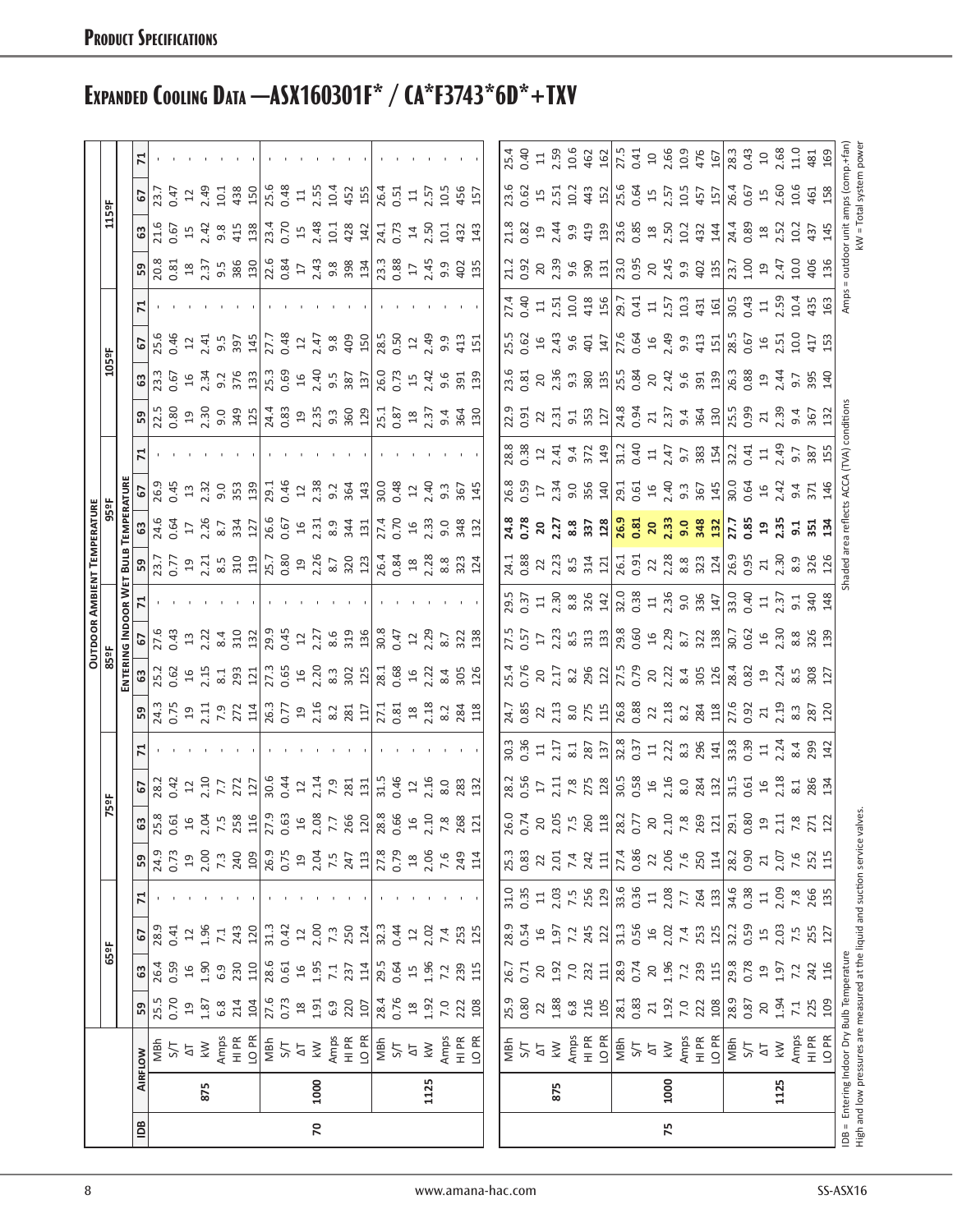|     |      |                                                                                                                                                                                                                                                                                                                                                                                                                                                            |                                  |                                    | 65°F                          |                                            |                                          | 75°F |                                                                                                                                                                                                                                                                                                                     |                                                                                                                                                                                                                                                                                                                                                        |                                                                                                                                                                                                                                                                                                                                                           |                                                                                                                                                                                                                                                                                                                                           |                |                                                                                                                                                                                                                                                                                                                                   |                                                                                                                                                                                                                                                                                                                                                             |                                                                                                                                                                                                                                                                                                                       |                                                                                                                                                                                                                                                                                                                      |                                                                                                                                                                                                                                                                                                            |                                                                                                                                                                                                                                                                                                                     |               |                                                                                                                                                                                                                                                                                               |                                                                                                                                                                                                                                                                                                                     |                                                                                                                                                                                                                                                                                                                |                                                                                                                                                                                                                                                                                                                                                           |
|-----|------|------------------------------------------------------------------------------------------------------------------------------------------------------------------------------------------------------------------------------------------------------------------------------------------------------------------------------------------------------------------------------------------------------------------------------------------------------------|----------------------------------|------------------------------------|-------------------------------|--------------------------------------------|------------------------------------------|------|---------------------------------------------------------------------------------------------------------------------------------------------------------------------------------------------------------------------------------------------------------------------------------------------------------------------|--------------------------------------------------------------------------------------------------------------------------------------------------------------------------------------------------------------------------------------------------------------------------------------------------------------------------------------------------------|-----------------------------------------------------------------------------------------------------------------------------------------------------------------------------------------------------------------------------------------------------------------------------------------------------------------------------------------------------------|-------------------------------------------------------------------------------------------------------------------------------------------------------------------------------------------------------------------------------------------------------------------------------------------------------------------------------------------|----------------|-----------------------------------------------------------------------------------------------------------------------------------------------------------------------------------------------------------------------------------------------------------------------------------------------------------------------------------|-------------------------------------------------------------------------------------------------------------------------------------------------------------------------------------------------------------------------------------------------------------------------------------------------------------------------------------------------------------|-----------------------------------------------------------------------------------------------------------------------------------------------------------------------------------------------------------------------------------------------------------------------------------------------------------------------|----------------------------------------------------------------------------------------------------------------------------------------------------------------------------------------------------------------------------------------------------------------------------------------------------------------------|------------------------------------------------------------------------------------------------------------------------------------------------------------------------------------------------------------------------------------------------------------------------------------------------------------|---------------------------------------------------------------------------------------------------------------------------------------------------------------------------------------------------------------------------------------------------------------------------------------------------------------------|---------------|-----------------------------------------------------------------------------------------------------------------------------------------------------------------------------------------------------------------------------------------------------------------------------------------------|---------------------------------------------------------------------------------------------------------------------------------------------------------------------------------------------------------------------------------------------------------------------------------------------------------------------|----------------------------------------------------------------------------------------------------------------------------------------------------------------------------------------------------------------------------------------------------------------------------------------------------------------|-----------------------------------------------------------------------------------------------------------------------------------------------------------------------------------------------------------------------------------------------------------------------------------------------------------------------------------------------------------|
|     |      |                                                                                                                                                                                                                                                                                                                                                                                                                                                            |                                  |                                    |                               |                                            |                                          |      |                                                                                                                                                                                                                                                                                                                     |                                                                                                                                                                                                                                                                                                                                                        |                                                                                                                                                                                                                                                                                                                                                           |                                                                                                                                                                                                                                                                                                                                           |                |                                                                                                                                                                                                                                                                                                                                   |                                                                                                                                                                                                                                                                                                                                                             |                                                                                                                                                                                                                                                                                                                       |                                                                                                                                                                                                                                                                                                                      |                                                                                                                                                                                                                                                                                                            |                                                                                                                                                                                                                                                                                                                     |               |                                                                                                                                                                                                                                                                                               |                                                                                                                                                                                                                                                                                                                     |                                                                                                                                                                                                                                                                                                                |                                                                                                                                                                                                                                                                                                                                                           |
| 1DB |      | AIRFLOW                                                                                                                                                                                                                                                                                                                                                                                                                                                    | 59                               | 63                                 | 67                            | $\overline{r}$                             | 59                                       |      |                                                                                                                                                                                                                                                                                                                     |                                                                                                                                                                                                                                                                                                                                                        |                                                                                                                                                                                                                                                                                                                                                           |                                                                                                                                                                                                                                                                                                                                           |                |                                                                                                                                                                                                                                                                                                                                   |                                                                                                                                                                                                                                                                                                                                                             |                                                                                                                                                                                                                                                                                                                       |                                                                                                                                                                                                                                                                                                                      |                                                                                                                                                                                                                                                                                                            |                                                                                                                                                                                                                                                                                                                     |               |                                                                                                                                                                                                                                                                                               |                                                                                                                                                                                                                                                                                                                     |                                                                                                                                                                                                                                                                                                                |                                                                                                                                                                                                                                                                                                                                                           |
|     |      | ngw<br>S/T                                                                                                                                                                                                                                                                                                                                                                                                                                                 | 26.4                             | 26.9                               | $\frac{8.8}{2}$               | $\frac{8}{30}$ 5.                          | $\frac{1}{25}$                           |      |                                                                                                                                                                                                                                                                                                                     |                                                                                                                                                                                                                                                                                                                                                        |                                                                                                                                                                                                                                                                                                                                                           |                                                                                                                                                                                                                                                                                                                                           |                |                                                                                                                                                                                                                                                                                                                                   |                                                                                                                                                                                                                                                                                                                                                             |                                                                                                                                                                                                                                                                                                                       |                                                                                                                                                                                                                                                                                                                      |                                                                                                                                                                                                                                                                                                            |                                                                                                                                                                                                                                                                                                                     |               |                                                                                                                                                                                                                                                                                               |                                                                                                                                                                                                                                                                                                                     |                                                                                                                                                                                                                                                                                                                |                                                                                                                                                                                                                                                                                                                                                           |
|     |      |                                                                                                                                                                                                                                                                                                                                                                                                                                                            | 0.88                             | 0.82                               | 0.67                          |                                            | 0.91                                     |      |                                                                                                                                                                                                                                                                                                                     |                                                                                                                                                                                                                                                                                                                                                        |                                                                                                                                                                                                                                                                                                                                                           |                                                                                                                                                                                                                                                                                                                                           |                |                                                                                                                                                                                                                                                                                                                                   |                                                                                                                                                                                                                                                                                                                                                             |                                                                                                                                                                                                                                                                                                                       |                                                                                                                                                                                                                                                                                                                      |                                                                                                                                                                                                                                                                                                            |                                                                                                                                                                                                                                                                                                                     |               |                                                                                                                                                                                                                                                                                               |                                                                                                                                                                                                                                                                                                                     |                                                                                                                                                                                                                                                                                                                |                                                                                                                                                                                                                                                                                                                                                           |
|     | 875  | $\lesssim$<br>$\overline{\mathcal{L}}$                                                                                                                                                                                                                                                                                                                                                                                                                     | 06.1<br>$\overline{24}$          | $\frac{93}{2}$<br>23               | 20                            | $\mathfrak{g}$                             | 2.03<br>25                               |      |                                                                                                                                                                                                                                                                                                                     |                                                                                                                                                                                                                                                                                                                                                        |                                                                                                                                                                                                                                                                                                                                                           |                                                                                                                                                                                                                                                                                                                                           |                |                                                                                                                                                                                                                                                                                                                                   |                                                                                                                                                                                                                                                                                                                                                             |                                                                                                                                                                                                                                                                                                                       |                                                                                                                                                                                                                                                                                                                      |                                                                                                                                                                                                                                                                                                            |                                                                                                                                                                                                                                                                                                                     |               |                                                                                                                                                                                                                                                                                               |                                                                                                                                                                                                                                                                                                                     |                                                                                                                                                                                                                                                                                                                |                                                                                                                                                                                                                                                                                                                                                           |
|     |      |                                                                                                                                                                                                                                                                                                                                                                                                                                                            | 6.9                              | 7.0                                | $1.99$<br>7.3                 |                                            | 7.4                                      |      |                                                                                                                                                                                                                                                                                                                     |                                                                                                                                                                                                                                                                                                                                                        |                                                                                                                                                                                                                                                                                                                                                           |                                                                                                                                                                                                                                                                                                                                           |                |                                                                                                                                                                                                                                                                                                                                   |                                                                                                                                                                                                                                                                                                                                                             |                                                                                                                                                                                                                                                                                                                       |                                                                                                                                                                                                                                                                                                                      |                                                                                                                                                                                                                                                                                                            |                                                                                                                                                                                                                                                                                                                     |               |                                                                                                                                                                                                                                                                                               |                                                                                                                                                                                                                                                                                                                     |                                                                                                                                                                                                                                                                                                                |                                                                                                                                                                                                                                                                                                                                                           |
|     |      |                                                                                                                                                                                                                                                                                                                                                                                                                                                            | 218                              | 234                                | 248                           |                                            | 244                                      |      |                                                                                                                                                                                                                                                                                                                     |                                                                                                                                                                                                                                                                                                                                                        |                                                                                                                                                                                                                                                                                                                                                           |                                                                                                                                                                                                                                                                                                                                           |                |                                                                                                                                                                                                                                                                                                                                   |                                                                                                                                                                                                                                                                                                                                                             |                                                                                                                                                                                                                                                                                                                       |                                                                                                                                                                                                                                                                                                                      |                                                                                                                                                                                                                                                                                                            |                                                                                                                                                                                                                                                                                                                     |               |                                                                                                                                                                                                                                                                                               |                                                                                                                                                                                                                                                                                                                     |                                                                                                                                                                                                                                                                                                                |                                                                                                                                                                                                                                                                                                                                                           |
|     |      | $\begin{array}{c}\n\text{Amps} \\ \text{H} \\ \text{L} \\ \text{O} \\ \text{N} \\ \text{M} \\ \text{S/T} \\ \text{A} \\ \text{T}\n\end{array}$                                                                                                                                                                                                                                                                                                             | 106                              | 112                                | 123                           |                                            | 112                                      |      | $\frac{6}{8}$ $\frac{13}{8}$ $\frac{36}{8}$ $\approx$ $\frac{7}{8}$ $\frac{37}{8}$ $\approx$ $\frac{26}{8}$ $\approx$ $\frac{26}{8}$ $\approx$ $\frac{26}{8}$ $\approx$ $\frac{26}{8}$ $\approx$ $\frac{26}{8}$ $\approx$ $\frac{26}{8}$ $\approx$ $\frac{26}{8}$ $\approx$ $\frac{26}{8}$ $\approx$ $\frac{26}{8}$ | $7\frac{1}{8}$ $\frac{2}{5}$ $\frac{2}{5}$ $\frac{4}{3}$ $\frac{3}{8}$ $\frac{3}{8}$ $\frac{5}{8}$ $\frac{81}{10}$ $\frac{5}{8}$ $\frac{4}{5}$ $\frac{3}{8}$ $\frac{3}{8}$ $\frac{3}{8}$ $\frac{3}{8}$ $\frac{3}{8}$ $\frac{3}{8}$ $\frac{3}{8}$ $\frac{3}{8}$ $\frac{3}{8}$ $\frac{3}{8}$ $\frac{3}{8}$ $\frac{3}{8}$ $\frac{3}{8}$ $\frac{3}{8}$ $\$ | $\frac{1}{2}$ $\frac{1}{2}$ $\frac{1}{2}$ $\frac{1}{2}$ $\frac{1}{2}$ $\frac{1}{2}$ $\frac{1}{2}$ $\frac{1}{2}$ $\frac{1}{2}$ $\frac{1}{2}$ $\frac{1}{2}$ $\frac{1}{2}$ $\frac{1}{2}$ $\frac{1}{2}$ $\frac{1}{2}$ $\frac{1}{2}$ $\frac{1}{2}$ $\frac{1}{2}$ $\frac{1}{2}$ $\frac{1}{2}$ $\frac{1}{2}$ $\frac{1}{2}$ $\frac{1}{2}$ $\frac{1}{2}$ $\frac{1$ | $\frac{6}{22}$ $\frac{1}{22}$ $\frac{1}{22}$ $\frac{1}{22}$ $\frac{1}{22}$ $\frac{1}{22}$ $\frac{1}{22}$ $\frac{1}{22}$ $\frac{1}{22}$ $\frac{1}{22}$ $\frac{1}{22}$ $\frac{1}{22}$ $\frac{1}{22}$ $\frac{1}{22}$ $\frac{1}{22}$ $\frac{1}{22}$ $\frac{1}{22}$ $\frac{1}{22}$ $\frac{1}{22}$ $\frac{1}{22}$ $\frac{1}{22}$ $\frac{1}{22}$ | $\frac{1}{32}$ | $\frac{1}{3}$ $\frac{1}{3}$ $\frac{1}{3}$ $\frac{2}{3}$ $\frac{3}{5}$ $\frac{3}{5}$ $\frac{3}{5}$ $\frac{3}{5}$ $\frac{1}{2}$ $\frac{1}{3}$ $\frac{3}{5}$ $\frac{3}{5}$ $\frac{3}{5}$ $\frac{3}{5}$ $\frac{3}{5}$ $\frac{3}{5}$ $\frac{3}{5}$ $\frac{3}{5}$ $\frac{3}{5}$ $\frac{3}{5}$ $\frac{3}{5}$ $\frac{3}{5}$ $\frac{3}{5}$ | <b><math>\frac{3}{10}</math></b> $\frac{13}{10}$ $\frac{3}{10}$ $\frac{3}{10}$ $\frac{3}{10}$ $\frac{3}{10}$ $\frac{3}{10}$ $\frac{3}{10}$ $\frac{3}{10}$ $\frac{3}{10}$ $\frac{3}{10}$ $\frac{3}{10}$ $\frac{3}{10}$ $\frac{3}{10}$ $\frac{3}{10}$ $\frac{3}{10}$ $\frac{3}{10}$ $\frac{3}{10}$ $\frac{3}{10}$ $\frac{3}{10}$ $\frac{3}{10}$ $\frac{3}{10$ | $7\frac{1}{8}$ $\frac{6}{5}$ $\frac{6}{5}$ $\frac{6}{3}$ $\frac{3}{5}$ $\frac{1}{5}$ $\frac{1}{12}$ $\frac{1}{5}$ $\frac{6}{5}$ $\frac{6}{7}$ $\frac{3}{5}$ $\frac{5}{7}$ $\frac{3}{8}$ $\frac{1}{12}$ $\frac{1}{12}$ $\frac{6}{5}$ $\frac{6}{7}$ $\frac{1}{3}$ $\frac{3}{8}$ $\frac{1}{12}$ $\frac{1}{12}$ $\frac{1$ | $3\frac{1}{2}$ $\frac{3}{2}$ $\frac{3}{2}$ $\frac{3}{2}$ $\frac{3}{2}$ $\frac{3}{2}$ $\frac{3}{2}$ $\frac{3}{2}$ $\frac{3}{2}$ $\frac{3}{2}$ $\frac{3}{2}$ $\frac{3}{2}$ $\frac{3}{2}$ $\frac{3}{2}$ $\frac{3}{2}$ $\frac{3}{2}$ $\frac{3}{2}$ $\frac{3}{2}$ $\frac{3}{2}$ $\frac{3}{2}$ $\frac{3}{2}$ $\frac{3}{2}$ | $3\frac{8}{23}$ $\frac{8}{23}$ $\frac{8}{23}$ $\frac{4}{23}$ $\frac{8}{23}$ $\frac{8}{23}$ $\frac{81}{23}$ $\frac{81}{23}$ $\frac{81}{23}$ $\frac{81}{23}$ $\frac{81}{23}$ $\frac{81}{23}$ $\frac{81}{23}$ $\frac{81}{23}$ $\frac{81}{23}$ $\frac{81}{23}$ $\frac{81}{23}$ $\frac{81}{23}$ $\frac{81}{23}$ | $\frac{1}{2}$ $\frac{1}{2}$ $\frac{1}{2}$ $\frac{1}{2}$ $\frac{1}{2}$ $\frac{1}{2}$ $\frac{1}{2}$ $\frac{1}{2}$ $\frac{1}{2}$ $\frac{1}{2}$ $\frac{1}{2}$ $\frac{1}{2}$ $\frac{1}{2}$ $\frac{1}{2}$ $\frac{1}{2}$ $\frac{1}{2}$ $\frac{1}{2}$ $\frac{1}{2}$ $\frac{1}{2}$ $\frac{1}{2}$ $\frac{1}{2}$ $\frac{1}{2}$ | $\frac{1}{2}$ | $\frac{1}{2}$ and $\frac{1}{2}$ and $\frac{1}{2}$ and $\frac{1}{2}$ and $\frac{1}{2}$ and $\frac{1}{2}$ and $\frac{1}{2}$ and $\frac{1}{2}$ and $\frac{1}{2}$ and $\frac{1}{2}$ and $\frac{1}{2}$ and $\frac{1}{2}$ and $\frac{1}{2}$ and $\frac{1}{2}$ and $\frac{1}{2}$ and $\frac{1}{2}$ a |                                                                                                                                                                                                                                                                                                                     | $\frac{6}{3}$ $\frac{16}{3}$ $\frac{16}{2}$ $\frac{16}{3}$ $\frac{16}{3}$ $\frac{16}{3}$ $\frac{16}{3}$ $\frac{16}{3}$ $\frac{16}{3}$ $\frac{16}{3}$ $\frac{16}{3}$ $\frac{16}{3}$ $\frac{16}{3}$ $\frac{16}{3}$ $\frac{16}{3}$ $\frac{16}{3}$ $\frac{16}{3}$ $\frac{16}{3}$ $\frac{16}{3}$ $\frac{16}{3}$ $\$ | $7\frac{1}{3}$ $\frac{1}{3}$ $\frac{1}{5}$ $\frac{1}{2}$ $\frac{1}{4}$ $\frac{1}{5}$ $\frac{1}{6}$ $\frac{1}{2}$ $\frac{1}{6}$ $\frac{1}{2}$ $\frac{1}{6}$ $\frac{1}{2}$ $\frac{1}{6}$ $\frac{1}{2}$ $\frac{1}{6}$ $\frac{1}{2}$ $\frac{1}{6}$ $\frac{1}{2}$ $\frac{1}{6}$ $\frac{1}{2}$ $\frac{1}{6}$ $\frac{1}{2}$ $\frac{1}{6}$ $\frac{1}{2}$ $\frac{$ |
|     |      |                                                                                                                                                                                                                                                                                                                                                                                                                                                            |                                  | 29.2                               | 31.2                          |                                            |                                          |      |                                                                                                                                                                                                                                                                                                                     |                                                                                                                                                                                                                                                                                                                                                        |                                                                                                                                                                                                                                                                                                                                                           |                                                                                                                                                                                                                                                                                                                                           |                |                                                                                                                                                                                                                                                                                                                                   |                                                                                                                                                                                                                                                                                                                                                             |                                                                                                                                                                                                                                                                                                                       |                                                                                                                                                                                                                                                                                                                      |                                                                                                                                                                                                                                                                                                            |                                                                                                                                                                                                                                                                                                                     |               |                                                                                                                                                                                                                                                                                               |                                                                                                                                                                                                                                                                                                                     |                                                                                                                                                                                                                                                                                                                |                                                                                                                                                                                                                                                                                                                                                           |
|     |      |                                                                                                                                                                                                                                                                                                                                                                                                                                                            | 28.6<br>0.91                     | 0.85                               | 0.69                          |                                            | 27.9<br>0.94                             |      |                                                                                                                                                                                                                                                                                                                     |                                                                                                                                                                                                                                                                                                                                                        |                                                                                                                                                                                                                                                                                                                                                           |                                                                                                                                                                                                                                                                                                                                           |                |                                                                                                                                                                                                                                                                                                                                   |                                                                                                                                                                                                                                                                                                                                                             |                                                                                                                                                                                                                                                                                                                       |                                                                                                                                                                                                                                                                                                                      |                                                                                                                                                                                                                                                                                                            |                                                                                                                                                                                                                                                                                                                     |               |                                                                                                                                                                                                                                                                                               |                                                                                                                                                                                                                                                                                                                     |                                                                                                                                                                                                                                                                                                                |                                                                                                                                                                                                                                                                                                                                                           |
|     |      |                                                                                                                                                                                                                                                                                                                                                                                                                                                            | $24$<br>$1.94$<br>$7.1$<br>$225$ | 23<br>1.97<br>7.2<br>242           | 20<br>2.03<br>7.5<br>25<br>27 |                                            | $24$<br>$7.5$<br>$7.5$<br>$2.5$<br>$1.5$ |      |                                                                                                                                                                                                                                                                                                                     |                                                                                                                                                                                                                                                                                                                                                        |                                                                                                                                                                                                                                                                                                                                                           |                                                                                                                                                                                                                                                                                                                                           |                |                                                                                                                                                                                                                                                                                                                                   |                                                                                                                                                                                                                                                                                                                                                             |                                                                                                                                                                                                                                                                                                                       |                                                                                                                                                                                                                                                                                                                      |                                                                                                                                                                                                                                                                                                            |                                                                                                                                                                                                                                                                                                                     |               |                                                                                                                                                                                                                                                                                               |                                                                                                                                                                                                                                                                                                                     |                                                                                                                                                                                                                                                                                                                |                                                                                                                                                                                                                                                                                                                                                           |
| 80  | 1000 |                                                                                                                                                                                                                                                                                                                                                                                                                                                            |                                  |                                    |                               |                                            |                                          |      |                                                                                                                                                                                                                                                                                                                     |                                                                                                                                                                                                                                                                                                                                                        |                                                                                                                                                                                                                                                                                                                                                           |                                                                                                                                                                                                                                                                                                                                           |                |                                                                                                                                                                                                                                                                                                                                   |                                                                                                                                                                                                                                                                                                                                                             |                                                                                                                                                                                                                                                                                                                       |                                                                                                                                                                                                                                                                                                                      |                                                                                                                                                                                                                                                                                                            |                                                                                                                                                                                                                                                                                                                     |               |                                                                                                                                                                                                                                                                                               |                                                                                                                                                                                                                                                                                                                     |                                                                                                                                                                                                                                                                                                                |                                                                                                                                                                                                                                                                                                                                                           |
|     |      |                                                                                                                                                                                                                                                                                                                                                                                                                                                            |                                  |                                    |                               |                                            |                                          |      |                                                                                                                                                                                                                                                                                                                     |                                                                                                                                                                                                                                                                                                                                                        |                                                                                                                                                                                                                                                                                                                                                           |                                                                                                                                                                                                                                                                                                                                           |                |                                                                                                                                                                                                                                                                                                                                   |                                                                                                                                                                                                                                                                                                                                                             |                                                                                                                                                                                                                                                                                                                       |                                                                                                                                                                                                                                                                                                                      |                                                                                                                                                                                                                                                                                                            |                                                                                                                                                                                                                                                                                                                     |               |                                                                                                                                                                                                                                                                                               |                                                                                                                                                                                                                                                                                                                     |                                                                                                                                                                                                                                                                                                                |                                                                                                                                                                                                                                                                                                                                                           |
|     |      |                                                                                                                                                                                                                                                                                                                                                                                                                                                            |                                  |                                    |                               |                                            |                                          |      |                                                                                                                                                                                                                                                                                                                     |                                                                                                                                                                                                                                                                                                                                                        |                                                                                                                                                                                                                                                                                                                                                           |                                                                                                                                                                                                                                                                                                                                           |                |                                                                                                                                                                                                                                                                                                                                   |                                                                                                                                                                                                                                                                                                                                                             |                                                                                                                                                                                                                                                                                                                       |                                                                                                                                                                                                                                                                                                                      |                                                                                                                                                                                                                                                                                                            |                                                                                                                                                                                                                                                                                                                     |               |                                                                                                                                                                                                                                                                                               |                                                                                                                                                                                                                                                                                                                     |                                                                                                                                                                                                                                                                                                                |                                                                                                                                                                                                                                                                                                                                                           |
|     |      |                                                                                                                                                                                                                                                                                                                                                                                                                                                            | 109                              | 116                                |                               |                                            |                                          |      |                                                                                                                                                                                                                                                                                                                     |                                                                                                                                                                                                                                                                                                                                                        |                                                                                                                                                                                                                                                                                                                                                           |                                                                                                                                                                                                                                                                                                                                           |                |                                                                                                                                                                                                                                                                                                                                   |                                                                                                                                                                                                                                                                                                                                                             |                                                                                                                                                                                                                                                                                                                       |                                                                                                                                                                                                                                                                                                                      |                                                                                                                                                                                                                                                                                                            |                                                                                                                                                                                                                                                                                                                     |               |                                                                                                                                                                                                                                                                                               |                                                                                                                                                                                                                                                                                                                     |                                                                                                                                                                                                                                                                                                                |                                                                                                                                                                                                                                                                                                                                                           |
|     |      | $\begin{array}{r} \n\hline\n\text{K} \\ \hline\n\text{K} \\ \text{H} \\ \hline\n\text{H} \\ \text{H} \\ \hline\n\text{H} \\ \text{H} \\ \hline\n\text{H} \\ \text{H} \\ \hline\n\text{H} \\ \text{H} \\ \text{H} \\ \text{H} \\ \text{H} \\ \text{H} \\ \text{H} \\ \text{H} \\ \text{H} \\ \text{H} \\ \text{H} \\ \text{H} \\ \text{H} \\ \text{H} \\ \text{H} \\ \text{H} \\ \text{H} \\ \text{H} \\ \text{H} \\ \text{H} \\ \text{H} \\ \text{H} \\ \$ | 29.4<br>0.95                     | 30.1<br>0.89                       | 32.1<br>0.73                  |                                            | $\sqrt{28.7}$                            |      |                                                                                                                                                                                                                                                                                                                     |                                                                                                                                                                                                                                                                                                                                                        |                                                                                                                                                                                                                                                                                                                                                           |                                                                                                                                                                                                                                                                                                                                           |                |                                                                                                                                                                                                                                                                                                                                   |                                                                                                                                                                                                                                                                                                                                                             |                                                                                                                                                                                                                                                                                                                       |                                                                                                                                                                                                                                                                                                                      |                                                                                                                                                                                                                                                                                                            |                                                                                                                                                                                                                                                                                                                     |               |                                                                                                                                                                                                                                                                                               |                                                                                                                                                                                                                                                                                                                     |                                                                                                                                                                                                                                                                                                                |                                                                                                                                                                                                                                                                                                                                                           |
|     |      |                                                                                                                                                                                                                                                                                                                                                                                                                                                            |                                  |                                    |                               |                                            | 1.00                                     |      |                                                                                                                                                                                                                                                                                                                     |                                                                                                                                                                                                                                                                                                                                                        |                                                                                                                                                                                                                                                                                                                                                           |                                                                                                                                                                                                                                                                                                                                           |                |                                                                                                                                                                                                                                                                                                                                   |                                                                                                                                                                                                                                                                                                                                                             |                                                                                                                                                                                                                                                                                                                       |                                                                                                                                                                                                                                                                                                                      |                                                                                                                                                                                                                                                                                                            |                                                                                                                                                                                                                                                                                                                     |               |                                                                                                                                                                                                                                                                                               |                                                                                                                                                                                                                                                                                                                     |                                                                                                                                                                                                                                                                                                                |                                                                                                                                                                                                                                                                                                                                                           |
|     |      | $\overline{\Delta}$                                                                                                                                                                                                                                                                                                                                                                                                                                        | 23                               | 22                                 | $\overline{a}$                |                                            | 23                                       |      |                                                                                                                                                                                                                                                                                                                     |                                                                                                                                                                                                                                                                                                                                                        |                                                                                                                                                                                                                                                                                                                                                           |                                                                                                                                                                                                                                                                                                                                           |                |                                                                                                                                                                                                                                                                                                                                   |                                                                                                                                                                                                                                                                                                                                                             |                                                                                                                                                                                                                                                                                                                       |                                                                                                                                                                                                                                                                                                                      |                                                                                                                                                                                                                                                                                                            |                                                                                                                                                                                                                                                                                                                     |               |                                                                                                                                                                                                                                                                                               |                                                                                                                                                                                                                                                                                                                     |                                                                                                                                                                                                                                                                                                                |                                                                                                                                                                                                                                                                                                                                                           |
|     | 1125 | $\overline{\mathsf{k}}$                                                                                                                                                                                                                                                                                                                                                                                                                                    | 1.95                             | $^{0.15}$                          | 2.05                          |                                            | 2.09                                     |      |                                                                                                                                                                                                                                                                                                                     |                                                                                                                                                                                                                                                                                                                                                        |                                                                                                                                                                                                                                                                                                                                                           |                                                                                                                                                                                                                                                                                                                                           |                |                                                                                                                                                                                                                                                                                                                                   |                                                                                                                                                                                                                                                                                                                                                             |                                                                                                                                                                                                                                                                                                                       |                                                                                                                                                                                                                                                                                                                      |                                                                                                                                                                                                                                                                                                            |                                                                                                                                                                                                                                                                                                                     |               |                                                                                                                                                                                                                                                                                               |                                                                                                                                                                                                                                                                                                                     |                                                                                                                                                                                                                                                                                                                |                                                                                                                                                                                                                                                                                                                                                           |
|     |      |                                                                                                                                                                                                                                                                                                                                                                                                                                                            | $\overline{71}$                  | $7.\overline{3}$                   | 7.5                           |                                            | 7.7                                      |      |                                                                                                                                                                                                                                                                                                                     |                                                                                                                                                                                                                                                                                                                                                        |                                                                                                                                                                                                                                                                                                                                                           |                                                                                                                                                                                                                                                                                                                                           |                |                                                                                                                                                                                                                                                                                                                                   |                                                                                                                                                                                                                                                                                                                                                             |                                                                                                                                                                                                                                                                                                                       |                                                                                                                                                                                                                                                                                                                      |                                                                                                                                                                                                                                                                                                            |                                                                                                                                                                                                                                                                                                                     |               |                                                                                                                                                                                                                                                                                               |                                                                                                                                                                                                                                                                                                                     |                                                                                                                                                                                                                                                                                                                |                                                                                                                                                                                                                                                                                                                                                           |
|     |      | Amps<br>H PR<br>LO PR                                                                                                                                                                                                                                                                                                                                                                                                                                      | 227                              | 244                                | 258                           | 268.9<br>136.2                             | 255                                      |      |                                                                                                                                                                                                                                                                                                                     |                                                                                                                                                                                                                                                                                                                                                        |                                                                                                                                                                                                                                                                                                                                                           |                                                                                                                                                                                                                                                                                                                                           |                |                                                                                                                                                                                                                                                                                                                                   |                                                                                                                                                                                                                                                                                                                                                             |                                                                                                                                                                                                                                                                                                                       |                                                                                                                                                                                                                                                                                                                      |                                                                                                                                                                                                                                                                                                            |                                                                                                                                                                                                                                                                                                                     |               |                                                                                                                                                                                                                                                                                               |                                                                                                                                                                                                                                                                                                                     |                                                                                                                                                                                                                                                                                                                |                                                                                                                                                                                                                                                                                                                                                           |
|     |      |                                                                                                                                                                                                                                                                                                                                                                                                                                                            | 110                              | 117                                | 128                           |                                            | 116                                      |      |                                                                                                                                                                                                                                                                                                                     |                                                                                                                                                                                                                                                                                                                                                        |                                                                                                                                                                                                                                                                                                                                                           |                                                                                                                                                                                                                                                                                                                                           |                |                                                                                                                                                                                                                                                                                                                                   |                                                                                                                                                                                                                                                                                                                                                             |                                                                                                                                                                                                                                                                                                                       |                                                                                                                                                                                                                                                                                                                      |                                                                                                                                                                                                                                                                                                            |                                                                                                                                                                                                                                                                                                                     |               |                                                                                                                                                                                                                                                                                               |                                                                                                                                                                                                                                                                                                                     |                                                                                                                                                                                                                                                                                                                |                                                                                                                                                                                                                                                                                                                                                           |
|     |      |                                                                                                                                                                                                                                                                                                                                                                                                                                                            |                                  |                                    |                               |                                            |                                          |      |                                                                                                                                                                                                                                                                                                                     |                                                                                                                                                                                                                                                                                                                                                        |                                                                                                                                                                                                                                                                                                                                                           |                                                                                                                                                                                                                                                                                                                                           |                |                                                                                                                                                                                                                                                                                                                                   |                                                                                                                                                                                                                                                                                                                                                             |                                                                                                                                                                                                                                                                                                                       |                                                                                                                                                                                                                                                                                                                      |                                                                                                                                                                                                                                                                                                            |                                                                                                                                                                                                                                                                                                                     |               |                                                                                                                                                                                                                                                                                               |                                                                                                                                                                                                                                                                                                                     |                                                                                                                                                                                                                                                                                                                |                                                                                                                                                                                                                                                                                                                                                           |
|     |      |                                                                                                                                                                                                                                                                                                                                                                                                                                                            | 26.8<br>0.92                     | 27.3<br>0.89                       | 28.6<br>0.80                  |                                            | 26.2                                     |      |                                                                                                                                                                                                                                                                                                                     |                                                                                                                                                                                                                                                                                                                                                        |                                                                                                                                                                                                                                                                                                                                                           |                                                                                                                                                                                                                                                                                                                                           |                |                                                                                                                                                                                                                                                                                                                                   |                                                                                                                                                                                                                                                                                                                                                             |                                                                                                                                                                                                                                                                                                                       |                                                                                                                                                                                                                                                                                                                      |                                                                                                                                                                                                                                                                                                            |                                                                                                                                                                                                                                                                                                                     |               |                                                                                                                                                                                                                                                                                               |                                                                                                                                                                                                                                                                                                                     |                                                                                                                                                                                                                                                                                                                |                                                                                                                                                                                                                                                                                                                                                           |
|     |      | NBh<br>S/T                                                                                                                                                                                                                                                                                                                                                                                                                                                 |                                  |                                    |                               | $30.5$<br>$0.65$<br>$21$                   | 0.95                                     |      |                                                                                                                                                                                                                                                                                                                     |                                                                                                                                                                                                                                                                                                                                                        |                                                                                                                                                                                                                                                                                                                                                           |                                                                                                                                                                                                                                                                                                                                           |                |                                                                                                                                                                                                                                                                                                                                   |                                                                                                                                                                                                                                                                                                                                                             |                                                                                                                                                                                                                                                                                                                       |                                                                                                                                                                                                                                                                                                                      |                                                                                                                                                                                                                                                                                                            |                                                                                                                                                                                                                                                                                                                     |               |                                                                                                                                                                                                                                                                                               |                                                                                                                                                                                                                                                                                                                     |                                                                                                                                                                                                                                                                                                                |                                                                                                                                                                                                                                                                                                                                                           |
|     |      | $\overline{\Delta}$                                                                                                                                                                                                                                                                                                                                                                                                                                        | 26                               | 25                                 | $24$<br>$2.00$<br>$7.3$       |                                            | 26                                       |      |                                                                                                                                                                                                                                                                                                                     |                                                                                                                                                                                                                                                                                                                                                        |                                                                                                                                                                                                                                                                                                                                                           |                                                                                                                                                                                                                                                                                                                                           |                |                                                                                                                                                                                                                                                                                                                                   |                                                                                                                                                                                                                                                                                                                                                             |                                                                                                                                                                                                                                                                                                                       |                                                                                                                                                                                                                                                                                                                      |                                                                                                                                                                                                                                                                                                            |                                                                                                                                                                                                                                                                                                                     |               |                                                                                                                                                                                                                                                                                               |                                                                                                                                                                                                                                                                                                                     |                                                                                                                                                                                                                                                                                                                |                                                                                                                                                                                                                                                                                                                                                           |
|     | 875  |                                                                                                                                                                                                                                                                                                                                                                                                                                                            | 1.91                             | 1.95                               |                               | 2.06<br>7.6                                | $2.04$<br>7.5                            |      |                                                                                                                                                                                                                                                                                                                     |                                                                                                                                                                                                                                                                                                                                                        |                                                                                                                                                                                                                                                                                                                                                           |                                                                                                                                                                                                                                                                                                                                           |                |                                                                                                                                                                                                                                                                                                                                   |                                                                                                                                                                                                                                                                                                                                                             |                                                                                                                                                                                                                                                                                                                       |                                                                                                                                                                                                                                                                                                                      |                                                                                                                                                                                                                                                                                                            |                                                                                                                                                                                                                                                                                                                     |               |                                                                                                                                                                                                                                                                                               |                                                                                                                                                                                                                                                                                                                     |                                                                                                                                                                                                                                                                                                                |                                                                                                                                                                                                                                                                                                                                                           |
|     |      |                                                                                                                                                                                                                                                                                                                                                                                                                                                            | 6.9<br>220                       | 7.1                                |                               |                                            |                                          |      |                                                                                                                                                                                                                                                                                                                     |                                                                                                                                                                                                                                                                                                                                                        |                                                                                                                                                                                                                                                                                                                                                           |                                                                                                                                                                                                                                                                                                                                           |                |                                                                                                                                                                                                                                                                                                                                   |                                                                                                                                                                                                                                                                                                                                                             |                                                                                                                                                                                                                                                                                                                       |                                                                                                                                                                                                                                                                                                                      |                                                                                                                                                                                                                                                                                                            |                                                                                                                                                                                                                                                                                                                     |               |                                                                                                                                                                                                                                                                                               |                                                                                                                                                                                                                                                                                                                     |                                                                                                                                                                                                                                                                                                                |                                                                                                                                                                                                                                                                                                                                                           |
|     |      |                                                                                                                                                                                                                                                                                                                                                                                                                                                            |                                  | 237                                | 250<br>124                    | $261$<br>$\frac{23}{33}$<br>$\frac{1}{36}$ | 247                                      |      |                                                                                                                                                                                                                                                                                                                     |                                                                                                                                                                                                                                                                                                                                                        |                                                                                                                                                                                                                                                                                                                                                           |                                                                                                                                                                                                                                                                                                                                           |                |                                                                                                                                                                                                                                                                                                                                   |                                                                                                                                                                                                                                                                                                                                                             |                                                                                                                                                                                                                                                                                                                       |                                                                                                                                                                                                                                                                                                                      |                                                                                                                                                                                                                                                                                                            |                                                                                                                                                                                                                                                                                                                     |               |                                                                                                                                                                                                                                                                                               |                                                                                                                                                                                                                                                                                                                     |                                                                                                                                                                                                                                                                                                                |                                                                                                                                                                                                                                                                                                                                                           |
|     |      |                                                                                                                                                                                                                                                                                                                                                                                                                                                            | 107                              | 114                                |                               |                                            | 13                                       |      |                                                                                                                                                                                                                                                                                                                     |                                                                                                                                                                                                                                                                                                                                                        |                                                                                                                                                                                                                                                                                                                                                           |                                                                                                                                                                                                                                                                                                                                           |                |                                                                                                                                                                                                                                                                                                                                   |                                                                                                                                                                                                                                                                                                                                                             |                                                                                                                                                                                                                                                                                                                       |                                                                                                                                                                                                                                                                                                                      |                                                                                                                                                                                                                                                                                                            |                                                                                                                                                                                                                                                                                                                     |               |                                                                                                                                                                                                                                                                                               |                                                                                                                                                                                                                                                                                                                     |                                                                                                                                                                                                                                                                                                                |                                                                                                                                                                                                                                                                                                                                                           |
|     |      |                                                                                                                                                                                                                                                                                                                                                                                                                                                            | 29.1<br>0.95                     | 29.6                               | 31.0<br>0.83                  |                                            | $\frac{28.4}{0.99}$                      |      |                                                                                                                                                                                                                                                                                                                     |                                                                                                                                                                                                                                                                                                                                                        |                                                                                                                                                                                                                                                                                                                                                           |                                                                                                                                                                                                                                                                                                                                           |                |                                                                                                                                                                                                                                                                                                                                   |                                                                                                                                                                                                                                                                                                                                                             |                                                                                                                                                                                                                                                                                                                       |                                                                                                                                                                                                                                                                                                                      |                                                                                                                                                                                                                                                                                                            |                                                                                                                                                                                                                                                                                                                     |               |                                                                                                                                                                                                                                                                                               |                                                                                                                                                                                                                                                                                                                     |                                                                                                                                                                                                                                                                                                                |                                                                                                                                                                                                                                                                                                                                                           |
|     |      |                                                                                                                                                                                                                                                                                                                                                                                                                                                            |                                  | 0.92                               |                               |                                            |                                          |      |                                                                                                                                                                                                                                                                                                                     |                                                                                                                                                                                                                                                                                                                                                        |                                                                                                                                                                                                                                                                                                                                                           |                                                                                                                                                                                                                                                                                                                                           |                |                                                                                                                                                                                                                                                                                                                                   |                                                                                                                                                                                                                                                                                                                                                             |                                                                                                                                                                                                                                                                                                                       |                                                                                                                                                                                                                                                                                                                      |                                                                                                                                                                                                                                                                                                            |                                                                                                                                                                                                                                                                                                                     |               |                                                                                                                                                                                                                                                                                               |                                                                                                                                                                                                                                                                                                                     |                                                                                                                                                                                                                                                                                                                |                                                                                                                                                                                                                                                                                                                                                           |
|     |      |                                                                                                                                                                                                                                                                                                                                                                                                                                                            |                                  |                                    |                               | $20$                                       | 26                                       |      |                                                                                                                                                                                                                                                                                                                     |                                                                                                                                                                                                                                                                                                                                                        |                                                                                                                                                                                                                                                                                                                                                           |                                                                                                                                                                                                                                                                                                                                           |                |                                                                                                                                                                                                                                                                                                                                   |                                                                                                                                                                                                                                                                                                                                                             |                                                                                                                                                                                                                                                                                                                       |                                                                                                                                                                                                                                                                                                                      |                                                                                                                                                                                                                                                                                                            |                                                                                                                                                                                                                                                                                                                     |               |                                                                                                                                                                                                                                                                                               |                                                                                                                                                                                                                                                                                                                     |                                                                                                                                                                                                                                                                                                                |                                                                                                                                                                                                                                                                                                                                                           |
| 85  | 1000 | $\lesssim$                                                                                                                                                                                                                                                                                                                                                                                                                                                 | $25$<br>$1.95$<br>$7.1$          | $25$<br>$1.99$<br>$7.\overline{3}$ | $24$<br>$2.05$<br>7.5         | 2.11                                       | 2.09                                     |      |                                                                                                                                                                                                                                                                                                                     |                                                                                                                                                                                                                                                                                                                                                        |                                                                                                                                                                                                                                                                                                                                                           |                                                                                                                                                                                                                                                                                                                                           |                |                                                                                                                                                                                                                                                                                                                                   |                                                                                                                                                                                                                                                                                                                                                             |                                                                                                                                                                                                                                                                                                                       |                                                                                                                                                                                                                                                                                                                      |                                                                                                                                                                                                                                                                                                            |                                                                                                                                                                                                                                                                                                                     |               |                                                                                                                                                                                                                                                                                               |                                                                                                                                                                                                                                                                                                                     |                                                                                                                                                                                                                                                                                                                |                                                                                                                                                                                                                                                                                                                                                           |
|     |      |                                                                                                                                                                                                                                                                                                                                                                                                                                                            |                                  |                                    |                               |                                            | 7.7<br>255                               |      |                                                                                                                                                                                                                                                                                                                     |                                                                                                                                                                                                                                                                                                                                                        |                                                                                                                                                                                                                                                                                                                                                           |                                                                                                                                                                                                                                                                                                                                           |                |                                                                                                                                                                                                                                                                                                                                   |                                                                                                                                                                                                                                                                                                                                                             |                                                                                                                                                                                                                                                                                                                       |                                                                                                                                                                                                                                                                                                                      |                                                                                                                                                                                                                                                                                                            |                                                                                                                                                                                                                                                                                                                     |               |                                                                                                                                                                                                                                                                                               |                                                                                                                                                                                                                                                                                                                     |                                                                                                                                                                                                                                                                                                                |                                                                                                                                                                                                                                                                                                                                                           |
|     |      | Amps<br>HI PR<br>LO PR                                                                                                                                                                                                                                                                                                                                                                                                                                     | 227                              | 244                                | 258                           | $7.89$ $1.8$                               |                                          |      |                                                                                                                                                                                                                                                                                                                     |                                                                                                                                                                                                                                                                                                                                                        |                                                                                                                                                                                                                                                                                                                                                           |                                                                                                                                                                                                                                                                                                                                           |                |                                                                                                                                                                                                                                                                                                                                   |                                                                                                                                                                                                                                                                                                                                                             |                                                                                                                                                                                                                                                                                                                       |                                                                                                                                                                                                                                                                                                                      |                                                                                                                                                                                                                                                                                                            |                                                                                                                                                                                                                                                                                                                     |               |                                                                                                                                                                                                                                                                                               |                                                                                                                                                                                                                                                                                                                     |                                                                                                                                                                                                                                                                                                                |                                                                                                                                                                                                                                                                                                                                                           |
|     |      |                                                                                                                                                                                                                                                                                                                                                                                                                                                            | 110                              | 117                                |                               |                                            | 116                                      |      |                                                                                                                                                                                                                                                                                                                     |                                                                                                                                                                                                                                                                                                                                                        |                                                                                                                                                                                                                                                                                                                                                           |                                                                                                                                                                                                                                                                                                                                           |                |                                                                                                                                                                                                                                                                                                                                   |                                                                                                                                                                                                                                                                                                                                                             |                                                                                                                                                                                                                                                                                                                       |                                                                                                                                                                                                                                                                                                                      |                                                                                                                                                                                                                                                                                                            |                                                                                                                                                                                                                                                                                                                     |               |                                                                                                                                                                                                                                                                                               |                                                                                                                                                                                                                                                                                                                     |                                                                                                                                                                                                                                                                                                                |                                                                                                                                                                                                                                                                                                                                                           |
|     |      | MBh<br>S/T                                                                                                                                                                                                                                                                                                                                                                                                                                                 | 29.9                             | 30.5                               | 31.9                          | 34.1<br>0.70                               | $\frac{2}{3}$                            |      |                                                                                                                                                                                                                                                                                                                     |                                                                                                                                                                                                                                                                                                                                                        |                                                                                                                                                                                                                                                                                                                                                           |                                                                                                                                                                                                                                                                                                                                           |                |                                                                                                                                                                                                                                                                                                                                   |                                                                                                                                                                                                                                                                                                                                                             |                                                                                                                                                                                                                                                                                                                       |                                                                                                                                                                                                                                                                                                                      |                                                                                                                                                                                                                                                                                                            |                                                                                                                                                                                                                                                                                                                     |               |                                                                                                                                                                                                                                                                                               |                                                                                                                                                                                                                                                                                                                     |                                                                                                                                                                                                                                                                                                                |                                                                                                                                                                                                                                                                                                                                                           |
|     |      |                                                                                                                                                                                                                                                                                                                                                                                                                                                            | 1.00                             | 0.96                               | 0.87                          |                                            | 1.00                                     |      |                                                                                                                                                                                                                                                                                                                     |                                                                                                                                                                                                                                                                                                                                                        |                                                                                                                                                                                                                                                                                                                                                           |                                                                                                                                                                                                                                                                                                                                           |                |                                                                                                                                                                                                                                                                                                                                   |                                                                                                                                                                                                                                                                                                                                                             |                                                                                                                                                                                                                                                                                                                       |                                                                                                                                                                                                                                                                                                                      |                                                                                                                                                                                                                                                                                                            |                                                                                                                                                                                                                                                                                                                     |               |                                                                                                                                                                                                                                                                                               |                                                                                                                                                                                                                                                                                                                     |                                                                                                                                                                                                                                                                                                                |                                                                                                                                                                                                                                                                                                                                                           |
|     |      | $\overline{D}$                                                                                                                                                                                                                                                                                                                                                                                                                                             | 24                               | 24                                 | $23$<br>$2.06$                | 20                                         | 24                                       |      |                                                                                                                                                                                                                                                                                                                     |                                                                                                                                                                                                                                                                                                                                                        |                                                                                                                                                                                                                                                                                                                                                           |                                                                                                                                                                                                                                                                                                                                           |                |                                                                                                                                                                                                                                                                                                                                   |                                                                                                                                                                                                                                                                                                                                                             |                                                                                                                                                                                                                                                                                                                       |                                                                                                                                                                                                                                                                                                                      |                                                                                                                                                                                                                                                                                                            |                                                                                                                                                                                                                                                                                                                     |               |                                                                                                                                                                                                                                                                                               |                                                                                                                                                                                                                                                                                                                     |                                                                                                                                                                                                                                                                                                                |                                                                                                                                                                                                                                                                                                                                                           |
|     | 1125 | $\overline{\mathsf{k}}$ W                                                                                                                                                                                                                                                                                                                                                                                                                                  | 1.97                             | 2.00                               |                               | 2.12                                       | 2.10                                     |      |                                                                                                                                                                                                                                                                                                                     |                                                                                                                                                                                                                                                                                                                                                        |                                                                                                                                                                                                                                                                                                                                                           |                                                                                                                                                                                                                                                                                                                                           |                |                                                                                                                                                                                                                                                                                                                                   |                                                                                                                                                                                                                                                                                                                                                             |                                                                                                                                                                                                                                                                                                                       |                                                                                                                                                                                                                                                                                                                      |                                                                                                                                                                                                                                                                                                            |                                                                                                                                                                                                                                                                                                                     |               |                                                                                                                                                                                                                                                                                               |                                                                                                                                                                                                                                                                                                                     |                                                                                                                                                                                                                                                                                                                |                                                                                                                                                                                                                                                                                                                                                           |
|     |      | Amps<br>HI PR                                                                                                                                                                                                                                                                                                                                                                                                                                              | 7.2<br>229                       | 7.4                                | 7.6                           | 7.9                                        | 7.8                                      |      |                                                                                                                                                                                                                                                                                                                     |                                                                                                                                                                                                                                                                                                                                                        |                                                                                                                                                                                                                                                                                                                                                           |                                                                                                                                                                                                                                                                                                                                           |                |                                                                                                                                                                                                                                                                                                                                   |                                                                                                                                                                                                                                                                                                                                                             |                                                                                                                                                                                                                                                                                                                       |                                                                                                                                                                                                                                                                                                                      |                                                                                                                                                                                                                                                                                                            |                                                                                                                                                                                                                                                                                                                     |               |                                                                                                                                                                                                                                                                                               |                                                                                                                                                                                                                                                                                                                     |                                                                                                                                                                                                                                                                                                                |                                                                                                                                                                                                                                                                                                                                                           |
|     |      | LO <sub>PR</sub>                                                                                                                                                                                                                                                                                                                                                                                                                                           | $\frac{11}{11}$                  | 118<br>247                         | 260<br>129                    | 272<br>138                                 | 257<br>117                               |      |                                                                                                                                                                                                                                                                                                                     | $28.5$ $25.7$ $22.3$ $35.8$ $21.7$ $35.8$ $37.8$ $38.8$ $37.8$ $38.8$ $39.8$ $39.8$ $39.8$ $39.8$ $39.8$ $39.8$ $39.8$ $39.8$ $39.8$ $39.8$ $39.8$ $39.8$ $39.8$ $39.8$ $39.8$ $39.8$ $39.8$ $39.8$ $39.8$ $39.8$ $39.8$ $39.$                                                                                                                         |                                                                                                                                                                                                                                                                                                                                                           | $\frac{2}{3}$ $\frac{2}{3}$ $\frac{3}{4}$ $\frac{1}{2}$ $\frac{1}{3}$ $\frac{2}{3}$ $\frac{2}{3}$ $\frac{3}{4}$ $\frac{3}{2}$ $\frac{3}{4}$ $\frac{3}{2}$ $\frac{3}{4}$ $\frac{3}{2}$ $\frac{3}{2}$ $\frac{3}{4}$ $\frac{3}{4}$ $\frac{3}{4}$ $\frac{3}{4}$ $\frac{3}{4}$ $\frac{3}{4}$ $\frac{3}{4}$ $\frac{3}{4}$                       |                |                                                                                                                                                                                                                                                                                                                                   | 15.00 x 15.00 x 15.00 x 16.00 x 16.00 x 16.00 x 16.00 x 16.00 x 16.00 x 16.00 x 16.00 x 16.00 x 16.00 x 16.00<br>15.00 x 16.00 x 16.00 x 16.00 x 16.00 x 16.00 x 16.00 x 16.00 x 16.00 x 16.00 x 16.00 x 16.00 x 16.00 x 16.00                                                                                                                              |                                                                                                                                                                                                                                                                                                                       | 2010 2020 2020 2021 2022 2032 2034 2034 2034 2034 2035 2036 2036 2036 2036 2037 2038 2034 2036 2036 2036 2036                                                                                                                                                                                                        |                                                                                                                                                                                                                                                                                                            |                                                                                                                                                                                                                                                                                                                     |               |                                                                                                                                                                                                                                                                                               | $\frac{1}{2}$ $\frac{1}{2}$ $\frac{1}{3}$ $\frac{1}{4}$ $\frac{1}{3}$ $\frac{1}{3}$ $\frac{1}{2}$ $\frac{1}{2}$ $\frac{1}{3}$ $\frac{1}{2}$ $\frac{1}{3}$ $\frac{1}{4}$ $\frac{1}{2}$ $\frac{1}{3}$ $\frac{1}{2}$ $\frac{1}{3}$ $\frac{1}{4}$ $\frac{1}{2}$ $\frac{1}{3}$ $\frac{1}{2}$ $\frac{1}{3}$ $\frac{1}{2}$ |                                                                                                                                                                                                                                                                                                                |                                                                                                                                                                                                                                                                                                                                                           |
|     |      |                                                                                                                                                                                                                                                                                                                                                                                                                                                            |                                  |                                    |                               |                                            |                                          |      |                                                                                                                                                                                                                                                                                                                     |                                                                                                                                                                                                                                                                                                                                                        |                                                                                                                                                                                                                                                                                                                                                           |                                                                                                                                                                                                                                                                                                                                           |                |                                                                                                                                                                                                                                                                                                                                   |                                                                                                                                                                                                                                                                                                                                                             |                                                                                                                                                                                                                                                                                                                       |                                                                                                                                                                                                                                                                                                                      |                                                                                                                                                                                                                                                                                                            |                                                                                                                                                                                                                                                                                                                     |               |                                                                                                                                                                                                                                                                                               |                                                                                                                                                                                                                                                                                                                     |                                                                                                                                                                                                                                                                                                                |                                                                                                                                                                                                                                                                                                                                                           |
|     |      | DB = Entering Indoor Dry Bulb Temperature                                                                                                                                                                                                                                                                                                                                                                                                                  |                                  |                                    |                               |                                            |                                          |      |                                                                                                                                                                                                                                                                                                                     |                                                                                                                                                                                                                                                                                                                                                        |                                                                                                                                                                                                                                                                                                                                                           |                                                                                                                                                                                                                                                                                                                                           |                |                                                                                                                                                                                                                                                                                                                                   |                                                                                                                                                                                                                                                                                                                                                             |                                                                                                                                                                                                                                                                                                                       |                                                                                                                                                                                                                                                                                                                      |                                                                                                                                                                                                                                                                                                            |                                                                                                                                                                                                                                                                                                                     |               |                                                                                                                                                                                                                                                                                               |                                                                                                                                                                                                                                                                                                                     |                                                                                                                                                                                                                                                                                                                | p.+fan<br>powe                                                                                                                                                                                                                                                                                                                                            |
|     |      | High and low pressures are measured at the liquid and suction service valve                                                                                                                                                                                                                                                                                                                                                                                |                                  |                                    |                               |                                            |                                          |      |                                                                                                                                                                                                                                                                                                                     |                                                                                                                                                                                                                                                                                                                                                        |                                                                                                                                                                                                                                                                                                                                                           |                                                                                                                                                                                                                                                                                                                                           |                |                                                                                                                                                                                                                                                                                                                                   |                                                                                                                                                                                                                                                                                                                                                             |                                                                                                                                                                                                                                                                                                                       |                                                                                                                                                                                                                                                                                                                      |                                                                                                                                                                                                                                                                                                            |                                                                                                                                                                                                                                                                                                                     |               |                                                                                                                                                                                                                                                                                               |                                                                                                                                                                                                                                                                                                                     |                                                                                                                                                                                                                                                                                                                |                                                                                                                                                                                                                                                                                                                                                           |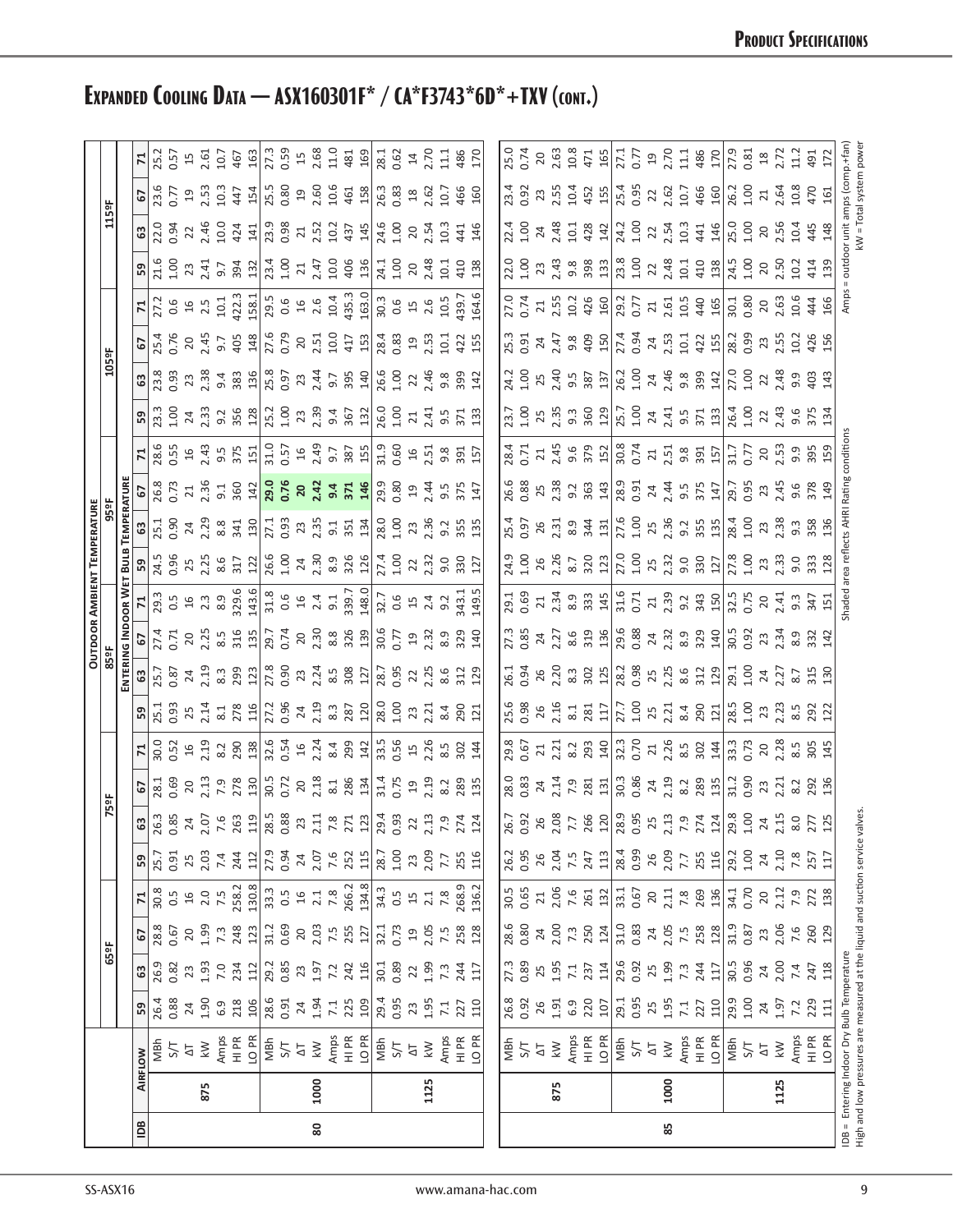|    |      |                                                                                                                                                                                                                                                                                                                                                                                                                                                                                          |                                    |                    |                                                                                                                                            |                          |                   |                                                                                                                                                                                                                                                                                                                                                           |                                                      |               |                         |                                                                                                                                                                                                                                                                                                                     |                     |                                                                                                                | <b>OUTDOOR AMBIENT TEMPERATURE</b>                                                                                                                                                                                               |                                                                                                                                                                                                                                                                                                                                    |                                                                                                                                                                                                                                                                              |                                                                                                                                                                                                                                                                                                                      |                                                                                                                                                                                                                               |                                                                                                                                                                                                                                                                                                           |                                        |      |                                                                                             |                                                                                                                                                                                                                                                             |            |  |
|----|------|------------------------------------------------------------------------------------------------------------------------------------------------------------------------------------------------------------------------------------------------------------------------------------------------------------------------------------------------------------------------------------------------------------------------------------------------------------------------------------------|------------------------------------|--------------------|--------------------------------------------------------------------------------------------------------------------------------------------|--------------------------|-------------------|-----------------------------------------------------------------------------------------------------------------------------------------------------------------------------------------------------------------------------------------------------------------------------------------------------------------------------------------------------------|------------------------------------------------------|---------------|-------------------------|---------------------------------------------------------------------------------------------------------------------------------------------------------------------------------------------------------------------------------------------------------------------------------------------------------------------|---------------------|----------------------------------------------------------------------------------------------------------------|----------------------------------------------------------------------------------------------------------------------------------------------------------------------------------------------------------------------------------|------------------------------------------------------------------------------------------------------------------------------------------------------------------------------------------------------------------------------------------------------------------------------------------------------------------------------------|------------------------------------------------------------------------------------------------------------------------------------------------------------------------------------------------------------------------------------------------------------------------------|----------------------------------------------------------------------------------------------------------------------------------------------------------------------------------------------------------------------------------------------------------------------------------------------------------------------|-------------------------------------------------------------------------------------------------------------------------------------------------------------------------------------------------------------------------------|-----------------------------------------------------------------------------------------------------------------------------------------------------------------------------------------------------------------------------------------------------------------------------------------------------------|----------------------------------------|------|---------------------------------------------------------------------------------------------|-------------------------------------------------------------------------------------------------------------------------------------------------------------------------------------------------------------------------------------------------------------|------------|--|
|    |      |                                                                                                                                                                                                                                                                                                                                                                                                                                                                                          |                                    |                    | 65°F                                                                                                                                       |                          |                   |                                                                                                                                                                                                                                                                                                                                                           | 75ºF                                                 |               |                         |                                                                                                                                                                                                                                                                                                                     |                     |                                                                                                                |                                                                                                                                                                                                                                  |                                                                                                                                                                                                                                                                                                                                    |                                                                                                                                                                                                                                                                              |                                                                                                                                                                                                                                                                                                                      |                                                                                                                                                                                                                               | 105°F                                                                                                                                                                                                                                                                                                     |                                        |      |                                                                                             | 115°F                                                                                                                                                                                                                                                       |            |  |
|    |      |                                                                                                                                                                                                                                                                                                                                                                                                                                                                                          |                                    |                    |                                                                                                                                            |                          |                   |                                                                                                                                                                                                                                                                                                                                                           |                                                      |               |                         |                                                                                                                                                                                                                                                                                                                     |                     | <b>INDOOR W</b>                                                                                                | BuuB                                                                                                                                                                                                                             | <b>TEMPERATUR</b>                                                                                                                                                                                                                                                                                                                  |                                                                                                                                                                                                                                                                              |                                                                                                                                                                                                                                                                                                                      |                                                                                                                                                                                                                               |                                                                                                                                                                                                                                                                                                           |                                        |      |                                                                                             |                                                                                                                                                                                                                                                             |            |  |
| ÎО |      | AIRFLOW                                                                                                                                                                                                                                                                                                                                                                                                                                                                                  | 59                                 | ය                  | 67                                                                                                                                         | 5                        | 59                |                                                                                                                                                                                                                                                                                                                                                           | 5                                                    |               | 59                      | 63                                                                                                                                                                                                                                                                                                                  |                     |                                                                                                                | $\frac{5}{28}$                                                                                                                                                                                                                   |                                                                                                                                                                                                                                                                                                                                    |                                                                                                                                                                                                                                                                              |                                                                                                                                                                                                                                                                                                                      |                                                                                                                                                                                                                               |                                                                                                                                                                                                                                                                                                           | 29                                     |      | ය                                                                                           | $rac{67}{284}$                                                                                                                                                                                                                                              |            |  |
|    |      | NBh                                                                                                                                                                                                                                                                                                                                                                                                                                                                                      | $\frac{16}{30.71}$                 | 31.7               | 34.7                                                                                                                                       |                          | $\frac{8}{29.74}$ |                                                                                                                                                                                                                                                                                                                                                           | $\frac{9}{33}$                                       |               | $\overline{\mathsf{a}}$ | ခြင်                                                                                                                                                                                                                                                                                                                | $\frac{33.1}{2}$    |                                                                                                                |                                                                                                                                                                                                                                  | ခြို့                                                                                                                                                                                                                                                                                                                              | 32.3                                                                                                                                                                                                                                                                         |                                                                                                                                                                                                                                                                                                                      | $\frac{3}{27.81}$                                                                                                                                                                                                             | $\frac{300}{200}$                                                                                                                                                                                                                                                                                         | ခြ                                     |      | ္သိ<br>  5.82<br>  5.82                                                                     |                                                                                                                                                                                                                                                             |            |  |
|    |      | 5/7                                                                                                                                                                                                                                                                                                                                                                                                                                                                                      |                                    | 0.59               | 0.41                                                                                                                                       |                          |                   |                                                                                                                                                                                                                                                                                                                                                           | 0.43                                                 |               | 0.76                    | 0.63                                                                                                                                                                                                                                                                                                                | 0.44                |                                                                                                                | 0.78                                                                                                                                                                                                                             | 0.65                                                                                                                                                                                                                                                                                                                               | 0.45                                                                                                                                                                                                                                                                         |                                                                                                                                                                                                                                                                                                                      |                                                                                                                                                                                                                               |                                                                                                                                                                                                                                                                                                           | 0.47                                   |      |                                                                                             | 0.47                                                                                                                                                                                                                                                        |            |  |
|    |      | $\frac{\sqrt{1}}{2}$                                                                                                                                                                                                                                                                                                                                                                                                                                                                     | $\overline{1}9$                    | 16                 | $\mathfrak{Q}% _{A}^{(n)}=\mathfrak{Q}_{A}\!\left( a,b\right) ,\qquad \qquad \mathfrak{Q}_{B}^{(n)}=\mathfrak{Q}_{B}\!\left( a,b\right) ,$ |                          | $\overline{1}9$   |                                                                                                                                                                                                                                                                                                                                                           | 13.51                                                |               |                         | $\overline{\mathfrak{u}}$                                                                                                                                                                                                                                                                                           | $13$                |                                                                                                                | $\Xi$                                                                                                                                                                                                                            | $\overline{\mathbb{L}}$                                                                                                                                                                                                                                                                                                            | $13$                                                                                                                                                                                                                                                                         |                                                                                                                                                                                                                                                                                                                      |                                                                                                                                                                                                                               | $\overline{\mathbb{L}}$                                                                                                                                                                                                                                                                                   | $\Xi$                                  |      |                                                                                             | $\overline{1}$<br><u>ງ.68</u><br>2.50                                                                                                                                                                                                                       |            |  |
|    | 1050 |                                                                                                                                                                                                                                                                                                                                                                                                                                                                                          | 2.23                               | 2.27               | 2.34                                                                                                                                       |                          | 2.39              |                                                                                                                                                                                                                                                                                                                                                           |                                                      |               |                         | 2.58                                                                                                                                                                                                                                                                                                                | 2.66                |                                                                                                                |                                                                                                                                                                                                                                  | 2.70                                                                                                                                                                                                                                                                                                                               | 2.79                                                                                                                                                                                                                                                                         |                                                                                                                                                                                                                                                                                                                      |                                                                                                                                                                                                                               |                                                                                                                                                                                                                                                                                                           |                                        |      |                                                                                             |                                                                                                                                                                                                                                                             |            |  |
|    |      | Amps                                                                                                                                                                                                                                                                                                                                                                                                                                                                                     | 8.1                                | $8.\overline{3}$   | 8.5                                                                                                                                        |                          | 8.7               | $\frac{3}{8}$ $\frac{3}{8}$ $\frac{3}{8}$ $\frac{5}{1}$ $\frac{4}{8}$ $\frac{3}{8}$ $\frac{5}{8}$ $\frac{4}{10}$ $\frac{3}{8}$ $\frac{5}{8}$ $\frac{4}{10}$ $\frac{3}{8}$ $\frac{3}{8}$ $\frac{3}{8}$ $\frac{3}{8}$ $\frac{3}{8}$ $\frac{3}{8}$ $\frac{3}{8}$ $\frac{3}{8}$ $\frac{3}{8}$ $\frac{3}{8}$ $\frac{3}{8}$ $\frac{3}{8}$ $\frac{3}{8}$ $\frac$ | 9.2                                                  |               |                         | $9.7$<br>301                                                                                                                                                                                                                                                                                                        | 10.0                |                                                                                                                | co di sulla di sulla di sulla di sulla di sulla di sulla di sulla di sulla di sulla di sulla di sulla di sulla<br>Controlla di sulla di sulla di sulla di sulla di sulla di sulla di sulla di sulla di sulla di sulla di sulla d | $\begin{array}{c}\n 13.73 \\  15.75 \\  16.75 \\  17.75 \\  18.75 \\  19.75 \\  19.75 \\  19.75 \\  19.75 \\  19.75 \\  19.75 \\  19.75 \\  19.75 \\  19.75 \\  19.75 \\  19.75 \\  19.75 \\  19.75 \\  19.75 \\  19.75 \\  19.75 \\  19.75 \\  19.75 \\  19.75 \\  19.75 \\  19.75 \\  19.75 \\  19.75 \\  19.75 \\  19.75 \\  1$ | 10.7                                                                                                                                                                                                                                                                         |                                                                                                                                                                                                                                                                                                                      | n 5 3 3 3 4 3 3 4 5 6 7 6 7 7 8 9 9 7 7 7 9 9 7 7 9 9 9 7 7 7 9 9 9 7 7 9 9 9 7 7 7 9 9 9 7 7 7 9 9                                                                                                                           | $2.81$<br>$1.1$                                                                                                                                                                                                                                                                                           | $2.90$<br>11.4                         |      |                                                                                             | $2.99$<br>$12.1$<br>$\Xi$                                                                                                                                                                                                                                   |            |  |
|    |      | HI PR                                                                                                                                                                                                                                                                                                                                                                                                                                                                                    | 219                                | 236                | 249                                                                                                                                        |                          | 246               |                                                                                                                                                                                                                                                                                                                                                           | 280                                                  |               |                         |                                                                                                                                                                                                                                                                                                                     |                     |                                                                                                                |                                                                                                                                                                                                                                  |                                                                                                                                                                                                                                                                                                                                    |                                                                                                                                                                                                                                                                              |                                                                                                                                                                                                                                                                                                                      |                                                                                                                                                                                                                               |                                                                                                                                                                                                                                                                                                           | 407                                    |      |                                                                                             | 450                                                                                                                                                                                                                                                         |            |  |
|    |      | LO PR                                                                                                                                                                                                                                                                                                                                                                                                                                                                                    | 103                                | 109                | 120                                                                                                                                        |                          | 109               |                                                                                                                                                                                                                                                                                                                                                           | 126                                                  |               |                         | 120                                                                                                                                                                                                                                                                                                                 | $\frac{313}{131}$   |                                                                                                                |                                                                                                                                                                                                                                  |                                                                                                                                                                                                                                                                                                                                    | $\frac{362}{135.0}$                                                                                                                                                                                                                                                          |                                                                                                                                                                                                                                                                                                                      |                                                                                                                                                                                                                               | $\frac{88}{30}$ $\frac{20}{30}$ $\frac{25}{30}$ $\frac{48}{30}$ $\frac{45}{30}$ $\frac{80}{30}$ $\frac{45}{30}$ $\frac{80}{30}$ $\frac{1}{30}$ $\frac{24}{30}$                                                                                                                                            | 144                                    |      | $\frac{25}{25}$<br>$\frac{27}{25}$<br>$\frac{25}{25}$<br>$\frac{27}{25}$<br>$\frac{27}{25}$ | $\frac{1}{2}$ $\frac{1}{2}$ $\frac{1}{2}$ $\frac{1}{2}$ $\frac{1}{2}$ $\frac{1}{2}$ $\frac{1}{2}$ $\frac{1}{2}$ $\frac{1}{2}$ $\frac{1}{2}$ $\frac{1}{2}$ $\frac{1}{2}$ $\frac{1}{2}$ $\frac{1}{2}$ $\frac{1}{2}$ $\frac{1}{2}$ $\frac{1}{2}$ $\frac{1}{2}$ |            |  |
|    |      | 지<br>아이<br>인                                                                                                                                                                                                                                                                                                                                                                                                                                                                             | $\frac{33.1}{0.74}$                | 34.3<br>0.62       | 37.6                                                                                                                                       |                          | 32.3<br>0.76      |                                                                                                                                                                                                                                                                                                                                                           | 36.7                                                 |               |                         |                                                                                                                                                                                                                                                                                                                     | 35.8<br>0.45        |                                                                                                                |                                                                                                                                                                                                                                  |                                                                                                                                                                                                                                                                                                                                    |                                                                                                                                                                                                                                                                              |                                                                                                                                                                                                                                                                                                                      |                                                                                                                                                                                                                               |                                                                                                                                                                                                                                                                                                           | 33.2<br>0.49                           |      |                                                                                             |                                                                                                                                                                                                                                                             |            |  |
|    |      |                                                                                                                                                                                                                                                                                                                                                                                                                                                                                          |                                    |                    | 0.43                                                                                                                                       |                          |                   |                                                                                                                                                                                                                                                                                                                                                           |                                                      |               |                         |                                                                                                                                                                                                                                                                                                                     |                     |                                                                                                                |                                                                                                                                                                                                                                  |                                                                                                                                                                                                                                                                                                                                    |                                                                                                                                                                                                                                                                              |                                                                                                                                                                                                                                                                                                                      |                                                                                                                                                                                                                               |                                                                                                                                                                                                                                                                                                           |                                        |      |                                                                                             |                                                                                                                                                                                                                                                             |            |  |
|    |      |                                                                                                                                                                                                                                                                                                                                                                                                                                                                                          |                                    | $\overline{a}$     | $22$                                                                                                                                       |                          | $\Xi$             |                                                                                                                                                                                                                                                                                                                                                           |                                                      |               |                         |                                                                                                                                                                                                                                                                                                                     |                     |                                                                                                                |                                                                                                                                                                                                                                  |                                                                                                                                                                                                                                                                                                                                    | $13\,$                                                                                                                                                                                                                                                                       |                                                                                                                                                                                                                                                                                                                      |                                                                                                                                                                                                                               |                                                                                                                                                                                                                                                                                                           | $22$                                   |      |                                                                                             |                                                                                                                                                                                                                                                             |            |  |
| 20 | 1200 | $\lesssim$                                                                                                                                                                                                                                                                                                                                                                                                                                                                               | 2.28                               |                    | 2.39                                                                                                                                       |                          | 2.44              |                                                                                                                                                                                                                                                                                                                                                           |                                                      |               |                         |                                                                                                                                                                                                                                                                                                                     | $\frac{12}{2.72}$   |                                                                                                                |                                                                                                                                                                                                                                  |                                                                                                                                                                                                                                                                                                                                    |                                                                                                                                                                                                                                                                              |                                                                                                                                                                                                                                                                                                                      |                                                                                                                                                                                                                               |                                                                                                                                                                                                                                                                                                           |                                        |      |                                                                                             |                                                                                                                                                                                                                                                             |            |  |
|    |      |                                                                                                                                                                                                                                                                                                                                                                                                                                                                                          | $8.\overline{3}$                   |                    | 8.8                                                                                                                                        |                          |                   |                                                                                                                                                                                                                                                                                                                                                           |                                                      |               |                         |                                                                                                                                                                                                                                                                                                                     |                     |                                                                                                                |                                                                                                                                                                                                                                  |                                                                                                                                                                                                                                                                                                                                    |                                                                                                                                                                                                                                                                              |                                                                                                                                                                                                                                                                                                                      |                                                                                                                                                                                                                               |                                                                                                                                                                                                                                                                                                           |                                        |      |                                                                                             |                                                                                                                                                                                                                                                             |            |  |
|    |      | Amps<br>H PR<br>LO PR                                                                                                                                                                                                                                                                                                                                                                                                                                                                    | 226                                | 2.33<br>8.5<br>243 | 257                                                                                                                                        |                          | $9.0$<br>254      |                                                                                                                                                                                                                                                                                                                                                           | $0.44$<br>$2.5$<br>$0.5$<br>$0.88$<br>$0.5$<br>$0.8$ |               |                         |                                                                                                                                                                                                                                                                                                                     | 10.3<br>32.8<br>115 |                                                                                                                |                                                                                                                                                                                                                                  |                                                                                                                                                                                                                                                                                                                                    |                                                                                                                                                                                                                                                                              |                                                                                                                                                                                                                                                                                                                      |                                                                                                                                                                                                                               |                                                                                                                                                                                                                                                                                                           |                                        |      |                                                                                             |                                                                                                                                                                                                                                                             |            |  |
|    |      |                                                                                                                                                                                                                                                                                                                                                                                                                                                                                          | 106                                | 113                | 123                                                                                                                                        |                          | 112               |                                                                                                                                                                                                                                                                                                                                                           |                                                      |               |                         |                                                                                                                                                                                                                                                                                                                     |                     |                                                                                                                |                                                                                                                                                                                                                                  |                                                                                                                                                                                                                                                                                                                                    |                                                                                                                                                                                                                                                                              |                                                                                                                                                                                                                                                                                                                      |                                                                                                                                                                                                                               |                                                                                                                                                                                                                                                                                                           |                                        |      |                                                                                             |                                                                                                                                                                                                                                                             |            |  |
|    |      |                                                                                                                                                                                                                                                                                                                                                                                                                                                                                          |                                    |                    | 38.7                                                                                                                                       |                          |                   |                                                                                                                                                                                                                                                                                                                                                           |                                                      |               |                         | $\sqrt{3.5}$ $\frac{3.5}{2.5}$ $\frac{3.5}{2.5}$ $\frac{3.5}{2.5}$ $\frac{3.5}{2.5}$ $\frac{3.5}{2.5}$ $\frac{3.5}{2.5}$ $\frac{3.5}{2.5}$ $\frac{3.5}{2.5}$ $\frac{3.5}{2.5}$ $\frac{3.5}{2.5}$ $\frac{3.5}{2.5}$ $\frac{3.5}{2.5}$ $\frac{3.5}{2.5}$ $\frac{3.5}{2.5}$ $\frac{3.5}{2.5}$                          |                     |                                                                                                                |                                                                                                                                                                                                                                  |                                                                                                                                                                                                                                                                                                                                    | 28372828                                                                                                                                                                                                                                                                     |                                                                                                                                                                                                                                                                                                                      |                                                                                                                                                                                                                               |                                                                                                                                                                                                                                                                                                           | $2.328$<br>$2.342$<br>$3.51$<br>$3.51$ |      | $rac{4180}{180}$                                                                            |                                                                                                                                                                                                                                                             |            |  |
|    |      | MBh<br>S/T                                                                                                                                                                                                                                                                                                                                                                                                                                                                               | 34.1<br>0.77                       | 35.3<br>0.65       | 0.45                                                                                                                                       |                          | 33.3<br>0.80      |                                                                                                                                                                                                                                                                                                                                                           | 37.8                                                 |               |                         |                                                                                                                                                                                                                                                                                                                     | $\frac{36.9}{0.48}$ |                                                                                                                |                                                                                                                                                                                                                                  |                                                                                                                                                                                                                                                                                                                                    |                                                                                                                                                                                                                                                                              |                                                                                                                                                                                                                                                                                                                      |                                                                                                                                                                                                                               |                                                                                                                                                                                                                                                                                                           |                                        |      |                                                                                             |                                                                                                                                                                                                                                                             |            |  |
|    |      | $\overline{\Delta}$                                                                                                                                                                                                                                                                                                                                                                                                                                                                      | $^{28}$                            | 16                 | $22$                                                                                                                                       |                          | $^{28}$           |                                                                                                                                                                                                                                                                                                                                                           |                                                      |               |                         |                                                                                                                                                                                                                                                                                                                     | $2 \overline{2}$    |                                                                                                                |                                                                                                                                                                                                                                  |                                                                                                                                                                                                                                                                                                                                    |                                                                                                                                                                                                                                                                              |                                                                                                                                                                                                                                                                                                                      |                                                                                                                                                                                                                               |                                                                                                                                                                                                                                                                                                           |                                        |      |                                                                                             |                                                                                                                                                                                                                                                             |            |  |
|    | 1350 | $\kappa$                                                                                                                                                                                                                                                                                                                                                                                                                                                                                 | 2.30                               | 2.34               | 2.41                                                                                                                                       |                          | 2.46              |                                                                                                                                                                                                                                                                                                                                                           | $12^{25}$                                            |               |                         | $16$<br>$2.66$                                                                                                                                                                                                                                                                                                      | 2.74                |                                                                                                                |                                                                                                                                                                                                                                  | 2.79                                                                                                                                                                                                                                                                                                                               | $\frac{12}{2.88}$                                                                                                                                                                                                                                                            |                                                                                                                                                                                                                                                                                                                      |                                                                                                                                                                                                                               |                                                                                                                                                                                                                                                                                                           |                                        |      | 15 <sub>3.00</sub>                                                                          | $\frac{11}{3.09}$                                                                                                                                                                                                                                           |            |  |
|    |      | Amps                                                                                                                                                                                                                                                                                                                                                                                                                                                                                     | 8.4                                | 8.6                | 8.9                                                                                                                                        |                          | 9.1               |                                                                                                                                                                                                                                                                                                                                                           | 9.6                                                  |               |                         | $\Xi$                                                                                                                                                                                                                                                                                                               | 10.4                |                                                                                                                |                                                                                                                                                                                                                                  | 0.8                                                                                                                                                                                                                                                                                                                                | 11.2                                                                                                                                                                                                                                                                         |                                                                                                                                                                                                                                                                                                                      |                                                                                                                                                                                                                               | $1.50$<br>$2.51$<br>$1.5$                                                                                                                                                                                                                                                                                 | $1299$<br>$119$                        |      |                                                                                             | 2.6<br>2.2                                                                                                                                                                                                                                                  |            |  |
|    |      | HI PR                                                                                                                                                                                                                                                                                                                                                                                                                                                                                    | 228                                | 246                | 259                                                                                                                                        |                          | 256               |                                                                                                                                                                                                                                                                                                                                                           | 291                                                  |               |                         | 314                                                                                                                                                                                                                                                                                                                 | 331                 |                                                                                                                |                                                                                                                                                                                                                                  | $\frac{57}{131}$                                                                                                                                                                                                                                                                                                                   | 377                                                                                                                                                                                                                                                                          |                                                                                                                                                                                                                                                                                                                      |                                                                                                                                                                                                                               | $\frac{2}{3}$ $\frac{2}{3}$                                                                                                                                                                                                                                                                               | $424$<br>150                           |      | 44                                                                                          | 469<br>156                                                                                                                                                                                                                                                  |            |  |
|    |      | LO <sub>PR</sub>                                                                                                                                                                                                                                                                                                                                                                                                                                                                         | 107                                | 114                | 124                                                                                                                                        |                          | 113               |                                                                                                                                                                                                                                                                                                                                                           | $\overline{131}$                                     |               |                         | 125                                                                                                                                                                                                                                                                                                                 | 137                 |                                                                                                                |                                                                                                                                                                                                                                  |                                                                                                                                                                                                                                                                                                                                    | $\overline{4}$                                                                                                                                                                                                                                                               |                                                                                                                                                                                                                                                                                                                      |                                                                                                                                                                                                                               |                                                                                                                                                                                                                                                                                                           |                                        |      |                                                                                             | 143                                                                                                                                                                                                                                                         |            |  |
|    |      |                                                                                                                                                                                                                                                                                                                                                                                                                                                                                          |                                    |                    |                                                                                                                                            |                          |                   |                                                                                                                                                                                                                                                                                                                                                           |                                                      |               |                         |                                                                                                                                                                                                                                                                                                                     |                     |                                                                                                                |                                                                                                                                                                                                                                  |                                                                                                                                                                                                                                                                                                                                    |                                                                                                                                                                                                                                                                              |                                                                                                                                                                                                                                                                                                                      |                                                                                                                                                                                                                               |                                                                                                                                                                                                                                                                                                           |                                        |      |                                                                                             |                                                                                                                                                                                                                                                             |            |  |
|    |      | ng<br>S/T                                                                                                                                                                                                                                                                                                                                                                                                                                                                                |                                    | 32.0<br>0.72       | 34.6<br>0.55<br>17                                                                                                                         |                          | $30.4$<br>0.84    |                                                                                                                                                                                                                                                                                                                                                           | 33.8<br>Q.57<br>17                                   |               |                         | $30.5$<br>$0.77$                                                                                                                                                                                                                                                                                                    |                     |                                                                                                                |                                                                                                                                                                                                                                  | 29.8<br>0.79                                                                                                                                                                                                                                                                                                                       |                                                                                                                                                                                                                                                                              |                                                                                                                                                                                                                                                                                                                      |                                                                                                                                                                                                                               |                                                                                                                                                                                                                                                                                                           | 30.6<br>0.62<br>17                     |      |                                                                                             |                                                                                                                                                                                                                                                             | 30.4       |  |
|    |      |                                                                                                                                                                                                                                                                                                                                                                                                                                                                                          |                                    |                    |                                                                                                                                            | $\frac{37.2}{0.35}$      |                   |                                                                                                                                                                                                                                                                                                                                                           |                                                      |               |                         |                                                                                                                                                                                                                                                                                                                     |                     |                                                                                                                |                                                                                                                                                                                                                                  |                                                                                                                                                                                                                                                                                                                                    |                                                                                                                                                                                                                                                                              |                                                                                                                                                                                                                                                                                                                      |                                                                                                                                                                                                                               |                                                                                                                                                                                                                                                                                                           |                                        |      |                                                                                             |                                                                                                                                                                                                                                                             |            |  |
|    |      |                                                                                                                                                                                                                                                                                                                                                                                                                                                                                          | $31.1$<br>$0.81$<br>$21$<br>$2.25$ | 20                 |                                                                                                                                            |                          | 22                |                                                                                                                                                                                                                                                                                                                                                           |                                                      |               |                         |                                                                                                                                                                                                                                                                                                                     |                     |                                                                                                                |                                                                                                                                                                                                                                  |                                                                                                                                                                                                                                                                                                                                    |                                                                                                                                                                                                                                                                              |                                                                                                                                                                                                                                                                                                                      |                                                                                                                                                                                                                               |                                                                                                                                                                                                                                                                                                           |                                        |      |                                                                                             |                                                                                                                                                                                                                                                             |            |  |
|    | 1050 |                                                                                                                                                                                                                                                                                                                                                                                                                                                                                          |                                    | 2.29               | 2.36                                                                                                                                       |                          | 2.41              |                                                                                                                                                                                                                                                                                                                                                           |                                                      |               |                         |                                                                                                                                                                                                                                                                                                                     |                     |                                                                                                                |                                                                                                                                                                                                                                  |                                                                                                                                                                                                                                                                                                                                    |                                                                                                                                                                                                                                                                              |                                                                                                                                                                                                                                                                                                                      |                                                                                                                                                                                                                               |                                                                                                                                                                                                                                                                                                           |                                        |      |                                                                                             |                                                                                                                                                                                                                                                             |            |  |
|    |      | $\begin{array}{c}\n\overline{41} \\ \overline{11} \\ \overline{11} \\ \overline{11} \\ \overline{11} \\ \overline{11} \\ \overline{11} \\ \overline{11} \\ \overline{11} \\ \overline{11} \\ \overline{11} \\ \overline{11} \\ \overline{11} \\ \overline{11} \\ \overline{11} \\ \overline{11} \\ \overline{11} \\ \overline{11} \\ \overline{11} \\ \overline{11} \\ \overline{11} \\ \overline{11} \\ \overline{11} \\ \overline{11} \\ \overline{11} \\ \overline{11} \\ \overline{$ | 8.1                                | $8.\overline{3}$   | 8.6                                                                                                                                        | 2.43<br>8.9<br>263<br>12 | 8.8<br>249<br>110 |                                                                                                                                                                                                                                                                                                                                                           |                                                      |               |                         |                                                                                                                                                                                                                                                                                                                     |                     |                                                                                                                |                                                                                                                                                                                                                                  |                                                                                                                                                                                                                                                                                                                                    |                                                                                                                                                                                                                                                                              |                                                                                                                                                                                                                                                                                                                      |                                                                                                                                                                                                                               |                                                                                                                                                                                                                                                                                                           |                                        |      |                                                                                             |                                                                                                                                                                                                                                                             |            |  |
|    |      |                                                                                                                                                                                                                                                                                                                                                                                                                                                                                          | 222                                | 238                | 252                                                                                                                                        |                          |                   |                                                                                                                                                                                                                                                                                                                                                           |                                                      |               |                         |                                                                                                                                                                                                                                                                                                                     |                     |                                                                                                                |                                                                                                                                                                                                                                  |                                                                                                                                                                                                                                                                                                                                    |                                                                                                                                                                                                                                                                              |                                                                                                                                                                                                                                                                                                                      |                                                                                                                                                                                                                               |                                                                                                                                                                                                                                                                                                           |                                        |      |                                                                                             |                                                                                                                                                                                                                                                             |            |  |
|    |      |                                                                                                                                                                                                                                                                                                                                                                                                                                                                                          | 104                                | 11                 | 121                                                                                                                                        |                          |                   |                                                                                                                                                                                                                                                                                                                                                           |                                                      |               |                         |                                                                                                                                                                                                                                                                                                                     |                     |                                                                                                                |                                                                                                                                                                                                                                  |                                                                                                                                                                                                                                                                                                                                    |                                                                                                                                                                                                                                                                              |                                                                                                                                                                                                                                                                                                                      |                                                                                                                                                                                                                               |                                                                                                                                                                                                                                                                                                           |                                        |      |                                                                                             |                                                                                                                                                                                                                                                             |            |  |
|    |      |                                                                                                                                                                                                                                                                                                                                                                                                                                                                                          | 33.7                               | 34.7<br>0.75       | 37.5<br>0.57                                                                                                                               | 40.37                    | 32.9<br>0.87      |                                                                                                                                                                                                                                                                                                                                                           |                                                      |               |                         |                                                                                                                                                                                                                                                                                                                     |                     |                                                                                                                |                                                                                                                                                                                                                                  |                                                                                                                                                                                                                                                                                                                                    |                                                                                                                                                                                                                                                                              |                                                                                                                                                                                                                                                                                                                      |                                                                                                                                                                                                                               |                                                                                                                                                                                                                                                                                                           |                                        |      |                                                                                             |                                                                                                                                                                                                                                                             |            |  |
|    |      | 통<br>2 고 주                                                                                                                                                                                                                                                                                                                                                                                                                                                                               |                                    |                    |                                                                                                                                            |                          |                   |                                                                                                                                                                                                                                                                                                                                                           |                                                      |               |                         |                                                                                                                                                                                                                                                                                                                     |                     |                                                                                                                |                                                                                                                                                                                                                                  |                                                                                                                                                                                                                                                                                                                                    |                                                                                                                                                                                                                                                                              |                                                                                                                                                                                                                                                                                                                      |                                                                                                                                                                                                                               |                                                                                                                                                                                                                                                                                                           |                                        |      |                                                                                             |                                                                                                                                                                                                                                                             |            |  |
|    |      |                                                                                                                                                                                                                                                                                                                                                                                                                                                                                          | 22<br>2.30                         | 20                 | $\frac{91}{2}$                                                                                                                             | $\Xi$                    | 22                |                                                                                                                                                                                                                                                                                                                                                           |                                                      |               |                         |                                                                                                                                                                                                                                                                                                                     |                     |                                                                                                                |                                                                                                                                                                                                                                  |                                                                                                                                                                                                                                                                                                                                    |                                                                                                                                                                                                                                                                              |                                                                                                                                                                                                                                                                                                                      |                                                                                                                                                                                                                               |                                                                                                                                                                                                                                                                                                           |                                        |      |                                                                                             |                                                                                                                                                                                                                                                             |            |  |
| 75 | 1200 |                                                                                                                                                                                                                                                                                                                                                                                                                                                                                          |                                    | $2.34$<br>8.6      | 2.41                                                                                                                                       | 2.48                     | 2.46              |                                                                                                                                                                                                                                                                                                                                                           |                                                      |               |                         |                                                                                                                                                                                                                                                                                                                     |                     |                                                                                                                |                                                                                                                                                                                                                                  |                                                                                                                                                                                                                                                                                                                                    |                                                                                                                                                                                                                                                                              |                                                                                                                                                                                                                                                                                                                      |                                                                                                                                                                                                                               |                                                                                                                                                                                                                                                                                                           |                                        |      |                                                                                             |                                                                                                                                                                                                                                                             |            |  |
|    |      | Amps<br>HI PR                                                                                                                                                                                                                                                                                                                                                                                                                                                                            |                                    | 246                | 260<br>8.9                                                                                                                                 | 271<br>9.2               | 256<br>9.1        |                                                                                                                                                                                                                                                                                                                                                           |                                                      |               |                         |                                                                                                                                                                                                                                                                                                                     |                     |                                                                                                                |                                                                                                                                                                                                                                  |                                                                                                                                                                                                                                                                                                                                    |                                                                                                                                                                                                                                                                              |                                                                                                                                                                                                                                                                                                                      |                                                                                                                                                                                                                               |                                                                                                                                                                                                                                                                                                           |                                        |      |                                                                                             |                                                                                                                                                                                                                                                             |            |  |
|    |      | LO <sub>PR</sub>                                                                                                                                                                                                                                                                                                                                                                                                                                                                         | 8.4<br>228<br>107                  | 114                | 124                                                                                                                                        | 133                      | 113               | $\begin{array}{l} 31.62 \ 22.73 \ 23.74 \ 25.75 \ 26.75 \ 27.75 \ 28.75 \ 29.75 \ 20.75 \ 21.75 \ 22.75 \ 23.75 \ 24.75 \ 25.75 \ 26.75 \ 27.75 \ 28.75 \ 29.75 \ 21.75 \ 22.75 \ 23.75 \ 24.75 \ 25.75 \ 26.75 \ 27.75 \ 28.75 \ 29.75 \ 20.75 \ 21.75 \ 22.75 \ 23$                                                                                     |                                                      |               |                         | $\frac{1}{2}$ $\frac{1}{2}$ $\frac{1}{2}$ $\frac{1}{2}$ $\frac{1}{2}$ $\frac{1}{2}$ $\frac{1}{2}$ $\frac{1}{2}$ $\frac{1}{2}$ $\frac{1}{2}$ $\frac{1}{2}$ $\frac{1}{2}$ $\frac{1}{2}$ $\frac{1}{2}$ $\frac{1}{2}$ $\frac{1}{2}$ $\frac{1}{2}$ $\frac{1}{2}$ $\frac{1}{2}$ $\frac{1}{2}$ $\frac{1}{2}$ $\frac{1}{2}$ |                     | 35 25 26 26 26 26 26 26 26 26 26 27 28 28 29 20 21 22 22 23 24 25 26 27 28 29 20 21 22 22 23 23 24 26 27 28 29 |                                                                                                                                                                                                                                  |                                                                                                                                                                                                                                                                                                                                    | $\begin{array}{c} 22.68 & 24.69 & 24.60 & 24.60 \\ 24.60 & 24.60 & 24.60 & 24.60 \\ 24.60 & 24.60 & 24.60 & 24.60 \\ 24.60 & 24.60 & 24.60 & 24.60 \\ 24.60 & 24.60 & 24.60 & 24.60 \\ 24.60 & 24.60 & 24.60 & 24.60 \\ 24.60 & 24.60 & 24.60 & 24.60 \\ 24.60 & 24.60 & 24$ | $\begin{array}{cccccccccc} 3 & 3 & 2 & 3 & 3 & 3 & 4 & 5 & 6 & 7 & 8 & 8 & 8 & 7 & 8 & 7 & 8 & 8 & 7 & 8 & 7 & 8 & 8 & 7 & 8 & 7 & 8 & 8 & 7 & 8 & 8 & 7 & 8 & 7 & 8 & 8 & 7 & 8 & 7 & 8 & 8 & 7 & 8 & 8 & 7 & 8 & 8 & 7 & 8 & 8 & 7 & 8 & 8 & 7 & 8 & 8 & 7 & 8 & 8 & 7 & 8 & 8 & 7 & 8 & 8 & 9 & 8 & 9 & 8 & 9 & $ | $2,5$ $3,8$ $2,8$ $3,8$ $3,8$ $3,7$ $3,8$ $1,8$ $1,8$ $1,8$ $1,8$ $1,8$ $1,8$ $1,8$ $1,8$ $1,8$ $1,8$ $1,8$ $1,8$ $1,8$ $1,8$ $1,8$ $1,8$ $1,8$ $1,8$ $1,8$ $1,8$ $1,8$ $1,8$ $1,8$ $1,8$ $1,8$ $1,8$ $1,8$ $1,8$ $1,8$ $1,8$ | $\frac{28}{36}$ $\frac{28}{36}$ $\frac{28}{36}$ $\frac{11}{36}$ $\frac{28}{36}$ $\frac{28}{36}$ $\frac{28}{36}$ $\frac{28}{36}$ $\frac{28}{36}$ $\frac{28}{36}$ $\frac{28}{36}$ $\frac{28}{36}$ $\frac{28}{36}$ $\frac{28}{36}$ $\frac{28}{36}$ $\frac{28}{36}$ $\frac{28}{36}$ $\frac{28}{36}$ $\frac{2$ |                                        |      |                                                                                             |                                                                                                                                                                                                                                                             |            |  |
|    |      | MBh                                                                                                                                                                                                                                                                                                                                                                                                                                                                                      |                                    | 35.7               |                                                                                                                                            |                          |                   |                                                                                                                                                                                                                                                                                                                                                           |                                                      |               |                         |                                                                                                                                                                                                                                                                                                                     |                     |                                                                                                                |                                                                                                                                                                                                                                  |                                                                                                                                                                                                                                                                                                                                    |                                                                                                                                                                                                                                                                              |                                                                                                                                                                                                                                                                                                                      |                                                                                                                                                                                                                               |                                                                                                                                                                                                                                                                                                           |                                        |      |                                                                                             |                                                                                                                                                                                                                                                             |            |  |
|    |      | 5/7                                                                                                                                                                                                                                                                                                                                                                                                                                                                                      | 34.7<br>0.88                       | 0.79               | 38.6<br>0.60                                                                                                                               | 41.5<br>0.38             | 33.9<br>0.91      |                                                                                                                                                                                                                                                                                                                                                           |                                                      |               |                         |                                                                                                                                                                                                                                                                                                                     |                     |                                                                                                                |                                                                                                                                                                                                                                  |                                                                                                                                                                                                                                                                                                                                    |                                                                                                                                                                                                                                                                              |                                                                                                                                                                                                                                                                                                                      |                                                                                                                                                                                                                               |                                                                                                                                                                                                                                                                                                           |                                        |      |                                                                                             |                                                                                                                                                                                                                                                             |            |  |
|    |      | $\overline{\mathcal{L}}$                                                                                                                                                                                                                                                                                                                                                                                                                                                                 | 21                                 | $\overline{c}$     | $\frac{1}{6}$                                                                                                                              | $\Xi$                    | 21                |                                                                                                                                                                                                                                                                                                                                                           |                                                      |               |                         | 2.68                                                                                                                                                                                                                                                                                                                |                     |                                                                                                                | 21.76                                                                                                                                                                                                                            |                                                                                                                                                                                                                                                                                                                                    | $16$<br>$2.90$                                                                                                                                                                                                                                                               |                                                                                                                                                                                                                                                                                                                      |                                                                                                                                                                                                                               |                                                                                                                                                                                                                                                                                                           |                                        |      |                                                                                             |                                                                                                                                                                                                                                                             | $10^{10}$  |  |
|    | 1350 | $\overline{\mathsf{k}}$ W                                                                                                                                                                                                                                                                                                                                                                                                                                                                | 2.32                               | 2.36               | 2.43                                                                                                                                       | 2.50                     | 2.48              |                                                                                                                                                                                                                                                                                                                                                           |                                                      |               |                         |                                                                                                                                                                                                                                                                                                                     |                     |                                                                                                                |                                                                                                                                                                                                                                  | 2.81                                                                                                                                                                                                                                                                                                                               |                                                                                                                                                                                                                                                                              |                                                                                                                                                                                                                                                                                                                      |                                                                                                                                                                                                                               |                                                                                                                                                                                                                                                                                                           |                                        |      | $2.36$<br>$2.30$                                                                            | $\frac{18}{3.02}$                                                                                                                                                                                                                                           |            |  |
|    |      | Amps<br>HI PR                                                                                                                                                                                                                                                                                                                                                                                                                                                                            | 8.5                                | 8.7                | 8.9                                                                                                                                        | 9.3                      | 9.1               |                                                                                                                                                                                                                                                                                                                                                           |                                                      |               |                         |                                                                                                                                                                                                                                                                                                                     |                     |                                                                                                                | $10.6$<br>335                                                                                                                                                                                                                    |                                                                                                                                                                                                                                                                                                                                    | $\frac{3}{2}$                                                                                                                                                                                                                                                                |                                                                                                                                                                                                                                                                                                                      |                                                                                                                                                                                                                               |                                                                                                                                                                                                                                                                                                           |                                        |      |                                                                                             |                                                                                                                                                                                                                                                             | 13.2       |  |
|    |      |                                                                                                                                                                                                                                                                                                                                                                                                                                                                                          | 231                                | 248                | 262<br>126                                                                                                                                 | 273                      | 259               |                                                                                                                                                                                                                                                                                                                                                           |                                                      |               |                         | 10.7<br>317<br>126                                                                                                                                                                                                                                                                                                  | 10.5<br>334<br>138  | 10.9<br>345<br>147                                                                                             |                                                                                                                                                                                                                                  | <u>ទី ឌី ដ</u>                                                                                                                                                                                                                                                                                                                     | 381                                                                                                                                                                                                                                                                          | 397                                                                                                                                                                                                                                                                                                                  | 377                                                                                                                                                                                                                           | $9,93,19,6$<br>$49,93$                                                                                                                                                                                                                                                                                    |                                        |      | 417                                                                                         | $12.74$<br>$474$<br>12.3<br>448<br>144                                                                                                                                                                                                                      | 494<br>167 |  |
|    |      | LO <sub>PR</sub>                                                                                                                                                                                                                                                                                                                                                                                                                                                                         | 108                                | 115                |                                                                                                                                            | 134                      | 114               |                                                                                                                                                                                                                                                                                                                                                           |                                                      | $\frac{1}{4}$ |                         |                                                                                                                                                                                                                                                                                                                     |                     |                                                                                                                |                                                                                                                                                                                                                                  |                                                                                                                                                                                                                                                                                                                                    | 145                                                                                                                                                                                                                                                                          | - 154                                                                                                                                                                                                                                                                                                                | $\overline{131}$                                                                                                                                                                                                              |                                                                                                                                                                                                                                                                                                           |                                        | 162  |                                                                                             |                                                                                                                                                                                                                                                             |            |  |
|    |      | DB = Entering Indoor Dry Bulb Temperature                                                                                                                                                                                                                                                                                                                                                                                                                                                |                                    |                    |                                                                                                                                            |                          |                   |                                                                                                                                                                                                                                                                                                                                                           |                                                      |               |                         |                                                                                                                                                                                                                                                                                                                     |                     |                                                                                                                | haded ai                                                                                                                                                                                                                         | ea reflects ACCA                                                                                                                                                                                                                                                                                                                   |                                                                                                                                                                                                                                                                              | (TVA) condition                                                                                                                                                                                                                                                                                                      |                                                                                                                                                                                                                               |                                                                                                                                                                                                                                                                                                           |                                        | Amps |                                                                                             |                                                                                                                                                                                                                                                             | ip.+fan)   |  |
|    |      | High and low pressures are measured at the liquid and suction service valves                                                                                                                                                                                                                                                                                                                                                                                                             |                                    |                    |                                                                                                                                            |                          |                   |                                                                                                                                                                                                                                                                                                                                                           |                                                      |               |                         |                                                                                                                                                                                                                                                                                                                     |                     |                                                                                                                |                                                                                                                                                                                                                                  |                                                                                                                                                                                                                                                                                                                                    |                                                                                                                                                                                                                                                                              |                                                                                                                                                                                                                                                                                                                      |                                                                                                                                                                                                                               |                                                                                                                                                                                                                                                                                                           |                                        |      |                                                                                             | W = Total system powe                                                                                                                                                                                                                                       |            |  |

#### **Expanded Cooling Data — ASX160361F\* / CA\*F4860\*6D\*+TXV**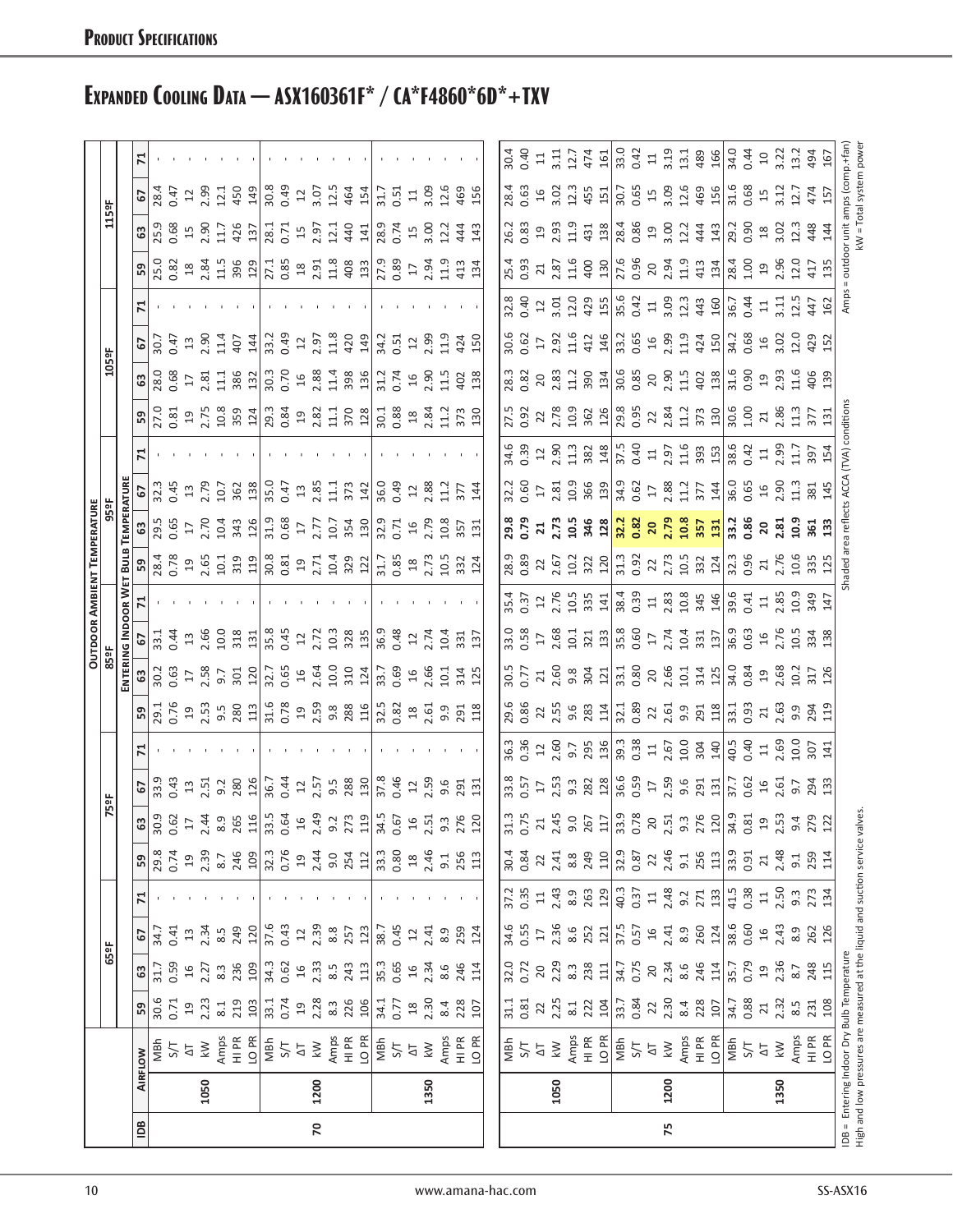|     |      |                                                                       |                |                |                |                                           |                  |                                                                                                                                                                                                                                                                                                                     |                                                                                                                                                                                                                                                                                                                      |               |                                                                                                                                                                                                                                                                                                                                                             |                                                                                                                                                                                                                                                                                                                                     |                                                                                                                                                                                                                                                                                                                      | AMBI                                                                                                                                                                                                                                                                                               |                                                                         |                                                                                                                                                                                                                                                                                                            |                                                                                                                                                                                                                                                                                                                                                           |                                                                                                                                                                                                                                                                                                                     |                                                                                                                            |                                                                                                                                                                                                                                                                                                                                                           |                                                                                                                                                                                                                                                                                                                                                           |                                                                                                                                                                                                                                                                                                                          |                                                                                                                                                                                                                                                                                            |                                                                                                                                                                                                                                                                                                                       |  |
|-----|------|-----------------------------------------------------------------------|----------------|----------------|----------------|-------------------------------------------|------------------|---------------------------------------------------------------------------------------------------------------------------------------------------------------------------------------------------------------------------------------------------------------------------------------------------------------------|----------------------------------------------------------------------------------------------------------------------------------------------------------------------------------------------------------------------------------------------------------------------------------------------------------------------|---------------|-------------------------------------------------------------------------------------------------------------------------------------------------------------------------------------------------------------------------------------------------------------------------------------------------------------------------------------------------------------|-------------------------------------------------------------------------------------------------------------------------------------------------------------------------------------------------------------------------------------------------------------------------------------------------------------------------------------|----------------------------------------------------------------------------------------------------------------------------------------------------------------------------------------------------------------------------------------------------------------------------------------------------------------------|----------------------------------------------------------------------------------------------------------------------------------------------------------------------------------------------------------------------------------------------------------------------------------------------------|-------------------------------------------------------------------------|------------------------------------------------------------------------------------------------------------------------------------------------------------------------------------------------------------------------------------------------------------------------------------------------------------|-----------------------------------------------------------------------------------------------------------------------------------------------------------------------------------------------------------------------------------------------------------------------------------------------------------------------------------------------------------|---------------------------------------------------------------------------------------------------------------------------------------------------------------------------------------------------------------------------------------------------------------------------------------------------------------------|----------------------------------------------------------------------------------------------------------------------------|-----------------------------------------------------------------------------------------------------------------------------------------------------------------------------------------------------------------------------------------------------------------------------------------------------------------------------------------------------------|-----------------------------------------------------------------------------------------------------------------------------------------------------------------------------------------------------------------------------------------------------------------------------------------------------------------------------------------------------------|--------------------------------------------------------------------------------------------------------------------------------------------------------------------------------------------------------------------------------------------------------------------------------------------------------------------------|--------------------------------------------------------------------------------------------------------------------------------------------------------------------------------------------------------------------------------------------------------------------------------------------|-----------------------------------------------------------------------------------------------------------------------------------------------------------------------------------------------------------------------------------------------------------------------------------------------------------------------|--|
|     |      |                                                                       |                | 65°F           |                |                                           |                  | 75º                                                                                                                                                                                                                                                                                                                 |                                                                                                                                                                                                                                                                                                                      |               |                                                                                                                                                                                                                                                                                                                                                             |                                                                                                                                                                                                                                                                                                                                     |                                                                                                                                                                                                                                                                                                                      |                                                                                                                                                                                                                                                                                                    |                                                                         |                                                                                                                                                                                                                                                                                                            |                                                                                                                                                                                                                                                                                                                                                           |                                                                                                                                                                                                                                                                                                                     |                                                                                                                            |                                                                                                                                                                                                                                                                                                                                                           |                                                                                                                                                                                                                                                                                                                                                           |                                                                                                                                                                                                                                                                                                                          |                                                                                                                                                                                                                                                                                            |                                                                                                                                                                                                                                                                                                                       |  |
|     |      |                                                                       |                |                |                |                                           |                  |                                                                                                                                                                                                                                                                                                                     |                                                                                                                                                                                                                                                                                                                      |               |                                                                                                                                                                                                                                                                                                                                                             |                                                                                                                                                                                                                                                                                                                                     |                                                                                                                                                                                                                                                                                                                      |                                                                                                                                                                                                                                                                                                    |                                                                         |                                                                                                                                                                                                                                                                                                            |                                                                                                                                                                                                                                                                                                                                                           |                                                                                                                                                                                                                                                                                                                     |                                                                                                                            |                                                                                                                                                                                                                                                                                                                                                           |                                                                                                                                                                                                                                                                                                                                                           |                                                                                                                                                                                                                                                                                                                          |                                                                                                                                                                                                                                                                                            |                                                                                                                                                                                                                                                                                                                       |  |
| ÎОВ |      | AIRFLOW                                                               | 59             | 63             | 67             |                                           | 59               |                                                                                                                                                                                                                                                                                                                     |                                                                                                                                                                                                                                                                                                                      |               |                                                                                                                                                                                                                                                                                                                                                             |                                                                                                                                                                                                                                                                                                                                     |                                                                                                                                                                                                                                                                                                                      |                                                                                                                                                                                                                                                                                                    |                                                                         |                                                                                                                                                                                                                                                                                                            |                                                                                                                                                                                                                                                                                                                                                           |                                                                                                                                                                                                                                                                                                                     |                                                                                                                            |                                                                                                                                                                                                                                                                                                                                                           |                                                                                                                                                                                                                                                                                                                                                           |                                                                                                                                                                                                                                                                                                                          |                                                                                                                                                                                                                                                                                            |                                                                                                                                                                                                                                                                                                                       |  |
|     |      | MB <sub>r</sub>                                                       | 22.9           |                | 25.0           | 26.7                                      | $22.4$<br>0.90   |                                                                                                                                                                                                                                                                                                                     |                                                                                                                                                                                                                                                                                                                      |               |                                                                                                                                                                                                                                                                                                                                                             |                                                                                                                                                                                                                                                                                                                                     |                                                                                                                                                                                                                                                                                                                      |                                                                                                                                                                                                                                                                                                    |                                                                         |                                                                                                                                                                                                                                                                                                            |                                                                                                                                                                                                                                                                                                                                                           |                                                                                                                                                                                                                                                                                                                     |                                                                                                                            |                                                                                                                                                                                                                                                                                                                                                           |                                                                                                                                                                                                                                                                                                                                                           |                                                                                                                                                                                                                                                                                                                          |                                                                                                                                                                                                                                                                                            | $rac{67}{205}$                                                                                                                                                                                                                                                                                                        |  |
|     |      | 5/7                                                                   | 0.86           | 0.81           | 0.66           | $0.5$ $17$                                |                  |                                                                                                                                                                                                                                                                                                                     |                                                                                                                                                                                                                                                                                                                      |               |                                                                                                                                                                                                                                                                                                                                                             |                                                                                                                                                                                                                                                                                                                                     |                                                                                                                                                                                                                                                                                                                      |                                                                                                                                                                                                                                                                                                    |                                                                         |                                                                                                                                                                                                                                                                                                            |                                                                                                                                                                                                                                                                                                                                                           |                                                                                                                                                                                                                                                                                                                     |                                                                                                                            |                                                                                                                                                                                                                                                                                                                                                           |                                                                                                                                                                                                                                                                                                                                                           |                                                                                                                                                                                                                                                                                                                          |                                                                                                                                                                                                                                                                                            |                                                                                                                                                                                                                                                                                                                       |  |
|     |      | $\overline{\Delta}$                                                   | $26$<br>$1.56$ | $25$<br>$1.59$ | 22             |                                           |                  |                                                                                                                                                                                                                                                                                                                     |                                                                                                                                                                                                                                                                                                                      |               |                                                                                                                                                                                                                                                                                                                                                             |                                                                                                                                                                                                                                                                                                                                     |                                                                                                                                                                                                                                                                                                                      |                                                                                                                                                                                                                                                                                                    |                                                                         |                                                                                                                                                                                                                                                                                                            |                                                                                                                                                                                                                                                                                                                                                           |                                                                                                                                                                                                                                                                                                                     |                                                                                                                            |                                                                                                                                                                                                                                                                                                                                                           |                                                                                                                                                                                                                                                                                                                                                           |                                                                                                                                                                                                                                                                                                                          |                                                                                                                                                                                                                                                                                            |                                                                                                                                                                                                                                                                                                                       |  |
|     | 1050 | $\overline{\mathsf{k}\mathsf{W}}$                                     |                |                | 1.63           | $1.7\,$                                   | -161             |                                                                                                                                                                                                                                                                                                                     |                                                                                                                                                                                                                                                                                                                      |               |                                                                                                                                                                                                                                                                                                                                                             |                                                                                                                                                                                                                                                                                                                                     |                                                                                                                                                                                                                                                                                                                      |                                                                                                                                                                                                                                                                                                    |                                                                         |                                                                                                                                                                                                                                                                                                            |                                                                                                                                                                                                                                                                                                                                                           |                                                                                                                                                                                                                                                                                                                     |                                                                                                                            |                                                                                                                                                                                                                                                                                                                                                           |                                                                                                                                                                                                                                                                                                                                                           |                                                                                                                                                                                                                                                                                                                          |                                                                                                                                                                                                                                                                                            |                                                                                                                                                                                                                                                                                                                       |  |
|     |      | Amps<br>HI PR                                                         | 5.8<br>209     | 5.9<br>225     | 6.1            |                                           | 6.2              |                                                                                                                                                                                                                                                                                                                     |                                                                                                                                                                                                                                                                                                                      |               |                                                                                                                                                                                                                                                                                                                                                             |                                                                                                                                                                                                                                                                                                                                     |                                                                                                                                                                                                                                                                                                                      |                                                                                                                                                                                                                                                                                                    |                                                                         |                                                                                                                                                                                                                                                                                                            |                                                                                                                                                                                                                                                                                                                                                           |                                                                                                                                                                                                                                                                                                                     |                                                                                                                            |                                                                                                                                                                                                                                                                                                                                                           |                                                                                                                                                                                                                                                                                                                                                           |                                                                                                                                                                                                                                                                                                                          |                                                                                                                                                                                                                                                                                            |                                                                                                                                                                                                                                                                                                                       |  |
|     |      |                                                                       |                |                | 238            | 6.3<br>248.3<br>129.8                     | 235              | $\frac{1}{3}$ $\frac{1}{3}$ $\frac{3}{3}$ $\frac{3}{3}$ $\frac{1}{3}$ $\frac{1}{3}$ $\frac{1}{3}$ $\frac{1}{3}$ $\frac{1}{3}$ $\frac{1}{3}$ $\frac{1}{3}$ $\frac{1}{3}$ $\frac{1}{3}$ $\frac{1}{3}$ $\frac{1}{3}$ $\frac{1}{3}$ $\frac{1}{3}$ $\frac{1}{3}$ $\frac{1}{3}$ $\frac{1}{3}$ $\frac{1}{3}$ $\frac{1}{3}$ | $5\frac{1}{3}$ $\frac{2}{3}$ $\frac{2}{3}$ $\frac{2}{3}$ $\frac{2}{3}$ $\frac{2}{3}$ $\frac{2}{3}$ $\frac{2}{3}$ $\frac{2}{3}$ $\frac{2}{3}$ $\frac{2}{3}$ $\frac{2}{3}$ $\frac{2}{3}$ $\frac{2}{3}$ $\frac{2}{3}$ $\frac{2}{3}$ $\frac{2}{3}$ $\frac{2}{3}$ $\frac{2}{3}$ $\frac{2}{3}$ $\frac{2}{3}$ $\frac{2}{3}$ | $\frac{1}{2}$ | $\frac{1}{2}$<br>$\frac{1}{2}$ $\frac{1}{2}$ $\frac{1}{2}$ $\frac{1}{2}$ $\frac{1}{2}$ $\frac{1}{2}$ $\frac{1}{2}$ $\frac{1}{2}$ $\frac{1}{2}$ $\frac{1}{2}$ $\frac{1}{2}$ $\frac{1}{2}$ $\frac{1}{2}$ $\frac{1}{2}$ $\frac{1}{2}$ $\frac{1}{2}$ $\frac{1}{2}$ $\frac{1}{2}$ $\frac{1}{2}$ $\frac{1}{2}$ $\frac{1}{2}$ $\frac{1}{2}$ $\frac{1}{2}$ $\frac{$ | $\mathbb{E}[\mathbf{a}]$ $\mathbb{S}$ $\mathbb{S}$ $\mathbb{S}$ $\mathbb{S}$ $\mathbb{S}$ $\mathbb{S}$ $\mathbb{S}$ $\mathbb{S}$ $\mathbb{S}$ $\mathbb{S}$ $\mathbb{S}$ $\mathbb{S}$ $\mathbb{S}$ $\mathbb{S}$ $\mathbb{S}$ $\mathbb{S}$ $\mathbb{S}$ $\mathbb{S}$ $\mathbb{S}$ $\mathbb{S}$ $\mathbb{S}$ $\mathbb{S}$ $\mathbb{S}$ | $5\frac{1}{2}$ $\frac{1}{2}$ $\frac{1}{2}$ $\frac{1}{2}$ $\frac{1}{2}$ $\frac{1}{2}$ $\frac{1}{2}$ $\frac{1}{2}$ $\frac{1}{2}$ $\frac{1}{2}$ $\frac{1}{2}$ $\frac{1}{2}$ $\frac{1}{2}$ $\frac{1}{2}$ $\frac{1}{2}$ $\frac{1}{2}$ $\frac{1}{2}$ $\frac{1}{2}$ $\frac{1}{2}$ $\frac{1}{2}$ $\frac{1}{2}$ $\frac{1}{2}$ | $\frac{8}{6}$ = $\frac{1}{1}$ = $\frac{1}{10}$ = $\frac{1}{10}$ = $\frac{1}{10}$ = $\frac{1}{10}$ = $\frac{1}{10}$ = $\frac{1}{10}$ = $\frac{1}{10}$ = $\frac{1}{10}$ = $\frac{1}{10}$ = $\frac{1}{10}$ = $\frac{1}{10}$ = $\frac{1}{10}$ = $\frac{1}{10}$ = $\frac{1}{10}$ = $\frac{1}{10}$ = $\$ | <mark>ទ</mark> ្យង្រដ្ឋ ដូច និង ដូច និង ដូច និង ដូច និង ដូច និង ដូច និង |                                                                                                                                                                                                                                                                                                            | $\frac{1}{2}$ $\frac{1}{2}$ $\frac{1}{2}$ $\frac{1}{2}$ $\frac{1}{2}$ $\frac{1}{2}$ $\frac{1}{2}$ $\frac{1}{2}$ $\frac{1}{2}$ $\frac{1}{2}$ $\frac{1}{2}$ $\frac{1}{2}$ $\frac{1}{2}$ $\frac{1}{2}$ $\frac{1}{2}$ $\frac{1}{2}$ $\frac{1}{2}$ $\frac{1}{2}$ $\frac{1}{2}$ $\frac{1}{2}$ $\frac{1}{2}$ $\frac{1}{2}$ $\frac{1}{2}$ $\frac{1}{2}$ $\frac{1$ | $\frac{1}{3}$ $\frac{1}{3}$ $\frac{3}{2}$ $\frac{3}{2}$ $\frac{5}{2}$ $\frac{5}{2}$ $\frac{1}{2}$ $\frac{1}{2}$ $\frac{1}{2}$ $\frac{1}{2}$ $\frac{1}{2}$ $\frac{1}{2}$ $\frac{1}{2}$ $\frac{1}{2}$ $\frac{1}{2}$ $\frac{1}{2}$ $\frac{1}{2}$ $\frac{1}{2}$ $\frac{1}{2}$ $\frac{1}{2}$ $\frac{1}{2}$ $\frac{1}{2}$ | <mark>ង</mark>  2 និ ង ដូ ដ ង ដ] 2 ទី ង ដូ ន ង ដ្យ ដ ទី ង ដូ ដ ង ង ដ<br>ស្កាប្ដី ន ង ដី ដ ង ដ ន ង ដ ន ន ង ដ ដ ទី ង ដ ន ង ដ | $\frac{3}{2}$ $\frac{1}{2}$ $\frac{3}{2}$ $\frac{3}{2}$ $\frac{4}{2}$ $\frac{5}{2}$ $\frac{6}{2}$ $\frac{3}{2}$ $\frac{5}{2}$ $\frac{3}{2}$ $\frac{5}{2}$ $\frac{3}{2}$ $\frac{5}{2}$ $\frac{3}{2}$ $\frac{5}{2}$ $\frac{3}{2}$ $\frac{3}{2}$ $\frac{5}{2}$ $\frac{3}{2}$ $\frac{3}{2}$ $\frac{3}{2}$ $\frac{3}{2}$ $\frac{3}{2}$ $\frac{3}{2}$ $\frac{3$ | $5\frac{1}{2}$ $\frac{1}{2}$ $\frac{1}{2}$ $\frac{1}{2}$ $\frac{1}{2}$ $\frac{1}{2}$ $\frac{1}{2}$ $\frac{1}{2}$ $\frac{1}{2}$ $\frac{1}{2}$ $\frac{1}{2}$ $\frac{1}{2}$ $\frac{1}{2}$ $\frac{1}{2}$ $\frac{1}{2}$ $\frac{1}{2}$ $\frac{1}{2}$ $\frac{1}{2}$ $\frac{1}{2}$ $\frac{1}{2}$ $\frac{1}{2}$ $\frac{1}{2}$ $\frac{1}{2}$ $\frac{1}{2}$ $\frac{$ | $\frac{1}{3}$                                                                                                                                                                                                                                                                                                            | $\mathbf{B}$   $\vec{B}$ $\vec{B}$ $\vec{S}$ $\vec{A}$ $\vec{B}$ $\vec{B}$ $\vec{C}$ $\vec{B}$ $\vec{C}$ $\vec{B}$ $\vec{C}$ $\vec{C}$ $\vec{C}$ $\vec{C}$ $\vec{C}$ $\vec{C}$ $\vec{C}$ $\vec{C}$ $\vec{C}$ $\vec{C}$ $\vec{C}$ $\vec{C}$ $\vec{C}$ $\vec{C}$ $\vec{C}$ $\vec{C}$ $\vec{$ | $3\frac{1}{2}$ $\frac{3}{2}$ $\frac{3}{2}$ $\frac{4}{2}$ $\frac{5}{2}$ $\frac{4}{2}$ $\frac{1}{2}$ $\frac{3}{2}$ $\frac{4}{2}$ $\frac{5}{2}$ $\frac{4}{2}$ $\frac{1}{2}$ $\frac{1}{2}$ $\frac{5}{2}$ $\frac{2}{2}$ $\frac{4}{2}$ $\frac{3}{2}$ $\frac{6}{2}$ $\frac{4}{2}$ $\frac{3}{2}$ $\frac{4}{2}$ $\frac{3}{2}$  |  |
|     |      | LO PR                                                                 | 105            | 112            | 122            |                                           | 111              |                                                                                                                                                                                                                                                                                                                     |                                                                                                                                                                                                                                                                                                                      |               |                                                                                                                                                                                                                                                                                                                                                             |                                                                                                                                                                                                                                                                                                                                     |                                                                                                                                                                                                                                                                                                                      |                                                                                                                                                                                                                                                                                                    |                                                                         |                                                                                                                                                                                                                                                                                                            |                                                                                                                                                                                                                                                                                                                                                           |                                                                                                                                                                                                                                                                                                                     |                                                                                                                            |                                                                                                                                                                                                                                                                                                                                                           |                                                                                                                                                                                                                                                                                                                                                           |                                                                                                                                                                                                                                                                                                                          |                                                                                                                                                                                                                                                                                            |                                                                                                                                                                                                                                                                                                                       |  |
|     |      | 하지                                                                    | 23.2           | 23.7           | 25.4           | $27.1$<br>0.5                             | 22.7<br>0.93     |                                                                                                                                                                                                                                                                                                                     |                                                                                                                                                                                                                                                                                                                      |               |                                                                                                                                                                                                                                                                                                                                                             |                                                                                                                                                                                                                                                                                                                                     |                                                                                                                                                                                                                                                                                                                      |                                                                                                                                                                                                                                                                                                    |                                                                         |                                                                                                                                                                                                                                                                                                            |                                                                                                                                                                                                                                                                                                                                                           |                                                                                                                                                                                                                                                                                                                     |                                                                                                                            |                                                                                                                                                                                                                                                                                                                                                           |                                                                                                                                                                                                                                                                                                                                                           |                                                                                                                                                                                                                                                                                                                          |                                                                                                                                                                                                                                                                                            |                                                                                                                                                                                                                                                                                                                       |  |
|     |      |                                                                       | 0.90           | 0.84           | 0.68           |                                           |                  |                                                                                                                                                                                                                                                                                                                     |                                                                                                                                                                                                                                                                                                                      |               |                                                                                                                                                                                                                                                                                                                                                             |                                                                                                                                                                                                                                                                                                                                     |                                                                                                                                                                                                                                                                                                                      |                                                                                                                                                                                                                                                                                                    |                                                                         |                                                                                                                                                                                                                                                                                                            |                                                                                                                                                                                                                                                                                                                                                           |                                                                                                                                                                                                                                                                                                                     |                                                                                                                            |                                                                                                                                                                                                                                                                                                                                                           |                                                                                                                                                                                                                                                                                                                                                           |                                                                                                                                                                                                                                                                                                                          |                                                                                                                                                                                                                                                                                            |                                                                                                                                                                                                                                                                                                                       |  |
|     |      |                                                                       | $26$<br>$1.58$ | 24             | 21             | $\overline{\Omega}$                       | 26               |                                                                                                                                                                                                                                                                                                                     |                                                                                                                                                                                                                                                                                                                      |               |                                                                                                                                                                                                                                                                                                                                                             |                                                                                                                                                                                                                                                                                                                                     |                                                                                                                                                                                                                                                                                                                      |                                                                                                                                                                                                                                                                                                    |                                                                         |                                                                                                                                                                                                                                                                                                            |                                                                                                                                                                                                                                                                                                                                                           |                                                                                                                                                                                                                                                                                                                     |                                                                                                                            |                                                                                                                                                                                                                                                                                                                                                           |                                                                                                                                                                                                                                                                                                                                                           |                                                                                                                                                                                                                                                                                                                          |                                                                                                                                                                                                                                                                                            |                                                                                                                                                                                                                                                                                                                       |  |
| 80  | 1200 | $\lesssim$                                                            |                | 1.61           | 1.65           | $\overline{1.7}$                          | 1.69             |                                                                                                                                                                                                                                                                                                                     |                                                                                                                                                                                                                                                                                                                      |               |                                                                                                                                                                                                                                                                                                                                                             |                                                                                                                                                                                                                                                                                                                                     |                                                                                                                                                                                                                                                                                                                      |                                                                                                                                                                                                                                                                                                    |                                                                         |                                                                                                                                                                                                                                                                                                            |                                                                                                                                                                                                                                                                                                                                                           |                                                                                                                                                                                                                                                                                                                     |                                                                                                                            |                                                                                                                                                                                                                                                                                                                                                           |                                                                                                                                                                                                                                                                                                                                                           |                                                                                                                                                                                                                                                                                                                          |                                                                                                                                                                                                                                                                                            |                                                                                                                                                                                                                                                                                                                       |  |
|     |      | Amps                                                                  | 5.9            | 6.0            | 6.2            | 6.4                                       | 6.3              |                                                                                                                                                                                                                                                                                                                     |                                                                                                                                                                                                                                                                                                                      |               |                                                                                                                                                                                                                                                                                                                                                             |                                                                                                                                                                                                                                                                                                                                     |                                                                                                                                                                                                                                                                                                                      |                                                                                                                                                                                                                                                                                                    |                                                                         |                                                                                                                                                                                                                                                                                                            |                                                                                                                                                                                                                                                                                                                                                           |                                                                                                                                                                                                                                                                                                                     |                                                                                                                            |                                                                                                                                                                                                                                                                                                                                                           |                                                                                                                                                                                                                                                                                                                                                           |                                                                                                                                                                                                                                                                                                                          |                                                                                                                                                                                                                                                                                            |                                                                                                                                                                                                                                                                                                                       |  |
|     |      | HI PR                                                                 | 213            | 229            | 242            | 252.6                                     | 239              |                                                                                                                                                                                                                                                                                                                     |                                                                                                                                                                                                                                                                                                                      |               |                                                                                                                                                                                                                                                                                                                                                             |                                                                                                                                                                                                                                                                                                                                     |                                                                                                                                                                                                                                                                                                                      |                                                                                                                                                                                                                                                                                                    |                                                                         |                                                                                                                                                                                                                                                                                                            |                                                                                                                                                                                                                                                                                                                                                           |                                                                                                                                                                                                                                                                                                                     |                                                                                                                            |                                                                                                                                                                                                                                                                                                                                                           |                                                                                                                                                                                                                                                                                                                                                           |                                                                                                                                                                                                                                                                                                                          |                                                                                                                                                                                                                                                                                            |                                                                                                                                                                                                                                                                                                                       |  |
|     |      | LO <sub>PR</sub>                                                      | 107            | 114            | 124            | 132.0                                     | 113              |                                                                                                                                                                                                                                                                                                                     |                                                                                                                                                                                                                                                                                                                      |               |                                                                                                                                                                                                                                                                                                                                                             |                                                                                                                                                                                                                                                                                                                                     |                                                                                                                                                                                                                                                                                                                      |                                                                                                                                                                                                                                                                                                    |                                                                         |                                                                                                                                                                                                                                                                                                            |                                                                                                                                                                                                                                                                                                                                                           |                                                                                                                                                                                                                                                                                                                     |                                                                                                                            |                                                                                                                                                                                                                                                                                                                                                           |                                                                                                                                                                                                                                                                                                                                                           |                                                                                                                                                                                                                                                                                                                          |                                                                                                                                                                                                                                                                                            |                                                                                                                                                                                                                                                                                                                       |  |
|     |      |                                                                       |                |                | 26.3           | 28.1                                      |                  |                                                                                                                                                                                                                                                                                                                     |                                                                                                                                                                                                                                                                                                                      |               |                                                                                                                                                                                                                                                                                                                                                             |                                                                                                                                                                                                                                                                                                                                     |                                                                                                                                                                                                                                                                                                                      |                                                                                                                                                                                                                                                                                                    |                                                                         |                                                                                                                                                                                                                                                                                                            |                                                                                                                                                                                                                                                                                                                                                           |                                                                                                                                                                                                                                                                                                                     |                                                                                                                            |                                                                                                                                                                                                                                                                                                                                                           |                                                                                                                                                                                                                                                                                                                                                           |                                                                                                                                                                                                                                                                                                                          |                                                                                                                                                                                                                                                                                            |                                                                                                                                                                                                                                                                                                                       |  |
|     |      | ngv<br>2년                                                             | 24.1<br>0.95   | 24.6<br>0.89   | 0.73           | 0.5                                       | 23.5<br>1.00     |                                                                                                                                                                                                                                                                                                                     |                                                                                                                                                                                                                                                                                                                      |               |                                                                                                                                                                                                                                                                                                                                                             |                                                                                                                                                                                                                                                                                                                                     |                                                                                                                                                                                                                                                                                                                      |                                                                                                                                                                                                                                                                                                    |                                                                         |                                                                                                                                                                                                                                                                                                            |                                                                                                                                                                                                                                                                                                                                                           |                                                                                                                                                                                                                                                                                                                     |                                                                                                                            |                                                                                                                                                                                                                                                                                                                                                           |                                                                                                                                                                                                                                                                                                                                                           |                                                                                                                                                                                                                                                                                                                          |                                                                                                                                                                                                                                                                                            |                                                                                                                                                                                                                                                                                                                       |  |
|     |      | $\overline{\mathcal{L}}$                                              | 23             | 22             | $\overline{a}$ | $\overline{a}$                            | 24               |                                                                                                                                                                                                                                                                                                                     |                                                                                                                                                                                                                                                                                                                      |               |                                                                                                                                                                                                                                                                                                                                                             |                                                                                                                                                                                                                                                                                                                                     |                                                                                                                                                                                                                                                                                                                      |                                                                                                                                                                                                                                                                                                    |                                                                         |                                                                                                                                                                                                                                                                                                            |                                                                                                                                                                                                                                                                                                                                                           |                                                                                                                                                                                                                                                                                                                     |                                                                                                                            |                                                                                                                                                                                                                                                                                                                                                           |                                                                                                                                                                                                                                                                                                                                                           |                                                                                                                                                                                                                                                                                                                          |                                                                                                                                                                                                                                                                                            |                                                                                                                                                                                                                                                                                                                       |  |
|     | 1350 | $\overline{\mathsf{k}}$ W                                             | 1.60           | 1.63           | 1.68           | $1.7\,$                                   | 1.71             |                                                                                                                                                                                                                                                                                                                     |                                                                                                                                                                                                                                                                                                                      |               |                                                                                                                                                                                                                                                                                                                                                             |                                                                                                                                                                                                                                                                                                                                     |                                                                                                                                                                                                                                                                                                                      |                                                                                                                                                                                                                                                                                                    |                                                                         |                                                                                                                                                                                                                                                                                                            |                                                                                                                                                                                                                                                                                                                                                           |                                                                                                                                                                                                                                                                                                                     |                                                                                                                            |                                                                                                                                                                                                                                                                                                                                                           |                                                                                                                                                                                                                                                                                                                                                           |                                                                                                                                                                                                                                                                                                                          |                                                                                                                                                                                                                                                                                            |                                                                                                                                                                                                                                                                                                                       |  |
|     |      | Amps                                                                  | 6.0            | 6.1            | 6.3            | 6.5                                       | 6.4              |                                                                                                                                                                                                                                                                                                                     |                                                                                                                                                                                                                                                                                                                      |               |                                                                                                                                                                                                                                                                                                                                                             |                                                                                                                                                                                                                                                                                                                                     |                                                                                                                                                                                                                                                                                                                      |                                                                                                                                                                                                                                                                                                    |                                                                         |                                                                                                                                                                                                                                                                                                            |                                                                                                                                                                                                                                                                                                                                                           |                                                                                                                                                                                                                                                                                                                     |                                                                                                                            |                                                                                                                                                                                                                                                                                                                                                           |                                                                                                                                                                                                                                                                                                                                                           |                                                                                                                                                                                                                                                                                                                          |                                                                                                                                                                                                                                                                                            |                                                                                                                                                                                                                                                                                                                       |  |
|     |      | HI PR                                                                 | 217            | 234            | 247            |                                           | 244              |                                                                                                                                                                                                                                                                                                                     |                                                                                                                                                                                                                                                                                                                      |               |                                                                                                                                                                                                                                                                                                                                                             |                                                                                                                                                                                                                                                                                                                                     |                                                                                                                                                                                                                                                                                                                      |                                                                                                                                                                                                                                                                                                    |                                                                         |                                                                                                                                                                                                                                                                                                            |                                                                                                                                                                                                                                                                                                                                                           |                                                                                                                                                                                                                                                                                                                     |                                                                                                                            |                                                                                                                                                                                                                                                                                                                                                           |                                                                                                                                                                                                                                                                                                                                                           |                                                                                                                                                                                                                                                                                                                          |                                                                                                                                                                                                                                                                                            |                                                                                                                                                                                                                                                                                                                       |  |
|     |      | LO <sub>PR</sub>                                                      | 109            | 116            | 126            | 257.6<br>134.7                            | 115              |                                                                                                                                                                                                                                                                                                                     |                                                                                                                                                                                                                                                                                                                      |               |                                                                                                                                                                                                                                                                                                                                                             |                                                                                                                                                                                                                                                                                                                                     |                                                                                                                                                                                                                                                                                                                      |                                                                                                                                                                                                                                                                                                    |                                                                         |                                                                                                                                                                                                                                                                                                            |                                                                                                                                                                                                                                                                                                                                                           |                                                                                                                                                                                                                                                                                                                     |                                                                                                                            |                                                                                                                                                                                                                                                                                                                                                           |                                                                                                                                                                                                                                                                                                                                                           |                                                                                                                                                                                                                                                                                                                          | 136                                                                                                                                                                                                                                                                                        |                                                                                                                                                                                                                                                                                                                       |  |
|     |      |                                                                       |                |                |                |                                           |                  |                                                                                                                                                                                                                                                                                                                     |                                                                                                                                                                                                                                                                                                                      |               |                                                                                                                                                                                                                                                                                                                                                             |                                                                                                                                                                                                                                                                                                                                     |                                                                                                                                                                                                                                                                                                                      |                                                                                                                                                                                                                                                                                                    |                                                                         |                                                                                                                                                                                                                                                                                                            |                                                                                                                                                                                                                                                                                                                                                           |                                                                                                                                                                                                                                                                                                                     |                                                                                                                            |                                                                                                                                                                                                                                                                                                                                                           |                                                                                                                                                                                                                                                                                                                                                           |                                                                                                                                                                                                                                                                                                                          |                                                                                                                                                                                                                                                                                            |                                                                                                                                                                                                                                                                                                                       |  |
|     |      |                                                                       | 23.3           | 23.7           |                |                                           |                  |                                                                                                                                                                                                                                                                                                                     |                                                                                                                                                                                                                                                                                                                      |               |                                                                                                                                                                                                                                                                                                                                                             |                                                                                                                                                                                                                                                                                                                                     |                                                                                                                                                                                                                                                                                                                      |                                                                                                                                                                                                                                                                                                    |                                                                         |                                                                                                                                                                                                                                                                                                            |                                                                                                                                                                                                                                                                                                                                                           |                                                                                                                                                                                                                                                                                                                     |                                                                                                                            |                                                                                                                                                                                                                                                                                                                                                           |                                                                                                                                                                                                                                                                                                                                                           |                                                                                                                                                                                                                                                                                                                          |                                                                                                                                                                                                                                                                                            |                                                                                                                                                                                                                                                                                                                       |  |
|     |      | 지종<br>S/T                                                             |                |                | 24.9<br>0.79   | 26.5<br>0.64                              | 22.7<br>0.94     |                                                                                                                                                                                                                                                                                                                     |                                                                                                                                                                                                                                                                                                                      |               |                                                                                                                                                                                                                                                                                                                                                             |                                                                                                                                                                                                                                                                                                                                     |                                                                                                                                                                                                                                                                                                                      |                                                                                                                                                                                                                                                                                                    |                                                                         |                                                                                                                                                                                                                                                                                                            |                                                                                                                                                                                                                                                                                                                                                           |                                                                                                                                                                                                                                                                                                                     |                                                                                                                            |                                                                                                                                                                                                                                                                                                                                                           |                                                                                                                                                                                                                                                                                                                                                           |                                                                                                                                                                                                                                                                                                                          |                                                                                                                                                                                                                                                                                            |                                                                                                                                                                                                                                                                                                                       |  |
|     |      |                                                                       | 0.91           | 0.87           |                |                                           |                  |                                                                                                                                                                                                                                                                                                                     |                                                                                                                                                                                                                                                                                                                      |               |                                                                                                                                                                                                                                                                                                                                                             |                                                                                                                                                                                                                                                                                                                                     |                                                                                                                                                                                                                                                                                                                      |                                                                                                                                                                                                                                                                                                    |                                                                         |                                                                                                                                                                                                                                                                                                            |                                                                                                                                                                                                                                                                                                                                                           |                                                                                                                                                                                                                                                                                                                     |                                                                                                                            |                                                                                                                                                                                                                                                                                                                                                           |                                                                                                                                                                                                                                                                                                                                                           |                                                                                                                                                                                                                                                                                                                          |                                                                                                                                                                                                                                                                                            |                                                                                                                                                                                                                                                                                                                       |  |
|     |      | $\overline{\Delta}$                                                   | $28$           | 27             | 26             | 22                                        | 28               |                                                                                                                                                                                                                                                                                                                     |                                                                                                                                                                                                                                                                                                                      |               |                                                                                                                                                                                                                                                                                                                                                             |                                                                                                                                                                                                                                                                                                                                     |                                                                                                                                                                                                                                                                                                                      |                                                                                                                                                                                                                                                                                                    |                                                                         |                                                                                                                                                                                                                                                                                                            |                                                                                                                                                                                                                                                                                                                                                           |                                                                                                                                                                                                                                                                                                                     |                                                                                                                            |                                                                                                                                                                                                                                                                                                                                                           |                                                                                                                                                                                                                                                                                                                                                           |                                                                                                                                                                                                                                                                                                                          |                                                                                                                                                                                                                                                                                            |                                                                                                                                                                                                                                                                                                                       |  |
|     | 1050 | $\kappa$ $\!$                                                         | 1.57           | 1.60           | 1.65           | 1.69                                      | 1.68             |                                                                                                                                                                                                                                                                                                                     |                                                                                                                                                                                                                                                                                                                      |               |                                                                                                                                                                                                                                                                                                                                                             |                                                                                                                                                                                                                                                                                                                                     |                                                                                                                                                                                                                                                                                                                      |                                                                                                                                                                                                                                                                                                    |                                                                         |                                                                                                                                                                                                                                                                                                            |                                                                                                                                                                                                                                                                                                                                                           |                                                                                                                                                                                                                                                                                                                     |                                                                                                                            |                                                                                                                                                                                                                                                                                                                                                           |                                                                                                                                                                                                                                                                                                                                                           |                                                                                                                                                                                                                                                                                                                          |                                                                                                                                                                                                                                                                                            |                                                                                                                                                                                                                                                                                                                       |  |
|     |      | Amps<br>HI PR                                                         | 5.8            | 6.0            | 6.2            | 6.4                                       | $6.\overline{3}$ |                                                                                                                                                                                                                                                                                                                     |                                                                                                                                                                                                                                                                                                                      |               |                                                                                                                                                                                                                                                                                                                                                             |                                                                                                                                                                                                                                                                                                                                     |                                                                                                                                                                                                                                                                                                                      |                                                                                                                                                                                                                                                                                                    |                                                                         |                                                                                                                                                                                                                                                                                                            |                                                                                                                                                                                                                                                                                                                                                           |                                                                                                                                                                                                                                                                                                                     |                                                                                                                            |                                                                                                                                                                                                                                                                                                                                                           |                                                                                                                                                                                                                                                                                                                                                           |                                                                                                                                                                                                                                                                                                                          |                                                                                                                                                                                                                                                                                            |                                                                                                                                                                                                                                                                                                                       |  |
|     |      |                                                                       | 212            | 228            | 240            | 251                                       | 237              |                                                                                                                                                                                                                                                                                                                     |                                                                                                                                                                                                                                                                                                                      |               |                                                                                                                                                                                                                                                                                                                                                             |                                                                                                                                                                                                                                                                                                                                     |                                                                                                                                                                                                                                                                                                                      |                                                                                                                                                                                                                                                                                                    |                                                                         |                                                                                                                                                                                                                                                                                                            |                                                                                                                                                                                                                                                                                                                                                           |                                                                                                                                                                                                                                                                                                                     |                                                                                                                            |                                                                                                                                                                                                                                                                                                                                                           |                                                                                                                                                                                                                                                                                                                                                           |                                                                                                                                                                                                                                                                                                                          |                                                                                                                                                                                                                                                                                            |                                                                                                                                                                                                                                                                                                                       |  |
|     |      | LO PR                                                                 | 106            | 113            | 123            | 131                                       | 112              |                                                                                                                                                                                                                                                                                                                     |                                                                                                                                                                                                                                                                                                                      |               |                                                                                                                                                                                                                                                                                                                                                             |                                                                                                                                                                                                                                                                                                                                     |                                                                                                                                                                                                                                                                                                                      |                                                                                                                                                                                                                                                                                                    |                                                                         |                                                                                                                                                                                                                                                                                                            |                                                                                                                                                                                                                                                                                                                                                           |                                                                                                                                                                                                                                                                                                                     |                                                                                                                            |                                                                                                                                                                                                                                                                                                                                                           |                                                                                                                                                                                                                                                                                                                                                           |                                                                                                                                                                                                                                                                                                                          |                                                                                                                                                                                                                                                                                            |                                                                                                                                                                                                                                                                                                                       |  |
|     |      | 지<br>S/T                                                              | 23.6<br>0.94   | 24.1           | 25.2           | 26.9                                      | 23.1             |                                                                                                                                                                                                                                                                                                                     |                                                                                                                                                                                                                                                                                                                      |               |                                                                                                                                                                                                                                                                                                                                                             |                                                                                                                                                                                                                                                                                                                                     |                                                                                                                                                                                                                                                                                                                      |                                                                                                                                                                                                                                                                                                    |                                                                         |                                                                                                                                                                                                                                                                                                            |                                                                                                                                                                                                                                                                                                                                                           |                                                                                                                                                                                                                                                                                                                     |                                                                                                                            |                                                                                                                                                                                                                                                                                                                                                           |                                                                                                                                                                                                                                                                                                                                                           |                                                                                                                                                                                                                                                                                                                          |                                                                                                                                                                                                                                                                                            |                                                                                                                                                                                                                                                                                                                       |  |
|     |      |                                                                       |                | 0.91           | 0.82           | 0.66                                      | 0.97             |                                                                                                                                                                                                                                                                                                                     |                                                                                                                                                                                                                                                                                                                      |               |                                                                                                                                                                                                                                                                                                                                                             |                                                                                                                                                                                                                                                                                                                                     |                                                                                                                                                                                                                                                                                                                      |                                                                                                                                                                                                                                                                                                    |                                                                         |                                                                                                                                                                                                                                                                                                            |                                                                                                                                                                                                                                                                                                                                                           |                                                                                                                                                                                                                                                                                                                     |                                                                                                                            |                                                                                                                                                                                                                                                                                                                                                           |                                                                                                                                                                                                                                                                                                                                                           |                                                                                                                                                                                                                                                                                                                          |                                                                                                                                                                                                                                                                                            |                                                                                                                                                                                                                                                                                                                       |  |
|     |      | $\Delta \mathsf{T}$                                                   | 27             | 27             | 25             |                                           | 28               |                                                                                                                                                                                                                                                                                                                     |                                                                                                                                                                                                                                                                                                                      |               |                                                                                                                                                                                                                                                                                                                                                             |                                                                                                                                                                                                                                                                                                                                     |                                                                                                                                                                                                                                                                                                                      |                                                                                                                                                                                                                                                                                                    |                                                                         |                                                                                                                                                                                                                                                                                                            |                                                                                                                                                                                                                                                                                                                                                           |                                                                                                                                                                                                                                                                                                                     |                                                                                                                            |                                                                                                                                                                                                                                                                                                                                                           |                                                                                                                                                                                                                                                                                                                                                           |                                                                                                                                                                                                                                                                                                                          |                                                                                                                                                                                                                                                                                            |                                                                                                                                                                                                                                                                                                                       |  |
| 85  | 1200 | $\lesssim$                                                            | 1.59           | 1.62           | 1.67           | $22$<br>$1.72$<br>$6.5$<br>$253$<br>$133$ | 1.70             |                                                                                                                                                                                                                                                                                                                     |                                                                                                                                                                                                                                                                                                                      |               |                                                                                                                                                                                                                                                                                                                                                             |                                                                                                                                                                                                                                                                                                                                     |                                                                                                                                                                                                                                                                                                                      |                                                                                                                                                                                                                                                                                                    |                                                                         |                                                                                                                                                                                                                                                                                                            |                                                                                                                                                                                                                                                                                                                                                           |                                                                                                                                                                                                                                                                                                                     |                                                                                                                            |                                                                                                                                                                                                                                                                                                                                                           |                                                                                                                                                                                                                                                                                                                                                           |                                                                                                                                                                                                                                                                                                                          |                                                                                                                                                                                                                                                                                            |                                                                                                                                                                                                                                                                                                                       |  |
|     |      |                                                                       | 5.9            | 6.1            | 6.3            |                                           | 6.4              |                                                                                                                                                                                                                                                                                                                     |                                                                                                                                                                                                                                                                                                                      |               |                                                                                                                                                                                                                                                                                                                                                             |                                                                                                                                                                                                                                                                                                                                     |                                                                                                                                                                                                                                                                                                                      |                                                                                                                                                                                                                                                                                                    |                                                                         |                                                                                                                                                                                                                                                                                                            |                                                                                                                                                                                                                                                                                                                                                           |                                                                                                                                                                                                                                                                                                                     |                                                                                                                            |                                                                                                                                                                                                                                                                                                                                                           |                                                                                                                                                                                                                                                                                                                                                           |                                                                                                                                                                                                                                                                                                                          |                                                                                                                                                                                                                                                                                            |                                                                                                                                                                                                                                                                                                                       |  |
|     |      | Amps<br>HI PR<br>LO PR                                                | 215            | 232            | 245            |                                           | 242              |                                                                                                                                                                                                                                                                                                                     |                                                                                                                                                                                                                                                                                                                      |               |                                                                                                                                                                                                                                                                                                                                                             |                                                                                                                                                                                                                                                                                                                                     |                                                                                                                                                                                                                                                                                                                      |                                                                                                                                                                                                                                                                                                    |                                                                         |                                                                                                                                                                                                                                                                                                            |                                                                                                                                                                                                                                                                                                                                                           |                                                                                                                                                                                                                                                                                                                     |                                                                                                                            |                                                                                                                                                                                                                                                                                                                                                           |                                                                                                                                                                                                                                                                                                                                                           |                                                                                                                                                                                                                                                                                                                          |                                                                                                                                                                                                                                                                                            |                                                                                                                                                                                                                                                                                                                       |  |
|     |      |                                                                       | 108            | 115            | 125            |                                           | 114              |                                                                                                                                                                                                                                                                                                                     |                                                                                                                                                                                                                                                                                                                      |               |                                                                                                                                                                                                                                                                                                                                                             |                                                                                                                                                                                                                                                                                                                                     |                                                                                                                                                                                                                                                                                                                      |                                                                                                                                                                                                                                                                                                    |                                                                         |                                                                                                                                                                                                                                                                                                            |                                                                                                                                                                                                                                                                                                                                                           |                                                                                                                                                                                                                                                                                                                     |                                                                                                                            |                                                                                                                                                                                                                                                                                                                                                           |                                                                                                                                                                                                                                                                                                                                                           |                                                                                                                                                                                                                                                                                                                          |                                                                                                                                                                                                                                                                                            |                                                                                                                                                                                                                                                                                                                       |  |
|     |      | MBh<br>S/T                                                            | 24.5<br>1.00   | 24.9<br>0.96   | 26.1<br>0.87   | 27.9<br>0.71                              | 23.9<br>1.00     | $\frac{1}{2}$ $\frac{1}{2}$ $\frac{1}{2}$ $\frac{1}{2}$ $\frac{1}{2}$ $\frac{1}{2}$ $\frac{1}{2}$ $\frac{1}{2}$ $\frac{1}{2}$ $\frac{1}{2}$ $\frac{1}{2}$ $\frac{1}{2}$ $\frac{1}{2}$ $\frac{1}{2}$ $\frac{1}{2}$ $\frac{1}{2}$ $\frac{1}{2}$ $\frac{1}{2}$ $\frac{1}{2}$ $\frac{1}{2}$ $\frac{1}{2}$ $\frac{1}{2}$ | 3 ខ្លួន ដូច ខ្លួន ខ្លែង ដូច ខ្លួន ដូច ខ្លួន ដូច ខ្លួន ដូច ខ្លួន ដូច ខ្លួន ដូច ខ្លួន ដូច ខ្លួន ដូច ខ្លួន ដូ                                                                                                                                                                                                           |               | 있음 & 있음 등 전 시설 등 & 영양 정 제임 등 없습니다.<br>X1 등 & 정 정 제 정 정 정 정 정 정 제 정 정 정 정 정 정 정                                                                                                                                                                                                                                                                              |                                                                                                                                                                                                                                                                                                                                     |                                                                                                                                                                                                                                                                                                                      | 2008 2012 2023 2024 2025 2026 2027 2029 2030 2031 2032 2033 2034 2035 2036 2036 2037 2038 2034 2035 2036 2037<br>2023 2034 2035 2036 2036 2037 2038 2039 2031 2032 2033 2034 2035 2036 2037 2038 2031 2032 2033 2034 2035 2036                                                                     |                                                                         | $\frac{13}{23}$ $\frac{8}{5}$ $\frac{8}{5}$ $\frac{15}{12}$ $\frac{13}{12}$ $\frac{13}{12}$ $\frac{13}{12}$ $\frac{13}{12}$ $\frac{13}{12}$ $\frac{13}{12}$ $\frac{13}{12}$ $\frac{13}{12}$ $\frac{13}{12}$ $\frac{13}{12}$ $\frac{13}{12}$ $\frac{13}{12}$ $\frac{13}{12}$ $\frac{13}{12}$ $\frac{13}{12$ | $\frac{3}{2}$ $\frac{3}{2}$ $\frac{3}{2}$ $\frac{4}{2}$ $\frac{1}{2}$ $\frac{3}{2}$ $\frac{3}{2}$ $\frac{3}{2}$ $\frac{3}{2}$ $\frac{3}{2}$ $\frac{4}{2}$ $\frac{3}{2}$ $\frac{4}{2}$ $\frac{3}{2}$ $\frac{5}{2}$ $\frac{3}{2}$ $\frac{4}{2}$ $\frac{3}{2}$ $\frac{5}{2}$ $\frac{3}{2}$ $\frac{3}{2}$ $\frac{4}{2}$                                       |                                                                                                                                                                                                                                                                                                                     |                                                                                                                            |                                                                                                                                                                                                                                                                                                                                                           | $23.9$ $8.9$ $3.3$ $3.4$ $1/3.9$ $3.5$ $3.6$ $3.3$ $3.4$ $1/3.9$ $3.3$ $3.4$ $3.4$ $3.5$ $3.4$ $3.4$ $3.5$ $3.5$ $3.5$ $3.5$ $3.5$ $3.5$ $3.5$ $3.5$ $3.5$ $3.5$ $3.5$ $3.5$ $3.5$ $3.5$ $3.5$ $3.5$ $3.5$ $3.5$ $3.5$ $3.5$ $3.5$                                                                                                                        | $\begin{array}{cccccc}\n3.75 & 2 & 3 & 3 & 4 & 11 \\ 2.75 & 3 & 5 & 3 & 4 & 11 \\ 3.75 & 3 & 5 & 4 & 11 \\ 4.75 & 3 & 5 & 4 & 11 \\ 5.75 & 3 & 5 & 11 & 11 \\ 6.75 & 3 & 5 & 11 & 11 \\ 7.75 & 3 & 5 & 11 & 11 \\ 8.75 & 3 & 5 & 11 & 11 \\ 9.75 & 3 & 5 & 11 & 11 \\ 10.75 & 3 & 5 & 11 & 11 \\ 11.75 & 3 & 5 & 11 & 1$ |                                                                                                                                                                                                                                                                                            | $25.5$ $\frac{4}{3}$ $\frac{5}{3}$ $\frac{1}{2}$ $\frac{3}{2}$ $\frac{4}{3}$ $\frac{1}{2}$ $\frac{5}{3}$ $\frac{4}{3}$ $\frac{3}{2}$ $\frac{3}{2}$ $\frac{4}{3}$ $\frac{5}{2}$ $\frac{3}{2}$ $\frac{4}{3}$ $\frac{5}{2}$ $\frac{3}{2}$ $\frac{4}{3}$ $\frac{5}{2}$ $\frac{3}{2}$ $\frac{4}{3}$ $\frac{5}{2}$ $\frac{$ |  |
|     |      |                                                                       |                |                |                |                                           |                  |                                                                                                                                                                                                                                                                                                                     |                                                                                                                                                                                                                                                                                                                      |               |                                                                                                                                                                                                                                                                                                                                                             |                                                                                                                                                                                                                                                                                                                                     |                                                                                                                                                                                                                                                                                                                      |                                                                                                                                                                                                                                                                                                    |                                                                         |                                                                                                                                                                                                                                                                                                            |                                                                                                                                                                                                                                                                                                                                                           |                                                                                                                                                                                                                                                                                                                     |                                                                                                                            |                                                                                                                                                                                                                                                                                                                                                           |                                                                                                                                                                                                                                                                                                                                                           |                                                                                                                                                                                                                                                                                                                          |                                                                                                                                                                                                                                                                                            |                                                                                                                                                                                                                                                                                                                       |  |
|     |      | $\overline{\Delta}$                                                   | 25             | 25             | 23             | 20                                        | 24               |                                                                                                                                                                                                                                                                                                                     |                                                                                                                                                                                                                                                                                                                      |               |                                                                                                                                                                                                                                                                                                                                                             |                                                                                                                                                                                                                                                                                                                                     |                                                                                                                                                                                                                                                                                                                      |                                                                                                                                                                                                                                                                                                    |                                                                         |                                                                                                                                                                                                                                                                                                            |                                                                                                                                                                                                                                                                                                                                                           |                                                                                                                                                                                                                                                                                                                     |                                                                                                                            |                                                                                                                                                                                                                                                                                                                                                           |                                                                                                                                                                                                                                                                                                                                                           |                                                                                                                                                                                                                                                                                                                          |                                                                                                                                                                                                                                                                                            |                                                                                                                                                                                                                                                                                                                       |  |
|     | 1350 | $\leq$                                                                | 1.61           | 1.64           | 1.69           | 1.74                                      | 1.73             |                                                                                                                                                                                                                                                                                                                     |                                                                                                                                                                                                                                                                                                                      |               |                                                                                                                                                                                                                                                                                                                                                             |                                                                                                                                                                                                                                                                                                                                     |                                                                                                                                                                                                                                                                                                                      |                                                                                                                                                                                                                                                                                                    |                                                                         |                                                                                                                                                                                                                                                                                                            |                                                                                                                                                                                                                                                                                                                                                           |                                                                                                                                                                                                                                                                                                                     |                                                                                                                            |                                                                                                                                                                                                                                                                                                                                                           |                                                                                                                                                                                                                                                                                                                                                           |                                                                                                                                                                                                                                                                                                                          |                                                                                                                                                                                                                                                                                            |                                                                                                                                                                                                                                                                                                                       |  |
|     |      | Amps                                                                  | 6.0            | 6.2            | 6.4            | 6.6                                       | $6.\overline{5}$ |                                                                                                                                                                                                                                                                                                                     |                                                                                                                                                                                                                                                                                                                      |               |                                                                                                                                                                                                                                                                                                                                                             |                                                                                                                                                                                                                                                                                                                                     |                                                                                                                                                                                                                                                                                                                      |                                                                                                                                                                                                                                                                                                    |                                                                         |                                                                                                                                                                                                                                                                                                            |                                                                                                                                                                                                                                                                                                                                                           |                                                                                                                                                                                                                                                                                                                     |                                                                                                                            |                                                                                                                                                                                                                                                                                                                                                           |                                                                                                                                                                                                                                                                                                                                                           |                                                                                                                                                                                                                                                                                                                          |                                                                                                                                                                                                                                                                                            |                                                                                                                                                                                                                                                                                                                       |  |
|     |      | HI PR                                                                 | 220            | 236            | 249            | 260                                       | 246              |                                                                                                                                                                                                                                                                                                                     |                                                                                                                                                                                                                                                                                                                      |               |                                                                                                                                                                                                                                                                                                                                                             |                                                                                                                                                                                                                                                                                                                                     |                                                                                                                                                                                                                                                                                                                      |                                                                                                                                                                                                                                                                                                    |                                                                         |                                                                                                                                                                                                                                                                                                            |                                                                                                                                                                                                                                                                                                                                                           |                                                                                                                                                                                                                                                                                                                     |                                                                                                                            |                                                                                                                                                                                                                                                                                                                                                           |                                                                                                                                                                                                                                                                                                                                                           |                                                                                                                                                                                                                                                                                                                          |                                                                                                                                                                                                                                                                                            | 8.7<br>427<br>146                                                                                                                                                                                                                                                                                                     |  |
|     |      | LO PR                                                                 | 110            | 117            | 128            | 136                                       | 116              |                                                                                                                                                                                                                                                                                                                     |                                                                                                                                                                                                                                                                                                                      |               |                                                                                                                                                                                                                                                                                                                                                             |                                                                                                                                                                                                                                                                                                                                     |                                                                                                                                                                                                                                                                                                                      |                                                                                                                                                                                                                                                                                                    |                                                                         |                                                                                                                                                                                                                                                                                                            |                                                                                                                                                                                                                                                                                                                                                           |                                                                                                                                                                                                                                                                                                                     |                                                                                                                            |                                                                                                                                                                                                                                                                                                                                                           |                                                                                                                                                                                                                                                                                                                                                           |                                                                                                                                                                                                                                                                                                                          |                                                                                                                                                                                                                                                                                            |                                                                                                                                                                                                                                                                                                                       |  |
|     |      | IDB = Entering Indoor Dry Bulb Temperature                            |                |                |                |                                           |                  |                                                                                                                                                                                                                                                                                                                     |                                                                                                                                                                                                                                                                                                                      |               |                                                                                                                                                                                                                                                                                                                                                             |                                                                                                                                                                                                                                                                                                                                     |                                                                                                                                                                                                                                                                                                                      |                                                                                                                                                                                                                                                                                                    |                                                                         |                                                                                                                                                                                                                                                                                                            |                                                                                                                                                                                                                                                                                                                                                           |                                                                                                                                                                                                                                                                                                                     |                                                                                                                            |                                                                                                                                                                                                                                                                                                                                                           |                                                                                                                                                                                                                                                                                                                                                           |                                                                                                                                                                                                                                                                                                                          |                                                                                                                                                                                                                                                                                            |                                                                                                                                                                                                                                                                                                                       |  |
|     |      | High and low pressures are measured at the liquid and suction service |                |                |                |                                           |                  |                                                                                                                                                                                                                                                                                                                     |                                                                                                                                                                                                                                                                                                                      |               |                                                                                                                                                                                                                                                                                                                                                             |                                                                                                                                                                                                                                                                                                                                     |                                                                                                                                                                                                                                                                                                                      |                                                                                                                                                                                                                                                                                                    |                                                                         |                                                                                                                                                                                                                                                                                                            |                                                                                                                                                                                                                                                                                                                                                           |                                                                                                                                                                                                                                                                                                                     |                                                                                                                            |                                                                                                                                                                                                                                                                                                                                                           |                                                                                                                                                                                                                                                                                                                                                           |                                                                                                                                                                                                                                                                                                                          |                                                                                                                                                                                                                                                                                            |                                                                                                                                                                                                                                                                                                                       |  |

#### **Expanded Cooling Data — ASX160361F\* / CA\*F4860\*6D\*+TXV (cont.)**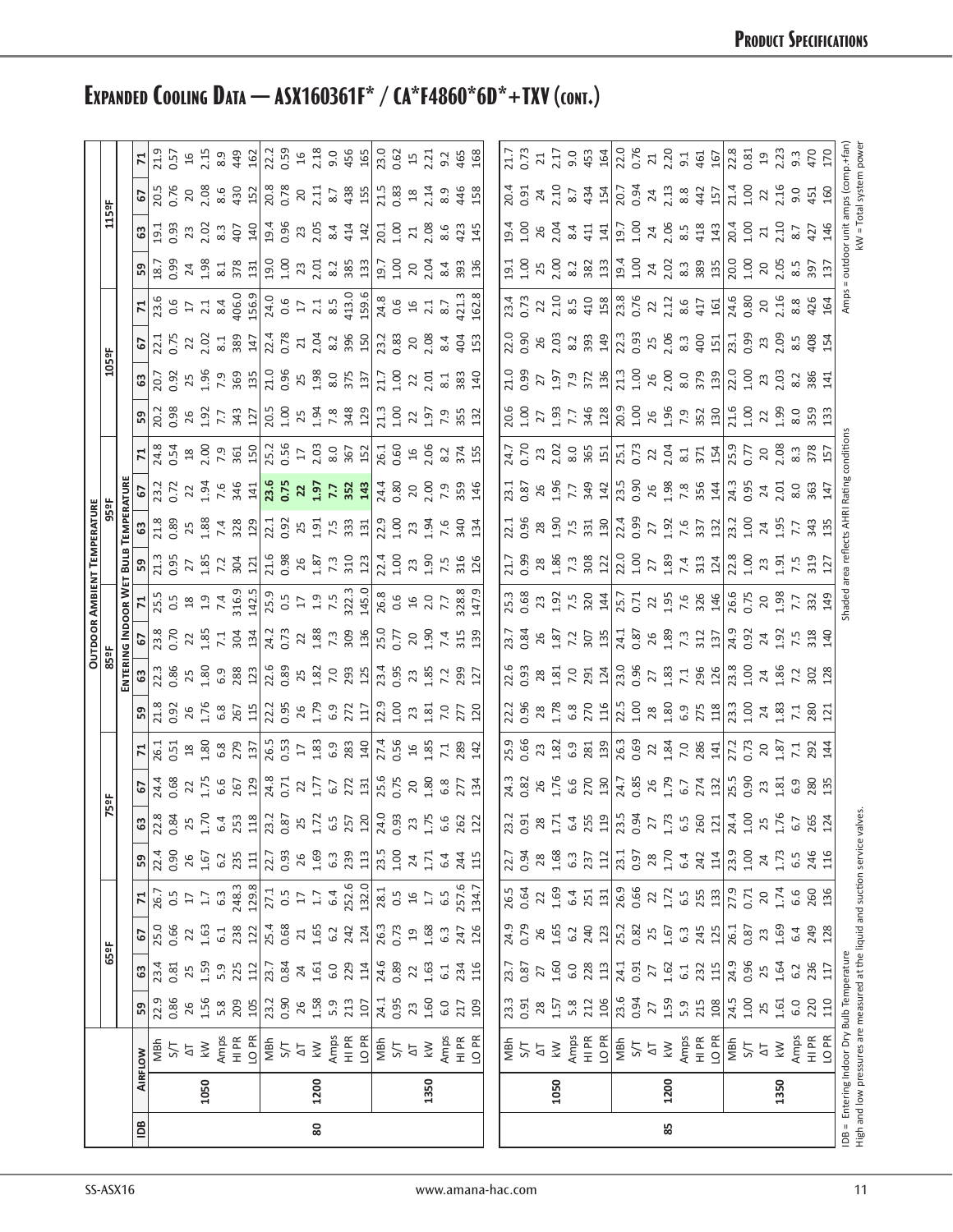|     |      |                                                                                                                            |                 |                         |                         |                  |                 |                                                                                                                                                                                                                                                                                                                      |                                                                                                                                                                                                                                                                |                                                                                                                                                                                                                                                                                                           |                                                                                                                                                                                                                                                                                                                        |                                                                                                         |                                                                                                               |                                                                                                                                                                                                                                                                    | <b>OUTDOOR AMBIENT TEMPERATURI</b>                                     |                          |                                         |                                                                                                                                                                                                                                                                                                 |                                                                                                                                                    |                |                                                                                                                                                                                                                                                                                                                                                           |                       |                                                                                                                                                                                                                                                                                                                     |              |
|-----|------|----------------------------------------------------------------------------------------------------------------------------|-----------------|-------------------------|-------------------------|------------------|-----------------|----------------------------------------------------------------------------------------------------------------------------------------------------------------------------------------------------------------------------------------------------------------------------------------------------------------------|----------------------------------------------------------------------------------------------------------------------------------------------------------------------------------------------------------------------------------------------------------------|-----------------------------------------------------------------------------------------------------------------------------------------------------------------------------------------------------------------------------------------------------------------------------------------------------------|------------------------------------------------------------------------------------------------------------------------------------------------------------------------------------------------------------------------------------------------------------------------------------------------------------------------|---------------------------------------------------------------------------------------------------------|---------------------------------------------------------------------------------------------------------------|--------------------------------------------------------------------------------------------------------------------------------------------------------------------------------------------------------------------------------------------------------------------|------------------------------------------------------------------------|--------------------------|-----------------------------------------|-------------------------------------------------------------------------------------------------------------------------------------------------------------------------------------------------------------------------------------------------------------------------------------------------|----------------------------------------------------------------------------------------------------------------------------------------------------|----------------|-----------------------------------------------------------------------------------------------------------------------------------------------------------------------------------------------------------------------------------------------------------------------------------------------------------------------------------------------------------|-----------------------|---------------------------------------------------------------------------------------------------------------------------------------------------------------------------------------------------------------------------------------------------------------------------------------------------------------------|--------------|
|     |      |                                                                                                                            |                 |                         | 65°F                    |                  |                 |                                                                                                                                                                                                                                                                                                                      | 75°F                                                                                                                                                                                                                                                           |                                                                                                                                                                                                                                                                                                           |                                                                                                                                                                                                                                                                                                                        |                                                                                                         |                                                                                                               |                                                                                                                                                                                                                                                                    |                                                                        |                          |                                         |                                                                                                                                                                                                                                                                                                 | 105°F                                                                                                                                              |                |                                                                                                                                                                                                                                                                                                                                                           | 115°F                 |                                                                                                                                                                                                                                                                                                                     |              |
|     |      |                                                                                                                            |                 |                         |                         |                  |                 |                                                                                                                                                                                                                                                                                                                      |                                                                                                                                                                                                                                                                |                                                                                                                                                                                                                                                                                                           |                                                                                                                                                                                                                                                                                                                        |                                                                                                         |                                                                                                               |                                                                                                                                                                                                                                                                    | ᇐ                                                                      | <b><i>TEMPERATUR</i></b> |                                         |                                                                                                                                                                                                                                                                                                 |                                                                                                                                                    |                |                                                                                                                                                                                                                                                                                                                                                           |                       |                                                                                                                                                                                                                                                                                                                     |              |
| ÎОВ |      | AIRFLOW                                                                                                                    | S9              | ශී                      | 5                       | $\mathbf{z}$     | 59              |                                                                                                                                                                                                                                                                                                                      |                                                                                                                                                                                                                                                                |                                                                                                                                                                                                                                                                                                           |                                                                                                                                                                                                                                                                                                                        |                                                                                                         |                                                                                                               |                                                                                                                                                                                                                                                                    |                                                                        |                          |                                         |                                                                                                                                                                                                                                                                                                 |                                                                                                                                                    | $rac{67}{370}$ |                                                                                                                                                                                                                                                                                                                                                           |                       |                                                                                                                                                                                                                                                                                                                     |              |
|     |      | MBh                                                                                                                        | 36.9            | 38.2                    | 41.9                    |                  | 36.0            |                                                                                                                                                                                                                                                                                                                      |                                                                                                                                                                                                                                                                |                                                                                                                                                                                                                                                                                                           |                                                                                                                                                                                                                                                                                                                        |                                                                                                         |                                                                                                               |                                                                                                                                                                                                                                                                    |                                                                        |                          |                                         |                                                                                                                                                                                                                                                                                                 |                                                                                                                                                    |                |                                                                                                                                                                                                                                                                                                                                                           |                       | $\frac{34.3}{0.47}$                                                                                                                                                                                                                                                                                                 |              |
|     |      | 5/7                                                                                                                        | 0.70            | 0.59                    | 0.41                    |                  | 0.73            |                                                                                                                                                                                                                                                                                                                      |                                                                                                                                                                                                                                                                |                                                                                                                                                                                                                                                                                                           |                                                                                                                                                                                                                                                                                                                        |                                                                                                         |                                                                                                               |                                                                                                                                                                                                                                                                    |                                                                        |                          |                                         |                                                                                                                                                                                                                                                                                                 |                                                                                                                                                    | 0.46           |                                                                                                                                                                                                                                                                                                                                                           |                       |                                                                                                                                                                                                                                                                                                                     |              |
|     |      | $\overline{\Delta}$                                                                                                        | $\overline{1}9$ | $\overline{17}$         | $\mathfrak{u}$          |                  | 20              |                                                                                                                                                                                                                                                                                                                      |                                                                                                                                                                                                                                                                |                                                                                                                                                                                                                                                                                                           |                                                                                                                                                                                                                                                                                                                        |                                                                                                         |                                                                                                               |                                                                                                                                                                                                                                                                    |                                                                        |                          |                                         |                                                                                                                                                                                                                                                                                                 |                                                                                                                                                    | $13$           |                                                                                                                                                                                                                                                                                                                                                           |                       |                                                                                                                                                                                                                                                                                                                     |              |
|     | 1225 | $\overline{\mathsf{k}}$                                                                                                    | 2.70            | 2.76                    | 2.83                    |                  | 2.89            |                                                                                                                                                                                                                                                                                                                      |                                                                                                                                                                                                                                                                |                                                                                                                                                                                                                                                                                                           |                                                                                                                                                                                                                                                                                                                        |                                                                                                         |                                                                                                               |                                                                                                                                                                                                                                                                    |                                                                        |                          |                                         |                                                                                                                                                                                                                                                                                                 |                                                                                                                                                    |                |                                                                                                                                                                                                                                                                                                                                                           |                       |                                                                                                                                                                                                                                                                                                                     |              |
|     |      |                                                                                                                            | 9.9             | 10.1                    | 10.4                    |                  | 10.7            | $3\frac{1}{2}$ $\frac{1}{2}$ $\frac{1}{2}$ $\frac{1}{2}$ $\frac{1}{2}$ $\frac{1}{2}$ $\frac{1}{2}$ $\frac{1}{2}$ $\frac{1}{2}$ $\frac{1}{2}$ $\frac{1}{2}$ $\frac{1}{2}$ $\frac{1}{2}$ $\frac{1}{2}$ $\frac{1}{2}$ $\frac{1}{2}$ $\frac{1}{2}$ $\frac{1}{2}$ $\frac{1}{2}$ $\frac{1}{2}$ $\frac{1}{2}$ $\frac{1}{2}$ | 0 3 3 3 3 3 4 4 5 3 3 4 5 8 9 6 7 8 9 7 8 9 7 8 9                                                                                                                                                                                                              |                                                                                                                                                                                                                                                                                                           | $\frac{1}{3}$<br>$\frac{1}{3}$ $\frac{1}{3}$ $\frac{1}{5}$ $\frac{1}{5}$ $\frac{1}{5}$ $\frac{1}{5}$ $\frac{1}{5}$ $\frac{1}{5}$ $\frac{1}{5}$ $\frac{1}{5}$ $\frac{1}{5}$ $\frac{1}{5}$ $\frac{1}{5}$ $\frac{1}{5}$ $\frac{1}{5}$ $\frac{1}{5}$ $\frac{1}{5}$ $\frac{1}{5}$ $\frac{1}{5}$ $\frac{1}{5}$ $\frac{1}{5}$ |                                                                                                         | s 3 g n 3 g n 3 g n 3 g n 3 g n 3 g n 4 g d n 3 g n 3 g n 4 g d 3 g n 4 g d 3 g n 4 g d 3 g n 4 g d 4 g d 4 g |                                                                                                                                                                                                                                                                    | "<br> ਮੁੱਟ ਰ ਤੂੰ ਹੋ ਬੱਚ ਹੋ ਕਿ ਕੇ ਕੇ ਕੀ ਕੀ ਕੀ ਕਿ ਕੇ ਕੇ ਕੇ ਕੇ ਕੇ ਕੀ ਕੀ ਕ |                          |                                         | $3\frac{12}{12}$ $3\frac{2}{12}$ $3\frac{11}{12}$ $3\frac{11}{12}$ $3\frac{12}{12}$ $3\frac{11}{12}$ $3\frac{11}{12}$ $3\frac{11}{12}$ $3\frac{11}{12}$ $3\frac{11}{12}$ $3\frac{11}{12}$ $3\frac{11}{12}$ $3\frac{11}{12}$ $3\frac{11}{12}$ $3\frac{11}{12}$ $3\frac{11}{12}$ $3\frac{11}{12}$ | <b>ធ</b> ន្ត្រី ក្នុង មួយ មាន ទី ក្នុង ដូច មួយ មួយ មួយ មួយ មួយ មួយ មួយ អ្នក<br>នាំងនេះ ក្នុង ដូច មាន ទី ក្នុង ដូច មាន ដូច មួយ មួយ មួយ អ្នក ដូច មួយ |                | $3\sqrt{3}$ $\approx$ $3\sqrt{3}$ $\approx$ $3\sqrt{2}$ $\approx$ $3\sqrt{2}$ $\approx$ $3\sqrt{2}$ $\approx$ $3\sqrt{2}$ $\approx$ $3\sqrt{2}$ $\approx$ $3\sqrt{2}$ $\approx$ $3\sqrt{2}$ $\approx$ $3\sqrt{2}$ $\approx$ $3\sqrt{2}$ $\approx$ $3\sqrt{2}$ $\approx$ $3\sqrt{2}$ $\approx$ $3\sqrt{2}$ $\approx$ $3\sqrt{2}$ $\approx$ $3\sqrt{2}$ $\$ |                       | $\frac{1}{2}$ $\frac{1}{2}$ $\frac{1}{2}$ $\frac{1}{2}$ $\frac{1}{2}$ $\frac{1}{2}$ $\frac{1}{2}$ $\frac{1}{2}$ $\frac{1}{2}$ $\frac{1}{2}$ $\frac{1}{2}$ $\frac{1}{2}$ $\frac{1}{2}$ $\frac{1}{2}$ $\frac{1}{2}$ $\frac{1}{2}$ $\frac{1}{2}$ $\frac{1}{2}$ $\frac{1}{2}$ $\frac{1}{2}$ $\frac{1}{2}$ $\frac{1}{2}$ |              |
|     |      |                                                                                                                            | 220             | 237                     | 250                     |                  | 247             |                                                                                                                                                                                                                                                                                                                      |                                                                                                                                                                                                                                                                |                                                                                                                                                                                                                                                                                                           |                                                                                                                                                                                                                                                                                                                        |                                                                                                         |                                                                                                               |                                                                                                                                                                                                                                                                    |                                                                        |                          |                                         |                                                                                                                                                                                                                                                                                                 |                                                                                                                                                    |                |                                                                                                                                                                                                                                                                                                                                                           |                       |                                                                                                                                                                                                                                                                                                                     |              |
|     |      | Amps<br>H P R<br>L D M<br>S S T                                                                                            | 102             | 109                     | 119                     |                  | 108             |                                                                                                                                                                                                                                                                                                                      |                                                                                                                                                                                                                                                                |                                                                                                                                                                                                                                                                                                           |                                                                                                                                                                                                                                                                                                                        |                                                                                                         |                                                                                                               |                                                                                                                                                                                                                                                                    |                                                                        |                          |                                         |                                                                                                                                                                                                                                                                                                 |                                                                                                                                                    |                |                                                                                                                                                                                                                                                                                                                                                           |                       |                                                                                                                                                                                                                                                                                                                     |              |
|     |      |                                                                                                                            | 40.0            | 41.4                    | 45.4                    |                  | 39.0            |                                                                                                                                                                                                                                                                                                                      |                                                                                                                                                                                                                                                                |                                                                                                                                                                                                                                                                                                           |                                                                                                                                                                                                                                                                                                                        |                                                                                                         |                                                                                                               |                                                                                                                                                                                                                                                                    |                                                                        |                          |                                         |                                                                                                                                                                                                                                                                                                 |                                                                                                                                                    |                |                                                                                                                                                                                                                                                                                                                                                           |                       |                                                                                                                                                                                                                                                                                                                     |              |
|     |      |                                                                                                                            | 0.73            | 0.61                    | 0.42                    |                  | 0.75            |                                                                                                                                                                                                                                                                                                                      |                                                                                                                                                                                                                                                                |                                                                                                                                                                                                                                                                                                           |                                                                                                                                                                                                                                                                                                                        |                                                                                                         |                                                                                                               |                                                                                                                                                                                                                                                                    |                                                                        |                          |                                         |                                                                                                                                                                                                                                                                                                 |                                                                                                                                                    |                |                                                                                                                                                                                                                                                                                                                                                           |                       |                                                                                                                                                                                                                                                                                                                     |              |
|     |      | $\overline{\Delta}$                                                                                                        | $\overline{a}$  | $\overline{\mathbb{L}}$ | $13$                    |                  | $\overline{c}$  |                                                                                                                                                                                                                                                                                                                      |                                                                                                                                                                                                                                                                |                                                                                                                                                                                                                                                                                                           |                                                                                                                                                                                                                                                                                                                        |                                                                                                         |                                                                                                               |                                                                                                                                                                                                                                                                    |                                                                        |                          |                                         |                                                                                                                                                                                                                                                                                                 |                                                                                                                                                    |                |                                                                                                                                                                                                                                                                                                                                                           |                       |                                                                                                                                                                                                                                                                                                                     |              |
| 20  | 1400 | $\lesssim$                                                                                                                 | 2.76            | 2.82                    | 2.90                    |                  | 2.96            |                                                                                                                                                                                                                                                                                                                      |                                                                                                                                                                                                                                                                |                                                                                                                                                                                                                                                                                                           |                                                                                                                                                                                                                                                                                                                        |                                                                                                         |                                                                                                               |                                                                                                                                                                                                                                                                    |                                                                        |                          |                                         |                                                                                                                                                                                                                                                                                                 |                                                                                                                                                    |                |                                                                                                                                                                                                                                                                                                                                                           |                       |                                                                                                                                                                                                                                                                                                                     |              |
|     |      |                                                                                                                            | 10.1            | 10.4                    | 10.7                    |                  | 10.9            |                                                                                                                                                                                                                                                                                                                      |                                                                                                                                                                                                                                                                |                                                                                                                                                                                                                                                                                                           |                                                                                                                                                                                                                                                                                                                        |                                                                                                         |                                                                                                               |                                                                                                                                                                                                                                                                    |                                                                        |                          |                                         |                                                                                                                                                                                                                                                                                                 |                                                                                                                                                    |                |                                                                                                                                                                                                                                                                                                                                                           |                       |                                                                                                                                                                                                                                                                                                                     |              |
|     |      | Amps<br>HI PR<br>LO PR                                                                                                     | 227             | 244                     | 258                     |                  | 254             |                                                                                                                                                                                                                                                                                                                      |                                                                                                                                                                                                                                                                |                                                                                                                                                                                                                                                                                                           |                                                                                                                                                                                                                                                                                                                        |                                                                                                         |                                                                                                               |                                                                                                                                                                                                                                                                    |                                                                        |                          |                                         |                                                                                                                                                                                                                                                                                                 |                                                                                                                                                    |                |                                                                                                                                                                                                                                                                                                                                                           |                       |                                                                                                                                                                                                                                                                                                                     |              |
|     |      |                                                                                                                            | 105             | 112                     | 122                     |                  | 111             |                                                                                                                                                                                                                                                                                                                      |                                                                                                                                                                                                                                                                |                                                                                                                                                                                                                                                                                                           |                                                                                                                                                                                                                                                                                                                        |                                                                                                         |                                                                                                               |                                                                                                                                                                                                                                                                    |                                                                        |                          |                                         |                                                                                                                                                                                                                                                                                                 |                                                                                                                                                    |                |                                                                                                                                                                                                                                                                                                                                                           |                       |                                                                                                                                                                                                                                                                                                                     |              |
|     |      |                                                                                                                            | 41.2            | 42.7                    | 46.7                    |                  |                 |                                                                                                                                                                                                                                                                                                                      |                                                                                                                                                                                                                                                                |                                                                                                                                                                                                                                                                                                           |                                                                                                                                                                                                                                                                                                                        |                                                                                                         |                                                                                                               |                                                                                                                                                                                                                                                                    |                                                                        |                          |                                         |                                                                                                                                                                                                                                                                                                 |                                                                                                                                                    |                |                                                                                                                                                                                                                                                                                                                                                           |                       |                                                                                                                                                                                                                                                                                                                     |              |
|     |      | MBh<br>S/T                                                                                                                 | 0.76            | 0.64                    | 0.44                    |                  | 40.2<br>0.79    |                                                                                                                                                                                                                                                                                                                      |                                                                                                                                                                                                                                                                |                                                                                                                                                                                                                                                                                                           |                                                                                                                                                                                                                                                                                                                        |                                                                                                         |                                                                                                               |                                                                                                                                                                                                                                                                    |                                                                        |                          |                                         |                                                                                                                                                                                                                                                                                                 |                                                                                                                                                    |                |                                                                                                                                                                                                                                                                                                                                                           |                       |                                                                                                                                                                                                                                                                                                                     |              |
|     |      | $\overline{\Delta}$                                                                                                        | $^{28}$         | $\frac{91}{2}$          | $22$                    |                  | $\overline{1}9$ |                                                                                                                                                                                                                                                                                                                      |                                                                                                                                                                                                                                                                |                                                                                                                                                                                                                                                                                                           |                                                                                                                                                                                                                                                                                                                        |                                                                                                         |                                                                                                               |                                                                                                                                                                                                                                                                    |                                                                        |                          |                                         |                                                                                                                                                                                                                                                                                                 |                                                                                                                                                    |                |                                                                                                                                                                                                                                                                                                                                                           |                       |                                                                                                                                                                                                                                                                                                                     |              |
|     | 1575 | $\leq$                                                                                                                     | 2.78            | 2.84                    | 2.92                    |                  | 2.98            |                                                                                                                                                                                                                                                                                                                      |                                                                                                                                                                                                                                                                |                                                                                                                                                                                                                                                                                                           |                                                                                                                                                                                                                                                                                                                        |                                                                                                         |                                                                                                               |                                                                                                                                                                                                                                                                    |                                                                        |                          | $43.48$<br>0.42<br>0.47<br>3.78<br>3.78 |                                                                                                                                                                                                                                                                                                 |                                                                                                                                                    |                |                                                                                                                                                                                                                                                                                                                                                           |                       |                                                                                                                                                                                                                                                                                                                     |              |
|     |      | Amps                                                                                                                       | 10.2            | 10.5                    | 10.8                    |                  | 11.0            |                                                                                                                                                                                                                                                                                                                      |                                                                                                                                                                                                                                                                |                                                                                                                                                                                                                                                                                                           |                                                                                                                                                                                                                                                                                                                        |                                                                                                         |                                                                                                               |                                                                                                                                                                                                                                                                    |                                                                        |                          |                                         |                                                                                                                                                                                                                                                                                                 |                                                                                                                                                    |                |                                                                                                                                                                                                                                                                                                                                                           |                       |                                                                                                                                                                                                                                                                                                                     |              |
|     |      | HI PR<br>LO PR                                                                                                             | 229             | 246                     | 260                     |                  | 257             |                                                                                                                                                                                                                                                                                                                      |                                                                                                                                                                                                                                                                |                                                                                                                                                                                                                                                                                                           |                                                                                                                                                                                                                                                                                                                        |                                                                                                         |                                                                                                               |                                                                                                                                                                                                                                                                    |                                                                        |                          |                                         |                                                                                                                                                                                                                                                                                                 |                                                                                                                                                    |                |                                                                                                                                                                                                                                                                                                                                                           |                       |                                                                                                                                                                                                                                                                                                                     |              |
|     |      |                                                                                                                            | 106             | 113                     | 124                     |                  | 112             |                                                                                                                                                                                                                                                                                                                      |                                                                                                                                                                                                                                                                |                                                                                                                                                                                                                                                                                                           |                                                                                                                                                                                                                                                                                                                        |                                                                                                         |                                                                                                               |                                                                                                                                                                                                                                                                    |                                                                        |                          |                                         |                                                                                                                                                                                                                                                                                                 |                                                                                                                                                    |                |                                                                                                                                                                                                                                                                                                                                                           |                       |                                                                                                                                                                                                                                                                                                                     |              |
|     |      |                                                                                                                            |                 |                         |                         |                  |                 |                                                                                                                                                                                                                                                                                                                      |                                                                                                                                                                                                                                                                |                                                                                                                                                                                                                                                                                                           |                                                                                                                                                                                                                                                                                                                        |                                                                                                         |                                                                                                               |                                                                                                                                                                                                                                                                    |                                                                        |                          |                                         |                                                                                                                                                                                                                                                                                                 |                                                                                                                                                    |                |                                                                                                                                                                                                                                                                                                                                                           |                       |                                                                                                                                                                                                                                                                                                                     |              |
|     |      |                                                                                                                            |                 | 38.6                    | 41.8                    | 44.9             | 36.6            |                                                                                                                                                                                                                                                                                                                      |                                                                                                                                                                                                                                                                |                                                                                                                                                                                                                                                                                                           |                                                                                                                                                                                                                                                                                                                        |                                                                                                         |                                                                                                               |                                                                                                                                                                                                                                                                    |                                                                        |                          |                                         |                                                                                                                                                                                                                                                                                                 |                                                                                                                                                    |                |                                                                                                                                                                                                                                                                                                                                                           |                       |                                                                                                                                                                                                                                                                                                                     |              |
|     |      | NBh<br>S/T                                                                                                                 | 37.5<br>0.80    | 0.71                    | 0.54                    | 0.35             | 0.83            |                                                                                                                                                                                                                                                                                                                      |                                                                                                                                                                                                                                                                |                                                                                                                                                                                                                                                                                                           |                                                                                                                                                                                                                                                                                                                        |                                                                                                         |                                                                                                               |                                                                                                                                                                                                                                                                    |                                                                        |                          |                                         |                                                                                                                                                                                                                                                                                                 |                                                                                                                                                    |                |                                                                                                                                                                                                                                                                                                                                                           |                       |                                                                                                                                                                                                                                                                                                                     | 36.7<br>0.40 |
|     |      | $\overline{\Delta}$                                                                                                        | 22              | $\overline{21}$         | $\overline{17}$         | $22$             | 23              |                                                                                                                                                                                                                                                                                                                      |                                                                                                                                                                                                                                                                |                                                                                                                                                                                                                                                                                                           |                                                                                                                                                                                                                                                                                                                        |                                                                                                         |                                                                                                               |                                                                                                                                                                                                                                                                    |                                                                        |                          |                                         |                                                                                                                                                                                                                                                                                                 |                                                                                                                                                    |                |                                                                                                                                                                                                                                                                                                                                                           |                       |                                                                                                                                                                                                                                                                                                                     |              |
|     | 1225 | $\lesssim$                                                                                                                 | 2.72            | 2.78                    | 2.86                    | 2.94             | 2.91            |                                                                                                                                                                                                                                                                                                                      |                                                                                                                                                                                                                                                                |                                                                                                                                                                                                                                                                                                           |                                                                                                                                                                                                                                                                                                                        |                                                                                                         |                                                                                                               |                                                                                                                                                                                                                                                                    |                                                                        |                          |                                         |                                                                                                                                                                                                                                                                                                 |                                                                                                                                                    |                |                                                                                                                                                                                                                                                                                                                                                           |                       |                                                                                                                                                                                                                                                                                                                     |              |
|     |      |                                                                                                                            | 10.0            | 10.2                    | 10.5                    | 10.9             | 10.8            |                                                                                                                                                                                                                                                                                                                      |                                                                                                                                                                                                                                                                |                                                                                                                                                                                                                                                                                                           |                                                                                                                                                                                                                                                                                                                        |                                                                                                         |                                                                                                               |                                                                                                                                                                                                                                                                    |                                                                        |                          |                                         |                                                                                                                                                                                                                                                                                                 |                                                                                                                                                    |                |                                                                                                                                                                                                                                                                                                                                                           |                       |                                                                                                                                                                                                                                                                                                                     |              |
|     |      |                                                                                                                            | 222             | 239                     | 252                     | 263              | 249             |                                                                                                                                                                                                                                                                                                                      |                                                                                                                                                                                                                                                                |                                                                                                                                                                                                                                                                                                           |                                                                                                                                                                                                                                                                                                                        |                                                                                                         |                                                                                                               |                                                                                                                                                                                                                                                                    |                                                                        |                          |                                         |                                                                                                                                                                                                                                                                                                 |                                                                                                                                                    |                |                                                                                                                                                                                                                                                                                                                                                           |                       |                                                                                                                                                                                                                                                                                                                     |              |
|     |      |                                                                                                                            | $103\,$         | 110                     | 120                     | 128              | 109             |                                                                                                                                                                                                                                                                                                                      |                                                                                                                                                                                                                                                                |                                                                                                                                                                                                                                                                                                           |                                                                                                                                                                                                                                                                                                                        |                                                                                                         |                                                                                                               |                                                                                                                                                                                                                                                                    |                                                                        |                          |                                         |                                                                                                                                                                                                                                                                                                 |                                                                                                                                                    |                |                                                                                                                                                                                                                                                                                                                                                           |                       |                                                                                                                                                                                                                                                                                                                     |              |
|     |      | Amps<br>HIPR<br>LO PIE<br>S/T                                                                                              | 40.6            | 41.8                    | 45.3                    | 48.6             | 39.7            |                                                                                                                                                                                                                                                                                                                      | $9.955$ $5.813$ $5.811$ $5.81$ $5.81$ $5.81$ $5.81$ $5.81$ $5.81$ $5.81$ $5.81$ $5.81$ $5.81$ $5.81$ $5.81$ $5.81$ $5.81$ $5.81$ $5.81$ $5.81$ $5.81$ $5.81$ $5.81$ $5.81$ $5.81$ $5.81$ $5.81$ $5.81$ $5.81$ $5.81$ $5.81$ $5.81$ $5.81$ $5.81$ $5.81$ $5.81$ | $\frac{33}{32}$ $\frac{25}{32}$ $\frac{11}{32}$ $\frac{25}{32}$ $\frac{11}{32}$ $\frac{11}{32}$ $\frac{11}{32}$ $\frac{11}{32}$ $\frac{11}{32}$ $\frac{11}{32}$ $\frac{11}{32}$ $\frac{11}{32}$ $\frac{11}{32}$ $\frac{11}{32}$ $\frac{11}{32}$ $\frac{11}{32}$ $\frac{11}{32}$ $\frac{11}{32}$ $\frac{1$ | ន្លំ ន្លំ ង ន្លំ ដូ ន្ល ដឿន ន្លំ ង ដូ ដូ ន្លំ ង ដូ ដូ ន្លំ ង ដូ ដូ ន្លែ ង ដូ ដូ ន្លែ ង<br>ន្លំ ន្លំ ង ន្លំ ដូ ន្លែ ង ដ្រូ ន្លំ ន្លំ ដូ ដូ ន្លំ ង ដូ ដូ ន្លែ ដូ ន្លែ ង ដូ ន្លែ ង                                                                                                                                        | ន្លំ S ដ ដ ដ ន ដ ន ដ ន ដ ដ ដ ដ ដ ដ ដ ន ន ង ដ ន ន ដ<br>ន S ដ ដ ដ ន ដ ន ដ ន ដ ដ ដ ដ ដ ដ ដ ដ ន ន ន ដ ដ ន ន |                                                                                                               | $(3.53 \n3.53 \n3.53 \n3.53 \n3.53 \n3.53 \n3.53 \n3.53 \n3.53 \n3.53 \n3.53 \n3.53 \n3.53 \n3.53 \n3.53 \n3.53 \n3.53 \n3.53 \n3.53 \n3.53 \n3.53 \n3.53 \n3.53 \n3.53 \n3.53 \n3.53 \n3.53 \n3.53 \n3.53 \n3.53 \n3.53 \n3.53 \n3.53 \n3.53 \n3.53 \n3.53 \n3.5$ |                                                                        |                          |                                         |                                                                                                                                                                                                                                                                                                 | <u> 색 용 업 및 및 명 명 명 명 명 명 명 명 명 명 명 명 명</u><br>객 요 명 법 및 및 법 용 명 명 명 명 명 명 명 명 명 명 명 명 명 명                                                         |                |                                                                                                                                                                                                                                                                                                                                                           |                       |                                                                                                                                                                                                                                                                                                                     |              |
|     |      |                                                                                                                            | 0.83            | 0.74                    | 0.56                    | 0.36             | 0.86            |                                                                                                                                                                                                                                                                                                                      |                                                                                                                                                                                                                                                                |                                                                                                                                                                                                                                                                                                           |                                                                                                                                                                                                                                                                                                                        |                                                                                                         |                                                                                                               |                                                                                                                                                                                                                                                                    |                                                                        |                          |                                         |                                                                                                                                                                                                                                                                                                 |                                                                                                                                                    |                |                                                                                                                                                                                                                                                                                                                                                           |                       |                                                                                                                                                                                                                                                                                                                     |              |
|     |      | $\overline{\Delta}$                                                                                                        | $\overline{2}$  | 20                      | $\overline{\mathbb{L}}$ | $2 \overline{1}$ | 22              |                                                                                                                                                                                                                                                                                                                      |                                                                                                                                                                                                                                                                |                                                                                                                                                                                                                                                                                                           |                                                                                                                                                                                                                                                                                                                        |                                                                                                         |                                                                                                               |                                                                                                                                                                                                                                                                    |                                                                        |                          |                                         |                                                                                                                                                                                                                                                                                                 |                                                                                                                                                    |                |                                                                                                                                                                                                                                                                                                                                                           |                       |                                                                                                                                                                                                                                                                                                                     |              |
| 75  | 1400 | $\overline{\mathsf{k}}$                                                                                                    | 2.78            | 2.84<br>10.5            | 2.92                    | 3.01             | 2.98            |                                                                                                                                                                                                                                                                                                                      |                                                                                                                                                                                                                                                                |                                                                                                                                                                                                                                                                                                           |                                                                                                                                                                                                                                                                                                                        |                                                                                                         |                                                                                                               |                                                                                                                                                                                                                                                                    |                                                                        |                          |                                         |                                                                                                                                                                                                                                                                                                 |                                                                                                                                                    |                |                                                                                                                                                                                                                                                                                                                                                           |                       |                                                                                                                                                                                                                                                                                                                     |              |
|     |      |                                                                                                                            |                 |                         | 10.8                    | 11.2             | 11.0            |                                                                                                                                                                                                                                                                                                                      |                                                                                                                                                                                                                                                                |                                                                                                                                                                                                                                                                                                           |                                                                                                                                                                                                                                                                                                                        |                                                                                                         |                                                                                                               |                                                                                                                                                                                                                                                                    |                                                                        |                          |                                         |                                                                                                                                                                                                                                                                                                 |                                                                                                                                                    |                |                                                                                                                                                                                                                                                                                                                                                           |                       |                                                                                                                                                                                                                                                                                                                     |              |
|     |      | Amps<br>HI PR<br>LO PR                                                                                                     | 229             | 246                     | 260                     | 271              | 257             |                                                                                                                                                                                                                                                                                                                      |                                                                                                                                                                                                                                                                |                                                                                                                                                                                                                                                                                                           |                                                                                                                                                                                                                                                                                                                        |                                                                                                         |                                                                                                               |                                                                                                                                                                                                                                                                    |                                                                        |                          |                                         |                                                                                                                                                                                                                                                                                                 |                                                                                                                                                    |                |                                                                                                                                                                                                                                                                                                                                                           |                       |                                                                                                                                                                                                                                                                                                                     |              |
|     |      |                                                                                                                            | 106             | 113                     | 124                     | 132              | 112             |                                                                                                                                                                                                                                                                                                                      |                                                                                                                                                                                                                                                                |                                                                                                                                                                                                                                                                                                           |                                                                                                                                                                                                                                                                                                                        |                                                                                                         |                                                                                                               |                                                                                                                                                                                                                                                                    |                                                                        |                          |                                         |                                                                                                                                                                                                                                                                                                 |                                                                                                                                                    |                |                                                                                                                                                                                                                                                                                                                                                           |                       |                                                                                                                                                                                                                                                                                                                     |              |
|     |      | MBh                                                                                                                        | 41.9            | 43.1                    | 46.6                    | 50.1             | 40.9            |                                                                                                                                                                                                                                                                                                                      |                                                                                                                                                                                                                                                                |                                                                                                                                                                                                                                                                                                           |                                                                                                                                                                                                                                                                                                                        |                                                                                                         |                                                                                                               |                                                                                                                                                                                                                                                                    |                                                                        |                          |                                         |                                                                                                                                                                                                                                                                                                 |                                                                                                                                                    |                |                                                                                                                                                                                                                                                                                                                                                           |                       |                                                                                                                                                                                                                                                                                                                     |              |
|     |      | 5/1                                                                                                                        | 0.87            | 0.78                    | 0.59                    | 0.38             | 0.90            |                                                                                                                                                                                                                                                                                                                      |                                                                                                                                                                                                                                                                |                                                                                                                                                                                                                                                                                                           |                                                                                                                                                                                                                                                                                                                        |                                                                                                         |                                                                                                               |                                                                                                                                                                                                                                                                    |                                                                        |                          |                                         |                                                                                                                                                                                                                                                                                                 |                                                                                                                                                    |                |                                                                                                                                                                                                                                                                                                                                                           |                       |                                                                                                                                                                                                                                                                                                                     |              |
|     |      | $\overline{\Delta}$                                                                                                        | 21              | 20                      | $\frac{1}{6}$           | 11               | $\overline{21}$ |                                                                                                                                                                                                                                                                                                                      |                                                                                                                                                                                                                                                                |                                                                                                                                                                                                                                                                                                           |                                                                                                                                                                                                                                                                                                                        |                                                                                                         |                                                                                                               |                                                                                                                                                                                                                                                                    |                                                                        |                          |                                         |                                                                                                                                                                                                                                                                                                 |                                                                                                                                                    |                |                                                                                                                                                                                                                                                                                                                                                           |                       |                                                                                                                                                                                                                                                                                                                     |              |
|     | 1575 | $\leq$                                                                                                                     | 2.80            | 2.86                    | 2.94                    | 3.03             | 3.00            |                                                                                                                                                                                                                                                                                                                      |                                                                                                                                                                                                                                                                |                                                                                                                                                                                                                                                                                                           |                                                                                                                                                                                                                                                                                                                        |                                                                                                         |                                                                                                               |                                                                                                                                                                                                                                                                    |                                                                        |                          |                                         |                                                                                                                                                                                                                                                                                                 |                                                                                                                                                    |                |                                                                                                                                                                                                                                                                                                                                                           |                       |                                                                                                                                                                                                                                                                                                                     |              |
|     |      |                                                                                                                            | 10.3            | 10.6                    | 10.9                    | $\frac{3}{11}$   | $\frac{11}{11}$ |                                                                                                                                                                                                                                                                                                                      |                                                                                                                                                                                                                                                                |                                                                                                                                                                                                                                                                                                           |                                                                                                                                                                                                                                                                                                                        |                                                                                                         |                                                                                                               |                                                                                                                                                                                                                                                                    |                                                                        |                          |                                         |                                                                                                                                                                                                                                                                                                 |                                                                                                                                                    |                |                                                                                                                                                                                                                                                                                                                                                           |                       |                                                                                                                                                                                                                                                                                                                     |              |
|     |      | Amps<br>HI PR<br>LO PR                                                                                                     | 231             | 249                     | 263<br>125              | 274              | 259             |                                                                                                                                                                                                                                                                                                                      |                                                                                                                                                                                                                                                                |                                                                                                                                                                                                                                                                                                           |                                                                                                                                                                                                                                                                                                                        |                                                                                                         |                                                                                                               |                                                                                                                                                                                                                                                                    |                                                                        |                          |                                         |                                                                                                                                                                                                                                                                                                 |                                                                                                                                                    |                |                                                                                                                                                                                                                                                                                                                                                           |                       |                                                                                                                                                                                                                                                                                                                     |              |
|     |      |                                                                                                                            | 107             | 114                     |                         | 133              | 114             |                                                                                                                                                                                                                                                                                                                      |                                                                                                                                                                                                                                                                |                                                                                                                                                                                                                                                                                                           |                                                                                                                                                                                                                                                                                                                        |                                                                                                         |                                                                                                               |                                                                                                                                                                                                                                                                    |                                                                        |                          |                                         |                                                                                                                                                                                                                                                                                                 |                                                                                                                                                    |                |                                                                                                                                                                                                                                                                                                                                                           |                       |                                                                                                                                                                                                                                                                                                                     |              |
|     |      | High and low pressures are measured at the liquid and suction service valves<br>IDB = Entering Indoor Dry Bulb Temperature |                 |                         |                         |                  |                 |                                                                                                                                                                                                                                                                                                                      |                                                                                                                                                                                                                                                                |                                                                                                                                                                                                                                                                                                           |                                                                                                                                                                                                                                                                                                                        |                                                                                                         |                                                                                                               |                                                                                                                                                                                                                                                                    |                                                                        |                          | ACCA                                    |                                                                                                                                                                                                                                                                                                 |                                                                                                                                                    |                |                                                                                                                                                                                                                                                                                                                                                           | W = Total system powe |                                                                                                                                                                                                                                                                                                                     |              |
|     |      |                                                                                                                            |                 |                         |                         |                  |                 |                                                                                                                                                                                                                                                                                                                      |                                                                                                                                                                                                                                                                |                                                                                                                                                                                                                                                                                                           |                                                                                                                                                                                                                                                                                                                        |                                                                                                         |                                                                                                               |                                                                                                                                                                                                                                                                    |                                                                        |                          |                                         |                                                                                                                                                                                                                                                                                                 |                                                                                                                                                    |                |                                                                                                                                                                                                                                                                                                                                                           |                       |                                                                                                                                                                                                                                                                                                                     |              |

**PRODUCT SPECIFICATIONS**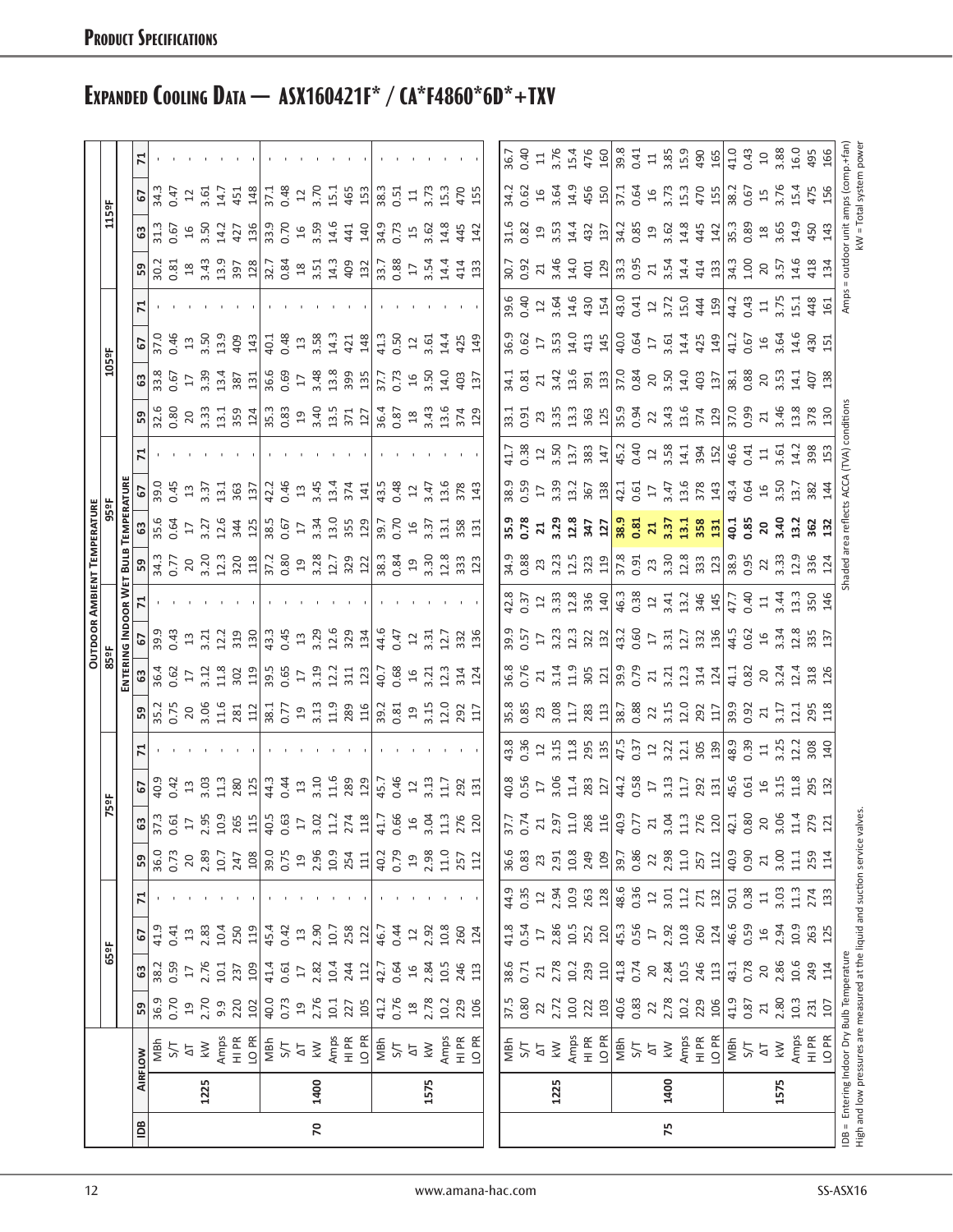|                |      |                                                                       |                          |              |              |                         |                  |                                                                                                                                                                                                                                                                                                                                                      |                                                                                                                               |                                                                                                      |                                                                                                                                                                                                                                                                                                                     |                                                                                                                                                                                                                                                                                                                     |                                                                                                                                                                                                                                                                                                                                                                                                                             |                                                   | <b>OUTDOOR AMBIENT TEMPERATURE</b> |                                                                                                                                                                                                                                                                                                                                                           |                                                                                                                                                                                                                                                                                                              |                                                                                                                                                                                                                               |                                                                                                                                                                                                                                |                                                                                                                                                                                                                                                                                                                     |                                                                                                                                                                                                                                                                                                                     |                                                                                                                |                                                                                                                                                                                                                                                                                                                                                                   |                                                                                                                                                                                                                                                                                                                                                                                                                                                                                                                |                                                                                                                                                                                                                                                                                                               |  |
|----------------|------|-----------------------------------------------------------------------|--------------------------|--------------|--------------|-------------------------|------------------|------------------------------------------------------------------------------------------------------------------------------------------------------------------------------------------------------------------------------------------------------------------------------------------------------------------------------------------------------|-------------------------------------------------------------------------------------------------------------------------------|------------------------------------------------------------------------------------------------------|---------------------------------------------------------------------------------------------------------------------------------------------------------------------------------------------------------------------------------------------------------------------------------------------------------------------|---------------------------------------------------------------------------------------------------------------------------------------------------------------------------------------------------------------------------------------------------------------------------------------------------------------------|-----------------------------------------------------------------------------------------------------------------------------------------------------------------------------------------------------------------------------------------------------------------------------------------------------------------------------------------------------------------------------------------------------------------------------|---------------------------------------------------|------------------------------------|-----------------------------------------------------------------------------------------------------------------------------------------------------------------------------------------------------------------------------------------------------------------------------------------------------------------------------------------------------------|--------------------------------------------------------------------------------------------------------------------------------------------------------------------------------------------------------------------------------------------------------------------------------------------------------------|-------------------------------------------------------------------------------------------------------------------------------------------------------------------------------------------------------------------------------|--------------------------------------------------------------------------------------------------------------------------------------------------------------------------------------------------------------------------------|---------------------------------------------------------------------------------------------------------------------------------------------------------------------------------------------------------------------------------------------------------------------------------------------------------------------|---------------------------------------------------------------------------------------------------------------------------------------------------------------------------------------------------------------------------------------------------------------------------------------------------------------------|----------------------------------------------------------------------------------------------------------------|-------------------------------------------------------------------------------------------------------------------------------------------------------------------------------------------------------------------------------------------------------------------------------------------------------------------------------------------------------------------|----------------------------------------------------------------------------------------------------------------------------------------------------------------------------------------------------------------------------------------------------------------------------------------------------------------------------------------------------------------------------------------------------------------------------------------------------------------------------------------------------------------|---------------------------------------------------------------------------------------------------------------------------------------------------------------------------------------------------------------------------------------------------------------------------------------------------------------|--|
|                |      |                                                                       |                          | 65°F         |              |                         |                  | 75°F                                                                                                                                                                                                                                                                                                                                                 |                                                                                                                               |                                                                                                      |                                                                                                                                                                                                                                                                                                                     |                                                                                                                                                                                                                                                                                                                     |                                                                                                                                                                                                                                                                                                                                                                                                                             |                                                   |                                    |                                                                                                                                                                                                                                                                                                                                                           |                                                                                                                                                                                                                                                                                                              |                                                                                                                                                                                                                               |                                                                                                                                                                                                                                | 105°F                                                                                                                                                                                                                                                                                                               |                                                                                                                                                                                                                                                                                                                     |                                                                                                                |                                                                                                                                                                                                                                                                                                                                                                   | 115°F                                                                                                                                                                                                                                                                                                                                                                                                                                                                                                          |                                                                                                                                                                                                                                                                                                               |  |
|                |      |                                                                       |                          |              |              |                         |                  |                                                                                                                                                                                                                                                                                                                                                      |                                                                                                                               |                                                                                                      |                                                                                                                                                                                                                                                                                                                     |                                                                                                                                                                                                                                                                                                                     |                                                                                                                                                                                                                                                                                                                                                                                                                             | OR WET                                            |                                    |                                                                                                                                                                                                                                                                                                                                                           |                                                                                                                                                                                                                                                                                                              |                                                                                                                                                                                                                               |                                                                                                                                                                                                                                |                                                                                                                                                                                                                                                                                                                     |                                                                                                                                                                                                                                                                                                                     |                                                                                                                |                                                                                                                                                                                                                                                                                                                                                                   |                                                                                                                                                                                                                                                                                                                                                                                                                                                                                                                |                                                                                                                                                                                                                                                                                                               |  |
| Вq             |      | AIRFLOW                                                               | 59                       | 63           | 6            |                         | 59               |                                                                                                                                                                                                                                                                                                                                                      | <b>67</b>                                                                                                                     |                                                                                                      | 59                                                                                                                                                                                                                                                                                                                  |                                                                                                                                                                                                                                                                                                                     |                                                                                                                                                                                                                                                                                                                                                                                                                             |                                                   |                                    |                                                                                                                                                                                                                                                                                                                                                           |                                                                                                                                                                                                                                                                                                              |                                                                                                                                                                                                                               |                                                                                                                                                                                                                                |                                                                                                                                                                                                                                                                                                                     |                                                                                                                                                                                                                                                                                                                     |                                                                                                                | 59                                                                                                                                                                                                                                                                                                                                                                | <b>67</b>                                                                                                                                                                                                                                                                                                                                                                                                                                                                                                      |                                                                                                                                                                                                                                                                                                               |  |
|                |      | NBh                                                                   | 38.2                     | 39.0         | 41.7         | 44.5                    | 37.3             |                                                                                                                                                                                                                                                                                                                                                      | 40.7                                                                                                                          | 43.5<br>0.52                                                                                         |                                                                                                                                                                                                                                                                                                                     | 37.2<br>0.87                                                                                                                                                                                                                                                                                                        | 39.71                                                                                                                                                                                                                                                                                                                                                                                                                       |                                                   |                                    | 36.                                                                                                                                                                                                                                                                                                                                                       | 38.                                                                                                                                                                                                                                                                                                          |                                                                                                                                                                                                                               | $\overline{33.7}$                                                                                                                                                                                                              | $\frac{63}{34}$                                                                                                                                                                                                                                                                                                     | 36.8<br>0.76                                                                                                                                                                                                                                                                                                        | 39.4<br>0.6                                                                                                    | $31.2$<br>$1.00$                                                                                                                                                                                                                                                                                                                                                  | 34.1<br>0.77<br>3.34                                                                                                                                                                                                                                                                                                                                                                                                                                                                                           | 36.5<br>0.57                                                                                                                                                                                                                                                                                                  |  |
|                |      | 5/7                                                                   |                          | 0.82         | 0.67         | 0.5                     | 0.91             |                                                                                                                                                                                                                                                                                                                                                      | 0.69                                                                                                                          |                                                                                                      |                                                                                                                                                                                                                                                                                                                     |                                                                                                                                                                                                                                                                                                                     |                                                                                                                                                                                                                                                                                                                                                                                                                             |                                                   |                                    | 0.90                                                                                                                                                                                                                                                                                                                                                      | 0.73                                                                                                                                                                                                                                                                                                         |                                                                                                                                                                                                                               | 001                                                                                                                                                                                                                            | 0.93                                                                                                                                                                                                                                                                                                                |                                                                                                                                                                                                                                                                                                                     |                                                                                                                |                                                                                                                                                                                                                                                                                                                                                                   |                                                                                                                                                                                                                                                                                                                                                                                                                                                                                                                |                                                                                                                                                                                                                                                                                                               |  |
|                |      | $\overline{\mathcal{L}}$                                              | $0.88$<br>$25$<br>$2.74$ | 24           | 21           | $\overline{\mathbb{L}}$ | 25               |                                                                                                                                                                                                                                                                                                                                                      | 21                                                                                                                            | $17\,$                                                                                               |                                                                                                                                                                                                                                                                                                                     |                                                                                                                                                                                                                                                                                                                     |                                                                                                                                                                                                                                                                                                                                                                                                                             |                                                   |                                    |                                                                                                                                                                                                                                                                                                                                                           |                                                                                                                                                                                                                                                                                                              |                                                                                                                                                                                                                               |                                                                                                                                                                                                                                |                                                                                                                                                                                                                                                                                                                     | 21                                                                                                                                                                                                                                                                                                                  |                                                                                                                |                                                                                                                                                                                                                                                                                                                                                                   | 20                                                                                                                                                                                                                                                                                                                                                                                                                                                                                                             | $\frac{16}{1}$                                                                                                                                                                                                                                                                                                |  |
|                | 1225 | $\leq$                                                                |                          | 2.80         | 2.88         | 3.0                     | 2.93             |                                                                                                                                                                                                                                                                                                                                                      |                                                                                                                               |                                                                                                      |                                                                                                                                                                                                                                                                                                                     |                                                                                                                                                                                                                                                                                                                     |                                                                                                                                                                                                                                                                                                                                                                                                                             |                                                   |                                    |                                                                                                                                                                                                                                                                                                                                                           | $\frac{21}{3.42}$                                                                                                                                                                                                                                                                                            |                                                                                                                                                                                                                               | 25<br>3.38                                                                                                                                                                                                                     |                                                                                                                                                                                                                                                                                                                     | 3.55                                                                                                                                                                                                                                                                                                                | $17$ $3.7$                                                                                                     |                                                                                                                                                                                                                                                                                                                                                                   |                                                                                                                                                                                                                                                                                                                                                                                                                                                                                                                |                                                                                                                                                                                                                                                                                                               |  |
|                |      |                                                                       | 10.0                     | 10.3         | 10.6         | $11.0$                  | 10.8             |                                                                                                                                                                                                                                                                                                                                                      |                                                                                                                               |                                                                                                      |                                                                                                                                                                                                                                                                                                                     |                                                                                                                                                                                                                                                                                                                     |                                                                                                                                                                                                                                                                                                                                                                                                                             |                                                   |                                    |                                                                                                                                                                                                                                                                                                                                                           |                                                                                                                                                                                                                                                                                                              |                                                                                                                                                                                                                               |                                                                                                                                                                                                                                |                                                                                                                                                                                                                                                                                                                     | 14.2                                                                                                                                                                                                                                                                                                                |                                                                                                                |                                                                                                                                                                                                                                                                                                                                                                   |                                                                                                                                                                                                                                                                                                                                                                                                                                                                                                                |                                                                                                                                                                                                                                                                                                               |  |
|                |      | Amps<br>HI PR                                                         | 224                      | 241          | 255          | 265.9<br>129.0          | 252              | $\frac{3}{8}$ $\frac{3}{8}$ $\frac{3}{8}$ $\frac{4}{8}$ $\frac{3}{8}$ $\frac{1}{12}$ $\frac{1}{12}$ $\frac{1}{12}$ $\frac{3}{8}$ $\frac{3}{8}$ $\frac{4}{8}$ $\frac{5}{12}$ $\frac{1}{12}$ $\frac{1}{12}$ $\frac{3}{8}$ $\frac{3}{8}$ $\frac{4}{8}$ $\frac{5}{12}$ $\frac{1}{12}$ $\frac{1}{12}$ $\frac{3}{8}$ $\frac{3}{8}$ $\frac{4}{12}$ $\frac{$ | $3.588$ $2.72$<br>$3.58$ $2.72$                                                                                               | 21 21 22 21 22 22 23 24 25 26 27 27 27 28 29 20 21 22 22 23 24 25 26 27 27 27 27 27 27 27 27 27 27 2 | $\frac{3}{5}$ $\frac{3}{5}$ $\frac{3}{5}$ $\frac{3}{5}$ $\frac{3}{5}$ $\frac{3}{5}$ $\frac{4}{5}$ $\frac{1}{5}$ $\frac{3}{5}$ $\frac{5}{5}$ $\frac{3}{5}$ $\frac{3}{5}$ $\frac{3}{5}$ $\frac{3}{5}$ $\frac{3}{5}$ $\frac{3}{5}$ $\frac{3}{5}$ $\frac{3}{5}$ $\frac{3}{5}$ $\frac{3}{5}$ $\frac{3}{5}$ $\frac{3}{5}$ | $\frac{1}{2}$ $\frac{1}{2}$ $\frac{1}{2}$ $\frac{1}{8}$ $\frac{1}{2}$ $\frac{1}{6}$ $\frac{1}{6}$ $\frac{1}{6}$ $\frac{1}{6}$ $\frac{1}{6}$ $\frac{1}{6}$ $\frac{1}{6}$ $\frac{1}{6}$ $\frac{1}{6}$ $\frac{1}{6}$ $\frac{1}{6}$ $\frac{1}{6}$ $\frac{1}{6}$ $\frac{1}{6}$ $\frac{1}{6}$ $\frac{1}{6}$ $\frac{1}{6}$ | $\frac{21}{3.26}$ $\frac{5}{12}$ $\frac{5}{32}$ $\frac{33}{21}$                                                                                                                                                                                                                                                                                                                                                             |                                                   |                                    |                                                                                                                                                                                                                                                                                                                                                           | $\frac{33}{27}$ $\frac{1}{27}$ $\frac{1}{27}$ $\frac{1}{67}$ $\frac{1}{67}$ $\frac{1}{67}$ $\frac{1}{67}$ $\frac{1}{67}$ $\frac{1}{67}$ $\frac{1}{67}$ $\frac{1}{67}$ $\frac{1}{67}$ $\frac{1}{67}$ $\frac{1}{67}$ $\frac{1}{67}$ $\frac{1}{67}$ $\frac{1}{67}$ $\frac{1}{67}$ $\frac{1}{67}$ $\frac{1}{67}$ | $4.5$ $5.2$ $3.8$ $8.9$ $9.9$ $1.5$ $1.5$ $1.5$ $1.5$ $1.5$ $1.5$ $1.5$ $1.5$ $1.5$ $1.5$ $1.5$ $1.5$ $1.5$ $1.5$ $1.5$ $1.5$ $1.5$ $1.5$ $1.5$ $1.5$ $1.5$ $1.5$ $1.5$ $1.5$ $1.5$ $1.5$ $1.5$ $1.5$ $1.5$ $1.5$ $1.5$ $1.5$ |                                                                                                                                                                                                                                | $\frac{1}{3}$ $\frac{3}{3}$ $\frac{1}{3}$ $\frac{1}{3}$ $\frac{2}{3}$ $\frac{1}{3}$ $\frac{1}{3}$ $\frac{1}{3}$ $\frac{1}{3}$ $\frac{1}{3}$ $\frac{1}{3}$ $\frac{1}{3}$ $\frac{1}{3}$ $\frac{1}{3}$ $\frac{1}{3}$ $\frac{1}{3}$ $\frac{1}{3}$ $\frac{1}{3}$ $\frac{1}{3}$ $\frac{1}{3}$ $\frac{1}{3}$ $\frac{1}{3}$ | 417                                                                                                                                                                                                                                                                                                                 |                                                                                                                | $24$<br>$3.49$<br>$4.2$<br>$4.5$<br>$4.5$                                                                                                                                                                                                                                                                                                                         | $\begin{array}{c}\n 3.356 \\  3.456 \\  4.56 \\  5.67 \\  6.76 \\  7.67 \\  7.67 \\  7.67 \\  7.67 \\  7.67 \\  7.67 \\  7.67 \\  7.67 \\  7.67 \\  7.67 \\  7.67 \\  7.67 \\  7.67 \\  7.67 \\  7.67 \\  7.67 \\  7.67 \\  7.67 \\  7.67 \\  7.67 \\  7.67 \\  7.67 \\  7.67 \\  7.67 \\  7.67 \\  7.67 \\  7.67 \\  7.67 \\  7.67 \\  7.67 \\ $                                                                                                                                                              | 3.79<br>15.6<br>480                                                                                                                                                                                                                                                                                           |  |
|                |      | LO <sub>PR</sub>                                                      | $_{104}$                 | 111          | 121          |                         | 110              |                                                                                                                                                                                                                                                                                                                                                      |                                                                                                                               |                                                                                                      |                                                                                                                                                                                                                                                                                                                     |                                                                                                                                                                                                                                                                                                                     |                                                                                                                                                                                                                                                                                                                                                                                                                             |                                                   |                                    |                                                                                                                                                                                                                                                                                                                                                           |                                                                                                                                                                                                                                                                                                              |                                                                                                                                                                                                                               |                                                                                                                                                                                                                                |                                                                                                                                                                                                                                                                                                                     |                                                                                                                                                                                                                                                                                                                     |                                                                                                                |                                                                                                                                                                                                                                                                                                                                                                   |                                                                                                                                                                                                                                                                                                                                                                                                                                                                                                                |                                                                                                                                                                                                                                                                                                               |  |
|                |      | NBh<br>S/T                                                            | 41.4                     | 42.3         | 45.2         | $48.3$<br>0.5           | 40.4             |                                                                                                                                                                                                                                                                                                                                                      |                                                                                                                               |                                                                                                      |                                                                                                                                                                                                                                                                                                                     |                                                                                                                                                                                                                                                                                                                     | $\left  \begin{smallmatrix} \vec{a} & \vec{c} & \vec{c} \\ \vec{a} & \vec{c} & \vec{c} \\ \vec{c} & \vec{c} & \vec{c} \\ \vec{c} & \vec{c} & \vec{c} \\ \vec{c} & \vec{c} & \vec{c} \end{smallmatrix} \right  \left. \begin{smallmatrix} \vec{a} & \vec{c} & \vec{c} \\ \vec{c} & \vec{c} & \vec{c} \\ \vec{c} & \vec{c} & \vec{c} \\ \vec{c} & \vec{c} & \vec{c} \\ \vec{c} & \vec{c} & \vec{c} \end{smallmatrix} \right $ |                                                   |                                    |                                                                                                                                                                                                                                                                                                                                                           |                                                                                                                                                                                                                                                                                                              |                                                                                                                                                                                                                               |                                                                                                                                                                                                                                |                                                                                                                                                                                                                                                                                                                     | $\frac{46}{3}$ $\frac{9}{2}$ $\frac{9}{2}$                                                                                                                                                                                                                                                                          |                                                                                                                | $\begin{array}{ l }\n\hline\n33 & 52 \\ 15 & 55 \\ 16 & 56 \\ 17 & 57 \\ 18 & 58 \\ 19 & 59 \\ 10 & 59 \\ 11 & 59 \\ 12 & 50 \\ 13 & 50 \\ 14 & 50 \\ 15 & 50 \\ 16 & 50 \\ 17 & 50 \\ 18 & 50 \\ 19 & 50 \\ 10 & 50 \\ 11 & 50 \\ 12 & 50 \\ 13 & 50 \\ 14 & 50 \\ 15 & 50 \\ 16 & 50 \\ 17 & 50 \\ 18 & 50 \\ 19 & 50 \\ 10 & 50 \\ 11 & 50 \\ 12 & 50 \\ 13 &$ |                                                                                                                                                                                                                                                                                                                                                                                                                                                                                                                | $\frac{15}{19}$ $\frac{15}{39}$ $\frac{5}{29}$ $\frac{8}{39}$ $\frac{6}{39}$ $\frac{6}{39}$ $\frac{6}{39}$ $\frac{6}{39}$ $\frac{6}{39}$ $\frac{6}{39}$ $\frac{6}{39}$ $\frac{6}{39}$ $\frac{6}{39}$ $\frac{6}{39}$ $\frac{6}{39}$ $\frac{6}{39}$ $\frac{6}{39}$ $\frac{6}{39}$ $\frac{6}{39}$ $\frac{6}{39}$ |  |
|                |      |                                                                       | 0.91                     | 0.85         | 0.69         |                         | 0.94             |                                                                                                                                                                                                                                                                                                                                                      |                                                                                                                               |                                                                                                      |                                                                                                                                                                                                                                                                                                                     |                                                                                                                                                                                                                                                                                                                     |                                                                                                                                                                                                                                                                                                                                                                                                                             |                                                   |                                    |                                                                                                                                                                                                                                                                                                                                                           |                                                                                                                                                                                                                                                                                                              |                                                                                                                                                                                                                               |                                                                                                                                                                                                                                |                                                                                                                                                                                                                                                                                                                     |                                                                                                                                                                                                                                                                                                                     |                                                                                                                |                                                                                                                                                                                                                                                                                                                                                                   |                                                                                                                                                                                                                                                                                                                                                                                                                                                                                                                |                                                                                                                                                                                                                                                                                                               |  |
|                |      | $\overline{\Delta}$                                                   | 25                       | 24           | 21           | $\frac{1}{6}$           | 25               |                                                                                                                                                                                                                                                                                                                                                      |                                                                                                                               |                                                                                                      |                                                                                                                                                                                                                                                                                                                     |                                                                                                                                                                                                                                                                                                                     |                                                                                                                                                                                                                                                                                                                                                                                                                             |                                                   |                                    |                                                                                                                                                                                                                                                                                                                                                           |                                                                                                                                                                                                                                                                                                              |                                                                                                                                                                                                                               |                                                                                                                                                                                                                                |                                                                                                                                                                                                                                                                                                                     |                                                                                                                                                                                                                                                                                                                     |                                                                                                                |                                                                                                                                                                                                                                                                                                                                                                   |                                                                                                                                                                                                                                                                                                                                                                                                                                                                                                                |                                                                                                                                                                                                                                                                                                               |  |
| $\pmb{80}$     | 1400 | $\leq$                                                                | 2.80                     | 2.86         | 2.94         | 3.0                     | 3.00             |                                                                                                                                                                                                                                                                                                                                                      |                                                                                                                               |                                                                                                      |                                                                                                                                                                                                                                                                                                                     |                                                                                                                                                                                                                                                                                                                     |                                                                                                                                                                                                                                                                                                                                                                                                                             |                                                   |                                    |                                                                                                                                                                                                                                                                                                                                                           |                                                                                                                                                                                                                                                                                                              |                                                                                                                                                                                                                               |                                                                                                                                                                                                                                |                                                                                                                                                                                                                                                                                                                     |                                                                                                                                                                                                                                                                                                                     |                                                                                                                |                                                                                                                                                                                                                                                                                                                                                                   |                                                                                                                                                                                                                                                                                                                                                                                                                                                                                                                |                                                                                                                                                                                                                                                                                                               |  |
|                |      | Amps                                                                  | 10.3                     | 10.6         | 10.9         | $11.3\,$                | 11.1             |                                                                                                                                                                                                                                                                                                                                                      |                                                                                                                               |                                                                                                      |                                                                                                                                                                                                                                                                                                                     |                                                                                                                                                                                                                                                                                                                     |                                                                                                                                                                                                                                                                                                                                                                                                                             |                                                   |                                    |                                                                                                                                                                                                                                                                                                                                                           |                                                                                                                                                                                                                                                                                                              |                                                                                                                                                                                                                               |                                                                                                                                                                                                                                |                                                                                                                                                                                                                                                                                                                     |                                                                                                                                                                                                                                                                                                                     |                                                                                                                |                                                                                                                                                                                                                                                                                                                                                                   |                                                                                                                                                                                                                                                                                                                                                                                                                                                                                                                |                                                                                                                                                                                                                                                                                                               |  |
|                |      |                                                                       | 231                      | 249          | 263          |                         | 260              |                                                                                                                                                                                                                                                                                                                                                      |                                                                                                                               |                                                                                                      |                                                                                                                                                                                                                                                                                                                     |                                                                                                                                                                                                                                                                                                                     |                                                                                                                                                                                                                                                                                                                                                                                                                             |                                                   |                                    |                                                                                                                                                                                                                                                                                                                                                           |                                                                                                                                                                                                                                                                                                              |                                                                                                                                                                                                                               |                                                                                                                                                                                                                                |                                                                                                                                                                                                                                                                                                                     |                                                                                                                                                                                                                                                                                                                     |                                                                                                                |                                                                                                                                                                                                                                                                                                                                                                   |                                                                                                                                                                                                                                                                                                                                                                                                                                                                                                                |                                                                                                                                                                                                                                                                                                               |  |
|                |      | HI PR<br>LO PR                                                        | 107                      | 114          | 125          | 274.1<br>133.0          | 114              |                                                                                                                                                                                                                                                                                                                                                      |                                                                                                                               |                                                                                                      |                                                                                                                                                                                                                                                                                                                     |                                                                                                                                                                                                                                                                                                                     |                                                                                                                                                                                                                                                                                                                                                                                                                             |                                                   |                                    |                                                                                                                                                                                                                                                                                                                                                           |                                                                                                                                                                                                                                                                                                              |                                                                                                                                                                                                                               |                                                                                                                                                                                                                                |                                                                                                                                                                                                                                                                                                                     |                                                                                                                                                                                                                                                                                                                     |                                                                                                                |                                                                                                                                                                                                                                                                                                                                                                   |                                                                                                                                                                                                                                                                                                                                                                                                                                                                                                                |                                                                                                                                                                                                                                                                                                               |  |
|                |      |                                                                       |                          | 43.5         |              | 49.7                    |                  |                                                                                                                                                                                                                                                                                                                                                      | $\frac{1}{3}$ $\frac{3}{1}$ $\frac{3}{2}$ $\frac{3}{2}$ $\frac{3}{4}$ $\frac{1}{4}$ $\frac{3}{4}$ $\frac{5}{5}$ $\frac{7}{1}$ |                                                                                                      |                                                                                                                                                                                                                                                                                                                     |                                                                                                                                                                                                                                                                                                                     |                                                                                                                                                                                                                                                                                                                                                                                                                             |                                                   |                                    |                                                                                                                                                                                                                                                                                                                                                           |                                                                                                                                                                                                                                                                                                              |                                                                                                                                                                                                                               |                                                                                                                                                                                                                                |                                                                                                                                                                                                                                                                                                                     | $\frac{1}{3}$ $\frac{1}{3}$ $\frac{1}{3}$ $\frac{1}{3}$ $\frac{1}{3}$ $\frac{1}{3}$ $\frac{1}{3}$ $\frac{1}{3}$ $\frac{1}{3}$ $\frac{1}{3}$ $\frac{1}{3}$ $\frac{1}{3}$ $\frac{1}{3}$ $\frac{1}{3}$ $\frac{1}{3}$ $\frac{1}{3}$ $\frac{1}{3}$ $\frac{1}{3}$ $\frac{1}{3}$ $\frac{1}{3}$ $\frac{1}{3}$ $\frac{1}{3}$ |                                                                                                                |                                                                                                                                                                                                                                                                                                                                                                   |                                                                                                                                                                                                                                                                                                                                                                                                                                                                                                                |                                                                                                                                                                                                                                                                                                               |  |
|                |      | MBh<br>S/T                                                            | 42.6<br>0.95             | 0.89         | 46.5<br>0.73 | 0.5                     | 41.6<br>1.00     |                                                                                                                                                                                                                                                                                                                                                      |                                                                                                                               |                                                                                                      |                                                                                                                                                                                                                                                                                                                     |                                                                                                                                                                                                                                                                                                                     |                                                                                                                                                                                                                                                                                                                                                                                                                             |                                                   |                                    |                                                                                                                                                                                                                                                                                                                                                           |                                                                                                                                                                                                                                                                                                              |                                                                                                                                                                                                                               |                                                                                                                                                                                                                                |                                                                                                                                                                                                                                                                                                                     |                                                                                                                                                                                                                                                                                                                     |                                                                                                                |                                                                                                                                                                                                                                                                                                                                                                   |                                                                                                                                                                                                                                                                                                                                                                                                                                                                                                                |                                                                                                                                                                                                                                                                                                               |  |
|                |      | $\overline{\Delta}$                                                   | 24                       | 23           | $20\,$       | $\frac{1}{2}$           | 24               |                                                                                                                                                                                                                                                                                                                                                      | 20                                                                                                                            |                                                                                                      |                                                                                                                                                                                                                                                                                                                     |                                                                                                                                                                                                                                                                                                                     |                                                                                                                                                                                                                                                                                                                                                                                                                             |                                                   |                                    |                                                                                                                                                                                                                                                                                                                                                           |                                                                                                                                                                                                                                                                                                              |                                                                                                                                                                                                                               |                                                                                                                                                                                                                                |                                                                                                                                                                                                                                                                                                                     | 20                                                                                                                                                                                                                                                                                                                  |                                                                                                                | 20                                                                                                                                                                                                                                                                                                                                                                | $21\,$                                                                                                                                                                                                                                                                                                                                                                                                                                                                                                         |                                                                                                                                                                                                                                                                                                               |  |
|                | 1575 | $\leq$                                                                | 2.82                     | 2.88         | 2.96         | 3.1                     | 3.02             |                                                                                                                                                                                                                                                                                                                                                      |                                                                                                                               |                                                                                                      |                                                                                                                                                                                                                                                                                                                     |                                                                                                                                                                                                                                                                                                                     |                                                                                                                                                                                                                                                                                                                                                                                                                             |                                                   |                                    | $24 \n3.42$                                                                                                                                                                                                                                                                                                                                               |                                                                                                                                                                                                                                                                                                              |                                                                                                                                                                                                                               | $22$<br>3.49                                                                                                                                                                                                                   | 22.56                                                                                                                                                                                                                                                                                                               | 3.67                                                                                                                                                                                                                                                                                                                |                                                                                                                |                                                                                                                                                                                                                                                                                                                                                                   |                                                                                                                                                                                                                                                                                                                                                                                                                                                                                                                |                                                                                                                                                                                                                                                                                                               |  |
|                |      |                                                                       |                          |              |              |                         |                  |                                                                                                                                                                                                                                                                                                                                                      | 3.17                                                                                                                          |                                                                                                      |                                                                                                                                                                                                                                                                                                                     |                                                                                                                                                                                                                                                                                                                     | $3.\overline{3}6$                                                                                                                                                                                                                                                                                                                                                                                                           |                                                   |                                    |                                                                                                                                                                                                                                                                                                                                                           | 20,38,68,45                                                                                                                                                                                                                                                                                                  |                                                                                                                                                                                                                               |                                                                                                                                                                                                                                |                                                                                                                                                                                                                                                                                                                     |                                                                                                                                                                                                                                                                                                                     |                                                                                                                | $3.60$<br>14.7                                                                                                                                                                                                                                                                                                                                                    | 3.67                                                                                                                                                                                                                                                                                                                                                                                                                                                                                                           |                                                                                                                                                                                                                                                                                                               |  |
|                |      | Amps                                                                  | 10.4                     | 10.7         | 11.0         | $11.4$                  | 11.2             |                                                                                                                                                                                                                                                                                                                                                      | $\frac{9}{2}$                                                                                                                 |                                                                                                      |                                                                                                                                                                                                                                                                                                                     |                                                                                                                                                                                                                                                                                                                     | $12.9$<br>339                                                                                                                                                                                                                                                                                                                                                                                                               |                                                   |                                    | 13.4                                                                                                                                                                                                                                                                                                                                                      |                                                                                                                                                                                                                                                                                                              |                                                                                                                                                                                                                               | 13.9                                                                                                                                                                                                                           | 14.2                                                                                                                                                                                                                                                                                                                | 14.7                                                                                                                                                                                                                                                                                                                |                                                                                                                |                                                                                                                                                                                                                                                                                                                                                                   | 15.1                                                                                                                                                                                                                                                                                                                                                                                                                                                                                                           |                                                                                                                                                                                                                                                                                                               |  |
|                |      | HI PR<br>LO PR                                                        | 234                      | 251          | 265          | 276.9<br>134.3          | 262              |                                                                                                                                                                                                                                                                                                                                                      | 298                                                                                                                           |                                                                                                      |                                                                                                                                                                                                                                                                                                                     |                                                                                                                                                                                                                                                                                                                     |                                                                                                                                                                                                                                                                                                                                                                                                                             |                                                   |                                    | 365                                                                                                                                                                                                                                                                                                                                                       |                                                                                                                                                                                                                                                                                                              | 402                                                                                                                                                                                                                           |                                                                                                                                                                                                                                | 41                                                                                                                                                                                                                                                                                                                  | 434                                                                                                                                                                                                                                                                                                                 |                                                                                                                | 422                                                                                                                                                                                                                                                                                                                                                               | $480$<br>$158$<br>454                                                                                                                                                                                                                                                                                                                                                                                                                                                                                          | 500                                                                                                                                                                                                                                                                                                           |  |
|                |      |                                                                       | 109                      | 116          | 126          |                         | 115              |                                                                                                                                                                                                                                                                                                                                                      | 133                                                                                                                           | 142                                                                                                  |                                                                                                                                                                                                                                                                                                                     | 127                                                                                                                                                                                                                                                                                                                 | 138                                                                                                                                                                                                                                                                                                                                                                                                                         |                                                   |                                    | 133                                                                                                                                                                                                                                                                                                                                                       |                                                                                                                                                                                                                                                                                                              | 155                                                                                                                                                                                                                           | $382$<br>131                                                                                                                                                                                                                   | 140                                                                                                                                                                                                                                                                                                                 | 152                                                                                                                                                                                                                                                                                                                 |                                                                                                                | 136                                                                                                                                                                                                                                                                                                                                                               | 144                                                                                                                                                                                                                                                                                                                                                                                                                                                                                                            | 168                                                                                                                                                                                                                                                                                                           |  |
|                |      |                                                                       |                          |              |              |                         |                  |                                                                                                                                                                                                                                                                                                                                                      |                                                                                                                               |                                                                                                      |                                                                                                                                                                                                                                                                                                                     |                                                                                                                                                                                                                                                                                                                     |                                                                                                                                                                                                                                                                                                                                                                                                                             |                                                   |                                    |                                                                                                                                                                                                                                                                                                                                                           |                                                                                                                                                                                                                                                                                                              |                                                                                                                                                                                                                               |                                                                                                                                                                                                                                |                                                                                                                                                                                                                                                                                                                     |                                                                                                                                                                                                                                                                                                                     |                                                                                                                |                                                                                                                                                                                                                                                                                                                                                                   |                                                                                                                                                                                                                                                                                                                                                                                                                                                                                                                |                                                                                                                                                                                                                                                                                                               |  |
|                |      |                                                                       | 38.8                     | 39.6         | 41.5         | 44.2                    | 37.9             |                                                                                                                                                                                                                                                                                                                                                      |                                                                                                                               |                                                                                                      |                                                                                                                                                                                                                                                                                                                     |                                                                                                                                                                                                                                                                                                                     | 39.5                                                                                                                                                                                                                                                                                                                                                                                                                        |                                                   |                                    |                                                                                                                                                                                                                                                                                                                                                           | 38.6                                                                                                                                                                                                                                                                                                         | 41.2                                                                                                                                                                                                                          |                                                                                                                                                                                                                                |                                                                                                                                                                                                                                                                                                                     |                                                                                                                                                                                                                                                                                                                     |                                                                                                                |                                                                                                                                                                                                                                                                                                                                                                   | 33.9                                                                                                                                                                                                                                                                                                                                                                                                                                                                                                           | 36.2<br>0.74                                                                                                                                                                                                                                                                                                  |  |
|                |      | ngw<br>S/T                                                            | 0.92                     | 0.89         | 0.80         | 0.65                    | 0.95             |                                                                                                                                                                                                                                                                                                                                                      | $40.5$<br>0.83                                                                                                                |                                                                                                      | 37.0<br>0.98                                                                                                                                                                                                                                                                                                        | 37.7<br>0.94                                                                                                                                                                                                                                                                                                        | 0.85                                                                                                                                                                                                                                                                                                                                                                                                                        |                                                   |                                    | 36.8<br>0.97                                                                                                                                                                                                                                                                                                                                              | 0.88                                                                                                                                                                                                                                                                                                         |                                                                                                                                                                                                                               |                                                                                                                                                                                                                                |                                                                                                                                                                                                                                                                                                                     | 36.6                                                                                                                                                                                                                                                                                                                |                                                                                                                | $31.8$<br>$1.00$                                                                                                                                                                                                                                                                                                                                                  | 0.92                                                                                                                                                                                                                                                                                                                                                                                                                                                                                                           |                                                                                                                                                                                                                                                                                                               |  |
|                |      | $\overline{\Delta}$                                                   | 27                       |              | 25           |                         | $\overline{27}$  |                                                                                                                                                                                                                                                                                                                                                      | 25                                                                                                                            |                                                                                                      | 27                                                                                                                                                                                                                                                                                                                  | 27                                                                                                                                                                                                                                                                                                                  | 25                                                                                                                                                                                                                                                                                                                                                                                                                          | $\begin{array}{c} 42.2 \\ 0.69 \\ 22 \end{array}$ | $36.1$<br>$1.00$<br>$27$           | 27                                                                                                                                                                                                                                                                                                                                                        | 25                                                                                                                                                                                                                                                                                                           |                                                                                                                                                                                                                               |                                                                                                                                                                                                                                |                                                                                                                                                                                                                                                                                                                     |                                                                                                                                                                                                                                                                                                                     |                                                                                                                |                                                                                                                                                                                                                                                                                                                                                                   |                                                                                                                                                                                                                                                                                                                                                                                                                                                                                                                | 20                                                                                                                                                                                                                                                                                                            |  |
|                | 1225 | kW                                                                    | 2.76                     | 26<br>2.82   | 2.90         | <sup>22</sup><br>2.98   | 2.96             |                                                                                                                                                                                                                                                                                                                                                      | 3.10                                                                                                                          |                                                                                                      |                                                                                                                                                                                                                                                                                                                     |                                                                                                                                                                                                                                                                                                                     |                                                                                                                                                                                                                                                                                                                                                                                                                             |                                                   |                                    |                                                                                                                                                                                                                                                                                                                                                           |                                                                                                                                                                                                                                                                                                              |                                                                                                                                                                                                                               |                                                                                                                                                                                                                                |                                                                                                                                                                                                                                                                                                                     |                                                                                                                                                                                                                                                                                                                     |                                                                                                                |                                                                                                                                                                                                                                                                                                                                                                   |                                                                                                                                                                                                                                                                                                                                                                                                                                                                                                                |                                                                                                                                                                                                                                                                                                               |  |
|                |      | Amps                                                                  | 10.1                     | 10.4         | 10.7         | 11.1                    | 10.9             |                                                                                                                                                                                                                                                                                                                                                      |                                                                                                                               |                                                                                                      |                                                                                                                                                                                                                                                                                                                     |                                                                                                                                                                                                                                                                                                                     |                                                                                                                                                                                                                                                                                                                                                                                                                             |                                                   |                                    |                                                                                                                                                                                                                                                                                                                                                           |                                                                                                                                                                                                                                                                                                              |                                                                                                                                                                                                                               |                                                                                                                                                                                                                                |                                                                                                                                                                                                                                                                                                                     |                                                                                                                                                                                                                                                                                                                     |                                                                                                                |                                                                                                                                                                                                                                                                                                                                                                   |                                                                                                                                                                                                                                                                                                                                                                                                                                                                                                                |                                                                                                                                                                                                                                                                                                               |  |
|                |      |                                                                       | 227                      | 244          | 257          | 269                     | 254              |                                                                                                                                                                                                                                                                                                                                                      |                                                                                                                               |                                                                                                      |                                                                                                                                                                                                                                                                                                                     |                                                                                                                                                                                                                                                                                                                     |                                                                                                                                                                                                                                                                                                                                                                                                                             |                                                   |                                    |                                                                                                                                                                                                                                                                                                                                                           |                                                                                                                                                                                                                                                                                                              |                                                                                                                                                                                                                               |                                                                                                                                                                                                                                |                                                                                                                                                                                                                                                                                                                     |                                                                                                                                                                                                                                                                                                                     |                                                                                                                |                                                                                                                                                                                                                                                                                                                                                                   |                                                                                                                                                                                                                                                                                                                                                                                                                                                                                                                |                                                                                                                                                                                                                                                                                                               |  |
|                |      | HIPR<br>LOP                                                           | 105                      | 112          | 122          | 130                     | $\Xi$            |                                                                                                                                                                                                                                                                                                                                                      | $\frac{11.6}{289}$<br>$\frac{129}{43.9}$<br>0.86                                                                              |                                                                                                      | 31 21 22 22 32 32 32 33 4 5 4 5 5 6 7 6 7 6 7 6 7 6 7 7 7 8 7 7 7 7 8 7                                                                                                                                                                                                                                             | $\begin{array}{c} 3.31 & 2.11 & 2.11 & 2.11 & 2.11 & 2.11 & 2.11 & 2.11 & 2.11 & 2.11 & 2.11 & 2.11 & 2.11 & 2.11 & 2.11 & 2.11 & 2.11 & 2.11 & 2.11 & 2.11 & 2.11 & 2.11 & 2.11 & 2.11 & 2.11 & 2.11 & 2.11 & 2.11 & 2.11 & 2.11 & 2.11 & 2.11 & 2.11 & 2.11 & 2.11 & 2.$                                          |                                                                                                                                                                                                                                                                                                                                                                                                                             |                                                   |                                    | $\frac{3}{3}$ $\frac{3}{3}$ $\frac{3}{3}$ $\frac{3}{3}$ $\frac{3}{3}$ $\frac{3}{3}$ $\frac{3}{3}$ $\frac{3}{4}$ $\frac{3}{4}$ $\frac{3}{4}$ $\frac{3}{4}$ $\frac{3}{4}$ $\frac{3}{4}$ $\frac{3}{4}$ $\frac{3}{4}$ $\frac{3}{4}$ $\frac{3}{4}$ $\frac{3}{4}$ $\frac{3}{4}$ $\frac{3}{4}$ $\frac{3}{4}$ $\frac{3}{4}$ $\frac{3}{4}$ $\frac{3}{4}$ $\frac{3$ | $\frac{4}{3}$ $\frac{4}{3}$ $\frac{4}{3}$ $\frac{4}{3}$ $\frac{4}{3}$ $\frac{4}{3}$ $\frac{4}{3}$ $\frac{4}{3}$ $\frac{4}{3}$ $\frac{4}{3}$ $\frac{4}{3}$ $\frac{4}{3}$ $\frac{5}{3}$ $\frac{6}{3}$ $\frac{8}{3}$ $\frac{8}{3}$ $\frac{6}{3}$ $\frac{1}{3}$ $\frac{6}{3}$ $\frac{6}{3}$                      |                                                                                                                                                                                                                               | $3.58$ $8.4$ $3.5$ $7.2$ $1.2$ $2.3$ $3.4$ $3.5$ $3.2$ $3.4$ $3.5$ $3.2$ $3.2$ $3.2$ $3.2$ $3.2$ $3.2$ $3.2$ $3.2$ $3.2$ $3.2$ $3.2$ $3.2$ $3.2$ $3.2$ $3.2$ $3.2$ $3.2$ $3.2$ $3.2$ $3.2$ $3.2$ $3.2$ $3.2$ $3.2$ $3.2$ $3.2$ |                                                                                                                                                                                                                                                                                                                     | $\frac{88.83}{20.53}$ $\frac{32.7}{20.53}$ $\frac{32.7}{20.53}$ $\frac{32.7}{20.53}$ $\frac{32.7}{20.53}$ $\frac{32.7}{20.53}$ $\frac{32.7}{20.53}$                                                                                                                                                                 | si 27 28 39 20 21 22 32 32 33 34 35 36 37 38 39 30 31 32 32 33 4 53 4 54 55 46 47 47 47 47 47 47 47 47 47 47 4 |                                                                                                                                                                                                                                                                                                                                                                   | $\begin{array}{c} 23 \\ 23 \\ 25 \\ 26 \\ 27 \\ 28 \\ 29 \\ 20 \\ 21 \\ 23 \\ 24 \\ 26 \\ 27 \\ 28 \\ 29 \\ 20 \\ 21 \\ 23 \\ 24 \\ 25 \\ 26 \\ 27 \\ 28 \\ 29 \\ 21 \\ 23 \\ 24 \\ 25 \\ 27 \\ 29 \\ 21 \\ 23 \\ 24 \\ 25 \\ 27 \\ 28 \\ 29 \\ 21 \\ 23 \\ 24 \\ 25 \\ 27 \\ 28 \\ 29 \\ 29 \\ 21 \\ 23 \\ 24 \\ 25 \\ 27 \\ 28 \\ 29 \\ 29 \\ $<br>$\frac{3}{2}$ $\frac{3}{2}$ $\frac{4}{3}$ $\frac{6}{3}$ $\frac{6}{4}$ $\frac{4}{4}$ $\frac{5}{4}$ $\frac{1}{2}$ $\frac{1}{2}$ $\frac{1}{2}$ $\frac{5}{2}$ |                                                                                                                                                                                                                                                                                                               |  |
|                |      |                                                                       |                          |              | 44.9         | 47.9                    |                  |                                                                                                                                                                                                                                                                                                                                                      |                                                                                                                               |                                                                                                      |                                                                                                                                                                                                                                                                                                                     |                                                                                                                                                                                                                                                                                                                     |                                                                                                                                                                                                                                                                                                                                                                                                                             |                                                   |                                    |                                                                                                                                                                                                                                                                                                                                                           |                                                                                                                                                                                                                                                                                                              |                                                                                                                                                                                                                               |                                                                                                                                                                                                                                |                                                                                                                                                                                                                                                                                                                     |                                                                                                                                                                                                                                                                                                                     |                                                                                                                |                                                                                                                                                                                                                                                                                                                                                                   |                                                                                                                                                                                                                                                                                                                                                                                                                                                                                                                |                                                                                                                                                                                                                                                                                                               |  |
|                |      | MBh<br>$5/7$                                                          | 42.1<br>0.95             | 42.9<br>0.92 | 0.83         | 0.67                    | 41.1<br>0.99     |                                                                                                                                                                                                                                                                                                                                                      |                                                                                                                               |                                                                                                      |                                                                                                                                                                                                                                                                                                                     |                                                                                                                                                                                                                                                                                                                     |                                                                                                                                                                                                                                                                                                                                                                                                                             |                                                   |                                    |                                                                                                                                                                                                                                                                                                                                                           |                                                                                                                                                                                                                                                                                                              |                                                                                                                                                                                                                               |                                                                                                                                                                                                                                |                                                                                                                                                                                                                                                                                                                     |                                                                                                                                                                                                                                                                                                                     |                                                                                                                |                                                                                                                                                                                                                                                                                                                                                                   |                                                                                                                                                                                                                                                                                                                                                                                                                                                                                                                |                                                                                                                                                                                                                                                                                                               |  |
|                |      | $\overline{\Delta}$                                                   | 26<br>2.82               | 26           | 24           | $\overline{21}$         | 27               |                                                                                                                                                                                                                                                                                                                                                      |                                                                                                                               |                                                                                                      |                                                                                                                                                                                                                                                                                                                     |                                                                                                                                                                                                                                                                                                                     |                                                                                                                                                                                                                                                                                                                                                                                                                             |                                                   |                                    |                                                                                                                                                                                                                                                                                                                                                           |                                                                                                                                                                                                                                                                                                              |                                                                                                                                                                                                                               |                                                                                                                                                                                                                                |                                                                                                                                                                                                                                                                                                                     |                                                                                                                                                                                                                                                                                                                     |                                                                                                                |                                                                                                                                                                                                                                                                                                                                                                   |                                                                                                                                                                                                                                                                                                                                                                                                                                                                                                                |                                                                                                                                                                                                                                                                                                               |  |
| 85             | 1400 | $\leq$                                                                |                          | 2.88         | 2.96         | 3.05                    | $3.02$<br>$11.2$ |                                                                                                                                                                                                                                                                                                                                                      | $25$<br>$3.17$                                                                                                                |                                                                                                      |                                                                                                                                                                                                                                                                                                                     |                                                                                                                                                                                                                                                                                                                     |                                                                                                                                                                                                                                                                                                                                                                                                                             |                                                   |                                    |                                                                                                                                                                                                                                                                                                                                                           |                                                                                                                                                                                                                                                                                                              |                                                                                                                                                                                                                               |                                                                                                                                                                                                                                |                                                                                                                                                                                                                                                                                                                     |                                                                                                                                                                                                                                                                                                                     |                                                                                                                |                                                                                                                                                                                                                                                                                                                                                                   | $\begin{bmatrix} 2 & 3 & 5 & 7 & 7 & 8 & 7 & 8 & 7 & 8 & 8 & 1 & 8 & 1 & 8 & 1 & 8 & 1 & 8 & 1 & 8 & 1 & 8 & 1 & 8 & 1 & 8 & 1 & 8 & 1 & 8 & 1 & 8 & 1 & 8 & 1 & 8 & 1 & 8 & 1 & 8 & 1 & 8 & 1 & 8 & 1 & 8 & 1 & 8 & 1 & 8 & 1 & 8 & 1 & 8 & 1 & 8 & 1 & 8 & 1 & 8 & 1 & 8 & 1 & 8 & 1 & 8 & 1 & 8 & 1 & 8 & $                                                                                                                                                                                                 |                                                                                                                                                                                                                                                                                                               |  |
|                |      | Amps                                                                  | 10.4                     | 10.7         | 11.0         | 11.4                    |                  |                                                                                                                                                                                                                                                                                                                                                      |                                                                                                                               |                                                                                                      |                                                                                                                                                                                                                                                                                                                     |                                                                                                                                                                                                                                                                                                                     |                                                                                                                                                                                                                                                                                                                                                                                                                             |                                                   |                                    |                                                                                                                                                                                                                                                                                                                                                           |                                                                                                                                                                                                                                                                                                              |                                                                                                                                                                                                                               |                                                                                                                                                                                                                                |                                                                                                                                                                                                                                                                                                                     |                                                                                                                                                                                                                                                                                                                     |                                                                                                                |                                                                                                                                                                                                                                                                                                                                                                   |                                                                                                                                                                                                                                                                                                                                                                                                                                                                                                                |                                                                                                                                                                                                                                                                                                               |  |
|                |      | HI PR<br>LO PR                                                        | 234                      | 251          | 265          | 277                     | 262              |                                                                                                                                                                                                                                                                                                                                                      |                                                                                                                               |                                                                                                      |                                                                                                                                                                                                                                                                                                                     |                                                                                                                                                                                                                                                                                                                     |                                                                                                                                                                                                                                                                                                                                                                                                                             |                                                   |                                    |                                                                                                                                                                                                                                                                                                                                                           |                                                                                                                                                                                                                                                                                                              |                                                                                                                                                                                                                               |                                                                                                                                                                                                                                |                                                                                                                                                                                                                                                                                                                     |                                                                                                                                                                                                                                                                                                                     |                                                                                                                |                                                                                                                                                                                                                                                                                                                                                                   |                                                                                                                                                                                                                                                                                                                                                                                                                                                                                                                |                                                                                                                                                                                                                                                                                                               |  |
|                |      |                                                                       | 109                      | 116          | 126          | 134                     | 115              |                                                                                                                                                                                                                                                                                                                                                      |                                                                                                                               |                                                                                                      |                                                                                                                                                                                                                                                                                                                     |                                                                                                                                                                                                                                                                                                                     |                                                                                                                                                                                                                                                                                                                                                                                                                             |                                                   |                                    |                                                                                                                                                                                                                                                                                                                                                           |                                                                                                                                                                                                                                                                                                              |                                                                                                                                                                                                                               |                                                                                                                                                                                                                                |                                                                                                                                                                                                                                                                                                                     |                                                                                                                                                                                                                                                                                                                     |                                                                                                                |                                                                                                                                                                                                                                                                                                                                                                   |                                                                                                                                                                                                                                                                                                                                                                                                                                                                                                                |                                                                                                                                                                                                                                                                                                               |  |
|                |      | MBh                                                                   | 43.3                     | 44.2         | 46.3         | $\sqrt{49.4}$           | 42.3<br>1.00     |                                                                                                                                                                                                                                                                                                                                                      | $\frac{9}{13} \frac{8}{3} \frac{21}{3} \frac{1}{3} \frac{3}{5}$                                                               |                                                                                                      |                                                                                                                                                                                                                                                                                                                     |                                                                                                                                                                                                                                                                                                                     |                                                                                                                                                                                                                                                                                                                                                                                                                             |                                                   |                                    |                                                                                                                                                                                                                                                                                                                                                           |                                                                                                                                                                                                                                                                                                              |                                                                                                                                                                                                                               |                                                                                                                                                                                                                                |                                                                                                                                                                                                                                                                                                                     |                                                                                                                                                                                                                                                                                                                     |                                                                                                                |                                                                                                                                                                                                                                                                                                                                                                   | $\frac{36.2}{36.1}$                                                                                                                                                                                                                                                                                                                                                                                                                                                                                            |                                                                                                                                                                                                                                                                                                               |  |
|                |      | 5/1                                                                   | 1.00                     | 0.96         | 0.87         | 0.70                    |                  |                                                                                                                                                                                                                                                                                                                                                      |                                                                                                                               |                                                                                                      |                                                                                                                                                                                                                                                                                                                     |                                                                                                                                                                                                                                                                                                                     |                                                                                                                                                                                                                                                                                                                                                                                                                             |                                                   |                                    |                                                                                                                                                                                                                                                                                                                                                           |                                                                                                                                                                                                                                                                                                              |                                                                                                                                                                                                                               |                                                                                                                                                                                                                                |                                                                                                                                                                                                                                                                                                                     |                                                                                                                                                                                                                                                                                                                     |                                                                                                                |                                                                                                                                                                                                                                                                                                                                                                   |                                                                                                                                                                                                                                                                                                                                                                                                                                                                                                                |                                                                                                                                                                                                                                                                                                               |  |
|                |      | $\overline{\Delta}$                                                   | 25                       | 25           | 23           | 20                      | 25               |                                                                                                                                                                                                                                                                                                                                                      | $24 \over 3.20$                                                                                                               | $\frac{21}{3.30}$                                                                                    |                                                                                                                                                                                                                                                                                                                     |                                                                                                                                                                                                                                                                                                                     |                                                                                                                                                                                                                                                                                                                                                                                                                             |                                                   |                                    | $24 \over 3.45$                                                                                                                                                                                                                                                                                                                                           | 24.55                                                                                                                                                                                                                                                                                                        | $\frac{21}{3.67}$                                                                                                                                                                                                             | $22^{3.51}$                                                                                                                                                                                                                    | 23.59                                                                                                                                                                                                                                                                                                               |                                                                                                                                                                                                                                                                                                                     |                                                                                                                |                                                                                                                                                                                                                                                                                                                                                                   | 22 3.82<br>21                                                                                                                                                                                                                                                                                                                                                                                                                                                                                                  |                                                                                                                                                                                                                                                                                                               |  |
|                | 1575 | $\leq$                                                                | 2.85                     | 2.90         | 2.98         | 3.07                    | 3.05             |                                                                                                                                                                                                                                                                                                                                                      |                                                                                                                               |                                                                                                      |                                                                                                                                                                                                                                                                                                                     |                                                                                                                                                                                                                                                                                                                     |                                                                                                                                                                                                                                                                                                                                                                                                                             |                                                   |                                    |                                                                                                                                                                                                                                                                                                                                                           |                                                                                                                                                                                                                                                                                                              |                                                                                                                                                                                                                               |                                                                                                                                                                                                                                |                                                                                                                                                                                                                                                                                                                     |                                                                                                                                                                                                                                                                                                                     |                                                                                                                |                                                                                                                                                                                                                                                                                                                                                                   | 3.70                                                                                                                                                                                                                                                                                                                                                                                                                                                                                                           |                                                                                                                                                                                                                                                                                                               |  |
|                |      | Amps                                                                  | 10.5                     | 10.8         | 11.1         | 11.5                    | 11.3             |                                                                                                                                                                                                                                                                                                                                                      | 2300                                                                                                                          | $\frac{1}{2}$ $\frac{1}{4}$                                                                          |                                                                                                                                                                                                                                                                                                                     | $12.4$<br>324<br>128                                                                                                                                                                                                                                                                                                | 13 4<br>24 4<br>24 4                                                                                                                                                                                                                                                                                                                                                                                                        | 13.5<br>357                                       |                                    | $\frac{13.5}{20}$                                                                                                                                                                                                                                                                                                                                         | $\frac{0}{2}$                                                                                                                                                                                                                                                                                                | 14.5                                                                                                                                                                                                                          | 14.0<br>386<br>133                                                                                                                                                                                                             | $\frac{3}{4}$                                                                                                                                                                                                                                                                                                       | 14.8<br>438<br>154                                                                                                                                                                                                                                                                                                  |                                                                                                                | 14.8<br>426                                                                                                                                                                                                                                                                                                                                                       | 15.7<br>15.2<br>459                                                                                                                                                                                                                                                                                                                                                                                                                                                                                            |                                                                                                                                                                                                                                                                                                               |  |
|                |      | HI PR                                                                 | 236                      | 254          | 268          | 280                     | 265              |                                                                                                                                                                                                                                                                                                                                                      |                                                                                                                               |                                                                                                      |                                                                                                                                                                                                                                                                                                                     |                                                                                                                                                                                                                                                                                                                     |                                                                                                                                                                                                                                                                                                                                                                                                                             |                                                   |                                    |                                                                                                                                                                                                                                                                                                                                                           |                                                                                                                                                                                                                                                                                                              | $rac{6}{4}$                                                                                                                                                                                                                   |                                                                                                                                                                                                                                | 415                                                                                                                                                                                                                                                                                                                 |                                                                                                                                                                                                                                                                                                                     |                                                                                                                |                                                                                                                                                                                                                                                                                                                                                                   | -84                                                                                                                                                                                                                                                                                                                                                                                                                                                                                                            | 505                                                                                                                                                                                                                                                                                                           |  |
|                |      | LO PR                                                                 | 110                      | 117          | 127          | 136                     | 116              |                                                                                                                                                                                                                                                                                                                                                      |                                                                                                                               |                                                                                                      |                                                                                                                                                                                                                                                                                                                     |                                                                                                                                                                                                                                                                                                                     |                                                                                                                                                                                                                                                                                                                                                                                                                             |                                                   |                                    |                                                                                                                                                                                                                                                                                                                                                           |                                                                                                                                                                                                                                                                                                              |                                                                                                                                                                                                                               |                                                                                                                                                                                                                                | $\frac{1}{4}$                                                                                                                                                                                                                                                                                                       |                                                                                                                                                                                                                                                                                                                     |                                                                                                                |                                                                                                                                                                                                                                                                                                                                                                   | 146                                                                                                                                                                                                                                                                                                                                                                                                                                                                                                            | 170<br><u>59</u>                                                                                                                                                                                                                                                                                              |  |
| $\overline{B}$ |      | Entering Indoor Dry Bulb Temperature                                  |                          |              |              |                         |                  |                                                                                                                                                                                                                                                                                                                                                      |                                                                                                                               |                                                                                                      |                                                                                                                                                                                                                                                                                                                     |                                                                                                                                                                                                                                                                                                                     |                                                                                                                                                                                                                                                                                                                                                                                                                             | Shaded                                            | ea reflects AHRI                   |                                                                                                                                                                                                                                                                                                                                                           | Rating                                                                                                                                                                                                                                                                                                       | conditio                                                                                                                                                                                                                      |                                                                                                                                                                                                                                |                                                                                                                                                                                                                                                                                                                     |                                                                                                                                                                                                                                                                                                                     | Amps                                                                                                           | outdoor unit a                                                                                                                                                                                                                                                                                                                                                    |                                                                                                                                                                                                                                                                                                                                                                                                                                                                                                                |                                                                                                                                                                                                                                                                                                               |  |
|                |      | High and low pressures are measured at the liquid and suction service |                          |              |              |                         |                  |                                                                                                                                                                                                                                                                                                                                                      |                                                                                                                               |                                                                                                      |                                                                                                                                                                                                                                                                                                                     |                                                                                                                                                                                                                                                                                                                     |                                                                                                                                                                                                                                                                                                                                                                                                                             |                                                   |                                    |                                                                                                                                                                                                                                                                                                                                                           |                                                                                                                                                                                                                                                                                                              |                                                                                                                                                                                                                               |                                                                                                                                                                                                                                |                                                                                                                                                                                                                                                                                                                     |                                                                                                                                                                                                                                                                                                                     |                                                                                                                |                                                                                                                                                                                                                                                                                                                                                                   | $W = Total system$                                                                                                                                                                                                                                                                                                                                                                                                                                                                                             |                                                                                                                                                                                                                                                                                                               |  |

#### **Expanded Cooling Data — ASX160421F\* / CA\*F4860\*6D\*+TXV (cont.)**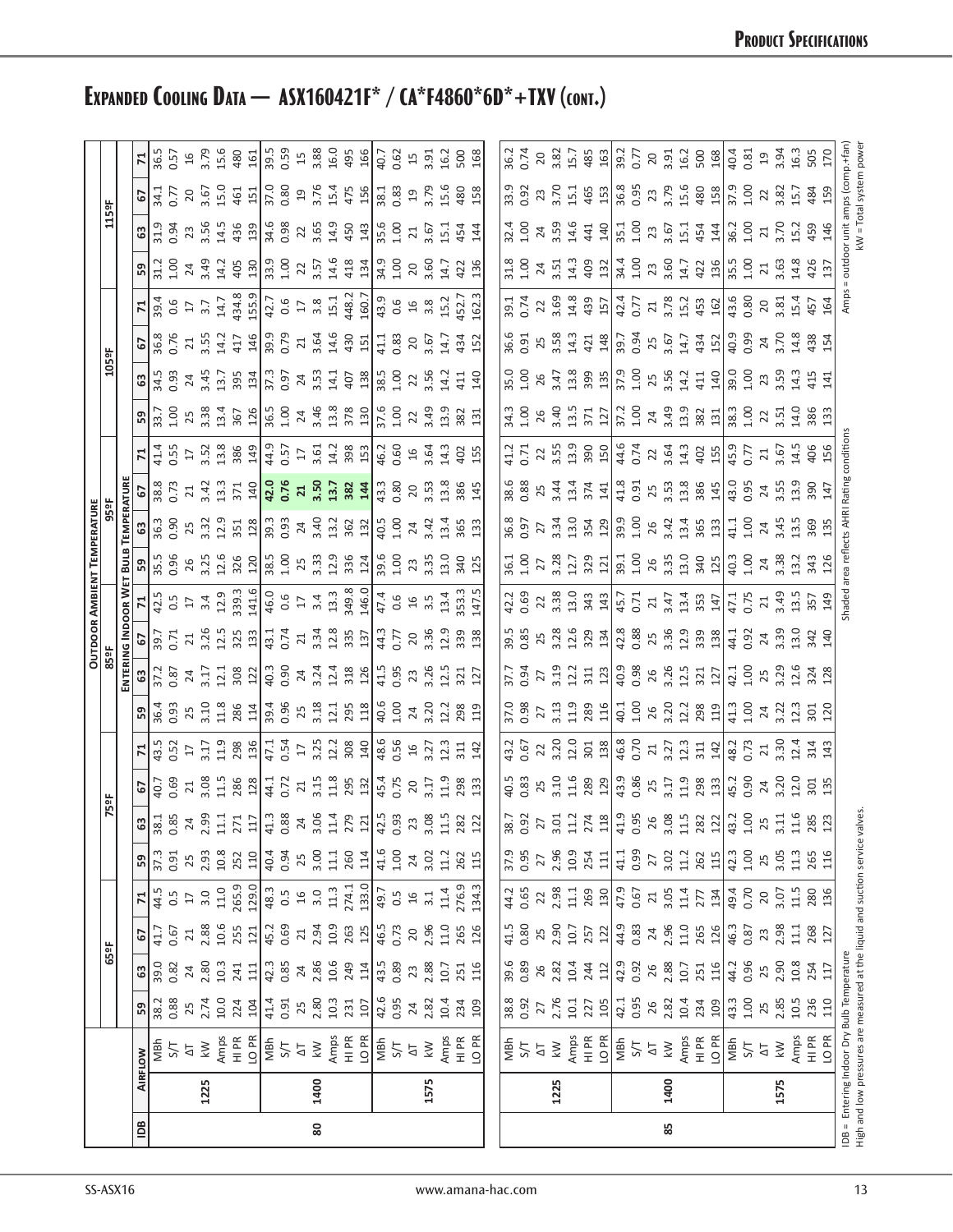|     |      |                                                                       |                |                 | 65°F       |              |              | 75ºF                                                                                                                                                                                                                                                                                                                                                                                                                                                           |                                                                                                                                                                                                                                                                                                                       |                                                                                                                                                                                                                                                                                                                                                        |                                                                                                                                                                                                                                                                                                             |                                                                                                                                                                                                                                                                                                                                                                                |  |                                                                                                                                                                                                                                                                                                                      |                                                                                                                                                                                                                                                                                                                     |                                                                                                                                                                                                                                                                                                                      |                                                                                                                                                                                                                                                                                                                                                                                      |                                                                                                                                                                                                                                     |                                                                                                                  | 115°F                                                                                                                                                                                                                            |                                                                                                                                                                                                                                |
|-----|------|-----------------------------------------------------------------------|----------------|-----------------|------------|--------------|--------------|----------------------------------------------------------------------------------------------------------------------------------------------------------------------------------------------------------------------------------------------------------------------------------------------------------------------------------------------------------------------------------------------------------------------------------------------------------------|-----------------------------------------------------------------------------------------------------------------------------------------------------------------------------------------------------------------------------------------------------------------------------------------------------------------------|--------------------------------------------------------------------------------------------------------------------------------------------------------------------------------------------------------------------------------------------------------------------------------------------------------------------------------------------------------|-------------------------------------------------------------------------------------------------------------------------------------------------------------------------------------------------------------------------------------------------------------------------------------------------------------|--------------------------------------------------------------------------------------------------------------------------------------------------------------------------------------------------------------------------------------------------------------------------------------------------------------------------------------------------------------------------------|--|----------------------------------------------------------------------------------------------------------------------------------------------------------------------------------------------------------------------------------------------------------------------------------------------------------------------|---------------------------------------------------------------------------------------------------------------------------------------------------------------------------------------------------------------------------------------------------------------------------------------------------------------------|----------------------------------------------------------------------------------------------------------------------------------------------------------------------------------------------------------------------------------------------------------------------------------------------------------------------|--------------------------------------------------------------------------------------------------------------------------------------------------------------------------------------------------------------------------------------------------------------------------------------------------------------------------------------------------------------------------------------|-------------------------------------------------------------------------------------------------------------------------------------------------------------------------------------------------------------------------------------|------------------------------------------------------------------------------------------------------------------|----------------------------------------------------------------------------------------------------------------------------------------------------------------------------------------------------------------------------------|--------------------------------------------------------------------------------------------------------------------------------------------------------------------------------------------------------------------------------|
|     |      |                                                                       |                |                 |            |              |              |                                                                                                                                                                                                                                                                                                                                                                                                                                                                |                                                                                                                                                                                                                                                                                                                       |                                                                                                                                                                                                                                                                                                                                                        |                                                                                                                                                                                                                                                                                                             |                                                                                                                                                                                                                                                                                                                                                                                |  |                                                                                                                                                                                                                                                                                                                      |                                                                                                                                                                                                                                                                                                                     |                                                                                                                                                                                                                                                                                                                      |                                                                                                                                                                                                                                                                                                                                                                                      |                                                                                                                                                                                                                                     |                                                                                                                  |                                                                                                                                                                                                                                  |                                                                                                                                                                                                                                |
| ÎОВ |      | AIRFLOW                                                               | 59             | යි              | 5          |              | 59           |                                                                                                                                                                                                                                                                                                                                                                                                                                                                |                                                                                                                                                                                                                                                                                                                       |                                                                                                                                                                                                                                                                                                                                                        |                                                                                                                                                                                                                                                                                                             |                                                                                                                                                                                                                                                                                                                                                                                |  |                                                                                                                                                                                                                                                                                                                      |                                                                                                                                                                                                                                                                                                                     |                                                                                                                                                                                                                                                                                                                      |                                                                                                                                                                                                                                                                                                                                                                                      |                                                                                                                                                                                                                                     |                                                                                                                  |                                                                                                                                                                                                                                  |                                                                                                                                                                                                                                |
|     |      | MBh                                                                   | 42.6           | 44.2            | 48.4       |              | 41.6         |                                                                                                                                                                                                                                                                                                                                                                                                                                                                |                                                                                                                                                                                                                                                                                                                       |                                                                                                                                                                                                                                                                                                                                                        |                                                                                                                                                                                                                                                                                                             |                                                                                                                                                                                                                                                                                                                                                                                |  |                                                                                                                                                                                                                                                                                                                      |                                                                                                                                                                                                                                                                                                                     |                                                                                                                                                                                                                                                                                                                      |                                                                                                                                                                                                                                                                                                                                                                                      |                                                                                                                                                                                                                                     |                                                                                                                  |                                                                                                                                                                                                                                  |                                                                                                                                                                                                                                |
|     |      | 5/7                                                                   | 0.70           | 0.59            | 0.41       |              | 0.73         |                                                                                                                                                                                                                                                                                                                                                                                                                                                                |                                                                                                                                                                                                                                                                                                                       |                                                                                                                                                                                                                                                                                                                                                        |                                                                                                                                                                                                                                                                                                             |                                                                                                                                                                                                                                                                                                                                                                                |  |                                                                                                                                                                                                                                                                                                                      |                                                                                                                                                                                                                                                                                                                     |                                                                                                                                                                                                                                                                                                                      |                                                                                                                                                                                                                                                                                                                                                                                      |                                                                                                                                                                                                                                     |                                                                                                                  |                                                                                                                                                                                                                                  |                                                                                                                                                                                                                                |
|     |      | $\overline{\Delta}$                                                   | 20             | $\overline{17}$ | $\Xi$      |              | 20           |                                                                                                                                                                                                                                                                                                                                                                                                                                                                |                                                                                                                                                                                                                                                                                                                       |                                                                                                                                                                                                                                                                                                                                                        |                                                                                                                                                                                                                                                                                                             |                                                                                                                                                                                                                                                                                                                                                                                |  |                                                                                                                                                                                                                                                                                                                      |                                                                                                                                                                                                                                                                                                                     |                                                                                                                                                                                                                                                                                                                      |                                                                                                                                                                                                                                                                                                                                                                                      |                                                                                                                                                                                                                                     |                                                                                                                  |                                                                                                                                                                                                                                  |                                                                                                                                                                                                                                |
|     | 1400 | $\overline{\mathsf{k}}$                                               | 2.95           | 3.01            | 3.09       |              | 3.16         |                                                                                                                                                                                                                                                                                                                                                                                                                                                                |                                                                                                                                                                                                                                                                                                                       |                                                                                                                                                                                                                                                                                                                                                        |                                                                                                                                                                                                                                                                                                             |                                                                                                                                                                                                                                                                                                                                                                                |  |                                                                                                                                                                                                                                                                                                                      |                                                                                                                                                                                                                                                                                                                     |                                                                                                                                                                                                                                                                                                                      |                                                                                                                                                                                                                                                                                                                                                                                      |                                                                                                                                                                                                                                     |                                                                                                                  |                                                                                                                                                                                                                                  |                                                                                                                                                                                                                                |
|     |      |                                                                       | 10.8           | 11.0            | 11.4       |              | 11.7         | $\begin{array}{l} \textbf{3}\ \textbf{1}\ \textbf{3}\ \textbf{2}\ \textbf{5}\ \textbf{7}\ \textbf{3}\ \textbf{1}\ \textbf{2}\ \textbf{3}\ \textbf{5}\ \textbf{6}\ \textbf{7}\ \textbf{8}\ \textbf{8}\ \textbf{9}\ \textbf{1}\ \textbf{4}\ \textbf{3}\ \textbf{6}\ \textbf{5}\ \textbf{7}\ \textbf{3}\ \textbf{1}\ \textbf{4}\ \textbf{5}\ \textbf{6}\ \textbf{6}\ \textbf{8}\ \textbf{9}\ \textbf{1}\ \textbf{1}\ \textbf{2}\ \textbf{3}\ \textbf{1}\ \textbf$ | $\frac{6}{3}$ $\frac{13}{2}$ $\frac{3}{2}$ $\frac{3}{2}$ $\frac{3}{2}$ $\frac{3}{2}$ $\frac{3}{2}$ $\frac{3}{2}$ $\frac{3}{2}$ $\frac{3}{2}$ $\frac{3}{2}$ $\frac{3}{2}$ $\frac{3}{2}$ $\frac{3}{2}$ $\frac{3}{2}$ $\frac{3}{2}$ $\frac{3}{2}$ $\frac{3}{2}$ $\frac{3}{2}$ $\frac{3}{2}$ $\frac{3}{2}$ $\frac{3}{2}$  | $B_0$ $\overline{B_0}$ $\overline{B_1}$ $\overline{B_2}$ $\overline{B_3}$ $\overline{B_4}$ $\overline{B_5}$ $\overline{B_6}$ $\overline{B_7}$ $\overline{B_8}$ $\overline{B_8}$ $\overline{B_1}$ $\overline{B_1}$ $\overline{B_2}$ $\overline{B_3}$ $\overline{B_4}$ $\overline{B_3}$ $\overline{B_3}$ $\overline{B_4}$ $\overline{B_5}$ $\overline{B$ | $3\frac{1}{2}$ $3\frac{1}{2}$ $5\frac{1}{2}$ $5\frac{1}{2}$ $5\frac{1}{2}$ $5\frac{1}{2}$ $5\frac{1}{2}$ $5\frac{1}{2}$ $5\frac{1}{2}$ $5\frac{1}{2}$ $5\frac{1}{2}$ $5\frac{1}{2}$ $5\frac{1}{2}$ $5\frac{1}{2}$ $5\frac{1}{2}$ $5\frac{1}{2}$ $5\frac{1}{2}$ $5\frac{1}{2}$ $5\frac{1}{2}$ $5\frac{1}{2}$ | $\frac{1}{6}$ $\frac{1}{6}$ $\frac{3}{6}$ $\frac{3}{6}$ $\frac{3}{6}$ $\frac{3}{6}$ $\frac{3}{6}$ $\frac{3}{6}$ $\frac{3}{6}$ $\frac{3}{6}$ $\frac{3}{6}$ $\frac{3}{6}$ $\frac{3}{6}$ $\frac{3}{6}$ $\frac{3}{6}$ $\frac{3}{6}$ $\frac{3}{6}$ $\frac{3}{6}$ $\frac{3}{6}$ $\frac{3}{6}$ $\frac{3}{6}$ $\frac{3}{6}$ $\frac{3}{6}$ $\frac{3}{6}$ $\frac{3$                      |  | $3\frac{1}{2}$ $\frac{1}{2}$ $\frac{3}{2}$ $\frac{1}{2}$ $\frac{5}{2}$ $\frac{3}{2}$ $\frac{4}{2}$ $\frac{3}{2}$ $\frac{1}{2}$ $\frac{5}{2}$ $\frac{2}{2}$ $\frac{3}{2}$ $\frac{4}{2}$ $\frac{3}{2}$ $\frac{3}{2}$ $\frac{4}{2}$ $\frac{3}{2}$ $\frac{4}{2}$ $\frac{3}{2}$ $\frac{4}{2}$ $\frac{3}{2}$ $\frac{4}{2}$ | $\frac{1}{2}$ $\frac{1}{2}$ $\frac{3}{2}$ $\frac{3}{2}$ $\frac{3}{2}$ $\frac{4}{2}$ $\frac{3}{2}$ $\frac{4}{2}$ $\frac{1}{2}$ $\frac{5}{2}$ $\frac{4}{2}$ $\frac{3}{2}$ $\frac{4}{2}$ $\frac{3}{2}$ $\frac{4}{2}$ $\frac{3}{2}$ $\frac{4}{2}$ $\frac{3}{2}$ $\frac{4}{2}$ $\frac{3}{2}$ $\frac{4}{2}$ $\frac{3}{2}$ | $3\frac{1}{2}$ $\frac{1}{2}$ $\frac{3}{2}$ $\frac{3}{2}$ $\frac{3}{2}$ $\frac{4}{3}$ $\frac{4}{3}$ $\frac{5}{2}$ $\frac{1}{2}$ $\frac{3}{2}$ $\frac{3}{2}$ $\frac{3}{2}$ $\frac{3}{2}$ $\frac{4}{2}$ $\frac{4}{2}$ $\frac{5}{2}$ $\frac{1}{2}$ $\frac{3}{2}$ $\frac{3}{2}$ $\frac{4}{2}$ $\frac{5}{2}$ $\frac{1}{2}$ | $3\overline{)}$ $\overline{3}$ $\overline{5}$ $\overline{5}$ $\overline{2}$ $\overline{1}$ $\overline{2}$ $\overline{3}$ $\overline{4}$ $\overline{3}$ $\overline{2}$ $\overline{3}$ $\overline{2}$ $\overline{3}$ $\overline{4}$ $\overline{3}$ $\overline{3}$ $\overline{1}$ $\overline{3}$ $\overline{3}$ $\overline{2}$ $\overline{3}$ $\overline{4}$ $\overline{3}$ $\overline$ |                                                                                                                                                                                                                                     | <mark>ង</mark> ) ភ្នំ ដូ ង ៉ូ ដូ ដូ ងូ ង៉ូ ដូ ងូ ង៉ូ ដូ ងូ ង៉ូ ដូ ងូ ង៉ូ ដូ ង៉ូ ដូ ង៉ូ ដូ ង៉ូ ដូ ង៉ូ ដូ ង៉ូ ដូ ង | $3\frac{1}{2}$ $3.5$ $5.4$ $3.4$ $3.5$ $5.5$ $6.5$ $6.5$ $6.5$ $6.5$ $6.5$ $6.5$ $6.5$ $6.5$ $6.5$ $6.5$ $6.5$ $6.5$ $6.5$ $6.5$ $6.5$ $6.5$ $6.5$ $6.5$ $6.5$ $6.5$ $6.5$ $6.5$ $6.5$ $6.5$ $6.5$ $6.5$ $6.5$ $6.5$ $6.5$ $6.5$ |                                                                                                                                                                                                                                |
|     |      |                                                                       | 221            | 238             | 251        |              | 248          |                                                                                                                                                                                                                                                                                                                                                                                                                                                                |                                                                                                                                                                                                                                                                                                                       |                                                                                                                                                                                                                                                                                                                                                        |                                                                                                                                                                                                                                                                                                             |                                                                                                                                                                                                                                                                                                                                                                                |  |                                                                                                                                                                                                                                                                                                                      |                                                                                                                                                                                                                                                                                                                     |                                                                                                                                                                                                                                                                                                                      |                                                                                                                                                                                                                                                                                                                                                                                      |                                                                                                                                                                                                                                     |                                                                                                                  |                                                                                                                                                                                                                                  |                                                                                                                                                                                                                                |
|     |      | Amps<br>HI PR<br>LO PR                                                | 105            | 112             | 122        |              | 111          |                                                                                                                                                                                                                                                                                                                                                                                                                                                                |                                                                                                                                                                                                                                                                                                                       |                                                                                                                                                                                                                                                                                                                                                        |                                                                                                                                                                                                                                                                                                             |                                                                                                                                                                                                                                                                                                                                                                                |  |                                                                                                                                                                                                                                                                                                                      |                                                                                                                                                                                                                                                                                                                     |                                                                                                                                                                                                                                                                                                                      |                                                                                                                                                                                                                                                                                                                                                                                      |                                                                                                                                                                                                                                     |                                                                                                                  |                                                                                                                                                                                                                                  |                                                                                                                                                                                                                                |
|     |      | MBh                                                                   | 43.3           | 44.9            | 49.2       |              |              |                                                                                                                                                                                                                                                                                                                                                                                                                                                                |                                                                                                                                                                                                                                                                                                                       |                                                                                                                                                                                                                                                                                                                                                        |                                                                                                                                                                                                                                                                                                             |                                                                                                                                                                                                                                                                                                                                                                                |  |                                                                                                                                                                                                                                                                                                                      |                                                                                                                                                                                                                                                                                                                     |                                                                                                                                                                                                                                                                                                                      |                                                                                                                                                                                                                                                                                                                                                                                      |                                                                                                                                                                                                                                     |                                                                                                                  |                                                                                                                                                                                                                                  |                                                                                                                                                                                                                                |
|     |      | 5/7                                                                   | 0.73           | 0.61            | 0.42       |              | 42.3<br>0.75 |                                                                                                                                                                                                                                                                                                                                                                                                                                                                |                                                                                                                                                                                                                                                                                                                       |                                                                                                                                                                                                                                                                                                                                                        |                                                                                                                                                                                                                                                                                                             |                                                                                                                                                                                                                                                                                                                                                                                |  |                                                                                                                                                                                                                                                                                                                      |                                                                                                                                                                                                                                                                                                                     |                                                                                                                                                                                                                                                                                                                      |                                                                                                                                                                                                                                                                                                                                                                                      |                                                                                                                                                                                                                                     |                                                                                                                  |                                                                                                                                                                                                                                  |                                                                                                                                                                                                                                |
|     |      | $\overline{\Delta}$                                                   | $\Xi$          | $\overline{17}$ | $\Xi$      |              | 20           |                                                                                                                                                                                                                                                                                                                                                                                                                                                                |                                                                                                                                                                                                                                                                                                                       |                                                                                                                                                                                                                                                                                                                                                        |                                                                                                                                                                                                                                                                                                             |                                                                                                                                                                                                                                                                                                                                                                                |  |                                                                                                                                                                                                                                                                                                                      |                                                                                                                                                                                                                                                                                                                     |                                                                                                                                                                                                                                                                                                                      |                                                                                                                                                                                                                                                                                                                                                                                      |                                                                                                                                                                                                                                     |                                                                                                                  |                                                                                                                                                                                                                                  |                                                                                                                                                                                                                                |
| 20  | 1500 | $\leq$                                                                | 2.99           | 3.05            | 3.13       |              | 3.20         |                                                                                                                                                                                                                                                                                                                                                                                                                                                                |                                                                                                                                                                                                                                                                                                                       |                                                                                                                                                                                                                                                                                                                                                        |                                                                                                                                                                                                                                                                                                             |                                                                                                                                                                                                                                                                                                                                                                                |  |                                                                                                                                                                                                                                                                                                                      |                                                                                                                                                                                                                                                                                                                     |                                                                                                                                                                                                                                                                                                                      |                                                                                                                                                                                                                                                                                                                                                                                      |                                                                                                                                                                                                                                     |                                                                                                                  |                                                                                                                                                                                                                                  |                                                                                                                                                                                                                                |
|     |      |                                                                       | 11.0           | 11.2            | 11.6       |              | 11.8         |                                                                                                                                                                                                                                                                                                                                                                                                                                                                |                                                                                                                                                                                                                                                                                                                       |                                                                                                                                                                                                                                                                                                                                                        |                                                                                                                                                                                                                                                                                                             |                                                                                                                                                                                                                                                                                                                                                                                |  |                                                                                                                                                                                                                                                                                                                      |                                                                                                                                                                                                                                                                                                                     |                                                                                                                                                                                                                                                                                                                      |                                                                                                                                                                                                                                                                                                                                                                                      |                                                                                                                                                                                                                                     |                                                                                                                  |                                                                                                                                                                                                                                  |                                                                                                                                                                                                                                |
|     |      | Amps<br>H PR<br>LO PR                                                 | 225            | 242             | 256        |              | 252          |                                                                                                                                                                                                                                                                                                                                                                                                                                                                |                                                                                                                                                                                                                                                                                                                       |                                                                                                                                                                                                                                                                                                                                                        |                                                                                                                                                                                                                                                                                                             |                                                                                                                                                                                                                                                                                                                                                                                |  |                                                                                                                                                                                                                                                                                                                      |                                                                                                                                                                                                                                                                                                                     |                                                                                                                                                                                                                                                                                                                      |                                                                                                                                                                                                                                                                                                                                                                                      |                                                                                                                                                                                                                                     |                                                                                                                  |                                                                                                                                                                                                                                  |                                                                                                                                                                                                                                |
|     |      |                                                                       | 107            | 114             | 124        |              | 113          |                                                                                                                                                                                                                                                                                                                                                                                                                                                                |                                                                                                                                                                                                                                                                                                                       |                                                                                                                                                                                                                                                                                                                                                        |                                                                                                                                                                                                                                                                                                             |                                                                                                                                                                                                                                                                                                                                                                                |  |                                                                                                                                                                                                                                                                                                                      |                                                                                                                                                                                                                                                                                                                     |                                                                                                                                                                                                                                                                                                                      |                                                                                                                                                                                                                                                                                                                                                                                      |                                                                                                                                                                                                                                     |                                                                                                                  |                                                                                                                                                                                                                                  |                                                                                                                                                                                                                                |
|     |      | MBh<br>S/T                                                            | 44.8<br>0.77   | 46.4            | 50.9       |              | 43.8         |                                                                                                                                                                                                                                                                                                                                                                                                                                                                |                                                                                                                                                                                                                                                                                                                       |                                                                                                                                                                                                                                                                                                                                                        |                                                                                                                                                                                                                                                                                                             |                                                                                                                                                                                                                                                                                                                                                                                |  |                                                                                                                                                                                                                                                                                                                      |                                                                                                                                                                                                                                                                                                                     |                                                                                                                                                                                                                                                                                                                      |                                                                                                                                                                                                                                                                                                                                                                                      |                                                                                                                                                                                                                                     |                                                                                                                  |                                                                                                                                                                                                                                  |                                                                                                                                                                                                                                |
|     |      |                                                                       |                | 0.65            | 0.45       |              | 0.80         |                                                                                                                                                                                                                                                                                                                                                                                                                                                                |                                                                                                                                                                                                                                                                                                                       |                                                                                                                                                                                                                                                                                                                                                        |                                                                                                                                                                                                                                                                                                             |                                                                                                                                                                                                                                                                                                                                                                                |  |                                                                                                                                                                                                                                                                                                                      |                                                                                                                                                                                                                                                                                                                     |                                                                                                                                                                                                                                                                                                                      |                                                                                                                                                                                                                                                                                                                                                                                      |                                                                                                                                                                                                                                     |                                                                                                                  |                                                                                                                                                                                                                                  |                                                                                                                                                                                                                                |
|     |      | $\overline{\Delta}$                                                   | $^{28}$        | $15$            | $\Xi$      |              | $^{28}$      |                                                                                                                                                                                                                                                                                                                                                                                                                                                                |                                                                                                                                                                                                                                                                                                                       |                                                                                                                                                                                                                                                                                                                                                        |                                                                                                                                                                                                                                                                                                             |                                                                                                                                                                                                                                                                                                                                                                                |  |                                                                                                                                                                                                                                                                                                                      |                                                                                                                                                                                                                                                                                                                     |                                                                                                                                                                                                                                                                                                                      |                                                                                                                                                                                                                                                                                                                                                                                      |                                                                                                                                                                                                                                     |                                                                                                                  |                                                                                                                                                                                                                                  |                                                                                                                                                                                                                                |
|     | 1800 | $\overline{\mathsf{k}}$ W                                             | 3.03           | 3.09            | 3.18       |              | 3.25         |                                                                                                                                                                                                                                                                                                                                                                                                                                                                |                                                                                                                                                                                                                                                                                                                       |                                                                                                                                                                                                                                                                                                                                                        |                                                                                                                                                                                                                                                                                                             |                                                                                                                                                                                                                                                                                                                                                                                |  |                                                                                                                                                                                                                                                                                                                      |                                                                                                                                                                                                                                                                                                                     |                                                                                                                                                                                                                                                                                                                      |                                                                                                                                                                                                                                                                                                                                                                                      |                                                                                                                                                                                                                                     |                                                                                                                  |                                                                                                                                                                                                                                  |                                                                                                                                                                                                                                |
|     |      | Amps                                                                  | 11.2           | 11.4            | 11.8       |              | 12.1         |                                                                                                                                                                                                                                                                                                                                                                                                                                                                |                                                                                                                                                                                                                                                                                                                       |                                                                                                                                                                                                                                                                                                                                                        |                                                                                                                                                                                                                                                                                                             |                                                                                                                                                                                                                                                                                                                                                                                |  |                                                                                                                                                                                                                                                                                                                      |                                                                                                                                                                                                                                                                                                                     |                                                                                                                                                                                                                                                                                                                      |                                                                                                                                                                                                                                                                                                                                                                                      |                                                                                                                                                                                                                                     |                                                                                                                  |                                                                                                                                                                                                                                  |                                                                                                                                                                                                                                |
|     |      | HI PR                                                                 | 229            | 247             | 261        |              | 257          |                                                                                                                                                                                                                                                                                                                                                                                                                                                                |                                                                                                                                                                                                                                                                                                                       |                                                                                                                                                                                                                                                                                                                                                        |                                                                                                                                                                                                                                                                                                             |                                                                                                                                                                                                                                                                                                                                                                                |  |                                                                                                                                                                                                                                                                                                                      |                                                                                                                                                                                                                                                                                                                     |                                                                                                                                                                                                                                                                                                                      |                                                                                                                                                                                                                                                                                                                                                                                      |                                                                                                                                                                                                                                     |                                                                                                                  |                                                                                                                                                                                                                                  |                                                                                                                                                                                                                                |
|     |      | LO PR                                                                 | 109            | 116             | 127        |              | 115          |                                                                                                                                                                                                                                                                                                                                                                                                                                                                |                                                                                                                                                                                                                                                                                                                       |                                                                                                                                                                                                                                                                                                                                                        |                                                                                                                                                                                                                                                                                                             |                                                                                                                                                                                                                                                                                                                                                                                |  |                                                                                                                                                                                                                                                                                                                      |                                                                                                                                                                                                                                                                                                                     |                                                                                                                                                                                                                                                                                                                      |                                                                                                                                                                                                                                                                                                                                                                                      |                                                                                                                                                                                                                                     |                                                                                                                  |                                                                                                                                                                                                                                  |                                                                                                                                                                                                                                |
|     |      |                                                                       |                |                 |            |              |              |                                                                                                                                                                                                                                                                                                                                                                                                                                                                |                                                                                                                                                                                                                                                                                                                       |                                                                                                                                                                                                                                                                                                                                                        |                                                                                                                                                                                                                                                                                                             |                                                                                                                                                                                                                                                                                                                                                                                |  |                                                                                                                                                                                                                                                                                                                      |                                                                                                                                                                                                                                                                                                                     |                                                                                                                                                                                                                                                                                                                      |                                                                                                                                                                                                                                                                                                                                                                                      |                                                                                                                                                                                                                                     |                                                                                                                  |                                                                                                                                                                                                                                  |                                                                                                                                                                                                                                |
|     |      | MBh                                                                   | 43.4           | 44.6            | 48.3       | 51.9         | 42.4         |                                                                                                                                                                                                                                                                                                                                                                                                                                                                |                                                                                                                                                                                                                                                                                                                       |                                                                                                                                                                                                                                                                                                                                                        |                                                                                                                                                                                                                                                                                                             |                                                                                                                                                                                                                                                                                                                                                                                |  |                                                                                                                                                                                                                                                                                                                      |                                                                                                                                                                                                                                                                                                                     |                                                                                                                                                                                                                                                                                                                      |                                                                                                                                                                                                                                                                                                                                                                                      |                                                                                                                                                                                                                                     |                                                                                                                  |                                                                                                                                                                                                                                  |                                                                                                                                                                                                                                |
|     |      | 5/7                                                                   | 0.80           | 0.71            | 0.54       | 0.35         |              |                                                                                                                                                                                                                                                                                                                                                                                                                                                                |                                                                                                                                                                                                                                                                                                                       |                                                                                                                                                                                                                                                                                                                                                        |                                                                                                                                                                                                                                                                                                             |                                                                                                                                                                                                                                                                                                                                                                                |  |                                                                                                                                                                                                                                                                                                                      |                                                                                                                                                                                                                                                                                                                     |                                                                                                                                                                                                                                                                                                                      |                                                                                                                                                                                                                                                                                                                                                                                      |                                                                                                                                                                                                                                     |                                                                                                                  |                                                                                                                                                                                                                                  |                                                                                                                                                                                                                                |
|     |      | $\overline{\Delta}$                                                   | 23             | 21              | $17\,$     | $22$         | 23           |                                                                                                                                                                                                                                                                                                                                                                                                                                                                |                                                                                                                                                                                                                                                                                                                       |                                                                                                                                                                                                                                                                                                                                                        |                                                                                                                                                                                                                                                                                                             |                                                                                                                                                                                                                                                                                                                                                                                |  |                                                                                                                                                                                                                                                                                                                      |                                                                                                                                                                                                                                                                                                                     |                                                                                                                                                                                                                                                                                                                      |                                                                                                                                                                                                                                                                                                                                                                                      |                                                                                                                                                                                                                                     |                                                                                                                  |                                                                                                                                                                                                                                  |                                                                                                                                                                                                                                |
|     | 1400 | KW                                                                    | 2.97           | 3.03            | 3.12       | 3.21         | 3.18         |                                                                                                                                                                                                                                                                                                                                                                                                                                                                |                                                                                                                                                                                                                                                                                                                       |                                                                                                                                                                                                                                                                                                                                                        |                                                                                                                                                                                                                                                                                                             |                                                                                                                                                                                                                                                                                                                                                                                |  |                                                                                                                                                                                                                                                                                                                      |                                                                                                                                                                                                                                                                                                                     |                                                                                                                                                                                                                                                                                                                      |                                                                                                                                                                                                                                                                                                                                                                                      |                                                                                                                                                                                                                                     |                                                                                                                  |                                                                                                                                                                                                                                  |                                                                                                                                                                                                                                |
|     |      | Amps<br>H PR<br>LO PR                                                 | 10.9           | 11.2            | 11.5       | 11.9         | 11.8         |                                                                                                                                                                                                                                                                                                                                                                                                                                                                |                                                                                                                                                                                                                                                                                                                       |                                                                                                                                                                                                                                                                                                                                                        |                                                                                                                                                                                                                                                                                                             |                                                                                                                                                                                                                                                                                                                                                                                |  |                                                                                                                                                                                                                                                                                                                      |                                                                                                                                                                                                                                                                                                                     |                                                                                                                                                                                                                                                                                                                      |                                                                                                                                                                                                                                                                                                                                                                                      |                                                                                                                                                                                                                                     |                                                                                                                  |                                                                                                                                                                                                                                  |                                                                                                                                                                                                                                |
|     |      |                                                                       | 223            | 240             | 254        | 265          | 251          |                                                                                                                                                                                                                                                                                                                                                                                                                                                                |                                                                                                                                                                                                                                                                                                                       |                                                                                                                                                                                                                                                                                                                                                        |                                                                                                                                                                                                                                                                                                             |                                                                                                                                                                                                                                                                                                                                                                                |  |                                                                                                                                                                                                                                                                                                                      |                                                                                                                                                                                                                                                                                                                     |                                                                                                                                                                                                                                                                                                                      |                                                                                                                                                                                                                                                                                                                                                                                      |                                                                                                                                                                                                                                     |                                                                                                                  |                                                                                                                                                                                                                                  |                                                                                                                                                                                                                                |
|     |      |                                                                       | 106            | 113             | 123        | 131          | 112          |                                                                                                                                                                                                                                                                                                                                                                                                                                                                |                                                                                                                                                                                                                                                                                                                       |                                                                                                                                                                                                                                                                                                                                                        |                                                                                                                                                                                                                                                                                                             |                                                                                                                                                                                                                                                                                                                                                                                |  |                                                                                                                                                                                                                                                                                                                      |                                                                                                                                                                                                                                                                                                                     |                                                                                                                                                                                                                                                                                                                      |                                                                                                                                                                                                                                                                                                                                                                                      |                                                                                                                                                                                                                                     |                                                                                                                  |                                                                                                                                                                                                                                  |                                                                                                                                                                                                                                |
|     |      | MBh<br>S/T                                                            | 44.0<br>0.83   | 45.3            | 49.1       | 52.7<br>0.36 | 43.0         |                                                                                                                                                                                                                                                                                                                                                                                                                                                                |                                                                                                                                                                                                                                                                                                                       |                                                                                                                                                                                                                                                                                                                                                        |                                                                                                                                                                                                                                                                                                             |                                                                                                                                                                                                                                                                                                                                                                                |  |                                                                                                                                                                                                                                                                                                                      |                                                                                                                                                                                                                                                                                                                     |                                                                                                                                                                                                                                                                                                                      |                                                                                                                                                                                                                                                                                                                                                                                      |                                                                                                                                                                                                                                     |                                                                                                                  |                                                                                                                                                                                                                                  |                                                                                                                                                                                                                                |
|     |      |                                                                       |                | 0.74            | 0.56       |              | 0.86         |                                                                                                                                                                                                                                                                                                                                                                                                                                                                |                                                                                                                                                                                                                                                                                                                       |                                                                                                                                                                                                                                                                                                                                                        |                                                                                                                                                                                                                                                                                                             |                                                                                                                                                                                                                                                                                                                                                                                |  |                                                                                                                                                                                                                                                                                                                      |                                                                                                                                                                                                                                                                                                                     |                                                                                                                                                                                                                                                                                                                      |                                                                                                                                                                                                                                                                                                                                                                                      |                                                                                                                                                                                                                                     |                                                                                                                  |                                                                                                                                                                                                                                  |                                                                                                                                                                                                                                |
|     |      | $\overline{\Delta}$                                                   | $\overline{2}$ | 21              | $17$       | $\Xi$        | 23           |                                                                                                                                                                                                                                                                                                                                                                                                                                                                |                                                                                                                                                                                                                                                                                                                       |                                                                                                                                                                                                                                                                                                                                                        |                                                                                                                                                                                                                                                                                                             |                                                                                                                                                                                                                                                                                                                                                                                |  |                                                                                                                                                                                                                                                                                                                      |                                                                                                                                                                                                                                                                                                                     |                                                                                                                                                                                                                                                                                                                      |                                                                                                                                                                                                                                                                                                                                                                                      |                                                                                                                                                                                                                                     |                                                                                                                  |                                                                                                                                                                                                                                  |                                                                                                                                                                                                                                |
| 75  | 1500 | $\overline{\mathsf{k}}$ W                                             | 3.01           | 3.07            | 3.16       | 3.25         | 3.22         |                                                                                                                                                                                                                                                                                                                                                                                                                                                                |                                                                                                                                                                                                                                                                                                                       |                                                                                                                                                                                                                                                                                                                                                        |                                                                                                                                                                                                                                                                                                             |                                                                                                                                                                                                                                                                                                                                                                                |  |                                                                                                                                                                                                                                                                                                                      |                                                                                                                                                                                                                                                                                                                     |                                                                                                                                                                                                                                                                                                                      |                                                                                                                                                                                                                                                                                                                                                                                      |                                                                                                                                                                                                                                     |                                                                                                                  |                                                                                                                                                                                                                                  |                                                                                                                                                                                                                                |
|     |      | Amps<br>HI PR                                                         | 11.1           | 11.3            | 11.7       | 12.1         | 12.0         |                                                                                                                                                                                                                                                                                                                                                                                                                                                                |                                                                                                                                                                                                                                                                                                                       |                                                                                                                                                                                                                                                                                                                                                        |                                                                                                                                                                                                                                                                                                             |                                                                                                                                                                                                                                                                                                                                                                                |  |                                                                                                                                                                                                                                                                                                                      |                                                                                                                                                                                                                                                                                                                     |                                                                                                                                                                                                                                                                                                                      |                                                                                                                                                                                                                                                                                                                                                                                      |                                                                                                                                                                                                                                     |                                                                                                                  |                                                                                                                                                                                                                                  |                                                                                                                                                                                                                                |
|     |      | LO <sub>PR</sub>                                                      | 108<br>227     | 244<br>115      | 258<br>125 | 269<br>133   | 255<br>114   |                                                                                                                                                                                                                                                                                                                                                                                                                                                                | $2.562$ $\frac{3}{2}$ $\frac{3}{2}$ $\frac{3}{2}$ $\frac{3}{2}$ $\frac{3}{2}$ $\frac{3}{2}$ $\frac{3}{2}$ $\frac{3}{2}$ $\frac{3}{2}$ $\frac{3}{2}$ $\frac{3}{2}$ $\frac{3}{2}$ $\frac{3}{2}$ $\frac{3}{2}$ $\frac{3}{2}$ $\frac{3}{2}$ $\frac{3}{2}$ $\frac{3}{2}$ $\frac{3}{2}$ $\frac{3}{2}$ $\frac{3}{2}$ $\frac$ |                                                                                                                                                                                                                                                                                                                                                        | $4.6$ $8.7$ $3.7$ $3.7$ $5.7$ $3.7$ $3.7$ $3.7$ $3.7$ $3.7$ $3.7$ $3.7$ $3.7$ $3.7$ $3.7$ $3.7$ $3.7$ $3.7$ $3.7$ $3.7$ $3.7$ $3.7$ $3.7$ $3.7$ $3.7$ $3.7$ $3.7$ $3.7$ $3.7$ $3.7$ $3.7$ $3.7$ $3.7$ $3.7$ $3.7$ $3.7$ $3.7$                                                                               | $45.5$ $\overline{5}$ $\overline{2}$ $\overline{3}$ $\overline{4}$ $\overline{3}$ $\overline{2}$ $\overline{4}$ $\overline{2}$ $\overline{3}$ $\overline{2}$ $\overline{4}$ $\overline{3}$ $\overline{4}$ $\overline{3}$ $\overline{4}$ $\overline{3}$ $\overline{4}$ $\overline{3}$ $\overline{4}$ $\overline{3}$ $\overline{4}$ $\overline{4}$ $\overline{5}$ $\overline{4}$ |  |                                                                                                                                                                                                                                                                                                                      | $45.9$ $25.7$ $7.7$ $45.9$ $31.6$ $45.2$ $5.7$ $5.7$ $5.7$ $5.7$ $5.7$ $5.7$ $5.7$ $5.7$ $5.7$ $5.7$ $5.7$ $5.7$ $5.7$ $5.7$ $5.7$ $5.7$ $5.7$ $5.7$ $5.7$ $5.7$ $5.7$ $5.7$ $5.7$ $5.7$ $5.7$ $5.7$ $5.7$ $5.7$ $5.7$ $5.7$                                                                                        |                                                                                                                                                                                                                                                                                                                      |                                                                                                                                                                                                                                                                                                                                                                                      | 2<br>2020 - 2021 - 2021 - 2021 - 2021 - 2021 - 2021 - 2021 - 2021 - 2021 - 2021 - 2021 - 2021 - 2021 - 2021 - 2021<br>2021 - 2021 - 2021 - 2021 - 2021 - 2021 - 2021 - 2021 - 2021 - 2021 - 2021 - 2021 - 2021 - 2021 - 2021 - 2021 |                                                                                                                  |                                                                                                                                                                                                                                  | $459$ $1198$ $84$ $114$ $125$ $88$ $9$ $142$ $382$ $142$ $382$ $142$ $382$ $142$ $382$ $142$ $382$ $142$ $382$ $142$ $382$ $142$ $382$ $142$ $382$ $142$ $382$ $142$ $382$ $142$ $382$ $142$ $382$ $142$ $382$ $142$ $382$ $1$ |
|     |      | MBh                                                                   | 45.6           | 46.9            | 50.8       | 54.5         | 44.5         |                                                                                                                                                                                                                                                                                                                                                                                                                                                                |                                                                                                                                                                                                                                                                                                                       |                                                                                                                                                                                                                                                                                                                                                        |                                                                                                                                                                                                                                                                                                             |                                                                                                                                                                                                                                                                                                                                                                                |  |                                                                                                                                                                                                                                                                                                                      |                                                                                                                                                                                                                                                                                                                     |                                                                                                                                                                                                                                                                                                                      |                                                                                                                                                                                                                                                                                                                                                                                      |                                                                                                                                                                                                                                     |                                                                                                                  |                                                                                                                                                                                                                                  |                                                                                                                                                                                                                                |
|     |      | 5/7                                                                   | 0.88           | 0.79            | 0.60       | 0.38         | 0.91         |                                                                                                                                                                                                                                                                                                                                                                                                                                                                |                                                                                                                                                                                                                                                                                                                       |                                                                                                                                                                                                                                                                                                                                                        |                                                                                                                                                                                                                                                                                                             |                                                                                                                                                                                                                                                                                                                                                                                |  |                                                                                                                                                                                                                                                                                                                      |                                                                                                                                                                                                                                                                                                                     |                                                                                                                                                                                                                                                                                                                      |                                                                                                                                                                                                                                                                                                                                                                                      |                                                                                                                                                                                                                                     |                                                                                                                  |                                                                                                                                                                                                                                  |                                                                                                                                                                                                                                |
|     |      | $\overline{\mathcal{L}}$                                              | 20             | $\overline{c}$  | 15         | $\Xi$        | 21           |                                                                                                                                                                                                                                                                                                                                                                                                                                                                |                                                                                                                                                                                                                                                                                                                       |                                                                                                                                                                                                                                                                                                                                                        |                                                                                                                                                                                                                                                                                                             |                                                                                                                                                                                                                                                                                                                                                                                |  |                                                                                                                                                                                                                                                                                                                      |                                                                                                                                                                                                                                                                                                                     |                                                                                                                                                                                                                                                                                                                      |                                                                                                                                                                                                                                                                                                                                                                                      |                                                                                                                                                                                                                                     |                                                                                                                  |                                                                                                                                                                                                                                  |                                                                                                                                                                                                                                |
|     | 1800 | $\leq$                                                                | 3.05           | 3.11            | 3.20       | 3.30         | 3.27         |                                                                                                                                                                                                                                                                                                                                                                                                                                                                |                                                                                                                                                                                                                                                                                                                       |                                                                                                                                                                                                                                                                                                                                                        |                                                                                                                                                                                                                                                                                                             |                                                                                                                                                                                                                                                                                                                                                                                |  |                                                                                                                                                                                                                                                                                                                      |                                                                                                                                                                                                                                                                                                                     |                                                                                                                                                                                                                                                                                                                      |                                                                                                                                                                                                                                                                                                                                                                                      |                                                                                                                                                                                                                                     |                                                                                                                  |                                                                                                                                                                                                                                  |                                                                                                                                                                                                                                |
|     |      | Amps<br>HI PR                                                         | 11.3           | 11.5            | 11.9       | 12.3         | 12.2         |                                                                                                                                                                                                                                                                                                                                                                                                                                                                |                                                                                                                                                                                                                                                                                                                       |                                                                                                                                                                                                                                                                                                                                                        |                                                                                                                                                                                                                                                                                                             |                                                                                                                                                                                                                                                                                                                                                                                |  |                                                                                                                                                                                                                                                                                                                      |                                                                                                                                                                                                                                                                                                                     |                                                                                                                                                                                                                                                                                                                      |                                                                                                                                                                                                                                                                                                                                                                                      |                                                                                                                                                                                                                                     |                                                                                                                  |                                                                                                                                                                                                                                  |                                                                                                                                                                                                                                |
|     |      |                                                                       | 232            | 249             | 263        | 275          | 260          |                                                                                                                                                                                                                                                                                                                                                                                                                                                                |                                                                                                                                                                                                                                                                                                                       |                                                                                                                                                                                                                                                                                                                                                        |                                                                                                                                                                                                                                                                                                             |                                                                                                                                                                                                                                                                                                                                                                                |  |                                                                                                                                                                                                                                                                                                                      |                                                                                                                                                                                                                                                                                                                     |                                                                                                                                                                                                                                                                                                                      |                                                                                                                                                                                                                                                                                                                                                                                      |                                                                                                                                                                                                                                     |                                                                                                                  |                                                                                                                                                                                                                                  |                                                                                                                                                                                                                                |
|     |      | LO PR                                                                 | $\frac{10}{2}$ | 117             | 128        | 136          | 116          |                                                                                                                                                                                                                                                                                                                                                                                                                                                                |                                                                                                                                                                                                                                                                                                                       |                                                                                                                                                                                                                                                                                                                                                        |                                                                                                                                                                                                                                                                                                             |                                                                                                                                                                                                                                                                                                                                                                                |  |                                                                                                                                                                                                                                                                                                                      |                                                                                                                                                                                                                                                                                                                     |                                                                                                                                                                                                                                                                                                                      |                                                                                                                                                                                                                                                                                                                                                                                      |                                                                                                                                                                                                                                     |                                                                                                                  |                                                                                                                                                                                                                                  |                                                                                                                                                                                                                                |
|     |      | IDB = Entering Indoor Dry Bulb Temperature                            |                |                 |            |              |              |                                                                                                                                                                                                                                                                                                                                                                                                                                                                |                                                                                                                                                                                                                                                                                                                       |                                                                                                                                                                                                                                                                                                                                                        |                                                                                                                                                                                                                                                                                                             |                                                                                                                                                                                                                                                                                                                                                                                |  |                                                                                                                                                                                                                                                                                                                      |                                                                                                                                                                                                                                                                                                                     |                                                                                                                                                                                                                                                                                                                      |                                                                                                                                                                                                                                                                                                                                                                                      |                                                                                                                                                                                                                                     |                                                                                                                  | r unit amps (comp.+fan)<br>W = Total system power                                                                                                                                                                                |                                                                                                                                                                                                                                |
|     |      | High and low pressures are measured at the liquid and suction service |                |                 |            |              |              | valves                                                                                                                                                                                                                                                                                                                                                                                                                                                         |                                                                                                                                                                                                                                                                                                                       |                                                                                                                                                                                                                                                                                                                                                        |                                                                                                                                                                                                                                                                                                             |                                                                                                                                                                                                                                                                                                                                                                                |  |                                                                                                                                                                                                                                                                                                                      |                                                                                                                                                                                                                                                                                                                     |                                                                                                                                                                                                                                                                                                                      |                                                                                                                                                                                                                                                                                                                                                                                      |                                                                                                                                                                                                                                     |                                                                                                                  |                                                                                                                                                                                                                                  |                                                                                                                                                                                                                                |

#### **Expanded Cooling Data — ASX160481F\* / CA\*F4961\*6D\*+TXV**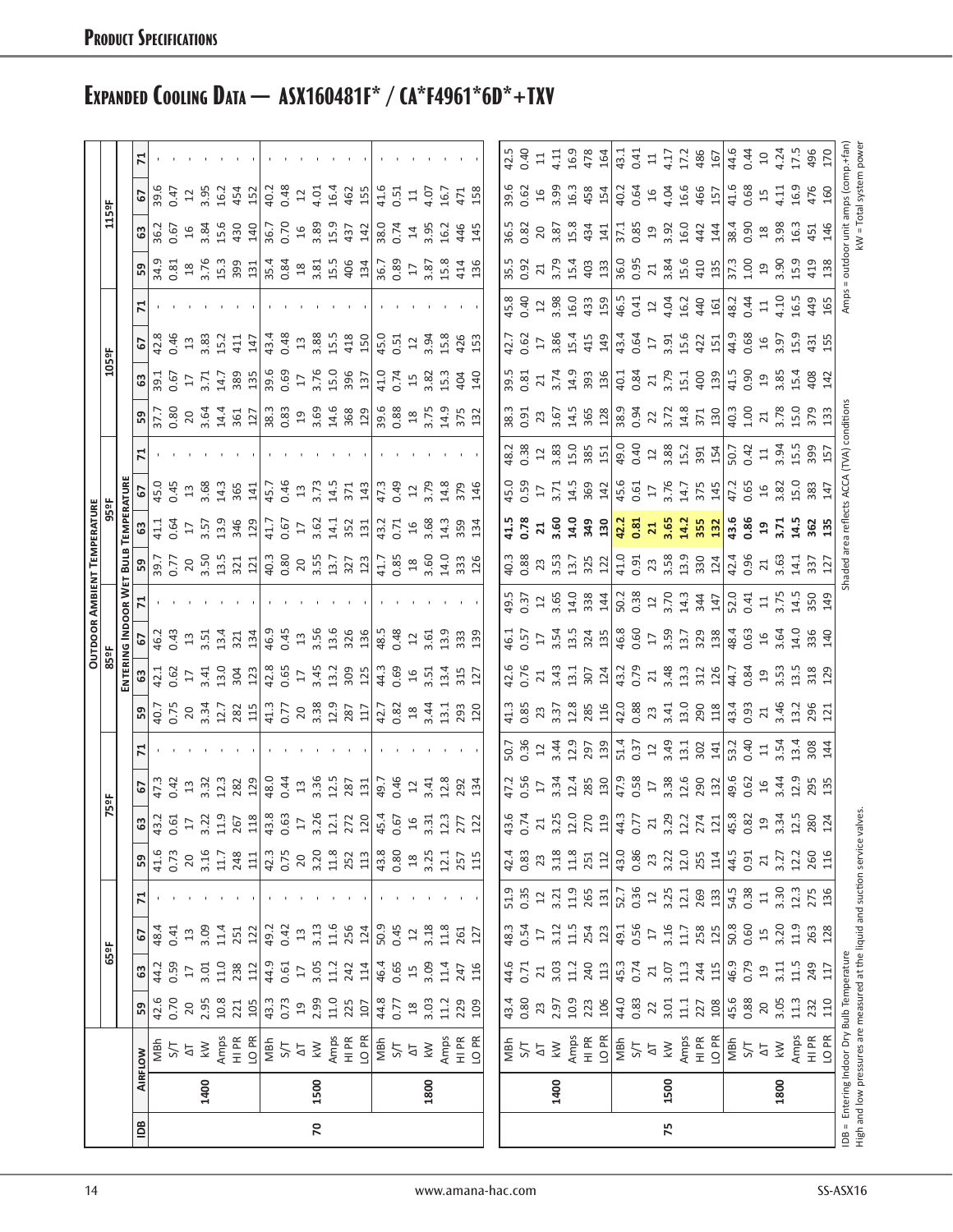| $4:7:8$ $3:8$ $6$ $6$ $7:8$ $3:8$ $6$ $6$ $7:8$ $7:8$ $8:8$ $10:8$ $10:8$ $10:8$ $10:8$ $10:8$ $10:8$ $10:8$ $10:8$ $10:8$ $10:8$ $10:8$ $10:8$ $10:8$ $10:8$ $10:8$ $10:8$ $10:8$ $10:8$ $10:8$ $10:8$ $10:8$ $10:8$ $10:8$<br>$4.78$ $2.8$ $5.7$ $3.7$ $5.8$ $6.7$ $7.7$ $3.7$ $5.8$ $6.7$ $7.7$ $5.8$ $6.7$ $7.7$ $5.8$ $6.7$ $7.7$ $5.8$ $6.7$ $6.7$ $7.7$ $5.8$ $6.7$ $6.7$ $7.7$ $5.8$ $6.7$ $6.7$ $7.7$ $7.8$ $7.7$ $7.8$ $7.7$ $7.8$ $7.8$ $7.7$ $7.8$<br>11.9<br>42.2<br>0.57<br>0.74<br>174<br>$\frac{1}{6}$<br>501<br>172<br>20<br>$\frac{1}{2}$<br>0.92<br>$24.9568$ $25.983$ $25.93$ $25.93$ $25.93$ $25.93$ $25.93$ $25.93$ $25.93$ $25.93$ $25.93$ $25.93$ $25.93$ $25.93$ $25.93$ $25.93$ $25.93$ $25.93$ $25.93$ $25.93$ $25.93$ $25.93$ $25.93$ $25.93$ $25.93$ $25.93$ $25.93$ $2$<br>4.17<br>17.2<br>485<br>39.4<br>0.77<br>39.2<br>163<br>$481$<br>$161$<br>$\overline{21}$<br>2010 10:00 10:00 10:00 10:00 10:00 10:00 10:00 10:00 10:00 10:00 10:00 10:00 10:00 10:00 10:00 10:00 10:00 10:<br>20:00 10:00 10:00 10:00 10:00 10:00 10:00 10:00 10:00 10:00 10:00 10:00 10:00 10:00 10:00 10:00 10:00 10:00 10<br>$\frac{3}{2}$ $\frac{3}{2}$ $\frac{3}{2}$ $\frac{3}{2}$ $\frac{3}{2}$ $\frac{3}{2}$ $\frac{3}{2}$ $\frac{3}{2}$ $\frac{3}{2}$ $\frac{3}{2}$ $\frac{3}{2}$ $\frac{3}{2}$ $\frac{3}{2}$ $\frac{3}{2}$ $\frac{3}{2}$ $\frac{3}{2}$ $\frac{3}{2}$ $\frac{3}{2}$ $\frac{3}{2}$ $\frac{3}{2}$ $\frac{3}{2}$ $\frac{3}{2}$<br>4.01<br>16.5<br>455<br>36.94<br>148<br>$\overline{20}$<br>$\frac{1}{2}$ $\frac{1}{2}$ $\frac{1}{2}$ $\frac{1}{2}$ $\frac{1}{2}$ $\frac{1}{2}$ $\frac{1}{2}$ $\frac{1}{2}$ $\frac{1}{2}$ $\frac{1}{2}$ $\frac{1}{2}$ $\frac{1}{2}$ $\frac{1}{2}$ $\frac{1}{2}$ $\frac{1}{2}$ $\frac{1}{2}$ $\frac{1}{2}$ $\frac{1}{2}$ $\frac{1}{2}$ $\frac{1}{2}$ $\frac{1}{2}$ $\frac{1}{2}$<br>$20^{0}$<br>$^{1.00}$<br><b>16.2</b><br>423<br>139<br>$\frac{5}{4}$<br><mark>ន</mark> ាន្ល<br>427<br>$\frac{1}{16}$ 15.5<br>$\frac{1}{3}$ 15.5<br>$\frac{1}{3}$ 15.7<br>$\frac{1}{3}$ 16.1<br>$\frac{1}{3}$ 16.1<br>$\frac{1}{3}$ 16.1<br>$\frac{1}{3}$ 16.1<br>$\frac{1}{3}$ 16.1<br>$\frac{1}{3}$ 16.1<br>$\frac{1}{3}$ 16.1<br>$\frac{1}{3}$ 16.1<br>$\frac{1}{3}$ 16.1<br>$\frac{1}{3}$ 16.1<br>$\frac{1}{3}$ 16<br>$4.1$<br>$16.7$<br>$153.1$<br>$166$<br>$\frac{1}{2}$ $\frac{3}{2}$ $\frac{3}{2}$ $\frac{1}{2}$ $\frac{1}{2}$ $\frac{1}{2}$ $\frac{1}{2}$ $\frac{1}{2}$ $\frac{1}{2}$ $\frac{1}{2}$ $\frac{1}{2}$ $\frac{1}{2}$ $\frac{1}{2}$ $\frac{1}{2}$ $\frac{1}{2}$ $\frac{1}{2}$ $\frac{1}{2}$ $\frac{1}{2}$ $\frac{1}{2}$ $\frac{1}{2}$ $\frac{1}{2}$ $\frac{1}{2}$<br>$rac{67}{42.6}$<br>ី - 3<br>មាន<br>$\begin{array}{c} 43 \\ 156 \end{array}$<br>105°F<br>$\frac{83}{22}$ $\frac{11}{22}$ $\frac{11}{22}$ $\frac{11}{22}$ $\frac{11}{22}$ $\frac{11}{22}$ $\frac{11}{22}$ $\frac{11}{22}$ $\frac{11}{22}$ $\frac{11}{22}$ $\frac{11}{22}$ $\frac{11}{22}$ $\frac{11}{22}$ $\frac{11}{22}$ $\frac{11}{22}$ $\frac{11}{22}$ $\frac{11}{22}$ $\frac{11}{22}$ $\frac{1$<br>$7.5$ $\frac{3}{2}$ $\frac{3}{2}$ $\frac{3}{2}$ $\frac{3}{2}$ $\frac{3}{2}$ $\frac{3}{2}$ $\frac{3}{2}$ $\frac{3}{2}$ $\frac{3}{2}$ $\frac{3}{2}$ $\frac{3}{2}$ $\frac{3}{2}$ $\frac{3}{2}$ $\frac{3}{2}$ $\frac{3}{2}$ $\frac{3}{2}$ $\frac{3}{2}$ $\frac{3}{2}$ $\frac{3}{2}$ $\frac{3}{2}$ $\frac{3}{2}$ $\frac{3$<br>$\begin{array}{c} 40.4 \\ 1.00 \\ 27 \end{array}$<br>$\frac{63}{39.93}$<br>15.7<br>144<br>143<br>$\frac{1}{3}$<br>$2\frac{3}{2}$ $\frac{4}{2}$ $\frac{5}{2}$ $\frac{6}{2}$ $\frac{1}{2}$ $\frac{1}{2}$ $\frac{6}{2}$ $\frac{1}{2}$ $\frac{1}{2}$ $\frac{1}{2}$ $\frac{3}{2}$ $\frac{3}{2}$ $\frac{3}{2}$ $\frac{4}{2}$ $\frac{1}{2}$ $\frac{1}{2}$ $\frac{5}{2}$ $\frac{3}{2}$ $\frac{3}{2}$ $\frac{4}{2}$ $\frac{1}{2}$ $\frac{1}{2}$<br>$4.88$ $8.77.7$ $8.41$ $4.3$ $5.8$ $3.2$ $6.8$ $1.3$ $6.8$ $3.2$ $6.8$ $3.2$ $6.8$ $3.2$ $6.8$ $3.2$ $6.8$ $3.2$ $6.8$ $3.2$ $3.2$ $3.2$ $3.2$ $3.2$ $3.2$ $3.2$ $3.2$ $3.2$ $3.2$ $3.2$ $3.2$ $3.2$ $3.2$ $3.2$ $3.2$ $3.2$<br>44.8<br>0.73<br>$45.5$ $\overline{5}$ $\overline{2}$ $\overline{4}$ $\overline{3}$ $\overline{4}$ $\overline{3}$ $\overline{4}$ $\overline{4}$ $\overline{5}$ $\overline{2}$ $\overline{4}$ $\overline{5}$ $\overline{2}$ $\overline{4}$ $\overline{5}$ $\overline{2}$ $\overline{5}$ $\overline{2}$ $\overline{5}$ $\overline{2}$ $\overline{2}$ $\overline{2}$ $\overline{2}$ $\overline{2}$<br>$\frac{1}{2}$ $\frac{1}{2}$ $\frac{1}{2}$ $\frac{1}{2}$ $\frac{1}{2}$ $\frac{1}{2}$ $\frac{1}{2}$ $\frac{1}{2}$ $\frac{1}{2}$ $\frac{1}{2}$ $\frac{1}{2}$ $\frac{1}{2}$ $\frac{1}{2}$ $\frac{1}{2}$ $\frac{1}{2}$ $\frac{1}{2}$ $\frac{1}{2}$ $\frac{1}{2}$ $\frac{1}{2}$ $\frac{1}{2}$ $\frac{1}{2}$ $\frac{1}{2}$<br>$41.9$<br>0.90<br>Вu<br>$1.96$ $8.93$ $8.8$ $2 1.5$ $5$ $8.9$ $3.6$ $3.4$ $8.1$ $3.6$ $3.4$ $3.4$ $3.4$ $3.4$ $3.4$ $3.4$ $3.4$ $3.4$ $3.4$ $3.4$ $3.4$ $3.4$ $3.4$ $3.4$ $3.4$ $3.4$ $3.4$ $3.4$ $3.4$ $3.4$ $3.4$ $3.4$ $3.4$ $3.4$ $3.4$ $3.4$ $3.$<br>NDOOR W<br>$49.5 + 7.7$ $3.71$ $3.71$ $3.71$ $3.71$ $3.71$ $3.71$ $3.71$ $3.71$ $3.71$ $3.71$ $3.71$ $3.71$ $3.71$ $3.71$ $3.71$ $3.71$ $3.71$ $3.71$ $3.71$ $3.71$ $3.71$ $3.71$ $3.71$ $3.71$ $3.71$ $3.71$ $3.71$ $3.71$ $3.71$ $3.71$<br>85 26 36 36 36 36 36 36 36 36 37 38 38 39 30 31 32 32 33 34 35 36 37 38 37 38 37 38 37 38 37 38 37 3<br>45.7<br>45.2<br>$\frac{1}{4}$<br>$\frac{43.6}{0.94}$<br><u>ទី ទី ។ ដូច មន្ត្រី ទី ។ ដូច មន្ត្រី មន្ត្រី មន្ត្រី មន្ត្រី មន្ត្រី</u><br>46.8<br>0.83<br>$\frac{1}{2}$ $\frac{1}{2}$ $\frac{1}{2}$ $\frac{1}{2}$ $\frac{1}{2}$ $\frac{1}{2}$ $\frac{1}{2}$ $\frac{1}{2}$ $\frac{1}{2}$ $\frac{1}{2}$ $\frac{1}{2}$ $\frac{1}{2}$ $\frac{1}{2}$ $\frac{1}{2}$ $\frac{1}{2}$ $\frac{1}{2}$ $\frac{1}{2}$ $\frac{1}{2}$ $\frac{1}{2}$ $\frac{1}{2}$ $\frac{1}{2}$ $\frac{1}{2}$<br>$rac{67}{47.1}$<br><u>ដូ</u> ឌី ឌី<br>136<br>75º<br>$3\frac{1}{3}$ $\frac{4}{3}$ $\frac{8}{3}$ $\frac{1}{2}$ $\frac{1}{2}$ $\frac{1}{2}$ $\frac{1}{3}$ $\frac{1}{3}$ $\frac{8}{3}$ $\frac{4}{3}$ $\frac{3}{3}$ $\frac{1}{2}$ $\frac{1}{2}$ $\frac{1}{3}$ $\frac{1}{3}$ $\frac{1}{3}$ $\frac{1}{3}$ $\frac{1}{3}$ $\frac{1}{3}$ $\frac{1}{3}$ $\frac{1}{3}$ $\frac{1}{3}$<br>$\frac{17}{43}$ $\frac{2}{52}$ $\frac{17}{23}$ $\frac{17}{23}$ $\frac{17}{23}$ $\frac{17}{23}$ $\frac{17}{23}$ $\frac{17}{23}$ $\frac{17}{23}$ $\frac{17}{23}$ $\frac{17}{23}$ $\frac{17}{23}$ $\frac{17}{23}$ $\frac{17}{23}$ $\frac{17}{23}$ $\frac{17}{23}$ $\frac{17}{23}$ $\frac{17}{23}$ $\frac{17$<br>3.25<br>3.23<br>12.0<br>3.30<br>44.5<br>0.99<br>3.32<br>12.4<br>11.9<br>43.8<br>0.94<br>45.3<br>1.00<br>3.27<br>12.2<br>$46.1$<br>$1.00$<br>12.1<br>115<br>12.3<br>43.9<br>0.95<br>256<br>116<br>0.91<br>3.21<br>253<br>113<br>257<br>114<br>260<br>265<br>119<br>43.1<br>25<br>263<br>26<br>23<br>117<br>27<br>24<br>27<br>59<br>272.0<br>134.8<br>267.3<br>277.4<br>137.5<br>132.5<br>12.2<br>$51.9$<br>$0.67$<br>$21$<br>12.0<br>12.5<br>$\frac{3}{52.5}$<br>$3.\overline{3}$<br>54.1<br>3.30<br>12.3<br>3.35<br>12.6<br>3.26<br>270<br>275<br>53.7<br>0.71<br>0.6<br>51.1<br>0.65<br>12.2<br>134<br>280<br>139<br>$0.5\,$ $\,$ $\!$<br>3.2<br>$\overline{\mathbb{L}}$<br>$3.\overline{3}$<br>$\overline{15}$<br>20<br>22<br>$\mathbf{r}$<br>3.18<br>11.8<br>11.6<br>0.69<br>50.6<br>3.23<br>$0.83$<br>25<br>3.14<br>48.9<br>0.74<br>12.0<br>3.16<br>11.7<br>48.7<br>11.9<br>50.4<br>0.88<br>3.25<br>47.9<br>0.80<br>259<br>3.21<br>256<br>261<br>127<br>126<br>263<br>128<br>12.1<br>269<br>130<br>0.67<br>124<br>266<br>129<br>48.2<br>$\overline{a}$<br>25<br>23<br>21<br>21<br>5<br>65°F<br>3.16<br>$24$<br>3.09<br>11.4<br>47.4<br>46.5<br>0.92<br>$\frac{8}{45.8}$<br>0.90<br>3.14<br>45.8<br>3.08<br>11.4<br>$3.11$<br>$11.5$<br>0.98<br>11.7<br>0.85<br>247<br>116<br>11.6<br>0.89<br>245<br>48.1<br>11.3<br>115<br>249<br>254<br>119<br>0.82<br>3.05<br>243<br>114<br>118<br>26<br>117<br>252<br>24<br>45.1<br>22<br>27<br>24<br>63<br>3.10<br>$25$<br>$3.03$<br>$11.2$<br>46.4<br>0.96<br>45.6<br>0.95<br>47.2<br>1.00<br>11.5<br>25<br>2.99<br>11.0<br>44.8<br>0.91<br>229<br>44.9<br>$3.05$<br>$11.3$<br>109<br>3.08<br>11.4<br>0.92<br>3.02<br>11.1<br>228<br>110<br>236<br>0.88<br>226<br>108<br>232<br>107<br>112<br>234<br>24<br>44.1<br>111<br>27<br>23<br>$\overline{27}$<br>59<br>프 <u>이</u><br>프리프<br>스트<br>Amps<br>LO PR<br>일환경<br>Amps<br>LO PR<br>$\begin{array}{c}\n\text{Amps} \\ \text{H} \\ \text{D} \\ \text{MBR} \\ \text{M} \\ \text{S/T} \\ \text{A} \\ \text{T}\n\end{array}$<br>Amps<br>HI PR<br>LO PR<br>HI PR<br>HI PR<br>Amps<br>Amps<br>HI PR<br>MBh<br>S/T<br>NBh<br>S/T<br>$\overline{\mathsf{k}}$<br>$\lesssim$<br>$\overline{\mathsf{k}}$ W<br>$\leq$<br>MBh<br>$\lesssim$<br>$\overline{\omega}$<br>$\overline{\Delta}$<br>$\overline{\Delta}$<br>$\leq$<br>$\overline{\mathcal{L}}$<br>5/7<br>AIRFLOW<br>1500<br>1800<br>1400<br>1500<br>1800<br>1400 | outdo<br>conditio<br>Rating<br>ea reflects AHR<br>Shaded<br>High and low pressures are measured at the liquid and suction service<br>= Entering Indoor Dry Bulb Temperature |  |  |  |  |  |  |  | <b>OUTDOOR AMBIENT TEMPERATURE</b> |  |  |  |  |       |  |
|------------------------------------------------------------------------------------------------------------------------------------------------------------------------------------------------------------------------------------------------------------------------------------------------------------------------------------------------------------------------------------------------------------------------------------------------------------------------------------------------------------------------------------------------------------------------------------------------------------------------------------------------------------------------------------------------------------------------------------------------------------------------------------------------------------------------------------------------------------------------------------------------------------------------------------------------------------------------------------------------------------------------------------------------------------------------------------------------------------------------------------------------------------------------------------------------------------------------------------------------------------------------------------------------------------------------------------------------------------------------------------------------------------------------------------------------------------------------------------------------------------------------------------------------------------------------------------------------------------------------------------------------------------------------------------------------------------------------------------------------------------------------------------------------------------------------------------------------------------------------------------------------------------------------------------------------------------------------------------------------------------------------------------------------------------------------------------------------------------------------------------------------------------------------------------------------------------------------------------------------------------------------------------------------------------------------------------------------------------------------------------------------------------------------------------------------------------------------------------------------------------------------------------------------------------------------------------------------------------------------------------------------------------------------------------------------------------------------------------------------------------------------------------------------------------------------------------------------------------------------------------------------------------------------------------------------------------------------------------------------------------------------------------------------------------------------------------------------------------------------------------------------------------------------------------------------------------------------------------------------------------------------------------------------------------------------------------------------------------------------------------------------------------------------------------------------------------------------------------------------------------------------------------------------------------------------------------------------------------------------------------------------------------------------------------------------------------------------------------------------------------------------------------------------------------------------------------------------------------------------------------------------------------------------------------------------------------------------------------------------------------------------------------------------------------------------------------------------------------------------------------------------------------------------------------------------------------------------------------------------------------------------------------------------------------------------------------------------------------------------------------------------------------------------------------------------------------------------------------------------------------------------------------------------------------------------------------------------------------------------------------------------------------------------------------------------------------------------------------------------------------------------------------------------------------------------------------------------------------------------------------------------------------------------------------------------------------------------------------------------------------------------------------------------------------------------------------------------------------------------------------------------------------------------------------------------------------------------------------------------------------------------------------------------------------------------------------------------------------------------------------------------------------------------------------------------------------------------------------------------------------------------------------------------------------------------------------------------------------------------------------------------------------------------------------------------------------------------------------------------------------------------------------------------------------------------------------------------------------------------------------------------------------------------------------------------------------------------------------------------------------------------------------------------------------------------------------------------------------------------------------------------------------------------------------------------------------------------------------------------------------------------------------------------------------------------------------------------------------------------------------------------------------------------------------------------------------------------------------------------------------------------------------------------------------------------------------------------------------------------------------------------------------------------------------------------------------------------------------------------------------------------------------------------------------------------------------------------------------------------------------------------------------------------------------------------------------------------------------------------------------------------------------------------------------------------------------------------------------------------------------------------------------------------------------------------------------------------------------------------------------------------------------------------------------------------------------------------------------------------------------------------------------------------------------------------------------------------------------------------------------------------------------------------------------------------------------------------------------------------------------------------------------------------------------------------------------------------------------------------------------------------------------------------------------------------------------------------------------------------------------------------------------------------------------------------------------------------------------------------------------------------------------------------------------------------------------------------------------------------------------------------------------------------------------------------------------------------------------------------------------------------------------------------------------------------------------------------------------------------------------------------------------------------------------------------------------------------------------------------------------------------------------------------------------------------------------------------------------------------------------------------------------------------------------------------------------------------------------------------------------------------------------------------------------------------------------------------------------------------------------------------------------------------------------------------------------------|-----------------------------------------------------------------------------------------------------------------------------------------------------------------------------|--|--|--|--|--|--|--|------------------------------------|--|--|--|--|-------|--|
|                                                                                                                                                                                                                                                                                                                                                                                                                                                                                                                                                                                                                                                                                                                                                                                                                                                                                                                                                                                                                                                                                                                                                                                                                                                                                                                                                                                                                                                                                                                                                                                                                                                                                                                                                                                                                                                                                                                                                                                                                                                                                                                                                                                                                                                                                                                                                                                                                                                                                                                                                                                                                                                                                                                                                                                                                                                                                                                                                                                                                                                                                                                                                                                                                                                                                                                                                                                                                                                                                                                                                                                                                                                                                                                                                                                                                                                                                                                                                                                                                                                                                                                                                                                                                                                                                                                                                                                                                                                                                                                                                                                                                                                                                                                                                                                                                                                                                                                                                                                                                                                                                                                                                                                                                                                                                                                                                                                                                                                                                                                                                                                                                                                                                                                                                                                                                                                                                                                                                                                                                                                                                                                                                                                                                                                                                                                                                                                                                                                                                                                                                                                                                                                                                                                                                                                                                                                                                                                                                                                                                                                                                                                                                                                                                                                                                                                                                                                                                                                                                                                                                                                                                                                                                                                                                                                                                                                                                                                                                                                                                                                                                                                                                                                                                                                                                                                                                                                                                                                                                                                                                                                                                                                                                                                                                                                                                                                                                                                                                                  |                                                                                                                                                                             |  |  |  |  |  |  |  |                                    |  |  |  |  | 115°F |  |
|                                                                                                                                                                                                                                                                                                                                                                                                                                                                                                                                                                                                                                                                                                                                                                                                                                                                                                                                                                                                                                                                                                                                                                                                                                                                                                                                                                                                                                                                                                                                                                                                                                                                                                                                                                                                                                                                                                                                                                                                                                                                                                                                                                                                                                                                                                                                                                                                                                                                                                                                                                                                                                                                                                                                                                                                                                                                                                                                                                                                                                                                                                                                                                                                                                                                                                                                                                                                                                                                                                                                                                                                                                                                                                                                                                                                                                                                                                                                                                                                                                                                                                                                                                                                                                                                                                                                                                                                                                                                                                                                                                                                                                                                                                                                                                                                                                                                                                                                                                                                                                                                                                                                                                                                                                                                                                                                                                                                                                                                                                                                                                                                                                                                                                                                                                                                                                                                                                                                                                                                                                                                                                                                                                                                                                                                                                                                                                                                                                                                                                                                                                                                                                                                                                                                                                                                                                                                                                                                                                                                                                                                                                                                                                                                                                                                                                                                                                                                                                                                                                                                                                                                                                                                                                                                                                                                                                                                                                                                                                                                                                                                                                                                                                                                                                                                                                                                                                                                                                                                                                                                                                                                                                                                                                                                                                                                                                                                                                                                                                  |                                                                                                                                                                             |  |  |  |  |  |  |  |                                    |  |  |  |  |       |  |
|                                                                                                                                                                                                                                                                                                                                                                                                                                                                                                                                                                                                                                                                                                                                                                                                                                                                                                                                                                                                                                                                                                                                                                                                                                                                                                                                                                                                                                                                                                                                                                                                                                                                                                                                                                                                                                                                                                                                                                                                                                                                                                                                                                                                                                                                                                                                                                                                                                                                                                                                                                                                                                                                                                                                                                                                                                                                                                                                                                                                                                                                                                                                                                                                                                                                                                                                                                                                                                                                                                                                                                                                                                                                                                                                                                                                                                                                                                                                                                                                                                                                                                                                                                                                                                                                                                                                                                                                                                                                                                                                                                                                                                                                                                                                                                                                                                                                                                                                                                                                                                                                                                                                                                                                                                                                                                                                                                                                                                                                                                                                                                                                                                                                                                                                                                                                                                                                                                                                                                                                                                                                                                                                                                                                                                                                                                                                                                                                                                                                                                                                                                                                                                                                                                                                                                                                                                                                                                                                                                                                                                                                                                                                                                                                                                                                                                                                                                                                                                                                                                                                                                                                                                                                                                                                                                                                                                                                                                                                                                                                                                                                                                                                                                                                                                                                                                                                                                                                                                                                                                                                                                                                                                                                                                                                                                                                                                                                                                                                                                  |                                                                                                                                                                             |  |  |  |  |  |  |  |                                    |  |  |  |  |       |  |
|                                                                                                                                                                                                                                                                                                                                                                                                                                                                                                                                                                                                                                                                                                                                                                                                                                                                                                                                                                                                                                                                                                                                                                                                                                                                                                                                                                                                                                                                                                                                                                                                                                                                                                                                                                                                                                                                                                                                                                                                                                                                                                                                                                                                                                                                                                                                                                                                                                                                                                                                                                                                                                                                                                                                                                                                                                                                                                                                                                                                                                                                                                                                                                                                                                                                                                                                                                                                                                                                                                                                                                                                                                                                                                                                                                                                                                                                                                                                                                                                                                                                                                                                                                                                                                                                                                                                                                                                                                                                                                                                                                                                                                                                                                                                                                                                                                                                                                                                                                                                                                                                                                                                                                                                                                                                                                                                                                                                                                                                                                                                                                                                                                                                                                                                                                                                                                                                                                                                                                                                                                                                                                                                                                                                                                                                                                                                                                                                                                                                                                                                                                                                                                                                                                                                                                                                                                                                                                                                                                                                                                                                                                                                                                                                                                                                                                                                                                                                                                                                                                                                                                                                                                                                                                                                                                                                                                                                                                                                                                                                                                                                                                                                                                                                                                                                                                                                                                                                                                                                                                                                                                                                                                                                                                                                                                                                                                                                                                                                                                  |                                                                                                                                                                             |  |  |  |  |  |  |  |                                    |  |  |  |  |       |  |
|                                                                                                                                                                                                                                                                                                                                                                                                                                                                                                                                                                                                                                                                                                                                                                                                                                                                                                                                                                                                                                                                                                                                                                                                                                                                                                                                                                                                                                                                                                                                                                                                                                                                                                                                                                                                                                                                                                                                                                                                                                                                                                                                                                                                                                                                                                                                                                                                                                                                                                                                                                                                                                                                                                                                                                                                                                                                                                                                                                                                                                                                                                                                                                                                                                                                                                                                                                                                                                                                                                                                                                                                                                                                                                                                                                                                                                                                                                                                                                                                                                                                                                                                                                                                                                                                                                                                                                                                                                                                                                                                                                                                                                                                                                                                                                                                                                                                                                                                                                                                                                                                                                                                                                                                                                                                                                                                                                                                                                                                                                                                                                                                                                                                                                                                                                                                                                                                                                                                                                                                                                                                                                                                                                                                                                                                                                                                                                                                                                                                                                                                                                                                                                                                                                                                                                                                                                                                                                                                                                                                                                                                                                                                                                                                                                                                                                                                                                                                                                                                                                                                                                                                                                                                                                                                                                                                                                                                                                                                                                                                                                                                                                                                                                                                                                                                                                                                                                                                                                                                                                                                                                                                                                                                                                                                                                                                                                                                                                                                                                  |                                                                                                                                                                             |  |  |  |  |  |  |  |                                    |  |  |  |  |       |  |
|                                                                                                                                                                                                                                                                                                                                                                                                                                                                                                                                                                                                                                                                                                                                                                                                                                                                                                                                                                                                                                                                                                                                                                                                                                                                                                                                                                                                                                                                                                                                                                                                                                                                                                                                                                                                                                                                                                                                                                                                                                                                                                                                                                                                                                                                                                                                                                                                                                                                                                                                                                                                                                                                                                                                                                                                                                                                                                                                                                                                                                                                                                                                                                                                                                                                                                                                                                                                                                                                                                                                                                                                                                                                                                                                                                                                                                                                                                                                                                                                                                                                                                                                                                                                                                                                                                                                                                                                                                                                                                                                                                                                                                                                                                                                                                                                                                                                                                                                                                                                                                                                                                                                                                                                                                                                                                                                                                                                                                                                                                                                                                                                                                                                                                                                                                                                                                                                                                                                                                                                                                                                                                                                                                                                                                                                                                                                                                                                                                                                                                                                                                                                                                                                                                                                                                                                                                                                                                                                                                                                                                                                                                                                                                                                                                                                                                                                                                                                                                                                                                                                                                                                                                                                                                                                                                                                                                                                                                                                                                                                                                                                                                                                                                                                                                                                                                                                                                                                                                                                                                                                                                                                                                                                                                                                                                                                                                                                                                                                                                  |                                                                                                                                                                             |  |  |  |  |  |  |  |                                    |  |  |  |  |       |  |
|                                                                                                                                                                                                                                                                                                                                                                                                                                                                                                                                                                                                                                                                                                                                                                                                                                                                                                                                                                                                                                                                                                                                                                                                                                                                                                                                                                                                                                                                                                                                                                                                                                                                                                                                                                                                                                                                                                                                                                                                                                                                                                                                                                                                                                                                                                                                                                                                                                                                                                                                                                                                                                                                                                                                                                                                                                                                                                                                                                                                                                                                                                                                                                                                                                                                                                                                                                                                                                                                                                                                                                                                                                                                                                                                                                                                                                                                                                                                                                                                                                                                                                                                                                                                                                                                                                                                                                                                                                                                                                                                                                                                                                                                                                                                                                                                                                                                                                                                                                                                                                                                                                                                                                                                                                                                                                                                                                                                                                                                                                                                                                                                                                                                                                                                                                                                                                                                                                                                                                                                                                                                                                                                                                                                                                                                                                                                                                                                                                                                                                                                                                                                                                                                                                                                                                                                                                                                                                                                                                                                                                                                                                                                                                                                                                                                                                                                                                                                                                                                                                                                                                                                                                                                                                                                                                                                                                                                                                                                                                                                                                                                                                                                                                                                                                                                                                                                                                                                                                                                                                                                                                                                                                                                                                                                                                                                                                                                                                                                                                  |                                                                                                                                                                             |  |  |  |  |  |  |  |                                    |  |  |  |  |       |  |
|                                                                                                                                                                                                                                                                                                                                                                                                                                                                                                                                                                                                                                                                                                                                                                                                                                                                                                                                                                                                                                                                                                                                                                                                                                                                                                                                                                                                                                                                                                                                                                                                                                                                                                                                                                                                                                                                                                                                                                                                                                                                                                                                                                                                                                                                                                                                                                                                                                                                                                                                                                                                                                                                                                                                                                                                                                                                                                                                                                                                                                                                                                                                                                                                                                                                                                                                                                                                                                                                                                                                                                                                                                                                                                                                                                                                                                                                                                                                                                                                                                                                                                                                                                                                                                                                                                                                                                                                                                                                                                                                                                                                                                                                                                                                                                                                                                                                                                                                                                                                                                                                                                                                                                                                                                                                                                                                                                                                                                                                                                                                                                                                                                                                                                                                                                                                                                                                                                                                                                                                                                                                                                                                                                                                                                                                                                                                                                                                                                                                                                                                                                                                                                                                                                                                                                                                                                                                                                                                                                                                                                                                                                                                                                                                                                                                                                                                                                                                                                                                                                                                                                                                                                                                                                                                                                                                                                                                                                                                                                                                                                                                                                                                                                                                                                                                                                                                                                                                                                                                                                                                                                                                                                                                                                                                                                                                                                                                                                                                                                  |                                                                                                                                                                             |  |  |  |  |  |  |  |                                    |  |  |  |  |       |  |
|                                                                                                                                                                                                                                                                                                                                                                                                                                                                                                                                                                                                                                                                                                                                                                                                                                                                                                                                                                                                                                                                                                                                                                                                                                                                                                                                                                                                                                                                                                                                                                                                                                                                                                                                                                                                                                                                                                                                                                                                                                                                                                                                                                                                                                                                                                                                                                                                                                                                                                                                                                                                                                                                                                                                                                                                                                                                                                                                                                                                                                                                                                                                                                                                                                                                                                                                                                                                                                                                                                                                                                                                                                                                                                                                                                                                                                                                                                                                                                                                                                                                                                                                                                                                                                                                                                                                                                                                                                                                                                                                                                                                                                                                                                                                                                                                                                                                                                                                                                                                                                                                                                                                                                                                                                                                                                                                                                                                                                                                                                                                                                                                                                                                                                                                                                                                                                                                                                                                                                                                                                                                                                                                                                                                                                                                                                                                                                                                                                                                                                                                                                                                                                                                                                                                                                                                                                                                                                                                                                                                                                                                                                                                                                                                                                                                                                                                                                                                                                                                                                                                                                                                                                                                                                                                                                                                                                                                                                                                                                                                                                                                                                                                                                                                                                                                                                                                                                                                                                                                                                                                                                                                                                                                                                                                                                                                                                                                                                                                                                  |                                                                                                                                                                             |  |  |  |  |  |  |  |                                    |  |  |  |  |       |  |
|                                                                                                                                                                                                                                                                                                                                                                                                                                                                                                                                                                                                                                                                                                                                                                                                                                                                                                                                                                                                                                                                                                                                                                                                                                                                                                                                                                                                                                                                                                                                                                                                                                                                                                                                                                                                                                                                                                                                                                                                                                                                                                                                                                                                                                                                                                                                                                                                                                                                                                                                                                                                                                                                                                                                                                                                                                                                                                                                                                                                                                                                                                                                                                                                                                                                                                                                                                                                                                                                                                                                                                                                                                                                                                                                                                                                                                                                                                                                                                                                                                                                                                                                                                                                                                                                                                                                                                                                                                                                                                                                                                                                                                                                                                                                                                                                                                                                                                                                                                                                                                                                                                                                                                                                                                                                                                                                                                                                                                                                                                                                                                                                                                                                                                                                                                                                                                                                                                                                                                                                                                                                                                                                                                                                                                                                                                                                                                                                                                                                                                                                                                                                                                                                                                                                                                                                                                                                                                                                                                                                                                                                                                                                                                                                                                                                                                                                                                                                                                                                                                                                                                                                                                                                                                                                                                                                                                                                                                                                                                                                                                                                                                                                                                                                                                                                                                                                                                                                                                                                                                                                                                                                                                                                                                                                                                                                                                                                                                                                                                  |                                                                                                                                                                             |  |  |  |  |  |  |  |                                    |  |  |  |  |       |  |
|                                                                                                                                                                                                                                                                                                                                                                                                                                                                                                                                                                                                                                                                                                                                                                                                                                                                                                                                                                                                                                                                                                                                                                                                                                                                                                                                                                                                                                                                                                                                                                                                                                                                                                                                                                                                                                                                                                                                                                                                                                                                                                                                                                                                                                                                                                                                                                                                                                                                                                                                                                                                                                                                                                                                                                                                                                                                                                                                                                                                                                                                                                                                                                                                                                                                                                                                                                                                                                                                                                                                                                                                                                                                                                                                                                                                                                                                                                                                                                                                                                                                                                                                                                                                                                                                                                                                                                                                                                                                                                                                                                                                                                                                                                                                                                                                                                                                                                                                                                                                                                                                                                                                                                                                                                                                                                                                                                                                                                                                                                                                                                                                                                                                                                                                                                                                                                                                                                                                                                                                                                                                                                                                                                                                                                                                                                                                                                                                                                                                                                                                                                                                                                                                                                                                                                                                                                                                                                                                                                                                                                                                                                                                                                                                                                                                                                                                                                                                                                                                                                                                                                                                                                                                                                                                                                                                                                                                                                                                                                                                                                                                                                                                                                                                                                                                                                                                                                                                                                                                                                                                                                                                                                                                                                                                                                                                                                                                                                                                                                  |                                                                                                                                                                             |  |  |  |  |  |  |  |                                    |  |  |  |  |       |  |
|                                                                                                                                                                                                                                                                                                                                                                                                                                                                                                                                                                                                                                                                                                                                                                                                                                                                                                                                                                                                                                                                                                                                                                                                                                                                                                                                                                                                                                                                                                                                                                                                                                                                                                                                                                                                                                                                                                                                                                                                                                                                                                                                                                                                                                                                                                                                                                                                                                                                                                                                                                                                                                                                                                                                                                                                                                                                                                                                                                                                                                                                                                                                                                                                                                                                                                                                                                                                                                                                                                                                                                                                                                                                                                                                                                                                                                                                                                                                                                                                                                                                                                                                                                                                                                                                                                                                                                                                                                                                                                                                                                                                                                                                                                                                                                                                                                                                                                                                                                                                                                                                                                                                                                                                                                                                                                                                                                                                                                                                                                                                                                                                                                                                                                                                                                                                                                                                                                                                                                                                                                                                                                                                                                                                                                                                                                                                                                                                                                                                                                                                                                                                                                                                                                                                                                                                                                                                                                                                                                                                                                                                                                                                                                                                                                                                                                                                                                                                                                                                                                                                                                                                                                                                                                                                                                                                                                                                                                                                                                                                                                                                                                                                                                                                                                                                                                                                                                                                                                                                                                                                                                                                                                                                                                                                                                                                                                                                                                                                                                  |                                                                                                                                                                             |  |  |  |  |  |  |  |                                    |  |  |  |  |       |  |
|                                                                                                                                                                                                                                                                                                                                                                                                                                                                                                                                                                                                                                                                                                                                                                                                                                                                                                                                                                                                                                                                                                                                                                                                                                                                                                                                                                                                                                                                                                                                                                                                                                                                                                                                                                                                                                                                                                                                                                                                                                                                                                                                                                                                                                                                                                                                                                                                                                                                                                                                                                                                                                                                                                                                                                                                                                                                                                                                                                                                                                                                                                                                                                                                                                                                                                                                                                                                                                                                                                                                                                                                                                                                                                                                                                                                                                                                                                                                                                                                                                                                                                                                                                                                                                                                                                                                                                                                                                                                                                                                                                                                                                                                                                                                                                                                                                                                                                                                                                                                                                                                                                                                                                                                                                                                                                                                                                                                                                                                                                                                                                                                                                                                                                                                                                                                                                                                                                                                                                                                                                                                                                                                                                                                                                                                                                                                                                                                                                                                                                                                                                                                                                                                                                                                                                                                                                                                                                                                                                                                                                                                                                                                                                                                                                                                                                                                                                                                                                                                                                                                                                                                                                                                                                                                                                                                                                                                                                                                                                                                                                                                                                                                                                                                                                                                                                                                                                                                                                                                                                                                                                                                                                                                                                                                                                                                                                                                                                                                                                  |                                                                                                                                                                             |  |  |  |  |  |  |  |                                    |  |  |  |  |       |  |
|                                                                                                                                                                                                                                                                                                                                                                                                                                                                                                                                                                                                                                                                                                                                                                                                                                                                                                                                                                                                                                                                                                                                                                                                                                                                                                                                                                                                                                                                                                                                                                                                                                                                                                                                                                                                                                                                                                                                                                                                                                                                                                                                                                                                                                                                                                                                                                                                                                                                                                                                                                                                                                                                                                                                                                                                                                                                                                                                                                                                                                                                                                                                                                                                                                                                                                                                                                                                                                                                                                                                                                                                                                                                                                                                                                                                                                                                                                                                                                                                                                                                                                                                                                                                                                                                                                                                                                                                                                                                                                                                                                                                                                                                                                                                                                                                                                                                                                                                                                                                                                                                                                                                                                                                                                                                                                                                                                                                                                                                                                                                                                                                                                                                                                                                                                                                                                                                                                                                                                                                                                                                                                                                                                                                                                                                                                                                                                                                                                                                                                                                                                                                                                                                                                                                                                                                                                                                                                                                                                                                                                                                                                                                                                                                                                                                                                                                                                                                                                                                                                                                                                                                                                                                                                                                                                                                                                                                                                                                                                                                                                                                                                                                                                                                                                                                                                                                                                                                                                                                                                                                                                                                                                                                                                                                                                                                                                                                                                                                                                  |                                                                                                                                                                             |  |  |  |  |  |  |  |                                    |  |  |  |  |       |  |
|                                                                                                                                                                                                                                                                                                                                                                                                                                                                                                                                                                                                                                                                                                                                                                                                                                                                                                                                                                                                                                                                                                                                                                                                                                                                                                                                                                                                                                                                                                                                                                                                                                                                                                                                                                                                                                                                                                                                                                                                                                                                                                                                                                                                                                                                                                                                                                                                                                                                                                                                                                                                                                                                                                                                                                                                                                                                                                                                                                                                                                                                                                                                                                                                                                                                                                                                                                                                                                                                                                                                                                                                                                                                                                                                                                                                                                                                                                                                                                                                                                                                                                                                                                                                                                                                                                                                                                                                                                                                                                                                                                                                                                                                                                                                                                                                                                                                                                                                                                                                                                                                                                                                                                                                                                                                                                                                                                                                                                                                                                                                                                                                                                                                                                                                                                                                                                                                                                                                                                                                                                                                                                                                                                                                                                                                                                                                                                                                                                                                                                                                                                                                                                                                                                                                                                                                                                                                                                                                                                                                                                                                                                                                                                                                                                                                                                                                                                                                                                                                                                                                                                                                                                                                                                                                                                                                                                                                                                                                                                                                                                                                                                                                                                                                                                                                                                                                                                                                                                                                                                                                                                                                                                                                                                                                                                                                                                                                                                                                                                  |                                                                                                                                                                             |  |  |  |  |  |  |  |                                    |  |  |  |  |       |  |
|                                                                                                                                                                                                                                                                                                                                                                                                                                                                                                                                                                                                                                                                                                                                                                                                                                                                                                                                                                                                                                                                                                                                                                                                                                                                                                                                                                                                                                                                                                                                                                                                                                                                                                                                                                                                                                                                                                                                                                                                                                                                                                                                                                                                                                                                                                                                                                                                                                                                                                                                                                                                                                                                                                                                                                                                                                                                                                                                                                                                                                                                                                                                                                                                                                                                                                                                                                                                                                                                                                                                                                                                                                                                                                                                                                                                                                                                                                                                                                                                                                                                                                                                                                                                                                                                                                                                                                                                                                                                                                                                                                                                                                                                                                                                                                                                                                                                                                                                                                                                                                                                                                                                                                                                                                                                                                                                                                                                                                                                                                                                                                                                                                                                                                                                                                                                                                                                                                                                                                                                                                                                                                                                                                                                                                                                                                                                                                                                                                                                                                                                                                                                                                                                                                                                                                                                                                                                                                                                                                                                                                                                                                                                                                                                                                                                                                                                                                                                                                                                                                                                                                                                                                                                                                                                                                                                                                                                                                                                                                                                                                                                                                                                                                                                                                                                                                                                                                                                                                                                                                                                                                                                                                                                                                                                                                                                                                                                                                                                                                  |                                                                                                                                                                             |  |  |  |  |  |  |  |                                    |  |  |  |  |       |  |
|                                                                                                                                                                                                                                                                                                                                                                                                                                                                                                                                                                                                                                                                                                                                                                                                                                                                                                                                                                                                                                                                                                                                                                                                                                                                                                                                                                                                                                                                                                                                                                                                                                                                                                                                                                                                                                                                                                                                                                                                                                                                                                                                                                                                                                                                                                                                                                                                                                                                                                                                                                                                                                                                                                                                                                                                                                                                                                                                                                                                                                                                                                                                                                                                                                                                                                                                                                                                                                                                                                                                                                                                                                                                                                                                                                                                                                                                                                                                                                                                                                                                                                                                                                                                                                                                                                                                                                                                                                                                                                                                                                                                                                                                                                                                                                                                                                                                                                                                                                                                                                                                                                                                                                                                                                                                                                                                                                                                                                                                                                                                                                                                                                                                                                                                                                                                                                                                                                                                                                                                                                                                                                                                                                                                                                                                                                                                                                                                                                                                                                                                                                                                                                                                                                                                                                                                                                                                                                                                                                                                                                                                                                                                                                                                                                                                                                                                                                                                                                                                                                                                                                                                                                                                                                                                                                                                                                                                                                                                                                                                                                                                                                                                                                                                                                                                                                                                                                                                                                                                                                                                                                                                                                                                                                                                                                                                                                                                                                                                                                  |                                                                                                                                                                             |  |  |  |  |  |  |  |                                    |  |  |  |  |       |  |
|                                                                                                                                                                                                                                                                                                                                                                                                                                                                                                                                                                                                                                                                                                                                                                                                                                                                                                                                                                                                                                                                                                                                                                                                                                                                                                                                                                                                                                                                                                                                                                                                                                                                                                                                                                                                                                                                                                                                                                                                                                                                                                                                                                                                                                                                                                                                                                                                                                                                                                                                                                                                                                                                                                                                                                                                                                                                                                                                                                                                                                                                                                                                                                                                                                                                                                                                                                                                                                                                                                                                                                                                                                                                                                                                                                                                                                                                                                                                                                                                                                                                                                                                                                                                                                                                                                                                                                                                                                                                                                                                                                                                                                                                                                                                                                                                                                                                                                                                                                                                                                                                                                                                                                                                                                                                                                                                                                                                                                                                                                                                                                                                                                                                                                                                                                                                                                                                                                                                                                                                                                                                                                                                                                                                                                                                                                                                                                                                                                                                                                                                                                                                                                                                                                                                                                                                                                                                                                                                                                                                                                                                                                                                                                                                                                                                                                                                                                                                                                                                                                                                                                                                                                                                                                                                                                                                                                                                                                                                                                                                                                                                                                                                                                                                                                                                                                                                                                                                                                                                                                                                                                                                                                                                                                                                                                                                                                                                                                                                                                  |                                                                                                                                                                             |  |  |  |  |  |  |  |                                    |  |  |  |  |       |  |
|                                                                                                                                                                                                                                                                                                                                                                                                                                                                                                                                                                                                                                                                                                                                                                                                                                                                                                                                                                                                                                                                                                                                                                                                                                                                                                                                                                                                                                                                                                                                                                                                                                                                                                                                                                                                                                                                                                                                                                                                                                                                                                                                                                                                                                                                                                                                                                                                                                                                                                                                                                                                                                                                                                                                                                                                                                                                                                                                                                                                                                                                                                                                                                                                                                                                                                                                                                                                                                                                                                                                                                                                                                                                                                                                                                                                                                                                                                                                                                                                                                                                                                                                                                                                                                                                                                                                                                                                                                                                                                                                                                                                                                                                                                                                                                                                                                                                                                                                                                                                                                                                                                                                                                                                                                                                                                                                                                                                                                                                                                                                                                                                                                                                                                                                                                                                                                                                                                                                                                                                                                                                                                                                                                                                                                                                                                                                                                                                                                                                                                                                                                                                                                                                                                                                                                                                                                                                                                                                                                                                                                                                                                                                                                                                                                                                                                                                                                                                                                                                                                                                                                                                                                                                                                                                                                                                                                                                                                                                                                                                                                                                                                                                                                                                                                                                                                                                                                                                                                                                                                                                                                                                                                                                                                                                                                                                                                                                                                                                                                  |                                                                                                                                                                             |  |  |  |  |  |  |  |                                    |  |  |  |  |       |  |
|                                                                                                                                                                                                                                                                                                                                                                                                                                                                                                                                                                                                                                                                                                                                                                                                                                                                                                                                                                                                                                                                                                                                                                                                                                                                                                                                                                                                                                                                                                                                                                                                                                                                                                                                                                                                                                                                                                                                                                                                                                                                                                                                                                                                                                                                                                                                                                                                                                                                                                                                                                                                                                                                                                                                                                                                                                                                                                                                                                                                                                                                                                                                                                                                                                                                                                                                                                                                                                                                                                                                                                                                                                                                                                                                                                                                                                                                                                                                                                                                                                                                                                                                                                                                                                                                                                                                                                                                                                                                                                                                                                                                                                                                                                                                                                                                                                                                                                                                                                                                                                                                                                                                                                                                                                                                                                                                                                                                                                                                                                                                                                                                                                                                                                                                                                                                                                                                                                                                                                                                                                                                                                                                                                                                                                                                                                                                                                                                                                                                                                                                                                                                                                                                                                                                                                                                                                                                                                                                                                                                                                                                                                                                                                                                                                                                                                                                                                                                                                                                                                                                                                                                                                                                                                                                                                                                                                                                                                                                                                                                                                                                                                                                                                                                                                                                                                                                                                                                                                                                                                                                                                                                                                                                                                                                                                                                                                                                                                                                                                  |                                                                                                                                                                             |  |  |  |  |  |  |  |                                    |  |  |  |  |       |  |
|                                                                                                                                                                                                                                                                                                                                                                                                                                                                                                                                                                                                                                                                                                                                                                                                                                                                                                                                                                                                                                                                                                                                                                                                                                                                                                                                                                                                                                                                                                                                                                                                                                                                                                                                                                                                                                                                                                                                                                                                                                                                                                                                                                                                                                                                                                                                                                                                                                                                                                                                                                                                                                                                                                                                                                                                                                                                                                                                                                                                                                                                                                                                                                                                                                                                                                                                                                                                                                                                                                                                                                                                                                                                                                                                                                                                                                                                                                                                                                                                                                                                                                                                                                                                                                                                                                                                                                                                                                                                                                                                                                                                                                                                                                                                                                                                                                                                                                                                                                                                                                                                                                                                                                                                                                                                                                                                                                                                                                                                                                                                                                                                                                                                                                                                                                                                                                                                                                                                                                                                                                                                                                                                                                                                                                                                                                                                                                                                                                                                                                                                                                                                                                                                                                                                                                                                                                                                                                                                                                                                                                                                                                                                                                                                                                                                                                                                                                                                                                                                                                                                                                                                                                                                                                                                                                                                                                                                                                                                                                                                                                                                                                                                                                                                                                                                                                                                                                                                                                                                                                                                                                                                                                                                                                                                                                                                                                                                                                                                                                  |                                                                                                                                                                             |  |  |  |  |  |  |  |                                    |  |  |  |  |       |  |
|                                                                                                                                                                                                                                                                                                                                                                                                                                                                                                                                                                                                                                                                                                                                                                                                                                                                                                                                                                                                                                                                                                                                                                                                                                                                                                                                                                                                                                                                                                                                                                                                                                                                                                                                                                                                                                                                                                                                                                                                                                                                                                                                                                                                                                                                                                                                                                                                                                                                                                                                                                                                                                                                                                                                                                                                                                                                                                                                                                                                                                                                                                                                                                                                                                                                                                                                                                                                                                                                                                                                                                                                                                                                                                                                                                                                                                                                                                                                                                                                                                                                                                                                                                                                                                                                                                                                                                                                                                                                                                                                                                                                                                                                                                                                                                                                                                                                                                                                                                                                                                                                                                                                                                                                                                                                                                                                                                                                                                                                                                                                                                                                                                                                                                                                                                                                                                                                                                                                                                                                                                                                                                                                                                                                                                                                                                                                                                                                                                                                                                                                                                                                                                                                                                                                                                                                                                                                                                                                                                                                                                                                                                                                                                                                                                                                                                                                                                                                                                                                                                                                                                                                                                                                                                                                                                                                                                                                                                                                                                                                                                                                                                                                                                                                                                                                                                                                                                                                                                                                                                                                                                                                                                                                                                                                                                                                                                                                                                                                                                  |                                                                                                                                                                             |  |  |  |  |  |  |  |                                    |  |  |  |  |       |  |
|                                                                                                                                                                                                                                                                                                                                                                                                                                                                                                                                                                                                                                                                                                                                                                                                                                                                                                                                                                                                                                                                                                                                                                                                                                                                                                                                                                                                                                                                                                                                                                                                                                                                                                                                                                                                                                                                                                                                                                                                                                                                                                                                                                                                                                                                                                                                                                                                                                                                                                                                                                                                                                                                                                                                                                                                                                                                                                                                                                                                                                                                                                                                                                                                                                                                                                                                                                                                                                                                                                                                                                                                                                                                                                                                                                                                                                                                                                                                                                                                                                                                                                                                                                                                                                                                                                                                                                                                                                                                                                                                                                                                                                                                                                                                                                                                                                                                                                                                                                                                                                                                                                                                                                                                                                                                                                                                                                                                                                                                                                                                                                                                                                                                                                                                                                                                                                                                                                                                                                                                                                                                                                                                                                                                                                                                                                                                                                                                                                                                                                                                                                                                                                                                                                                                                                                                                                                                                                                                                                                                                                                                                                                                                                                                                                                                                                                                                                                                                                                                                                                                                                                                                                                                                                                                                                                                                                                                                                                                                                                                                                                                                                                                                                                                                                                                                                                                                                                                                                                                                                                                                                                                                                                                                                                                                                                                                                                                                                                                                                  |                                                                                                                                                                             |  |  |  |  |  |  |  |                                    |  |  |  |  |       |  |
|                                                                                                                                                                                                                                                                                                                                                                                                                                                                                                                                                                                                                                                                                                                                                                                                                                                                                                                                                                                                                                                                                                                                                                                                                                                                                                                                                                                                                                                                                                                                                                                                                                                                                                                                                                                                                                                                                                                                                                                                                                                                                                                                                                                                                                                                                                                                                                                                                                                                                                                                                                                                                                                                                                                                                                                                                                                                                                                                                                                                                                                                                                                                                                                                                                                                                                                                                                                                                                                                                                                                                                                                                                                                                                                                                                                                                                                                                                                                                                                                                                                                                                                                                                                                                                                                                                                                                                                                                                                                                                                                                                                                                                                                                                                                                                                                                                                                                                                                                                                                                                                                                                                                                                                                                                                                                                                                                                                                                                                                                                                                                                                                                                                                                                                                                                                                                                                                                                                                                                                                                                                                                                                                                                                                                                                                                                                                                                                                                                                                                                                                                                                                                                                                                                                                                                                                                                                                                                                                                                                                                                                                                                                                                                                                                                                                                                                                                                                                                                                                                                                                                                                                                                                                                                                                                                                                                                                                                                                                                                                                                                                                                                                                                                                                                                                                                                                                                                                                                                                                                                                                                                                                                                                                                                                                                                                                                                                                                                                                                                  |                                                                                                                                                                             |  |  |  |  |  |  |  |                                    |  |  |  |  |       |  |
|                                                                                                                                                                                                                                                                                                                                                                                                                                                                                                                                                                                                                                                                                                                                                                                                                                                                                                                                                                                                                                                                                                                                                                                                                                                                                                                                                                                                                                                                                                                                                                                                                                                                                                                                                                                                                                                                                                                                                                                                                                                                                                                                                                                                                                                                                                                                                                                                                                                                                                                                                                                                                                                                                                                                                                                                                                                                                                                                                                                                                                                                                                                                                                                                                                                                                                                                                                                                                                                                                                                                                                                                                                                                                                                                                                                                                                                                                                                                                                                                                                                                                                                                                                                                                                                                                                                                                                                                                                                                                                                                                                                                                                                                                                                                                                                                                                                                                                                                                                                                                                                                                                                                                                                                                                                                                                                                                                                                                                                                                                                                                                                                                                                                                                                                                                                                                                                                                                                                                                                                                                                                                                                                                                                                                                                                                                                                                                                                                                                                                                                                                                                                                                                                                                                                                                                                                                                                                                                                                                                                                                                                                                                                                                                                                                                                                                                                                                                                                                                                                                                                                                                                                                                                                                                                                                                                                                                                                                                                                                                                                                                                                                                                                                                                                                                                                                                                                                                                                                                                                                                                                                                                                                                                                                                                                                                                                                                                                                                                                                  |                                                                                                                                                                             |  |  |  |  |  |  |  |                                    |  |  |  |  |       |  |
|                                                                                                                                                                                                                                                                                                                                                                                                                                                                                                                                                                                                                                                                                                                                                                                                                                                                                                                                                                                                                                                                                                                                                                                                                                                                                                                                                                                                                                                                                                                                                                                                                                                                                                                                                                                                                                                                                                                                                                                                                                                                                                                                                                                                                                                                                                                                                                                                                                                                                                                                                                                                                                                                                                                                                                                                                                                                                                                                                                                                                                                                                                                                                                                                                                                                                                                                                                                                                                                                                                                                                                                                                                                                                                                                                                                                                                                                                                                                                                                                                                                                                                                                                                                                                                                                                                                                                                                                                                                                                                                                                                                                                                                                                                                                                                                                                                                                                                                                                                                                                                                                                                                                                                                                                                                                                                                                                                                                                                                                                                                                                                                                                                                                                                                                                                                                                                                                                                                                                                                                                                                                                                                                                                                                                                                                                                                                                                                                                                                                                                                                                                                                                                                                                                                                                                                                                                                                                                                                                                                                                                                                                                                                                                                                                                                                                                                                                                                                                                                                                                                                                                                                                                                                                                                                                                                                                                                                                                                                                                                                                                                                                                                                                                                                                                                                                                                                                                                                                                                                                                                                                                                                                                                                                                                                                                                                                                                                                                                                                                  |                                                                                                                                                                             |  |  |  |  |  |  |  |                                    |  |  |  |  |       |  |
|                                                                                                                                                                                                                                                                                                                                                                                                                                                                                                                                                                                                                                                                                                                                                                                                                                                                                                                                                                                                                                                                                                                                                                                                                                                                                                                                                                                                                                                                                                                                                                                                                                                                                                                                                                                                                                                                                                                                                                                                                                                                                                                                                                                                                                                                                                                                                                                                                                                                                                                                                                                                                                                                                                                                                                                                                                                                                                                                                                                                                                                                                                                                                                                                                                                                                                                                                                                                                                                                                                                                                                                                                                                                                                                                                                                                                                                                                                                                                                                                                                                                                                                                                                                                                                                                                                                                                                                                                                                                                                                                                                                                                                                                                                                                                                                                                                                                                                                                                                                                                                                                                                                                                                                                                                                                                                                                                                                                                                                                                                                                                                                                                                                                                                                                                                                                                                                                                                                                                                                                                                                                                                                                                                                                                                                                                                                                                                                                                                                                                                                                                                                                                                                                                                                                                                                                                                                                                                                                                                                                                                                                                                                                                                                                                                                                                                                                                                                                                                                                                                                                                                                                                                                                                                                                                                                                                                                                                                                                                                                                                                                                                                                                                                                                                                                                                                                                                                                                                                                                                                                                                                                                                                                                                                                                                                                                                                                                                                                                                                  |                                                                                                                                                                             |  |  |  |  |  |  |  |                                    |  |  |  |  |       |  |
|                                                                                                                                                                                                                                                                                                                                                                                                                                                                                                                                                                                                                                                                                                                                                                                                                                                                                                                                                                                                                                                                                                                                                                                                                                                                                                                                                                                                                                                                                                                                                                                                                                                                                                                                                                                                                                                                                                                                                                                                                                                                                                                                                                                                                                                                                                                                                                                                                                                                                                                                                                                                                                                                                                                                                                                                                                                                                                                                                                                                                                                                                                                                                                                                                                                                                                                                                                                                                                                                                                                                                                                                                                                                                                                                                                                                                                                                                                                                                                                                                                                                                                                                                                                                                                                                                                                                                                                                                                                                                                                                                                                                                                                                                                                                                                                                                                                                                                                                                                                                                                                                                                                                                                                                                                                                                                                                                                                                                                                                                                                                                                                                                                                                                                                                                                                                                                                                                                                                                                                                                                                                                                                                                                                                                                                                                                                                                                                                                                                                                                                                                                                                                                                                                                                                                                                                                                                                                                                                                                                                                                                                                                                                                                                                                                                                                                                                                                                                                                                                                                                                                                                                                                                                                                                                                                                                                                                                                                                                                                                                                                                                                                                                                                                                                                                                                                                                                                                                                                                                                                                                                                                                                                                                                                                                                                                                                                                                                                                                                                  |                                                                                                                                                                             |  |  |  |  |  |  |  |                                    |  |  |  |  |       |  |
|                                                                                                                                                                                                                                                                                                                                                                                                                                                                                                                                                                                                                                                                                                                                                                                                                                                                                                                                                                                                                                                                                                                                                                                                                                                                                                                                                                                                                                                                                                                                                                                                                                                                                                                                                                                                                                                                                                                                                                                                                                                                                                                                                                                                                                                                                                                                                                                                                                                                                                                                                                                                                                                                                                                                                                                                                                                                                                                                                                                                                                                                                                                                                                                                                                                                                                                                                                                                                                                                                                                                                                                                                                                                                                                                                                                                                                                                                                                                                                                                                                                                                                                                                                                                                                                                                                                                                                                                                                                                                                                                                                                                                                                                                                                                                                                                                                                                                                                                                                                                                                                                                                                                                                                                                                                                                                                                                                                                                                                                                                                                                                                                                                                                                                                                                                                                                                                                                                                                                                                                                                                                                                                                                                                                                                                                                                                                                                                                                                                                                                                                                                                                                                                                                                                                                                                                                                                                                                                                                                                                                                                                                                                                                                                                                                                                                                                                                                                                                                                                                                                                                                                                                                                                                                                                                                                                                                                                                                                                                                                                                                                                                                                                                                                                                                                                                                                                                                                                                                                                                                                                                                                                                                                                                                                                                                                                                                                                                                                                                                  |                                                                                                                                                                             |  |  |  |  |  |  |  |                                    |  |  |  |  |       |  |
|                                                                                                                                                                                                                                                                                                                                                                                                                                                                                                                                                                                                                                                                                                                                                                                                                                                                                                                                                                                                                                                                                                                                                                                                                                                                                                                                                                                                                                                                                                                                                                                                                                                                                                                                                                                                                                                                                                                                                                                                                                                                                                                                                                                                                                                                                                                                                                                                                                                                                                                                                                                                                                                                                                                                                                                                                                                                                                                                                                                                                                                                                                                                                                                                                                                                                                                                                                                                                                                                                                                                                                                                                                                                                                                                                                                                                                                                                                                                                                                                                                                                                                                                                                                                                                                                                                                                                                                                                                                                                                                                                                                                                                                                                                                                                                                                                                                                                                                                                                                                                                                                                                                                                                                                                                                                                                                                                                                                                                                                                                                                                                                                                                                                                                                                                                                                                                                                                                                                                                                                                                                                                                                                                                                                                                                                                                                                                                                                                                                                                                                                                                                                                                                                                                                                                                                                                                                                                                                                                                                                                                                                                                                                                                                                                                                                                                                                                                                                                                                                                                                                                                                                                                                                                                                                                                                                                                                                                                                                                                                                                                                                                                                                                                                                                                                                                                                                                                                                                                                                                                                                                                                                                                                                                                                                                                                                                                                                                                                                                                  |                                                                                                                                                                             |  |  |  |  |  |  |  |                                    |  |  |  |  |       |  |
|                                                                                                                                                                                                                                                                                                                                                                                                                                                                                                                                                                                                                                                                                                                                                                                                                                                                                                                                                                                                                                                                                                                                                                                                                                                                                                                                                                                                                                                                                                                                                                                                                                                                                                                                                                                                                                                                                                                                                                                                                                                                                                                                                                                                                                                                                                                                                                                                                                                                                                                                                                                                                                                                                                                                                                                                                                                                                                                                                                                                                                                                                                                                                                                                                                                                                                                                                                                                                                                                                                                                                                                                                                                                                                                                                                                                                                                                                                                                                                                                                                                                                                                                                                                                                                                                                                                                                                                                                                                                                                                                                                                                                                                                                                                                                                                                                                                                                                                                                                                                                                                                                                                                                                                                                                                                                                                                                                                                                                                                                                                                                                                                                                                                                                                                                                                                                                                                                                                                                                                                                                                                                                                                                                                                                                                                                                                                                                                                                                                                                                                                                                                                                                                                                                                                                                                                                                                                                                                                                                                                                                                                                                                                                                                                                                                                                                                                                                                                                                                                                                                                                                                                                                                                                                                                                                                                                                                                                                                                                                                                                                                                                                                                                                                                                                                                                                                                                                                                                                                                                                                                                                                                                                                                                                                                                                                                                                                                                                                                                                  |                                                                                                                                                                             |  |  |  |  |  |  |  |                                    |  |  |  |  |       |  |
|                                                                                                                                                                                                                                                                                                                                                                                                                                                                                                                                                                                                                                                                                                                                                                                                                                                                                                                                                                                                                                                                                                                                                                                                                                                                                                                                                                                                                                                                                                                                                                                                                                                                                                                                                                                                                                                                                                                                                                                                                                                                                                                                                                                                                                                                                                                                                                                                                                                                                                                                                                                                                                                                                                                                                                                                                                                                                                                                                                                                                                                                                                                                                                                                                                                                                                                                                                                                                                                                                                                                                                                                                                                                                                                                                                                                                                                                                                                                                                                                                                                                                                                                                                                                                                                                                                                                                                                                                                                                                                                                                                                                                                                                                                                                                                                                                                                                                                                                                                                                                                                                                                                                                                                                                                                                                                                                                                                                                                                                                                                                                                                                                                                                                                                                                                                                                                                                                                                                                                                                                                                                                                                                                                                                                                                                                                                                                                                                                                                                                                                                                                                                                                                                                                                                                                                                                                                                                                                                                                                                                                                                                                                                                                                                                                                                                                                                                                                                                                                                                                                                                                                                                                                                                                                                                                                                                                                                                                                                                                                                                                                                                                                                                                                                                                                                                                                                                                                                                                                                                                                                                                                                                                                                                                                                                                                                                                                                                                                                                                  |                                                                                                                                                                             |  |  |  |  |  |  |  |                                    |  |  |  |  |       |  |
|                                                                                                                                                                                                                                                                                                                                                                                                                                                                                                                                                                                                                                                                                                                                                                                                                                                                                                                                                                                                                                                                                                                                                                                                                                                                                                                                                                                                                                                                                                                                                                                                                                                                                                                                                                                                                                                                                                                                                                                                                                                                                                                                                                                                                                                                                                                                                                                                                                                                                                                                                                                                                                                                                                                                                                                                                                                                                                                                                                                                                                                                                                                                                                                                                                                                                                                                                                                                                                                                                                                                                                                                                                                                                                                                                                                                                                                                                                                                                                                                                                                                                                                                                                                                                                                                                                                                                                                                                                                                                                                                                                                                                                                                                                                                                                                                                                                                                                                                                                                                                                                                                                                                                                                                                                                                                                                                                                                                                                                                                                                                                                                                                                                                                                                                                                                                                                                                                                                                                                                                                                                                                                                                                                                                                                                                                                                                                                                                                                                                                                                                                                                                                                                                                                                                                                                                                                                                                                                                                                                                                                                                                                                                                                                                                                                                                                                                                                                                                                                                                                                                                                                                                                                                                                                                                                                                                                                                                                                                                                                                                                                                                                                                                                                                                                                                                                                                                                                                                                                                                                                                                                                                                                                                                                                                                                                                                                                                                                                                                                  |                                                                                                                                                                             |  |  |  |  |  |  |  |                                    |  |  |  |  |       |  |
|                                                                                                                                                                                                                                                                                                                                                                                                                                                                                                                                                                                                                                                                                                                                                                                                                                                                                                                                                                                                                                                                                                                                                                                                                                                                                                                                                                                                                                                                                                                                                                                                                                                                                                                                                                                                                                                                                                                                                                                                                                                                                                                                                                                                                                                                                                                                                                                                                                                                                                                                                                                                                                                                                                                                                                                                                                                                                                                                                                                                                                                                                                                                                                                                                                                                                                                                                                                                                                                                                                                                                                                                                                                                                                                                                                                                                                                                                                                                                                                                                                                                                                                                                                                                                                                                                                                                                                                                                                                                                                                                                                                                                                                                                                                                                                                                                                                                                                                                                                                                                                                                                                                                                                                                                                                                                                                                                                                                                                                                                                                                                                                                                                                                                                                                                                                                                                                                                                                                                                                                                                                                                                                                                                                                                                                                                                                                                                                                                                                                                                                                                                                                                                                                                                                                                                                                                                                                                                                                                                                                                                                                                                                                                                                                                                                                                                                                                                                                                                                                                                                                                                                                                                                                                                                                                                                                                                                                                                                                                                                                                                                                                                                                                                                                                                                                                                                                                                                                                                                                                                                                                                                                                                                                                                                                                                                                                                                                                                                                                                  |                                                                                                                                                                             |  |  |  |  |  |  |  |                                    |  |  |  |  |       |  |
|                                                                                                                                                                                                                                                                                                                                                                                                                                                                                                                                                                                                                                                                                                                                                                                                                                                                                                                                                                                                                                                                                                                                                                                                                                                                                                                                                                                                                                                                                                                                                                                                                                                                                                                                                                                                                                                                                                                                                                                                                                                                                                                                                                                                                                                                                                                                                                                                                                                                                                                                                                                                                                                                                                                                                                                                                                                                                                                                                                                                                                                                                                                                                                                                                                                                                                                                                                                                                                                                                                                                                                                                                                                                                                                                                                                                                                                                                                                                                                                                                                                                                                                                                                                                                                                                                                                                                                                                                                                                                                                                                                                                                                                                                                                                                                                                                                                                                                                                                                                                                                                                                                                                                                                                                                                                                                                                                                                                                                                                                                                                                                                                                                                                                                                                                                                                                                                                                                                                                                                                                                                                                                                                                                                                                                                                                                                                                                                                                                                                                                                                                                                                                                                                                                                                                                                                                                                                                                                                                                                                                                                                                                                                                                                                                                                                                                                                                                                                                                                                                                                                                                                                                                                                                                                                                                                                                                                                                                                                                                                                                                                                                                                                                                                                                                                                                                                                                                                                                                                                                                                                                                                                                                                                                                                                                                                                                                                                                                                                                                  |                                                                                                                                                                             |  |  |  |  |  |  |  |                                    |  |  |  |  |       |  |
|                                                                                                                                                                                                                                                                                                                                                                                                                                                                                                                                                                                                                                                                                                                                                                                                                                                                                                                                                                                                                                                                                                                                                                                                                                                                                                                                                                                                                                                                                                                                                                                                                                                                                                                                                                                                                                                                                                                                                                                                                                                                                                                                                                                                                                                                                                                                                                                                                                                                                                                                                                                                                                                                                                                                                                                                                                                                                                                                                                                                                                                                                                                                                                                                                                                                                                                                                                                                                                                                                                                                                                                                                                                                                                                                                                                                                                                                                                                                                                                                                                                                                                                                                                                                                                                                                                                                                                                                                                                                                                                                                                                                                                                                                                                                                                                                                                                                                                                                                                                                                                                                                                                                                                                                                                                                                                                                                                                                                                                                                                                                                                                                                                                                                                                                                                                                                                                                                                                                                                                                                                                                                                                                                                                                                                                                                                                                                                                                                                                                                                                                                                                                                                                                                                                                                                                                                                                                                                                                                                                                                                                                                                                                                                                                                                                                                                                                                                                                                                                                                                                                                                                                                                                                                                                                                                                                                                                                                                                                                                                                                                                                                                                                                                                                                                                                                                                                                                                                                                                                                                                                                                                                                                                                                                                                                                                                                                                                                                                                                                  |                                                                                                                                                                             |  |  |  |  |  |  |  |                                    |  |  |  |  |       |  |
|                                                                                                                                                                                                                                                                                                                                                                                                                                                                                                                                                                                                                                                                                                                                                                                                                                                                                                                                                                                                                                                                                                                                                                                                                                                                                                                                                                                                                                                                                                                                                                                                                                                                                                                                                                                                                                                                                                                                                                                                                                                                                                                                                                                                                                                                                                                                                                                                                                                                                                                                                                                                                                                                                                                                                                                                                                                                                                                                                                                                                                                                                                                                                                                                                                                                                                                                                                                                                                                                                                                                                                                                                                                                                                                                                                                                                                                                                                                                                                                                                                                                                                                                                                                                                                                                                                                                                                                                                                                                                                                                                                                                                                                                                                                                                                                                                                                                                                                                                                                                                                                                                                                                                                                                                                                                                                                                                                                                                                                                                                                                                                                                                                                                                                                                                                                                                                                                                                                                                                                                                                                                                                                                                                                                                                                                                                                                                                                                                                                                                                                                                                                                                                                                                                                                                                                                                                                                                                                                                                                                                                                                                                                                                                                                                                                                                                                                                                                                                                                                                                                                                                                                                                                                                                                                                                                                                                                                                                                                                                                                                                                                                                                                                                                                                                                                                                                                                                                                                                                                                                                                                                                                                                                                                                                                                                                                                                                                                                                                                                  |                                                                                                                                                                             |  |  |  |  |  |  |  |                                    |  |  |  |  |       |  |
|                                                                                                                                                                                                                                                                                                                                                                                                                                                                                                                                                                                                                                                                                                                                                                                                                                                                                                                                                                                                                                                                                                                                                                                                                                                                                                                                                                                                                                                                                                                                                                                                                                                                                                                                                                                                                                                                                                                                                                                                                                                                                                                                                                                                                                                                                                                                                                                                                                                                                                                                                                                                                                                                                                                                                                                                                                                                                                                                                                                                                                                                                                                                                                                                                                                                                                                                                                                                                                                                                                                                                                                                                                                                                                                                                                                                                                                                                                                                                                                                                                                                                                                                                                                                                                                                                                                                                                                                                                                                                                                                                                                                                                                                                                                                                                                                                                                                                                                                                                                                                                                                                                                                                                                                                                                                                                                                                                                                                                                                                                                                                                                                                                                                                                                                                                                                                                                                                                                                                                                                                                                                                                                                                                                                                                                                                                                                                                                                                                                                                                                                                                                                                                                                                                                                                                                                                                                                                                                                                                                                                                                                                                                                                                                                                                                                                                                                                                                                                                                                                                                                                                                                                                                                                                                                                                                                                                                                                                                                                                                                                                                                                                                                                                                                                                                                                                                                                                                                                                                                                                                                                                                                                                                                                                                                                                                                                                                                                                                                                                  |                                                                                                                                                                             |  |  |  |  |  |  |  |                                    |  |  |  |  |       |  |
|                                                                                                                                                                                                                                                                                                                                                                                                                                                                                                                                                                                                                                                                                                                                                                                                                                                                                                                                                                                                                                                                                                                                                                                                                                                                                                                                                                                                                                                                                                                                                                                                                                                                                                                                                                                                                                                                                                                                                                                                                                                                                                                                                                                                                                                                                                                                                                                                                                                                                                                                                                                                                                                                                                                                                                                                                                                                                                                                                                                                                                                                                                                                                                                                                                                                                                                                                                                                                                                                                                                                                                                                                                                                                                                                                                                                                                                                                                                                                                                                                                                                                                                                                                                                                                                                                                                                                                                                                                                                                                                                                                                                                                                                                                                                                                                                                                                                                                                                                                                                                                                                                                                                                                                                                                                                                                                                                                                                                                                                                                                                                                                                                                                                                                                                                                                                                                                                                                                                                                                                                                                                                                                                                                                                                                                                                                                                                                                                                                                                                                                                                                                                                                                                                                                                                                                                                                                                                                                                                                                                                                                                                                                                                                                                                                                                                                                                                                                                                                                                                                                                                                                                                                                                                                                                                                                                                                                                                                                                                                                                                                                                                                                                                                                                                                                                                                                                                                                                                                                                                                                                                                                                                                                                                                                                                                                                                                                                                                                                                                  |                                                                                                                                                                             |  |  |  |  |  |  |  |                                    |  |  |  |  |       |  |
|                                                                                                                                                                                                                                                                                                                                                                                                                                                                                                                                                                                                                                                                                                                                                                                                                                                                                                                                                                                                                                                                                                                                                                                                                                                                                                                                                                                                                                                                                                                                                                                                                                                                                                                                                                                                                                                                                                                                                                                                                                                                                                                                                                                                                                                                                                                                                                                                                                                                                                                                                                                                                                                                                                                                                                                                                                                                                                                                                                                                                                                                                                                                                                                                                                                                                                                                                                                                                                                                                                                                                                                                                                                                                                                                                                                                                                                                                                                                                                                                                                                                                                                                                                                                                                                                                                                                                                                                                                                                                                                                                                                                                                                                                                                                                                                                                                                                                                                                                                                                                                                                                                                                                                                                                                                                                                                                                                                                                                                                                                                                                                                                                                                                                                                                                                                                                                                                                                                                                                                                                                                                                                                                                                                                                                                                                                                                                                                                                                                                                                                                                                                                                                                                                                                                                                                                                                                                                                                                                                                                                                                                                                                                                                                                                                                                                                                                                                                                                                                                                                                                                                                                                                                                                                                                                                                                                                                                                                                                                                                                                                                                                                                                                                                                                                                                                                                                                                                                                                                                                                                                                                                                                                                                                                                                                                                                                                                                                                                                                                  |                                                                                                                                                                             |  |  |  |  |  |  |  |                                    |  |  |  |  |       |  |
|                                                                                                                                                                                                                                                                                                                                                                                                                                                                                                                                                                                                                                                                                                                                                                                                                                                                                                                                                                                                                                                                                                                                                                                                                                                                                                                                                                                                                                                                                                                                                                                                                                                                                                                                                                                                                                                                                                                                                                                                                                                                                                                                                                                                                                                                                                                                                                                                                                                                                                                                                                                                                                                                                                                                                                                                                                                                                                                                                                                                                                                                                                                                                                                                                                                                                                                                                                                                                                                                                                                                                                                                                                                                                                                                                                                                                                                                                                                                                                                                                                                                                                                                                                                                                                                                                                                                                                                                                                                                                                                                                                                                                                                                                                                                                                                                                                                                                                                                                                                                                                                                                                                                                                                                                                                                                                                                                                                                                                                                                                                                                                                                                                                                                                                                                                                                                                                                                                                                                                                                                                                                                                                                                                                                                                                                                                                                                                                                                                                                                                                                                                                                                                                                                                                                                                                                                                                                                                                                                                                                                                                                                                                                                                                                                                                                                                                                                                                                                                                                                                                                                                                                                                                                                                                                                                                                                                                                                                                                                                                                                                                                                                                                                                                                                                                                                                                                                                                                                                                                                                                                                                                                                                                                                                                                                                                                                                                                                                                                                                  |                                                                                                                                                                             |  |  |  |  |  |  |  |                                    |  |  |  |  |       |  |
|                                                                                                                                                                                                                                                                                                                                                                                                                                                                                                                                                                                                                                                                                                                                                                                                                                                                                                                                                                                                                                                                                                                                                                                                                                                                                                                                                                                                                                                                                                                                                                                                                                                                                                                                                                                                                                                                                                                                                                                                                                                                                                                                                                                                                                                                                                                                                                                                                                                                                                                                                                                                                                                                                                                                                                                                                                                                                                                                                                                                                                                                                                                                                                                                                                                                                                                                                                                                                                                                                                                                                                                                                                                                                                                                                                                                                                                                                                                                                                                                                                                                                                                                                                                                                                                                                                                                                                                                                                                                                                                                                                                                                                                                                                                                                                                                                                                                                                                                                                                                                                                                                                                                                                                                                                                                                                                                                                                                                                                                                                                                                                                                                                                                                                                                                                                                                                                                                                                                                                                                                                                                                                                                                                                                                                                                                                                                                                                                                                                                                                                                                                                                                                                                                                                                                                                                                                                                                                                                                                                                                                                                                                                                                                                                                                                                                                                                                                                                                                                                                                                                                                                                                                                                                                                                                                                                                                                                                                                                                                                                                                                                                                                                                                                                                                                                                                                                                                                                                                                                                                                                                                                                                                                                                                                                                                                                                                                                                                                                                                  |                                                                                                                                                                             |  |  |  |  |  |  |  |                                    |  |  |  |  |       |  |
|                                                                                                                                                                                                                                                                                                                                                                                                                                                                                                                                                                                                                                                                                                                                                                                                                                                                                                                                                                                                                                                                                                                                                                                                                                                                                                                                                                                                                                                                                                                                                                                                                                                                                                                                                                                                                                                                                                                                                                                                                                                                                                                                                                                                                                                                                                                                                                                                                                                                                                                                                                                                                                                                                                                                                                                                                                                                                                                                                                                                                                                                                                                                                                                                                                                                                                                                                                                                                                                                                                                                                                                                                                                                                                                                                                                                                                                                                                                                                                                                                                                                                                                                                                                                                                                                                                                                                                                                                                                                                                                                                                                                                                                                                                                                                                                                                                                                                                                                                                                                                                                                                                                                                                                                                                                                                                                                                                                                                                                                                                                                                                                                                                                                                                                                                                                                                                                                                                                                                                                                                                                                                                                                                                                                                                                                                                                                                                                                                                                                                                                                                                                                                                                                                                                                                                                                                                                                                                                                                                                                                                                                                                                                                                                                                                                                                                                                                                                                                                                                                                                                                                                                                                                                                                                                                                                                                                                                                                                                                                                                                                                                                                                                                                                                                                                                                                                                                                                                                                                                                                                                                                                                                                                                                                                                                                                                                                                                                                                                                                  |                                                                                                                                                                             |  |  |  |  |  |  |  |                                    |  |  |  |  |       |  |
|                                                                                                                                                                                                                                                                                                                                                                                                                                                                                                                                                                                                                                                                                                                                                                                                                                                                                                                                                                                                                                                                                                                                                                                                                                                                                                                                                                                                                                                                                                                                                                                                                                                                                                                                                                                                                                                                                                                                                                                                                                                                                                                                                                                                                                                                                                                                                                                                                                                                                                                                                                                                                                                                                                                                                                                                                                                                                                                                                                                                                                                                                                                                                                                                                                                                                                                                                                                                                                                                                                                                                                                                                                                                                                                                                                                                                                                                                                                                                                                                                                                                                                                                                                                                                                                                                                                                                                                                                                                                                                                                                                                                                                                                                                                                                                                                                                                                                                                                                                                                                                                                                                                                                                                                                                                                                                                                                                                                                                                                                                                                                                                                                                                                                                                                                                                                                                                                                                                                                                                                                                                                                                                                                                                                                                                                                                                                                                                                                                                                                                                                                                                                                                                                                                                                                                                                                                                                                                                                                                                                                                                                                                                                                                                                                                                                                                                                                                                                                                                                                                                                                                                                                                                                                                                                                                                                                                                                                                                                                                                                                                                                                                                                                                                                                                                                                                                                                                                                                                                                                                                                                                                                                                                                                                                                                                                                                                                                                                                                                                  |                                                                                                                                                                             |  |  |  |  |  |  |  |                                    |  |  |  |  |       |  |
|                                                                                                                                                                                                                                                                                                                                                                                                                                                                                                                                                                                                                                                                                                                                                                                                                                                                                                                                                                                                                                                                                                                                                                                                                                                                                                                                                                                                                                                                                                                                                                                                                                                                                                                                                                                                                                                                                                                                                                                                                                                                                                                                                                                                                                                                                                                                                                                                                                                                                                                                                                                                                                                                                                                                                                                                                                                                                                                                                                                                                                                                                                                                                                                                                                                                                                                                                                                                                                                                                                                                                                                                                                                                                                                                                                                                                                                                                                                                                                                                                                                                                                                                                                                                                                                                                                                                                                                                                                                                                                                                                                                                                                                                                                                                                                                                                                                                                                                                                                                                                                                                                                                                                                                                                                                                                                                                                                                                                                                                                                                                                                                                                                                                                                                                                                                                                                                                                                                                                                                                                                                                                                                                                                                                                                                                                                                                                                                                                                                                                                                                                                                                                                                                                                                                                                                                                                                                                                                                                                                                                                                                                                                                                                                                                                                                                                                                                                                                                                                                                                                                                                                                                                                                                                                                                                                                                                                                                                                                                                                                                                                                                                                                                                                                                                                                                                                                                                                                                                                                                                                                                                                                                                                                                                                                                                                                                                                                                                                                                                  |                                                                                                                                                                             |  |  |  |  |  |  |  |                                    |  |  |  |  |       |  |
|                                                                                                                                                                                                                                                                                                                                                                                                                                                                                                                                                                                                                                                                                                                                                                                                                                                                                                                                                                                                                                                                                                                                                                                                                                                                                                                                                                                                                                                                                                                                                                                                                                                                                                                                                                                                                                                                                                                                                                                                                                                                                                                                                                                                                                                                                                                                                                                                                                                                                                                                                                                                                                                                                                                                                                                                                                                                                                                                                                                                                                                                                                                                                                                                                                                                                                                                                                                                                                                                                                                                                                                                                                                                                                                                                                                                                                                                                                                                                                                                                                                                                                                                                                                                                                                                                                                                                                                                                                                                                                                                                                                                                                                                                                                                                                                                                                                                                                                                                                                                                                                                                                                                                                                                                                                                                                                                                                                                                                                                                                                                                                                                                                                                                                                                                                                                                                                                                                                                                                                                                                                                                                                                                                                                                                                                                                                                                                                                                                                                                                                                                                                                                                                                                                                                                                                                                                                                                                                                                                                                                                                                                                                                                                                                                                                                                                                                                                                                                                                                                                                                                                                                                                                                                                                                                                                                                                                                                                                                                                                                                                                                                                                                                                                                                                                                                                                                                                                                                                                                                                                                                                                                                                                                                                                                                                                                                                                                                                                                                                  |                                                                                                                                                                             |  |  |  |  |  |  |  |                                    |  |  |  |  |       |  |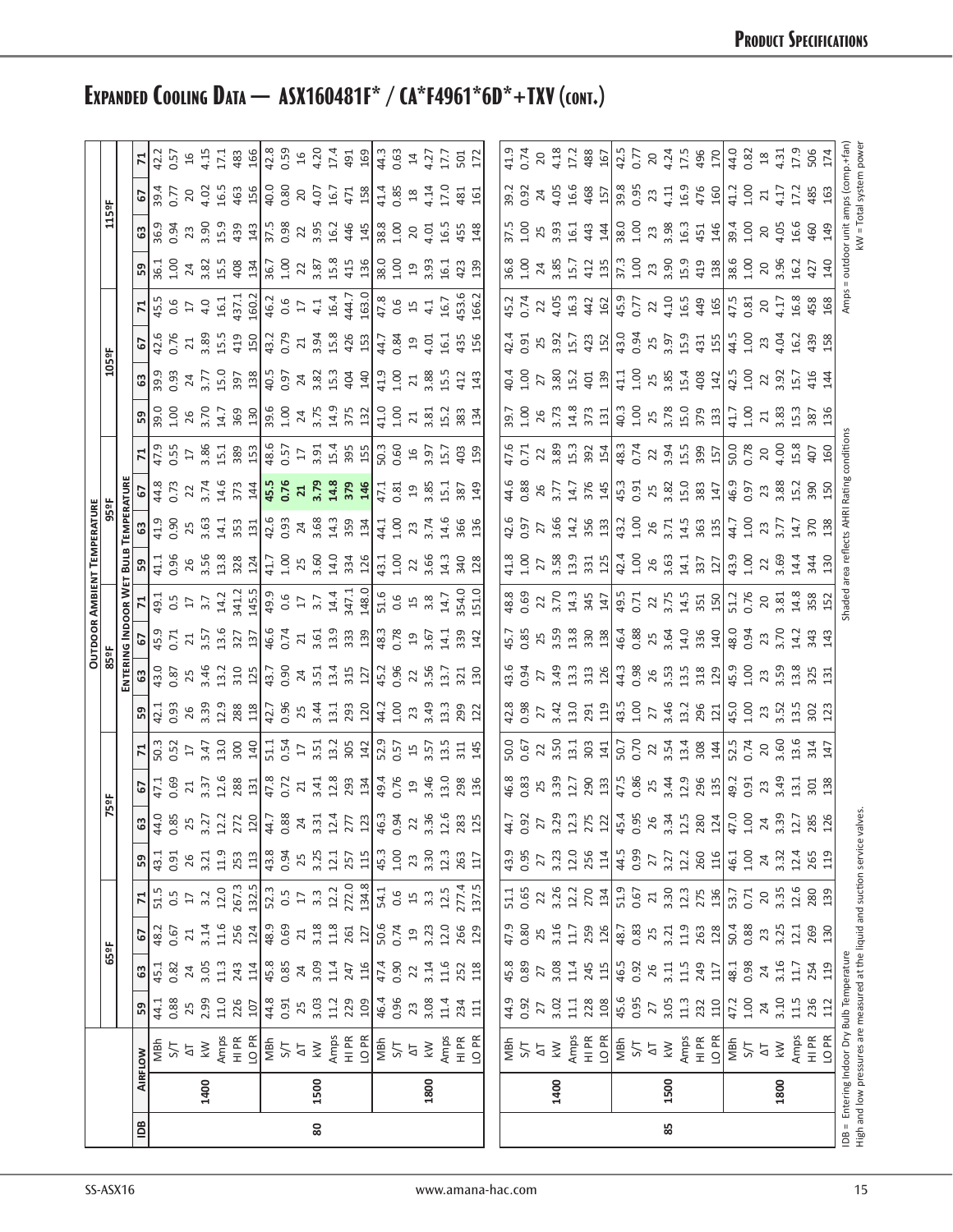|     |      |                                                                                                                     |                         |                 |                |                 |                 |                                                                                                                                                                                                                                                                                                              |                                                                                                                                                                                                                                |                                                                                                                                                                                                                                                                                                                                                             |  | <b>OUTDOOR AMBIENT TEMPERATURE</b> |                                                                                                                                                                                                                                                                                                                     |                                                                                                                                                    |  |                                                                                                                                                                                                                                                                                                                                                                                                                                                                |                                                                                                                                                                                                                                                                                                                     |                                                                                                                                                                                                                                                                                                                                                                                                                                     |                                                                                                                                                                                                                                                                                                             |                                                                                                                                                                                                                                                                                                                     |  |
|-----|------|---------------------------------------------------------------------------------------------------------------------|-------------------------|-----------------|----------------|-----------------|-----------------|--------------------------------------------------------------------------------------------------------------------------------------------------------------------------------------------------------------------------------------------------------------------------------------------------------------|--------------------------------------------------------------------------------------------------------------------------------------------------------------------------------------------------------------------------------|-------------------------------------------------------------------------------------------------------------------------------------------------------------------------------------------------------------------------------------------------------------------------------------------------------------------------------------------------------------|--|------------------------------------|---------------------------------------------------------------------------------------------------------------------------------------------------------------------------------------------------------------------------------------------------------------------------------------------------------------------|----------------------------------------------------------------------------------------------------------------------------------------------------|--|----------------------------------------------------------------------------------------------------------------------------------------------------------------------------------------------------------------------------------------------------------------------------------------------------------------------------------------------------------------------------------------------------------------------------------------------------------------|---------------------------------------------------------------------------------------------------------------------------------------------------------------------------------------------------------------------------------------------------------------------------------------------------------------------|-------------------------------------------------------------------------------------------------------------------------------------------------------------------------------------------------------------------------------------------------------------------------------------------------------------------------------------------------------------------------------------------------------------------------------------|-------------------------------------------------------------------------------------------------------------------------------------------------------------------------------------------------------------------------------------------------------------------------------------------------------------|---------------------------------------------------------------------------------------------------------------------------------------------------------------------------------------------------------------------------------------------------------------------------------------------------------------------|--|
|     |      |                                                                                                                     |                         |                 | 65°F           |                 |                 |                                                                                                                                                                                                                                                                                                              | 75°F                                                                                                                                                                                                                           |                                                                                                                                                                                                                                                                                                                                                             |  |                                    |                                                                                                                                                                                                                                                                                                                     |                                                                                                                                                    |  | 105°F                                                                                                                                                                                                                                                                                                                                                                                                                                                          |                                                                                                                                                                                                                                                                                                                     |                                                                                                                                                                                                                                                                                                                                                                                                                                     | 115°F                                                                                                                                                                                                                                                                                                       |                                                                                                                                                                                                                                                                                                                     |  |
|     |      |                                                                                                                     |                         |                 |                |                 |                 |                                                                                                                                                                                                                                                                                                              |                                                                                                                                                                                                                                |                                                                                                                                                                                                                                                                                                                                                             |  |                                    |                                                                                                                                                                                                                                                                                                                     |                                                                                                                                                    |  |                                                                                                                                                                                                                                                                                                                                                                                                                                                                |                                                                                                                                                                                                                                                                                                                     |                                                                                                                                                                                                                                                                                                                                                                                                                                     |                                                                                                                                                                                                                                                                                                             |                                                                                                                                                                                                                                                                                                                     |  |
| ÎОВ |      | AIRFLOW                                                                                                             | 59                      | යි              | 5              |                 | 59              |                                                                                                                                                                                                                                                                                                              |                                                                                                                                                                                                                                |                                                                                                                                                                                                                                                                                                                                                             |  |                                    |                                                                                                                                                                                                                                                                                                                     |                                                                                                                                                    |  |                                                                                                                                                                                                                                                                                                                                                                                                                                                                |                                                                                                                                                                                                                                                                                                                     |                                                                                                                                                                                                                                                                                                                                                                                                                                     |                                                                                                                                                                                                                                                                                                             |                                                                                                                                                                                                                                                                                                                     |  |
|     |      | MBh                                                                                                                 | 51.9                    | 53.8            | 58.9           |                 | 50.7            |                                                                                                                                                                                                                                                                                                              |                                                                                                                                                                                                                                |                                                                                                                                                                                                                                                                                                                                                             |  |                                    |                                                                                                                                                                                                                                                                                                                     |                                                                                                                                                    |  |                                                                                                                                                                                                                                                                                                                                                                                                                                                                |                                                                                                                                                                                                                                                                                                                     |                                                                                                                                                                                                                                                                                                                                                                                                                                     |                                                                                                                                                                                                                                                                                                             |                                                                                                                                                                                                                                                                                                                     |  |
|     |      | 5/7                                                                                                                 | 0.74                    | 0.62            | 0.43           |                 | 0.77            |                                                                                                                                                                                                                                                                                                              |                                                                                                                                                                                                                                |                                                                                                                                                                                                                                                                                                                                                             |  |                                    |                                                                                                                                                                                                                                                                                                                     |                                                                                                                                                    |  |                                                                                                                                                                                                                                                                                                                                                                                                                                                                |                                                                                                                                                                                                                                                                                                                     |                                                                                                                                                                                                                                                                                                                                                                                                                                     |                                                                                                                                                                                                                                                                                                             |                                                                                                                                                                                                                                                                                                                     |  |
|     |      | $\overline{\Delta}$                                                                                                 | 20                      | $^{28}$         | $\Xi$          |                 | 20              |                                                                                                                                                                                                                                                                                                              |                                                                                                                                                                                                                                |                                                                                                                                                                                                                                                                                                                                                             |  |                                    |                                                                                                                                                                                                                                                                                                                     |                                                                                                                                                    |  |                                                                                                                                                                                                                                                                                                                                                                                                                                                                |                                                                                                                                                                                                                                                                                                                     |                                                                                                                                                                                                                                                                                                                                                                                                                                     |                                                                                                                                                                                                                                                                                                             |                                                                                                                                                                                                                                                                                                                     |  |
|     | 1750 | $\overline{\mathsf{k}}$ W                                                                                           | 3.55                    | 3.62            | 3.73           |                 | 3.80            |                                                                                                                                                                                                                                                                                                              |                                                                                                                                                                                                                                |                                                                                                                                                                                                                                                                                                                                                             |  |                                    |                                                                                                                                                                                                                                                                                                                     |                                                                                                                                                    |  |                                                                                                                                                                                                                                                                                                                                                                                                                                                                |                                                                                                                                                                                                                                                                                                                     |                                                                                                                                                                                                                                                                                                                                                                                                                                     |                                                                                                                                                                                                                                                                                                             |                                                                                                                                                                                                                                                                                                                     |  |
|     |      | Amps<br>H PR<br><u>LO</u> PR                                                                                        | 13.2                    | 13.5            | 14.0           |                 | 14.3            | $\frac{3}{12}$ $\frac{13}{12}$ $\frac{3}{12}$ $\frac{3}{12}$ $\frac{3}{12}$ $\frac{3}{12}$ $\frac{3}{12}$ $\frac{3}{12}$ $\frac{3}{12}$ $\frac{3}{12}$ $\frac{3}{12}$ $\frac{3}{12}$ $\frac{3}{12}$ $\frac{3}{12}$ $\frac{3}{12}$ $\frac{3}{12}$ $\frac{3}{12}$ $\frac{3}{12}$ $\frac{3}{12}$ $\frac{3}{12}$ | $5.553$ $3.532$ $3.512$ $3.533$ $3.532$ $3.533$ $3.533$ $3.533$ $3.533$ $3.533$ $3.533$ $3.533$ $3.533$ $3.533$ $3.533$ $3.533$ $3.533$ $3.533$ $3.533$ $3.533$ $3.533$ $3.533$ $3.533$ $3.533$ $3.533$ $3.533$ $3.533$ $3.53$ | $\frac{1}{3}$<br>$\frac{1}{3}$ $\frac{1}{5}$ $\frac{1}{5}$ $\frac{1}{5}$ $\frac{1}{5}$ $\frac{1}{5}$ $\frac{1}{5}$ $\frac{1}{5}$ $\frac{1}{5}$ $\frac{1}{5}$ $\frac{1}{5}$ $\frac{1}{5}$ $\frac{1}{5}$ $\frac{1}{5}$ $\frac{1}{5}$ $\frac{1}{5}$ $\frac{1}{5}$ $\frac{1}{5}$ $\frac{1}{5}$ $\frac{1}{5}$ $\frac{1}{5}$ $\frac{1}{5}$ $\frac{1}{5}$ $\frac{$ |  |                                    |                                                                                                                                                                                                                                                                                                                     |                                                                                                                                                    |  | $\begin{array}{l} \textbf{a} \\ \textbf{b} \\ \textbf{c} \\ \textbf{c} \\ \textbf{d} \\ \textbf{e} \\ \textbf{e} \\ \textbf{e} \\ \textbf{e} \\ \textbf{e} \\ \textbf{e} \\ \textbf{e} \\ \textbf{e} \\ \textbf{e} \\ \textbf{e} \\ \textbf{e} \\ \textbf{e} \\ \textbf{e} \\ \textbf{e} \\ \textbf{e} \\ \textbf{e} \\ \textbf{e} \\ \textbf{e} \\ \textbf{e} \\ \textbf{e} \\ \textbf{e} \\ \textbf{e} \\ \textbf{e} \\ \textbf{e} \\ \textbf{e} \\ \textbf$ | $2\frac{1}{2}$ $2\frac{3}{2}$ $3\frac{3}{2}$ $3\frac{3}{2}$ $3\frac{4}{2}$ $3\frac{4}{2}$ $3\frac{4}{2}$ $3\frac{4}{2}$ $3\frac{4}{2}$ $3\frac{4}{2}$ $3\frac{4}{2}$ $3\frac{4}{2}$ $3\frac{4}{2}$ $3\frac{4}{2}$ $3\frac{4}{2}$ $3\frac{4}{2}$ $3\frac{4}{2}$ $3\frac{4}{2}$ $3\frac{4}{2}$ $3\frac{4}{2}$         | $B_0$ $\left(\frac{4}{3}, \frac{8}{3}\right)$ $\left(\frac{1}{3}, \frac{8}{3}\right)$ $\left(\frac{1}{3}, \frac{8}{3}\right)$ $\left(\frac{1}{3}, \frac{8}{3}\right)$ $\left(\frac{1}{3}, \frac{8}{3}\right)$ $\left(\frac{1}{3}, \frac{8}{3}\right)$ $\left(\frac{1}{3}, \frac{8}{3}\right)$ $\left(\frac{1}{3}, \frac{8}{3}\right)$ $\left(\frac{1}{3}, \frac{8}{3}\right)$ $\left(\frac{1}{3}, \frac{8}{3}\right)$ $\left(\frac$ | $3\frac{1}{3}$ $3\frac{1}{5}$ $3\frac{1}{2}$ $3\frac{1}{2}$ $3\frac{1}{2}$ $3\frac{1}{2}$ $3\frac{1}{2}$ $3\frac{1}{2}$ $3\frac{1}{2}$ $3\frac{1}{2}$ $3\frac{1}{2}$ $3\frac{1}{2}$ $3\frac{1}{2}$ $3\frac{1}{2}$ $3\frac{1}{2}$ $3\frac{1}{2}$ $3\frac{1}{2}$ $3\frac{1}{2}$ $3\frac{1}{2}$ $3\frac{1}{2}$ | $\frac{6}{3}$ $\frac{8}{3}$ $\frac{2}{3}$ $\frac{1}{2}$ $\frac{1}{2}$ $\frac{1}{2}$ $\frac{3}{2}$ $\frac{4}{3}$ $\frac{3}{2}$ $\frac{3}{2}$ $\frac{3}{2}$ $\frac{3}{2}$ $\frac{3}{2}$ $\frac{3}{2}$ $\frac{3}{2}$ $\frac{3}{2}$ $\frac{3}{2}$ $\frac{3}{2}$ $\frac{3}{2}$ $\frac{3}{2}$ $\frac{3}{2}$ $\frac{3}{2}$ |  |
|     |      |                                                                                                                     | 217                     | 233             | 246            |                 | 243             |                                                                                                                                                                                                                                                                                                              |                                                                                                                                                                                                                                |                                                                                                                                                                                                                                                                                                                                                             |  |                                    |                                                                                                                                                                                                                                                                                                                     |                                                                                                                                                    |  |                                                                                                                                                                                                                                                                                                                                                                                                                                                                |                                                                                                                                                                                                                                                                                                                     |                                                                                                                                                                                                                                                                                                                                                                                                                                     |                                                                                                                                                                                                                                                                                                             |                                                                                                                                                                                                                                                                                                                     |  |
|     |      |                                                                                                                     | 103                     | 109             | 119            |                 | 109             |                                                                                                                                                                                                                                                                                                              |                                                                                                                                                                                                                                |                                                                                                                                                                                                                                                                                                                                                             |  |                                    |                                                                                                                                                                                                                                                                                                                     |                                                                                                                                                    |  |                                                                                                                                                                                                                                                                                                                                                                                                                                                                |                                                                                                                                                                                                                                                                                                                     |                                                                                                                                                                                                                                                                                                                                                                                                                                     |                                                                                                                                                                                                                                                                                                             |                                                                                                                                                                                                                                                                                                                     |  |
|     |      | NBh<br>S/T                                                                                                          | 51.4                    | 53.2            | 58.3           |                 | 50.2<br>0.75    |                                                                                                                                                                                                                                                                                                              |                                                                                                                                                                                                                                |                                                                                                                                                                                                                                                                                                                                                             |  |                                    |                                                                                                                                                                                                                                                                                                                     |                                                                                                                                                    |  |                                                                                                                                                                                                                                                                                                                                                                                                                                                                |                                                                                                                                                                                                                                                                                                                     |                                                                                                                                                                                                                                                                                                                                                                                                                                     |                                                                                                                                                                                                                                                                                                             |                                                                                                                                                                                                                                                                                                                     |  |
|     |      |                                                                                                                     | 0.73                    | 0.61            | 0.42           |                 |                 |                                                                                                                                                                                                                                                                                                              |                                                                                                                                                                                                                                |                                                                                                                                                                                                                                                                                                                                                             |  |                                    |                                                                                                                                                                                                                                                                                                                     |                                                                                                                                                    |  |                                                                                                                                                                                                                                                                                                                                                                                                                                                                |                                                                                                                                                                                                                                                                                                                     |                                                                                                                                                                                                                                                                                                                                                                                                                                     |                                                                                                                                                                                                                                                                                                             |                                                                                                                                                                                                                                                                                                                     |  |
|     |      | $\overline{\omega}$                                                                                                 | $\overline{21}$         | $^{28}$         | $\overline{1}$ |                 | 21              |                                                                                                                                                                                                                                                                                                              |                                                                                                                                                                                                                                |                                                                                                                                                                                                                                                                                                                                                             |  |                                    |                                                                                                                                                                                                                                                                                                                     |                                                                                                                                                    |  |                                                                                                                                                                                                                                                                                                                                                                                                                                                                |                                                                                                                                                                                                                                                                                                                     |                                                                                                                                                                                                                                                                                                                                                                                                                                     |                                                                                                                                                                                                                                                                                                             |                                                                                                                                                                                                                                                                                                                     |  |
| 20  | 1625 | $\lesssim$                                                                                                          | 3.55                    | 3.61            | 3.72           |                 | 3.80            |                                                                                                                                                                                                                                                                                                              |                                                                                                                                                                                                                                |                                                                                                                                                                                                                                                                                                                                                             |  |                                    |                                                                                                                                                                                                                                                                                                                     |                                                                                                                                                    |  |                                                                                                                                                                                                                                                                                                                                                                                                                                                                |                                                                                                                                                                                                                                                                                                                     |                                                                                                                                                                                                                                                                                                                                                                                                                                     |                                                                                                                                                                                                                                                                                                             |                                                                                                                                                                                                                                                                                                                     |  |
|     |      |                                                                                                                     | 13.2                    | 13.5            | 13.9           |                 | 14.2            |                                                                                                                                                                                                                                                                                                              |                                                                                                                                                                                                                                |                                                                                                                                                                                                                                                                                                                                                             |  |                                    |                                                                                                                                                                                                                                                                                                                     |                                                                                                                                                    |  |                                                                                                                                                                                                                                                                                                                                                                                                                                                                |                                                                                                                                                                                                                                                                                                                     |                                                                                                                                                                                                                                                                                                                                                                                                                                     |                                                                                                                                                                                                                                                                                                             |                                                                                                                                                                                                                                                                                                                     |  |
|     |      | Amps<br>HI PR                                                                                                       | 216                     | 232             | 245            |                 | 242             |                                                                                                                                                                                                                                                                                                              |                                                                                                                                                                                                                                |                                                                                                                                                                                                                                                                                                                                                             |  |                                    |                                                                                                                                                                                                                                                                                                                     |                                                                                                                                                    |  |                                                                                                                                                                                                                                                                                                                                                                                                                                                                |                                                                                                                                                                                                                                                                                                                     |                                                                                                                                                                                                                                                                                                                                                                                                                                     |                                                                                                                                                                                                                                                                                                             |                                                                                                                                                                                                                                                                                                                     |  |
|     |      | LO PR                                                                                                               | 102                     | 109             | 119            |                 | 108             |                                                                                                                                                                                                                                                                                                              |                                                                                                                                                                                                                                |                                                                                                                                                                                                                                                                                                                                                             |  |                                    |                                                                                                                                                                                                                                                                                                                     |                                                                                                                                                    |  |                                                                                                                                                                                                                                                                                                                                                                                                                                                                |                                                                                                                                                                                                                                                                                                                     |                                                                                                                                                                                                                                                                                                                                                                                                                                     |                                                                                                                                                                                                                                                                                                             |                                                                                                                                                                                                                                                                                                                     |  |
|     |      | MBh                                                                                                                 | 53.2                    | 55.1            | 60.4           |                 | 51.9            |                                                                                                                                                                                                                                                                                                              |                                                                                                                                                                                                                                |                                                                                                                                                                                                                                                                                                                                                             |  |                                    |                                                                                                                                                                                                                                                                                                                     |                                                                                                                                                    |  |                                                                                                                                                                                                                                                                                                                                                                                                                                                                |                                                                                                                                                                                                                                                                                                                     |                                                                                                                                                                                                                                                                                                                                                                                                                                     |                                                                                                                                                                                                                                                                                                             |                                                                                                                                                                                                                                                                                                                     |  |
|     |      | 5/7                                                                                                                 | 0.77                    | 0.65            | 0.45           |                 | 0.80            |                                                                                                                                                                                                                                                                                                              |                                                                                                                                                                                                                                |                                                                                                                                                                                                                                                                                                                                                             |  |                                    |                                                                                                                                                                                                                                                                                                                     |                                                                                                                                                    |  |                                                                                                                                                                                                                                                                                                                                                                                                                                                                |                                                                                                                                                                                                                                                                                                                     |                                                                                                                                                                                                                                                                                                                                                                                                                                     |                                                                                                                                                                                                                                                                                                             |                                                                                                                                                                                                                                                                                                                     |  |
|     |      | $\overline{\Delta}$                                                                                                 | $\overline{\mathbb{L}}$ | 15              | $\Xi$          |                 | $\overline{17}$ |                                                                                                                                                                                                                                                                                                              |                                                                                                                                                                                                                                |                                                                                                                                                                                                                                                                                                                                                             |  |                                    |                                                                                                                                                                                                                                                                                                                     |                                                                                                                                                    |  |                                                                                                                                                                                                                                                                                                                                                                                                                                                                |                                                                                                                                                                                                                                                                                                                     |                                                                                                                                                                                                                                                                                                                                                                                                                                     |                                                                                                                                                                                                                                                                                                             |                                                                                                                                                                                                                                                                                                                     |  |
|     | 2250 | $\overline{\mathsf{k}}$ W                                                                                           | 3.60                    | 3.67            | 3.77           |                 | 3.85            |                                                                                                                                                                                                                                                                                                              |                                                                                                                                                                                                                                |                                                                                                                                                                                                                                                                                                                                                             |  |                                    |                                                                                                                                                                                                                                                                                                                     |                                                                                                                                                    |  |                                                                                                                                                                                                                                                                                                                                                                                                                                                                |                                                                                                                                                                                                                                                                                                                     |                                                                                                                                                                                                                                                                                                                                                                                                                                     |                                                                                                                                                                                                                                                                                                             |                                                                                                                                                                                                                                                                                                                     |  |
|     |      |                                                                                                                     | 13.4                    | 13.7            | 14.2           |                 | 14.5            |                                                                                                                                                                                                                                                                                                              |                                                                                                                                                                                                                                |                                                                                                                                                                                                                                                                                                                                                             |  |                                    |                                                                                                                                                                                                                                                                                                                     |                                                                                                                                                    |  |                                                                                                                                                                                                                                                                                                                                                                                                                                                                |                                                                                                                                                                                                                                                                                                                     |                                                                                                                                                                                                                                                                                                                                                                                                                                     |                                                                                                                                                                                                                                                                                                             |                                                                                                                                                                                                                                                                                                                     |  |
|     |      | Amps<br>HI PR                                                                                                       | 220                     | 237             | 250            |                 | 247             |                                                                                                                                                                                                                                                                                                              |                                                                                                                                                                                                                                |                                                                                                                                                                                                                                                                                                                                                             |  |                                    |                                                                                                                                                                                                                                                                                                                     |                                                                                                                                                    |  |                                                                                                                                                                                                                                                                                                                                                                                                                                                                |                                                                                                                                                                                                                                                                                                                     |                                                                                                                                                                                                                                                                                                                                                                                                                                     |                                                                                                                                                                                                                                                                                                             |                                                                                                                                                                                                                                                                                                                     |  |
|     |      | LO <sub>PR</sub>                                                                                                    | 104                     | $\overline{11}$ | 121            |                 | 110             |                                                                                                                                                                                                                                                                                                              |                                                                                                                                                                                                                                |                                                                                                                                                                                                                                                                                                                                                             |  |                                    |                                                                                                                                                                                                                                                                                                                     |                                                                                                                                                    |  |                                                                                                                                                                                                                                                                                                                                                                                                                                                                |                                                                                                                                                                                                                                                                                                                     |                                                                                                                                                                                                                                                                                                                                                                                                                                     |                                                                                                                                                                                                                                                                                                             |                                                                                                                                                                                                                                                                                                                     |  |
|     |      |                                                                                                                     |                         |                 |                |                 |                 |                                                                                                                                                                                                                                                                                                              |                                                                                                                                                                                                                                |                                                                                                                                                                                                                                                                                                                                                             |  |                                    |                                                                                                                                                                                                                                                                                                                     |                                                                                                                                                    |  |                                                                                                                                                                                                                                                                                                                                                                                                                                                                |                                                                                                                                                                                                                                                                                                                     |                                                                                                                                                                                                                                                                                                                                                                                                                                     |                                                                                                                                                                                                                                                                                                             |                                                                                                                                                                                                                                                                                                                     |  |
|     |      |                                                                                                                     | 52.8                    | 54.3            | 58.8           | 63.1            | 51.5            |                                                                                                                                                                                                                                                                                                              |                                                                                                                                                                                                                                |                                                                                                                                                                                                                                                                                                                                                             |  |                                    |                                                                                                                                                                                                                                                                                                                     |                                                                                                                                                    |  |                                                                                                                                                                                                                                                                                                                                                                                                                                                                |                                                                                                                                                                                                                                                                                                                     |                                                                                                                                                                                                                                                                                                                                                                                                                                     |                                                                                                                                                                                                                                                                                                             |                                                                                                                                                                                                                                                                                                                     |  |
|     |      | NBh<br>S/T                                                                                                          | 0.84                    | 0.75            | 0.57           | 0.37            | 0.87            |                                                                                                                                                                                                                                                                                                              |                                                                                                                                                                                                                                |                                                                                                                                                                                                                                                                                                                                                             |  |                                    |                                                                                                                                                                                                                                                                                                                     |                                                                                                                                                    |  |                                                                                                                                                                                                                                                                                                                                                                                                                                                                |                                                                                                                                                                                                                                                                                                                     |                                                                                                                                                                                                                                                                                                                                                                                                                                     |                                                                                                                                                                                                                                                                                                             |                                                                                                                                                                                                                                                                                                                     |  |
|     |      | $\Delta\top$                                                                                                        | 23                      | $\overline{2}$  | $^{28}$        | $22$            | 24              |                                                                                                                                                                                                                                                                                                              |                                                                                                                                                                                                                                |                                                                                                                                                                                                                                                                                                                                                             |  |                                    |                                                                                                                                                                                                                                                                                                                     |                                                                                                                                                    |  |                                                                                                                                                                                                                                                                                                                                                                                                                                                                |                                                                                                                                                                                                                                                                                                                     |                                                                                                                                                                                                                                                                                                                                                                                                                                     |                                                                                                                                                                                                                                                                                                             |                                                                                                                                                                                                                                                                                                                     |  |
|     | 1750 | KW                                                                                                                  | 3.58                    | 3.65            | 3.76           | 3.87            | 3.83            |                                                                                                                                                                                                                                                                                                              |                                                                                                                                                                                                                                |                                                                                                                                                                                                                                                                                                                                                             |  |                                    |                                                                                                                                                                                                                                                                                                                     |                                                                                                                                                    |  |                                                                                                                                                                                                                                                                                                                                                                                                                                                                |                                                                                                                                                                                                                                                                                                                     |                                                                                                                                                                                                                                                                                                                                                                                                                                     |                                                                                                                                                                                                                                                                                                             |                                                                                                                                                                                                                                                                                                                     |  |
|     |      |                                                                                                                     | 13.4                    | 13.7            | 14.1           | 14.6            | 14.4            |                                                                                                                                                                                                                                                                                                              |                                                                                                                                                                                                                                |                                                                                                                                                                                                                                                                                                                                                             |  |                                    |                                                                                                                                                                                                                                                                                                                     |                                                                                                                                                    |  |                                                                                                                                                                                                                                                                                                                                                                                                                                                                |                                                                                                                                                                                                                                                                                                                     |                                                                                                                                                                                                                                                                                                                                                                                                                                     |                                                                                                                                                                                                                                                                                                             |                                                                                                                                                                                                                                                                                                                     |  |
|     |      | Amps<br>HI PR                                                                                                       | 219                     | 235             | 249            | 259             | 246             |                                                                                                                                                                                                                                                                                                              |                                                                                                                                                                                                                                |                                                                                                                                                                                                                                                                                                                                                             |  |                                    |                                                                                                                                                                                                                                                                                                                     |                                                                                                                                                    |  |                                                                                                                                                                                                                                                                                                                                                                                                                                                                |                                                                                                                                                                                                                                                                                                                     |                                                                                                                                                                                                                                                                                                                                                                                                                                     |                                                                                                                                                                                                                                                                                                             |                                                                                                                                                                                                                                                                                                                     |  |
|     |      | LO PR                                                                                                               | 104                     | 110             | 121            | 128             | 110             |                                                                                                                                                                                                                                                                                                              |                                                                                                                                                                                                                                |                                                                                                                                                                                                                                                                                                                                                             |  |                                    |                                                                                                                                                                                                                                                                                                                     |                                                                                                                                                    |  |                                                                                                                                                                                                                                                                                                                                                                                                                                                                |                                                                                                                                                                                                                                                                                                                     |                                                                                                                                                                                                                                                                                                                                                                                                                                     |                                                                                                                                                                                                                                                                                                             |                                                                                                                                                                                                                                                                                                                     |  |
|     |      | MBh<br>S/T                                                                                                          | 52.2                    | 53.8            | 58.2           | 62.5            | 51.0            |                                                                                                                                                                                                                                                                                                              |                                                                                                                                                                                                                                |                                                                                                                                                                                                                                                                                                                                                             |  |                                    |                                                                                                                                                                                                                                                                                                                     |                                                                                                                                                    |  |                                                                                                                                                                                                                                                                                                                                                                                                                                                                |                                                                                                                                                                                                                                                                                                                     |                                                                                                                                                                                                                                                                                                                                                                                                                                     |                                                                                                                                                                                                                                                                                                             |                                                                                                                                                                                                                                                                                                                     |  |
|     |      |                                                                                                                     | 0.83                    | 0.74            | 0.56           | 0.36            | 0.86            |                                                                                                                                                                                                                                                                                                              |                                                                                                                                                                                                                                |                                                                                                                                                                                                                                                                                                                                                             |  |                                    |                                                                                                                                                                                                                                                                                                                     |                                                                                                                                                    |  |                                                                                                                                                                                                                                                                                                                                                                                                                                                                |                                                                                                                                                                                                                                                                                                                     |                                                                                                                                                                                                                                                                                                                                                                                                                                     |                                                                                                                                                                                                                                                                                                             |                                                                                                                                                                                                                                                                                                                     |  |
|     |      | $\overline{\Delta}$                                                                                                 | 24                      | 23              | $^{28}$        | $\Xi$           | 25              |                                                                                                                                                                                                                                                                                                              |                                                                                                                                                                                                                                |                                                                                                                                                                                                                                                                                                                                                             |  |                                    |                                                                                                                                                                                                                                                                                                                     |                                                                                                                                                    |  |                                                                                                                                                                                                                                                                                                                                                                                                                                                                |                                                                                                                                                                                                                                                                                                                     |                                                                                                                                                                                                                                                                                                                                                                                                                                     |                                                                                                                                                                                                                                                                                                             |                                                                                                                                                                                                                                                                                                                     |  |
| 75  | 1625 | $\overline{\mathsf{k}}$                                                                                             | 3.57                    | 3.64            | 3.75           | 3.86            | 3.82            |                                                                                                                                                                                                                                                                                                              |                                                                                                                                                                                                                                |                                                                                                                                                                                                                                                                                                                                                             |  |                                    |                                                                                                                                                                                                                                                                                                                     |                                                                                                                                                    |  |                                                                                                                                                                                                                                                                                                                                                                                                                                                                |                                                                                                                                                                                                                                                                                                                     |                                                                                                                                                                                                                                                                                                                                                                                                                                     |                                                                                                                                                                                                                                                                                                             |                                                                                                                                                                                                                                                                                                                     |  |
|     |      | Amps<br>HI PR                                                                                                       | 13.3                    | 13.6            | 14.1           | 14.6            | 14.4            |                                                                                                                                                                                                                                                                                                              |                                                                                                                                                                                                                                |                                                                                                                                                                                                                                                                                                                                                             |  |                                    |                                                                                                                                                                                                                                                                                                                     |                                                                                                                                                    |  |                                                                                                                                                                                                                                                                                                                                                                                                                                                                |                                                                                                                                                                                                                                                                                                                     |                                                                                                                                                                                                                                                                                                                                                                                                                                     |                                                                                                                                                                                                                                                                                                             |                                                                                                                                                                                                                                                                                                                     |  |
|     |      |                                                                                                                     | 218                     | 235             | 248            | 259<br>128      | 245             |                                                                                                                                                                                                                                                                                                              |                                                                                                                                                                                                                                |                                                                                                                                                                                                                                                                                                                                                             |  |                                    |                                                                                                                                                                                                                                                                                                                     |                                                                                                                                                    |  |                                                                                                                                                                                                                                                                                                                                                                                                                                                                |                                                                                                                                                                                                                                                                                                                     |                                                                                                                                                                                                                                                                                                                                                                                                                                     |                                                                                                                                                                                                                                                                                                             |                                                                                                                                                                                                                                                                                                                     |  |
|     |      | LO <sub>PR</sub>                                                                                                    | 103                     | 110             | 120            |                 | 109             |                                                                                                                                                                                                                                                                                                              |                                                                                                                                                                                                                                |                                                                                                                                                                                                                                                                                                                                                             |  |                                    |                                                                                                                                                                                                                                                                                                                     |                                                                                                                                                    |  |                                                                                                                                                                                                                                                                                                                                                                                                                                                                |                                                                                                                                                                                                                                                                                                                     |                                                                                                                                                                                                                                                                                                                                                                                                                                     |                                                                                                                                                                                                                                                                                                             |                                                                                                                                                                                                                                                                                                                     |  |
|     |      | MBh                                                                                                                 | 54.1                    | 55.7            | 60.3           | 64.7            | 52.8            |                                                                                                                                                                                                                                                                                                              |                                                                                                                                                                                                                                |                                                                                                                                                                                                                                                                                                                                                             |  |                                    |                                                                                                                                                                                                                                                                                                                     |                                                                                                                                                    |  |                                                                                                                                                                                                                                                                                                                                                                                                                                                                |                                                                                                                                                                                                                                                                                                                     |                                                                                                                                                                                                                                                                                                                                                                                                                                     |                                                                                                                                                                                                                                                                                                             |                                                                                                                                                                                                                                                                                                                     |  |
|     |      | 5/7                                                                                                                 | 0.88                    | 0.79            | 0.60           | 0.38            | 0.91            |                                                                                                                                                                                                                                                                                                              |                                                                                                                                                                                                                                |                                                                                                                                                                                                                                                                                                                                                             |  |                                    |                                                                                                                                                                                                                                                                                                                     |                                                                                                                                                    |  |                                                                                                                                                                                                                                                                                                                                                                                                                                                                |                                                                                                                                                                                                                                                                                                                     |                                                                                                                                                                                                                                                                                                                                                                                                                                     |                                                                                                                                                                                                                                                                                                             |                                                                                                                                                                                                                                                                                                                     |  |
|     |      | $\overline{\Delta}$                                                                                                 | $\overline{1}9$         | $^{28}$         | 15             | $\overline{10}$ | 20              |                                                                                                                                                                                                                                                                                                              |                                                                                                                                                                                                                                |                                                                                                                                                                                                                                                                                                                                                             |  |                                    |                                                                                                                                                                                                                                                                                                                     |                                                                                                                                                    |  |                                                                                                                                                                                                                                                                                                                                                                                                                                                                |                                                                                                                                                                                                                                                                                                                     |                                                                                                                                                                                                                                                                                                                                                                                                                                     |                                                                                                                                                                                                                                                                                                             |                                                                                                                                                                                                                                                                                                                     |  |
|     | 2250 | $\leq$                                                                                                              | 3.62                    | 3.69            | 3.80           | 3.92            | 3.88            |                                                                                                                                                                                                                                                                                                              |                                                                                                                                                                                                                                |                                                                                                                                                                                                                                                                                                                                                             |  |                                    |                                                                                                                                                                                                                                                                                                                     |                                                                                                                                                    |  |                                                                                                                                                                                                                                                                                                                                                                                                                                                                |                                                                                                                                                                                                                                                                                                                     |                                                                                                                                                                                                                                                                                                                                                                                                                                     |                                                                                                                                                                                                                                                                                                             |                                                                                                                                                                                                                                                                                                                     |  |
|     |      |                                                                                                                     | 13.6                    | 13.9            | 14.3           | 14.8            | 14.6            |                                                                                                                                                                                                                                                                                                              |                                                                                                                                                                                                                                |                                                                                                                                                                                                                                                                                                                                                             |  |                                    |                                                                                                                                                                                                                                                                                                                     |                                                                                                                                                    |  |                                                                                                                                                                                                                                                                                                                                                                                                                                                                |                                                                                                                                                                                                                                                                                                                     |                                                                                                                                                                                                                                                                                                                                                                                                                                     |                                                                                                                                                                                                                                                                                                             |                                                                                                                                                                                                                                                                                                                     |  |
|     |      | Amps<br>HI PR<br>LO PR                                                                                              | 223                     | 239             | 253            | 264             | 250             | $\begin{array}{l} 1.736\\ 1.782\\ 2.793\\ 3.731\\ 3.732\\ 4.75\\ 4.75\\ 4.75\\ 5.77\\ 5.77\\ 5.77\\ 5.77\\ 5.77\\ 5.77\\ 5.77\\ 5.77\\ 5.77\\ 5.77\\ 5.77\\ 5.77\\ 5.77\\ 5.77\\ 5.77\\ 5.77\\ 5.77\\ 5.77\\ 5.77\\ 5.77\\ 5.77\\ 5.77\\ 5.77\\ 5.77\\ 5.77\\ 5.77\\ 5.7$                                    | 5 3 3 3 3 5 5 6 6 7 4 5 6 7 8 9 8 9 5 7 8 7 8 7                                                                                                                                                                                |                                                                                                                                                                                                                                                                                                                                                             |  |                                    | $\frac{1}{4}$ $\frac{3}{8}$ $\frac{3}{4}$ $\frac{4}{5}$ $\frac{5}{8}$ $\frac{2}{8}$ $\frac{1}{8}$ $\frac{1}{6}$ $\frac{5}{8}$ $\frac{3}{4}$ $\frac{1}{2}$ $\frac{1}{6}$ $\frac{3}{8}$ $\frac{3}{8}$ $\frac{1}{2}$ $\frac{1}{6}$ $\frac{3}{8}$ $\frac{3}{4}$ $\frac{1}{2}$ $\frac{1}{6}$ $\frac{3}{8}$ $\frac{3}{4}$ | ន្ទ្រី ខ្លួន <u>ដូច ន្ទ្រី ខ្លួន ដូច ន</u> ្ទ្រី ខ្លួន ដូច និង ដូច និង អ្នក<br>ខ្លួន អ្នក ដូច <mark>ខ្យួន ដូច ដូច</mark> អ្នក ដូច និង អ្នក ដូច និង |  |                                                                                                                                                                                                                                                                                                                                                                                                                                                                | $\frac{1}{2}$ $\frac{1}{2}$ $\frac{1}{2}$ $\frac{1}{2}$ $\frac{1}{2}$ $\frac{1}{2}$ $\frac{1}{2}$ $\frac{1}{2}$ $\frac{1}{2}$ $\frac{1}{2}$ $\frac{1}{2}$ $\frac{1}{2}$ $\frac{1}{2}$ $\frac{1}{2}$ $\frac{1}{2}$ $\frac{1}{2}$ $\frac{1}{2}$ $\frac{1}{2}$ $\frac{1}{2}$ $\frac{1}{2}$ $\frac{1}{2}$ $\frac{1}{2}$ | $(3.5)$ 2 $(5.8)$ 8 $(8.8)$ 9 $(1.8)$ 8 $(3.8)$ 8 $(4.8)$ 8 $(5.8)$ 8 $(6.8)$ 9 $(7.8)$ 8 $(8.8)$ 9 $(1.8)$ 9 $(1.8)$ 9 $(1.8)$ 9 $(1.8)$ 9 $(1.8)$ 9 $(1.8)$ 9 $(1.8)$ 9 $(1.8)$ 9 $(1.8)$ 9 $(1.8)$ 9 $(1.8)$ 9 $(1.8)$ 9                                                                                                                                                                                                         |                                                                                                                                                                                                                                                                                                             | si se i se si si li se i se si se si se si se si se si se si se si se si se si se si se si se si se si se si s                                                                                                                                                                                                      |  |
|     |      |                                                                                                                     | 106                     | $\frac{12}{1}$  | 123            | 131             | $\Xi$           |                                                                                                                                                                                                                                                                                                              |                                                                                                                                                                                                                                |                                                                                                                                                                                                                                                                                                                                                             |  |                                    |                                                                                                                                                                                                                                                                                                                     |                                                                                                                                                    |  |                                                                                                                                                                                                                                                                                                                                                                                                                                                                |                                                                                                                                                                                                                                                                                                                     |                                                                                                                                                                                                                                                                                                                                                                                                                                     |                                                                                                                                                                                                                                                                                                             |                                                                                                                                                                                                                                                                                                                     |  |
|     |      | High and low pressures are measured at the liquid and suction service<br>IDB = Entering Indoor Dry Bulb Temperature |                         |                 |                |                 |                 |                                                                                                                                                                                                                                                                                                              |                                                                                                                                                                                                                                |                                                                                                                                                                                                                                                                                                                                                             |  |                                    |                                                                                                                                                                                                                                                                                                                     |                                                                                                                                                    |  |                                                                                                                                                                                                                                                                                                                                                                                                                                                                |                                                                                                                                                                                                                                                                                                                     |                                                                                                                                                                                                                                                                                                                                                                                                                                     |                                                                                                                                                                                                                                                                                                             |                                                                                                                                                                                                                                                                                                                     |  |

#### **Expanded Cooling Data — ASX160601F\* / CA\*F4961\*6D\*+TXV**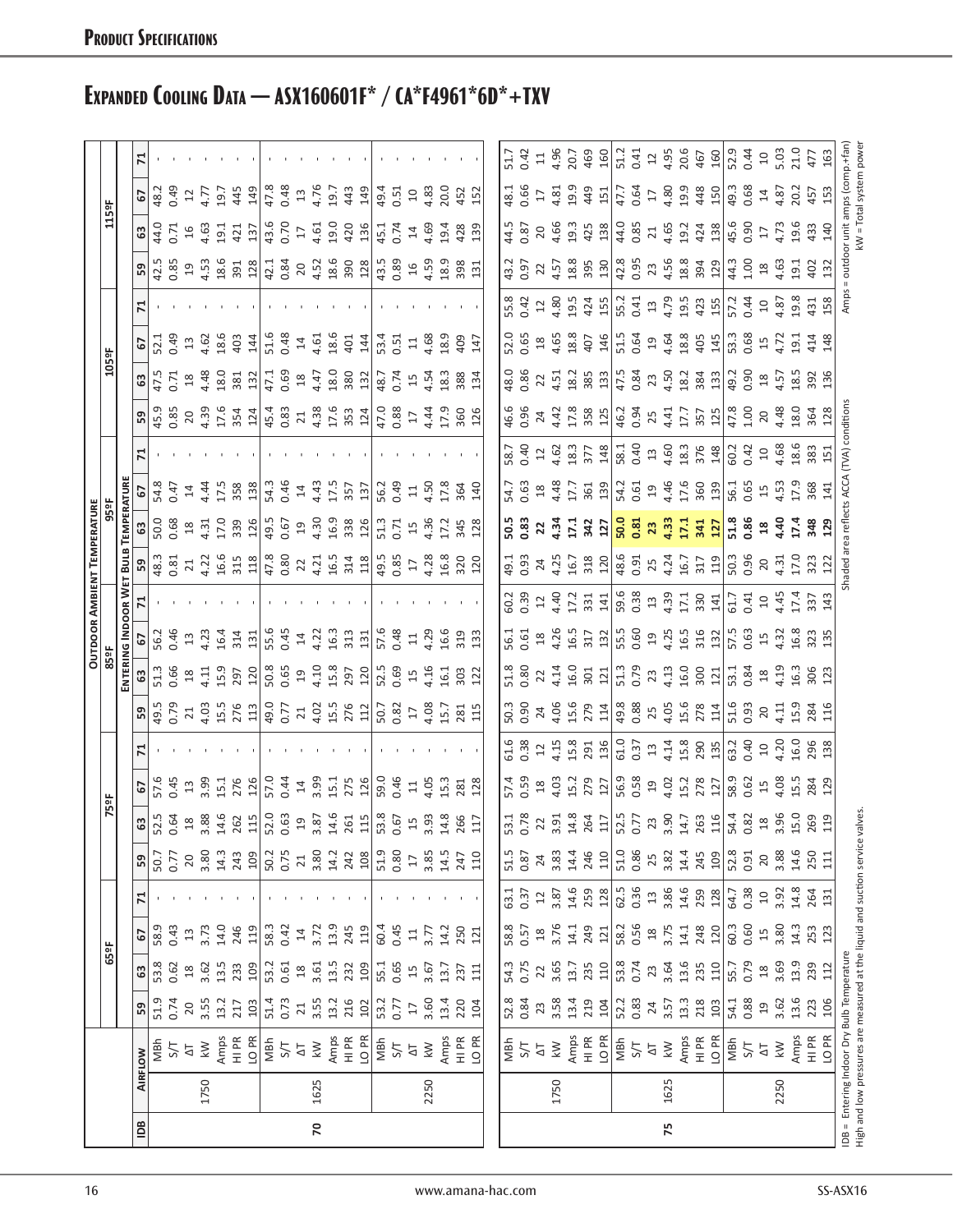|                                 |      |                                                                       |                 |                     |              |                                          |                  |                                                                                                                                                                                                                                                                                                 |                                                                                                                                                                                                                                                                                                                    |                                                                                                                                                                                                                                                                                                                                                                                                                                                                                                                                                                         |                                                                                                                                                                                                                                                                                                                                                                                                      |                                                                                                                                                                                                                                                                                                                       |                                                                                                       |                                                                                                                                                                                                                                                                                                         | <b>OUTDOOR AMBIENT TEMPERATURE</b>                                                                                                                                                                                                                                                                        |                                                                                                                                                                                                                                |                                                                                                                                                                                                                                                                                                               |                                                                                                                                                                                                                                                                                                               |                                                                  |                                                                                                                                                                                                                                                                           |                                                                           |                                      |                                               |                                                                                                                                                                 |                                                                                                                                                                                                                                                                                                                       |                                                                                                                                                                                                                                                                                                                                                   |
|---------------------------------|------|-----------------------------------------------------------------------|-----------------|---------------------|--------------|------------------------------------------|------------------|-------------------------------------------------------------------------------------------------------------------------------------------------------------------------------------------------------------------------------------------------------------------------------------------------|--------------------------------------------------------------------------------------------------------------------------------------------------------------------------------------------------------------------------------------------------------------------------------------------------------------------|-------------------------------------------------------------------------------------------------------------------------------------------------------------------------------------------------------------------------------------------------------------------------------------------------------------------------------------------------------------------------------------------------------------------------------------------------------------------------------------------------------------------------------------------------------------------------|------------------------------------------------------------------------------------------------------------------------------------------------------------------------------------------------------------------------------------------------------------------------------------------------------------------------------------------------------------------------------------------------------|-----------------------------------------------------------------------------------------------------------------------------------------------------------------------------------------------------------------------------------------------------------------------------------------------------------------------|-------------------------------------------------------------------------------------------------------|---------------------------------------------------------------------------------------------------------------------------------------------------------------------------------------------------------------------------------------------------------------------------------------------------------|-----------------------------------------------------------------------------------------------------------------------------------------------------------------------------------------------------------------------------------------------------------------------------------------------------------|--------------------------------------------------------------------------------------------------------------------------------------------------------------------------------------------------------------------------------|---------------------------------------------------------------------------------------------------------------------------------------------------------------------------------------------------------------------------------------------------------------------------------------------------------------|---------------------------------------------------------------------------------------------------------------------------------------------------------------------------------------------------------------------------------------------------------------------------------------------------------------|------------------------------------------------------------------|---------------------------------------------------------------------------------------------------------------------------------------------------------------------------------------------------------------------------------------------------------------------------|---------------------------------------------------------------------------|--------------------------------------|-----------------------------------------------|-----------------------------------------------------------------------------------------------------------------------------------------------------------------|-----------------------------------------------------------------------------------------------------------------------------------------------------------------------------------------------------------------------------------------------------------------------------------------------------------------------|---------------------------------------------------------------------------------------------------------------------------------------------------------------------------------------------------------------------------------------------------------------------------------------------------------------------------------------------------|
|                                 |      |                                                                       |                 |                     | 65°F         |                                          |                  |                                                                                                                                                                                                                                                                                                 | 75°F                                                                                                                                                                                                                                                                                                               |                                                                                                                                                                                                                                                                                                                                                                                                                                                                                                                                                                         |                                                                                                                                                                                                                                                                                                                                                                                                      |                                                                                                                                                                                                                                                                                                                       |                                                                                                       |                                                                                                                                                                                                                                                                                                         |                                                                                                                                                                                                                                                                                                           |                                                                                                                                                                                                                                |                                                                                                                                                                                                                                                                                                               |                                                                                                                                                                                                                                                                                                               |                                                                  | 105°F                                                                                                                                                                                                                                                                     |                                                                           |                                      |                                               | 115°F                                                                                                                                                           |                                                                                                                                                                                                                                                                                                                       |                                                                                                                                                                                                                                                                                                                                                   |
|                                 |      |                                                                       |                 |                     |              |                                          |                  |                                                                                                                                                                                                                                                                                                 |                                                                                                                                                                                                                                                                                                                    |                                                                                                                                                                                                                                                                                                                                                                                                                                                                                                                                                                         |                                                                                                                                                                                                                                                                                                                                                                                                      |                                                                                                                                                                                                                                                                                                                       | $\overline{a}$                                                                                        | OR WET                                                                                                                                                                                                                                                                                                  | Buua                                                                                                                                                                                                                                                                                                      | <b>TEMPERATURE</b>                                                                                                                                                                                                             |                                                                                                                                                                                                                                                                                                               |                                                                                                                                                                                                                                                                                                               |                                                                  |                                                                                                                                                                                                                                                                           |                                                                           |                                      |                                               |                                                                                                                                                                 |                                                                                                                                                                                                                                                                                                                       |                                                                                                                                                                                                                                                                                                                                                   |
| $\overline{a}$                  |      | AIRFLOW                                                               | 59              | 63                  | 5            |                                          | 59               |                                                                                                                                                                                                                                                                                                 | 67                                                                                                                                                                                                                                                                                                                 |                                                                                                                                                                                                                                                                                                                                                                                                                                                                                                                                                                         | 59                                                                                                                                                                                                                                                                                                                                                                                                   |                                                                                                                                                                                                                                                                                                                       |                                                                                                       |                                                                                                                                                                                                                                                                                                         |                                                                                                                                                                                                                                                                                                           | යි                                                                                                                                                                                                                             |                                                                                                                                                                                                                                                                                                               |                                                                                                                                                                                                                                                                                                               | ္တာ                                                              | <b>အ</b> မြီး                                                                                                                                                                                                                                                             | 57                                                                        |                                      | 59                                            |                                                                                                                                                                 | 57                                                                                                                                                                                                                                                                                                                    | $\mathbf{z}$                                                                                                                                                                                                                                                                                                                                      |
|                                 |      | NBh                                                                   | 53.7            | 54.9                | 58.6         | 62.7                                     | 52.5             |                                                                                                                                                                                                                                                                                                 | 57.3<br>0.73                                                                                                                                                                                                                                                                                                       |                                                                                                                                                                                                                                                                                                                                                                                                                                                                                                                                                                         | 51.2<br>0.98                                                                                                                                                                                                                                                                                                                                                                                         |                                                                                                                                                                                                                                                                                                                       | 55.                                                                                                   |                                                                                                                                                                                                                                                                                                         | 50 <sub>1</sub>                                                                                                                                                                                                                                                                                           | 51.                                                                                                                                                                                                                            | 54.                                                                                                                                                                                                                                                                                                           | 38<br>  38<br>  0.58                                                                                                                                                                                                                                                                                          | $\frac{1}{47.5}$                                                 |                                                                                                                                                                                                                                                                           | 51.8                                                                      | 55.4<br>0.6                          | 44.0<br>1.00                                  | $44.9$<br>1.00                                                                                                                                                  | 48.0                                                                                                                                                                                                                                                                                                                  | 51.3                                                                                                                                                                                                                                                                                                                                              |
|                                 |      | 5/7                                                                   | 0.93            | 0.87                | 0.71         | 0.5                                      | 0.96             |                                                                                                                                                                                                                                                                                                 |                                                                                                                                                                                                                                                                                                                    |                                                                                                                                                                                                                                                                                                                                                                                                                                                                                                                                                                         |                                                                                                                                                                                                                                                                                                                                                                                                      | 0.92                                                                                                                                                                                                                                                                                                                  | 0.75                                                                                                  |                                                                                                                                                                                                                                                                                                         |                                                                                                                                                                                                                                                                                                           | 0.95                                                                                                                                                                                                                           | 0.78                                                                                                                                                                                                                                                                                                          |                                                                                                                                                                                                                                                                                                               | 001                                                              | 0.99                                                                                                                                                                                                                                                                      |                                                                           |                                      |                                               |                                                                                                                                                                 | 0.81                                                                                                                                                                                                                                                                                                                  |                                                                                                                                                                                                                                                                                                                                                   |
|                                 |      | $\Xi$                                                                 |                 |                     | 22           | $\overline{\mathbb{L}}$                  | 26               |                                                                                                                                                                                                                                                                                                 |                                                                                                                                                                                                                                                                                                                    |                                                                                                                                                                                                                                                                                                                                                                                                                                                                                                                                                                         |                                                                                                                                                                                                                                                                                                                                                                                                      | 25                                                                                                                                                                                                                                                                                                                    |                                                                                                       |                                                                                                                                                                                                                                                                                                         |                                                                                                                                                                                                                                                                                                           | 26                                                                                                                                                                                                                             |                                                                                                                                                                                                                                                                                                               |                                                                                                                                                                                                                                                                                                               |                                                                  |                                                                                                                                                                                                                                                                           | 22                                                                        |                                      | 23                                            |                                                                                                                                                                 |                                                                                                                                                                                                                                                                                                                       |                                                                                                                                                                                                                                                                                                                                                   |
|                                 | 1750 | $\lesssim$                                                            | $rac{26}{3.61}$ | $25$ 3.68           | 3.78         | 3.9                                      | 3.86             |                                                                                                                                                                                                                                                                                                 |                                                                                                                                                                                                                                                                                                                    |                                                                                                                                                                                                                                                                                                                                                                                                                                                                                                                                                                         |                                                                                                                                                                                                                                                                                                                                                                                                      | 4.17                                                                                                                                                                                                                                                                                                                  | $22_{4.30}$                                                                                           |                                                                                                                                                                                                                                                                                                         |                                                                                                                                                                                                                                                                                                           |                                                                                                                                                                                                                                |                                                                                                                                                                                                                                                                                                               |                                                                                                                                                                                                                                                                                                               |                                                                  |                                                                                                                                                                                                                                                                           | 4.69                                                                      |                                      |                                               |                                                                                                                                                                 |                                                                                                                                                                                                                                                                                                                       |                                                                                                                                                                                                                                                                                                                                                   |
|                                 |      |                                                                       | 13.5            | 13.8                | 14.2         | 14.8                                     | 14.5             |                                                                                                                                                                                                                                                                                                 | 22<br>4.06<br>15.4<br>282<br>129                                                                                                                                                                                                                                                                                   | $\frac{21}{35}$ $\frac{25}{35}$ $\frac{25}{35}$ $\frac{21}{35}$                                                                                                                                                                                                                                                                                                                                                                                                                                                                                                         |                                                                                                                                                                                                                                                                                                                                                                                                      |                                                                                                                                                                                                                                                                                                                       | $16.7$<br>$32.3$                                                                                      |                                                                                                                                                                                                                                                                                                         |                                                                                                                                                                                                                                                                                                           | $4.38$<br>$17.3$<br>$540$<br>$129$                                                                                                                                                                                             | $23.538$<br>$4.58$<br>$58$<br>$58$<br>$19$                                                                                                                                                                                                                                                                    |                                                                                                                                                                                                                                                                                                               | $254.46$<br>$4.351$<br>$5.21$<br>$5.27$<br>$5.27$                |                                                                                                                                                                                                                                                                           | 19.0                                                                      |                                      | $4.60$<br>$19.0$<br>$393$<br>$131$            | $24.70$<br>4.70<br>430<br>431                                                                                                                                   | $\begin{array}{c}\n 26 \\  43 \\  20 \\  45 \\  45 \\  \hline\n 45 \\  56 \\  68 \\  7\n\end{array}$                                                                                                                                                                                                                  | $16.00$<br>5.00                                                                                                                                                                                                                                                                                                                                   |
|                                 |      | Amps<br>HI PR                                                         | 221             | 238                 | 251          |                                          | 248              |                                                                                                                                                                                                                                                                                                 |                                                                                                                                                                                                                                                                                                                    |                                                                                                                                                                                                                                                                                                                                                                                                                                                                                                                                                                         |                                                                                                                                                                                                                                                                                                                                                                                                      |                                                                                                                                                                                                                                                                                                                       |                                                                                                       |                                                                                                                                                                                                                                                                                                         |                                                                                                                                                                                                                                                                                                           |                                                                                                                                                                                                                                |                                                                                                                                                                                                                                                                                                               |                                                                                                                                                                                                                                                                                                               |                                                                  |                                                                                                                                                                                                                                                                           |                                                                           |                                      |                                               |                                                                                                                                                                 |                                                                                                                                                                                                                                                                                                                       | 473                                                                                                                                                                                                                                                                                                                                               |
|                                 |      | LO PR                                                                 | 105             | 112                 | 122          | 262.0<br>129.7                           | 111              |                                                                                                                                                                                                                                                                                                 |                                                                                                                                                                                                                                                                                                                    |                                                                                                                                                                                                                                                                                                                                                                                                                                                                                                                                                                         |                                                                                                                                                                                                                                                                                                                                                                                                      | $16.2$<br>$304$<br>$12$                                                                                                                                                                                                                                                                                               |                                                                                                       |                                                                                                                                                                                                                                                                                                         |                                                                                                                                                                                                                                                                                                           |                                                                                                                                                                                                                                |                                                                                                                                                                                                                                                                                                               |                                                                                                                                                                                                                                                                                                               |                                                                  |                                                                                                                                                                                                                                                                           | 411<br>147                                                                |                                      |                                               |                                                                                                                                                                 |                                                                                                                                                                                                                                                                                                                       |                                                                                                                                                                                                                                                                                                                                                   |
|                                 |      | 동성                                                                    | 53.2            | 54.3                | 58.1         | $62.1$<br>$0.5$                          | 51.9             |                                                                                                                                                                                                                                                                                                 |                                                                                                                                                                                                                                                                                                                    |                                                                                                                                                                                                                                                                                                                                                                                                                                                                                                                                                                         |                                                                                                                                                                                                                                                                                                                                                                                                      |                                                                                                                                                                                                                                                                                                                       |                                                                                                       |                                                                                                                                                                                                                                                                                                         |                                                                                                                                                                                                                                                                                                           |                                                                                                                                                                                                                                |                                                                                                                                                                                                                                                                                                               |                                                                                                                                                                                                                                                                                                               |                                                                  |                                                                                                                                                                                                                                                                           | 51.3                                                                      |                                      | $\frac{15}{43.00}$                            |                                                                                                                                                                 |                                                                                                                                                                                                                                                                                                                       |                                                                                                                                                                                                                                                                                                                                                   |
|                                 |      |                                                                       | 0.91            | 0.85                | 0.69         |                                          | 0.94             |                                                                                                                                                                                                                                                                                                 |                                                                                                                                                                                                                                                                                                                    |                                                                                                                                                                                                                                                                                                                                                                                                                                                                                                                                                                         |                                                                                                                                                                                                                                                                                                                                                                                                      |                                                                                                                                                                                                                                                                                                                       |                                                                                                       |                                                                                                                                                                                                                                                                                                         |                                                                                                                                                                                                                                                                                                           |                                                                                                                                                                                                                                |                                                                                                                                                                                                                                                                                                               |                                                                                                                                                                                                                                                                                                               |                                                                  |                                                                                                                                                                                                                                                                           |                                                                           |                                      |                                               |                                                                                                                                                                 |                                                                                                                                                                                                                                                                                                                       |                                                                                                                                                                                                                                                                                                                                                   |
|                                 |      |                                                                       | 27              |                     |              |                                          | 28               |                                                                                                                                                                                                                                                                                                 |                                                                                                                                                                                                                                                                                                                    |                                                                                                                                                                                                                                                                                                                                                                                                                                                                                                                                                                         |                                                                                                                                                                                                                                                                                                                                                                                                      |                                                                                                                                                                                                                                                                                                                       |                                                                                                       |                                                                                                                                                                                                                                                                                                         |                                                                                                                                                                                                                                                                                                           |                                                                                                                                                                                                                                |                                                                                                                                                                                                                                                                                                               |                                                                                                                                                                                                                                                                                                               |                                                                  |                                                                                                                                                                                                                                                                           | 23                                                                        |                                      |                                               |                                                                                                                                                                 |                                                                                                                                                                                                                                                                                                                       |                                                                                                                                                                                                                                                                                                                                                   |
| 80                              | 1625 | $\leq$                                                                | 3.60            | 26<br>3.67          | 23.77        | $\begin{array}{c} 18 \\ 3.9 \end{array}$ | 3.85             |                                                                                                                                                                                                                                                                                                 |                                                                                                                                                                                                                                                                                                                    |                                                                                                                                                                                                                                                                                                                                                                                                                                                                                                                                                                         |                                                                                                                                                                                                                                                                                                                                                                                                      |                                                                                                                                                                                                                                                                                                                       |                                                                                                       |                                                                                                                                                                                                                                                                                                         |                                                                                                                                                                                                                                                                                                           |                                                                                                                                                                                                                                |                                                                                                                                                                                                                                                                                                               |                                                                                                                                                                                                                                                                                                               |                                                                  |                                                                                                                                                                                                                                                                           |                                                                           |                                      |                                               |                                                                                                                                                                 |                                                                                                                                                                                                                                                                                                                       |                                                                                                                                                                                                                                                                                                                                                   |
|                                 |      |                                                                       | 13.4            | 13.8                | 14.2         | $14.7\,$                                 | 14.5             |                                                                                                                                                                                                                                                                                                 |                                                                                                                                                                                                                                                                                                                    |                                                                                                                                                                                                                                                                                                                                                                                                                                                                                                                                                                         |                                                                                                                                                                                                                                                                                                                                                                                                      |                                                                                                                                                                                                                                                                                                                       |                                                                                                       |                                                                                                                                                                                                                                                                                                         |                                                                                                                                                                                                                                                                                                           |                                                                                                                                                                                                                                |                                                                                                                                                                                                                                                                                                               |                                                                                                                                                                                                                                                                                                               |                                                                  |                                                                                                                                                                                                                                                                           |                                                                           |                                      |                                               |                                                                                                                                                                 | 4.84<br>20.1                                                                                                                                                                                                                                                                                                          |                                                                                                                                                                                                                                                                                                                                                   |
|                                 |      |                                                                       | 220             | 237                 | 250          | 261.2                                    | 247              |                                                                                                                                                                                                                                                                                                 |                                                                                                                                                                                                                                                                                                                    |                                                                                                                                                                                                                                                                                                                                                                                                                                                                                                                                                                         |                                                                                                                                                                                                                                                                                                                                                                                                      |                                                                                                                                                                                                                                                                                                                       |                                                                                                       |                                                                                                                                                                                                                                                                                                         |                                                                                                                                                                                                                                                                                                           |                                                                                                                                                                                                                                |                                                                                                                                                                                                                                                                                                               |                                                                                                                                                                                                                                                                                                               |                                                                  |                                                                                                                                                                                                                                                                           |                                                                           |                                      |                                               |                                                                                                                                                                 |                                                                                                                                                                                                                                                                                                                       |                                                                                                                                                                                                                                                                                                                                                   |
|                                 |      | Amps<br>H PR<br><u>IO</u> PR                                          | 105             | $\frac{11}{2}$      | 121          | 129.3                                    | 110              |                                                                                                                                                                                                                                                                                                 |                                                                                                                                                                                                                                                                                                                    |                                                                                                                                                                                                                                                                                                                                                                                                                                                                                                                                                                         |                                                                                                                                                                                                                                                                                                                                                                                                      |                                                                                                                                                                                                                                                                                                                       |                                                                                                       |                                                                                                                                                                                                                                                                                                         |                                                                                                                                                                                                                                                                                                           |                                                                                                                                                                                                                                |                                                                                                                                                                                                                                                                                                               |                                                                                                                                                                                                                                                                                                               |                                                                  |                                                                                                                                                                                                                                                                           |                                                                           |                                      |                                               |                                                                                                                                                                 |                                                                                                                                                                                                                                                                                                                       |                                                                                                                                                                                                                                                                                                                                                   |
|                                 |      |                                                                       |                 | $\frac{36.2}{56.3}$ | 60.1         | 64.2                                     |                  | $\frac{3}{12}$ $\frac{12}{12}$ $\frac{3}{12}$ $\frac{3}{12}$ $\frac{3}{12}$ $\frac{3}{12}$ $\frac{3}{12}$ $\frac{3}{12}$ $\frac{3}{12}$ $\frac{3}{12}$ $\frac{3}{12}$ $\frac{3}{12}$ $\frac{3}{12}$ $\frac{3}{12}$ $\frac{13}{12}$ $\frac{3}{12}$ $\frac{3}{12}$ $\frac{13}{12}$ $\frac{3}{12}$ | $\sqrt{5.7}$ $\frac{2}{3}$ $\frac{3}{4}$ $\frac{3}{4}$ $\frac{3}{8}$ $\frac{3}{8}$ $\frac{3}{8}$ $\frac{3}{5}$ $\frac{3}{5}$ $\frac{3}{5}$ $\frac{3}{5}$ $\frac{3}{5}$ $\frac{3}{5}$ $\frac{3}{5}$ $\frac{3}{5}$ $\frac{3}{5}$ $\frac{3}{5}$ $\frac{3}{5}$ $\frac{3}{5}$ $\frac{3}{5}$ $\frac{3}{5}$ $\frac{3}{5}$ | $\begin{array}{l} \mid \!\!\! \begin{array}{l} \mid \!\!\! \begin{array}{l} \scriptstyle \bigcirc \ \!\!\! \begin{array}{l} \scriptstyle \circ \ \end{array} \!\!\! \end{array} & \!\!\! \begin{array}{l} \scriptstyle \circ \ \!\!\! \begin{array}{l} \scriptstyle \circ \ \end{array} \!\!\! \end{array} & \!\!\! \begin{array}{l} \scriptstyle \circ \ \!\!\! \begin{array}{l} \scriptstyle \circ \ \end{array} \!\!\! \end{array} & \!\!\! \begin{array}{l} \scriptstyle \circ \ \!\!\! \begin{array}{l} \scriptstyle \circ \ \end{array} & \!\!\! \begin{array}{l$ | $\begin{array}{c}\n 26 \\  4.9 \\  28 \\  38 \\  29 \\  11 \\  50 \\  60 \\  75 \\  88 \\  75 \\  75 \\  81 \\  10 \\  10 \\  11 \\  12 \\  13 \\  14 \\  15 \\  16 \\  17 \\  19 \\  10 \\  13 \\  14 \\  15 \\  16 \\  17 \\  18 \\  19 \\  10 \\  13 \\  14 \\  15 \\  16 \\  17 \\  18 \\  19 \\  19 \\  13 \\  14 \\  15 \\  16 \\  17 \\  18 \\  19 \\  19 \\  13 \\  14 \\  15 \\  16 \\  17$ | $\frac{38}{30}$<br>$\frac{37}{40}$<br>$\frac{47}{40}$ $\frac{38}{40}$ $\frac{21}{40}$ $\frac{66}{40}$ $\frac{37}{40}$                                                                                                                                                                                                 | $\begin{array}{c}\n5.74 \\ 0.74 \\ 0.2 \\ 4.29 \\ 16.7 \\ 18.7 \\ 19.7 \\ 10.78 \\ 0.78\n\end{array}$ |                                                                                                                                                                                                                                                                                                         | $1.00$<br>$1.00$<br>$1.00$<br>$1.00$<br>$1.00$<br>$1.00$<br>$1.00$<br>$1.00$<br>$1.00$<br>$1.00$<br>$1.00$                                                                                                                                                                                                |                                                                                                                                                                                                                                | $\begin{array}{c} 1,0.6 \\ 0.76 \\ 0.78 \\ 0.31 \\ 0.81 \\ 0.81 \\ 0.81 \\ 0.81 \\ 0.81 \\ 0.81 \\ 0.81 \\ 0.81 \\ 0.81 \\ 0.81 \\ 0.81 \\ 0.81 \\ 0.81 \\ 0.81 \\ 0.81 \\ 0.83 \\ 0.83 \\ 0.83 \\ 0.83 \\ 0.83 \\ 0.83 \\ 0.83 \\ 0.83 \\ 0.83 \\ 0.83 \\ 0.83 \\ 0.83 \\ 0.83 \\ 0.83 \\ 0.83 \\ 0.83 \\ 0$ |                                                                                                                                                                                                                                                                                                               | $4.45$<br>$17.9$<br>$80$<br>$94$<br>$94$<br>$96$<br>$14$<br>$92$ |                                                                                                                                                                                                                                                                           | $4.68$<br>$18.9$<br>$42 \frac{1}{1}$<br>$17.84$                           |                                      | $4.59$<br>$18.9$<br>$38$<br>$145.1$<br>$1.00$ | $\frac{12}{43}$ $\frac{28}{43}$ $\frac{24}{43}$ $\frac{28}{43}$ $\frac{29}{43}$ $\frac{29}{43}$ $\frac{29}{43}$ $\frac{29}{43}$ $\frac{29}{43}$ $\frac{29}{43}$ | $452$<br>$192$<br>$193$<br>$55$<br>$17$                                                                                                                                                                                                                                                                               | $\frac{10}{10}$ $\frac{10}{10}$ $\frac{10}{10}$ $\frac{10}{10}$ $\frac{10}{10}$ $\frac{10}{10}$ $\frac{10}{10}$ $\frac{10}{10}$ $\frac{10}{10}$ $\frac{10}{10}$ $\frac{10}{10}$                                                                                                                                                                   |
|                                 |      | MBh<br>$5/7$                                                          | 55.0<br>0.96    |                     | 0.74         | 0.6                                      | 53.8<br>1.00     |                                                                                                                                                                                                                                                                                                 |                                                                                                                                                                                                                                                                                                                    |                                                                                                                                                                                                                                                                                                                                                                                                                                                                                                                                                                         |                                                                                                                                                                                                                                                                                                                                                                                                      |                                                                                                                                                                                                                                                                                                                       |                                                                                                       |                                                                                                                                                                                                                                                                                                         |                                                                                                                                                                                                                                                                                                           |                                                                                                                                                                                                                                |                                                                                                                                                                                                                                                                                                               |                                                                                                                                                                                                                                                                                                               |                                                                  |                                                                                                                                                                                                                                                                           |                                                                           |                                      |                                               |                                                                                                                                                                 |                                                                                                                                                                                                                                                                                                                       |                                                                                                                                                                                                                                                                                                                                                   |
|                                 |      | $\overline{\Delta}$                                                   | 22              | 21                  | $^{28}$      | $\overline{a}$                           | 22               |                                                                                                                                                                                                                                                                                                 | $^{28}$                                                                                                                                                                                                                                                                                                            |                                                                                                                                                                                                                                                                                                                                                                                                                                                                                                                                                                         |                                                                                                                                                                                                                                                                                                                                                                                                      |                                                                                                                                                                                                                                                                                                                       | $\frac{\infty}{2}$                                                                                    |                                                                                                                                                                                                                                                                                                         | $21\,$                                                                                                                                                                                                                                                                                                    | 21                                                                                                                                                                                                                             |                                                                                                                                                                                                                                                                                                               |                                                                                                                                                                                                                                                                                                               |                                                                  | 20                                                                                                                                                                                                                                                                        |                                                                           |                                      | $^{26}$                                       |                                                                                                                                                                 |                                                                                                                                                                                                                                                                                                                       |                                                                                                                                                                                                                                                                                                                                                   |
|                                 | 2250 | $\leq$                                                                | 3.65            | 3.72                | 3.83         | 3.9                                      | 3.91             |                                                                                                                                                                                                                                                                                                 | 4.11                                                                                                                                                                                                                                                                                                               |                                                                                                                                                                                                                                                                                                                                                                                                                                                                                                                                                                         |                                                                                                                                                                                                                                                                                                                                                                                                      |                                                                                                                                                                                                                                                                                                                       | 4.35                                                                                                  |                                                                                                                                                                                                                                                                                                         |                                                                                                                                                                                                                                                                                                           | 4.43                                                                                                                                                                                                                           | $18^{4.57}$                                                                                                                                                                                                                                                                                                   |                                                                                                                                                                                                                                                                                                               |                                                                  | 4.61                                                                                                                                                                                                                                                                      | $18^{4.75}$                                                               |                                      |                                               |                                                                                                                                                                 |                                                                                                                                                                                                                                                                                                                       |                                                                                                                                                                                                                                                                                                                                                   |
|                                 |      |                                                                       | 13.7            | 14.0                | 14.4         | 15.0                                     | 14.8             |                                                                                                                                                                                                                                                                                                 |                                                                                                                                                                                                                                                                                                                    |                                                                                                                                                                                                                                                                                                                                                                                                                                                                                                                                                                         | 4.14<br>16.0<br>287                                                                                                                                                                                                                                                                                                                                                                                  | 4.23<br>16.4<br>30 25                                                                                                                                                                                                                                                                                                 |                                                                                                       |                                                                                                                                                                                                                                                                                                         | 4.34<br>17.1                                                                                                                                                                                                                                                                                              |                                                                                                                                                                                                                                |                                                                                                                                                                                                                                                                                                               |                                                                                                                                                                                                                                                                                                               | 20<br>4.52<br>18.2                                               |                                                                                                                                                                                                                                                                           | 19.3                                                                      |                                      | $4.66$<br>19.3                                |                                                                                                                                                                 | $4.91$<br>20.4                                                                                                                                                                                                                                                                                                        | $5.07$<br>21.2                                                                                                                                                                                                                                                                                                                                    |
|                                 |      | Amps                                                                  |                 |                     |              |                                          |                  |                                                                                                                                                                                                                                                                                                 | 15.6                                                                                                                                                                                                                                                                                                               |                                                                                                                                                                                                                                                                                                                                                                                                                                                                                                                                                                         |                                                                                                                                                                                                                                                                                                                                                                                                      |                                                                                                                                                                                                                                                                                                                       | 17.0                                                                                                  |                                                                                                                                                                                                                                                                                                         |                                                                                                                                                                                                                                                                                                           | 17.5                                                                                                                                                                                                                           | $\frac{18.1}{371}$                                                                                                                                                                                                                                                                                            |                                                                                                                                                                                                                                                                                                               |                                                                  | 18.7                                                                                                                                                                                                                                                                      |                                                                           |                                      |                                               |                                                                                                                                                                 |                                                                                                                                                                                                                                                                                                                       |                                                                                                                                                                                                                                                                                                                                                   |
|                                 |      | HIPR<br>LO PR                                                         | 225             | 242                 | 255          | 266.4<br>131.9                           | 252              |                                                                                                                                                                                                                                                                                                 | 287<br>131                                                                                                                                                                                                                                                                                                         |                                                                                                                                                                                                                                                                                                                                                                                                                                                                                                                                                                         |                                                                                                                                                                                                                                                                                                                                                                                                      |                                                                                                                                                                                                                                                                                                                       | 326                                                                                                   | 340.0<br>144.8                                                                                                                                                                                                                                                                                          | 327                                                                                                                                                                                                                                                                                                       | 352                                                                                                                                                                                                                            |                                                                                                                                                                                                                                                                                                               |                                                                                                                                                                                                                                                                                                               | 368<br>129                                                       | 396                                                                                                                                                                                                                                                                       | 418                                                                       |                                      | 406                                           | 437                                                                                                                                                             | $\begin{array}{c} 462 \\ 155 \end{array}$                                                                                                                                                                                                                                                                             | 481                                                                                                                                                                                                                                                                                                                                               |
|                                 |      |                                                                       | 107             | 113                 | 124          |                                          | 113              |                                                                                                                                                                                                                                                                                                 |                                                                                                                                                                                                                                                                                                                    |                                                                                                                                                                                                                                                                                                                                                                                                                                                                                                                                                                         | 117                                                                                                                                                                                                                                                                                                                                                                                                  |                                                                                                                                                                                                                                                                                                                       | 136                                                                                                   |                                                                                                                                                                                                                                                                                                         | 123                                                                                                                                                                                                                                                                                                       | 131                                                                                                                                                                                                                            | 143                                                                                                                                                                                                                                                                                                           |                                                                                                                                                                                                                                                                                                               |                                                                  | 137                                                                                                                                                                                                                                                                       | 150                                                                       |                                      | $\frac{23}{2}$                                | 142                                                                                                                                                             |                                                                                                                                                                                                                                                                                                                       | 165                                                                                                                                                                                                                                                                                                                                               |
|                                 |      |                                                                       |                 |                     |              |                                          |                  |                                                                                                                                                                                                                                                                                                 |                                                                                                                                                                                                                                                                                                                    |                                                                                                                                                                                                                                                                                                                                                                                                                                                                                                                                                                         |                                                                                                                                                                                                                                                                                                                                                                                                      |                                                                                                                                                                                                                                                                                                                       |                                                                                                       |                                                                                                                                                                                                                                                                                                         |                                                                                                                                                                                                                                                                                                           |                                                                                                                                                                                                                                |                                                                                                                                                                                                                                                                                                               |                                                                                                                                                                                                                                                                                                               |                                                                  |                                                                                                                                                                                                                                                                           |                                                                           |                                      |                                               |                                                                                                                                                                 |                                                                                                                                                                                                                                                                                                                       |                                                                                                                                                                                                                                                                                                                                                   |
|                                 |      |                                                                       | 54.6<br>0.97    | 55.7                | 58.3         |                                          |                  |                                                                                                                                                                                                                                                                                                 | 57.0                                                                                                                                                                                                                                                                                                               |                                                                                                                                                                                                                                                                                                                                                                                                                                                                                                                                                                         |                                                                                                                                                                                                                                                                                                                                                                                                      | 53.1<br>1.00                                                                                                                                                                                                                                                                                                          |                                                                                                       |                                                                                                                                                                                                                                                                                                         |                                                                                                                                                                                                                                                                                                           |                                                                                                                                                                                                                                | 54.3                                                                                                                                                                                                                                                                                                          | 57.9                                                                                                                                                                                                                                                                                                          | 48.3<br>1.00                                                     |                                                                                                                                                                                                                                                                           | 51.6                                                                      |                                      |                                               |                                                                                                                                                                 | 47.8                                                                                                                                                                                                                                                                                                                  | 50.9<br>0.79                                                                                                                                                                                                                                                                                                                                      |
|                                 |      | ngw<br>S/T                                                            |                 | 0.94                | 0.85         | 62.2<br>0.69                             | 53.4<br>1.00     |                                                                                                                                                                                                                                                                                                 | 0.88                                                                                                                                                                                                                                                                                                               |                                                                                                                                                                                                                                                                                                                                                                                                                                                                                                                                                                         |                                                                                                                                                                                                                                                                                                                                                                                                      |                                                                                                                                                                                                                                                                                                                       | 55.6<br>0.90                                                                                          |                                                                                                                                                                                                                                                                                                         | 50.8<br>1.00<br>27                                                                                                                                                                                                                                                                                        | $51.8$<br>$1.00$                                                                                                                                                                                                               | 0.93                                                                                                                                                                                                                                                                                                          |                                                                                                                                                                                                                                                                                                               |                                                                  | 49.2<br>1.00                                                                                                                                                                                                                                                              | 0.96                                                                      | 55.0<br>0.78                         | 44.7<br>1.00                                  | $45.6$<br>$1.00$                                                                                                                                                | 0.97                                                                                                                                                                                                                                                                                                                  |                                                                                                                                                                                                                                                                                                                                                   |
|                                 |      | $\overline{\Delta}$                                                   | 28              | 27                  | 26           |                                          | $28$             |                                                                                                                                                                                                                                                                                                 | 26                                                                                                                                                                                                                                                                                                                 | 60.8<br>0.71<br>23                                                                                                                                                                                                                                                                                                                                                                                                                                                                                                                                                      | $\frac{52.1}{1.00}$                                                                                                                                                                                                                                                                                                                                                                                  | 28                                                                                                                                                                                                                                                                                                                    | 26                                                                                                    | 59.3<br>0.73<br>23                                                                                                                                                                                                                                                                                      |                                                                                                                                                                                                                                                                                                           | 27                                                                                                                                                                                                                             | 26                                                                                                                                                                                                                                                                                                            | 0.75                                                                                                                                                                                                                                                                                                          | 25                                                               | 26                                                                                                                                                                                                                                                                        | 26                                                                        | 23                                   | 23                                            | 24                                                                                                                                                              | 24                                                                                                                                                                                                                                                                                                                    | $\overline{21}$                                                                                                                                                                                                                                                                                                                                   |
|                                 | 1750 | $\overline{\mathsf{k}}$ W                                             | 3.63<br>13.6    | 3.70                | 3.81         | $22$ 3.93                                | 3.89             |                                                                                                                                                                                                                                                                                                 |                                                                                                                                                                                                                                                                                                                    |                                                                                                                                                                                                                                                                                                                                                                                                                                                                                                                                                                         |                                                                                                                                                                                                                                                                                                                                                                                                      |                                                                                                                                                                                                                                                                                                                       |                                                                                                       |                                                                                                                                                                                                                                                                                                         |                                                                                                                                                                                                                                                                                                           |                                                                                                                                                                                                                                |                                                                                                                                                                                                                                                                                                               |                                                                                                                                                                                                                                                                                                               |                                                                  |                                                                                                                                                                                                                                                                           |                                                                           |                                      | 4.64                                          | $4.74$<br>19.6                                                                                                                                                  | $4.89$<br>$20.3$                                                                                                                                                                                                                                                                                                      |                                                                                                                                                                                                                                                                                                                                                   |
|                                 |      | Amps                                                                  |                 | 13.9                | 14.4         | 14.9                                     | 14.7             |                                                                                                                                                                                                                                                                                                 |                                                                                                                                                                                                                                                                                                                    |                                                                                                                                                                                                                                                                                                                                                                                                                                                                                                                                                                         |                                                                                                                                                                                                                                                                                                                                                                                                      |                                                                                                                                                                                                                                                                                                                       |                                                                                                       |                                                                                                                                                                                                                                                                                                         |                                                                                                                                                                                                                                                                                                           |                                                                                                                                                                                                                                |                                                                                                                                                                                                                                                                                                               |                                                                                                                                                                                                                                                                                                               |                                                                  |                                                                                                                                                                                                                                                                           |                                                                           |                                      |                                               |                                                                                                                                                                 |                                                                                                                                                                                                                                                                                                                       |                                                                                                                                                                                                                                                                                                                                                   |
|                                 |      |                                                                       | 223             | 240                 | 254          | 265                                      | 251              |                                                                                                                                                                                                                                                                                                 |                                                                                                                                                                                                                                                                                                                    |                                                                                                                                                                                                                                                                                                                                                                                                                                                                                                                                                                         |                                                                                                                                                                                                                                                                                                                                                                                                      |                                                                                                                                                                                                                                                                                                                       |                                                                                                       |                                                                                                                                                                                                                                                                                                         |                                                                                                                                                                                                                                                                                                           |                                                                                                                                                                                                                                |                                                                                                                                                                                                                                                                                                               |                                                                                                                                                                                                                                                                                                               |                                                                  |                                                                                                                                                                                                                                                                           |                                                                           |                                      |                                               | 434                                                                                                                                                             |                                                                                                                                                                                                                                                                                                                       |                                                                                                                                                                                                                                                                                                                                                   |
|                                 |      | H PR<br>이용<br>S/T                                                     | 106             | 113                 | 123          | 131                                      | 112              |                                                                                                                                                                                                                                                                                                 | $4.09$<br>$15.5$<br>$285$<br>$130$                                                                                                                                                                                                                                                                                 | $4.21$ $55$ $\frac{81}{10}$                                                                                                                                                                                                                                                                                                                                                                                                                                                                                                                                             |                                                                                                                                                                                                                                                                                                                                                                                                      |                                                                                                                                                                                                                                                                                                                       | $4.33$<br>$16.8$<br>$15.3$<br>$15.3$<br>$15.3$<br>$0.8$<br><br>$27$                                   |                                                                                                                                                                                                                                                                                                         |                                                                                                                                                                                                                                                                                                           | $4.79$ $3.8$ $1.3$ $1.3$ $1.3$ $1.3$ $1.3$ $1.3$ $1.3$ $1.3$ $1.3$ $1.3$ $1.3$ $1.3$ $1.3$ $1.3$ $1.3$ $1.3$ $1.3$ $1.3$ $1.3$ $1.3$ $1.3$ $1.3$ $1.3$ $1.3$ $1.3$ $1.3$ $1.3$ $1.3$ $1.3$ $1.3$ $1.3$ $1.3$ $1.3$ $1.3$ $1.3$ |                                                                                                                                                                                                                                                                                                               |                                                                                                                                                                                                                                                                                                               |                                                                  |                                                                                                                                                                                                                                                                           | $4.73$<br>$19.2$<br>$4.19$<br>$19$                                        |                                      | 33.2                                          |                                                                                                                                                                 |                                                                                                                                                                                                                                                                                                                       |                                                                                                                                                                                                                                                                                                                                                   |
|                                 |      |                                                                       |                 | 55.1                |              |                                          |                  |                                                                                                                                                                                                                                                                                                 |                                                                                                                                                                                                                                                                                                                    |                                                                                                                                                                                                                                                                                                                                                                                                                                                                                                                                                                         |                                                                                                                                                                                                                                                                                                                                                                                                      |                                                                                                                                                                                                                                                                                                                       |                                                                                                       |                                                                                                                                                                                                                                                                                                         |                                                                                                                                                                                                                                                                                                           |                                                                                                                                                                                                                                |                                                                                                                                                                                                                                                                                                               |                                                                                                                                                                                                                                                                                                               |                                                                  |                                                                                                                                                                                                                                                                           |                                                                           |                                      |                                               |                                                                                                                                                                 |                                                                                                                                                                                                                                                                                                                       |                                                                                                                                                                                                                                                                                                                                                   |
|                                 |      |                                                                       | 54.1<br>0.95    | 0.92                | 57.8<br>0.83 | 61.6<br>0.67                             | 52.8<br>0.99     |                                                                                                                                                                                                                                                                                                 | 56.4<br>0.86                                                                                                                                                                                                                                                                                                       |                                                                                                                                                                                                                                                                                                                                                                                                                                                                                                                                                                         |                                                                                                                                                                                                                                                                                                                                                                                                      |                                                                                                                                                                                                                                                                                                                       |                                                                                                       |                                                                                                                                                                                                                                                                                                         |                                                                                                                                                                                                                                                                                                           |                                                                                                                                                                                                                                |                                                                                                                                                                                                                                                                                                               |                                                                                                                                                                                                                                                                                                               |                                                                  |                                                                                                                                                                                                                                                                           |                                                                           |                                      |                                               | $\frac{14}{45}$ .00                                                                                                                                             |                                                                                                                                                                                                                                                                                                                       |                                                                                                                                                                                                                                                                                                                                                   |
|                                 |      | $\Delta\mathsf{T}$                                                    | 29              |                     | 27           |                                          | 29               |                                                                                                                                                                                                                                                                                                 | 27                                                                                                                                                                                                                                                                                                                 |                                                                                                                                                                                                                                                                                                                                                                                                                                                                                                                                                                         |                                                                                                                                                                                                                                                                                                                                                                                                      |                                                                                                                                                                                                                                                                                                                       |                                                                                                       |                                                                                                                                                                                                                                                                                                         |                                                                                                                                                                                                                                                                                                           |                                                                                                                                                                                                                                |                                                                                                                                                                                                                                                                                                               |                                                                                                                                                                                                                                                                                                               |                                                                  |                                                                                                                                                                                                                                                                           |                                                                           |                                      |                                               |                                                                                                                                                                 |                                                                                                                                                                                                                                                                                                                       |                                                                                                                                                                                                                                                                                                                                                   |
| 85                              | 1625 | $\lesssim$                                                            | 3.62            | 29<br>3.70<br>13.9  | 3.80         | $23$<br>$3.92$<br>$14.8$                 | 3.88<br>14.6     |                                                                                                                                                                                                                                                                                                 | $4.08$<br>$15.5$<br>$284$<br>$130$                                                                                                                                                                                                                                                                                 |                                                                                                                                                                                                                                                                                                                                                                                                                                                                                                                                                                         |                                                                                                                                                                                                                                                                                                                                                                                                      |                                                                                                                                                                                                                                                                                                                       |                                                                                                       |                                                                                                                                                                                                                                                                                                         |                                                                                                                                                                                                                                                                                                           |                                                                                                                                                                                                                                |                                                                                                                                                                                                                                                                                                               |                                                                                                                                                                                                                                                                                                               |                                                                  |                                                                                                                                                                                                                                                                           |                                                                           |                                      |                                               | $\begin{array}{c} 26 \\ 4.73 \\ 19.6 \\ 43 \\ 340 \\ \end{array}$                                                                                               |                                                                                                                                                                                                                                                                                                                       |                                                                                                                                                                                                                                                                                                                                                   |
|                                 |      |                                                                       | 13.6            |                     | 14.3         |                                          |                  |                                                                                                                                                                                                                                                                                                 |                                                                                                                                                                                                                                                                                                                    |                                                                                                                                                                                                                                                                                                                                                                                                                                                                                                                                                                         |                                                                                                                                                                                                                                                                                                                                                                                                      |                                                                                                                                                                                                                                                                                                                       |                                                                                                       |                                                                                                                                                                                                                                                                                                         |                                                                                                                                                                                                                                                                                                           |                                                                                                                                                                                                                                |                                                                                                                                                                                                                                                                                                               |                                                                                                                                                                                                                                                                                                               |                                                                  |                                                                                                                                                                                                                                                                           |                                                                           |                                      |                                               |                                                                                                                                                                 |                                                                                                                                                                                                                                                                                                                       |                                                                                                                                                                                                                                                                                                                                                   |
|                                 |      | Amps<br>HI PR<br>LO PR                                                | 223             | 240                 | 253          | 264<br>131                               | 250              |                                                                                                                                                                                                                                                                                                 |                                                                                                                                                                                                                                                                                                                    |                                                                                                                                                                                                                                                                                                                                                                                                                                                                                                                                                                         |                                                                                                                                                                                                                                                                                                                                                                                                      |                                                                                                                                                                                                                                                                                                                       |                                                                                                       |                                                                                                                                                                                                                                                                                                         |                                                                                                                                                                                                                                                                                                           |                                                                                                                                                                                                                                |                                                                                                                                                                                                                                                                                                               |                                                                                                                                                                                                                                                                                                               |                                                                  |                                                                                                                                                                                                                                                                           |                                                                           |                                      |                                               |                                                                                                                                                                 |                                                                                                                                                                                                                                                                                                                       |                                                                                                                                                                                                                                                                                                                                                   |
|                                 |      |                                                                       | 106             | 112                 | 123          |                                          | 112              |                                                                                                                                                                                                                                                                                                 |                                                                                                                                                                                                                                                                                                                    |                                                                                                                                                                                                                                                                                                                                                                                                                                                                                                                                                                         |                                                                                                                                                                                                                                                                                                                                                                                                      |                                                                                                                                                                                                                                                                                                                       |                                                                                                       |                                                                                                                                                                                                                                                                                                         |                                                                                                                                                                                                                                                                                                           |                                                                                                                                                                                                                                |                                                                                                                                                                                                                                                                                                               |                                                                                                                                                                                                                                                                                                               |                                                                  |                                                                                                                                                                                                                                                                           |                                                                           |                                      |                                               |                                                                                                                                                                 |                                                                                                                                                                                                                                                                                                                       |                                                                                                                                                                                                                                                                                                                                                   |
|                                 |      | MBh<br>$5/7$                                                          | 56.0<br>1.00    | 57.1<br>0.98        | 59.8<br>0.88 | 63.8<br>0.71                             | $54.7$<br>$1.00$ |                                                                                                                                                                                                                                                                                                 | $\frac{36}{30}$                                                                                                                                                                                                                                                                                                    | $\begin{array}{c} 0.76 & 0.76 \\ 0.76 & 0.76 \\ 0.77 & 0.76 \\ 0.78 & 0.76 \\ 0.79 & 0.76 \\ 0.79 & 0.76 \\ 0.79 & 0.76 \\ 0.79 & 0.76 \\ 0.79 & 0.76 \\ 0.71 & 0.76 \\ 0.71 & 0.76 \\ 0.73 & 0.76 \\ 0.75 & 0.76 \\ 0.77 & 0.76 \\ 0.79 & 0.76 \\ 0.79 & 0.76 \\ 0.79 & 0.76 \\ 0.79 & 0.$                                                                                                                                                                                                                                                                             | $\frac{1}{3}$ $\frac{3}{3}$ $\frac{8}{3}$ $\frac{1}{3}$ $\frac{1}{3}$ $\frac{1}{3}$ $\frac{1}{3}$ $\frac{3}{3}$ $\frac{4}{3}$ $\frac{1}{3}$ $\frac{1}{3}$ $\frac{3}{3}$ $\frac{4}{3}$ $\frac{1}{3}$ $\frac{1}{3}$ $\frac{3}{2}$ $\frac{3}{4}$ $\frac{1}{3}$ $\frac{1}{3}$ $\frac{3}{4}$ $\frac{1}{2}$ $\frac{1}{3}$                                                                                  | $4.3$ $\frac{3}{2}$ $\frac{2}{3}$ $\frac{4}{2}$ $\frac{1}{6}$ $\frac{2}{3}$ $\frac{3}{2}$ $\frac{3}{4}$ $\frac{3}{4}$ $\frac{3}{4}$ $\frac{3}{4}$ $\frac{3}{4}$ $\frac{3}{4}$ $\frac{3}{4}$ $\frac{3}{4}$ $\frac{3}{4}$ $\frac{3}{4}$ $\frac{3}{4}$ $\frac{3}{4}$ $\frac{3}{4}$ $\frac{3}{4}$ $\frac{3}{4}$ $\frac{3$ | $4.32 \times 2.3$<br>$4.3 \times 2.3$<br>$5.3 \times 2.3$<br>$5.3 \times 2.3$                         | $\begin{array}{cccc}\n4.45 & 0.76 & 0.76 \\ 7.5 & 0.8 & 0.74 & 0.75 \\ 8.6 & 0.7 & 0.74 & 0.75 \\ 9.6 & 0.7 & 0.75 & 0.76 \\ 1.7 & 0.7 & 0.75 & 0.76 \\ 1.7 & 0.7 & 0.7 & 0.7 & 0.7 \\ 1.7 & 0.7 & 0.7 & 0.7 & 0.7 \\ 1.7 & 0.7 & 0.7 & 0.7 & 0.7 \\ 1.7 & 0.7 & 0.7 & 0.7 & 0.7 \\ 1.7 & 0.7 & 0.7 & $ | $\frac{33}{22}$ $\frac{34}{24}$ $\frac{31}{22}$ $\frac{33}{22}$ $\frac{34}{22}$ $\frac{31}{22}$ $\frac{31}{22}$ $\frac{31}{22}$ $\frac{31}{22}$ $\frac{31}{22}$ $\frac{31}{22}$ $\frac{31}{22}$ $\frac{31}{22}$ $\frac{31}{22}$ $\frac{31}{22}$ $\frac{31}{22}$ $\frac{31}{22}$ $\frac{31}{22}$ $\frac{3$ | $\frac{13}{3}$ 3.00                                                                                                                                                                                                            |                                                                                                                                                                                                                                                                                                               | $\begin{array}{c} 4.69 \\ 4.81 \\ 8.78 \\ 8.71 \\ 1.71 \\ 1.72 \\ 1.74 \\ 1.68 \\ 1.68 \\ 1.68 \\ 1.68 \\ 1.68 \\ 1.68 \\ 1.67 \\ 1.67 \\ 1.68 \\ 1.67 \\ 1.67 \\ 1.68 \\ 1.67 \\ 1.67 \\ 1.68 \\ 1.67 \\ 1.67 \\ 1.68 \\ 1.67 \\ 1.67 \\ 1.68 \\ 1.67 \\ 1.67 \\ 1.68 \\ 1.67 \\ 1.67 \\ 1.67 \\ 1.67 \\ 1.$ |                                                                  | $\begin{array}{cccc}\n4.59 & 0.000 & 0.000 & 0.000 & 0.000 & 0.000 & 0.000 & 0.000 & 0.000 & 0.000 & 0.000 & 0.000 & 0.000 & 0.000 & 0.000 & 0.000 & 0.000 & 0.000 & 0.000 & 0.000 & 0.000 & 0.000 & 0.000 & 0.000 & 0.000 & 0.000 & 0.000 & 0.000 & 0.000 & 0.000 & 0.0$ | 2.9<br>2.9<br>2.7<br>2.7<br>2.7<br>2.9<br>2.8<br>2.9<br>2.9<br>2.9<br>2.9 |                                      |                                               | 46.7<br>1.00                                                                                                                                                    | $458$ $\frac{1}{2}$ $\frac{1}{2}$ $\frac{1}{3}$ $\frac{1}{5}$ $\frac{1}{2}$ $\frac{1}{3}$ $\frac{1}{2}$ $\frac{1}{3}$ $\frac{1}{2}$ $\frac{1}{3}$ $\frac{1}{2}$ $\frac{1}{3}$ $\frac{1}{2}$ $\frac{1}{2}$ $\frac{1}{3}$ $\frac{1}{2}$ $\frac{1}{2}$ $\frac{1}{2}$ $\frac{1}{2}$ $\frac{1}{2}$ $\frac{1}{2}$ $\frac{1$ | $\begin{array}{c}\n5.738 \\ 5.788 \\ 6.758 \\ 6.757 \\ 6.757 \\ 6.757 \\ 6.757 \\ 6.757 \\ 6.757 \\ 6.757 \\ 6.757 \\ 6.757 \\ 6.757 \\ 6.757 \\ 6.757 \\ 6.757 \\ 6.757 \\ 6.757 \\ 6.757 \\ 6.757 \\ 6.757 \\ 6.757 \\ 6.757 \\ 6.757 \\ 6.757 \\ 6.757 \\ 6.757 \\ 6.757 \\ 6.757 \\ 6.757 \\ 6.757 \\ 6.757 \\ 6.757 \\ 6.757 \\ 6.757 \\ 6.$ |
|                                 |      |                                                                       |                 |                     |              |                                          |                  |                                                                                                                                                                                                                                                                                                 |                                                                                                                                                                                                                                                                                                                    |                                                                                                                                                                                                                                                                                                                                                                                                                                                                                                                                                                         |                                                                                                                                                                                                                                                                                                                                                                                                      |                                                                                                                                                                                                                                                                                                                       |                                                                                                       |                                                                                                                                                                                                                                                                                                         |                                                                                                                                                                                                                                                                                                           |                                                                                                                                                                                                                                |                                                                                                                                                                                                                                                                                                               |                                                                                                                                                                                                                                                                                                               |                                                                  |                                                                                                                                                                                                                                                                           |                                                                           |                                      |                                               |                                                                                                                                                                 |                                                                                                                                                                                                                                                                                                                       |                                                                                                                                                                                                                                                                                                                                                   |
|                                 |      | $\overline{\Delta}$                                                   | 23              | 23                  | 22           | $\overline{19}$                          | 22               |                                                                                                                                                                                                                                                                                                 | 22                                                                                                                                                                                                                                                                                                                 |                                                                                                                                                                                                                                                                                                                                                                                                                                                                                                                                                                         |                                                                                                                                                                                                                                                                                                                                                                                                      |                                                                                                                                                                                                                                                                                                                       | $22$<br>4.39                                                                                          | 194.53                                                                                                                                                                                                                                                                                                  |                                                                                                                                                                                                                                                                                                           | 22                                                                                                                                                                                                                             | $22_{4.61}$                                                                                                                                                                                                                                                                                                   | 194.75                                                                                                                                                                                                                                                                                                        | 20,55                                                            | $\mathbf{21}$                                                                                                                                                                                                                                                             |                                                                           |                                      | $^{29}$                                       | $^{2}$                                                                                                                                                          | $20\,$                                                                                                                                                                                                                                                                                                                | $\overline{\mathcal{L}}$                                                                                                                                                                                                                                                                                                                          |
|                                 | 2250 | $\lesssim$                                                            | 3.68            | 3.75                | 3.86         | 3.98                                     | 3.94             |                                                                                                                                                                                                                                                                                                 | 4.14                                                                                                                                                                                                                                                                                                               |                                                                                                                                                                                                                                                                                                                                                                                                                                                                                                                                                                         |                                                                                                                                                                                                                                                                                                                                                                                                      |                                                                                                                                                                                                                                                                                                                       |                                                                                                       |                                                                                                                                                                                                                                                                                                         |                                                                                                                                                                                                                                                                                                           | 4.47                                                                                                                                                                                                                           |                                                                                                                                                                                                                                                                                                               |                                                                                                                                                                                                                                                                                                               |                                                                  | 4.65                                                                                                                                                                                                                                                                      | 22<br>4.79                                                                |                                      | 4.70                                          | 4.80                                                                                                                                                            | 4.95<br>20.6                                                                                                                                                                                                                                                                                                          | 5.11                                                                                                                                                                                                                                                                                                                                              |
|                                 |      | Amps                                                                  | 13.8            | 14.1                | 14.6         | 15.1                                     | 14.9             |                                                                                                                                                                                                                                                                                                 | 15.8                                                                                                                                                                                                                                                                                                               | 16.3                                                                                                                                                                                                                                                                                                                                                                                                                                                                                                                                                                    |                                                                                                                                                                                                                                                                                                                                                                                                      | 16.6                                                                                                                                                                                                                                                                                                                  |                                                                                                       | 17.7<br>343                                                                                                                                                                                                                                                                                             | $4.\overline{3}8$<br>$17.\overline{3}$<br>$330$                                                                                                                                                                                                                                                           | 17.55                                                                                                                                                                                                                          | 18.3                                                                                                                                                                                                                                                                                                          | 19.0                                                                                                                                                                                                                                                                                                          | 18.4                                                             | $\overline{8.8}$                                                                                                                                                                                                                                                          | 0.5                                                                       | $19,95$<br>$4.95$<br>$20.2$<br>$440$ | 19.5                                          | 19.9                                                                                                                                                            |                                                                                                                                                                                                                                                                                                                       | 21.4                                                                                                                                                                                                                                                                                                                                              |
|                                 |      | HI PR                                                                 | 227             | 244                 | 258<br>125   | 269                                      | 255              | $\frac{27}{121}$                                                                                                                                                                                                                                                                                | 289<br>132                                                                                                                                                                                                                                                                                                         | $\frac{20}{141}$                                                                                                                                                                                                                                                                                                                                                                                                                                                                                                                                                        | 16.2<br>290<br>118                                                                                                                                                                                                                                                                                                                                                                                   | $\overline{312}$                                                                                                                                                                                                                                                                                                      | 17<br>32<br>13<br>13                                                                                  |                                                                                                                                                                                                                                                                                                         |                                                                                                                                                                                                                                                                                                           |                                                                                                                                                                                                                                | 375                                                                                                                                                                                                                                                                                                           | $-391$                                                                                                                                                                                                                                                                                                        | 371                                                              | $\frac{50}{13}$                                                                                                                                                                                                                                                           | $22$ $151$                                                                |                                      | 410                                           | 44                                                                                                                                                              | 466                                                                                                                                                                                                                                                                                                                   | 486                                                                                                                                                                                                                                                                                                                                               |
|                                 |      | LO <sub>PR</sub>                                                      | 108             | 115                 |              | 133                                      | 114              |                                                                                                                                                                                                                                                                                                 |                                                                                                                                                                                                                                                                                                                    |                                                                                                                                                                                                                                                                                                                                                                                                                                                                                                                                                                         |                                                                                                                                                                                                                                                                                                                                                                                                      | 126                                                                                                                                                                                                                                                                                                                   |                                                                                                       |                                                                                                                                                                                                                                                                                                         | $\tilde{c}$                                                                                                                                                                                                                                                                                               |                                                                                                                                                                                                                                |                                                                                                                                                                                                                                                                                                               | L <sub>54</sub>                                                                                                                                                                                                                                                                                               | 130                                                              |                                                                                                                                                                                                                                                                           |                                                                           | 161                                  | 135                                           | 143                                                                                                                                                             | 156                                                                                                                                                                                                                                                                                                                   | 167                                                                                                                                                                                                                                                                                                                                               |
| $\bar{\rm H}$<br>$\overline{B}$ |      | Entering Indoor Dry Bulb Temperature                                  |                 |                     |              |                                          |                  |                                                                                                                                                                                                                                                                                                 |                                                                                                                                                                                                                                                                                                                    |                                                                                                                                                                                                                                                                                                                                                                                                                                                                                                                                                                         |                                                                                                                                                                                                                                                                                                                                                                                                      |                                                                                                                                                                                                                                                                                                                       |                                                                                                       | Shaded                                                                                                                                                                                                                                                                                                  | area reflects AHRI                                                                                                                                                                                                                                                                                        |                                                                                                                                                                                                                                | Rating                                                                                                                                                                                                                                                                                                        | condition                                                                                                                                                                                                                                                                                                     |                                                                  |                                                                                                                                                                                                                                                                           |                                                                           | Amps                                 | outdoor unit a                                | r unit amps (com<br>W = Total system                                                                                                                            |                                                                                                                                                                                                                                                                                                                       | ip.+fan                                                                                                                                                                                                                                                                                                                                           |
|                                 |      | High and low pressures are measured at the liquid and suction service |                 |                     |              |                                          |                  |                                                                                                                                                                                                                                                                                                 |                                                                                                                                                                                                                                                                                                                    |                                                                                                                                                                                                                                                                                                                                                                                                                                                                                                                                                                         |                                                                                                                                                                                                                                                                                                                                                                                                      |                                                                                                                                                                                                                                                                                                                       |                                                                                                       |                                                                                                                                                                                                                                                                                                         |                                                                                                                                                                                                                                                                                                           |                                                                                                                                                                                                                                |                                                                                                                                                                                                                                                                                                               |                                                                                                                                                                                                                                                                                                               |                                                                  |                                                                                                                                                                                                                                                                           |                                                                           |                                      |                                               |                                                                                                                                                                 |                                                                                                                                                                                                                                                                                                                       |                                                                                                                                                                                                                                                                                                                                                   |

# **Expanded Cooling Data — ASX160601F\* / CA\*F4961\*6D\*+TXV (cont.)**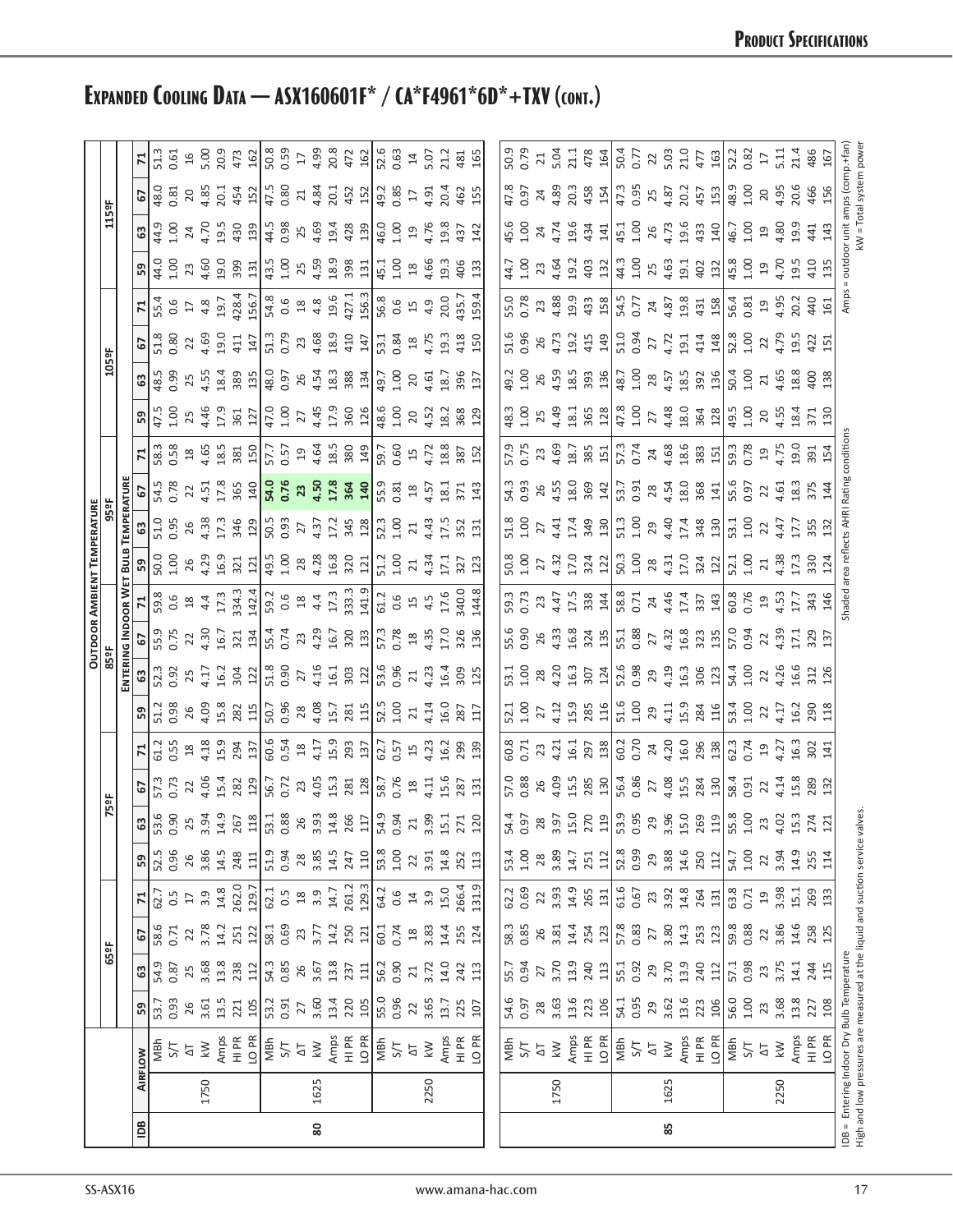#### **AHRI Ratings**

| <b>OUTDOOR</b> | <b>INDOOR UNITS</b>             |                                 |                    |                    | <b>COOLING RATINGS</b> |                  | <b>CFM</b> | AHRI#   |
|----------------|---------------------------------|---------------------------------|--------------------|--------------------|------------------------|------------------|------------|---------|
| <b>UNIT</b>    | <b>COILS/AIR HANDLERS</b>       | <b>FURNACES</b>                 | TOTAL <sup>1</sup> | SENS. <sup>1</sup> | SEER <sup>2</sup>      | EER <sup>3</sup> |            |         |
|                | ACNF18XX16D*                    |                                 | 17,200             | 12,700             | 14.0                   | 12.0             | 600        | 6107297 |
|                | ACNF24XX16D*                    |                                 | 17,600             | 13,000             | 14.0                   | 12.0             | 650        | 6107298 |
|                | ARPT24B14A*                     |                                 | 17,600             | 13,000             | 14.0                   | 12.0             | 600        | 5987869 |
|                | ASPT24B14A*                     |                                 | 17,600             | 13,000             | 16.0                   | 13.0             | 600        | 5756179 |
|                | ASPT30C14A*                     |                                 | 18,000             | 13,300             | 16.0                   | 13.0             | 580        | 5987870 |
|                | ASUF29B14A*                     |                                 | 17,000             | 12,600             | 15.0                   | 12.5             | 600        | 5987871 |
|                | ASUF29B14A*+TXV                 |                                 | 17,000             | 12,600             | 16.0                   | 13.0             | 600        | 5987872 |
|                | AVPTC183014A*                   |                                 | 17,600             | 13,000             | 16.0                   | 13.0             | 630        | 5986616 |
|                | AVPTC24B14A*                    |                                 | 17,600             | 13,000             | 16.0                   | 13.0             | 530        | 5924382 |
|                | AWUF31XX16A*                    |                                 | 17,600             | 13,000             | 15.0                   | 12.5             | 600        | 5753219 |
|                | AWUF31XX16A*+TXV                |                                 | 17,600             | 13,000             | 15.0                   | 12.5             | 600        | 5753091 |
|                | AWUF32XX16A*                    |                                 | 17,600             | 13,000             | 15.0                   | 12.5             | 640        | 5753220 |
|                | AWUF32XX16A*+TXV                |                                 | 17,600             | 13,000             | 15.0                   | 12.5             | 640        | 5753092 |
|                | CA*F3131*6D*                    | G*VC950453BXB*                  | 17,600             | 13,000             | 14.5                   | 12.0             | 600        | 5987805 |
|                | CA*F3131*6D*                    | G*E80603B*B*                    | 17,600             | 13,000             | 14.5                   | 12.0             | 620        | 5987795 |
|                | CA*F3131*6D*                    | G*VC950714CXB*                  | 17,600             | 13,000             | 15.5                   | 12.5             | 650        | 5987829 |
|                | CA*F3131*6D*                    | G*VM960603BXB*                  | 17,600             | 13,000             | 14.5                   | 12.0             | 650        | 5987835 |
|                | CA*F3131*6D*                    | G*VC950704CXB*                  | 17,600             | 13,000             | 14.5                   | 12.0             | 630        | 5987817 |
|                | CA*F3131*6D*                    | GME950603BXA*                   | 17,600             | 13,000             | 14.5                   | 12.0             | 600        | 5987859 |
|                | CA*F3131*6D*                    | GME950403BXA*                   | 17,600             | 13,000             | 14.5                   | 12.0             | 600        | 5987851 |
|                | CA*F3131*6D*                    | A*VC950704CXB*                  | 17,600             | 13,000             | 14.5                   | 12.0             | 630        | 5988768 |
|                | CA*F3131*6D*                    | A*VM960603BXB*                  | 17,600             | 13,000             | 14.5                   | 12.0             | 650        | 5988786 |
|                | CA*F3131*6D*                    | A*VC950453BXB*                  | 17,600             | 13,000             | 14.5                   | 12.0             | 600        | 5988758 |
|                | CA*F3131*6D*                    | A*VC950714CXB*                  | 17,600             | 13,000             | 15.5                   | 12.5             | 650        | 5988780 |
|                | CA*F3131*6D*+EEP+TXV            |                                 | 17,600             | 13,000             | 14.0                   | 12.0             | 650        | 5987774 |
|                | CA*F3131*6D*+MBVC1200**-1A*     |                                 | 17,600             | 13,000             | 14.5                   | 12.0             | 615        | 5987775 |
|                | CA*F3131*6D*+MBVC1200**-1A*+TXV |                                 | 17,600             | 13,000             | 15.0                   | 12.5             | 615        | 5987776 |
| ASX16          | CA*F3131*6D*+TXV                | G*VC80604B*B*                   | 17,600             | 13,000             | 15.0                   | 12.5             | 620        | 5987802 |
| 0181F*         | CA*F3131*6D*+TXV                | G*VM960603BXB*                  | 17,600             | 13,000             | 15.0                   | 12.5             | 650        | 5987836 |
|                | CA*F3131*6D*+TXV                | G*E80603B*B*                    | 17,600             | 13,000             | 15.0                   | 12.5             | 620        | 5987796 |
|                | CA*F3131*6D*+TXV                | GME950603BXA*                   | 17,600             | 13,000             | 15.0                   | 12.5             | 600        | 5987860 |
|                | CA*F3131*6D*+TXV                | G*VC950704CXB*                  | 17,600             | 13,000             | 15.0                   | 12.5             | 630        | 5987818 |
|                | CA*F3131*6D*+TXV                | G*VM960604CXB*                  | 17,600             | 13,000             | 15.0                   | 12.5             | 650        | 5987845 |
|                | CA*F3131*6D*+TXV                | GME950403BXA*                   | 17,600             | 13,000             | 15.0                   | 12.5             | 600        | 5987852 |
|                | CA*F3131*6D*+TXV                | G*VC950453BXB*                  | 17,600             | 13,000             | 15.0                   | 12.5             | 600        | 5987806 |
|                | CA*F3131*6D*+TXV                | G*VC950714CXB*                  | 17,600             | 13,000             | 15.0                   | 12.5             | 650        | 5987830 |
|                | CA*F3131*6D*+TXV                | A*VM960604CXB*                  |                    |                    | 15.0                   | 12.5             | 650        | 5988796 |
|                | CA*F3131*6D*+TXV                | A*VC950453BXB*                  | 17,600<br>17,600   | 13,000             | 15.0                   | 12.5             | 600        | 5988759 |
|                | CA*F3131*6D*+TXV                | A*VC950714CXB*                  | 17,600             | 13,000<br>13,000   | 15.0                   | 12.5             | 650        | 5988781 |
|                | CA*F3131*6D*+TXV                | A*VC950704CXB*                  | 17,600             |                    | 15.0                   | 12.5             | 630        | 5988769 |
|                | CA*F3131*6D*+TXV                | A*VM960603BXB*                  |                    | 13,000             | 15.0                   | 12.5             | 650        | 5988787 |
|                | CA*F3131*6D*+TXV                | A*VC80604B*B*                   | 17,600             | 13,000             |                        |                  |            | 5988755 |
|                | CA*F3636*6D*                    |                                 | 17,600             | 13,000             | 15.0                   | 12.5             | 620        | 5987797 |
|                |                                 | G*E80603B*B*<br>G*VC950453BXB*  | 18,000             | 13,300             | 15.5                   | 12.5             | 620        |         |
|                | CA*F3636*6D*                    |                                 | 18,000             | 13,300             | 15.0                   | 12.5             | 600        | 5987807 |
|                | CA*F3636*6D*                    | GME950603BXA*                   | 18,000             | 13,300             | 14.5                   | 12.0             | 600        | 5987861 |
|                | CA*F3636*6D*<br>CA*F3636*6D*    | GME950403BXA*<br>G*VC950714CXB* | 18,000             | 13,300             | 15.5                   | 12.5             | 600        | 5987853 |
|                |                                 |                                 | 18,000             | 13,300             | 15.5                   | 12.5             | 650        | 5987831 |
|                | CA*F3636*6D*                    | ADVC80603B*B*                   | 18,000             | 13,300             | 15.5                   | 12.5             | 620        | 5987849 |
|                | CA*F3636*6D*                    | G*VC950704CXB*                  | 18,000             | 13,300             | 15.0                   | 12.5             | 630        | 5987819 |
|                | CA*F3636*6D*                    | G*VM960603BXB*                  | 18,000             | 13,300             | 15.2                   | 12.5             | 650        | 5987837 |
|                | CA*F3636*6D*                    | A*VC950714CXB*                  | 18,000             | 13,300             | 15.5                   | 12.5             | 650        | 5988782 |
|                | CA*F3636*6D*                    | A*VM960603BXB*                  | 18,000             | 13,300             | 15.2                   | 12.5             | 650        | 5988788 |
|                | CA*F3636*6D*                    | A*VC950704CXB*                  | 18,000             | 13,300             | 15.0                   | 12.5             | 630        | 5988770 |
|                | CA*F3636*6D*                    | A*VC950453BXB*                  | 18,000             | 13,300             | 15.0                   | 12.5             | 600        | 5988760 |
|                | CA*F3636*6D*+EEP                |                                 | 18,000             | 13,300             | 14.0                   | 12.0             | 650        | 5987777 |
|                | CA*F3636*6D*+EEP+TXV            |                                 | 18,000             | 13,300             | 14.5                   | 12.0             | 650        | 5753083 |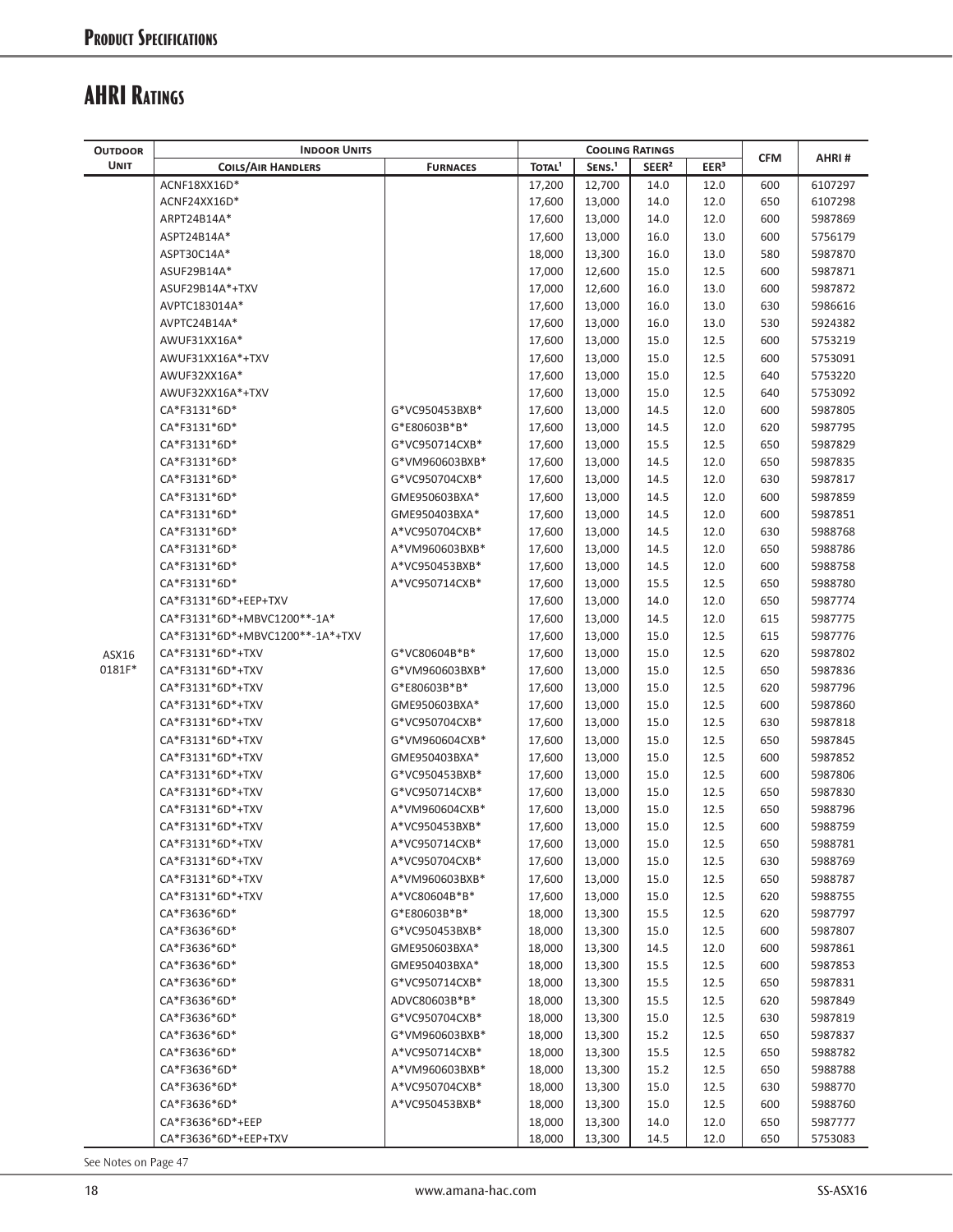| <b>OUTDOOR</b> | <b>INDOOR UNITS</b>             |                 |                    |                    | <b>COOLING RATINGS</b> |                  |            |         |
|----------------|---------------------------------|-----------------|--------------------|--------------------|------------------------|------------------|------------|---------|
| <b>UNIT</b>    | <b>COILS/AIR HANDLERS</b>       | <b>FURNACES</b> | TOTAL <sup>1</sup> | SENS. <sup>1</sup> | SEER <sup>2</sup>      | EER <sup>3</sup> | <b>CFM</b> | AHRI#   |
|                | CA*F3636*6D*+MBVC1200**-1A*     |                 | 18,000             | 13,300             | 15.5                   | 12.5             | 615        | 5987778 |
|                | CA*F3636*6D*+MBVC1200**-1A*+TXV |                 | 18,000             | 13,300             | 16.0                   | 13.0             | 615        | 5987779 |
|                | CA*F3636*6D*+TXV                | A*VC80604B*B*   | 18,000             | 13,300             | 16.0                   | 13.0             | 600        | 5753087 |
|                | CA*F3636*6D*+TXV                | A*VC950453BXB*  | 18,000             | 13,300             | 15.5                   | 12.5             | 600        | 5753089 |
|                | CA*F3636*6D*+TXV                | G*VM960603BXB*  | 18,000             | 13,300             | 15.5                   | 12.5             | 650        | 5987838 |
|                | CA*F3636*6D*+TXV                | G*VC950714CXB*  | 18,000             | 13,300             | 16.0                   | 13.0             | 650        | 5987832 |
|                | CA*F3636*6D*+TXV                | ADVC80603B*B*   | 18,000             | 13,300             | 16.0                   | 13.0             | 620        | 5987850 |
|                | CA*F3636*6D*+TXV                | G*VC950704CXB*  | 18,000             | 13,300             | 15.5                   | 12.5             | 630        | 5987820 |
|                | CA*F3636*6D*+TXV                | G*VC950453BXB*  | 18,000             | 13,300             | 15.5                   | 12.5             | 600        | 5987808 |
|                | CA*F3636*6D*+TXV                | GME950603BXA*   | 18,000             | 13,300             | 16.0                   | 13.0             | 600        | 5987862 |
|                | CA*F3636*6D*+TXV                | A*VC950704CXB*  | 18,000             | 13,300             | 15.5                   | 12.5             | 630        | 5988771 |
|                | CA*F3636*6D*+TXV                | A*VM960603BXB*  | 18,000             | 13,300             | 15.5                   | 12.5             | 650        | 5988789 |
|                | CA*F3636*6D*+TXV                | A*VC950714CXB*  | 18,000             | 13,300             | 16.0                   | 13.0             | 650        | 5988783 |
|                | CA*F3636*6D*+TXV                | GME950403BXA*   | 18,000             | 13,300             | 16.0                   | 13.0             | 575        | 6090087 |
|                | CA*F3636*6D*+TXV                | G*E80603B*B*    | 18,000             | 13,300             | 16.0                   | 13.0             | 600        | 6107823 |
|                | CA*F3636*6D*+TXV                | G*VC80604B*B*   | 18,000             | 13,300             | 16.0                   | 13.0             | 600        | 6107834 |
|                | CA*F3743*6D*+EEP+TXV            |                 | 18,400             | 13,600             | 15.0                   | 12.5             | 600        | 5753084 |
|                | CA*F3743*6D*+TXV                | G*VC950453BXB*  | 18,000             | 13,300             | 16.0                   | 13.0             | 600        | 5987809 |
|                | CA*F3743*6D*+TXV                | GME950603BXA*   | 18,000             | 13,300             | 16.0                   | 13.0             | 600        | 5987863 |
|                | CA*F3743*6D*+TXV                | G*VC950704CXB*  | 18,000             | 13,300             | 16.0                   | 13.0             | 630        | 5987821 |
|                | CA*F3743*6D*+TXV                | G*VM960604CXB*  | 18,000             | 13,300             | 16.0                   | 13.0             | 650        | 5987846 |
|                | CA*F3743*6D*+TXV                | GME950403BXA*   | 18,000             | 13,300             | 16.0                   | 13.0             | 600        | 5987854 |
|                | CA*F3743*6D*+TXV                | G*VC950714CXB*  | 18,000             | 13,300             | 16.0                   | 13.0             | 650        | 5987833 |
|                | CA*F3743*6D*+TXV                | G*VM960603BXB*  | 18,000             | 13,300             | 16.0                   | 13.0             | 650        | 5987839 |
|                | CA*F3743*6D*+TXV                | A*VC950453BXB*  | 18,000             | 13,300             | 16.0                   | 13.0             | 600        | 5988761 |
|                | CA*F3743*6D*+TXV                | A*VM960603BXB*  | 18,000             | 13,300             | 16.0                   | 13.0             | 650        | 5988790 |
|                | CA*F3743*6D*+TXV                | A*VC950714CXB*  | 18,000             | 13,300             | 16.0                   | 13.0             | 650        | 5988784 |
| ASX16          | CA*F3743*6D*+TXV                | A*VC950704CXB*  | 18,000             | 13,300             | 16.0                   | 13.0             | 630        | 5988772 |
| 0181F*         | CA*F3743*6D*+TXV                | A*VM960604CXB*  | 18,000             | 13,300             | 16.0                   | 13.0             | 650        | 5988797 |
| (cont.)        | CAPT3131*4A*                    | G*E80603B*B*    | 17,600             | 13,000             | 15.0                   | 12.5             | 620        | 5987798 |
|                | CAPT3131*4A*                    | G*VC80604B*B*   | 17,600             | 13,000             | 15.0                   | 12.5             | 620        | 5987803 |
|                | CAPT3131*4A*                    | G*VC950453BXB*  | 17,600             | 13,000             | 15.0                   | 12.5             | 600        | 5987810 |
|                | CAPT3131*4A*                    | GME950603BXA*   | 17,600             | 13,000             | 15.0                   | 12.5             | 600        | 5987864 |
|                | CAPT3131*4A*                    | G*VC950704CXB*  | 17,600             | 13,000             | 15.0                   | 12.5             | 630        | 5987822 |
|                | CAPT3131*4A*                    | G*VM960604CXB*  | 17,600             | 13,000             | 15.0                   | 12.5             | 650        | 5987847 |
|                | CAPT3131*4A*                    | G*VM960603BXB*  | 17,600             | 13,000             | 15.0                   | 12.5             | 650        | 5987840 |
|                | CAPT3131*4A*                    | G*VC950714CXB*  | 17,600             | 13,000             | 15.0                   | 12.5             | 650        | 5987834 |
|                | CAPT3131*4A*                    | GME950403BXA*   | 17,600             | 13,000             | 15.0                   | 12.5             | 600        | 5987855 |
|                | CAPT3131*4A*                    | A*VC950714CXB*  | 17,600             | 13,000             | 15.0                   | 12.5             | 650        | 5988785 |
|                | CAPT3131*4A*                    | A*VC80604B*B*   | 17,600             | 13,000             | 15.0                   | 12.5             | 620        | 5988756 |
|                | CAPT3131*4A*                    | A*VC950453BXB*  | 17,600             | 13,000             | 15.0                   | 12.5             | 600        | 5988762 |
|                | CAPT3131*4A*                    | A*VC950704CXB*  | 17,600             | 13,000             | 15.0                   | 12.5             | 630        | 5988773 |
|                | CAPT3131*4A*                    | A*VM960603BXB*  | 17,600             | 13,000             | 15.0                   | 12.5             | 650        | 5988791 |
|                | CAPT3131*4A*                    | A*VM960604CXB*  | 17,600             | 13,000             | 15.0                   | 12.5             | 650        | 5988798 |
|                | CAPT3131*4A*+EEP                |                 | 17,600             | 13,000             | 14.0                   | 12.0             | 650        | 5987780 |
|                | CAPT3131*4A*+MBVC1200**-1A*     |                 | 17,600             | 13,000             | 15.0                   | 12.5             | 615        | 5987781 |
|                | CAPT3743*4A*+EEP                |                 | 18,000             | 13,300             | 15.0                   | 12.5             | 650        | 5987782 |
|                | CHPF2430B6C*                    | G*E80603B*B*    | 17,600             | 13,000             | 14.5                   | 12.0             | 620        | 5987799 |
|                | CHPF2430B6C*                    | G*VC950453BXB*  | 17,600             | 13,000             | 14.5                   | 12.0             | 600        | 5987811 |
|                | CHPF2430B6C*                    | G*VC950704CXB*  | 17,400             | 12,900             | 14.5                   | 12.0             | 630        | 5987823 |
|                | CHPF2430B6C*                    | GME950603BXA*   | 17,600             | 13,000             | 14.5                   | 12.0             | 600        | 5987865 |
|                | CHPF2430B6C*                    | G*VM960603BXB*  | 17,400             | 12,900             | 14.5                   | 12.0             | 650        | 5987841 |
|                | CHPF2430B6C*                    | GME950403BXA*   | 17,600             | 13,000             | 14.5                   | 12.0             | 600        | 5987856 |
|                | CHPF2430B6C*                    | A*VC950453BXB*  | 17,600             | 13,000             | 14.5                   | 12.0             | 600        | 5988763 |
|                | CHPF2430B6C*                    | A*VC950704CXB*  | 17,400             | 12,900             | 14.5                   | 12.0             | 630        | 5988774 |
|                | CHPF2430B6C*                    | A*VM960603BXB*  | 17,400             | 12,900             | 14.5                   | 12.0             | 650        | 5988792 |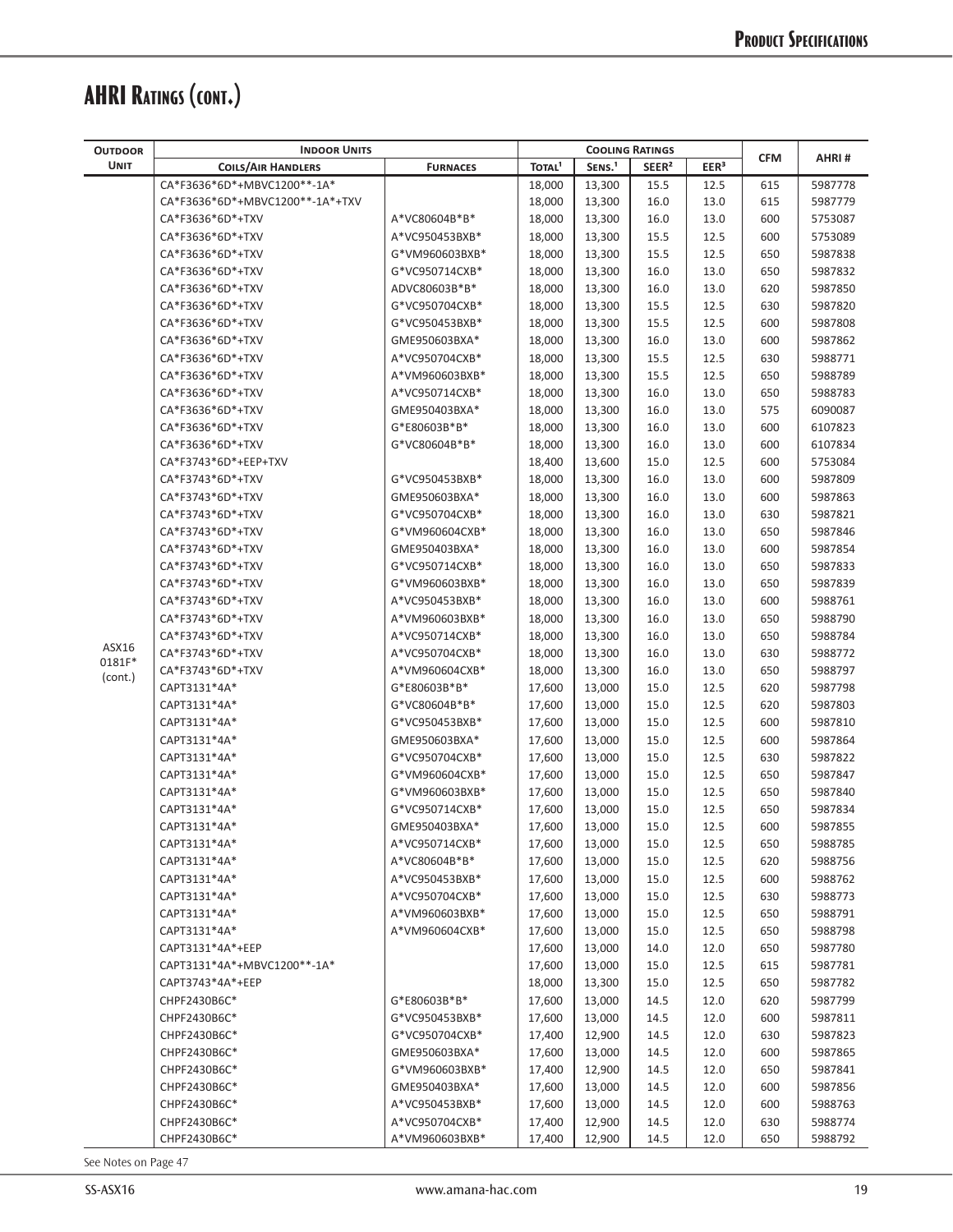| <b>OUTDOOR</b> | <b>INDOOR UNITS</b>                  |                                  |                    |                    | <b>COOLING RATINGS</b> |                  |            |                    |
|----------------|--------------------------------------|----------------------------------|--------------------|--------------------|------------------------|------------------|------------|--------------------|
| <b>UNIT</b>    | <b>COILS/AIR HANDLERS</b>            | <b>FURNACES</b>                  | TOTAL <sup>1</sup> | SENS. <sup>1</sup> | SEER <sup>2</sup>      | EER <sup>3</sup> | <b>CFM</b> | AHRI#              |
|                | CHPF2430B6C*+EEP                     |                                  | 17,600             | 13,000             | 13.5                   | 11.5             | 650        | 5987783            |
|                | CHPF2430B6C*+EEP+TXV                 |                                  | 17,600             | 13,000             | 14.0                   | 12.0             | 650        | 5987784            |
|                | CHPF2430B6C*+MBVC1200**-1A*          |                                  | 17,600             | 13,000             | 14.5                   | 12.0             | 615        | 5987785            |
|                | CHPF2430B6C*+MBVC1200**-1A*+TXV      |                                  | 17,600             | 13,000             | 15.0                   | 12.5             | 615        | 5987786            |
|                | CHPF2430B6C*+TXV                     | G*VC950453BXB*                   | 17,600             | 13,000             | 15.0                   | 12.5             | 600        | 5987812            |
|                | CHPF2430B6C*+TXV                     | G*VC950704CXB*                   | 17,600             | 13,000             | 15.0                   | 12.5             | 630        | 5987824            |
|                | CHPF2430B6C*+TXV                     | G*VC80604B*B*                    | 17,600             | 13,000             | 15.0                   | 12.5             | 620        | 5987804            |
|                | CHPF2430B6C*+TXV                     | G*E80603B*B*                     | 17,600             | 13,000             | 15.0                   | 12.5             | 620        | 5987800            |
|                | CHPF2430B6C*+TXV                     | G*VM960603BXB*                   | 17,600             | 13,000             | 15.0                   | 12.5             | 650        | 5987842            |
|                | CHPF2430B6C*+TXV                     | GME950403BXA*                    | 17,600             | 13,000             | 15.0                   | 12.5             | 600        | 5987857            |
|                | CHPF2430B6C*+TXV                     | G*VM960604CXB*                   | 17,600             | 13,000             | 15.0                   | 12.5             | 650        | 5987848            |
|                | CHPF2430B6C*+TXV                     | GME950603BXA*                    | 17,600             | 13,000             | 15.0                   | 12.5             | 600        | 5987866            |
|                | CHPF2430B6C*+TXV                     | A*VC80604B*B*                    | 17,600             | 13,000             | 15.0                   | 12.5             | 620        | 5988757            |
|                | CHPF2430B6C*+TXV                     | A*VC950453BXB*                   | 17,600             | 13,000             | 15.0                   | 12.5             | 600        | 5988764            |
|                | CHPF2430B6C*+TXV                     | A*VM960603BXB*                   | 17,600             | 13,000             | 15.0                   | 12.5             | 650        | 5988793            |
|                | CHPF2430B6C*+TXV                     | A*VM960604CXB*                   | 17,600             | 13,000             | 15.0                   | 12.5             | 650        | 5988799            |
|                | CHPF2430B6C*+TXV                     | A*VC950704CXB*                   | 17,600             | 13,000             | 15.0                   | 12.5             | 630        | 5988775            |
|                | CHPF3636B6C*                         | G*E80603B*B*                     | 18,000             | 13,300             | 15.0                   | 12.5             | 620        | 5987801            |
|                | CHPF3636B6C*                         | GME950603BXA*                    | 18,000             | 13,300             | 15.5                   | 12.5             | 600        | 5987867            |
|                | CHPF3636B6C*                         | G*VC950453BXB*                   | 18,000             | 13,300             | 14.5                   | 12.0             | 600        | 5987813            |
|                | CHPF3636B6C*                         | G*VM960603BXB*                   | 18,000             | 13,300             | 15.2                   | 12.5             | 650        | 5987843            |
|                | CHPF3636B6C*                         | G*VC950704CXB*                   | 18,000             | 13,300             | 15.2                   | 12.5             | 630        | 5987825            |
|                | CHPF3636B6C*                         | GME950403BXA*                    | 18,000             | 13,300             | 15.5                   | 12.5             | 600        | 5987858            |
|                | CHPF3636B6C*                         | A*VC950704CXB*                   | 18,000             | 13,300             | 15.2                   | 12.5             | 630        | 5988776            |
|                | CHPF3636B6C*                         | A*VC950453BXB*                   | 18,000             | 13,300             | 14.5                   | 12.0             | 600        | 5988765            |
|                | CHPF3636B6C*                         | A*VM960603BXB*                   | 18,000             | 13,300             | 15.2                   | 12.5             | 650        | 5988794            |
| ASX16          | CHPF3636B6C*+EEP                     |                                  | 18,000             | 13,300             | 14.0                   | 12.0             | 650        | 5987787            |
| 0181F*         | CHPF3636B6C*+EEP+TXV                 |                                  | 18,000             | 13,300             | 14.5                   | 12.0             | 600        | 5753085            |
| (cont.)        | CHPF3636B6C*+MBVC1200**-1A*          |                                  | 18,000             | 13,300             | 14.5                   | 12.0             | 615        | 5987788            |
|                | CHPF3636B6C*+MBVC1200**-1A*+TXV      |                                  | 18,000             | 13,300             | 15.0                   | 12.5             | 615        | 5987789            |
|                | CHPF3636B6C*+TXV                     | A*VC80604B*B*                    | 18,000             | 13,300             | 16.0                   | 13.0             | 600        | 5753088            |
|                | CHPF3636B6C*+TXV                     | A*VC950453BXB*                   | 18,000             | 13,300             | 15.0                   | 12.5             | 600        | 5753090            |
|                | CHPF3636B6C*+TXV                     | G*VC950704CXB*                   | 18,000             | 13,300             | 15.5                   | 12.5             | 630        | 5987826            |
|                | CHPF3636B6C*+TXV                     | GME950603BXA*                    | 18,000             | 13,300             | 16.0                   | 13.0             | 600        | 5987868            |
|                | CHPF3636B6C*+TXV                     | G*VC950453BXB*                   | 18,000             | 13,300             | 15.0                   | 12.5             | 600        | 5987814            |
|                | CHPF3636B6C*+TXV                     | G*VM960603BXB*                   | 18,000             | 13,300             | 15.5                   | 12.5             | 650        | 5987844            |
|                | CHPF3636B6C*+TXV                     | A*VM960603BXB*                   | 18,000             | 13,300             | 15.5                   | 12.5             | 650        | 5988795            |
|                | CHPF3636B6C*+TXV                     | A*VC950704CXB*                   | 18,000             | 13,300             | $15.5\,$               | 12.5             | 630        | 5988777            |
|                | CHPF3636B6C*+TXV                     | GME950403BXA*                    | 18,000             | 13,300             | 16.0                   | 13.0             | 575        | 6090092            |
|                | CHPF3636B6C*+TXV                     | G*E80603B*B*                     | 18,000             | 13,300             | 16.0                   | 13.0             | 600        | 6107824            |
|                | CHPF3636B6C*+TXV                     | G*VC80604B*B*                    | 18,000             | 13,300             | 16.0                   | 13.0             | 600        | 6107835            |
|                | CHPF3743C6B*+EEP                     |                                  | 18,000             | 13,300             | 14.0                   | 12.0             | 650        | 5987790            |
|                | CHPF3743C6B*+EEP+TXV                 |                                  | 18,200             | 13,500             | 15.0                   | 12.5             | 600        | 5753086            |
|                | CSCF3036N6D*                         | G*VC950704CXB*                   | 17,400             | 12,900             | 14.5                   | 12.0             | 630        | 5987827            |
|                | CSCF3036N6D*                         | G*VC950453BXB*                   | 18,000             | 13,300             | 14.5                   | 12.0             | 600        | 5987815            |
|                | CSCF3036N6D*                         | A*VC950704CXB*                   | 17,400             | 12,900             | 14.5                   | 12.0             | 630        | 5988778            |
|                | CSCF3036N6D*                         | A*VC950453BXB*                   | 18,000             | 13,300             | 14.5                   | 12.0             | 600        | 5988766            |
|                | CSCF3036N6D*+EEP                     |                                  | 17,800             | 13,200             | 13.5                   | 11.5             | 650        | 5987791            |
|                | CSCF3036N6D*+EEP+TXV                 |                                  | 18,000             | 13,300             | 14.0                   | 12.0             | 650        | 5987792            |
|                | CSCF3036N6D*+TXV                     | G*VC950704CXB*                   | 18,000             | 13,300             | 15.0                   | 12.5             | 630        | 5987828            |
|                | CSCF3036N6D*+TXV                     | G*VC950453BXB*                   | 18,000             | 13,300             | 15.0                   | 12.5             | 600        | 5987816            |
|                | CSCF3036N6D*+TXV                     | A*VC950453BXB*<br>A*VC950704CXB* | 18,000             | 13,300             | 15.0                   | 12.5             | 600        | 5988767            |
|                | CSCF3036N6D*+TXV<br>CSCF3642N6D*+EEP |                                  | 18,000<br>18,000   | 13,300             | 15.0<br>13.5           | 12.5<br>11.5     | 630<br>650 | 5988779<br>5987793 |
|                | CSCF3642N6D*+EEP+TXV                 |                                  | 18,000             | 13,300<br>13,300   | 14.5                   | 12.0             | 650        | 5987794            |
|                |                                      |                                  |                    |                    |                        |                  |            |                    |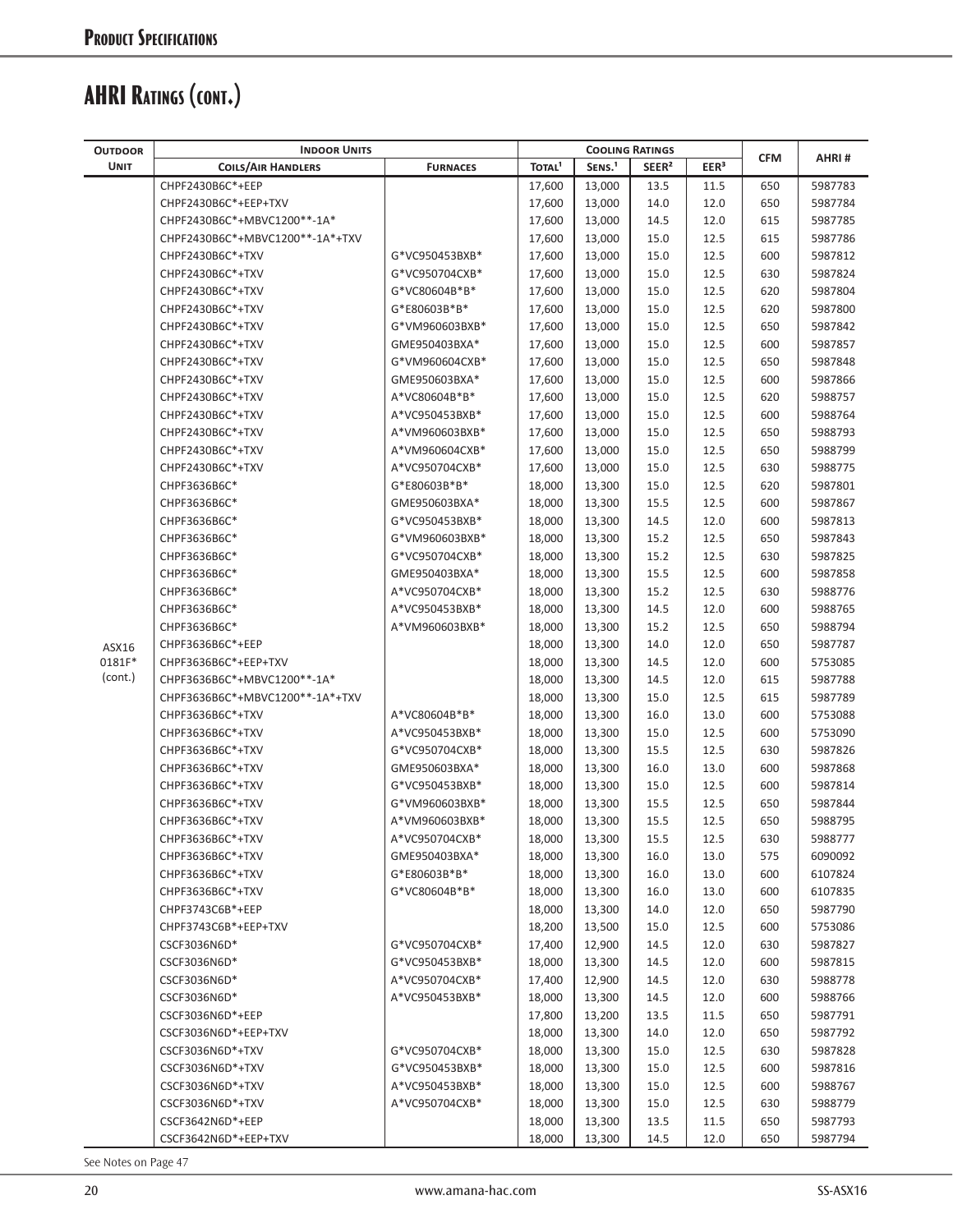| <b>OUTDOOR</b> | <b>INDOOR UNITS</b>       |                 |                    |                    | <b>COOLING RATINGS</b> |                  |            |         |
|----------------|---------------------------|-----------------|--------------------|--------------------|------------------------|------------------|------------|---------|
| <b>UNIT</b>    | <b>COILS/AIR HANDLERS</b> | <b>FURNACES</b> | TOTAL <sup>1</sup> | SENS. <sup>1</sup> | SEER <sup>2</sup>      | EER <sup>3</sup> | <b>CFM</b> | AHRI#   |
|                | ACNF24XX16D*              |                 | 23,000             | 17,200             | 14.0                   | 12.0             | 750        | 6107299 |
|                | ACNF30XX16D*              |                 | 23,200             | 17,400             | 14.0                   | 12.0             | 800        | 6107300 |
|                | ARPT24B14A*               |                 | 22,000             | 16,500             | 13.5                   | 11.0             | 800        | 5987873 |
|                | ARPT30B14A*               |                 | 23,400             | 17,500             | 14.0                   | 12.0             | 750        | 5987874 |
|                | ARUF24B14B*               |                 | 23,000             | 17,200             | 13.5                   | 11.0             | 800        | 5987875 |
|                | ARUF24B14B*+TXV           |                 | 23,000             | 17,200             | 14.0                   | 11.5             | 800        | 5987876 |
|                | ASPT30C14A*               |                 | 23,600             | 17,700             | 16.0                   | 13.0             | 750        | 5756180 |
|                | ASUF29B14A*               |                 | 23,000             | 17,200             | 14.0                   | 11.5             | 690        | 5987877 |
|                | ASUF29B14A*+TXV           |                 | 23,000             | 17,200             | 14.5                   | 12.0             | 690        | 5987878 |
|                | ASUF39C14A*               |                 | 23,600             |                    | 14.0                   | 12.0             | 885        | 5987879 |
|                | ASUF39C14A*+TXV           |                 | 23,600             | 17,700             | 15.0                   | 12.5             | 885        | 5987880 |
|                | AVPTC30C14A*              |                 |                    | 17,700             |                        |                  |            |         |
|                |                           |                 | 23,600             | 17,700             | 16.0                   | 13.0             | 780        | 5924471 |
|                | AVPTC313714A*             |                 | 23,600             | 17,700             | 16.0                   | 13.0             | 800        | 5986617 |
|                | AWUF31XX16A*              |                 | 24,000             | 18,000             | 15.0                   | 12.5             | 750        | 5753221 |
|                | AWUF31XX16A*+TXV          |                 | 24,000             | 18,000             | 15.0                   | 12.5             | 750        | 5753101 |
|                | AWUF32XX16A*              |                 | 24,000             | 18,000             | 15.0                   | 12.5             | 750        | 5753222 |
|                | AWUF32XX16A*+TXV          |                 | 24,000             | 18,000             | 15.0                   | 12.5             | 750        | 5753102 |
|                | CA*F3131*6D*              | G*VC81005C*B*   | 23,000             | 17,200             | 14.5                   | 12.0             | 750        | 5987926 |
|                | CA*F3131*6D*              | G*VC80805C*B*   | 23,000             | 17,200             | 14.5                   | 12.0             | 800        | 5987914 |
|                | CA*F3131*6D*              | G*E80603B*B*    | 23,000             | 17,200             | 14.5                   | 12.5             | 850        | 5987896 |
|                | CA*F3131*6D*              | G*VC80604B*B*   | 23,000             | 17,200             | 14.5                   | 12.0             | 750        | 5987903 |
|                | CA*F3131*6D*              | GME950403BXA*   | 23,000             | 17,200             | 14.5                   | 12.0             | 770        | 5988006 |
|                | CA*F3131*6D*              | GME950603BXA*   | 23,000             | 17,200             | 14.5                   | 12.0             | 750        | 5988014 |
|                | CA*F3131*6D*              | A*VC80604B*B*   | 23,000             | 17,200             | 14.5                   | 12.0             | 750        | 5988800 |
|                | CA*F3131*6D*              | A*VC80805C*B*   | 23,000             | 17,200             | 14.5                   | 12.0             | 800        | 5988809 |
|                | CA*F3131*6D*              | A*VC81005C*B*   | 23,000             | 17,200             | 14.5                   | 12.0             | 750        | 5988821 |
|                | CA*F3131*6D*+TXV          | G*VC80805C*B*   | 23,000             | 17,200             | 15.2                   | 12.5             | 800        | 5987915 |
|                | CA*F3131*6D*+TXV          | G*E80603B*B*    | 23,000             | 17,200             | 15.0                   | 12.5             | 850        | 5987897 |
| ASX16          | CA*F3131*6D*+TXV          | G*VC80604B*B*   | 23,000             | 17,200             | 15.2                   | 12.5             | 750        | 5987904 |
| 0241F*         | CA*F3131*6D*+TXV          | G*VC81005C*B*   | 23,000             | 17,200             | 15.2                   | 12.5             | 750        | 5987927 |
|                | CA*F3131*6D*+TXV          | GME950603BXA*   | 23,000             | 17,200             | 15.2                   | 12.5             | 750        | 5988015 |
|                | CA*F3131*6D*+TXV          | GME950403BXA*   | 23,000             | 17,200             | 15.2                   | 12.5             | 770        | 5988007 |
|                | CA*F3131*6D*+TXV          | A*VC80805C*B*   | 23,000             | 17,200             | 15.2                   | 12.5             | 800        | 5988810 |
|                | CA*F3131*6D*+TXV          | A*VC81005C*B*   | 23,000             | 17,200             | 15.2                   | 12.5             | 750        | 5988822 |
|                | CA*F3131*6D*+TXV          | A*VC80604B*B*   | 23,000             | 17,200             | 15.2                   | 12.5             | 750        | 5988801 |
|                | CA*F3636*6D*              | G*E80603B*B*    | 23,600             | 17,700             | 15.0                   | 12.5             | 850        | 5987898 |
|                | CA*F3636*6D*              | G*VC80805C*B*   | 23,600             | 17,700             | 15.0                   | 12.5             | 800        | 5987916 |
|                | CA*F3636*6D*              | G*VC80604B*B*   | 23,600             | 17,700             | 15.0                   | 12.5             | 750        | 5987905 |
|                | CA*F3636*6D*              | G*VC950704CXB*  | 23,600             | 17,700             | 15.0                   | 12.5             | 750        | 5987950 |
|                | CA*F3636*6D*              | G*VC950905CXB*  | 23,600             | 17,700             | 15.0                   | 12.5             | 750        | 5987968 |
|                | CA*F3636*6D*              | G*VC950714CXB*  |                    |                    | 15.0                   | 12.5             | 740        | 5987963 |
|                | CA*F3636*6D*              | G*VC81005C*B*   | 23,600             | 17,700             | 15.0                   |                  | 750        | 5987928 |
|                |                           |                 | 23,600             | 17,700             |                        | 12.5             |            |         |
|                | CA*F3636*6D*              | G*VC950453BXB*  | 23,600             | 17,700             | 15.0                   | 12.5             | 760        | 5987939 |
|                | CA*F3636*6D*              | G*VC950905DXB*  | 23,600             | 17,700             | 15.0                   | 12.5             | 750        | 5987978 |
|                | CA*F3636*6D*              | G*VC950915DXB*  | 23,600             | 17,700             | 15.0                   | 12.5             | 750        | 5987979 |
|                | CA*F3636*6D*              | G*VM960604CXB*  | 23,600             | 17,700             | 15.0                   | 12.5             | 660        | 5987988 |
|                | CA*F3636*6D*              | GME950403BXA*   | 23,600             | 17,700             | 15.5                   | 12.5             | 770        | 5988008 |
|                | CA*F3636*6D*              | GME950603BXA*   | 23,600             | 17,700             | 14.5                   | 12.0             | 750        | 5988016 |
|                | CA*F3636*6D*              | G*VM960603BXB*  | 23,600             | 17,700             | 15.0                   | 12.5             | 800        | 5987980 |
|                | CA*F3636*6D*              | G*VM960805CXB*  | 23,600             | 17,700             | 15.0                   | 12.5             | 740        | 5987994 |
|                | CA*F3636*6D*              | G*VM960805DXB*  | 23,600             | 17,700             | 15.0                   | 12.5             | 750        | 5988002 |
|                | CA*F3636*6D*              | A*VC80604B*B*   | 23,600             | 17,700             | 15.0                   | 12.5             | 750        | 5988802 |
|                | CA*F3636*6D*              | A*VC950453BXB*  | 23,600             | 17,700             | 15.0                   | 12.5             | 760        | 5988834 |
|                | CA*F3636*6D*              | A*VC80805C*B*   | 23,600             | 17,700             | 15.0                   | 12.5             | 800        | 5988811 |
|                | CA*F3636*6D*              | A*VC950704CXB*  | 23,600             | 17,700             | 15.0                   | 12.5             | 750        | 5988843 |
|                | CA*F3636*6D*              | A*VC81005C*B*   | 23,600             | 17,700             | 15.0                   | 12.5             | 750        | 5988823 |
|                | CA*F3636*6D*              | A*VM960603BXB*  | 23,600             | 17,700             | 15.0                   | 12.5             | 800        | 5988873 |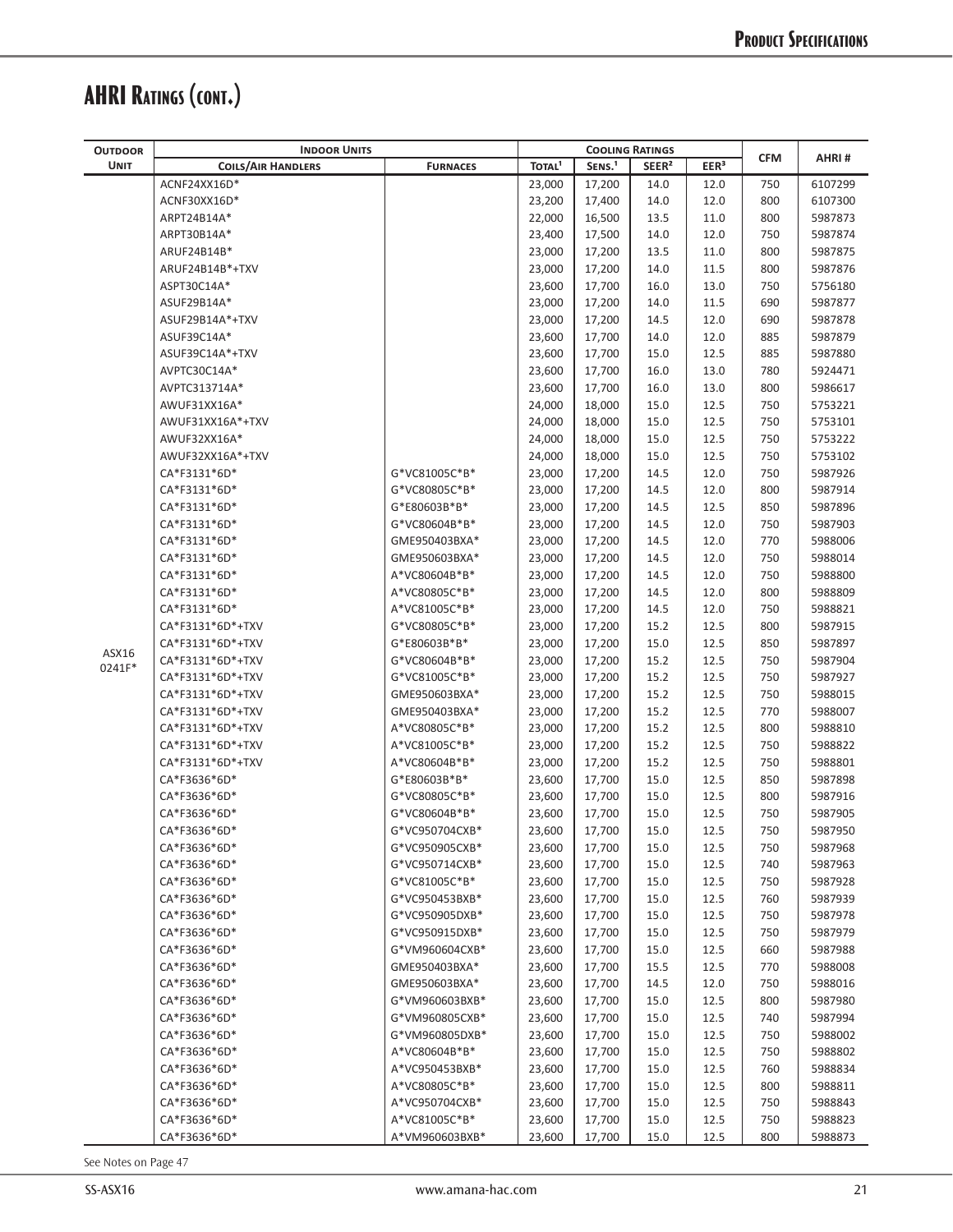See Notes on Page 47

| <b>UNIT</b><br>EER <sup>3</sup><br>TOTAL <sup>1</sup><br>SENS. <sup>1</sup><br>SEER <sup>2</sup><br><b>COILS/AIR HANDLERS</b><br><b>FURNACES</b><br>CA*F3636*6D*<br>5988861<br>A*VC950905CXB*<br>750<br>23,600<br>17,700<br>15.0<br>12.5<br>CA*F3636*6D*<br>A*VM960805DXB*<br>23,600<br>17,700<br>15.0<br>12.5<br>750<br>5988895<br>750<br>CA*F3636*6D*<br>A*VC950905DXB*<br>23,600<br>17,700<br>15.0<br>12.5<br>5988871<br>CA*F3636*6D*<br>A*VC950714CXB*<br>15.0<br>12.5<br>740<br>5988856<br>23,600<br>17,700<br>CA*F3636*6D*<br>A*VM960604CXB*<br>23,600<br>17,700<br>15.0<br>12.5<br>660<br>5988881<br>740<br>5988887<br>CA*F3636*6D*<br>A*VM960805CXB*<br>23,600<br>17,700<br>15.0<br>12.5<br>CA*F3636*6D*<br>A*VC950915DXB*<br>15.0<br>12.5<br>750<br>5988872<br>23,600<br>17,700<br>CA*F3636*6D*+EEP<br>12.0<br>750<br>5987881<br>23,600<br>17,700<br>14.0<br>750<br>5753093<br>CA*F3636*6D*+EEP+TXV<br>23,600<br>17,700<br>14.5<br>12.0<br>CA*F3636*6D*+MBVC1200**-1A*<br>23,600<br>15.5<br>12.5<br>725<br>5987882<br>17,700<br>725<br>CA*F3636*6D*+MBVC1200**-1A*+TXV<br>23,600<br>16.0<br>13.0<br>5987883<br>17,700<br>A*VC80604B*B*<br>23,600<br>12.5<br>750<br>5753097<br>CA*F3636*6D*+TXV<br>17,700<br>15.5<br>15.5<br>760<br>5753099<br>CA*F3636*6D*+TXV<br>A*VC950453BXB*<br>23,600<br>17,700<br>12.5<br>CA*F3636*6D*+TXV<br>G*VC80604B*B*<br>12.5<br>750<br>5987906<br>23,600<br>17,700<br>15.5<br>CA*F3636*6D*+TXV<br>G*VC80805C*B*<br>15.5<br>12.5<br>800<br>5987917<br>23,600<br>17,700<br>CA*F3636*6D*+TXV<br>15.5<br>800<br>5987981<br>G*VM960603BXB*<br>23,600<br>17,700<br>12.5<br>CA*F3636*6D*+TXV<br>G*VC81005C*B*<br>15.5<br>12.5<br>750<br>5987929<br>23,600<br>17,700<br>CA*F3636*6D*+TXV<br>G*VM960805CXB*<br>15.5<br>12.5<br>740<br>5987995<br>23,600<br>17,700<br>CA*F3636*6D*+TXV<br>G*VC950714CXB*<br>15.5<br>12.5<br>740<br>5987964<br>23,600<br>17,700<br>760<br>CA*F3636*6D*+TXV<br>G*VC950453BXB*<br>23,600<br>17,700<br>15.5<br>12.5<br>5987940<br>CA*F3636*6D*+TXV<br>G*VC950704CXB*<br>15.5<br>12.5<br>750<br>5987951<br>23,600<br>17,700<br>750<br>CA*F3636*6D*+TXV<br>G*VC950905CXB*<br>23,600<br>15.5<br>12.5<br>5987969<br>17,700<br>770<br>5988009<br>CA*F3636*6D*+TXV<br>GME950403BXA*<br>23,600<br>17,700<br>15.5<br>12.5<br>CA*F3636*6D*+TXV<br>730<br>5988004<br>ADVC80805C*B*<br>23,600<br>17,700<br>16.0<br>13.0<br>CA*F3636*6D*+TXV<br>A*VC80805C*B*<br>15.5<br>12.5<br>800<br>5988812<br>23,600<br>17,700<br>CA*F3636*6D*+TXV<br>750<br>5988824<br>A*VC81005C*B*<br>23,600<br>17,700<br>15.5<br>12.5<br>CA*F3636*6D*+TXV<br>A*VC950905CXB*<br>15.5<br>12.5<br>750<br>5988862<br>23,600<br>17,700<br>CA*F3636*6D*+TXV<br>A*VC950704CXB*<br>15.5<br>12.5<br>750<br>5988844<br>23,600<br>17,700<br>ASX16<br>A*VC950714CXB*<br>15.5<br>12.5<br>740<br>5988857<br>0241F*<br>CA*F3636*6D*+TXV<br>23,600<br>17,700<br>(cont.)<br>15.5<br>740<br>5988888<br>CA*F3636*6D*+TXV<br>A*VM960805CXB*<br>23,600<br>17,700<br>12.5<br>A*VM960603BXB*<br>15.5<br>12.5<br>800<br>5988874<br>CA*F3636*6D*+TXV<br>23,600<br>17,700<br>CA*F3636*6D*+TXV<br>GME950603BXA*<br>16.0<br>13.0<br>750<br>6090095<br>24,000<br>18,000<br>CA*F3636*6D*+TXV<br>16.0<br>750<br>G*E80603B*B*<br>24,000<br>18,000<br>13.0<br>6107825<br>CA*F3642*6D*<br>G*VC81005C*B*<br>12.5<br>750<br>5987930<br>23,600<br>17,700<br>15.5<br>CA*F3642*6D*<br>15.5<br>12.5<br>660<br>5987989<br>G*VM960604CXB*<br>23,600<br>17,700<br>G*VC950704CXB*<br>15.5<br>12.5<br>750<br>5987952<br>CA*F3642*6D*<br>23,600<br>17,700<br>G*VC950714CXB*<br>740<br>5987965<br>CA*F3642*6D*<br>23,600<br>17,700<br>15.5<br>12.5<br>ADVC81005C*B*<br>15.5<br>12.5<br>780<br>5988005<br>CA*F3642*6D*<br>23,600<br>17,700<br>CA*F3642*6D*<br>GME950603BXA*<br>23,400<br>17,500<br>15.5<br>12.5<br>750<br>5988017<br>CA*F3642*6D*<br>A*VC81005C*B*<br>23,600<br>17,700<br>15.5<br>12.5<br>750<br>5988825<br>CA*F3642*6D*<br>17,700<br>15.5<br>12.5<br>750<br>5988845<br>A*VC950704CXB*<br>23,600<br>15.5<br>12.5<br>660<br>5988882<br>CA*F3642*6D*<br>A*VM960604CXB*<br>23,600<br>17,700<br>CA*F3642*6D*<br>A*VC950714CXB*<br>740<br>23,600<br>17,700<br>15.5<br>12.5<br>5988858<br>CA*F3642*6D*+EEP<br>750<br>5987884<br>24,000<br>18,000<br>14.0<br>12.0<br>CA*F3642*6D*+TXV<br>15.5<br>12.5<br>750<br>5988018<br>GME950603BXA*<br>23,400<br>17,500<br>CA*F3743*6D*<br>G*VC80604B*B*<br>5987907<br>23,600<br>17,700<br>15.5<br>12.5<br>750<br>CA*F3743*6D*<br>G*VC950453BXB*<br>23,600<br>17,700<br>15.5<br>12.5<br>760<br>5987941<br>CA*F3743*6D*<br>G*VC80805C*B*<br>15.5<br>12.5<br>800<br>5987918<br>23,600<br>17,700<br>CA*F3743*6D*<br>G*VC81005C*B*<br>15.5<br>12.5<br>750<br>23,600<br>17,700<br>5987931<br>CA*F3743*6D*<br>G*VM960603BXB*<br>15.5<br>12.5<br>800<br>5987982<br>23,600<br>17,700<br>CA*F3743*6D*<br>G*VC950905CXB*<br>12.5<br>5987970<br>23,600<br>17,700<br>15.0<br>750<br>CA*F3743*6D*<br>12.5<br>750<br>5987953<br>G*VC950704CXB*<br>23,600<br>17,700<br>15.5<br>CA*F3743*6D*<br>G*VC950714CXB*<br>23,600<br>17,700<br>740<br>5987966<br>15.5<br>12.5<br>CA*F3743*6D*<br>GME950603BXA*<br>750<br>5988019<br>23,600<br>17,700<br>15.0<br>12.5<br>CA*F3743*6D*<br>G*VM960604CXB*<br>15.5<br>12.5<br>660<br>5987990<br>23,600<br>17,700<br>CA*F3743*6D*<br>G*VM960805CXB*<br>15.5<br>12.5<br>740<br>23,600<br>17,700<br>5987996<br>CA*F3743*6D*<br>A*VC80604B*B*<br>23,600<br>17,700<br>15.5<br>12.5<br>750<br>5988803 | <b>OUTDOOR</b> | <b>INDOOR UNITS</b> |  | <b>COOLING RATINGS</b> | <b>CFM</b> | AHRI# |
|---------------------------------------------------------------------------------------------------------------------------------------------------------------------------------------------------------------------------------------------------------------------------------------------------------------------------------------------------------------------------------------------------------------------------------------------------------------------------------------------------------------------------------------------------------------------------------------------------------------------------------------------------------------------------------------------------------------------------------------------------------------------------------------------------------------------------------------------------------------------------------------------------------------------------------------------------------------------------------------------------------------------------------------------------------------------------------------------------------------------------------------------------------------------------------------------------------------------------------------------------------------------------------------------------------------------------------------------------------------------------------------------------------------------------------------------------------------------------------------------------------------------------------------------------------------------------------------------------------------------------------------------------------------------------------------------------------------------------------------------------------------------------------------------------------------------------------------------------------------------------------------------------------------------------------------------------------------------------------------------------------------------------------------------------------------------------------------------------------------------------------------------------------------------------------------------------------------------------------------------------------------------------------------------------------------------------------------------------------------------------------------------------------------------------------------------------------------------------------------------------------------------------------------------------------------------------------------------------------------------------------------------------------------------------------------------------------------------------------------------------------------------------------------------------------------------------------------------------------------------------------------------------------------------------------------------------------------------------------------------------------------------------------------------------------------------------------------------------------------------------------------------------------------------------------------------------------------------------------------------------------------------------------------------------------------------------------------------------------------------------------------------------------------------------------------------------------------------------------------------------------------------------------------------------------------------------------------------------------------------------------------------------------------------------------------------------------------------------------------------------------------------------------------------------------------------------------------------------------------------------------------------------------------------------------------------------------------------------------------------------------------------------------------------------------------------------------------------------------------------------------------------------------------------------------------------------------------------------------------------------------------------------------------------------------------------------------------------------------------------------------------------------------------------------------------------------------------------------------------------------------------------------------------------------------------------------------------------------------------------------------------------------------------------------------------------------------------------------------------------------------------------------------------------------------------------------------------------------------------------------------------------------------------------------------------------------------------------------------------------------------------------------------------------------------------------------------------------------------------------------------------------------------------------------------------------------------------------------------------------------------------------------------------------------------------------------------------------------------------------------------------------------------------------------------------|----------------|---------------------|--|------------------------|------------|-------|
|                                                                                                                                                                                                                                                                                                                                                                                                                                                                                                                                                                                                                                                                                                                                                                                                                                                                                                                                                                                                                                                                                                                                                                                                                                                                                                                                                                                                                                                                                                                                                                                                                                                                                                                                                                                                                                                                                                                                                                                                                                                                                                                                                                                                                                                                                                                                                                                                                                                                                                                                                                                                                                                                                                                                                                                                                                                                                                                                                                                                                                                                                                                                                                                                                                                                                                                                                                                                                                                                                                                                                                                                                                                                                                                                                                                                                                                                                                                                                                                                                                                                                                                                                                                                                                                                                                                                                                                                                                                                                                                                                                                                                                                                                                                                                                                                                                                                                                                                                                                                                                                                                                                                                                                                                                                                                                                                                                                                                                       |                |                     |  |                        |            |       |
|                                                                                                                                                                                                                                                                                                                                                                                                                                                                                                                                                                                                                                                                                                                                                                                                                                                                                                                                                                                                                                                                                                                                                                                                                                                                                                                                                                                                                                                                                                                                                                                                                                                                                                                                                                                                                                                                                                                                                                                                                                                                                                                                                                                                                                                                                                                                                                                                                                                                                                                                                                                                                                                                                                                                                                                                                                                                                                                                                                                                                                                                                                                                                                                                                                                                                                                                                                                                                                                                                                                                                                                                                                                                                                                                                                                                                                                                                                                                                                                                                                                                                                                                                                                                                                                                                                                                                                                                                                                                                                                                                                                                                                                                                                                                                                                                                                                                                                                                                                                                                                                                                                                                                                                                                                                                                                                                                                                                                                       |                |                     |  |                        |            |       |
|                                                                                                                                                                                                                                                                                                                                                                                                                                                                                                                                                                                                                                                                                                                                                                                                                                                                                                                                                                                                                                                                                                                                                                                                                                                                                                                                                                                                                                                                                                                                                                                                                                                                                                                                                                                                                                                                                                                                                                                                                                                                                                                                                                                                                                                                                                                                                                                                                                                                                                                                                                                                                                                                                                                                                                                                                                                                                                                                                                                                                                                                                                                                                                                                                                                                                                                                                                                                                                                                                                                                                                                                                                                                                                                                                                                                                                                                                                                                                                                                                                                                                                                                                                                                                                                                                                                                                                                                                                                                                                                                                                                                                                                                                                                                                                                                                                                                                                                                                                                                                                                                                                                                                                                                                                                                                                                                                                                                                                       |                |                     |  |                        |            |       |
|                                                                                                                                                                                                                                                                                                                                                                                                                                                                                                                                                                                                                                                                                                                                                                                                                                                                                                                                                                                                                                                                                                                                                                                                                                                                                                                                                                                                                                                                                                                                                                                                                                                                                                                                                                                                                                                                                                                                                                                                                                                                                                                                                                                                                                                                                                                                                                                                                                                                                                                                                                                                                                                                                                                                                                                                                                                                                                                                                                                                                                                                                                                                                                                                                                                                                                                                                                                                                                                                                                                                                                                                                                                                                                                                                                                                                                                                                                                                                                                                                                                                                                                                                                                                                                                                                                                                                                                                                                                                                                                                                                                                                                                                                                                                                                                                                                                                                                                                                                                                                                                                                                                                                                                                                                                                                                                                                                                                                                       |                |                     |  |                        |            |       |
|                                                                                                                                                                                                                                                                                                                                                                                                                                                                                                                                                                                                                                                                                                                                                                                                                                                                                                                                                                                                                                                                                                                                                                                                                                                                                                                                                                                                                                                                                                                                                                                                                                                                                                                                                                                                                                                                                                                                                                                                                                                                                                                                                                                                                                                                                                                                                                                                                                                                                                                                                                                                                                                                                                                                                                                                                                                                                                                                                                                                                                                                                                                                                                                                                                                                                                                                                                                                                                                                                                                                                                                                                                                                                                                                                                                                                                                                                                                                                                                                                                                                                                                                                                                                                                                                                                                                                                                                                                                                                                                                                                                                                                                                                                                                                                                                                                                                                                                                                                                                                                                                                                                                                                                                                                                                                                                                                                                                                                       |                |                     |  |                        |            |       |
|                                                                                                                                                                                                                                                                                                                                                                                                                                                                                                                                                                                                                                                                                                                                                                                                                                                                                                                                                                                                                                                                                                                                                                                                                                                                                                                                                                                                                                                                                                                                                                                                                                                                                                                                                                                                                                                                                                                                                                                                                                                                                                                                                                                                                                                                                                                                                                                                                                                                                                                                                                                                                                                                                                                                                                                                                                                                                                                                                                                                                                                                                                                                                                                                                                                                                                                                                                                                                                                                                                                                                                                                                                                                                                                                                                                                                                                                                                                                                                                                                                                                                                                                                                                                                                                                                                                                                                                                                                                                                                                                                                                                                                                                                                                                                                                                                                                                                                                                                                                                                                                                                                                                                                                                                                                                                                                                                                                                                                       |                |                     |  |                        |            |       |
|                                                                                                                                                                                                                                                                                                                                                                                                                                                                                                                                                                                                                                                                                                                                                                                                                                                                                                                                                                                                                                                                                                                                                                                                                                                                                                                                                                                                                                                                                                                                                                                                                                                                                                                                                                                                                                                                                                                                                                                                                                                                                                                                                                                                                                                                                                                                                                                                                                                                                                                                                                                                                                                                                                                                                                                                                                                                                                                                                                                                                                                                                                                                                                                                                                                                                                                                                                                                                                                                                                                                                                                                                                                                                                                                                                                                                                                                                                                                                                                                                                                                                                                                                                                                                                                                                                                                                                                                                                                                                                                                                                                                                                                                                                                                                                                                                                                                                                                                                                                                                                                                                                                                                                                                                                                                                                                                                                                                                                       |                |                     |  |                        |            |       |
|                                                                                                                                                                                                                                                                                                                                                                                                                                                                                                                                                                                                                                                                                                                                                                                                                                                                                                                                                                                                                                                                                                                                                                                                                                                                                                                                                                                                                                                                                                                                                                                                                                                                                                                                                                                                                                                                                                                                                                                                                                                                                                                                                                                                                                                                                                                                                                                                                                                                                                                                                                                                                                                                                                                                                                                                                                                                                                                                                                                                                                                                                                                                                                                                                                                                                                                                                                                                                                                                                                                                                                                                                                                                                                                                                                                                                                                                                                                                                                                                                                                                                                                                                                                                                                                                                                                                                                                                                                                                                                                                                                                                                                                                                                                                                                                                                                                                                                                                                                                                                                                                                                                                                                                                                                                                                                                                                                                                                                       |                |                     |  |                        |            |       |
|                                                                                                                                                                                                                                                                                                                                                                                                                                                                                                                                                                                                                                                                                                                                                                                                                                                                                                                                                                                                                                                                                                                                                                                                                                                                                                                                                                                                                                                                                                                                                                                                                                                                                                                                                                                                                                                                                                                                                                                                                                                                                                                                                                                                                                                                                                                                                                                                                                                                                                                                                                                                                                                                                                                                                                                                                                                                                                                                                                                                                                                                                                                                                                                                                                                                                                                                                                                                                                                                                                                                                                                                                                                                                                                                                                                                                                                                                                                                                                                                                                                                                                                                                                                                                                                                                                                                                                                                                                                                                                                                                                                                                                                                                                                                                                                                                                                                                                                                                                                                                                                                                                                                                                                                                                                                                                                                                                                                                                       |                |                     |  |                        |            |       |
|                                                                                                                                                                                                                                                                                                                                                                                                                                                                                                                                                                                                                                                                                                                                                                                                                                                                                                                                                                                                                                                                                                                                                                                                                                                                                                                                                                                                                                                                                                                                                                                                                                                                                                                                                                                                                                                                                                                                                                                                                                                                                                                                                                                                                                                                                                                                                                                                                                                                                                                                                                                                                                                                                                                                                                                                                                                                                                                                                                                                                                                                                                                                                                                                                                                                                                                                                                                                                                                                                                                                                                                                                                                                                                                                                                                                                                                                                                                                                                                                                                                                                                                                                                                                                                                                                                                                                                                                                                                                                                                                                                                                                                                                                                                                                                                                                                                                                                                                                                                                                                                                                                                                                                                                                                                                                                                                                                                                                                       |                |                     |  |                        |            |       |
|                                                                                                                                                                                                                                                                                                                                                                                                                                                                                                                                                                                                                                                                                                                                                                                                                                                                                                                                                                                                                                                                                                                                                                                                                                                                                                                                                                                                                                                                                                                                                                                                                                                                                                                                                                                                                                                                                                                                                                                                                                                                                                                                                                                                                                                                                                                                                                                                                                                                                                                                                                                                                                                                                                                                                                                                                                                                                                                                                                                                                                                                                                                                                                                                                                                                                                                                                                                                                                                                                                                                                                                                                                                                                                                                                                                                                                                                                                                                                                                                                                                                                                                                                                                                                                                                                                                                                                                                                                                                                                                                                                                                                                                                                                                                                                                                                                                                                                                                                                                                                                                                                                                                                                                                                                                                                                                                                                                                                                       |                |                     |  |                        |            |       |
|                                                                                                                                                                                                                                                                                                                                                                                                                                                                                                                                                                                                                                                                                                                                                                                                                                                                                                                                                                                                                                                                                                                                                                                                                                                                                                                                                                                                                                                                                                                                                                                                                                                                                                                                                                                                                                                                                                                                                                                                                                                                                                                                                                                                                                                                                                                                                                                                                                                                                                                                                                                                                                                                                                                                                                                                                                                                                                                                                                                                                                                                                                                                                                                                                                                                                                                                                                                                                                                                                                                                                                                                                                                                                                                                                                                                                                                                                                                                                                                                                                                                                                                                                                                                                                                                                                                                                                                                                                                                                                                                                                                                                                                                                                                                                                                                                                                                                                                                                                                                                                                                                                                                                                                                                                                                                                                                                                                                                                       |                |                     |  |                        |            |       |
|                                                                                                                                                                                                                                                                                                                                                                                                                                                                                                                                                                                                                                                                                                                                                                                                                                                                                                                                                                                                                                                                                                                                                                                                                                                                                                                                                                                                                                                                                                                                                                                                                                                                                                                                                                                                                                                                                                                                                                                                                                                                                                                                                                                                                                                                                                                                                                                                                                                                                                                                                                                                                                                                                                                                                                                                                                                                                                                                                                                                                                                                                                                                                                                                                                                                                                                                                                                                                                                                                                                                                                                                                                                                                                                                                                                                                                                                                                                                                                                                                                                                                                                                                                                                                                                                                                                                                                                                                                                                                                                                                                                                                                                                                                                                                                                                                                                                                                                                                                                                                                                                                                                                                                                                                                                                                                                                                                                                                                       |                |                     |  |                        |            |       |
|                                                                                                                                                                                                                                                                                                                                                                                                                                                                                                                                                                                                                                                                                                                                                                                                                                                                                                                                                                                                                                                                                                                                                                                                                                                                                                                                                                                                                                                                                                                                                                                                                                                                                                                                                                                                                                                                                                                                                                                                                                                                                                                                                                                                                                                                                                                                                                                                                                                                                                                                                                                                                                                                                                                                                                                                                                                                                                                                                                                                                                                                                                                                                                                                                                                                                                                                                                                                                                                                                                                                                                                                                                                                                                                                                                                                                                                                                                                                                                                                                                                                                                                                                                                                                                                                                                                                                                                                                                                                                                                                                                                                                                                                                                                                                                                                                                                                                                                                                                                                                                                                                                                                                                                                                                                                                                                                                                                                                                       |                |                     |  |                        |            |       |
|                                                                                                                                                                                                                                                                                                                                                                                                                                                                                                                                                                                                                                                                                                                                                                                                                                                                                                                                                                                                                                                                                                                                                                                                                                                                                                                                                                                                                                                                                                                                                                                                                                                                                                                                                                                                                                                                                                                                                                                                                                                                                                                                                                                                                                                                                                                                                                                                                                                                                                                                                                                                                                                                                                                                                                                                                                                                                                                                                                                                                                                                                                                                                                                                                                                                                                                                                                                                                                                                                                                                                                                                                                                                                                                                                                                                                                                                                                                                                                                                                                                                                                                                                                                                                                                                                                                                                                                                                                                                                                                                                                                                                                                                                                                                                                                                                                                                                                                                                                                                                                                                                                                                                                                                                                                                                                                                                                                                                                       |                |                     |  |                        |            |       |
|                                                                                                                                                                                                                                                                                                                                                                                                                                                                                                                                                                                                                                                                                                                                                                                                                                                                                                                                                                                                                                                                                                                                                                                                                                                                                                                                                                                                                                                                                                                                                                                                                                                                                                                                                                                                                                                                                                                                                                                                                                                                                                                                                                                                                                                                                                                                                                                                                                                                                                                                                                                                                                                                                                                                                                                                                                                                                                                                                                                                                                                                                                                                                                                                                                                                                                                                                                                                                                                                                                                                                                                                                                                                                                                                                                                                                                                                                                                                                                                                                                                                                                                                                                                                                                                                                                                                                                                                                                                                                                                                                                                                                                                                                                                                                                                                                                                                                                                                                                                                                                                                                                                                                                                                                                                                                                                                                                                                                                       |                |                     |  |                        |            |       |
|                                                                                                                                                                                                                                                                                                                                                                                                                                                                                                                                                                                                                                                                                                                                                                                                                                                                                                                                                                                                                                                                                                                                                                                                                                                                                                                                                                                                                                                                                                                                                                                                                                                                                                                                                                                                                                                                                                                                                                                                                                                                                                                                                                                                                                                                                                                                                                                                                                                                                                                                                                                                                                                                                                                                                                                                                                                                                                                                                                                                                                                                                                                                                                                                                                                                                                                                                                                                                                                                                                                                                                                                                                                                                                                                                                                                                                                                                                                                                                                                                                                                                                                                                                                                                                                                                                                                                                                                                                                                                                                                                                                                                                                                                                                                                                                                                                                                                                                                                                                                                                                                                                                                                                                                                                                                                                                                                                                                                                       |                |                     |  |                        |            |       |
|                                                                                                                                                                                                                                                                                                                                                                                                                                                                                                                                                                                                                                                                                                                                                                                                                                                                                                                                                                                                                                                                                                                                                                                                                                                                                                                                                                                                                                                                                                                                                                                                                                                                                                                                                                                                                                                                                                                                                                                                                                                                                                                                                                                                                                                                                                                                                                                                                                                                                                                                                                                                                                                                                                                                                                                                                                                                                                                                                                                                                                                                                                                                                                                                                                                                                                                                                                                                                                                                                                                                                                                                                                                                                                                                                                                                                                                                                                                                                                                                                                                                                                                                                                                                                                                                                                                                                                                                                                                                                                                                                                                                                                                                                                                                                                                                                                                                                                                                                                                                                                                                                                                                                                                                                                                                                                                                                                                                                                       |                |                     |  |                        |            |       |
|                                                                                                                                                                                                                                                                                                                                                                                                                                                                                                                                                                                                                                                                                                                                                                                                                                                                                                                                                                                                                                                                                                                                                                                                                                                                                                                                                                                                                                                                                                                                                                                                                                                                                                                                                                                                                                                                                                                                                                                                                                                                                                                                                                                                                                                                                                                                                                                                                                                                                                                                                                                                                                                                                                                                                                                                                                                                                                                                                                                                                                                                                                                                                                                                                                                                                                                                                                                                                                                                                                                                                                                                                                                                                                                                                                                                                                                                                                                                                                                                                                                                                                                                                                                                                                                                                                                                                                                                                                                                                                                                                                                                                                                                                                                                                                                                                                                                                                                                                                                                                                                                                                                                                                                                                                                                                                                                                                                                                                       |                |                     |  |                        |            |       |
|                                                                                                                                                                                                                                                                                                                                                                                                                                                                                                                                                                                                                                                                                                                                                                                                                                                                                                                                                                                                                                                                                                                                                                                                                                                                                                                                                                                                                                                                                                                                                                                                                                                                                                                                                                                                                                                                                                                                                                                                                                                                                                                                                                                                                                                                                                                                                                                                                                                                                                                                                                                                                                                                                                                                                                                                                                                                                                                                                                                                                                                                                                                                                                                                                                                                                                                                                                                                                                                                                                                                                                                                                                                                                                                                                                                                                                                                                                                                                                                                                                                                                                                                                                                                                                                                                                                                                                                                                                                                                                                                                                                                                                                                                                                                                                                                                                                                                                                                                                                                                                                                                                                                                                                                                                                                                                                                                                                                                                       |                |                     |  |                        |            |       |
|                                                                                                                                                                                                                                                                                                                                                                                                                                                                                                                                                                                                                                                                                                                                                                                                                                                                                                                                                                                                                                                                                                                                                                                                                                                                                                                                                                                                                                                                                                                                                                                                                                                                                                                                                                                                                                                                                                                                                                                                                                                                                                                                                                                                                                                                                                                                                                                                                                                                                                                                                                                                                                                                                                                                                                                                                                                                                                                                                                                                                                                                                                                                                                                                                                                                                                                                                                                                                                                                                                                                                                                                                                                                                                                                                                                                                                                                                                                                                                                                                                                                                                                                                                                                                                                                                                                                                                                                                                                                                                                                                                                                                                                                                                                                                                                                                                                                                                                                                                                                                                                                                                                                                                                                                                                                                                                                                                                                                                       |                |                     |  |                        |            |       |
|                                                                                                                                                                                                                                                                                                                                                                                                                                                                                                                                                                                                                                                                                                                                                                                                                                                                                                                                                                                                                                                                                                                                                                                                                                                                                                                                                                                                                                                                                                                                                                                                                                                                                                                                                                                                                                                                                                                                                                                                                                                                                                                                                                                                                                                                                                                                                                                                                                                                                                                                                                                                                                                                                                                                                                                                                                                                                                                                                                                                                                                                                                                                                                                                                                                                                                                                                                                                                                                                                                                                                                                                                                                                                                                                                                                                                                                                                                                                                                                                                                                                                                                                                                                                                                                                                                                                                                                                                                                                                                                                                                                                                                                                                                                                                                                                                                                                                                                                                                                                                                                                                                                                                                                                                                                                                                                                                                                                                                       |                |                     |  |                        |            |       |
|                                                                                                                                                                                                                                                                                                                                                                                                                                                                                                                                                                                                                                                                                                                                                                                                                                                                                                                                                                                                                                                                                                                                                                                                                                                                                                                                                                                                                                                                                                                                                                                                                                                                                                                                                                                                                                                                                                                                                                                                                                                                                                                                                                                                                                                                                                                                                                                                                                                                                                                                                                                                                                                                                                                                                                                                                                                                                                                                                                                                                                                                                                                                                                                                                                                                                                                                                                                                                                                                                                                                                                                                                                                                                                                                                                                                                                                                                                                                                                                                                                                                                                                                                                                                                                                                                                                                                                                                                                                                                                                                                                                                                                                                                                                                                                                                                                                                                                                                                                                                                                                                                                                                                                                                                                                                                                                                                                                                                                       |                |                     |  |                        |            |       |
|                                                                                                                                                                                                                                                                                                                                                                                                                                                                                                                                                                                                                                                                                                                                                                                                                                                                                                                                                                                                                                                                                                                                                                                                                                                                                                                                                                                                                                                                                                                                                                                                                                                                                                                                                                                                                                                                                                                                                                                                                                                                                                                                                                                                                                                                                                                                                                                                                                                                                                                                                                                                                                                                                                                                                                                                                                                                                                                                                                                                                                                                                                                                                                                                                                                                                                                                                                                                                                                                                                                                                                                                                                                                                                                                                                                                                                                                                                                                                                                                                                                                                                                                                                                                                                                                                                                                                                                                                                                                                                                                                                                                                                                                                                                                                                                                                                                                                                                                                                                                                                                                                                                                                                                                                                                                                                                                                                                                                                       |                |                     |  |                        |            |       |
|                                                                                                                                                                                                                                                                                                                                                                                                                                                                                                                                                                                                                                                                                                                                                                                                                                                                                                                                                                                                                                                                                                                                                                                                                                                                                                                                                                                                                                                                                                                                                                                                                                                                                                                                                                                                                                                                                                                                                                                                                                                                                                                                                                                                                                                                                                                                                                                                                                                                                                                                                                                                                                                                                                                                                                                                                                                                                                                                                                                                                                                                                                                                                                                                                                                                                                                                                                                                                                                                                                                                                                                                                                                                                                                                                                                                                                                                                                                                                                                                                                                                                                                                                                                                                                                                                                                                                                                                                                                                                                                                                                                                                                                                                                                                                                                                                                                                                                                                                                                                                                                                                                                                                                                                                                                                                                                                                                                                                                       |                |                     |  |                        |            |       |
|                                                                                                                                                                                                                                                                                                                                                                                                                                                                                                                                                                                                                                                                                                                                                                                                                                                                                                                                                                                                                                                                                                                                                                                                                                                                                                                                                                                                                                                                                                                                                                                                                                                                                                                                                                                                                                                                                                                                                                                                                                                                                                                                                                                                                                                                                                                                                                                                                                                                                                                                                                                                                                                                                                                                                                                                                                                                                                                                                                                                                                                                                                                                                                                                                                                                                                                                                                                                                                                                                                                                                                                                                                                                                                                                                                                                                                                                                                                                                                                                                                                                                                                                                                                                                                                                                                                                                                                                                                                                                                                                                                                                                                                                                                                                                                                                                                                                                                                                                                                                                                                                                                                                                                                                                                                                                                                                                                                                                                       |                |                     |  |                        |            |       |
|                                                                                                                                                                                                                                                                                                                                                                                                                                                                                                                                                                                                                                                                                                                                                                                                                                                                                                                                                                                                                                                                                                                                                                                                                                                                                                                                                                                                                                                                                                                                                                                                                                                                                                                                                                                                                                                                                                                                                                                                                                                                                                                                                                                                                                                                                                                                                                                                                                                                                                                                                                                                                                                                                                                                                                                                                                                                                                                                                                                                                                                                                                                                                                                                                                                                                                                                                                                                                                                                                                                                                                                                                                                                                                                                                                                                                                                                                                                                                                                                                                                                                                                                                                                                                                                                                                                                                                                                                                                                                                                                                                                                                                                                                                                                                                                                                                                                                                                                                                                                                                                                                                                                                                                                                                                                                                                                                                                                                                       |                |                     |  |                        |            |       |
|                                                                                                                                                                                                                                                                                                                                                                                                                                                                                                                                                                                                                                                                                                                                                                                                                                                                                                                                                                                                                                                                                                                                                                                                                                                                                                                                                                                                                                                                                                                                                                                                                                                                                                                                                                                                                                                                                                                                                                                                                                                                                                                                                                                                                                                                                                                                                                                                                                                                                                                                                                                                                                                                                                                                                                                                                                                                                                                                                                                                                                                                                                                                                                                                                                                                                                                                                                                                                                                                                                                                                                                                                                                                                                                                                                                                                                                                                                                                                                                                                                                                                                                                                                                                                                                                                                                                                                                                                                                                                                                                                                                                                                                                                                                                                                                                                                                                                                                                                                                                                                                                                                                                                                                                                                                                                                                                                                                                                                       |                |                     |  |                        |            |       |
|                                                                                                                                                                                                                                                                                                                                                                                                                                                                                                                                                                                                                                                                                                                                                                                                                                                                                                                                                                                                                                                                                                                                                                                                                                                                                                                                                                                                                                                                                                                                                                                                                                                                                                                                                                                                                                                                                                                                                                                                                                                                                                                                                                                                                                                                                                                                                                                                                                                                                                                                                                                                                                                                                                                                                                                                                                                                                                                                                                                                                                                                                                                                                                                                                                                                                                                                                                                                                                                                                                                                                                                                                                                                                                                                                                                                                                                                                                                                                                                                                                                                                                                                                                                                                                                                                                                                                                                                                                                                                                                                                                                                                                                                                                                                                                                                                                                                                                                                                                                                                                                                                                                                                                                                                                                                                                                                                                                                                                       |                |                     |  |                        |            |       |
|                                                                                                                                                                                                                                                                                                                                                                                                                                                                                                                                                                                                                                                                                                                                                                                                                                                                                                                                                                                                                                                                                                                                                                                                                                                                                                                                                                                                                                                                                                                                                                                                                                                                                                                                                                                                                                                                                                                                                                                                                                                                                                                                                                                                                                                                                                                                                                                                                                                                                                                                                                                                                                                                                                                                                                                                                                                                                                                                                                                                                                                                                                                                                                                                                                                                                                                                                                                                                                                                                                                                                                                                                                                                                                                                                                                                                                                                                                                                                                                                                                                                                                                                                                                                                                                                                                                                                                                                                                                                                                                                                                                                                                                                                                                                                                                                                                                                                                                                                                                                                                                                                                                                                                                                                                                                                                                                                                                                                                       |                |                     |  |                        |            |       |
|                                                                                                                                                                                                                                                                                                                                                                                                                                                                                                                                                                                                                                                                                                                                                                                                                                                                                                                                                                                                                                                                                                                                                                                                                                                                                                                                                                                                                                                                                                                                                                                                                                                                                                                                                                                                                                                                                                                                                                                                                                                                                                                                                                                                                                                                                                                                                                                                                                                                                                                                                                                                                                                                                                                                                                                                                                                                                                                                                                                                                                                                                                                                                                                                                                                                                                                                                                                                                                                                                                                                                                                                                                                                                                                                                                                                                                                                                                                                                                                                                                                                                                                                                                                                                                                                                                                                                                                                                                                                                                                                                                                                                                                                                                                                                                                                                                                                                                                                                                                                                                                                                                                                                                                                                                                                                                                                                                                                                                       |                |                     |  |                        |            |       |
|                                                                                                                                                                                                                                                                                                                                                                                                                                                                                                                                                                                                                                                                                                                                                                                                                                                                                                                                                                                                                                                                                                                                                                                                                                                                                                                                                                                                                                                                                                                                                                                                                                                                                                                                                                                                                                                                                                                                                                                                                                                                                                                                                                                                                                                                                                                                                                                                                                                                                                                                                                                                                                                                                                                                                                                                                                                                                                                                                                                                                                                                                                                                                                                                                                                                                                                                                                                                                                                                                                                                                                                                                                                                                                                                                                                                                                                                                                                                                                                                                                                                                                                                                                                                                                                                                                                                                                                                                                                                                                                                                                                                                                                                                                                                                                                                                                                                                                                                                                                                                                                                                                                                                                                                                                                                                                                                                                                                                                       |                |                     |  |                        |            |       |
|                                                                                                                                                                                                                                                                                                                                                                                                                                                                                                                                                                                                                                                                                                                                                                                                                                                                                                                                                                                                                                                                                                                                                                                                                                                                                                                                                                                                                                                                                                                                                                                                                                                                                                                                                                                                                                                                                                                                                                                                                                                                                                                                                                                                                                                                                                                                                                                                                                                                                                                                                                                                                                                                                                                                                                                                                                                                                                                                                                                                                                                                                                                                                                                                                                                                                                                                                                                                                                                                                                                                                                                                                                                                                                                                                                                                                                                                                                                                                                                                                                                                                                                                                                                                                                                                                                                                                                                                                                                                                                                                                                                                                                                                                                                                                                                                                                                                                                                                                                                                                                                                                                                                                                                                                                                                                                                                                                                                                                       |                |                     |  |                        |            |       |
|                                                                                                                                                                                                                                                                                                                                                                                                                                                                                                                                                                                                                                                                                                                                                                                                                                                                                                                                                                                                                                                                                                                                                                                                                                                                                                                                                                                                                                                                                                                                                                                                                                                                                                                                                                                                                                                                                                                                                                                                                                                                                                                                                                                                                                                                                                                                                                                                                                                                                                                                                                                                                                                                                                                                                                                                                                                                                                                                                                                                                                                                                                                                                                                                                                                                                                                                                                                                                                                                                                                                                                                                                                                                                                                                                                                                                                                                                                                                                                                                                                                                                                                                                                                                                                                                                                                                                                                                                                                                                                                                                                                                                                                                                                                                                                                                                                                                                                                                                                                                                                                                                                                                                                                                                                                                                                                                                                                                                                       |                |                     |  |                        |            |       |
|                                                                                                                                                                                                                                                                                                                                                                                                                                                                                                                                                                                                                                                                                                                                                                                                                                                                                                                                                                                                                                                                                                                                                                                                                                                                                                                                                                                                                                                                                                                                                                                                                                                                                                                                                                                                                                                                                                                                                                                                                                                                                                                                                                                                                                                                                                                                                                                                                                                                                                                                                                                                                                                                                                                                                                                                                                                                                                                                                                                                                                                                                                                                                                                                                                                                                                                                                                                                                                                                                                                                                                                                                                                                                                                                                                                                                                                                                                                                                                                                                                                                                                                                                                                                                                                                                                                                                                                                                                                                                                                                                                                                                                                                                                                                                                                                                                                                                                                                                                                                                                                                                                                                                                                                                                                                                                                                                                                                                                       |                |                     |  |                        |            |       |
|                                                                                                                                                                                                                                                                                                                                                                                                                                                                                                                                                                                                                                                                                                                                                                                                                                                                                                                                                                                                                                                                                                                                                                                                                                                                                                                                                                                                                                                                                                                                                                                                                                                                                                                                                                                                                                                                                                                                                                                                                                                                                                                                                                                                                                                                                                                                                                                                                                                                                                                                                                                                                                                                                                                                                                                                                                                                                                                                                                                                                                                                                                                                                                                                                                                                                                                                                                                                                                                                                                                                                                                                                                                                                                                                                                                                                                                                                                                                                                                                                                                                                                                                                                                                                                                                                                                                                                                                                                                                                                                                                                                                                                                                                                                                                                                                                                                                                                                                                                                                                                                                                                                                                                                                                                                                                                                                                                                                                                       |                |                     |  |                        |            |       |
|                                                                                                                                                                                                                                                                                                                                                                                                                                                                                                                                                                                                                                                                                                                                                                                                                                                                                                                                                                                                                                                                                                                                                                                                                                                                                                                                                                                                                                                                                                                                                                                                                                                                                                                                                                                                                                                                                                                                                                                                                                                                                                                                                                                                                                                                                                                                                                                                                                                                                                                                                                                                                                                                                                                                                                                                                                                                                                                                                                                                                                                                                                                                                                                                                                                                                                                                                                                                                                                                                                                                                                                                                                                                                                                                                                                                                                                                                                                                                                                                                                                                                                                                                                                                                                                                                                                                                                                                                                                                                                                                                                                                                                                                                                                                                                                                                                                                                                                                                                                                                                                                                                                                                                                                                                                                                                                                                                                                                                       |                |                     |  |                        |            |       |
|                                                                                                                                                                                                                                                                                                                                                                                                                                                                                                                                                                                                                                                                                                                                                                                                                                                                                                                                                                                                                                                                                                                                                                                                                                                                                                                                                                                                                                                                                                                                                                                                                                                                                                                                                                                                                                                                                                                                                                                                                                                                                                                                                                                                                                                                                                                                                                                                                                                                                                                                                                                                                                                                                                                                                                                                                                                                                                                                                                                                                                                                                                                                                                                                                                                                                                                                                                                                                                                                                                                                                                                                                                                                                                                                                                                                                                                                                                                                                                                                                                                                                                                                                                                                                                                                                                                                                                                                                                                                                                                                                                                                                                                                                                                                                                                                                                                                                                                                                                                                                                                                                                                                                                                                                                                                                                                                                                                                                                       |                |                     |  |                        |            |       |
|                                                                                                                                                                                                                                                                                                                                                                                                                                                                                                                                                                                                                                                                                                                                                                                                                                                                                                                                                                                                                                                                                                                                                                                                                                                                                                                                                                                                                                                                                                                                                                                                                                                                                                                                                                                                                                                                                                                                                                                                                                                                                                                                                                                                                                                                                                                                                                                                                                                                                                                                                                                                                                                                                                                                                                                                                                                                                                                                                                                                                                                                                                                                                                                                                                                                                                                                                                                                                                                                                                                                                                                                                                                                                                                                                                                                                                                                                                                                                                                                                                                                                                                                                                                                                                                                                                                                                                                                                                                                                                                                                                                                                                                                                                                                                                                                                                                                                                                                                                                                                                                                                                                                                                                                                                                                                                                                                                                                                                       |                |                     |  |                        |            |       |
|                                                                                                                                                                                                                                                                                                                                                                                                                                                                                                                                                                                                                                                                                                                                                                                                                                                                                                                                                                                                                                                                                                                                                                                                                                                                                                                                                                                                                                                                                                                                                                                                                                                                                                                                                                                                                                                                                                                                                                                                                                                                                                                                                                                                                                                                                                                                                                                                                                                                                                                                                                                                                                                                                                                                                                                                                                                                                                                                                                                                                                                                                                                                                                                                                                                                                                                                                                                                                                                                                                                                                                                                                                                                                                                                                                                                                                                                                                                                                                                                                                                                                                                                                                                                                                                                                                                                                                                                                                                                                                                                                                                                                                                                                                                                                                                                                                                                                                                                                                                                                                                                                                                                                                                                                                                                                                                                                                                                                                       |                |                     |  |                        |            |       |
|                                                                                                                                                                                                                                                                                                                                                                                                                                                                                                                                                                                                                                                                                                                                                                                                                                                                                                                                                                                                                                                                                                                                                                                                                                                                                                                                                                                                                                                                                                                                                                                                                                                                                                                                                                                                                                                                                                                                                                                                                                                                                                                                                                                                                                                                                                                                                                                                                                                                                                                                                                                                                                                                                                                                                                                                                                                                                                                                                                                                                                                                                                                                                                                                                                                                                                                                                                                                                                                                                                                                                                                                                                                                                                                                                                                                                                                                                                                                                                                                                                                                                                                                                                                                                                                                                                                                                                                                                                                                                                                                                                                                                                                                                                                                                                                                                                                                                                                                                                                                                                                                                                                                                                                                                                                                                                                                                                                                                                       |                |                     |  |                        |            |       |
|                                                                                                                                                                                                                                                                                                                                                                                                                                                                                                                                                                                                                                                                                                                                                                                                                                                                                                                                                                                                                                                                                                                                                                                                                                                                                                                                                                                                                                                                                                                                                                                                                                                                                                                                                                                                                                                                                                                                                                                                                                                                                                                                                                                                                                                                                                                                                                                                                                                                                                                                                                                                                                                                                                                                                                                                                                                                                                                                                                                                                                                                                                                                                                                                                                                                                                                                                                                                                                                                                                                                                                                                                                                                                                                                                                                                                                                                                                                                                                                                                                                                                                                                                                                                                                                                                                                                                                                                                                                                                                                                                                                                                                                                                                                                                                                                                                                                                                                                                                                                                                                                                                                                                                                                                                                                                                                                                                                                                                       |                |                     |  |                        |            |       |
|                                                                                                                                                                                                                                                                                                                                                                                                                                                                                                                                                                                                                                                                                                                                                                                                                                                                                                                                                                                                                                                                                                                                                                                                                                                                                                                                                                                                                                                                                                                                                                                                                                                                                                                                                                                                                                                                                                                                                                                                                                                                                                                                                                                                                                                                                                                                                                                                                                                                                                                                                                                                                                                                                                                                                                                                                                                                                                                                                                                                                                                                                                                                                                                                                                                                                                                                                                                                                                                                                                                                                                                                                                                                                                                                                                                                                                                                                                                                                                                                                                                                                                                                                                                                                                                                                                                                                                                                                                                                                                                                                                                                                                                                                                                                                                                                                                                                                                                                                                                                                                                                                                                                                                                                                                                                                                                                                                                                                                       |                |                     |  |                        |            |       |
|                                                                                                                                                                                                                                                                                                                                                                                                                                                                                                                                                                                                                                                                                                                                                                                                                                                                                                                                                                                                                                                                                                                                                                                                                                                                                                                                                                                                                                                                                                                                                                                                                                                                                                                                                                                                                                                                                                                                                                                                                                                                                                                                                                                                                                                                                                                                                                                                                                                                                                                                                                                                                                                                                                                                                                                                                                                                                                                                                                                                                                                                                                                                                                                                                                                                                                                                                                                                                                                                                                                                                                                                                                                                                                                                                                                                                                                                                                                                                                                                                                                                                                                                                                                                                                                                                                                                                                                                                                                                                                                                                                                                                                                                                                                                                                                                                                                                                                                                                                                                                                                                                                                                                                                                                                                                                                                                                                                                                                       |                |                     |  |                        |            |       |
|                                                                                                                                                                                                                                                                                                                                                                                                                                                                                                                                                                                                                                                                                                                                                                                                                                                                                                                                                                                                                                                                                                                                                                                                                                                                                                                                                                                                                                                                                                                                                                                                                                                                                                                                                                                                                                                                                                                                                                                                                                                                                                                                                                                                                                                                                                                                                                                                                                                                                                                                                                                                                                                                                                                                                                                                                                                                                                                                                                                                                                                                                                                                                                                                                                                                                                                                                                                                                                                                                                                                                                                                                                                                                                                                                                                                                                                                                                                                                                                                                                                                                                                                                                                                                                                                                                                                                                                                                                                                                                                                                                                                                                                                                                                                                                                                                                                                                                                                                                                                                                                                                                                                                                                                                                                                                                                                                                                                                                       |                |                     |  |                        |            |       |
|                                                                                                                                                                                                                                                                                                                                                                                                                                                                                                                                                                                                                                                                                                                                                                                                                                                                                                                                                                                                                                                                                                                                                                                                                                                                                                                                                                                                                                                                                                                                                                                                                                                                                                                                                                                                                                                                                                                                                                                                                                                                                                                                                                                                                                                                                                                                                                                                                                                                                                                                                                                                                                                                                                                                                                                                                                                                                                                                                                                                                                                                                                                                                                                                                                                                                                                                                                                                                                                                                                                                                                                                                                                                                                                                                                                                                                                                                                                                                                                                                                                                                                                                                                                                                                                                                                                                                                                                                                                                                                                                                                                                                                                                                                                                                                                                                                                                                                                                                                                                                                                                                                                                                                                                                                                                                                                                                                                                                                       |                |                     |  |                        |            |       |
|                                                                                                                                                                                                                                                                                                                                                                                                                                                                                                                                                                                                                                                                                                                                                                                                                                                                                                                                                                                                                                                                                                                                                                                                                                                                                                                                                                                                                                                                                                                                                                                                                                                                                                                                                                                                                                                                                                                                                                                                                                                                                                                                                                                                                                                                                                                                                                                                                                                                                                                                                                                                                                                                                                                                                                                                                                                                                                                                                                                                                                                                                                                                                                                                                                                                                                                                                                                                                                                                                                                                                                                                                                                                                                                                                                                                                                                                                                                                                                                                                                                                                                                                                                                                                                                                                                                                                                                                                                                                                                                                                                                                                                                                                                                                                                                                                                                                                                                                                                                                                                                                                                                                                                                                                                                                                                                                                                                                                                       |                |                     |  |                        |            |       |
|                                                                                                                                                                                                                                                                                                                                                                                                                                                                                                                                                                                                                                                                                                                                                                                                                                                                                                                                                                                                                                                                                                                                                                                                                                                                                                                                                                                                                                                                                                                                                                                                                                                                                                                                                                                                                                                                                                                                                                                                                                                                                                                                                                                                                                                                                                                                                                                                                                                                                                                                                                                                                                                                                                                                                                                                                                                                                                                                                                                                                                                                                                                                                                                                                                                                                                                                                                                                                                                                                                                                                                                                                                                                                                                                                                                                                                                                                                                                                                                                                                                                                                                                                                                                                                                                                                                                                                                                                                                                                                                                                                                                                                                                                                                                                                                                                                                                                                                                                                                                                                                                                                                                                                                                                                                                                                                                                                                                                                       |                |                     |  |                        |            |       |
|                                                                                                                                                                                                                                                                                                                                                                                                                                                                                                                                                                                                                                                                                                                                                                                                                                                                                                                                                                                                                                                                                                                                                                                                                                                                                                                                                                                                                                                                                                                                                                                                                                                                                                                                                                                                                                                                                                                                                                                                                                                                                                                                                                                                                                                                                                                                                                                                                                                                                                                                                                                                                                                                                                                                                                                                                                                                                                                                                                                                                                                                                                                                                                                                                                                                                                                                                                                                                                                                                                                                                                                                                                                                                                                                                                                                                                                                                                                                                                                                                                                                                                                                                                                                                                                                                                                                                                                                                                                                                                                                                                                                                                                                                                                                                                                                                                                                                                                                                                                                                                                                                                                                                                                                                                                                                                                                                                                                                                       |                |                     |  |                        |            |       |
|                                                                                                                                                                                                                                                                                                                                                                                                                                                                                                                                                                                                                                                                                                                                                                                                                                                                                                                                                                                                                                                                                                                                                                                                                                                                                                                                                                                                                                                                                                                                                                                                                                                                                                                                                                                                                                                                                                                                                                                                                                                                                                                                                                                                                                                                                                                                                                                                                                                                                                                                                                                                                                                                                                                                                                                                                                                                                                                                                                                                                                                                                                                                                                                                                                                                                                                                                                                                                                                                                                                                                                                                                                                                                                                                                                                                                                                                                                                                                                                                                                                                                                                                                                                                                                                                                                                                                                                                                                                                                                                                                                                                                                                                                                                                                                                                                                                                                                                                                                                                                                                                                                                                                                                                                                                                                                                                                                                                                                       |                |                     |  |                        |            |       |
|                                                                                                                                                                                                                                                                                                                                                                                                                                                                                                                                                                                                                                                                                                                                                                                                                                                                                                                                                                                                                                                                                                                                                                                                                                                                                                                                                                                                                                                                                                                                                                                                                                                                                                                                                                                                                                                                                                                                                                                                                                                                                                                                                                                                                                                                                                                                                                                                                                                                                                                                                                                                                                                                                                                                                                                                                                                                                                                                                                                                                                                                                                                                                                                                                                                                                                                                                                                                                                                                                                                                                                                                                                                                                                                                                                                                                                                                                                                                                                                                                                                                                                                                                                                                                                                                                                                                                                                                                                                                                                                                                                                                                                                                                                                                                                                                                                                                                                                                                                                                                                                                                                                                                                                                                                                                                                                                                                                                                                       |                |                     |  |                        |            |       |
|                                                                                                                                                                                                                                                                                                                                                                                                                                                                                                                                                                                                                                                                                                                                                                                                                                                                                                                                                                                                                                                                                                                                                                                                                                                                                                                                                                                                                                                                                                                                                                                                                                                                                                                                                                                                                                                                                                                                                                                                                                                                                                                                                                                                                                                                                                                                                                                                                                                                                                                                                                                                                                                                                                                                                                                                                                                                                                                                                                                                                                                                                                                                                                                                                                                                                                                                                                                                                                                                                                                                                                                                                                                                                                                                                                                                                                                                                                                                                                                                                                                                                                                                                                                                                                                                                                                                                                                                                                                                                                                                                                                                                                                                                                                                                                                                                                                                                                                                                                                                                                                                                                                                                                                                                                                                                                                                                                                                                                       |                |                     |  |                        |            |       |
|                                                                                                                                                                                                                                                                                                                                                                                                                                                                                                                                                                                                                                                                                                                                                                                                                                                                                                                                                                                                                                                                                                                                                                                                                                                                                                                                                                                                                                                                                                                                                                                                                                                                                                                                                                                                                                                                                                                                                                                                                                                                                                                                                                                                                                                                                                                                                                                                                                                                                                                                                                                                                                                                                                                                                                                                                                                                                                                                                                                                                                                                                                                                                                                                                                                                                                                                                                                                                                                                                                                                                                                                                                                                                                                                                                                                                                                                                                                                                                                                                                                                                                                                                                                                                                                                                                                                                                                                                                                                                                                                                                                                                                                                                                                                                                                                                                                                                                                                                                                                                                                                                                                                                                                                                                                                                                                                                                                                                                       |                |                     |  |                        |            |       |
|                                                                                                                                                                                                                                                                                                                                                                                                                                                                                                                                                                                                                                                                                                                                                                                                                                                                                                                                                                                                                                                                                                                                                                                                                                                                                                                                                                                                                                                                                                                                                                                                                                                                                                                                                                                                                                                                                                                                                                                                                                                                                                                                                                                                                                                                                                                                                                                                                                                                                                                                                                                                                                                                                                                                                                                                                                                                                                                                                                                                                                                                                                                                                                                                                                                                                                                                                                                                                                                                                                                                                                                                                                                                                                                                                                                                                                                                                                                                                                                                                                                                                                                                                                                                                                                                                                                                                                                                                                                                                                                                                                                                                                                                                                                                                                                                                                                                                                                                                                                                                                                                                                                                                                                                                                                                                                                                                                                                                                       |                |                     |  |                        |            |       |
|                                                                                                                                                                                                                                                                                                                                                                                                                                                                                                                                                                                                                                                                                                                                                                                                                                                                                                                                                                                                                                                                                                                                                                                                                                                                                                                                                                                                                                                                                                                                                                                                                                                                                                                                                                                                                                                                                                                                                                                                                                                                                                                                                                                                                                                                                                                                                                                                                                                                                                                                                                                                                                                                                                                                                                                                                                                                                                                                                                                                                                                                                                                                                                                                                                                                                                                                                                                                                                                                                                                                                                                                                                                                                                                                                                                                                                                                                                                                                                                                                                                                                                                                                                                                                                                                                                                                                                                                                                                                                                                                                                                                                                                                                                                                                                                                                                                                                                                                                                                                                                                                                                                                                                                                                                                                                                                                                                                                                                       |                |                     |  |                        |            |       |
|                                                                                                                                                                                                                                                                                                                                                                                                                                                                                                                                                                                                                                                                                                                                                                                                                                                                                                                                                                                                                                                                                                                                                                                                                                                                                                                                                                                                                                                                                                                                                                                                                                                                                                                                                                                                                                                                                                                                                                                                                                                                                                                                                                                                                                                                                                                                                                                                                                                                                                                                                                                                                                                                                                                                                                                                                                                                                                                                                                                                                                                                                                                                                                                                                                                                                                                                                                                                                                                                                                                                                                                                                                                                                                                                                                                                                                                                                                                                                                                                                                                                                                                                                                                                                                                                                                                                                                                                                                                                                                                                                                                                                                                                                                                                                                                                                                                                                                                                                                                                                                                                                                                                                                                                                                                                                                                                                                                                                                       |                |                     |  |                        |            |       |
|                                                                                                                                                                                                                                                                                                                                                                                                                                                                                                                                                                                                                                                                                                                                                                                                                                                                                                                                                                                                                                                                                                                                                                                                                                                                                                                                                                                                                                                                                                                                                                                                                                                                                                                                                                                                                                                                                                                                                                                                                                                                                                                                                                                                                                                                                                                                                                                                                                                                                                                                                                                                                                                                                                                                                                                                                                                                                                                                                                                                                                                                                                                                                                                                                                                                                                                                                                                                                                                                                                                                                                                                                                                                                                                                                                                                                                                                                                                                                                                                                                                                                                                                                                                                                                                                                                                                                                                                                                                                                                                                                                                                                                                                                                                                                                                                                                                                                                                                                                                                                                                                                                                                                                                                                                                                                                                                                                                                                                       |                |                     |  |                        |            |       |
|                                                                                                                                                                                                                                                                                                                                                                                                                                                                                                                                                                                                                                                                                                                                                                                                                                                                                                                                                                                                                                                                                                                                                                                                                                                                                                                                                                                                                                                                                                                                                                                                                                                                                                                                                                                                                                                                                                                                                                                                                                                                                                                                                                                                                                                                                                                                                                                                                                                                                                                                                                                                                                                                                                                                                                                                                                                                                                                                                                                                                                                                                                                                                                                                                                                                                                                                                                                                                                                                                                                                                                                                                                                                                                                                                                                                                                                                                                                                                                                                                                                                                                                                                                                                                                                                                                                                                                                                                                                                                                                                                                                                                                                                                                                                                                                                                                                                                                                                                                                                                                                                                                                                                                                                                                                                                                                                                                                                                                       |                |                     |  |                        |            |       |
|                                                                                                                                                                                                                                                                                                                                                                                                                                                                                                                                                                                                                                                                                                                                                                                                                                                                                                                                                                                                                                                                                                                                                                                                                                                                                                                                                                                                                                                                                                                                                                                                                                                                                                                                                                                                                                                                                                                                                                                                                                                                                                                                                                                                                                                                                                                                                                                                                                                                                                                                                                                                                                                                                                                                                                                                                                                                                                                                                                                                                                                                                                                                                                                                                                                                                                                                                                                                                                                                                                                                                                                                                                                                                                                                                                                                                                                                                                                                                                                                                                                                                                                                                                                                                                                                                                                                                                                                                                                                                                                                                                                                                                                                                                                                                                                                                                                                                                                                                                                                                                                                                                                                                                                                                                                                                                                                                                                                                                       |                |                     |  |                        |            |       |

# **AHRI Ratings (cont.)**

**PRODUCT SPECIFICATIONS**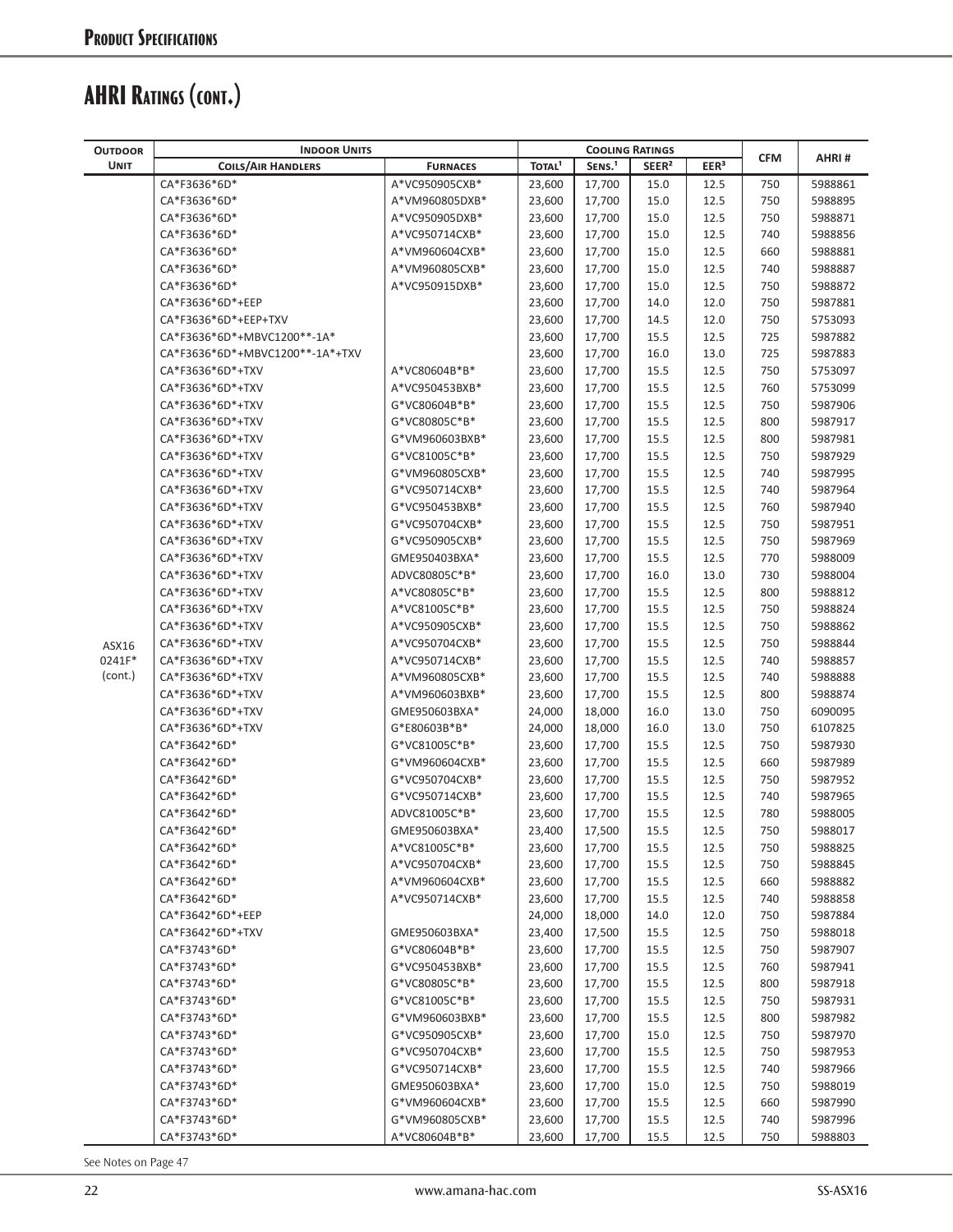| <b>OUTDOOR</b> | <b>INDOOR UNITS</b>       |                 |                    |                    | <b>COOLING RATINGS</b> |                  |            |         |
|----------------|---------------------------|-----------------|--------------------|--------------------|------------------------|------------------|------------|---------|
| <b>UNIT</b>    | <b>COILS/AIR HANDLERS</b> | <b>FURNACES</b> | TOTAL <sup>1</sup> | SENS. <sup>1</sup> | SEER <sup>2</sup>      | EER <sup>3</sup> | <b>CFM</b> | AHRI#   |
|                | CA*F3743*6D*              | A*VC80805C*B*   | 23,600             | 17,700             | 15.5                   | 12.5             | 800        | 5988813 |
|                | CA*F3743*6D*              | A*VC950905CXB*  | 23,600             | 17,700             | 15.0                   | 12.5             | 750        | 5988863 |
|                | CA*F3743*6D*              | A*VC81005C*B*   | 23,600             | 17,700             | 15.5                   | 12.5             | 750        | 5988826 |
|                | CA*F3743*6D*              | A*VM960603BXB*  | 23,600             | 17,700             | 15.5                   | 12.5             | 800        | 5988875 |
|                | CA*F3743*6D*              | A*VC950714CXB*  | 23,600             | 17,700             | 15.5                   | 12.5             | 740        | 5988859 |
|                | CA*F3743*6D*              | A*VC950704CXB*  | 23,600             | 17,700             | 15.5                   | 12.5             | 750        | 5988846 |
|                | CA*F3743*6D*              | A*VM960805CXB*  | 23,600             | 17,700             | 15.5                   | 12.5             | 740        | 5988889 |
|                | CA*F3743*6D*              | A*VC950453BXB*  | 23,600             | 17,700             | 15.5                   | 12.5             | 760        | 5988835 |
|                | CA*F3743*6D*              | A*VM960604CXB*  | 23,600             | 17,700             | 15.5                   | 12.5             | 660        | 5988883 |
|                | CA*F3743*6D*+EEP          |                 | 24,000             | 18,000             | 14.0                   | 12.0             | 750        | 5987885 |
|                | CA*F3743*6D*+EEP+TXV      |                 | 24,000             | 18,000             | 15.0                   | 12.5             | 700        | 5753094 |
|                | CA*F3743*6D*+TXV          | G*VC80805C*B*   | 23,600             | 17,700             | 16.0                   | 13.0             | 800        | 5987919 |
|                | CA*F3743*6D*+TXV          | G*VC81005C*B*   | 23,600             | 17,700             | 16.0                   | 13.0             | 750        | 5987932 |
|                | CA*F3743*6D*+TXV          | G*VC950714CXB*  | 23,600             | 17,700             | 16.0                   | 13.0             | 740        | 5987967 |
|                | CA*F3743*6D*+TXV          | G*VM960805CXB*  | 23,600             | 17,700             | 16.0                   | 13.0             | 740        | 5987997 |
|                | CA*F3743*6D*+TXV          | G*VC950905CXB*  | 23,600             | 17,700             | 16.0                   | 13.0             | 750        | 5987971 |
|                | CA*F3743*6D*+TXV          | G*VC950704CXB*  | 23,600             | 17,700             | 16.0                   | 13.0             | 750        | 5987954 |
|                | CA*F3743*6D*+TXV          | GME950603BXA*   | 23,600             | 17,700             | 15.5                   | 12.5             | 750        | 5988020 |
|                | CA*F3743*6D*+TXV          | G*VC80604B*B*   | 23,600             |                    | 16.0                   |                  | 750        | 5987908 |
|                |                           | G*VC950453BXB*  |                    | 17,700             |                        | 13.0             |            |         |
|                | CA*F3743*6D*+TXV          |                 | 23,600             | 17,700             | 16.0                   | 13.0             | 760        | 5987942 |
|                | CA*F3743*6D*+TXV          | G*VM960604CXB*  | 23,600             | 17,700             | 16.0                   | 13.0             | 660        | 5987991 |
|                | CA*F3743*6D*+TXV          | GME950403BXA*   | 23,600             | 17,700             | 16.0                   | 13.0             | 770        | 5988010 |
|                | CA*F3743*6D*+TXV          | G*VM960603BXB*  | 23,600             | 17,700             | 16.0                   | 13.0             | 800        | 5987983 |
|                | CA*F3743*6D*+TXV          | ADVC80603B*B*   | 23,600             | 17,700             | 16.0                   | 13.0             | 800        | 5988003 |
|                | CA*F3743*6D*+TXV          | A*VC81005C*B*   | 23,600             | 17,700             | 16.0                   | 13.0             | 750        | 5988827 |
|                | CA*F3743*6D*+TXV          | A*VC950704CXB*  | 23,600             | 17,700             | 16.0                   | 13.0             | 750        | 5988847 |
|                | CA*F3743*6D*+TXV          | A*VC80604B*B*   | 23,600             | 17,700             | 16.0                   | 13.0             | 750        | 5988804 |
| ASX16          | CA*F3743*6D*+TXV          | A*VC950714CXB*  | 23,600             | 17,700             | 16.0                   | 13.0             | 740        | 5988860 |
| 0241F*         | CA*F3743*6D*+TXV          | A*VM960603BXB*  | 23,600             | 17,700             | 16.0                   | 13.0             | 800        | 5988876 |
| (cont.)        | CA*F3743*6D*+TXV          | A*VC80805C*B*   | 23,600             | 17,700             | 16.0                   | 13.0             | 800        | 5988814 |
|                | CA*F3743*6D*+TXV          | A*VC950905CXB*  | 23,600             | 17,700             | 16.0                   | 13.0             | 750        | 5988864 |
|                | CA*F3743*6D*+TXV          | A*VC950453BXB*  | 23,600             | 17,700             | 16.0                   | 13.0             | 760        | 5988836 |
|                | CA*F3743*6D*+TXV          | A*VM960805CXB*  | 23,600             | 17,700             | 16.0                   | 13.0             | 740        | 5988890 |
|                | CA*F3743*6D*+TXV          | A*VM960604CXB*  | 23,600             | 17,700             | 16.0                   | 13.0             | 660        | 5988884 |
|                | CAPT3131*4A*              | G*VC81005C*B*   | 23,000             | 17,200             | 15.2                   | 12.5             | 750        | 5987933 |
|                | CAPT3131*4A*              | G*VC80604B*B*   | 23,000             | 17,200             | 15.2                   | 12.5             | 750        | 5987909 |
|                | CAPT3131*4A*              | G*E80603B*B*    | 23,000             | 17,200             | 15.2                   | 12.5             | 850        | 5987899 |
|                | CAPT3131*4A*              | G*VC80805C*B*   | 23,000             | 17,200             | 15.2                   | 12.5             | 800        | 5987920 |
|                | CAPT3131*4A*              | GME950403BXA*   | 23,000             | 17,200             | 15.2                   | 12.5             | 770        | 5988011 |
|                | CAPT3131*4A*              | GME950603BXA*   | 23,000             | 17,200             | 15.2                   | 12.5             | 750        | 5988021 |
|                | CAPT3131*4A*              | A*VC80805C*B*   | 23,000             | 17,200             | 15.2                   | 12.5             | 800        | 5988815 |
|                | CAPT3131*4A*              | A*VC81005C*B*   | 23,000             | 17,200             | 15.2                   | 12.5             | 750        | 5988828 |
|                | CAPT3131*4A*              | A*VC80604B*B*   | 23,000             | 17,200             | 15.2                   | 12.5             | 750        | 5988805 |
|                | CAPT3131*4A*+EEP          |                 | 23,000             | 17,200             | 14.0                   | 12.0             | 750        | 5987886 |
|                | CAPT3743*4A*+EEP          |                 | 24,000             | 18,000             | 14.5                   | 12.0             | 750        | 5987887 |
|                | CHPF2430B6C*              | G*VC81005C*B*   | 23,000             | 17,200             | 14.5                   | 12.0             | 750        | 5987934 |
|                | CHPF2430B6C*              | G*E80603B*B*    | 23,000             | 17,200             | 14.5                   | 12.0             | 850        | 5987900 |
|                | CHPF2430B6C*              | G*VC80604B*B*   | 23,000             | 17,200             | 14.5                   | 12.0             | 750        | 5987910 |
|                | CHPF2430B6C*              | G*VC80805C*B*   | 23,000             | 17,200             | 14.5                   | 12.0             | 800        | 5987921 |
|                | CHPF2430B6C*              | A*VC80604B*B*   | 23,000             | 17,200             | 14.5                   | 12.0             | 750        | 5988806 |
|                | CHPF2430B6C*              |                 | 23,000             |                    |                        |                  | 750        |         |
|                |                           | A*VC81005C*B*   |                    | 17,200             | 14.5                   | 12.0             |            | 5988829 |
|                | CHPF2430B6C*              | A*VC80805C*B*   | 23,000             | 17,200             | 14.5                   | 12.0             | 800        | 5988816 |
|                | CHPF2430B6C*+TXV          | G*VC80604B*B*   | 23,000             | 17,200             | 15.0                   | 12.5             | 750        | 5987911 |
|                | CHPF2430B6C*+TXV          | G*E80603B*B*    | 23,000             | 17,200             | 15.0                   | 12.5             | 850        | 5987901 |
|                | CHPF2430B6C*+TXV          | G*VC81005C*B*   | 23,000             | 17,200             | 15.0                   | 12.5             | 750        | 5987935 |
|                | CHPF2430B6C*+TXV          | G*VC80805C*B*   | 23,000             | 17,200             | 15.2                   | 12.5             | 800        | 5987922 |
|                | CHPF2430B6C*+TXV          | A*VC80805C*B*   | 23,000             | 17,200             | 15.2                   | 12.5             | 800        | 5988817 |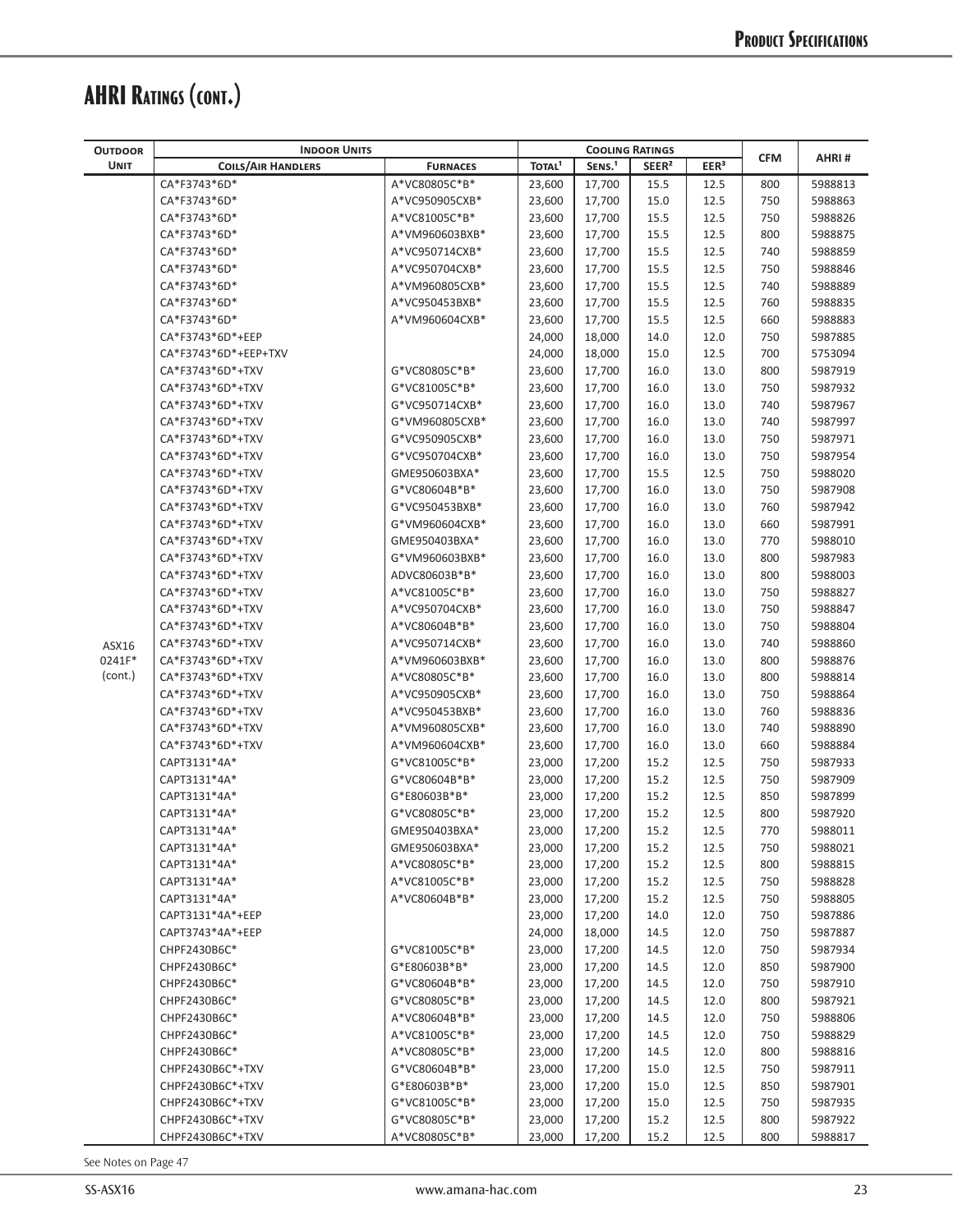| <b>OUTDOOR</b> | <b>INDOOR UNITS</b>             |                 |                    |                    | <b>COOLING RATINGS</b> |                  |            |         |
|----------------|---------------------------------|-----------------|--------------------|--------------------|------------------------|------------------|------------|---------|
| <b>UNIT</b>    | <b>COILS/AIR HANDLERS</b>       | <b>FURNACES</b> | TOTAL <sup>1</sup> | SENS. <sup>1</sup> | SEER <sup>2</sup>      | EER <sup>3</sup> | <b>CFM</b> | AHRI#   |
|                | CHPF2430B6C*+TXV                | A*VC81005C*B*   | 23,000             | 17,200             | 15.0                   | 12.5             | 750        | 5988830 |
|                | CHPF2430B6C*+TXV                | A*VC80604B*B*   | 23,000             | 17,200             | 15.0                   | 12.5             | 750        | 5988807 |
|                | CHPF3636B6C*                    | G*VC80604B*B*   | 23,600             | 17,700             | 15.0                   | 12.5             | 750        | 5987912 |
|                | CHPF3636B6C*                    | G*VC950453BXB*  | 23,600             | 17,700             | 14.5                   | 12.0             | 760        | 5987943 |
|                | CHPF3636B6C*                    | G*E80603B*B*    | 23,600             | 17,700             | 15.5                   | 12.5             | 850        | 5987902 |
|                | CHPF3636B6C*                    | G*VC81005C*B*   | 23,600             | 17,700             | 15.0                   | 12.5             | 750        | 5987936 |
|                | CHPF3636B6C*                    | G*VC950905CXB*  | 23,600             | 17,700             | 14.5                   | 12.0             | 750        | 5987972 |
|                | CHPF3636B6C*                    | GME950603BXA*   | 23,600             | 17,700             | 15.5                   | 12.5             | 750        | 5988022 |
|                | CHPF3636B6C*                    | G*VC80805C*B*   | 23,600             | 17,700             | 15.0                   | 12.5             | 800        | 5987923 |
|                | CHPF3636B6C*                    | G*VM960603BXB*  | 23,600             | 17,700             | 14.5                   | 12.0             | 800        | 5987984 |
|                | CHPF3636B6C*                    | G*VM960805CXB*  | 23,600             | 17,700             | 15.0                   | 12.5             | 740        | 5987998 |
|                | CHPF3636B6C*                    | G*VC950704CXB*  | 23,600             | 17,700             | 14.5                   | 12.0             | 750        | 5987955 |
|                | CHPF3636B6C*                    | GME950403BXA*   | 23,600             | 17,700             | 15.0                   | 12.5             | 770        | 5988012 |
|                | CHPF3636B6C*                    | G*VM960604CXB*  | 23,600             | 17,700             | 15.0                   | 12.5             | 660        | 5987992 |
|                | CHPF3636B6C*                    | A*VC950453BXB*  | 23,600             | 17,700             | 14.5                   | 12.0             | 760        | 5988837 |
|                | CHPF3636B6C*                    | A*VC80604B*B*   | 23,600             | 17,700             | 15.0                   | 12.5             | 750        | 5988808 |
|                | CHPF3636B6C*                    | A*VC81005C*B*   | 23,600             | 17,700             | 15.0                   | 12.5             | 750        | 5988831 |
|                | CHPF3636B6C*                    | A*VC950905CXB*  | 23,600             | 17,700             | 14.5                   | 12.0             | 750        | 5988865 |
|                | CHPF3636B6C*                    | A*VC950704CXB*  | 23,600             | 17,700             | 14.5                   | 12.0             | 750        | 5988848 |
|                | CHPF3636B6C*                    | A*VC80805C*B*   | 23,600             | 17,700             | 15.0                   | 12.5             | 800        | 5988818 |
|                | CHPF3636B6C*                    | A*VM960604CXB*  | 23,600             | 17,700             | 15.0                   | 12.5             | 660        | 5988885 |
|                | CHPF3636B6C*                    | A*VM960603BXB*  | 23,600             | 17,700             | 14.5                   | 12.0             | 800        | 5988877 |
|                | CHPF3636B6C*                    | A*VM960805CXB*  | 23,600             | 17,700             | 15.0                   | 12.5             | 740        | 5988891 |
|                | CHPF3636B6C*+EEP                |                 | 23,600             | 17,700             | 14.0                   | 12.0             | 750        | 5987888 |
|                | CHPF3636B6C*+EEP+TXV            |                 | 23,600             | 17,700             | 14.5                   | 12.0             | 750        | 5753095 |
|                | CHPF3636B6C*+MBVC1200**-1A*     |                 | 23,600             | 17,700             | 15.5                   | 12.5             | 725        | 5987889 |
|                | CHPF3636B6C*+MBVC1200**-1A*+TXV |                 | 23,600             | 17,700             | 16.0                   | 13.0             | 725        | 5987890 |
| ASX16          | CHPF3636B6C*+TXV                | A*VC950453BXB*  | 23,600             | 17,700             | 15.0                   | 12.5             | 760        | 5753100 |
| 0241F*         | CHPF3636B6C*+TXV                | A*VC80604B*B*   | 23,600             | 17,700             | 15.5                   | 12.5             | 750        | 5753098 |
| (cont.)        | CHPF3636B6C*+TXV                | G*VC81005C*B*   | 23,600             | 17,700             | 15.5                   | 12.5             | 750        | 5987937 |
|                | CHPF3636B6C*+TXV                | G*VC950453BXB*  | 23,600             | 17,700             | 15.0                   | 12.5             | 760        | 5987944 |
|                | CHPF3636B6C*+TXV                | G*VC80805C*B*   | 23,600             | 17,700             | 16.0                   | 13.0             | 800        | 5987924 |
|                | CHPF3636B6C*+TXV                | G*VC950704CXB*  | 23,600             | 17,700             | 15.0                   | 12.5             | 750        | 5987956 |
|                | CHPF3636B6C*+TXV                | G*VM960805CXB*  | 23,600             | 17,700             | 15.5                   | 12.5             | 740        | 5987999 |
|                | CHPF3636B6C*+TXV                | G*VM960603BXB*  | 23,600             | 17,700             | 15.0                   | 12.5             | 800        | 5987985 |
|                | CHPF3636B6C*+TXV                | G*VC80604B*B*   | 23,600             | 17,700             | 15.5                   | 12.5             | 750        | 5987913 |
|                | CHPF3636B6C*+TXV                | GME950403BXA*   | 23,600             | 17,700             | 15.5                   | 12.5             | 770        | 5988013 |
|                | CHPF3636B6C*+TXV                | G*VC950905CXB*  | 23,600             | 17,700             | 15.0                   | 12.5             | 750        | 5987973 |
|                | CHPF3636B6C*+TXV                | A*VC950704CXB*  | 23,600             | 17,700             | 15.0                   | 12.5             | 750        | 5988849 |
|                | CHPF3636B6C*+TXV                | A*VC80805C*B*   | 23,600             | 17,700             | 16.0                   | 13.0             | 800        | 5988819 |
|                | CHPF3636B6C*+TXV                | A*VC950905CXB*  | 23,600             | 17,700             | 15.0                   | 12.5             | 750        | 5988866 |
|                | CHPF3636B6C*+TXV                | A*VM960603BXB*  | 23,600             | 17,700             | 15.0                   | 12.5             | 800        | 5988878 |
|                | CHPF3636B6C*+TXV                | A*VC81005C*B*   | 23,600             | 17,700             | 15.5                   | 12.5             | 750        | 5988832 |
|                | CHPF3636B6C*+TXV                | A*VM960805CXB*  | 23,600             | 17,700             | 15.5                   | 12.5             | 740        | 5988892 |
|                | CHPF3636B6C*+TXV                | GME950603BXA*   | 24,000             | 18,000             | 16.0                   | 13.0             | 750        | 6090100 |
|                | CHPF3636B6C*+TXV                | G*E80603B*B*    | 24,000             | 18,000             | 16.0                   | 13.0             | 750        | 6107826 |
|                | CHPF3642C6C*                    | G*VC81005C*B*   | 23,600             | 17,700             | 15.0                   | 12.5             | 750        | 5987938 |
|                | CHPF3642C6C*                    | G*VC80805C*B*   | 23,600             | 17,700             | 15.0                   | 12.5             | 800        | 5987925 |
|                | CHPF3642C6C*                    | G*VC950704CXB*  | 23,600             | 17,700             | 15.0                   | 12.5             | 750        | 5987957 |
|                | CHPF3642C6C*                    | G*VM960604CXB*  | 23,600             | 17,700             | 15.0                   | 12.5             | 660        | 5987993 |
|                | CHPF3642C6C*                    | GME950603BXA*   | 23,600             | 17,700             | 15.0                   | 12.5             | 750        | 5988023 |
|                | CHPF3642C6C*                    | A*VC80805C*B*   | 23,600             | 17,700             | 15.0                   | 12.5             | 800        | 5988820 |
|                | CHPF3642C6C*                    | A*VC81005C*B*   | 23,600             | 17,700             | 15.0                   | 12.5             | 750        | 5988833 |
|                | CHPF3642C6C*                    | A*VC950704CXB*  | 23,600             | 17,700             | 15.0                   | 12.5             | 750        | 5988850 |
|                | CHPF3642C6C*                    | A*VM960604CXB*  | 23,600             | 17,700             | 15.0                   | 12.5             | 660        | 5988886 |
|                | CHPF3642C6C*+TXV                | GME950603BXA*   | 23,600             | 17,700             | 15.5                   | 12.5             | 750        | 5988024 |
|                | CHPF3743C6B*                    | G*VC950704CXB*  | 23,600             | 17,700             | 15.0                   | 12.5             | 750        | 5987958 |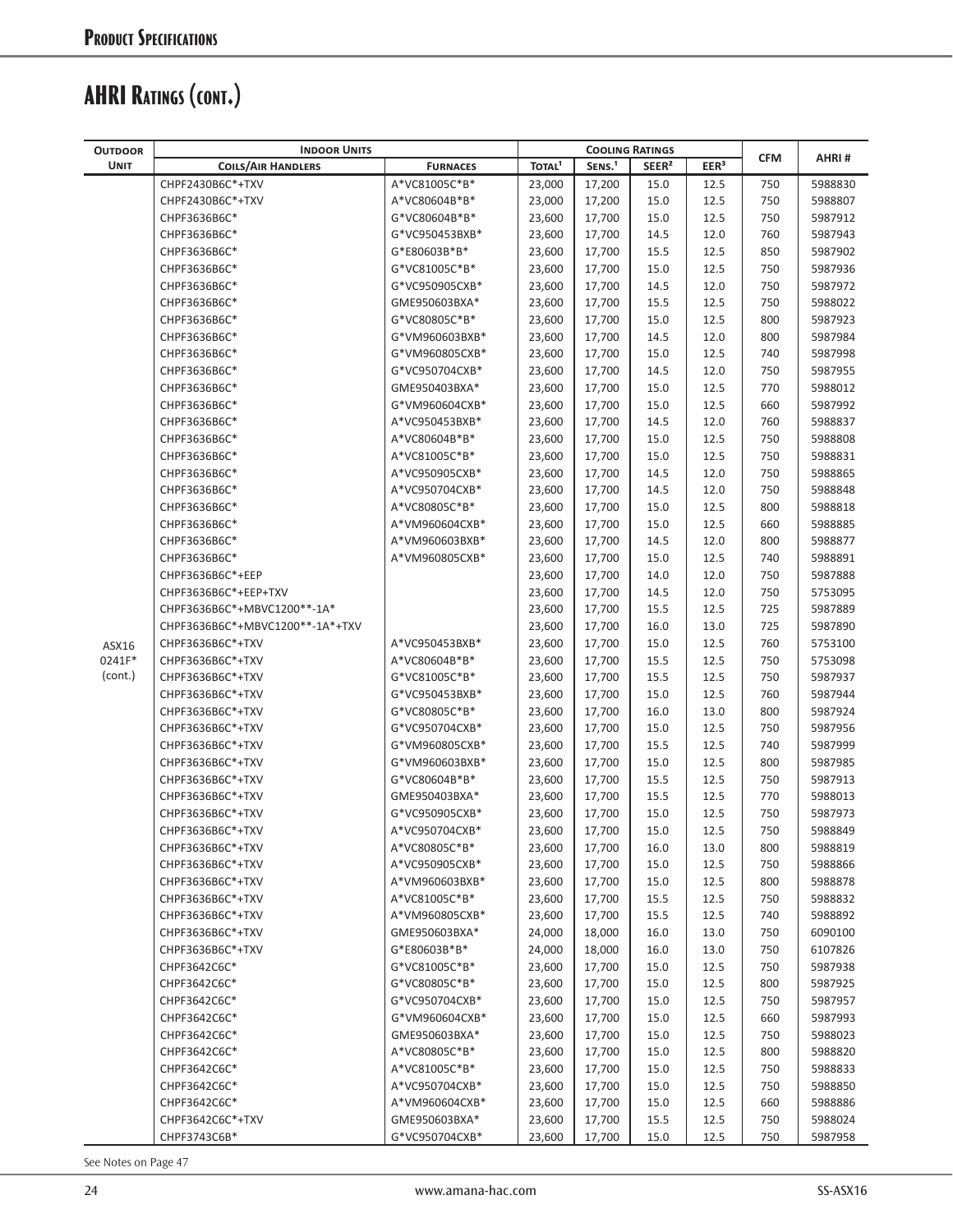| <b>OUTDOOR</b> | <b>INDOOR UNITS</b>       |                 |                    |                    | <b>COOLING RATINGS</b> |                  |            |         |
|----------------|---------------------------|-----------------|--------------------|--------------------|------------------------|------------------|------------|---------|
| <b>UNIT</b>    | <b>COILS/AIR HANDLERS</b> | <b>FURNACES</b> | TOTAL <sup>1</sup> | SENS. <sup>1</sup> | SEER <sup>2</sup>      | EER <sup>3</sup> | <b>CFM</b> | AHRI#   |
|                | CHPF3743C6B*              | G*VC950453BXB*  | 23,600             | 17,700             | 15.0                   | 12.5             | 760        | 5987945 |
|                | CHPF3743C6B*              | G*VM960603BXB*  | 23,600             | 17,700             | 15.5                   | 12.5             | 800        | 5987986 |
|                | CHPF3743C6B*              | G*VC950905CXB*  | 23,600             | 17,700             | 15.5                   | 12.5             | 750        | 5987974 |
|                | CHPF3743C6B*              | G*VM960805CXB*  | 23,600             | 17,700             | 15.5                   | 12.5             | 740        | 5988000 |
|                | CHPF3743C6B*              | A*VC950704CXB*  | 23,600             | 17,700             | 15.0                   | 12.5             | 750        | 5988851 |
|                | CHPF3743C6B*              | A*VC950453BXB*  | 23,600             | 17,700             | 15.0                   | 12.5             | 760        | 5988838 |
|                | CHPF3743C6B*              | A*VM960805CXB*  | 23,600             | 17,700             | 15.5                   | 12.5             | 740        | 5988893 |
|                | CHPF3743C6B*              | A*VC950905CXB*  | 23,600             | 17,700             | 15.5                   | 12.5             | 750        | 5988867 |
|                | CHPF3743C6B*              | A*VM960603BXB*  | 23,600             | 17,700             | 15.5                   | 12.5             | 800        | 5988879 |
|                | CHPF3743C6B*+EEP          |                 | 23,600             | 17,700             | 14.5                   | 12.0             | 750        | 5987891 |
|                | CHPF3743C6B*+EEP+TXV      |                 | 24,000             | 18,000             | 15.0                   | 12.5             | 750        | 5753096 |
|                | CHPF3743C6B*+TXV          | A*VC950905CXB*  | 23,600             | 17,700             | 16.0                   | 13.0             | 750        | 6079809 |
|                | CHPF3743C6B*+TXV          | G*VC950704CXB*  | 23,600             | 17,700             | 15.5                   | 12.5             | 750        | 6079811 |
|                | CHPF3743C6B*+TXV          | G*VC950905CXB*  | 23,600             | 17,700             | 16.0                   | 13.0             | 750        | 6079812 |
|                | CHPF3743C6B*+TXV          | G*VM960603BXB*  | 23,600             | 17,700             | 15.5                   | 12.5             | 800        | 6079862 |
|                | CHPF3743C6B*+TXV          | A*VC950704CXB*  | 23,600             | 17,700             | 15.5                   | 12.5             | 750        | 6079808 |
|                | CHPF3743C6B*+TXV          | G*VC950453BXB*  | 23,600             | 17,700             | 15.5                   | 12.5             | 760        | 6079810 |
|                | CHPF3743C6B*+TXV          | A*VM960805CXB*  | 23,600             | 17,700             | 15.5                   | 12.5             | 740        | 6079861 |
|                | CHPF3743C6B*+TXV          | G*VM960805CXB*  | 23,600             | 17,700             | 15.5                   | 12.5             | 740        | 6079863 |
| ASX16          | CHPF3743C6B*+TXV          | A*VC950453BXB*  | 23,600             | 17,700             | 15.5                   | 12.5             | 760        | 6079807 |
| 0241F*         | CHPF3743C6B*+TXV          | A*VM960603BXB*  | 23,600             | 17,700             | 15.5                   | 12.5             | 800        | 6079860 |
| (cont.)        | CSCF3036N6D*              | G*VC950704CXB*  | 23,400             | 17,500             | 15.0                   | 12.5             | 750        | 5987960 |
|                | CSCF3036N6D*              | G*VC950453BXB*  | 23,400             | 17,500             | 15.0                   | 12.5             | 760        | 5987947 |
|                | CSCF3036N6D*              | A*VC950453BXB*  | 23,400             | 17,500             | 15.0                   | 12.5             | 760        | 5988840 |
|                | CSCF3036N6D*              | A*VC950704CXB*  | 23,400             | 17,500             | 15.0                   | 12.5             | 750        | 5988853 |
|                | CSCF3036N6D*+EEP          |                 | 23,400             | 17,500             | 14.0                   | 12.0             | 750        | 5987892 |
|                | CSCF3036N6D*+EEP+TXV      |                 | 23,400             | 17,500             | 14.5                   | 12.0             | 750        | 5987893 |
|                | CSCF3642N6D*              | G*VC950704CXB*  | 23,400             | 17,500             | 14.0                   | 11.5             | 750        | 5987961 |
|                | CSCF3642N6D*              | G*VC950905CXB*  | 23,400             | 17,500             | 15.0                   | 12.5             | 750        | 5987976 |
|                | CSCF3642N6D*              | G*VC950453BXB*  | 23,400             | 17,500             | 14.5                   | 12.0             | 760        | 5987948 |
|                | CSCF3642N6D*              | A*VC950905CXB*  | 23,400             | 17,500             | 15.0                   | 12.5             | 750        | 5988869 |
|                | CSCF3642N6D*              | A*VC950453BXB*  | 23,400             | 17,500             | 14.5                   | 12.0             | 760        | 5988841 |
|                | CSCF3642N6D*              | A*VC950704CXB*  | 23,400             | 17,500             | 14.0                   | 11.5             | 750        | 5988854 |
|                | CSCF3642N6D*+EEP          |                 | 23,400             | 17,500             | 14.5                   | 12.0             | 750        | 5987894 |
|                | CSCF3642N6D*+EEP+TXV      |                 | 23,400             | 17,500             | 14.5                   | 12.0             | 750        | 5987895 |
|                | CSCF3642N6D*+TXV          | G*VC950453BXB*  | 23,400             | 17,500             | 15.0                   | 12.5             | 760        | 5987949 |
|                | CSCF3642N6D*+TXV          | G*VC950905CXB*  | 23,400             | 17,500             | 15.5                   | 12.5             | 750        | 5987977 |
|                | CSCF3642N6D*+TXV          | G*VC950704CXB*  | 23,400             | 17,500             | 15.5                   | 12.5             | 750        | 5987962 |
|                | CSCF3642N6D*+TXV          | A*VC950704CXB*  | 23,400             | 17,500             | 15.5                   | 12.5             | 750        | 5988855 |
|                | CSCF3642N6D*+TXV          | A*VC950453BXB*  | 23,400             | 17,500             | 15.0                   | 12.5             | 760        | 5988842 |
|                | CSCF3642N6D*+TXV          | A*VC950905CXB*  | 23,400             | 17,500             | 15.5                   | 12.5             | 750        | 5988870 |
|                | ACNF30XX16D*              |                 | 27,000             | 20,600             | 14.0                   | 12.0             | 850        | 6107301 |
|                | ARPT36C14A*               |                 | 28,000             | 21,400             | 13.5                   | 11.5             | 1,050      | 6107307 |
|                | ARUF36C14B*               |                 | 28,000             | 21,400             | 13.5                   | 11.5             | 1,000      | 6107308 |
|                | ARUF36C14B*+TXV           |                 | 28,000             | 21,400             | 13.5                   | 11.5             | 1,000      | 6107309 |
|                | ASPT30C14A*               |                 | 27,600             | 21,000             | 16.0                   | 13.0             | 850        | 5756181 |
|                | ASPT36C14A*               |                 | 28,000             | 21,400             | 16.0                   | 13.0             | 900        | 5756182 |
|                | ASUF39C14A*               |                 | 29,000             | 22,200             | 14.5                   | 12.0             | 900        | 5988025 |
| ASX16          | ASUF39C14A*+TXV           |                 | 29,000             | 22,200             | 15.0                   | 12.5             | 900        | 5988026 |
| 0301F*         | AVPTC30C14A*              |                 | 27,600             | 21,000             | 16.0                   | 13.0             | 860        | 5924383 |
|                | AVPTC313714A*             |                 | 27,600             | 21,000             | 16.0                   | 13.0             | 1,000      | 5986618 |
|                | AVPTC36C14A*              |                 | 28,000             | 21,400             | 16.0                   | 13.0             | 1,000      | 5924384 |
|                | AWUF31XX16A*              |                 | 28,000             | 21,400             | 15.0                   | 12.5             | 850        | 5753223 |
|                | AWUF31XX16A*+TXV          |                 | 28,000             | 21,400             | 15.0                   | 12.5             | 850        | 5753111 |
|                | AWUF32XX16A*              |                 | 28,000             | 21,400             | 15.0                   | 12.5             | 850        | 5753224 |
|                | AWUF32XX16A*+TXV          |                 | 28,000             | 21,400             | 15.0                   | 12.5             | 850        | 5753112 |
|                | AWUF37XX16B*              |                 | 28,400             | 21,600             | 15.0                   | 12.5             | 950        | 5753225 |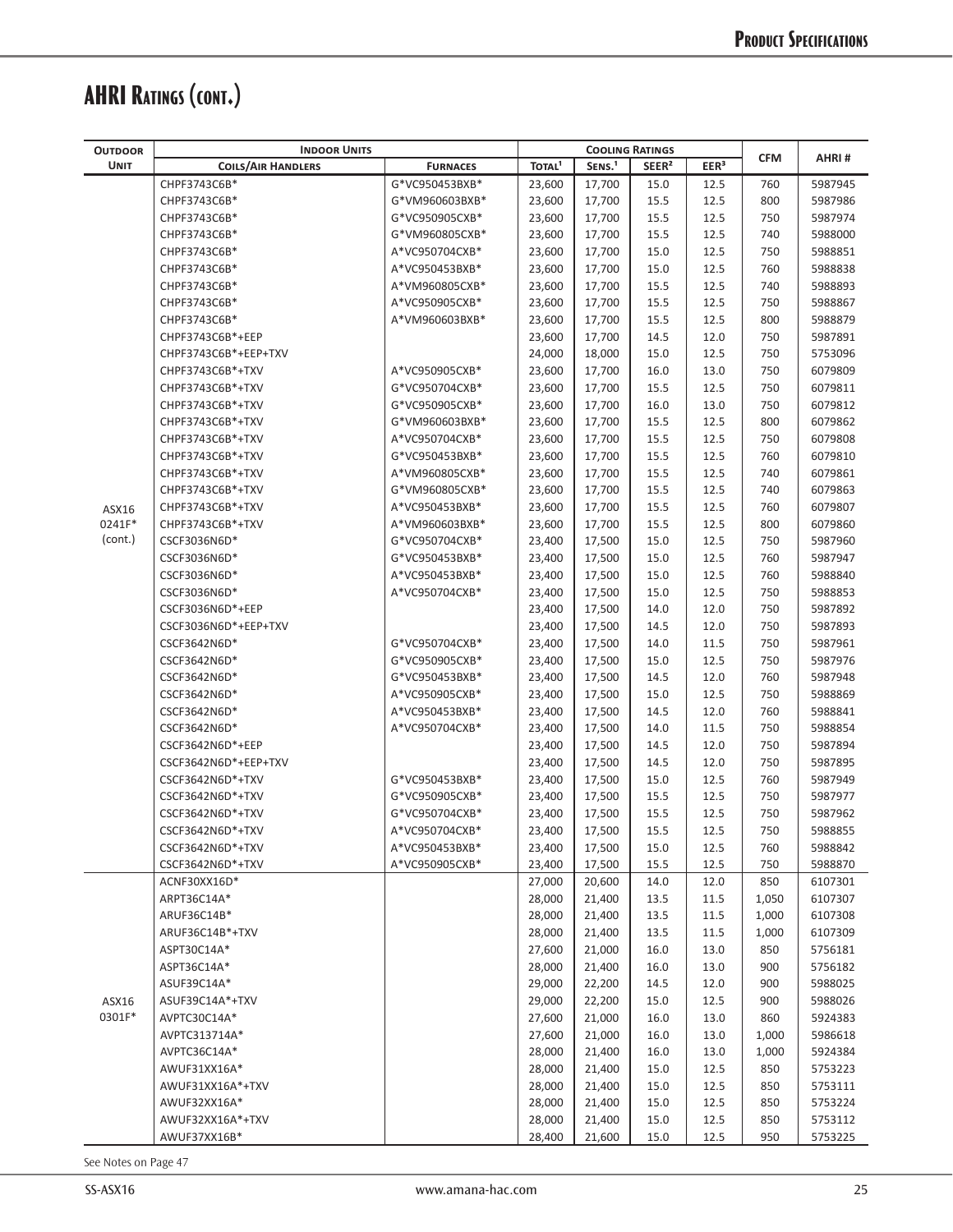| <b>UNIT</b><br>EER <sup>3</sup><br>TOTAL <sup>1</sup><br>SENS. <sup>1</sup><br>SEER <sup>2</sup><br><b>COILS/AIR HANDLERS</b><br><b>FURNACES</b><br>5753113<br>AWUF37XX16B*+TXV<br>950<br>28,400<br>21,600<br>15.0<br>12.5<br>CA*F3636*6D*<br>G*VC950704CXB*<br>12.0<br>900<br>5988087<br>28,400<br>21,600<br>14.5<br>CA*F3636*6D*<br>G*VC80604B*B*<br>28,400<br>21,600<br>15.0<br>12.5<br>1,000<br>5988060<br>CA*F3636*6D*<br>G*VC950714CXB*<br>5988100<br>28,400<br>21,600<br>14.5<br>12.0<br>1,000<br>CA*F3636*6D*<br>G*VM960603BXB*<br>15.0<br>12.5<br>990<br>5988140<br>28,400<br>21,600<br>5988144<br>CA*F3636*6D*<br>G*VM960604CXB*<br>28,400<br>21,600<br>14.5<br>12.0<br>860<br>5988196<br>CA*F3636*6D*<br>GME950603BXA*<br>28,400<br>21,600<br>14.0<br>12.0<br>1,000<br>A*VC80604B*B*<br>5988896<br>CA*F3636*6D*<br>28,400<br>21,600<br>15.0<br>12.5<br>1,000<br>900<br>5988921<br>CA*F3636*6D*<br>A*VC950704CXB*<br>28,400<br>14.5<br>12.0<br>21,600<br>CA*F3636*6D*<br>A*VM960604CXB*<br>860<br>5988977<br>28,400<br>21,600<br>14.5<br>12.0<br>CA*F3636*6D*<br>A*VC950714CXB*<br>5988933<br>28,400<br>21,600<br>14.5<br>12.0<br>1,000<br>CA*F3636*6D*<br>15.0<br>12.5<br>990<br>5988973<br>A*VM960603BXB*<br>28,400<br>21,600<br>CA*F3636*6D*+EEP+TXV<br>12.0<br>5988027<br>28,400<br>21,600<br>14.0<br>1,000<br>CA*F3636*6D*+MBVC1200**-1A*<br>28,400<br>21,600<br>14.5<br>12.0<br>910<br>5988028<br>CA*F3636*6D*+MBVC1200**-1A*+TXV<br>15.0<br>12.5<br>910<br>5988029<br>28,400<br>21,600<br>CA*F3636*6D*+TXV<br>G*VC80604B*B*<br>15.0<br>12.5<br>5988061<br>28,400<br>21,600<br>1,000<br>G*VC950453BXB*<br>CA*F3636*6D*+TXV<br>28,400<br>21,600<br>15.0<br>12.5<br>1,000<br>5988081<br>CA*F3636*6D*+TXV<br>G*VC950704CXB*<br>15.0<br>5988088<br>28,400<br>21,600<br>12.5<br>900<br>CA*F3636*6D*+TXV<br>GME950403BXA*<br>15.0<br>12.5<br>990<br>5988190<br>28,400<br>21,600<br>CA*F3636*6D*+TXV<br>GME950603BXA*<br>28,400<br>21,600<br>14.5<br>12.0<br>1,000<br>5988197<br>CA*F3636*6D*+TXV<br>A*VC950453BXB*<br>15.0<br>12.5<br>5988915<br>28,400<br>21,600<br>1,000<br>CA*F3636*6D*+TXV<br>A*VC950704CXB*<br>15.0<br>12.5<br>900<br>5988922<br>28,400<br>21,600<br>5988897<br>CA*F3636*6D*+TXV<br>A*VC80604B*B*<br>28,400<br>21,600<br>15.0<br>12.5<br>1,000<br>15.0<br>5988065<br>CA*F3642*6D*<br>G*VC80805C*B*<br>28,600<br>21,800<br>12.5<br>980<br>CA*F3642*6D*<br>G*VC950905DXB*<br>28,600<br>21,800<br>15.0<br>12.5<br>1,000<br>5988118<br>G*VC950704CXB*<br>900<br>5988089<br>CA*F3642*6D*<br>28,600<br>21,800<br>15.0<br>12.5<br>CA*F3642*6D*<br>G*VM960604CXB*<br>15.0<br>860<br>28,600<br>21,800<br>12.5<br>5988145<br>CA*F3642*6D*<br>G*VC81005C*B*<br>28,600<br>21,800<br>15.0<br>12.5<br>1,000<br>5988074<br>ASX16<br>CA*F3642*6D*<br>G*VC950915DXB*<br>15.0<br>5988125<br>0301F*<br>28,600<br>21,800<br>12.5<br>1,000<br>(cont.)<br>G*VM960805DXB*<br>15.0<br>12.5<br>5988159<br>CA*F3642*6D*<br>28,600<br>21,800<br>1,000<br>G*VC950714CXB*<br>CA*F3642*6D*<br>28,600<br>21,800<br>15.0<br>12.5<br>1,000<br>5988101<br>CA*F3642*6D*<br>G*VC950905CXB*<br>15.0<br>12.5<br>900<br>5988109<br>28,600<br>21,800<br>G*VM961155DXB*<br>28,600<br>12.0<br>5988177<br>CA*F3642*6D*<br>21,800<br>14.5<br>1,000<br>CA*F3642*6D*<br>GME950603BXA*<br>28,600<br>21,800<br>14.5<br>12.0<br>1,000<br>5988198<br>15.0<br>5988131<br>CA*F3642*6D*<br>G*VC951155DXB*<br>28,600<br>21,800<br>12.5<br>900<br>G*VM960805CXB*<br>15.0<br>12.5<br>980<br>5988150<br>CA*F3642*6D*<br>28,600<br>21,800<br>CA*F3642*6D*<br>G*VM961005DXB*<br>28,600<br>21,800<br>14.5<br>12.0<br>900<br>5988168<br>15.0<br>990<br>CA*F3642*6D*<br>ADVC80805C*B*<br>28,600<br>21,800<br>12.5<br>5988186<br>CA*F3642*6D*<br>ADVC81005C*B*<br>28,600<br>15.0<br>12.5<br>5988188<br>21,800<br>1,000<br>CA*F3642*6D*<br>A*VC950905CXB*<br>28,600<br>21,800<br>15.0<br>12.5<br>900<br>5988942<br>15.0<br>5988958<br>CA*F3642*6D*<br>A*VC950915DXB*<br>28,600<br>21,800<br>12.5<br>1,000<br>CA*F3642*6D*<br>A*VC80805C*B*<br>28,600<br>21,800<br>15.0<br>12.5<br>980<br>5988901<br>5988934<br>CA*F3642*6D*<br>A*VC950714CXB*<br>28,600<br>21,800<br>15.0<br>12.5<br>1,000<br>A*VC950905DXB*<br>15.0<br>CA*F3642*6D*<br>28,600<br>21,800<br>12.5<br>1,000<br>5988951<br>CA*F3642*6D*<br>A*VM961005DXB*<br>5989001<br>28,600<br>21,800<br>14.5<br>12.0<br>900<br>CA*F3642*6D*<br>A*VM960805DXB*<br>12.5<br>5988992<br>28,600<br>21,800<br>15.0<br>1,000<br>15.0<br>5988908<br>CA*F3642*6D*<br>A*VC81005C*B*<br>28,600<br>21,800<br>12.5<br>1,000<br>CA*F3642*6D*<br>A*VC950704CXB*<br>12.5<br>5988923<br>28,600<br>21,800<br>15.0<br>900<br>CA*F3642*6D*<br>A*VC951155DXB*<br>15.0<br>12.5<br>900<br>5988964<br>28,600<br>21,800<br>CA*F3642*6D*<br>A*VM960805CXB*<br>15.0<br>12.5<br>980<br>5988983<br>28,600<br>21,800<br>CA*F3642*6D*<br>A*VM960604CXB*<br>28,600<br>21,800<br>15.0<br>12.5<br>860<br>5988978<br>CA*F3642*6D*<br>5989010<br>A*VM961155DXB*<br>28,600<br>21,800<br>14.5<br>12.0<br>1,000<br>CA*F3642*6D*+EEP<br>5988030<br>28,600<br>21,800<br>14.0<br>12.0<br>1,000<br>CA*F3642*6D*+TXV<br>G*VC80805C*B*<br>28,600<br>21,800<br>15.5<br>12.5<br>980<br>5988066<br>CA*F3642*6D*+TXV<br>G*VC81005C*B*<br>15.5<br>5988075<br>28,600<br>21,800<br>12.5<br>1,000<br>CA*F3642*6D*+TXV<br>G*VC950704CXB*<br>15.0<br>12.5<br>900<br>5988090<br>28,600<br>21,800<br>CA*F3642*6D*+TXV<br>G*E80603B*B*<br>5988046<br>28,600<br>21,800<br>15.0<br>12.5<br>1,000 | <b>OUTDOOR</b> | <b>INDOOR UNITS</b> |  | <b>COOLING RATINGS</b> | <b>CFM</b> | AHRI# |
|------------------------------------------------------------------------------------------------------------------------------------------------------------------------------------------------------------------------------------------------------------------------------------------------------------------------------------------------------------------------------------------------------------------------------------------------------------------------------------------------------------------------------------------------------------------------------------------------------------------------------------------------------------------------------------------------------------------------------------------------------------------------------------------------------------------------------------------------------------------------------------------------------------------------------------------------------------------------------------------------------------------------------------------------------------------------------------------------------------------------------------------------------------------------------------------------------------------------------------------------------------------------------------------------------------------------------------------------------------------------------------------------------------------------------------------------------------------------------------------------------------------------------------------------------------------------------------------------------------------------------------------------------------------------------------------------------------------------------------------------------------------------------------------------------------------------------------------------------------------------------------------------------------------------------------------------------------------------------------------------------------------------------------------------------------------------------------------------------------------------------------------------------------------------------------------------------------------------------------------------------------------------------------------------------------------------------------------------------------------------------------------------------------------------------------------------------------------------------------------------------------------------------------------------------------------------------------------------------------------------------------------------------------------------------------------------------------------------------------------------------------------------------------------------------------------------------------------------------------------------------------------------------------------------------------------------------------------------------------------------------------------------------------------------------------------------------------------------------------------------------------------------------------------------------------------------------------------------------------------------------------------------------------------------------------------------------------------------------------------------------------------------------------------------------------------------------------------------------------------------------------------------------------------------------------------------------------------------------------------------------------------------------------------------------------------------------------------------------------------------------------------------------------------------------------------------------------------------------------------------------------------------------------------------------------------------------------------------------------------------------------------------------------------------------------------------------------------------------------------------------------------------------------------------------------------------------------------------------------------------------------------------------------------------------------------------------------------------------------------------------------------------------------------------------------------------------------------------------------------------------------------------------------------------------------------------------------------------------------------------------------------------------------------------------------------------------------------------------------------------------------------------------------------------------------------------------------------------------------------------------------------------------------------------------------------------------------------------------------------------------------------------------------------------------------------------------------------------------------------------------------------------------------------------------------------------------------------------------------------------------------------------------------------------------------------------------------------------------------------------------------------------------------------------------------------------------|----------------|---------------------|--|------------------------|------------|-------|
|                                                                                                                                                                                                                                                                                                                                                                                                                                                                                                                                                                                                                                                                                                                                                                                                                                                                                                                                                                                                                                                                                                                                                                                                                                                                                                                                                                                                                                                                                                                                                                                                                                                                                                                                                                                                                                                                                                                                                                                                                                                                                                                                                                                                                                                                                                                                                                                                                                                                                                                                                                                                                                                                                                                                                                                                                                                                                                                                                                                                                                                                                                                                                                                                                                                                                                                                                                                                                                                                                                                                                                                                                                                                                                                                                                                                                                                                                                                                                                                                                                                                                                                                                                                                                                                                                                                                                                                                                                                                                                                                                                                                                                                                                                                                                                                                                                                                                                                                                                                                                                                                                                                                                                                                                                                                                                                                                                                                                                                      |                |                     |  |                        |            |       |
|                                                                                                                                                                                                                                                                                                                                                                                                                                                                                                                                                                                                                                                                                                                                                                                                                                                                                                                                                                                                                                                                                                                                                                                                                                                                                                                                                                                                                                                                                                                                                                                                                                                                                                                                                                                                                                                                                                                                                                                                                                                                                                                                                                                                                                                                                                                                                                                                                                                                                                                                                                                                                                                                                                                                                                                                                                                                                                                                                                                                                                                                                                                                                                                                                                                                                                                                                                                                                                                                                                                                                                                                                                                                                                                                                                                                                                                                                                                                                                                                                                                                                                                                                                                                                                                                                                                                                                                                                                                                                                                                                                                                                                                                                                                                                                                                                                                                                                                                                                                                                                                                                                                                                                                                                                                                                                                                                                                                                                                      |                |                     |  |                        |            |       |
|                                                                                                                                                                                                                                                                                                                                                                                                                                                                                                                                                                                                                                                                                                                                                                                                                                                                                                                                                                                                                                                                                                                                                                                                                                                                                                                                                                                                                                                                                                                                                                                                                                                                                                                                                                                                                                                                                                                                                                                                                                                                                                                                                                                                                                                                                                                                                                                                                                                                                                                                                                                                                                                                                                                                                                                                                                                                                                                                                                                                                                                                                                                                                                                                                                                                                                                                                                                                                                                                                                                                                                                                                                                                                                                                                                                                                                                                                                                                                                                                                                                                                                                                                                                                                                                                                                                                                                                                                                                                                                                                                                                                                                                                                                                                                                                                                                                                                                                                                                                                                                                                                                                                                                                                                                                                                                                                                                                                                                                      |                |                     |  |                        |            |       |
|                                                                                                                                                                                                                                                                                                                                                                                                                                                                                                                                                                                                                                                                                                                                                                                                                                                                                                                                                                                                                                                                                                                                                                                                                                                                                                                                                                                                                                                                                                                                                                                                                                                                                                                                                                                                                                                                                                                                                                                                                                                                                                                                                                                                                                                                                                                                                                                                                                                                                                                                                                                                                                                                                                                                                                                                                                                                                                                                                                                                                                                                                                                                                                                                                                                                                                                                                                                                                                                                                                                                                                                                                                                                                                                                                                                                                                                                                                                                                                                                                                                                                                                                                                                                                                                                                                                                                                                                                                                                                                                                                                                                                                                                                                                                                                                                                                                                                                                                                                                                                                                                                                                                                                                                                                                                                                                                                                                                                                                      |                |                     |  |                        |            |       |
|                                                                                                                                                                                                                                                                                                                                                                                                                                                                                                                                                                                                                                                                                                                                                                                                                                                                                                                                                                                                                                                                                                                                                                                                                                                                                                                                                                                                                                                                                                                                                                                                                                                                                                                                                                                                                                                                                                                                                                                                                                                                                                                                                                                                                                                                                                                                                                                                                                                                                                                                                                                                                                                                                                                                                                                                                                                                                                                                                                                                                                                                                                                                                                                                                                                                                                                                                                                                                                                                                                                                                                                                                                                                                                                                                                                                                                                                                                                                                                                                                                                                                                                                                                                                                                                                                                                                                                                                                                                                                                                                                                                                                                                                                                                                                                                                                                                                                                                                                                                                                                                                                                                                                                                                                                                                                                                                                                                                                                                      |                |                     |  |                        |            |       |
|                                                                                                                                                                                                                                                                                                                                                                                                                                                                                                                                                                                                                                                                                                                                                                                                                                                                                                                                                                                                                                                                                                                                                                                                                                                                                                                                                                                                                                                                                                                                                                                                                                                                                                                                                                                                                                                                                                                                                                                                                                                                                                                                                                                                                                                                                                                                                                                                                                                                                                                                                                                                                                                                                                                                                                                                                                                                                                                                                                                                                                                                                                                                                                                                                                                                                                                                                                                                                                                                                                                                                                                                                                                                                                                                                                                                                                                                                                                                                                                                                                                                                                                                                                                                                                                                                                                                                                                                                                                                                                                                                                                                                                                                                                                                                                                                                                                                                                                                                                                                                                                                                                                                                                                                                                                                                                                                                                                                                                                      |                |                     |  |                        |            |       |
|                                                                                                                                                                                                                                                                                                                                                                                                                                                                                                                                                                                                                                                                                                                                                                                                                                                                                                                                                                                                                                                                                                                                                                                                                                                                                                                                                                                                                                                                                                                                                                                                                                                                                                                                                                                                                                                                                                                                                                                                                                                                                                                                                                                                                                                                                                                                                                                                                                                                                                                                                                                                                                                                                                                                                                                                                                                                                                                                                                                                                                                                                                                                                                                                                                                                                                                                                                                                                                                                                                                                                                                                                                                                                                                                                                                                                                                                                                                                                                                                                                                                                                                                                                                                                                                                                                                                                                                                                                                                                                                                                                                                                                                                                                                                                                                                                                                                                                                                                                                                                                                                                                                                                                                                                                                                                                                                                                                                                                                      |                |                     |  |                        |            |       |
|                                                                                                                                                                                                                                                                                                                                                                                                                                                                                                                                                                                                                                                                                                                                                                                                                                                                                                                                                                                                                                                                                                                                                                                                                                                                                                                                                                                                                                                                                                                                                                                                                                                                                                                                                                                                                                                                                                                                                                                                                                                                                                                                                                                                                                                                                                                                                                                                                                                                                                                                                                                                                                                                                                                                                                                                                                                                                                                                                                                                                                                                                                                                                                                                                                                                                                                                                                                                                                                                                                                                                                                                                                                                                                                                                                                                                                                                                                                                                                                                                                                                                                                                                                                                                                                                                                                                                                                                                                                                                                                                                                                                                                                                                                                                                                                                                                                                                                                                                                                                                                                                                                                                                                                                                                                                                                                                                                                                                                                      |                |                     |  |                        |            |       |
|                                                                                                                                                                                                                                                                                                                                                                                                                                                                                                                                                                                                                                                                                                                                                                                                                                                                                                                                                                                                                                                                                                                                                                                                                                                                                                                                                                                                                                                                                                                                                                                                                                                                                                                                                                                                                                                                                                                                                                                                                                                                                                                                                                                                                                                                                                                                                                                                                                                                                                                                                                                                                                                                                                                                                                                                                                                                                                                                                                                                                                                                                                                                                                                                                                                                                                                                                                                                                                                                                                                                                                                                                                                                                                                                                                                                                                                                                                                                                                                                                                                                                                                                                                                                                                                                                                                                                                                                                                                                                                                                                                                                                                                                                                                                                                                                                                                                                                                                                                                                                                                                                                                                                                                                                                                                                                                                                                                                                                                      |                |                     |  |                        |            |       |
|                                                                                                                                                                                                                                                                                                                                                                                                                                                                                                                                                                                                                                                                                                                                                                                                                                                                                                                                                                                                                                                                                                                                                                                                                                                                                                                                                                                                                                                                                                                                                                                                                                                                                                                                                                                                                                                                                                                                                                                                                                                                                                                                                                                                                                                                                                                                                                                                                                                                                                                                                                                                                                                                                                                                                                                                                                                                                                                                                                                                                                                                                                                                                                                                                                                                                                                                                                                                                                                                                                                                                                                                                                                                                                                                                                                                                                                                                                                                                                                                                                                                                                                                                                                                                                                                                                                                                                                                                                                                                                                                                                                                                                                                                                                                                                                                                                                                                                                                                                                                                                                                                                                                                                                                                                                                                                                                                                                                                                                      |                |                     |  |                        |            |       |
|                                                                                                                                                                                                                                                                                                                                                                                                                                                                                                                                                                                                                                                                                                                                                                                                                                                                                                                                                                                                                                                                                                                                                                                                                                                                                                                                                                                                                                                                                                                                                                                                                                                                                                                                                                                                                                                                                                                                                                                                                                                                                                                                                                                                                                                                                                                                                                                                                                                                                                                                                                                                                                                                                                                                                                                                                                                                                                                                                                                                                                                                                                                                                                                                                                                                                                                                                                                                                                                                                                                                                                                                                                                                                                                                                                                                                                                                                                                                                                                                                                                                                                                                                                                                                                                                                                                                                                                                                                                                                                                                                                                                                                                                                                                                                                                                                                                                                                                                                                                                                                                                                                                                                                                                                                                                                                                                                                                                                                                      |                |                     |  |                        |            |       |
|                                                                                                                                                                                                                                                                                                                                                                                                                                                                                                                                                                                                                                                                                                                                                                                                                                                                                                                                                                                                                                                                                                                                                                                                                                                                                                                                                                                                                                                                                                                                                                                                                                                                                                                                                                                                                                                                                                                                                                                                                                                                                                                                                                                                                                                                                                                                                                                                                                                                                                                                                                                                                                                                                                                                                                                                                                                                                                                                                                                                                                                                                                                                                                                                                                                                                                                                                                                                                                                                                                                                                                                                                                                                                                                                                                                                                                                                                                                                                                                                                                                                                                                                                                                                                                                                                                                                                                                                                                                                                                                                                                                                                                                                                                                                                                                                                                                                                                                                                                                                                                                                                                                                                                                                                                                                                                                                                                                                                                                      |                |                     |  |                        |            |       |
|                                                                                                                                                                                                                                                                                                                                                                                                                                                                                                                                                                                                                                                                                                                                                                                                                                                                                                                                                                                                                                                                                                                                                                                                                                                                                                                                                                                                                                                                                                                                                                                                                                                                                                                                                                                                                                                                                                                                                                                                                                                                                                                                                                                                                                                                                                                                                                                                                                                                                                                                                                                                                                                                                                                                                                                                                                                                                                                                                                                                                                                                                                                                                                                                                                                                                                                                                                                                                                                                                                                                                                                                                                                                                                                                                                                                                                                                                                                                                                                                                                                                                                                                                                                                                                                                                                                                                                                                                                                                                                                                                                                                                                                                                                                                                                                                                                                                                                                                                                                                                                                                                                                                                                                                                                                                                                                                                                                                                                                      |                |                     |  |                        |            |       |
|                                                                                                                                                                                                                                                                                                                                                                                                                                                                                                                                                                                                                                                                                                                                                                                                                                                                                                                                                                                                                                                                                                                                                                                                                                                                                                                                                                                                                                                                                                                                                                                                                                                                                                                                                                                                                                                                                                                                                                                                                                                                                                                                                                                                                                                                                                                                                                                                                                                                                                                                                                                                                                                                                                                                                                                                                                                                                                                                                                                                                                                                                                                                                                                                                                                                                                                                                                                                                                                                                                                                                                                                                                                                                                                                                                                                                                                                                                                                                                                                                                                                                                                                                                                                                                                                                                                                                                                                                                                                                                                                                                                                                                                                                                                                                                                                                                                                                                                                                                                                                                                                                                                                                                                                                                                                                                                                                                                                                                                      |                |                     |  |                        |            |       |
|                                                                                                                                                                                                                                                                                                                                                                                                                                                                                                                                                                                                                                                                                                                                                                                                                                                                                                                                                                                                                                                                                                                                                                                                                                                                                                                                                                                                                                                                                                                                                                                                                                                                                                                                                                                                                                                                                                                                                                                                                                                                                                                                                                                                                                                                                                                                                                                                                                                                                                                                                                                                                                                                                                                                                                                                                                                                                                                                                                                                                                                                                                                                                                                                                                                                                                                                                                                                                                                                                                                                                                                                                                                                                                                                                                                                                                                                                                                                                                                                                                                                                                                                                                                                                                                                                                                                                                                                                                                                                                                                                                                                                                                                                                                                                                                                                                                                                                                                                                                                                                                                                                                                                                                                                                                                                                                                                                                                                                                      |                |                     |  |                        |            |       |
|                                                                                                                                                                                                                                                                                                                                                                                                                                                                                                                                                                                                                                                                                                                                                                                                                                                                                                                                                                                                                                                                                                                                                                                                                                                                                                                                                                                                                                                                                                                                                                                                                                                                                                                                                                                                                                                                                                                                                                                                                                                                                                                                                                                                                                                                                                                                                                                                                                                                                                                                                                                                                                                                                                                                                                                                                                                                                                                                                                                                                                                                                                                                                                                                                                                                                                                                                                                                                                                                                                                                                                                                                                                                                                                                                                                                                                                                                                                                                                                                                                                                                                                                                                                                                                                                                                                                                                                                                                                                                                                                                                                                                                                                                                                                                                                                                                                                                                                                                                                                                                                                                                                                                                                                                                                                                                                                                                                                                                                      |                |                     |  |                        |            |       |
|                                                                                                                                                                                                                                                                                                                                                                                                                                                                                                                                                                                                                                                                                                                                                                                                                                                                                                                                                                                                                                                                                                                                                                                                                                                                                                                                                                                                                                                                                                                                                                                                                                                                                                                                                                                                                                                                                                                                                                                                                                                                                                                                                                                                                                                                                                                                                                                                                                                                                                                                                                                                                                                                                                                                                                                                                                                                                                                                                                                                                                                                                                                                                                                                                                                                                                                                                                                                                                                                                                                                                                                                                                                                                                                                                                                                                                                                                                                                                                                                                                                                                                                                                                                                                                                                                                                                                                                                                                                                                                                                                                                                                                                                                                                                                                                                                                                                                                                                                                                                                                                                                                                                                                                                                                                                                                                                                                                                                                                      |                |                     |  |                        |            |       |
|                                                                                                                                                                                                                                                                                                                                                                                                                                                                                                                                                                                                                                                                                                                                                                                                                                                                                                                                                                                                                                                                                                                                                                                                                                                                                                                                                                                                                                                                                                                                                                                                                                                                                                                                                                                                                                                                                                                                                                                                                                                                                                                                                                                                                                                                                                                                                                                                                                                                                                                                                                                                                                                                                                                                                                                                                                                                                                                                                                                                                                                                                                                                                                                                                                                                                                                                                                                                                                                                                                                                                                                                                                                                                                                                                                                                                                                                                                                                                                                                                                                                                                                                                                                                                                                                                                                                                                                                                                                                                                                                                                                                                                                                                                                                                                                                                                                                                                                                                                                                                                                                                                                                                                                                                                                                                                                                                                                                                                                      |                |                     |  |                        |            |       |
|                                                                                                                                                                                                                                                                                                                                                                                                                                                                                                                                                                                                                                                                                                                                                                                                                                                                                                                                                                                                                                                                                                                                                                                                                                                                                                                                                                                                                                                                                                                                                                                                                                                                                                                                                                                                                                                                                                                                                                                                                                                                                                                                                                                                                                                                                                                                                                                                                                                                                                                                                                                                                                                                                                                                                                                                                                                                                                                                                                                                                                                                                                                                                                                                                                                                                                                                                                                                                                                                                                                                                                                                                                                                                                                                                                                                                                                                                                                                                                                                                                                                                                                                                                                                                                                                                                                                                                                                                                                                                                                                                                                                                                                                                                                                                                                                                                                                                                                                                                                                                                                                                                                                                                                                                                                                                                                                                                                                                                                      |                |                     |  |                        |            |       |
|                                                                                                                                                                                                                                                                                                                                                                                                                                                                                                                                                                                                                                                                                                                                                                                                                                                                                                                                                                                                                                                                                                                                                                                                                                                                                                                                                                                                                                                                                                                                                                                                                                                                                                                                                                                                                                                                                                                                                                                                                                                                                                                                                                                                                                                                                                                                                                                                                                                                                                                                                                                                                                                                                                                                                                                                                                                                                                                                                                                                                                                                                                                                                                                                                                                                                                                                                                                                                                                                                                                                                                                                                                                                                                                                                                                                                                                                                                                                                                                                                                                                                                                                                                                                                                                                                                                                                                                                                                                                                                                                                                                                                                                                                                                                                                                                                                                                                                                                                                                                                                                                                                                                                                                                                                                                                                                                                                                                                                                      |                |                     |  |                        |            |       |
|                                                                                                                                                                                                                                                                                                                                                                                                                                                                                                                                                                                                                                                                                                                                                                                                                                                                                                                                                                                                                                                                                                                                                                                                                                                                                                                                                                                                                                                                                                                                                                                                                                                                                                                                                                                                                                                                                                                                                                                                                                                                                                                                                                                                                                                                                                                                                                                                                                                                                                                                                                                                                                                                                                                                                                                                                                                                                                                                                                                                                                                                                                                                                                                                                                                                                                                                                                                                                                                                                                                                                                                                                                                                                                                                                                                                                                                                                                                                                                                                                                                                                                                                                                                                                                                                                                                                                                                                                                                                                                                                                                                                                                                                                                                                                                                                                                                                                                                                                                                                                                                                                                                                                                                                                                                                                                                                                                                                                                                      |                |                     |  |                        |            |       |
|                                                                                                                                                                                                                                                                                                                                                                                                                                                                                                                                                                                                                                                                                                                                                                                                                                                                                                                                                                                                                                                                                                                                                                                                                                                                                                                                                                                                                                                                                                                                                                                                                                                                                                                                                                                                                                                                                                                                                                                                                                                                                                                                                                                                                                                                                                                                                                                                                                                                                                                                                                                                                                                                                                                                                                                                                                                                                                                                                                                                                                                                                                                                                                                                                                                                                                                                                                                                                                                                                                                                                                                                                                                                                                                                                                                                                                                                                                                                                                                                                                                                                                                                                                                                                                                                                                                                                                                                                                                                                                                                                                                                                                                                                                                                                                                                                                                                                                                                                                                                                                                                                                                                                                                                                                                                                                                                                                                                                                                      |                |                     |  |                        |            |       |
|                                                                                                                                                                                                                                                                                                                                                                                                                                                                                                                                                                                                                                                                                                                                                                                                                                                                                                                                                                                                                                                                                                                                                                                                                                                                                                                                                                                                                                                                                                                                                                                                                                                                                                                                                                                                                                                                                                                                                                                                                                                                                                                                                                                                                                                                                                                                                                                                                                                                                                                                                                                                                                                                                                                                                                                                                                                                                                                                                                                                                                                                                                                                                                                                                                                                                                                                                                                                                                                                                                                                                                                                                                                                                                                                                                                                                                                                                                                                                                                                                                                                                                                                                                                                                                                                                                                                                                                                                                                                                                                                                                                                                                                                                                                                                                                                                                                                                                                                                                                                                                                                                                                                                                                                                                                                                                                                                                                                                                                      |                |                     |  |                        |            |       |
|                                                                                                                                                                                                                                                                                                                                                                                                                                                                                                                                                                                                                                                                                                                                                                                                                                                                                                                                                                                                                                                                                                                                                                                                                                                                                                                                                                                                                                                                                                                                                                                                                                                                                                                                                                                                                                                                                                                                                                                                                                                                                                                                                                                                                                                                                                                                                                                                                                                                                                                                                                                                                                                                                                                                                                                                                                                                                                                                                                                                                                                                                                                                                                                                                                                                                                                                                                                                                                                                                                                                                                                                                                                                                                                                                                                                                                                                                                                                                                                                                                                                                                                                                                                                                                                                                                                                                                                                                                                                                                                                                                                                                                                                                                                                                                                                                                                                                                                                                                                                                                                                                                                                                                                                                                                                                                                                                                                                                                                      |                |                     |  |                        |            |       |
|                                                                                                                                                                                                                                                                                                                                                                                                                                                                                                                                                                                                                                                                                                                                                                                                                                                                                                                                                                                                                                                                                                                                                                                                                                                                                                                                                                                                                                                                                                                                                                                                                                                                                                                                                                                                                                                                                                                                                                                                                                                                                                                                                                                                                                                                                                                                                                                                                                                                                                                                                                                                                                                                                                                                                                                                                                                                                                                                                                                                                                                                                                                                                                                                                                                                                                                                                                                                                                                                                                                                                                                                                                                                                                                                                                                                                                                                                                                                                                                                                                                                                                                                                                                                                                                                                                                                                                                                                                                                                                                                                                                                                                                                                                                                                                                                                                                                                                                                                                                                                                                                                                                                                                                                                                                                                                                                                                                                                                                      |                |                     |  |                        |            |       |
|                                                                                                                                                                                                                                                                                                                                                                                                                                                                                                                                                                                                                                                                                                                                                                                                                                                                                                                                                                                                                                                                                                                                                                                                                                                                                                                                                                                                                                                                                                                                                                                                                                                                                                                                                                                                                                                                                                                                                                                                                                                                                                                                                                                                                                                                                                                                                                                                                                                                                                                                                                                                                                                                                                                                                                                                                                                                                                                                                                                                                                                                                                                                                                                                                                                                                                                                                                                                                                                                                                                                                                                                                                                                                                                                                                                                                                                                                                                                                                                                                                                                                                                                                                                                                                                                                                                                                                                                                                                                                                                                                                                                                                                                                                                                                                                                                                                                                                                                                                                                                                                                                                                                                                                                                                                                                                                                                                                                                                                      |                |                     |  |                        |            |       |
|                                                                                                                                                                                                                                                                                                                                                                                                                                                                                                                                                                                                                                                                                                                                                                                                                                                                                                                                                                                                                                                                                                                                                                                                                                                                                                                                                                                                                                                                                                                                                                                                                                                                                                                                                                                                                                                                                                                                                                                                                                                                                                                                                                                                                                                                                                                                                                                                                                                                                                                                                                                                                                                                                                                                                                                                                                                                                                                                                                                                                                                                                                                                                                                                                                                                                                                                                                                                                                                                                                                                                                                                                                                                                                                                                                                                                                                                                                                                                                                                                                                                                                                                                                                                                                                                                                                                                                                                                                                                                                                                                                                                                                                                                                                                                                                                                                                                                                                                                                                                                                                                                                                                                                                                                                                                                                                                                                                                                                                      |                |                     |  |                        |            |       |
|                                                                                                                                                                                                                                                                                                                                                                                                                                                                                                                                                                                                                                                                                                                                                                                                                                                                                                                                                                                                                                                                                                                                                                                                                                                                                                                                                                                                                                                                                                                                                                                                                                                                                                                                                                                                                                                                                                                                                                                                                                                                                                                                                                                                                                                                                                                                                                                                                                                                                                                                                                                                                                                                                                                                                                                                                                                                                                                                                                                                                                                                                                                                                                                                                                                                                                                                                                                                                                                                                                                                                                                                                                                                                                                                                                                                                                                                                                                                                                                                                                                                                                                                                                                                                                                                                                                                                                                                                                                                                                                                                                                                                                                                                                                                                                                                                                                                                                                                                                                                                                                                                                                                                                                                                                                                                                                                                                                                                                                      |                |                     |  |                        |            |       |
|                                                                                                                                                                                                                                                                                                                                                                                                                                                                                                                                                                                                                                                                                                                                                                                                                                                                                                                                                                                                                                                                                                                                                                                                                                                                                                                                                                                                                                                                                                                                                                                                                                                                                                                                                                                                                                                                                                                                                                                                                                                                                                                                                                                                                                                                                                                                                                                                                                                                                                                                                                                                                                                                                                                                                                                                                                                                                                                                                                                                                                                                                                                                                                                                                                                                                                                                                                                                                                                                                                                                                                                                                                                                                                                                                                                                                                                                                                                                                                                                                                                                                                                                                                                                                                                                                                                                                                                                                                                                                                                                                                                                                                                                                                                                                                                                                                                                                                                                                                                                                                                                                                                                                                                                                                                                                                                                                                                                                                                      |                |                     |  |                        |            |       |
|                                                                                                                                                                                                                                                                                                                                                                                                                                                                                                                                                                                                                                                                                                                                                                                                                                                                                                                                                                                                                                                                                                                                                                                                                                                                                                                                                                                                                                                                                                                                                                                                                                                                                                                                                                                                                                                                                                                                                                                                                                                                                                                                                                                                                                                                                                                                                                                                                                                                                                                                                                                                                                                                                                                                                                                                                                                                                                                                                                                                                                                                                                                                                                                                                                                                                                                                                                                                                                                                                                                                                                                                                                                                                                                                                                                                                                                                                                                                                                                                                                                                                                                                                                                                                                                                                                                                                                                                                                                                                                                                                                                                                                                                                                                                                                                                                                                                                                                                                                                                                                                                                                                                                                                                                                                                                                                                                                                                                                                      |                |                     |  |                        |            |       |
|                                                                                                                                                                                                                                                                                                                                                                                                                                                                                                                                                                                                                                                                                                                                                                                                                                                                                                                                                                                                                                                                                                                                                                                                                                                                                                                                                                                                                                                                                                                                                                                                                                                                                                                                                                                                                                                                                                                                                                                                                                                                                                                                                                                                                                                                                                                                                                                                                                                                                                                                                                                                                                                                                                                                                                                                                                                                                                                                                                                                                                                                                                                                                                                                                                                                                                                                                                                                                                                                                                                                                                                                                                                                                                                                                                                                                                                                                                                                                                                                                                                                                                                                                                                                                                                                                                                                                                                                                                                                                                                                                                                                                                                                                                                                                                                                                                                                                                                                                                                                                                                                                                                                                                                                                                                                                                                                                                                                                                                      |                |                     |  |                        |            |       |
|                                                                                                                                                                                                                                                                                                                                                                                                                                                                                                                                                                                                                                                                                                                                                                                                                                                                                                                                                                                                                                                                                                                                                                                                                                                                                                                                                                                                                                                                                                                                                                                                                                                                                                                                                                                                                                                                                                                                                                                                                                                                                                                                                                                                                                                                                                                                                                                                                                                                                                                                                                                                                                                                                                                                                                                                                                                                                                                                                                                                                                                                                                                                                                                                                                                                                                                                                                                                                                                                                                                                                                                                                                                                                                                                                                                                                                                                                                                                                                                                                                                                                                                                                                                                                                                                                                                                                                                                                                                                                                                                                                                                                                                                                                                                                                                                                                                                                                                                                                                                                                                                                                                                                                                                                                                                                                                                                                                                                                                      |                |                     |  |                        |            |       |
|                                                                                                                                                                                                                                                                                                                                                                                                                                                                                                                                                                                                                                                                                                                                                                                                                                                                                                                                                                                                                                                                                                                                                                                                                                                                                                                                                                                                                                                                                                                                                                                                                                                                                                                                                                                                                                                                                                                                                                                                                                                                                                                                                                                                                                                                                                                                                                                                                                                                                                                                                                                                                                                                                                                                                                                                                                                                                                                                                                                                                                                                                                                                                                                                                                                                                                                                                                                                                                                                                                                                                                                                                                                                                                                                                                                                                                                                                                                                                                                                                                                                                                                                                                                                                                                                                                                                                                                                                                                                                                                                                                                                                                                                                                                                                                                                                                                                                                                                                                                                                                                                                                                                                                                                                                                                                                                                                                                                                                                      |                |                     |  |                        |            |       |
|                                                                                                                                                                                                                                                                                                                                                                                                                                                                                                                                                                                                                                                                                                                                                                                                                                                                                                                                                                                                                                                                                                                                                                                                                                                                                                                                                                                                                                                                                                                                                                                                                                                                                                                                                                                                                                                                                                                                                                                                                                                                                                                                                                                                                                                                                                                                                                                                                                                                                                                                                                                                                                                                                                                                                                                                                                                                                                                                                                                                                                                                                                                                                                                                                                                                                                                                                                                                                                                                                                                                                                                                                                                                                                                                                                                                                                                                                                                                                                                                                                                                                                                                                                                                                                                                                                                                                                                                                                                                                                                                                                                                                                                                                                                                                                                                                                                                                                                                                                                                                                                                                                                                                                                                                                                                                                                                                                                                                                                      |                |                     |  |                        |            |       |
|                                                                                                                                                                                                                                                                                                                                                                                                                                                                                                                                                                                                                                                                                                                                                                                                                                                                                                                                                                                                                                                                                                                                                                                                                                                                                                                                                                                                                                                                                                                                                                                                                                                                                                                                                                                                                                                                                                                                                                                                                                                                                                                                                                                                                                                                                                                                                                                                                                                                                                                                                                                                                                                                                                                                                                                                                                                                                                                                                                                                                                                                                                                                                                                                                                                                                                                                                                                                                                                                                                                                                                                                                                                                                                                                                                                                                                                                                                                                                                                                                                                                                                                                                                                                                                                                                                                                                                                                                                                                                                                                                                                                                                                                                                                                                                                                                                                                                                                                                                                                                                                                                                                                                                                                                                                                                                                                                                                                                                                      |                |                     |  |                        |            |       |
|                                                                                                                                                                                                                                                                                                                                                                                                                                                                                                                                                                                                                                                                                                                                                                                                                                                                                                                                                                                                                                                                                                                                                                                                                                                                                                                                                                                                                                                                                                                                                                                                                                                                                                                                                                                                                                                                                                                                                                                                                                                                                                                                                                                                                                                                                                                                                                                                                                                                                                                                                                                                                                                                                                                                                                                                                                                                                                                                                                                                                                                                                                                                                                                                                                                                                                                                                                                                                                                                                                                                                                                                                                                                                                                                                                                                                                                                                                                                                                                                                                                                                                                                                                                                                                                                                                                                                                                                                                                                                                                                                                                                                                                                                                                                                                                                                                                                                                                                                                                                                                                                                                                                                                                                                                                                                                                                                                                                                                                      |                |                     |  |                        |            |       |
|                                                                                                                                                                                                                                                                                                                                                                                                                                                                                                                                                                                                                                                                                                                                                                                                                                                                                                                                                                                                                                                                                                                                                                                                                                                                                                                                                                                                                                                                                                                                                                                                                                                                                                                                                                                                                                                                                                                                                                                                                                                                                                                                                                                                                                                                                                                                                                                                                                                                                                                                                                                                                                                                                                                                                                                                                                                                                                                                                                                                                                                                                                                                                                                                                                                                                                                                                                                                                                                                                                                                                                                                                                                                                                                                                                                                                                                                                                                                                                                                                                                                                                                                                                                                                                                                                                                                                                                                                                                                                                                                                                                                                                                                                                                                                                                                                                                                                                                                                                                                                                                                                                                                                                                                                                                                                                                                                                                                                                                      |                |                     |  |                        |            |       |
|                                                                                                                                                                                                                                                                                                                                                                                                                                                                                                                                                                                                                                                                                                                                                                                                                                                                                                                                                                                                                                                                                                                                                                                                                                                                                                                                                                                                                                                                                                                                                                                                                                                                                                                                                                                                                                                                                                                                                                                                                                                                                                                                                                                                                                                                                                                                                                                                                                                                                                                                                                                                                                                                                                                                                                                                                                                                                                                                                                                                                                                                                                                                                                                                                                                                                                                                                                                                                                                                                                                                                                                                                                                                                                                                                                                                                                                                                                                                                                                                                                                                                                                                                                                                                                                                                                                                                                                                                                                                                                                                                                                                                                                                                                                                                                                                                                                                                                                                                                                                                                                                                                                                                                                                                                                                                                                                                                                                                                                      |                |                     |  |                        |            |       |
|                                                                                                                                                                                                                                                                                                                                                                                                                                                                                                                                                                                                                                                                                                                                                                                                                                                                                                                                                                                                                                                                                                                                                                                                                                                                                                                                                                                                                                                                                                                                                                                                                                                                                                                                                                                                                                                                                                                                                                                                                                                                                                                                                                                                                                                                                                                                                                                                                                                                                                                                                                                                                                                                                                                                                                                                                                                                                                                                                                                                                                                                                                                                                                                                                                                                                                                                                                                                                                                                                                                                                                                                                                                                                                                                                                                                                                                                                                                                                                                                                                                                                                                                                                                                                                                                                                                                                                                                                                                                                                                                                                                                                                                                                                                                                                                                                                                                                                                                                                                                                                                                                                                                                                                                                                                                                                                                                                                                                                                      |                |                     |  |                        |            |       |
|                                                                                                                                                                                                                                                                                                                                                                                                                                                                                                                                                                                                                                                                                                                                                                                                                                                                                                                                                                                                                                                                                                                                                                                                                                                                                                                                                                                                                                                                                                                                                                                                                                                                                                                                                                                                                                                                                                                                                                                                                                                                                                                                                                                                                                                                                                                                                                                                                                                                                                                                                                                                                                                                                                                                                                                                                                                                                                                                                                                                                                                                                                                                                                                                                                                                                                                                                                                                                                                                                                                                                                                                                                                                                                                                                                                                                                                                                                                                                                                                                                                                                                                                                                                                                                                                                                                                                                                                                                                                                                                                                                                                                                                                                                                                                                                                                                                                                                                                                                                                                                                                                                                                                                                                                                                                                                                                                                                                                                                      |                |                     |  |                        |            |       |
|                                                                                                                                                                                                                                                                                                                                                                                                                                                                                                                                                                                                                                                                                                                                                                                                                                                                                                                                                                                                                                                                                                                                                                                                                                                                                                                                                                                                                                                                                                                                                                                                                                                                                                                                                                                                                                                                                                                                                                                                                                                                                                                                                                                                                                                                                                                                                                                                                                                                                                                                                                                                                                                                                                                                                                                                                                                                                                                                                                                                                                                                                                                                                                                                                                                                                                                                                                                                                                                                                                                                                                                                                                                                                                                                                                                                                                                                                                                                                                                                                                                                                                                                                                                                                                                                                                                                                                                                                                                                                                                                                                                                                                                                                                                                                                                                                                                                                                                                                                                                                                                                                                                                                                                                                                                                                                                                                                                                                                                      |                |                     |  |                        |            |       |
|                                                                                                                                                                                                                                                                                                                                                                                                                                                                                                                                                                                                                                                                                                                                                                                                                                                                                                                                                                                                                                                                                                                                                                                                                                                                                                                                                                                                                                                                                                                                                                                                                                                                                                                                                                                                                                                                                                                                                                                                                                                                                                                                                                                                                                                                                                                                                                                                                                                                                                                                                                                                                                                                                                                                                                                                                                                                                                                                                                                                                                                                                                                                                                                                                                                                                                                                                                                                                                                                                                                                                                                                                                                                                                                                                                                                                                                                                                                                                                                                                                                                                                                                                                                                                                                                                                                                                                                                                                                                                                                                                                                                                                                                                                                                                                                                                                                                                                                                                                                                                                                                                                                                                                                                                                                                                                                                                                                                                                                      |                |                     |  |                        |            |       |
|                                                                                                                                                                                                                                                                                                                                                                                                                                                                                                                                                                                                                                                                                                                                                                                                                                                                                                                                                                                                                                                                                                                                                                                                                                                                                                                                                                                                                                                                                                                                                                                                                                                                                                                                                                                                                                                                                                                                                                                                                                                                                                                                                                                                                                                                                                                                                                                                                                                                                                                                                                                                                                                                                                                                                                                                                                                                                                                                                                                                                                                                                                                                                                                                                                                                                                                                                                                                                                                                                                                                                                                                                                                                                                                                                                                                                                                                                                                                                                                                                                                                                                                                                                                                                                                                                                                                                                                                                                                                                                                                                                                                                                                                                                                                                                                                                                                                                                                                                                                                                                                                                                                                                                                                                                                                                                                                                                                                                                                      |                |                     |  |                        |            |       |
|                                                                                                                                                                                                                                                                                                                                                                                                                                                                                                                                                                                                                                                                                                                                                                                                                                                                                                                                                                                                                                                                                                                                                                                                                                                                                                                                                                                                                                                                                                                                                                                                                                                                                                                                                                                                                                                                                                                                                                                                                                                                                                                                                                                                                                                                                                                                                                                                                                                                                                                                                                                                                                                                                                                                                                                                                                                                                                                                                                                                                                                                                                                                                                                                                                                                                                                                                                                                                                                                                                                                                                                                                                                                                                                                                                                                                                                                                                                                                                                                                                                                                                                                                                                                                                                                                                                                                                                                                                                                                                                                                                                                                                                                                                                                                                                                                                                                                                                                                                                                                                                                                                                                                                                                                                                                                                                                                                                                                                                      |                |                     |  |                        |            |       |
|                                                                                                                                                                                                                                                                                                                                                                                                                                                                                                                                                                                                                                                                                                                                                                                                                                                                                                                                                                                                                                                                                                                                                                                                                                                                                                                                                                                                                                                                                                                                                                                                                                                                                                                                                                                                                                                                                                                                                                                                                                                                                                                                                                                                                                                                                                                                                                                                                                                                                                                                                                                                                                                                                                                                                                                                                                                                                                                                                                                                                                                                                                                                                                                                                                                                                                                                                                                                                                                                                                                                                                                                                                                                                                                                                                                                                                                                                                                                                                                                                                                                                                                                                                                                                                                                                                                                                                                                                                                                                                                                                                                                                                                                                                                                                                                                                                                                                                                                                                                                                                                                                                                                                                                                                                                                                                                                                                                                                                                      |                |                     |  |                        |            |       |
|                                                                                                                                                                                                                                                                                                                                                                                                                                                                                                                                                                                                                                                                                                                                                                                                                                                                                                                                                                                                                                                                                                                                                                                                                                                                                                                                                                                                                                                                                                                                                                                                                                                                                                                                                                                                                                                                                                                                                                                                                                                                                                                                                                                                                                                                                                                                                                                                                                                                                                                                                                                                                                                                                                                                                                                                                                                                                                                                                                                                                                                                                                                                                                                                                                                                                                                                                                                                                                                                                                                                                                                                                                                                                                                                                                                                                                                                                                                                                                                                                                                                                                                                                                                                                                                                                                                                                                                                                                                                                                                                                                                                                                                                                                                                                                                                                                                                                                                                                                                                                                                                                                                                                                                                                                                                                                                                                                                                                                                      |                |                     |  |                        |            |       |
|                                                                                                                                                                                                                                                                                                                                                                                                                                                                                                                                                                                                                                                                                                                                                                                                                                                                                                                                                                                                                                                                                                                                                                                                                                                                                                                                                                                                                                                                                                                                                                                                                                                                                                                                                                                                                                                                                                                                                                                                                                                                                                                                                                                                                                                                                                                                                                                                                                                                                                                                                                                                                                                                                                                                                                                                                                                                                                                                                                                                                                                                                                                                                                                                                                                                                                                                                                                                                                                                                                                                                                                                                                                                                                                                                                                                                                                                                                                                                                                                                                                                                                                                                                                                                                                                                                                                                                                                                                                                                                                                                                                                                                                                                                                                                                                                                                                                                                                                                                                                                                                                                                                                                                                                                                                                                                                                                                                                                                                      |                |                     |  |                        |            |       |
|                                                                                                                                                                                                                                                                                                                                                                                                                                                                                                                                                                                                                                                                                                                                                                                                                                                                                                                                                                                                                                                                                                                                                                                                                                                                                                                                                                                                                                                                                                                                                                                                                                                                                                                                                                                                                                                                                                                                                                                                                                                                                                                                                                                                                                                                                                                                                                                                                                                                                                                                                                                                                                                                                                                                                                                                                                                                                                                                                                                                                                                                                                                                                                                                                                                                                                                                                                                                                                                                                                                                                                                                                                                                                                                                                                                                                                                                                                                                                                                                                                                                                                                                                                                                                                                                                                                                                                                                                                                                                                                                                                                                                                                                                                                                                                                                                                                                                                                                                                                                                                                                                                                                                                                                                                                                                                                                                                                                                                                      |                |                     |  |                        |            |       |
|                                                                                                                                                                                                                                                                                                                                                                                                                                                                                                                                                                                                                                                                                                                                                                                                                                                                                                                                                                                                                                                                                                                                                                                                                                                                                                                                                                                                                                                                                                                                                                                                                                                                                                                                                                                                                                                                                                                                                                                                                                                                                                                                                                                                                                                                                                                                                                                                                                                                                                                                                                                                                                                                                                                                                                                                                                                                                                                                                                                                                                                                                                                                                                                                                                                                                                                                                                                                                                                                                                                                                                                                                                                                                                                                                                                                                                                                                                                                                                                                                                                                                                                                                                                                                                                                                                                                                                                                                                                                                                                                                                                                                                                                                                                                                                                                                                                                                                                                                                                                                                                                                                                                                                                                                                                                                                                                                                                                                                                      |                |                     |  |                        |            |       |
|                                                                                                                                                                                                                                                                                                                                                                                                                                                                                                                                                                                                                                                                                                                                                                                                                                                                                                                                                                                                                                                                                                                                                                                                                                                                                                                                                                                                                                                                                                                                                                                                                                                                                                                                                                                                                                                                                                                                                                                                                                                                                                                                                                                                                                                                                                                                                                                                                                                                                                                                                                                                                                                                                                                                                                                                                                                                                                                                                                                                                                                                                                                                                                                                                                                                                                                                                                                                                                                                                                                                                                                                                                                                                                                                                                                                                                                                                                                                                                                                                                                                                                                                                                                                                                                                                                                                                                                                                                                                                                                                                                                                                                                                                                                                                                                                                                                                                                                                                                                                                                                                                                                                                                                                                                                                                                                                                                                                                                                      |                |                     |  |                        |            |       |
|                                                                                                                                                                                                                                                                                                                                                                                                                                                                                                                                                                                                                                                                                                                                                                                                                                                                                                                                                                                                                                                                                                                                                                                                                                                                                                                                                                                                                                                                                                                                                                                                                                                                                                                                                                                                                                                                                                                                                                                                                                                                                                                                                                                                                                                                                                                                                                                                                                                                                                                                                                                                                                                                                                                                                                                                                                                                                                                                                                                                                                                                                                                                                                                                                                                                                                                                                                                                                                                                                                                                                                                                                                                                                                                                                                                                                                                                                                                                                                                                                                                                                                                                                                                                                                                                                                                                                                                                                                                                                                                                                                                                                                                                                                                                                                                                                                                                                                                                                                                                                                                                                                                                                                                                                                                                                                                                                                                                                                                      |                |                     |  |                        |            |       |
|                                                                                                                                                                                                                                                                                                                                                                                                                                                                                                                                                                                                                                                                                                                                                                                                                                                                                                                                                                                                                                                                                                                                                                                                                                                                                                                                                                                                                                                                                                                                                                                                                                                                                                                                                                                                                                                                                                                                                                                                                                                                                                                                                                                                                                                                                                                                                                                                                                                                                                                                                                                                                                                                                                                                                                                                                                                                                                                                                                                                                                                                                                                                                                                                                                                                                                                                                                                                                                                                                                                                                                                                                                                                                                                                                                                                                                                                                                                                                                                                                                                                                                                                                                                                                                                                                                                                                                                                                                                                                                                                                                                                                                                                                                                                                                                                                                                                                                                                                                                                                                                                                                                                                                                                                                                                                                                                                                                                                                                      |                |                     |  |                        |            |       |
|                                                                                                                                                                                                                                                                                                                                                                                                                                                                                                                                                                                                                                                                                                                                                                                                                                                                                                                                                                                                                                                                                                                                                                                                                                                                                                                                                                                                                                                                                                                                                                                                                                                                                                                                                                                                                                                                                                                                                                                                                                                                                                                                                                                                                                                                                                                                                                                                                                                                                                                                                                                                                                                                                                                                                                                                                                                                                                                                                                                                                                                                                                                                                                                                                                                                                                                                                                                                                                                                                                                                                                                                                                                                                                                                                                                                                                                                                                                                                                                                                                                                                                                                                                                                                                                                                                                                                                                                                                                                                                                                                                                                                                                                                                                                                                                                                                                                                                                                                                                                                                                                                                                                                                                                                                                                                                                                                                                                                                                      |                |                     |  |                        |            |       |
|                                                                                                                                                                                                                                                                                                                                                                                                                                                                                                                                                                                                                                                                                                                                                                                                                                                                                                                                                                                                                                                                                                                                                                                                                                                                                                                                                                                                                                                                                                                                                                                                                                                                                                                                                                                                                                                                                                                                                                                                                                                                                                                                                                                                                                                                                                                                                                                                                                                                                                                                                                                                                                                                                                                                                                                                                                                                                                                                                                                                                                                                                                                                                                                                                                                                                                                                                                                                                                                                                                                                                                                                                                                                                                                                                                                                                                                                                                                                                                                                                                                                                                                                                                                                                                                                                                                                                                                                                                                                                                                                                                                                                                                                                                                                                                                                                                                                                                                                                                                                                                                                                                                                                                                                                                                                                                                                                                                                                                                      |                |                     |  |                        |            |       |
|                                                                                                                                                                                                                                                                                                                                                                                                                                                                                                                                                                                                                                                                                                                                                                                                                                                                                                                                                                                                                                                                                                                                                                                                                                                                                                                                                                                                                                                                                                                                                                                                                                                                                                                                                                                                                                                                                                                                                                                                                                                                                                                                                                                                                                                                                                                                                                                                                                                                                                                                                                                                                                                                                                                                                                                                                                                                                                                                                                                                                                                                                                                                                                                                                                                                                                                                                                                                                                                                                                                                                                                                                                                                                                                                                                                                                                                                                                                                                                                                                                                                                                                                                                                                                                                                                                                                                                                                                                                                                                                                                                                                                                                                                                                                                                                                                                                                                                                                                                                                                                                                                                                                                                                                                                                                                                                                                                                                                                                      |                |                     |  |                        |            |       |
|                                                                                                                                                                                                                                                                                                                                                                                                                                                                                                                                                                                                                                                                                                                                                                                                                                                                                                                                                                                                                                                                                                                                                                                                                                                                                                                                                                                                                                                                                                                                                                                                                                                                                                                                                                                                                                                                                                                                                                                                                                                                                                                                                                                                                                                                                                                                                                                                                                                                                                                                                                                                                                                                                                                                                                                                                                                                                                                                                                                                                                                                                                                                                                                                                                                                                                                                                                                                                                                                                                                                                                                                                                                                                                                                                                                                                                                                                                                                                                                                                                                                                                                                                                                                                                                                                                                                                                                                                                                                                                                                                                                                                                                                                                                                                                                                                                                                                                                                                                                                                                                                                                                                                                                                                                                                                                                                                                                                                                                      |                |                     |  |                        |            |       |
|                                                                                                                                                                                                                                                                                                                                                                                                                                                                                                                                                                                                                                                                                                                                                                                                                                                                                                                                                                                                                                                                                                                                                                                                                                                                                                                                                                                                                                                                                                                                                                                                                                                                                                                                                                                                                                                                                                                                                                                                                                                                                                                                                                                                                                                                                                                                                                                                                                                                                                                                                                                                                                                                                                                                                                                                                                                                                                                                                                                                                                                                                                                                                                                                                                                                                                                                                                                                                                                                                                                                                                                                                                                                                                                                                                                                                                                                                                                                                                                                                                                                                                                                                                                                                                                                                                                                                                                                                                                                                                                                                                                                                                                                                                                                                                                                                                                                                                                                                                                                                                                                                                                                                                                                                                                                                                                                                                                                                                                      |                |                     |  |                        |            |       |
|                                                                                                                                                                                                                                                                                                                                                                                                                                                                                                                                                                                                                                                                                                                                                                                                                                                                                                                                                                                                                                                                                                                                                                                                                                                                                                                                                                                                                                                                                                                                                                                                                                                                                                                                                                                                                                                                                                                                                                                                                                                                                                                                                                                                                                                                                                                                                                                                                                                                                                                                                                                                                                                                                                                                                                                                                                                                                                                                                                                                                                                                                                                                                                                                                                                                                                                                                                                                                                                                                                                                                                                                                                                                                                                                                                                                                                                                                                                                                                                                                                                                                                                                                                                                                                                                                                                                                                                                                                                                                                                                                                                                                                                                                                                                                                                                                                                                                                                                                                                                                                                                                                                                                                                                                                                                                                                                                                                                                                                      |                |                     |  |                        |            |       |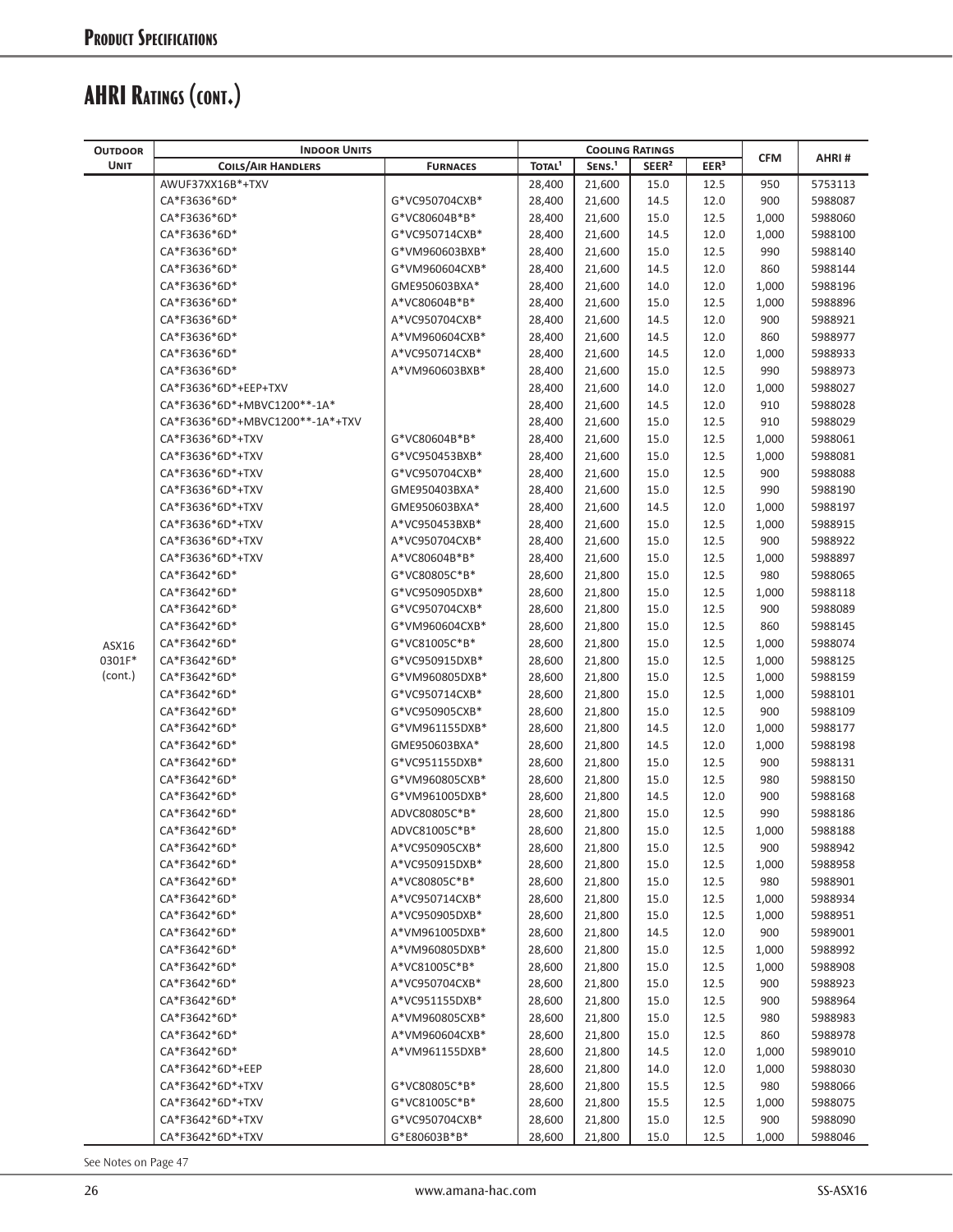| <b>OUTDOOR</b> | <b>INDOOR UNITS</b>         |                                 |                    |                    | <b>COOLING RATINGS</b> |                  | <b>CFM</b> | AHRI#   |
|----------------|-----------------------------|---------------------------------|--------------------|--------------------|------------------------|------------------|------------|---------|
| <b>UNIT</b>    | <b>COILS/AIR HANDLERS</b>   | <b>FURNACES</b>                 | TOTAL <sup>1</sup> | SENS. <sup>1</sup> | SEER <sup>2</sup>      | EER <sup>3</sup> |            |         |
|                | CA*F3642*6D*+TXV            | G*E80805C*B*                    | 28,600             | 21,800             | 15.0                   | 12.5             | 1,000      | 5988047 |
|                | CA*F3642*6D*+TXV            | G*E81005C*B*                    | 28,600             | 21,800             | 15.0                   | 12.5             | 1,000      | 5988054 |
|                | CA*F3642*6D*+TXV            | G*VC950905CXB*                  | 28,600             | 21,800             | 15.5                   | 12.5             | 900        | 5988110 |
|                | CA*F3642*6D*+TXV            | G*VM960805CXB*                  | 28,600             | 21,800             | 15.0                   | 12.5             | 980        | 5988151 |
|                | CA*F3642*6D*+TXV            | G*VM960805DXB*                  | 28,600             | 21,800             | 15.0                   | 12.5             | 1,000      | 5988160 |
|                | CA*F3642*6D*+TXV            | G*VC950905DXB*                  | 28,600             | 21,800             | 15.5                   | 12.5             | 1,000      | 5988119 |
|                | CA*F3642*6D*+TXV            | G*VM961005DXB*                  | 28,600             | 21,800             | 15.0                   | 12.5             | 900        | 5988169 |
|                | CA*F3642*6D*+TXV            | ADVC80805C*B*                   | 28,600             |                    | 15.5                   | 12.5             | 990        | 5988187 |
|                | CA*F3642*6D*+TXV            | G*VM961155DXB*                  |                    | 21,800             |                        |                  |            |         |
|                |                             |                                 | 28,600             | 21,800             | 15.0                   | 12.5             | 1,000      | 5988178 |
|                | CA*F3642*6D*+TXV            | ADVC81005C*B*                   | 28,600             | 21,800             | 15.5                   | 12.5             | 1,000      | 5988189 |
|                | CA*F3642*6D*+TXV            | G*VC951155DXB*                  | 28,600             | 21,800             | 15.5                   | 12.5             | 900        | 5988132 |
|                | CA*F3642*6D*+TXV            | GME950603BXA*                   | 28,600             | 21,800             | 15.0                   | 12.5             | 1,000      | 5988199 |
|                | CA*F3642*6D*+TXV            | A*VC950704CXB*                  | 28,600             | 21,800             | 15.0                   | 12.5             | 900        | 5988924 |
|                | CA*F3642*6D*+TXV            | A*VC80805C*B*                   | 28,600             | 21,800             | 15.5                   | 12.5             | 980        | 5988902 |
|                | CA*F3642*6D*+TXV            | A*VC950905DXB*                  | 28,600             | 21,800             | 15.5                   | 12.5             | 1,000      | 5988952 |
|                | CA*F3642*6D*+TXV            | A*VM960805CXB*                  | 28,600             | 21,800             | 15.0                   | 12.5             | 980        | 5988984 |
|                | CA*F3642*6D*+TXV            | A*VC81005C*B*                   | 28,600             | 21,800             | 15.5                   | 12.5             | 1,000      | 5988909 |
|                | CA*F3642*6D*+TXV            | A*VC950905CXB*                  | 28,600             | 21,800             | 15.5                   | 12.5             | 900        | 5988943 |
|                | CA*F3642*6D*+TXV            | A*VC951155DXB*                  | 28,600             | 21,800             | 15.5                   | 12.5             | 900        | 5988965 |
|                | CA*F3642*6D*+TXV            | A*VM960805DXB*                  | 28,600             | 21,800             | 15.0                   | 12.5             | 1,000      | 5988993 |
|                | CA*F3642*6D*+TXV            | A*VM961155DXB*                  | 28,600             | 21,800             | 15.0                   | 12.5             | 1,000      | 5989011 |
|                | CA*F3642*6D*+TXV            | A*VM961005DXB*                  | 28,600             | 21,800             | 15.0                   | 12.5             | 900        | 5989002 |
|                | CA*F3743*6D*                | G*E80805C*B*                    | 28,600             | 21,800             | 14.5                   | 12.0             | 1,000      | 5988048 |
|                | CA*F3743*6D*                | G*VC80805C*B*                   | 28,600             | 21,800             | 15.5                   | 12.5             | 980        | 5988067 |
|                | CA*F3743*6D*                | G*VC950453BXB*                  | 28,600             | 21,800             | 15.0                   | 12.5             | 1,000      | 5988082 |
|                | CA*F3743*6D*                | G*VC950714CXB*                  | 28,600             | 21,800             | 15.5                   | 12.5             | 1,000      | 5988102 |
|                | CA*F3743*6D*                | G*VC950905CXB*                  | 28,600             | 21,800             | 15.5                   | 12.5             | 900        | 5988111 |
| ASX16          | CA*F3743*6D*                | G*VC950905DXB*                  | 28,600             | 21,800             | 15.5                   | 12.5             | 1,000      | 5988120 |
| 0301F*         | CA*F3743*6D*                | G*VC81005C*B*                   | 29,000             | 22,200             | 15.5                   | 12.5             | 1,000      | 5988076 |
| (cont.)        | CA*F3743*6D*                | G*VC950704CXB*                  | 28,600             | 21,800             | 15.5                   | 12.5             | 900        | 5988091 |
|                | CA*F3743*6D*                | G*VC951155DXB*                  | 28,600             | 21,800             | 15.0                   | 12.5             | 900        | 5988133 |
|                | CA*F3743*6D*                | G*VM960805CXB*                  | 28,600             |                    | 15.5                   | 12.5             | 980        | 5988152 |
|                | CA*F3743*6D*                | G*VC950915DXB*                  | 28,600             | 21,800             | 15.5                   | 12.5             |            | 5988126 |
|                |                             |                                 |                    | 21,800             |                        |                  | 1,000      |         |
|                | CA*F3743*6D*                | G*VM960603BXB*<br>GME950805CXA* | 28,600             | 21,800             | 15.0                   | 12.5             | 990        | 5988141 |
|                | CA*F3743*6D*                |                                 | 28,600             | 21,800             | 15.5                   | 12.5             | 1,070      | 5988207 |
|                | CA*F3743*6D*                | G*VM960805DXB*                  | 28,600             | 21,800             | 15.5                   | 12.5             | 1,000      | 5988161 |
|                | CA*F3743*6D*                | G*VM961005DXB*                  | 28,600             | 21,800             | 15.5                   | 12.5             | 900        | 5988170 |
|                | CA*F3743*6D*                | G*VM960604CXB*                  | 28,600             | 21,800             | 15.5                   | 12.5             | 860        | 5988146 |
|                | CA*F3743*6D*                | G*VM961155DXB*                  | 28,600             | 21,800             | 15.5                   | 12.5             | 1,000      | 5988179 |
|                | CA*F3743*6D*                | GME950403BXA*                   | 28,600             | 21,800             | 14.5                   | 12.0             | 990        | 5988191 |
|                | CA*F3743*6D*                | A*VC81005C*B*                   | 29,000             | 22,200             | 15.5                   | 12.5             | 1,000      | 5988910 |
|                | CA*F3743*6D*                | A*VC950905CXB*                  | 28,600             | 21,800             | 15.5                   | 12.5             | 900        | 5988944 |
|                | CA*F3743*6D*                | A*VC950915DXB*                  | 28,600             | 21,800             | 15.5                   | 12.5             | 1,000      | 5988959 |
|                | CA*F3743*6D*                | A*VC950704CXB*                  | 28,600             | 21,800             | 15.5                   | 12.5             | 900        | 5988925 |
|                | CA*F3743*6D*                | A*VC80805C*B*                   | 28,600             | 21,800             | 15.5                   | 12.5             | 980        | 5988903 |
|                | CA*F3743*6D*                | A*VC950714CXB*                  | 28,600             | 21,800             | 15.5                   | 12.5             | 1,000      | 5988935 |
|                | CA*F3743*6D*                | A*VM960604CXB*                  | 28,600             | 21,800             | 15.5                   | 12.5             | 860        | 5988979 |
|                | CA*F3743*6D*                | A*VM960805DXB*                  | 28,600             | 21,800             | 15.5                   | 12.5             | 1,000      | 5988994 |
|                | CA*F3743*6D*                | A*VM960603BXB*                  | 28,600             | 21,800             | 15.0                   | 12.5             | 990        | 5988974 |
|                | CA*F3743*6D*                | A*VC950453BXB*                  | 28,600             | 21,800             | 15.0                   | 12.5             | 1,000      | 5988916 |
|                | CA*F3743*6D*                | A*VC951155DXB*                  | 28,600             | 21,800             | 15.0                   | 12.5             | 900        | 5988966 |
|                | CA*F3743*6D*                | A*VC950905DXB*                  | 28,600             | 21,800             | 15.5                   | 12.5             | 1,000      | 5988953 |
|                | CA*F3743*6D*                | A*VM960805CXB*                  | 28,600             | 21,800             | 15.5                   | 12.5             | 980        | 5988985 |
|                | CA*F3743*6D*                | A*VM961005DXB*                  | 28,600             | 21,800             | 15.5                   | 12.5             | 900        | 5989003 |
|                | CA*F3743*6D*                | A*VM961155DXB*                  | 28,600             | 21,800             | 15.5                   | 12.5             | 1,000      | 5989012 |
|                | CA*F3743*6D*+EEP+TXV        |                                 | 29,000             | 22,200             | 14.5                   | 12.0             | 1,000      | 5753103 |
|                | CA*F3743*6D*+MBVC1200**-1A* |                                 | 28,600             | 21,800             | 14.5                   | 12.0             | 910        | 5990710 |
|                |                             |                                 |                    |                    |                        |                  |            |         |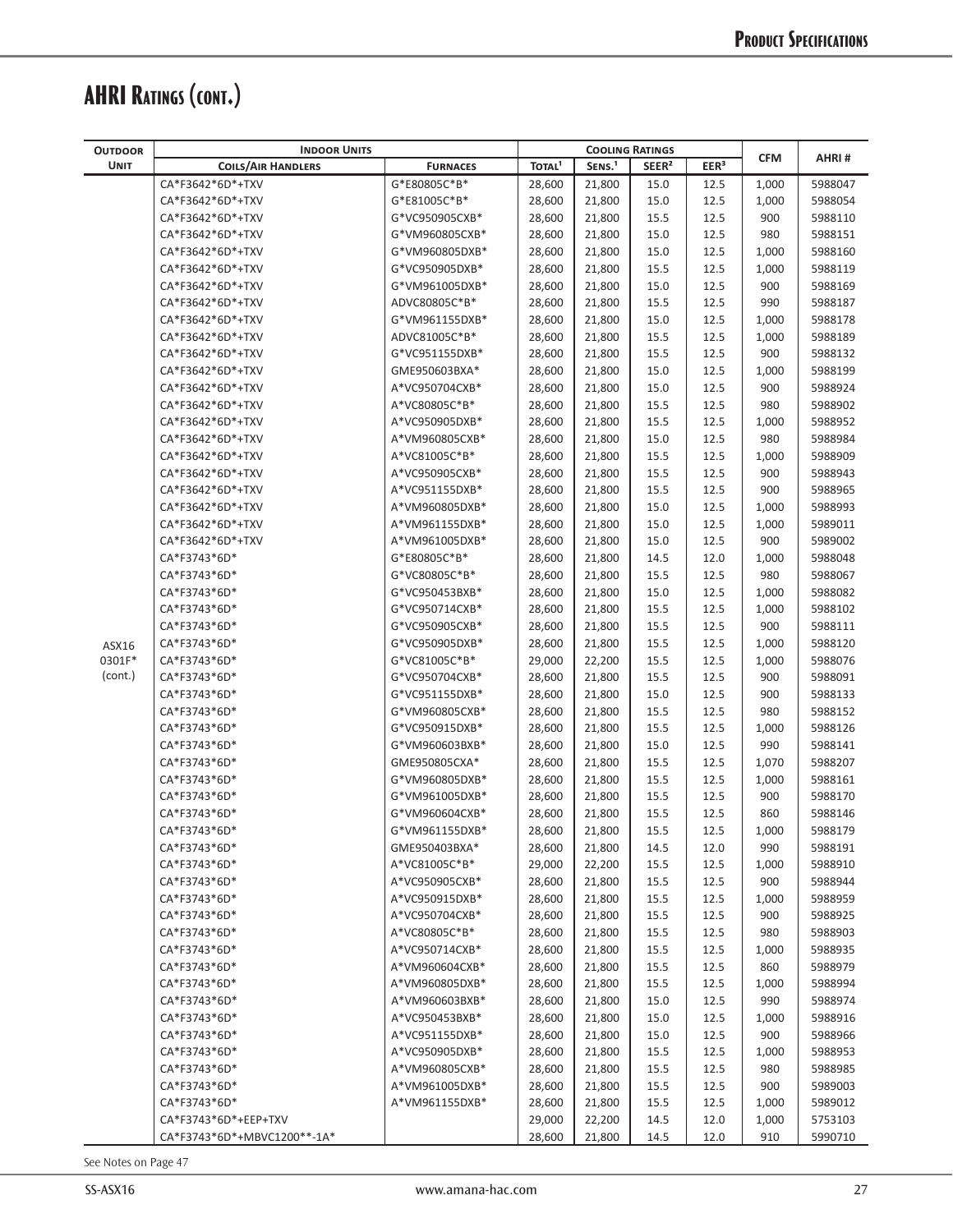| <b>OUTDOOR</b> | <b>INDOOR UNITS</b>             |                 |                    |                    | <b>COOLING RATINGS</b> |                  |            |         |
|----------------|---------------------------------|-----------------|--------------------|--------------------|------------------------|------------------|------------|---------|
| <b>UNIT</b>    | <b>COILS/AIR HANDLERS</b>       | <b>FURNACES</b> | TOTAL <sup>1</sup> | SENS. <sup>1</sup> | SEER <sup>2</sup>      | EER <sup>3</sup> | <b>CFM</b> | AHRI#   |
|                | CA*F3743*6D*+MBVC1200**-1A*+TXV |                 | 28,600             | 21,800             | 15.0                   | 12.5             | 910        | 5990711 |
|                | CA*F3743*6D*+MBVC1600**-1A*     |                 | 28,600             | 21,800             | 14.5                   | 12.0             | 945        | 5988031 |
|                | CA*F3743*6D*+MBVC1600**-1A*+TXV |                 | 28,600             | 21,800             | 15.0                   | 12.5             | 945        | 5988032 |
|                | CA*F3743*6D*+TXV                | A*VC950704CXB*  | 28,600             | 21,800             | 15.0                   | 12.5             | 900        | 5753109 |
|                | CA*F3743*6D*+TXV                | A*VC80805C*B*   | 28,600             | 21,800             | 16.0                   | 13.0             | 980        | 5753107 |
|                | CA*F3743*6D*+TXV                | G*VC950453BXB*  | 28,600             | 21,800             | 15.5                   | 12.5             | 1,000      | 5988083 |
|                | CA*F3743*6D*+TXV                | G*E81005C*B*    | 28,600             | 21,800             | 15.0                   | 12.5             | 1,000      | 5988055 |
|                | CA*F3743*6D*+TXV                | G*VC950704CXB*  | 28,600             | 21,800             | 15.0                   | 12.5             | 900        | 5988092 |
|                | CA*F3743*6D*+TXV                | G*VC80805C*B*   | 28,600             | 21,800             | 16.0                   | 13.0             | 980        | 5988068 |
|                | CA*F3743*6D*+TXV                | G*VC950714CXB*  | 28,600             | 21,800             | 15.5                   | 12.5             | 1,000      | 5988103 |
|                | CA*F3743*6D*+TXV                | G*VC950905DXB*  | 28,600             |                    | 16.0                   | 13.0             | 1,000      | 5988121 |
|                | CA*F3743*6D*+TXV                | G*VC81005C*B*   |                    | 21,800             |                        |                  |            | 5988077 |
|                |                                 |                 | 28,600             | 21,800             | 16.0                   | 13.0             | 1,000      |         |
|                | CA*F3743*6D*+TXV                | G*VC950915DXB*  | 28,600             | 21,800             | 16.0                   | 13.0             | 1,000      | 5988127 |
|                | CA*F3743*6D*+TXV                | G*VC951155DXB*  | 28,600             | 21,800             | 15.5                   | 12.5             | 900        | 5988134 |
|                | CA*F3743*6D*+TXV                | GME950403BXA*   | 28,600             | 21,800             | 15.0                   | 12.5             | 990        | 5988192 |
|                | CA*F3743*6D*+TXV                | G*VC950905CXB*  | 28,600             | 21,800             | 16.0                   | 13.0             | 900        | 5988112 |
|                | CA*F3743*6D*+TXV                | G*VM960805DXB*  | 28,600             | 21,800             | 15.0                   | 12.5             | 1,000      | 5988162 |
|                | CA*F3743*6D*+TXV                | G*VM961155DXB*  | 28,600             | 21,800             | 16.0                   | 13.0             | 1,000      | 5988180 |
|                | CA*F3743*6D*+TXV                | G*VM960805CXB*  | 28,600             | 21,800             | 15.0                   | 12.5             | 980        | 5988153 |
|                | CA*F3743*6D*+TXV                | G*VM961005DXB*  | 28,600             | 21,800             | 16.0                   | 13.0             | 900        | 5988171 |
|                | CA*F3743*6D*+TXV                | GME950603BXA*   | 28,600             | 21,800             | 15.0                   | 12.5             | 1,000      | 5988200 |
|                | CA*F3743*6D*+TXV                | A*VC950453BXB*  | 28,600             | 21,800             | 15.5                   | 12.5             | 1,000      | 5988917 |
|                | CA*F3743*6D*+TXV                | A*VC950714CXB*  | 28,600             | 21,800             | 15.5                   | 12.5             | 1,000      | 5988936 |
|                | CA*F3743*6D*+TXV                | A*VC81005C*B*   | 28,600             | 21,800             | 16.0                   | 13.0             | 1,000      | 5988911 |
|                | CA*F3743*6D*+TXV                | A*VC950905CXB*  | 28,600             | 21,800             | 16.0                   | 13.0             | 900        | 5988945 |
|                | CA*F3743*6D*+TXV                | A*VC950915DXB*  | 28,600             | 21,800             | 16.0                   | 13.0             | 1,000      | 5988960 |
|                | CA*F3743*6D*+TXV                | A*VC950905DXB*  | 28,600             | 21,800             | 16.0                   | 13.0             | 1,000      | 5988954 |
| ASX16          | CA*F3743*6D*+TXV                | A*VC951155DXB*  | 28,600             | 21,800             | 15.5                   | 12.5             | 900        | 5988967 |
| 0301F*         | CA*F3743*6D*+TXV                | A*VM960805CXB*  | 28,600             | 21,800             | 15.0                   | 12.5             | 980        | 5988986 |
| (cont.)        | CA*F3743*6D*+TXV                | A*VM961005DXB*  | 28,600             | 21,800             | 16.0                   | 13.0             | 900        | 5989004 |
|                | CA*F3743*6D*+TXV                | A*VM961155DXB*  | 28,600             | 21,800             | 16.0                   | 13.0             | 1,000      | 5989013 |
|                | CA*F3743*6D*+TXV                | A*VM960805DXB*  | 28,600             | 21,800             | 15.0                   | 12.5             | 1,000      | 5988995 |
|                | CA*F3743*6D*+TXV                | GME950805CXA*   | 29,000             | 22,200             | 16.0                   | 13.0             | 1,050      | 6090102 |
|                | CA*F3743*6D*+TXV                | G*E80805C*B*    | 29,000             | 22,200             | 16.0                   | 13.0             | 1,050      | 6107827 |
|                | CA*F4860*6D*                    | G*VC950714CXB*  | 28,600             | 21,800             | 15.5                   | 12.5             | 1,000      | 5988104 |
|                | CA*F4860*6D*                    | G*VC950905CXB*  | 28,600             | 21,800             | 15.5                   | 12.5             | 900        | 5988113 |
|                | CA*F4860*6D*                    | G*VC950905DXB*  | 28,600             | 21,800             | 15.5                   | 12.5             | 1,000      | 5988122 |
|                | CA*F4860*6D*                    | G*VM960805CXB*  | 28,600             | 21,800             | 15.0                   | 12.5             | 980        | 5988154 |
|                | CA*F4860*6D*                    | G*VM960805DXB*  | 28,600             | 21,800             | 15.5                   | 12.5             | 1,000      | 5988163 |
|                | CA*F4860*6D*                    | G*VM961005DXB*  | 28,600             | 21,800             | 15.5                   | 12.5             | 900        | 5988172 |
|                | CA*F4860*6D*                    | G*VC950915DXB*  | 28,600             | 21,800             | 15.5                   | 12.5             | 1,000      | 5988128 |
|                | CA*F4860*6D*                    | G*VC951155DXB*  | 28,600             | 21,800             | 15.5                   | 12.5             | 900        | 5988135 |
|                | CA*F4860*6D*                    | G*VM961155DXB*  | 28,600             | 21,800             | 15.5                   | 12.5             | 1,000      | 5988181 |
|                | CA*F4860*6D*                    | A*VC950915DXB*  | 28,600             | 21,800             | 15.5                   | 12.5             | 1,000      | 5988961 |
|                | CA*F4860*6D*                    | A*VC950714CXB*  | 28,600             | 21,800             | 15.5                   | 12.5             | 1,000      | 5988937 |
|                | CA*F4860*6D*                    | A*VM960805CXB*  | 28,600             | 21,800             | 15.0                   | 12.5             | 980        | 5988987 |
|                | CA*F4860*6D*                    | A*VM960805DXB*  |                    |                    |                        |                  |            | 5988996 |
|                |                                 |                 | 28,600             | 21,800             | 15.5                   | 12.5             | 1,000      |         |
|                | CA*F4860*6D*                    | A*VC950905DXB*  | 28,600             | 21,800             | 15.5                   | 12.5             | 1,000      | 5988955 |
|                | CA*F4860*6D*                    | A*VM961005DXB*  | 28,600             | 21,800             | 15.5                   | 12.5             | 900        | 5989005 |
|                | CA*F4860*6D*                    | A*VC950905CXB*  | 28,600             | 21,800             | 15.5                   | 12.5             | 900        | 5988946 |
|                | CA*F4860*6D*                    | A*VM961155DXB*  | 28,600             | 21,800             | 15.5                   | 12.5             | 1,000      | 5989014 |
|                | CA*F4860*6D*                    | A*VC951155DXB*  | 28,600             | 21,800             | 15.5                   | 12.5             | 900        | 5988968 |
|                | CA*F4860*6D*+TXV                | G*VC950915DXB*  | 28,600             | 21,800             | 16.0                   | 13.0             | 1,000      | 5988129 |
|                | CA*F4860*6D*+TXV                | G*VC950905CXB*  | 28,600             | 21,800             | 16.0                   | 13.0             | 900        | 5988114 |
|                | CA*F4860*6D*+TXV                | G*VC950905DXB*  | 28,600             | 21,800             | 16.0                   | 13.0             | 1,000      | 5988123 |
|                | CA*F4860*6D*+TXV                | G*VM961005DXB*  | 28,600             | 21,800             | 16.0                   | 13.0             | 900        | 5988173 |
|                | CA*F4860*6D*+TXV                | G*VC950714CXB*  | 28,600             | 21,800             | 16.0                   | 13.0             | 1,000      | 5988105 |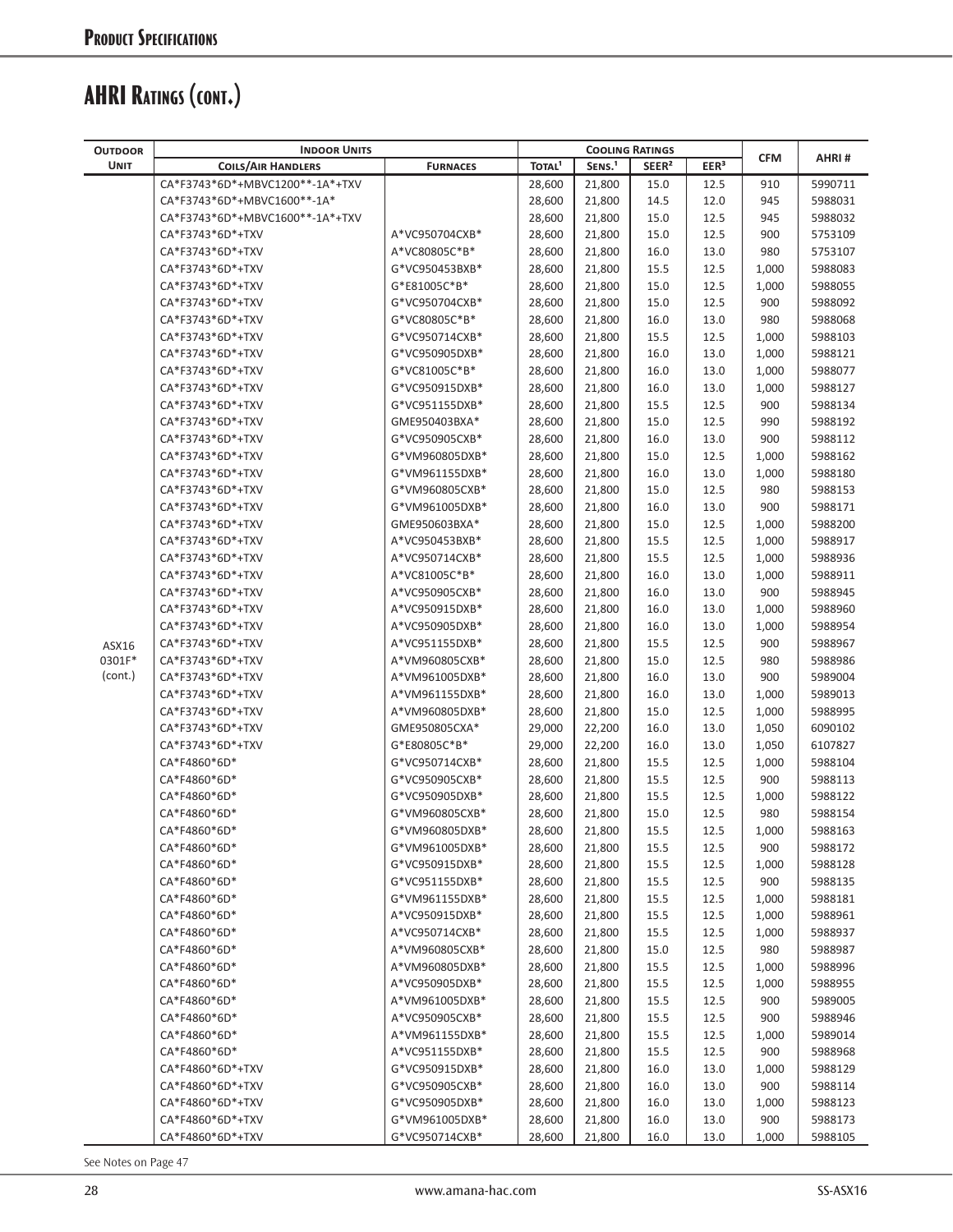| <b>OUTDOOR</b> | <b>INDOOR UNITS</b>         |                 |                    |                    | <b>COOLING RATINGS</b> |                  | <b>CFM</b> | AHRI#   |
|----------------|-----------------------------|-----------------|--------------------|--------------------|------------------------|------------------|------------|---------|
| <b>UNIT</b>    | <b>COILS/AIR HANDLERS</b>   | <b>FURNACES</b> | TOTAL <sup>1</sup> | SENS. <sup>1</sup> | SEER <sup>2</sup>      | EER <sup>3</sup> |            |         |
|                | CA*F4860*6D*+TXV            | G*VM960805CXB*  | 28,600             | 21,800             | 15.5                   | 12.5             | 980        | 5988155 |
|                | CA*F4860*6D*+TXV            | G*VC951155DXB*  | 28,600             | 21,800             | 16.0                   | 13.0             | 900        | 5988136 |
|                | CA*F4860*6D*+TXV            | G*VM960805DXB*  | 28,600             | 21,800             | 15.0                   | 12.5             | 1,000      | 5988164 |
|                | CA*F4860*6D*+TXV            | G*VM961155DXB*  | 28,600             | 21,800             | 16.0                   | 13.0             | 1,000      | 5988182 |
|                | CA*F4860*6D*+TXV            | A*VC950905CXB*  | 28,600             | 21,800             | 16.0                   | 13.0             | 900        | 5988947 |
|                | CA*F4860*6D*+TXV            | A*VC950905DXB*  | 28,600             | 21,800             | 16.0                   | 13.0             | 1,000      | 5988956 |
|                | CA*F4860*6D*+TXV            | A*VC951155DXB*  | 28,600             | 21,800             | 16.0                   | 13.0             | 900        | 5988969 |
|                | CA*F4860*6D*+TXV            | A*VC950915DXB*  | 28,600             | 21,800             | 16.0                   | 13.0             | 1,000      | 5988962 |
|                | CA*F4860*6D*+TXV            | A*VC950714CXB*  | 28,600             | 21,800             | 16.0                   | 13.0             | 1,000      | 5988938 |
|                |                             |                 |                    |                    |                        |                  |            |         |
|                | CA*F4860*6D*+TXV            | A*VM960805DXB*  | 28,600             | 21,800             | 15.0                   | 12.5             | 1,000      | 5988997 |
|                | CA*F4860*6D*+TXV            | A*VM960805CXB*  | 28,600             | 21,800             | 15.5                   | 12.5             | 980        | 5988988 |
|                | CA*F4860*6D*+TXV            | A*VM961155DXB*  | 28,600             | 21,800             | 16.0                   | 13.0             | 1,000      | 5989015 |
|                | CA*F4860*6D*+TXV            | A*VM961005DXB*  | 28,600             | 21,800             | 16.0                   | 13.0             | 900        | 5989006 |
|                | CA*F4961*6D*+EEP+TXV        |                 | 29,400             | 22,400             | 15.0                   | 12.5             | 1,000      | 5753104 |
|                | CAPT3743*4A*                | G*VC80604B*B*   | 28,600             | 21,800             | 15.0                   | 12.5             | 1,000      | 5988062 |
|                | CAPT3743*4A*                | G*VC80805C*B*   | 28,600             | 21,800             | 16.0                   | 13.0             | 980        | 5988069 |
|                | CAPT3743*4A*                | G*E81005C*B*    | 28,600             | 21,800             | 15.0                   | 12.5             | 1,000      | 5988056 |
|                | CAPT3743*4A*                | G*E80805C*B*    | 28,600             | 21,800             | 15.0                   | 12.5             | 1,000      | 5988049 |
|                | CAPT3743*4A*                | G*VC950714CXB*  | 28,600             | 21,800             | 15.5                   | 12.5             | 1,000      | 5988106 |
|                | CAPT3743*4A*                | G*VC81005C*B*   | 28,600             | 21,800             | 16.0                   | 13.0             | 1,000      | 5988078 |
|                | CAPT3743*4A*                | G*VM960604CXB*  | 28,600             | 21,800             | 15.0                   | 12.5             | 860        | 5988147 |
|                | CAPT3743*4A*                | G*VM960805CXB*  | 28,600             | 21,800             | 15.5                   | 12.5             | 980        | 5988156 |
|                | CAPT3743*4A*                | G*VC950704CXB*  | 28,600             | 21,800             | 15.5                   | 12.5             | 900        | 5988093 |
|                | CAPT3743*4A*                | G*VM960603BXB*  | 28,600             | 21,800             | 15.0                   | 12.5             | 990        | 5988142 |
|                | CAPT3743*4A*                | G*VC950453BXB*  | 28,600             | 21,800             | 15.5                   | 12.5             | 1,000      | 5988084 |
|                | CAPT3743*4A*                | G*VC950905CXB*  | 28,600             | 21,800             | 16.0                   | 13.0             | 900        | 5988115 |
|                | CAPT3743*4A*                | G*VM960805DXB*  | 28,600             | 21,800             | 15.5                   | 12.5             | 1,000      | 5988165 |
| ASX16          | CAPT3743*4A*                | G*VM961155DXB*  | 28,600             | 21,800             | 15.5                   | 12.5             | 1,000      | 5988183 |
| 0301F*         | CAPT3743*4A*                | GME950603BXA*   | 28,600             | 21,800             | 15.0                   | 12.5             | 1,000      | 5988201 |
| (cont.)        | CAPT3743*4A*                | G*VC950905DXB*  | 28,600             | 21,800             | 16.0                   | 13.0             | 1,000      | 5988124 |
|                | CAPT3743*4A*                | G*VC950915DXB*  | 28,600             | 21,800             | 15.5                   | 12.5             | 1,000      | 5988130 |
|                | CAPT3743*4A*                | G*VC951155DXB*  |                    |                    |                        | 13.0             | 900        | 5988137 |
|                |                             |                 | 28,600             | 21,800             | 16.0                   |                  |            |         |
|                | CAPT3743*4A*                | G*VM961005DXB*  | 28,600             | 21,800             | 16.0                   | 13.0             | 900        | 5988174 |
|                | CAPT3743*4A*                | GME950403BXA*   | 28,600             | 21,800             | 15.0                   | 12.5             | 990        | 5988193 |
|                | CAPT3743*4A*                | A*VC81005C*B*   | 28,600             | 21,800             | 16.0                   | 13.0             | 1,000      | 5988912 |
|                | CAPT3743*4A*                | A*VC80805C*B*   | 28,600             | 21,800             | 16.0                   | 13.0             | 980        | 5988904 |
|                | CAPT3743*4A*                | A*VC950453BXB*  | 28,600             | 21,800             | 15.5                   | 12.5             | 1,000      | 5988918 |
|                | CAPT3743*4A*                | A*VC951155DXB*  | 28,600             | 21,800             | 16.0                   | 13.0             | 900        | 5988970 |
|                | CAPT3743*4A*                | A*VC950704CXB*  | 28,600             | 21,800             | 15.5                   | 12.5             | 900        | 5988926 |
|                | CAPT3743*4A*                | A*VC950915DXB*  | 28,600             | 21,800             | 15.5                   | 12.5             | 1,000      | 5988963 |
|                | CAPT3743*4A*                | A*VC80604B*B*   | 28,600             | 21,800             | 15.0                   | 12.5             | 1,000      | 5988898 |
|                | CAPT3743*4A*                | A*VC950905CXB*  | 28,600             | 21,800             | 16.0                   | 13.0             | 900        | 5988948 |
|                | CAPT3743*4A*                | A*VM960604CXB*  | 28,600             | 21,800             | 15.0                   | 12.5             | 860        | 5988980 |
|                | CAPT3743*4A*                | A*VM960805DXB*  | 28,600             | 21,800             | 15.5                   | 12.5             | 1,000      | 5988998 |
|                | CAPT3743*4A*                | A*VM961155DXB*  | 28,600             | 21,800             | 15.5                   | 12.5             | 1,000      | 5989016 |
|                | CAPT3743*4A*                | A*VC950714CXB*  | 28,600             | 21,800             | 15.5                   | 12.5             | 1,000      | 5988939 |
|                | CAPT3743*4A*                | A*VC950905DXB*  | 28,600             | 21,800             | 16.0                   | 13.0             | 1,000      | 5988957 |
|                | CAPT3743*4A*                | A*VM960603BXB*  | 28,600             | 21,800             | 15.0                   | 12.5             | 990        | 5988975 |
|                | CAPT3743*4A*                | A*VM960805CXB*  | 28,600             | 21,800             | 15.5                   | 12.5             | 980        | 5988989 |
|                | CAPT3743*4A*                | A*VM961005DXB*  | 28,600             | 21,800             | 16.0                   | 13.0             | 900        | 5989007 |
|                | CAPT3743*4A*+EEP            |                 | 28,600             | 21,800             | 14.5                   | 12.0             | 1,000      | 5988033 |
|                | CAPT3743*4A*+MBVC1200**-1A* |                 | 28,600             | 21,800             | 15.0                   | 12.5             | 910        | 5988034 |
|                | CAPT3743*4A*+MBVC1600**-1A* |                 | 28,600             | 21,800             | 15.0                   | 12.5             | 945        | 5988035 |
|                | CHPF3636B6C*                | G*VC950453BXB*  | 28,400             | 21,600             | 15.0                   | 12.5             | 1,000      | 5988085 |
|                | CHPF3636B6C*                | G*VM960603BXB*  |                    |                    | 15.0                   | 12.5             | 990        | 5988143 |
|                | CHPF3636B6C*                | GME950403BXA*   | 28,400             | 21,600             | 15.0                   | 12.5             | 990        | 5988194 |
|                | CHPF3636B6C*                | A*VC950453BXB*  | 28,400<br>28,400   | 21,600             | 15.0                   | 12.5             |            | 5988919 |
|                |                             |                 |                    | 21,600             |                        |                  | 1,000      |         |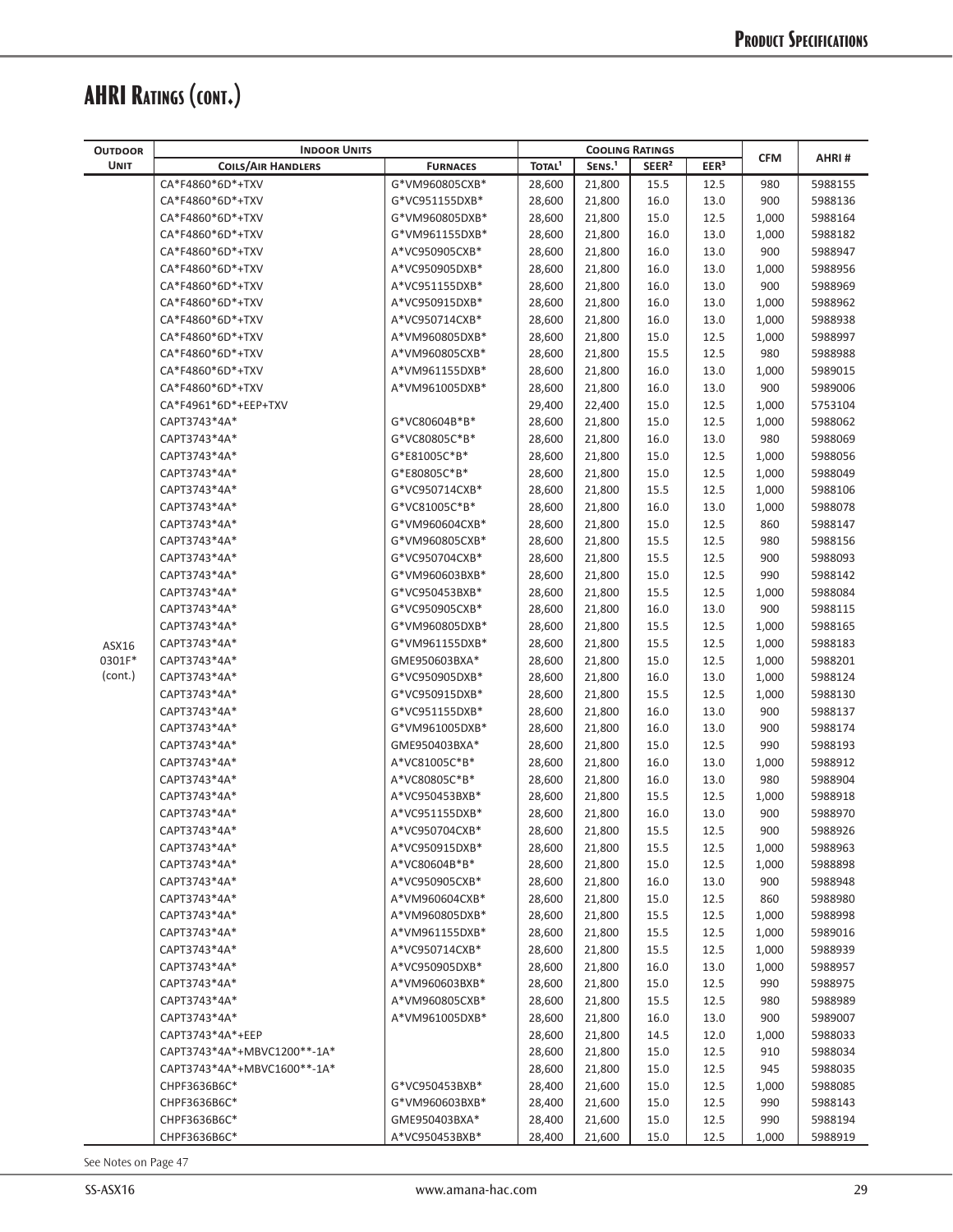| <b>OUTDOOR</b> | <b>INDOOR UNITS</b>             |                                 |                    |                    | <b>COOLING RATINGS</b> |                  |            |                    |
|----------------|---------------------------------|---------------------------------|--------------------|--------------------|------------------------|------------------|------------|--------------------|
| <b>UNIT</b>    | <b>COILS/AIR HANDLERS</b>       | <b>FURNACES</b>                 | TOTAL <sup>1</sup> | SENS. <sup>1</sup> | SEER <sup>2</sup>      | EER <sup>3</sup> | <b>CFM</b> | AHRI#              |
|                | CHPF3636B6C*                    | A*VM960603BXB*                  | 28,400             | 21,600             | 15.0                   | 12.5             | 990        | 5988976            |
|                | CHPF3636B6C*+EEP                |                                 | 28,400             | 21,600             | 14.0                   | 12.0             | 1,000      | 5988036            |
|                | CHPF3636B6C*+MBVC1200**-1A*     |                                 | 28,400             | 21,600             | 15.0                   | 12.5             | 910        | 5988037            |
|                | CHPF3636B6C*+MBVC1200**-1A*+TXV |                                 | 28,400             | 21,600             | 15.5                   | 12.5             | 910        | 5988038            |
|                | CHPF3636B6C*+TXV                | G*VC950453BXB*                  | 28,400             | 21,600             | 15.0                   | 12.5             | 1,000      | 5988086            |
|                | CHPF3636B6C*+TXV                | GME950403BXA*                   | 28,400             | 21,600             | 15.5                   | 12.5             | 990        | 5988195            |
|                | CHPF3636B6C*+TXV                | A*VC950453BXB*                  | 28,400             | 21,600             | 15.0                   | 12.5             | 1,000      | 5988920            |
|                | CHPF3642C6C*                    | G*E80805C*B*                    | 28,400             | 21,600             | 14.5                   | 12.0             | 1,000      | 5988050            |
|                | CHPF3642C6C*                    | G*VC80604B*B*                   | 28,400             | 21,600             | 15.0                   | 12.5             | 1,000      | 5988063            |
|                | CHPF3642C6C*                    | G*VC80805C*B*                   | 28,400             | 21,600             | 15.0                   | 12.5             | 980        | 5988070            |
|                | CHPF3642C6C*                    | G*VC81005C*B*                   | 28,400             | 21,600             | 15.0                   | 12.5             | 1,000      | 5988079            |
|                | CHPF3642C6C*                    | G*E81005C*B*                    | 28,400             | 21,600             | 14.5                   | 12.0             | 1,000      | 5988057            |
|                | CHPF3642C6C*                    | G*VM960604CXB*                  | 28,400             | 21,600             | 15.0                   | 12.5             | 860        | 5988148            |
|                | CHPF3642C6C*                    | GME950603BXA*                   | 28,400             | 21,600             | 14.5                   | 12.0             | 1,000      | 5988202            |
|                | CHPF3642C6C*                    | G*VC950704CXB*                  |                    |                    |                        |                  | 900        |                    |
|                | CHPF3642C6C*                    | A*VC950704CXB*                  | 28,400             | 21,600             | 15.0<br>15.0           | 12.5<br>12.5     | 900        | 5988094<br>5988927 |
|                | CHPF3642C6C*                    | A*VC81005C*B*                   | 28,400             | 21,600             | 15.0                   | 12.5             |            | 5988913            |
|                | CHPF3642C6C*                    |                                 | 28,400             | 21,600             |                        |                  | 1,000      |                    |
|                |                                 | A*VM960604CXB*<br>A*VC80604B*B* | 28,400             | 21,600             | 15.0                   | 12.5             | 860        | 5988981            |
|                | CHPF3642C6C*                    |                                 | 28,400             | 21,600             | 15.0                   | 12.5             | 1,000      | 5988899            |
|                | CHPF3642C6C*                    | A*VC80805C*B*                   | 28,400             | 21,600             | 15.0                   | 12.5             | 980        | 5988905            |
|                | CHPF3642C6C*+EEP                |                                 | 28,400             | 21,600             | 14.0                   | 12.0             | 1,000      | 5988039            |
|                | CHPF3642C6C*+EEP+TXV            |                                 | 28,400             | 21,600             | 14.5                   | 12.0             | 1,000      | 5988040            |
|                | CHPF3642C6C*+TXV                | G*E80805C*B*                    | 28,400             | 21,600             | 15.0                   | 12.5             | 1,000      | 5988051            |
|                | CHPF3642C6C*+TXV                | G*VC81005C*B*                   | 28,400             | 21,600             | 15.5                   | 12.5             | 1,000      | 5988080            |
|                | CHPF3642C6C*+TXV                | G*E81005C*B*                    | 28,400             | 21,600             | 15.0                   | 12.5             | 1,000      | 5988058            |
|                | CHPF3642C6C*+TXV                | G*VC950704CXB*                  | 28,400             | 21,600             | 15.0                   | 12.5             | 900        | 5988095            |
| ASX16          | CHPF3642C6C*+TXV                | G*VC80604B*B*                   | 28,400             | 21,600             | 15.5                   | 12.5             | 1,000      | 5988064            |
|                | CHPF3642C6C*+TXV                | G*VC80805C*B*                   | 28,400             | 21,600             | 15.5                   | 12.5             | 980        | 5988071            |
| 0301F*         | CHPF3642C6C*+TXV                | GME950603BXA*                   | 28,400             | 21,600             | 15.0                   | 12.5             | 1,000      | 5988203            |
| (cont.)        | CHPF3642C6C*+TXV                | A*VC81005C*B*                   | 28,400             | 21,600             | 15.5                   | 12.5             | 1,000      | 5988914            |
|                | CHPF3642C6C*+TXV                | A*VC80604B*B*                   | 28,400             | 21,600             | 15.5                   | 12.5             | 1,000      | 5988900            |
|                | CHPF3642C6C*+TXV                | A*VC950704CXB*                  | 28,400             | 21,600             | 15.0                   | 12.5             | 900        | 5988928            |
|                | CHPF3642C6C*+TXV                | A*VC80805C*B*                   | 28,400             | 21,600             | 15.5                   | 12.5             | 980        | 5988906            |
|                | CHPF3642D6C*                    | G*VC950704CXB*                  | 28,400             | 21,600             | 15.0                   | 12.5             | 900        | 5988096            |
|                | CHPF3642D6C*                    | G*VM960604CXB*                  | 28,400             | 21,600             | 15.0                   | 12.5             | 860        | 5988149            |
|                | CHPF3642D6C*                    | A*VC950704CXB*                  | 28,400             | 21,600             | 15.0                   | 12.5             | 900        | 5988929            |
|                | CHPF3642D6C*                    | A*VM960604CXB*                  | 28,400             | 21,600             | 15.0                   | 12.5             | 860        | 5988982            |
|                | CHPF3642D6C*+EEP                |                                 | 28,400             | 21,600             | 14.0                   | 12.0             | 1,000      | 5988041            |
|                | CHPF3642D6C*+TXV                | G*VC950704CXB*                  | 28,400             | 21,600             | 15.0                   | 12.5             | 900        | 5988097            |
|                | CHPF3642D6C*+TXV                | G*E80805C*B*                    | 28,400             | 21,600             | 15.0                   | 12.5             | 1,000      | 5988052            |
|                | CHPF3642D6C*+TXV                | G*E81005C*B*                    | 28,400             | 21,600             | 15.0                   | 12.5             | 1,000      | 5988059            |
|                | CHPF3642D6C*+TXV                | GME950603BXA*                   | 28,400             | 21,600             | 15.0                   | 12.5             | 1,000      | 5988204            |
|                | CHPF3642D6C*+TXV                | A*VC950704CXB*                  | 28,400             | 21,600             | 15.0                   | 12.5             | 900        | 5988930            |
|                | CHPF3743C6B*                    | G*VC80805C*B*                   | 28,600             | 21,800             | 15.5                   | 12.5             | 980        | 5988072            |
|                | CHPF3743C6B*                    | G*E80805C*B*                    | 28,600             | 21,800             | 15.5                   | 12.5             | 1,000      | 5988053            |
|                | CHPF3743C6B*                    | G*VM960805CXB*                  | 28,600             | 21,800             | 15.0                   | 12.5             | 980        | 5988157            |
|                | CHPF3743C6B*                    | G*VC950905CXB*                  | 28,600             | 21,800             | 15.5                   | 12.5             | 900        | 5988116            |
|                | CHPF3743C6B*                    | GME950603BXA*                   | 28,600             | 21,800             | 14.5                   | 12.0             | 1,000      | 5988205            |
|                | CHPF3743C6B*                    | GME950805CXA*                   | 28,600             | 21,800             | 15.5                   | 12.5             | 1,070      | 5988208            |
|                | CHPF3743C6B*                    | A*VC80805C*B*                   | 28,600             | 21,800             | 15.5                   | 12.5             | 980        | 5988907            |
|                | CHPF3743C6B*                    | A*VC950905CXB*                  | 28,600             | 21,800             | 15.5                   | 12.5             | 900        | 5988949            |
|                | CHPF3743C6B*                    | A*VM960805CXB*                  | 28,600             | 21,800             | 15.0                   | 12.5             | 980        | 5988990            |
|                | CHPF3743C6B*+EEP+TXV            |                                 | 29,000             | 22,200             | 14.5                   | 12.0             | 1,000      | 5753105            |
|                | CHPF3743C6B*+MBVC1600**-1A*     |                                 | 28,600             | 21,800             | 15.5                   | 12.5             | 945        | 5988042            |
|                | CHPF3743C6B*+MBVC1600**-1A*+TXV |                                 | 28,600             | 21,800             | 16.0                   | 13.0             | 945        | 5988043            |
|                | CHPF3743C6B*+TXV                | A*VC80805C*B*                   | 28,600             | 21,800             | 16.0                   | 13.0             | 980        | 5753108            |
|                | CHPF3743C6B*+TXV                | A*VC950704CXB*                  | 28,000             | 21,400             | 16.0                   | 13.0             | 900        | 5753110            |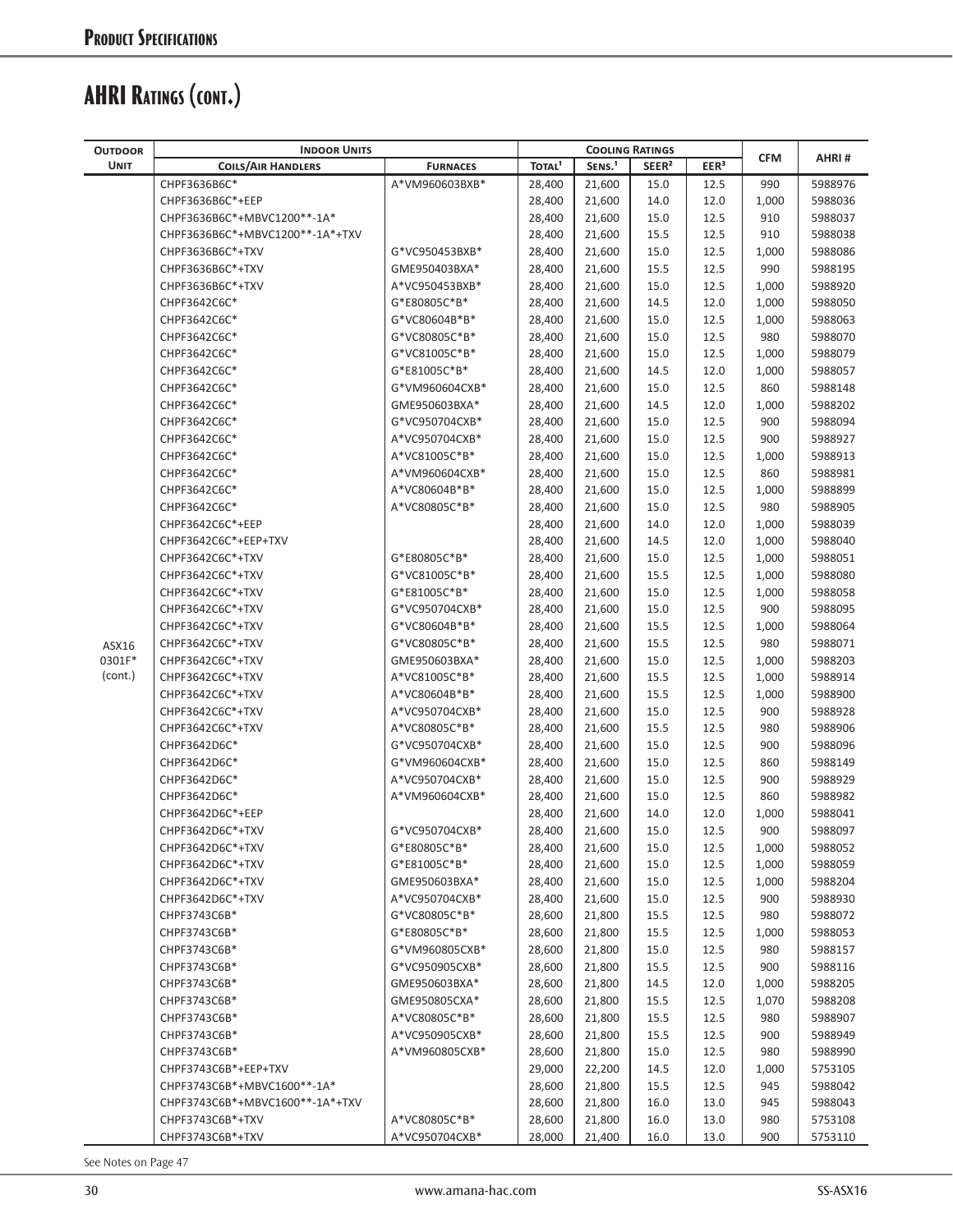| <b>OUTDOOR</b> | <b>INDOOR UNITS</b>                  |                                  |                    |                    | <b>COOLING RATINGS</b> |                  |                |                    |
|----------------|--------------------------------------|----------------------------------|--------------------|--------------------|------------------------|------------------|----------------|--------------------|
| <b>UNIT</b>    | <b>COILS/AIR HANDLERS</b>            | <b>FURNACES</b>                  | TOTAL <sup>1</sup> | SENS. <sup>1</sup> | SEER <sup>2</sup>      | EER <sup>3</sup> | <b>CFM</b>     | AHRI#              |
|                | CHPF3743C6B*+TXV                     | G*VC80805C*B*                    | 28,600             | 21,800             | 16.0                   | 13.0             | 980            | 5988073            |
|                | CHPF3743C6B*+TXV                     | G*VC950905CXB*                   | 28,600             | 21,800             | 16.0                   | 13.0             | 900            | 5988117            |
|                | CHPF3743C6B*+TXV                     | G*VM960805CXB*                   | 28,600             | 21,800             | 15.5                   | 12.5             | 980            | 5988158            |
|                | CHPF3743C6B*+TXV                     | GME950603BXA*                    | 28,600             | 21,800             | 15.0                   | 12.5             | 1,000          | 5988206            |
|                | CHPF3743C6B*+TXV                     | A*VM960805CXB*                   | 28,600             | 21,800             | 15.5                   | 12.5             | 980            | 5988991            |
|                | CHPF3743C6B*+TXV                     | A*VC950905CXB*                   | 28,600             | 21,800             | 16.0                   | 13.0             | 900            | 5988950            |
|                | CHPF3743C6B*+TXV                     | GME950805CXA*                    | 29,000             | 22,200             | 16.0                   | 13.0             | 1,050          | 6090104            |
|                | CHPF3743C6B*+TXV                     | G*VC950704CXB*                   | 28,000             | 21,400             | 16.0                   | 13.0             | 900            | 6107836            |
|                | CHPF3743C6B*+TXV                     | G*E80805C*B*                     | 29,000             | 22,200             | 16.0                   | 13.0             | 1,050          | 6107828            |
|                | CHPF3743D6B*                         | G*VM960805DXB*                   | 28,600             | 21,800             | 15.0                   | 12.5             | 1,000          | 5988166            |
|                | CHPF3743D6B*                         | G*VM961155DXB*                   | 28,600             | 21,800             | 15.5                   | 12.5             | 1,000          | 5988184            |
|                | CHPF3743D6B*                         | G*VC950905CXB*                   | 28,600             | 21,800             | 15.5                   | 12.5             | 900            | 5988107            |
|                | CHPF3743D6B*                         | G*VM961005DXB*                   | 28,600             | 21,800             | 15.5                   | 12.5             | 900            | 5988175            |
|                | CHPF3743D6B*                         | G*VC951155DXB*                   | 28,600             | 21,800             | 15.5                   | 12.5             | 900            | 5988138            |
|                | CHPF3743D6B*                         | A*VC950905CXB*                   | 28,600             | 21,800             | 15.5                   | 12.5             | 900            | 5988940            |
|                | CHPF3743D6B*                         | A*VM960805DXB*                   | 28,600             | 21,800             | 15.0                   | 12.5             | 1,000          | 5988999            |
|                | CHPF3743D6B*                         | A*VC951155DXB*                   | 28,600             | 21,800             | 15.5                   | 12.5             | 900            | 5988971            |
| ASX16          | CHPF3743D6B*                         | A*VM961155DXB*                   | 28,600             | 21,800             | 15.5                   | 12.5             | 1,000          | 5989017            |
| 0301F*         | CHPF3743D6B*                         | A*VM961005DXB*                   | 28,600             | 21,800             | 15.5                   | 12.5             | 900            | 5989008            |
| (cont.)        | CHPF3743D6B*+TXV                     | G*VC950905CXB*                   | 28,600             |                    | 16.0                   | 13.0             | 900            | 5988108            |
|                | CHPF3743D6B*+TXV                     | G*VC951155DXB*                   |                    | 21,800             |                        |                  |                |                    |
|                |                                      | G*VM960805DXB*                   | 28,600             | 21,800             | 16.0                   | 13.0             | 900            | 5988139            |
|                | CHPF3743D6B*+TXV<br>CHPF3743D6B*+TXV | G*VM961155DXB*                   | 28,600             | 21,800             | 15.5                   | 12.5             | 1,000          | 5988167            |
|                | CHPF3743D6B*+TXV                     | G*VM961005DXB*                   | 28,600             | 21,800             | 16.0                   | 13.0             | 1,000<br>900   | 5988185<br>5988176 |
|                | CHPF3743D6B*+TXV                     | A*VC951155DXB*                   | 28,600             | 21,800             | 16.0                   | 13.0             | 900            | 5988972            |
|                |                                      |                                  | 28,600             | 21,800             | 16.0                   | 13.0             |                |                    |
|                | CHPF3743D6B*+TXV<br>CHPF3743D6B*+TXV | A*VC950905CXB*<br>A*VM960805DXB* | 28,600             | 21,800             | 16.0                   | 13.0             | 900            | 5988941<br>5989000 |
|                | CHPF3743D6B*+TXV                     | A*VM961155DXB*                   | 28,600             | 21,800             | 15.5<br>16.0           | 12.5             | 1,000          | 5989018            |
|                | CHPF3743D6B*+TXV                     | A*VM961005DXB*                   | 28,600<br>28,600   | 21,800<br>21,800   | 16.0                   | 13.0<br>13.0     | 1,000<br>900   | 5989009            |
|                | CHPF4860D6D*+EEP+TXV                 |                                  | 29,400             | 22,400             | 15.0                   | 12.5             | 900            | 5753106            |
|                | CSCF3642N6D*                         | G*VC950704CXB*                   | 28,800             | 22,000             | 15.0                   | 12.5             | 900            | 5988098            |
|                | CSCF3642N6D*                         | A*VC950704CXB*                   |                    |                    |                        |                  | 900            | 5988931            |
|                | CSCF3642N6D*+EEP                     |                                  | 28,800<br>28,800   | 22,000             | 15.0<br>14.0           | 12.5<br>12.0     | 1,000          | 5988044            |
|                | CSCF3642N6D*+EEP+TXV                 |                                  | 28,800             | 22,000<br>22,000   | 14.5                   | 12.0             | 1,000          | 5988045            |
|                | CSCF3642N6D*+TXV                     | G*VC950704CXB*                   | 28,400             | 21,600             | 15.0                   | 12.5             | 900            | 5988099            |
|                | CSCF3642N6D*+TXV                     | A*VC950704CXB*                   | 28,400             | 21,600             | 15.0                   | 12.5             | 900            | 5988932            |
|                | ARPT36D14A*                          |                                  | 34,000             | 26,400             | 14.5                   | 12.0             | 1,150          | 5988209            |
|                | ARPT42D14A*                          |                                  | 35,000             | 27,200             | 14.5                   | 12.0             | 1,175          | 5988210            |
|                | ARPT48D14A*                          |                                  | 35,000             | 27,200             | 14.5                   | 12.0             | 1,250          | 5988211            |
|                | ARUF48D14A*                          |                                  | 35,000             | 27,200             | 14.0                   | 12.0             | 1,175          | 5988212            |
|                | ARUF48D14A*+TXV                      |                                  | 34,400             | 26,800             | 14.5                   | 12.0             | 1,175          | 5988213            |
|                | ASPT36C14A*                          |                                  | 34,200             | 26,600             | 14.5                   | 12.0             | 1,200          | 5988214            |
|                | ASPT42D14A*                          |                                  | 35,000             | 27,200             | 16.0                   | 13.0             | 1,175          | 5756183            |
|                | ASUF39C14A*                          |                                  | 34,200             | 26,600             | 14.0                   | 12.0             | 1,000          | 5988215            |
|                | ASUF39C14A*+TXV                      |                                  | 34,200             | 26,600             | 14.5                   | 12.0             | 1,000          | 5988216            |
|                | AVPTC426014A*                        |                                  | 35,000             | 27,200             | 16.0                   | 13.0             | 1,200          | 5986619            |
| ASX16          | AVPTC42D14A*                         |                                  | 35,000             | 27,200             | 16.0                   | 13.0             | 1,220          | 5924385            |
| 0361F*         | AWUF37XX16B*                         |                                  |                    |                    | 14.0                   | 12.0             |                | 5753226            |
|                |                                      |                                  | 34,000             | 26,400             |                        |                  | 1,150          |                    |
|                | AWUF37XX16B*+TXV<br>CA*F3636*6D*     | GME950603BXA*                    | 33,000<br>33,600   | 25,600<br>26,200   | 14.5<br>14.0           | 12.0<br>12.0     | 1,000<br>1,165 | 5753122<br>5988371 |
|                | CA*F3636*6D*                         | GME950805CXA*                    |                    |                    |                        | 12.0             |                | 5988378            |
|                | CA*F3636*6D*+EEP+TXV                 |                                  | 33,600<br>33,600   | 26,200<br>26,200   | 14.5<br>14.0           | 11.8             | 1,110<br>1,200 | 5988217            |
|                | CA*F3636*6D*+TXV                     | GME950805CXA*                    | 33,600             | 26,200             |                        |                  |                | 5988379            |
|                | CA*F3636*6D*+TXV                     | GME950603BXA*                    |                    |                    | 15.0                   | 12.5<br>12.0     | 1,110          | 5988372            |
|                | CA*F3642*6D*                         | G*VC950704CXB*                   | 33,600<br>34,000   | 26,200<br>26,400   | 14.5<br>14.5           | 12.0             | 1,165<br>1,120 | 5988281            |
|                | CA*F3642*6D*                         | G*VM960805CXB*                   | 34,000             | 26,400             | 14.5                   | 12.0             | 1,175          | 5988335            |
|                | CA*F3642*6D*                         | G*VC950905CXB*                   | 34,000             | 26,400             | 15.0                   | 12.5             | 1,175          | 5988295            |
|                |                                      |                                  |                    |                    |                        |                  |                |                    |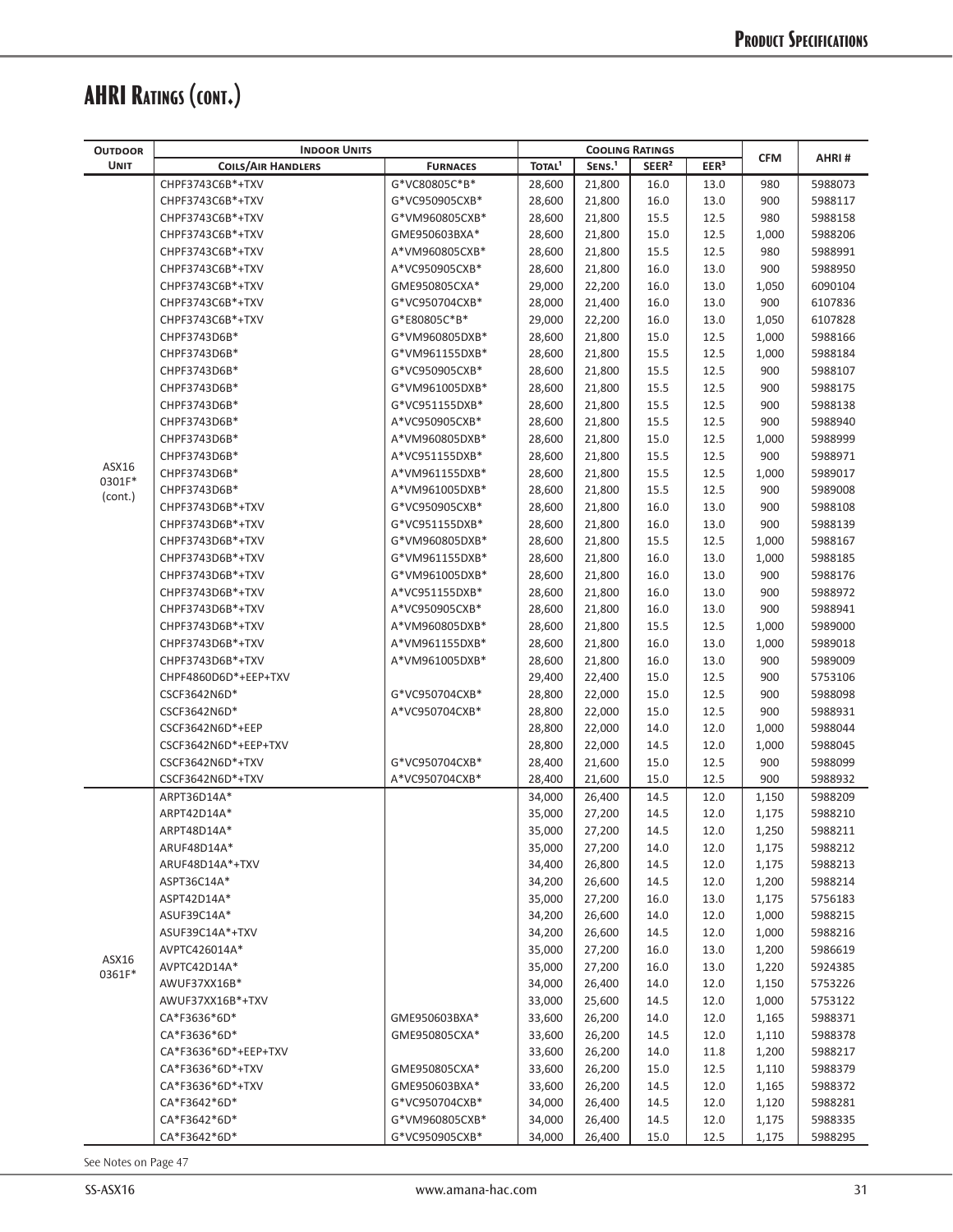See Notes on Page 47

| <b>UNIT</b><br>EER <sup>3</sup><br>TOTAL <sup>1</sup><br>SENS. <sup>1</sup><br>SEER <sup>2</sup><br><b>COILS/AIR HANDLERS</b><br><b>FURNACES</b><br>CA*F3642*6D*<br>5988373<br>GME950603BXA*<br>34,000<br>26,400<br>13.5<br>11.5<br>1,165<br>CA*F3642*6D*<br>GME950805CXA*<br>5988380<br>34,000<br>26,400<br>14.5<br>12.0<br>1,110<br>CA*F3642*6D*<br>A*VC950905CXB*<br>34,000<br>26,400<br>15.0<br>12.5<br>1,175<br>5989047<br>CA*F3642*6D*<br>A*VC950704CXB*<br>14.5<br>5989034<br>34,000<br>26,400<br>12.0<br>1,120<br>CA*F3642*6D*<br>A*VM960805CXB*<br>14.5<br>12.0<br>5989087<br>34,000<br>26,400<br>1,175<br>CA*F3642*6D*+EEP<br>34,000<br>26,400<br>14.0<br>12.0<br>1,200<br>5988218<br>CA*F3642*6D*+MBVC2000**-1A*<br>15.0<br>5990712<br>34,000<br>26,400<br>12.5<br>1,120<br>CA*F3642*6D*+TXV<br>G*VC950704CXB*<br>12.0<br>5988282<br>34,000<br>26,400<br>14.5<br>1,120<br>G*VM960805CXB*<br>5988336<br>CA*F3642*6D*+TXV<br>34,000<br>26,400<br>15.0<br>12.5<br>1,175<br>CA*F3642*6D*+TXV<br>G*VC950905CXB*<br>15.0<br>12.5<br>5988296<br>34,000<br>26,400<br>1,175<br>CA*F3642*6D*+TXV<br>GME950805CXA*<br>34,000<br>15.0<br>12.5<br>5988381<br>26,400<br>1,110<br>A*VC950704CXB*<br>5989035<br>CA*F3642*6D*+TXV<br>34,000<br>26,400<br>14.5<br>12.0<br>1,120<br>15.0<br>5989088<br>CA*F3642*6D*+TXV<br>A*VM960805CXB*<br>34,000<br>26,400<br>12.5<br>1,175<br>CA*F3642*6D*+TXV<br>A*VC950905CXB*<br>34,000<br>26,400<br>15.0<br>12.5<br>1,175<br>5989048<br>CA*F3743*6D*<br>G*E80805C*B*<br>5988252<br>34,600<br>27,000<br>14.5<br>12.0<br>1,180<br>CA*F3743*6D*<br>G*VC80805C*B*<br>15.5<br>5988265<br>34,600<br>27,000<br>12.5<br>1,180<br>CA*F3743*6D*<br>G*VC950704CXB*<br>5988283<br>34,600<br>27,000<br>14.5<br>12.0<br>1,120<br>CA*F3743*6D*<br>G*E80603B*B*<br>27,000<br>14.5<br>5988248<br>34,600<br>12.0<br>1,150<br>G*VC81005C*B*<br>15.5<br>5988273<br>CA*F3743*6D*<br>34,600<br>27,000<br>12.5<br>1,200<br>5988305<br>CA*F3743*6D*<br>G*VC950905DXB*<br>34,600<br>27,000<br>14.5<br>12.0<br>1,145<br>CA*F3743*6D*<br>G*VM960604CXB*<br>14.5<br>12.0<br>5988330<br>34,600<br>27,000<br>1,140<br>CA*F3743*6D*<br>G*VM960805CXB*<br>14.5<br>12.0<br>5988337<br>34,600<br>27,000<br>1,175<br>5988382<br>CA*F3743*6D*<br>GME950805CXA*<br>34,600<br>27,000<br>14.5<br>12.0<br>1,110<br>15.0<br>5988297<br>CA*F3743*6D*<br>G*VC950905CXB*<br>34,600<br>27,000<br>12.5<br>1,175<br>GME951005DXA*<br>15.0<br>12.5<br>5988389<br>CA*F3743*6D*<br>34,600<br>27,000<br>1,050<br>G*VC951155DXB*<br>5988320<br>CA*F3743*6D*<br>34,600<br>27,000<br>14.5<br>12.0<br>1,190<br>CA*F3743*6D*<br>G*VM960805DXB*<br>14.5<br>5988344<br>34,600<br>27,000<br>12.0<br>1,205<br>CA*F3743*6D*<br>G*VM961155DXB*<br>14.5<br>12.0<br>5988359<br>34,600<br>27,000<br>1,085<br>ASX16<br>5988351<br>0361F*<br>CA*F3743*6D*<br>G*VM961005DXB*<br>34,600<br>27,000<br>14.5<br>12.0<br>1,085<br>(cont.)<br>5989057<br>CA*F3743*6D*<br>A*VC950905DXB*<br>34,600<br>27,000<br>14.5<br>12.0<br>1,145<br>A*VC950704CXB*<br>5989036<br>CA*F3743*6D*<br>34,600<br>27,000<br>14.5<br>12.0<br>1,120<br>A*VC950905CXB*<br>15.0<br>12.5<br>5989049<br>CA*F3743*6D*<br>34,600<br>27,000<br>1,175<br>A*VC951155DXB*<br>14.5<br>CA*F3743*6D*<br>34,600<br>27,000<br>12.0<br>1,190<br>5989072<br>CA*F3743*6D*<br>A*VC81005C*B*<br>15.5<br>5989026<br>34,600<br>27,000<br>12.5<br>1,200<br>A*VM960805DXB*<br>5989096<br>CA*F3743*6D*<br>34,600<br>27,000<br>14.5<br>12.0<br>1,205<br>A*VM961155DXB*<br>5989111<br>CA*F3743*6D*<br>34,600<br>27,000<br>14.5<br>12.0<br>1,085<br>A*VC80805C*B*<br>5989020<br>CA*F3743*6D*<br>34,600<br>27,000<br>15.5<br>12.5<br>1,180<br>5989103<br>CA*F3743*6D*<br>A*VM961005DXB*<br>34,600<br>27,000<br>14.5<br>12.0<br>1,085<br>CA*F3743*6D*<br>34,600<br>14.5<br>A*VM960604CXB*<br>27,000<br>12.0<br>1,140<br>5989082<br>CA*F3743*6D*<br>A*VM960805CXB*<br>34,600<br>27,000<br>14.5<br>12.0<br>1,175<br>5989089<br>27,000<br>5988219<br>CA*F3743*6D*+EEP<br>34,600<br>14.0<br>12.0<br>1,200<br>CA*F3743*6D*+EEP+TXV<br>5988220<br>34,600<br>27,000<br>14.5<br>12.0<br>1,200<br>CA*F3743*6D*+MBVC1600**-1A*<br>5988221<br>34,600<br>27,000<br>15.0<br>12.5<br>1,200<br>CA*F3743*6D*+MBVC1600**-1A*+TXV<br>15.5<br>5988222<br>34,600<br>27,000<br>12.5<br>1,200<br>CA*F3743*6D*+MBVC2000**-1A*<br>15.0<br>12.5<br>5990713<br>34,600<br>27,000<br>1,120<br>CA*F3743*6D*+MBVC2000**-1A*+TXV<br>15.5<br>5988223<br>34,600<br>27,000<br>12.5<br>1,120<br>15.0<br>5988253<br>CA*F3743*6D*+TXV<br>G*E80805C*B*<br>34,600<br>27,000<br>12.5<br>1,180<br>CA*F3743*6D*+TXV<br>G*E80603B*B*<br>27,000<br>15.0<br>12.5<br>5988249<br>34,600<br>1,150<br>CA*F3743*6D*+TXV<br>15.0<br>12.5<br>5988274<br>G*VC81005C*B*<br>34,600<br>27,000<br>1,200<br>15.0<br>5988266<br>CA*F3743*6D*+TXV<br>G*VC80805C*B*<br>34,600<br>27,000<br>12.5<br>1,180<br>CA*F3743*6D*+TXV<br>G*VC950704CXB*<br>12.5<br>5988284<br>34,600<br>27,000<br>15.0<br>1,120<br>G*VC950905CXB*<br>27,000<br>5988298<br>CA*F3743*6D*+TXV<br>34,600<br>15.0<br>12.5<br>1,175<br>CA*F3743*6D*+TXV<br>G*VC950905DXB*<br>27,000<br>15.0<br>5988306<br>34,600<br>12.5<br>1,145<br>CA*F3743*6D*+TXV<br>G*VM960604CXB*<br>5988331<br>34,600<br>27,000<br>15.0<br>12.5<br>1,140<br>CA*F3743*6D*+TXV<br>G*VM960805CXB*<br>15.0<br>5988338<br>34,600<br>27,000<br>12.5<br>1,175<br>CA*F3743*6D*+TXV<br>G*VC950915DXB*<br>15.0<br>34,600<br>27,000<br>12.5<br>1,205<br>5988314<br>CA*F3743*6D*+TXV<br>G*VC951155DXB*<br>34,600<br>27,000<br>15.0<br>12.5<br>1,190<br>5988321 | <b>OUTDOOR</b> | <b>INDOOR UNITS</b> |  | <b>COOLING RATINGS</b> | <b>CFM</b> | AHRI# |
|----------------------------------------------------------------------------------------------------------------------------------------------------------------------------------------------------------------------------------------------------------------------------------------------------------------------------------------------------------------------------------------------------------------------------------------------------------------------------------------------------------------------------------------------------------------------------------------------------------------------------------------------------------------------------------------------------------------------------------------------------------------------------------------------------------------------------------------------------------------------------------------------------------------------------------------------------------------------------------------------------------------------------------------------------------------------------------------------------------------------------------------------------------------------------------------------------------------------------------------------------------------------------------------------------------------------------------------------------------------------------------------------------------------------------------------------------------------------------------------------------------------------------------------------------------------------------------------------------------------------------------------------------------------------------------------------------------------------------------------------------------------------------------------------------------------------------------------------------------------------------------------------------------------------------------------------------------------------------------------------------------------------------------------------------------------------------------------------------------------------------------------------------------------------------------------------------------------------------------------------------------------------------------------------------------------------------------------------------------------------------------------------------------------------------------------------------------------------------------------------------------------------------------------------------------------------------------------------------------------------------------------------------------------------------------------------------------------------------------------------------------------------------------------------------------------------------------------------------------------------------------------------------------------------------------------------------------------------------------------------------------------------------------------------------------------------------------------------------------------------------------------------------------------------------------------------------------------------------------------------------------------------------------------------------------------------------------------------------------------------------------------------------------------------------------------------------------------------------------------------------------------------------------------------------------------------------------------------------------------------------------------------------------------------------------------------------------------------------------------------------------------------------------------------------------------------------------------------------------------------------------------------------------------------------------------------------------------------------------------------------------------------------------------------------------------------------------------------------------------------------------------------------------------------------------------------------------------------------------------------------------------------------------------------------------------------------------------------------------------------------------------------------------------------------------------------------------------------------------------------------------------------------------------------------------------------------------------------------------------------------------------------------------------------------------------------------------------------------------------------------------------------------------------------------------------------------------------------------------------------------------------------------------------------------------------------------------------------------------------------------------------------------------------------------------------------------------------------------------------------------------------------------------------------------------------------------------------------------------------------------------------------------------------------------------------------------------------------------------------------------------------------------------------------------------------------------------------------------------------------------------------------------------|----------------|---------------------|--|------------------------|------------|-------|
|                                                                                                                                                                                                                                                                                                                                                                                                                                                                                                                                                                                                                                                                                                                                                                                                                                                                                                                                                                                                                                                                                                                                                                                                                                                                                                                                                                                                                                                                                                                                                                                                                                                                                                                                                                                                                                                                                                                                                                                                                                                                                                                                                                                                                                                                                                                                                                                                                                                                                                                                                                                                                                                                                                                                                                                                                                                                                                                                                                                                                                                                                                                                                                                                                                                                                                                                                                                                                                                                                                                                                                                                                                                                                                                                                                                                                                                                                                                                                                                                                                                                                                                                                                                                                                                                                                                                                                                                                                                                                                                                                                                                                                                                                                                                                                                                                                                                                                                                                                                                                                                                                                                                                                                                                                                                                                                                                                                                                                                                                                                                  |                |                     |  |                        |            |       |
|                                                                                                                                                                                                                                                                                                                                                                                                                                                                                                                                                                                                                                                                                                                                                                                                                                                                                                                                                                                                                                                                                                                                                                                                                                                                                                                                                                                                                                                                                                                                                                                                                                                                                                                                                                                                                                                                                                                                                                                                                                                                                                                                                                                                                                                                                                                                                                                                                                                                                                                                                                                                                                                                                                                                                                                                                                                                                                                                                                                                                                                                                                                                                                                                                                                                                                                                                                                                                                                                                                                                                                                                                                                                                                                                                                                                                                                                                                                                                                                                                                                                                                                                                                                                                                                                                                                                                                                                                                                                                                                                                                                                                                                                                                                                                                                                                                                                                                                                                                                                                                                                                                                                                                                                                                                                                                                                                                                                                                                                                                                                  |                |                     |  |                        |            |       |
|                                                                                                                                                                                                                                                                                                                                                                                                                                                                                                                                                                                                                                                                                                                                                                                                                                                                                                                                                                                                                                                                                                                                                                                                                                                                                                                                                                                                                                                                                                                                                                                                                                                                                                                                                                                                                                                                                                                                                                                                                                                                                                                                                                                                                                                                                                                                                                                                                                                                                                                                                                                                                                                                                                                                                                                                                                                                                                                                                                                                                                                                                                                                                                                                                                                                                                                                                                                                                                                                                                                                                                                                                                                                                                                                                                                                                                                                                                                                                                                                                                                                                                                                                                                                                                                                                                                                                                                                                                                                                                                                                                                                                                                                                                                                                                                                                                                                                                                                                                                                                                                                                                                                                                                                                                                                                                                                                                                                                                                                                                                                  |                |                     |  |                        |            |       |
|                                                                                                                                                                                                                                                                                                                                                                                                                                                                                                                                                                                                                                                                                                                                                                                                                                                                                                                                                                                                                                                                                                                                                                                                                                                                                                                                                                                                                                                                                                                                                                                                                                                                                                                                                                                                                                                                                                                                                                                                                                                                                                                                                                                                                                                                                                                                                                                                                                                                                                                                                                                                                                                                                                                                                                                                                                                                                                                                                                                                                                                                                                                                                                                                                                                                                                                                                                                                                                                                                                                                                                                                                                                                                                                                                                                                                                                                                                                                                                                                                                                                                                                                                                                                                                                                                                                                                                                                                                                                                                                                                                                                                                                                                                                                                                                                                                                                                                                                                                                                                                                                                                                                                                                                                                                                                                                                                                                                                                                                                                                                  |                |                     |  |                        |            |       |
|                                                                                                                                                                                                                                                                                                                                                                                                                                                                                                                                                                                                                                                                                                                                                                                                                                                                                                                                                                                                                                                                                                                                                                                                                                                                                                                                                                                                                                                                                                                                                                                                                                                                                                                                                                                                                                                                                                                                                                                                                                                                                                                                                                                                                                                                                                                                                                                                                                                                                                                                                                                                                                                                                                                                                                                                                                                                                                                                                                                                                                                                                                                                                                                                                                                                                                                                                                                                                                                                                                                                                                                                                                                                                                                                                                                                                                                                                                                                                                                                                                                                                                                                                                                                                                                                                                                                                                                                                                                                                                                                                                                                                                                                                                                                                                                                                                                                                                                                                                                                                                                                                                                                                                                                                                                                                                                                                                                                                                                                                                                                  |                |                     |  |                        |            |       |
|                                                                                                                                                                                                                                                                                                                                                                                                                                                                                                                                                                                                                                                                                                                                                                                                                                                                                                                                                                                                                                                                                                                                                                                                                                                                                                                                                                                                                                                                                                                                                                                                                                                                                                                                                                                                                                                                                                                                                                                                                                                                                                                                                                                                                                                                                                                                                                                                                                                                                                                                                                                                                                                                                                                                                                                                                                                                                                                                                                                                                                                                                                                                                                                                                                                                                                                                                                                                                                                                                                                                                                                                                                                                                                                                                                                                                                                                                                                                                                                                                                                                                                                                                                                                                                                                                                                                                                                                                                                                                                                                                                                                                                                                                                                                                                                                                                                                                                                                                                                                                                                                                                                                                                                                                                                                                                                                                                                                                                                                                                                                  |                |                     |  |                        |            |       |
|                                                                                                                                                                                                                                                                                                                                                                                                                                                                                                                                                                                                                                                                                                                                                                                                                                                                                                                                                                                                                                                                                                                                                                                                                                                                                                                                                                                                                                                                                                                                                                                                                                                                                                                                                                                                                                                                                                                                                                                                                                                                                                                                                                                                                                                                                                                                                                                                                                                                                                                                                                                                                                                                                                                                                                                                                                                                                                                                                                                                                                                                                                                                                                                                                                                                                                                                                                                                                                                                                                                                                                                                                                                                                                                                                                                                                                                                                                                                                                                                                                                                                                                                                                                                                                                                                                                                                                                                                                                                                                                                                                                                                                                                                                                                                                                                                                                                                                                                                                                                                                                                                                                                                                                                                                                                                                                                                                                                                                                                                                                                  |                |                     |  |                        |            |       |
|                                                                                                                                                                                                                                                                                                                                                                                                                                                                                                                                                                                                                                                                                                                                                                                                                                                                                                                                                                                                                                                                                                                                                                                                                                                                                                                                                                                                                                                                                                                                                                                                                                                                                                                                                                                                                                                                                                                                                                                                                                                                                                                                                                                                                                                                                                                                                                                                                                                                                                                                                                                                                                                                                                                                                                                                                                                                                                                                                                                                                                                                                                                                                                                                                                                                                                                                                                                                                                                                                                                                                                                                                                                                                                                                                                                                                                                                                                                                                                                                                                                                                                                                                                                                                                                                                                                                                                                                                                                                                                                                                                                                                                                                                                                                                                                                                                                                                                                                                                                                                                                                                                                                                                                                                                                                                                                                                                                                                                                                                                                                  |                |                     |  |                        |            |       |
|                                                                                                                                                                                                                                                                                                                                                                                                                                                                                                                                                                                                                                                                                                                                                                                                                                                                                                                                                                                                                                                                                                                                                                                                                                                                                                                                                                                                                                                                                                                                                                                                                                                                                                                                                                                                                                                                                                                                                                                                                                                                                                                                                                                                                                                                                                                                                                                                                                                                                                                                                                                                                                                                                                                                                                                                                                                                                                                                                                                                                                                                                                                                                                                                                                                                                                                                                                                                                                                                                                                                                                                                                                                                                                                                                                                                                                                                                                                                                                                                                                                                                                                                                                                                                                                                                                                                                                                                                                                                                                                                                                                                                                                                                                                                                                                                                                                                                                                                                                                                                                                                                                                                                                                                                                                                                                                                                                                                                                                                                                                                  |                |                     |  |                        |            |       |
|                                                                                                                                                                                                                                                                                                                                                                                                                                                                                                                                                                                                                                                                                                                                                                                                                                                                                                                                                                                                                                                                                                                                                                                                                                                                                                                                                                                                                                                                                                                                                                                                                                                                                                                                                                                                                                                                                                                                                                                                                                                                                                                                                                                                                                                                                                                                                                                                                                                                                                                                                                                                                                                                                                                                                                                                                                                                                                                                                                                                                                                                                                                                                                                                                                                                                                                                                                                                                                                                                                                                                                                                                                                                                                                                                                                                                                                                                                                                                                                                                                                                                                                                                                                                                                                                                                                                                                                                                                                                                                                                                                                                                                                                                                                                                                                                                                                                                                                                                                                                                                                                                                                                                                                                                                                                                                                                                                                                                                                                                                                                  |                |                     |  |                        |            |       |
|                                                                                                                                                                                                                                                                                                                                                                                                                                                                                                                                                                                                                                                                                                                                                                                                                                                                                                                                                                                                                                                                                                                                                                                                                                                                                                                                                                                                                                                                                                                                                                                                                                                                                                                                                                                                                                                                                                                                                                                                                                                                                                                                                                                                                                                                                                                                                                                                                                                                                                                                                                                                                                                                                                                                                                                                                                                                                                                                                                                                                                                                                                                                                                                                                                                                                                                                                                                                                                                                                                                                                                                                                                                                                                                                                                                                                                                                                                                                                                                                                                                                                                                                                                                                                                                                                                                                                                                                                                                                                                                                                                                                                                                                                                                                                                                                                                                                                                                                                                                                                                                                                                                                                                                                                                                                                                                                                                                                                                                                                                                                  |                |                     |  |                        |            |       |
|                                                                                                                                                                                                                                                                                                                                                                                                                                                                                                                                                                                                                                                                                                                                                                                                                                                                                                                                                                                                                                                                                                                                                                                                                                                                                                                                                                                                                                                                                                                                                                                                                                                                                                                                                                                                                                                                                                                                                                                                                                                                                                                                                                                                                                                                                                                                                                                                                                                                                                                                                                                                                                                                                                                                                                                                                                                                                                                                                                                                                                                                                                                                                                                                                                                                                                                                                                                                                                                                                                                                                                                                                                                                                                                                                                                                                                                                                                                                                                                                                                                                                                                                                                                                                                                                                                                                                                                                                                                                                                                                                                                                                                                                                                                                                                                                                                                                                                                                                                                                                                                                                                                                                                                                                                                                                                                                                                                                                                                                                                                                  |                |                     |  |                        |            |       |
|                                                                                                                                                                                                                                                                                                                                                                                                                                                                                                                                                                                                                                                                                                                                                                                                                                                                                                                                                                                                                                                                                                                                                                                                                                                                                                                                                                                                                                                                                                                                                                                                                                                                                                                                                                                                                                                                                                                                                                                                                                                                                                                                                                                                                                                                                                                                                                                                                                                                                                                                                                                                                                                                                                                                                                                                                                                                                                                                                                                                                                                                                                                                                                                                                                                                                                                                                                                                                                                                                                                                                                                                                                                                                                                                                                                                                                                                                                                                                                                                                                                                                                                                                                                                                                                                                                                                                                                                                                                                                                                                                                                                                                                                                                                                                                                                                                                                                                                                                                                                                                                                                                                                                                                                                                                                                                                                                                                                                                                                                                                                  |                |                     |  |                        |            |       |
|                                                                                                                                                                                                                                                                                                                                                                                                                                                                                                                                                                                                                                                                                                                                                                                                                                                                                                                                                                                                                                                                                                                                                                                                                                                                                                                                                                                                                                                                                                                                                                                                                                                                                                                                                                                                                                                                                                                                                                                                                                                                                                                                                                                                                                                                                                                                                                                                                                                                                                                                                                                                                                                                                                                                                                                                                                                                                                                                                                                                                                                                                                                                                                                                                                                                                                                                                                                                                                                                                                                                                                                                                                                                                                                                                                                                                                                                                                                                                                                                                                                                                                                                                                                                                                                                                                                                                                                                                                                                                                                                                                                                                                                                                                                                                                                                                                                                                                                                                                                                                                                                                                                                                                                                                                                                                                                                                                                                                                                                                                                                  |                |                     |  |                        |            |       |
|                                                                                                                                                                                                                                                                                                                                                                                                                                                                                                                                                                                                                                                                                                                                                                                                                                                                                                                                                                                                                                                                                                                                                                                                                                                                                                                                                                                                                                                                                                                                                                                                                                                                                                                                                                                                                                                                                                                                                                                                                                                                                                                                                                                                                                                                                                                                                                                                                                                                                                                                                                                                                                                                                                                                                                                                                                                                                                                                                                                                                                                                                                                                                                                                                                                                                                                                                                                                                                                                                                                                                                                                                                                                                                                                                                                                                                                                                                                                                                                                                                                                                                                                                                                                                                                                                                                                                                                                                                                                                                                                                                                                                                                                                                                                                                                                                                                                                                                                                                                                                                                                                                                                                                                                                                                                                                                                                                                                                                                                                                                                  |                |                     |  |                        |            |       |
|                                                                                                                                                                                                                                                                                                                                                                                                                                                                                                                                                                                                                                                                                                                                                                                                                                                                                                                                                                                                                                                                                                                                                                                                                                                                                                                                                                                                                                                                                                                                                                                                                                                                                                                                                                                                                                                                                                                                                                                                                                                                                                                                                                                                                                                                                                                                                                                                                                                                                                                                                                                                                                                                                                                                                                                                                                                                                                                                                                                                                                                                                                                                                                                                                                                                                                                                                                                                                                                                                                                                                                                                                                                                                                                                                                                                                                                                                                                                                                                                                                                                                                                                                                                                                                                                                                                                                                                                                                                                                                                                                                                                                                                                                                                                                                                                                                                                                                                                                                                                                                                                                                                                                                                                                                                                                                                                                                                                                                                                                                                                  |                |                     |  |                        |            |       |
|                                                                                                                                                                                                                                                                                                                                                                                                                                                                                                                                                                                                                                                                                                                                                                                                                                                                                                                                                                                                                                                                                                                                                                                                                                                                                                                                                                                                                                                                                                                                                                                                                                                                                                                                                                                                                                                                                                                                                                                                                                                                                                                                                                                                                                                                                                                                                                                                                                                                                                                                                                                                                                                                                                                                                                                                                                                                                                                                                                                                                                                                                                                                                                                                                                                                                                                                                                                                                                                                                                                                                                                                                                                                                                                                                                                                                                                                                                                                                                                                                                                                                                                                                                                                                                                                                                                                                                                                                                                                                                                                                                                                                                                                                                                                                                                                                                                                                                                                                                                                                                                                                                                                                                                                                                                                                                                                                                                                                                                                                                                                  |                |                     |  |                        |            |       |
|                                                                                                                                                                                                                                                                                                                                                                                                                                                                                                                                                                                                                                                                                                                                                                                                                                                                                                                                                                                                                                                                                                                                                                                                                                                                                                                                                                                                                                                                                                                                                                                                                                                                                                                                                                                                                                                                                                                                                                                                                                                                                                                                                                                                                                                                                                                                                                                                                                                                                                                                                                                                                                                                                                                                                                                                                                                                                                                                                                                                                                                                                                                                                                                                                                                                                                                                                                                                                                                                                                                                                                                                                                                                                                                                                                                                                                                                                                                                                                                                                                                                                                                                                                                                                                                                                                                                                                                                                                                                                                                                                                                                                                                                                                                                                                                                                                                                                                                                                                                                                                                                                                                                                                                                                                                                                                                                                                                                                                                                                                                                  |                |                     |  |                        |            |       |
|                                                                                                                                                                                                                                                                                                                                                                                                                                                                                                                                                                                                                                                                                                                                                                                                                                                                                                                                                                                                                                                                                                                                                                                                                                                                                                                                                                                                                                                                                                                                                                                                                                                                                                                                                                                                                                                                                                                                                                                                                                                                                                                                                                                                                                                                                                                                                                                                                                                                                                                                                                                                                                                                                                                                                                                                                                                                                                                                                                                                                                                                                                                                                                                                                                                                                                                                                                                                                                                                                                                                                                                                                                                                                                                                                                                                                                                                                                                                                                                                                                                                                                                                                                                                                                                                                                                                                                                                                                                                                                                                                                                                                                                                                                                                                                                                                                                                                                                                                                                                                                                                                                                                                                                                                                                                                                                                                                                                                                                                                                                                  |                |                     |  |                        |            |       |
|                                                                                                                                                                                                                                                                                                                                                                                                                                                                                                                                                                                                                                                                                                                                                                                                                                                                                                                                                                                                                                                                                                                                                                                                                                                                                                                                                                                                                                                                                                                                                                                                                                                                                                                                                                                                                                                                                                                                                                                                                                                                                                                                                                                                                                                                                                                                                                                                                                                                                                                                                                                                                                                                                                                                                                                                                                                                                                                                                                                                                                                                                                                                                                                                                                                                                                                                                                                                                                                                                                                                                                                                                                                                                                                                                                                                                                                                                                                                                                                                                                                                                                                                                                                                                                                                                                                                                                                                                                                                                                                                                                                                                                                                                                                                                                                                                                                                                                                                                                                                                                                                                                                                                                                                                                                                                                                                                                                                                                                                                                                                  |                |                     |  |                        |            |       |
|                                                                                                                                                                                                                                                                                                                                                                                                                                                                                                                                                                                                                                                                                                                                                                                                                                                                                                                                                                                                                                                                                                                                                                                                                                                                                                                                                                                                                                                                                                                                                                                                                                                                                                                                                                                                                                                                                                                                                                                                                                                                                                                                                                                                                                                                                                                                                                                                                                                                                                                                                                                                                                                                                                                                                                                                                                                                                                                                                                                                                                                                                                                                                                                                                                                                                                                                                                                                                                                                                                                                                                                                                                                                                                                                                                                                                                                                                                                                                                                                                                                                                                                                                                                                                                                                                                                                                                                                                                                                                                                                                                                                                                                                                                                                                                                                                                                                                                                                                                                                                                                                                                                                                                                                                                                                                                                                                                                                                                                                                                                                  |                |                     |  |                        |            |       |
|                                                                                                                                                                                                                                                                                                                                                                                                                                                                                                                                                                                                                                                                                                                                                                                                                                                                                                                                                                                                                                                                                                                                                                                                                                                                                                                                                                                                                                                                                                                                                                                                                                                                                                                                                                                                                                                                                                                                                                                                                                                                                                                                                                                                                                                                                                                                                                                                                                                                                                                                                                                                                                                                                                                                                                                                                                                                                                                                                                                                                                                                                                                                                                                                                                                                                                                                                                                                                                                                                                                                                                                                                                                                                                                                                                                                                                                                                                                                                                                                                                                                                                                                                                                                                                                                                                                                                                                                                                                                                                                                                                                                                                                                                                                                                                                                                                                                                                                                                                                                                                                                                                                                                                                                                                                                                                                                                                                                                                                                                                                                  |                |                     |  |                        |            |       |
|                                                                                                                                                                                                                                                                                                                                                                                                                                                                                                                                                                                                                                                                                                                                                                                                                                                                                                                                                                                                                                                                                                                                                                                                                                                                                                                                                                                                                                                                                                                                                                                                                                                                                                                                                                                                                                                                                                                                                                                                                                                                                                                                                                                                                                                                                                                                                                                                                                                                                                                                                                                                                                                                                                                                                                                                                                                                                                                                                                                                                                                                                                                                                                                                                                                                                                                                                                                                                                                                                                                                                                                                                                                                                                                                                                                                                                                                                                                                                                                                                                                                                                                                                                                                                                                                                                                                                                                                                                                                                                                                                                                                                                                                                                                                                                                                                                                                                                                                                                                                                                                                                                                                                                                                                                                                                                                                                                                                                                                                                                                                  |                |                     |  |                        |            |       |
|                                                                                                                                                                                                                                                                                                                                                                                                                                                                                                                                                                                                                                                                                                                                                                                                                                                                                                                                                                                                                                                                                                                                                                                                                                                                                                                                                                                                                                                                                                                                                                                                                                                                                                                                                                                                                                                                                                                                                                                                                                                                                                                                                                                                                                                                                                                                                                                                                                                                                                                                                                                                                                                                                                                                                                                                                                                                                                                                                                                                                                                                                                                                                                                                                                                                                                                                                                                                                                                                                                                                                                                                                                                                                                                                                                                                                                                                                                                                                                                                                                                                                                                                                                                                                                                                                                                                                                                                                                                                                                                                                                                                                                                                                                                                                                                                                                                                                                                                                                                                                                                                                                                                                                                                                                                                                                                                                                                                                                                                                                                                  |                |                     |  |                        |            |       |
|                                                                                                                                                                                                                                                                                                                                                                                                                                                                                                                                                                                                                                                                                                                                                                                                                                                                                                                                                                                                                                                                                                                                                                                                                                                                                                                                                                                                                                                                                                                                                                                                                                                                                                                                                                                                                                                                                                                                                                                                                                                                                                                                                                                                                                                                                                                                                                                                                                                                                                                                                                                                                                                                                                                                                                                                                                                                                                                                                                                                                                                                                                                                                                                                                                                                                                                                                                                                                                                                                                                                                                                                                                                                                                                                                                                                                                                                                                                                                                                                                                                                                                                                                                                                                                                                                                                                                                                                                                                                                                                                                                                                                                                                                                                                                                                                                                                                                                                                                                                                                                                                                                                                                                                                                                                                                                                                                                                                                                                                                                                                  |                |                     |  |                        |            |       |
|                                                                                                                                                                                                                                                                                                                                                                                                                                                                                                                                                                                                                                                                                                                                                                                                                                                                                                                                                                                                                                                                                                                                                                                                                                                                                                                                                                                                                                                                                                                                                                                                                                                                                                                                                                                                                                                                                                                                                                                                                                                                                                                                                                                                                                                                                                                                                                                                                                                                                                                                                                                                                                                                                                                                                                                                                                                                                                                                                                                                                                                                                                                                                                                                                                                                                                                                                                                                                                                                                                                                                                                                                                                                                                                                                                                                                                                                                                                                                                                                                                                                                                                                                                                                                                                                                                                                                                                                                                                                                                                                                                                                                                                                                                                                                                                                                                                                                                                                                                                                                                                                                                                                                                                                                                                                                                                                                                                                                                                                                                                                  |                |                     |  |                        |            |       |
|                                                                                                                                                                                                                                                                                                                                                                                                                                                                                                                                                                                                                                                                                                                                                                                                                                                                                                                                                                                                                                                                                                                                                                                                                                                                                                                                                                                                                                                                                                                                                                                                                                                                                                                                                                                                                                                                                                                                                                                                                                                                                                                                                                                                                                                                                                                                                                                                                                                                                                                                                                                                                                                                                                                                                                                                                                                                                                                                                                                                                                                                                                                                                                                                                                                                                                                                                                                                                                                                                                                                                                                                                                                                                                                                                                                                                                                                                                                                                                                                                                                                                                                                                                                                                                                                                                                                                                                                                                                                                                                                                                                                                                                                                                                                                                                                                                                                                                                                                                                                                                                                                                                                                                                                                                                                                                                                                                                                                                                                                                                                  |                |                     |  |                        |            |       |
|                                                                                                                                                                                                                                                                                                                                                                                                                                                                                                                                                                                                                                                                                                                                                                                                                                                                                                                                                                                                                                                                                                                                                                                                                                                                                                                                                                                                                                                                                                                                                                                                                                                                                                                                                                                                                                                                                                                                                                                                                                                                                                                                                                                                                                                                                                                                                                                                                                                                                                                                                                                                                                                                                                                                                                                                                                                                                                                                                                                                                                                                                                                                                                                                                                                                                                                                                                                                                                                                                                                                                                                                                                                                                                                                                                                                                                                                                                                                                                                                                                                                                                                                                                                                                                                                                                                                                                                                                                                                                                                                                                                                                                                                                                                                                                                                                                                                                                                                                                                                                                                                                                                                                                                                                                                                                                                                                                                                                                                                                                                                  |                |                     |  |                        |            |       |
|                                                                                                                                                                                                                                                                                                                                                                                                                                                                                                                                                                                                                                                                                                                                                                                                                                                                                                                                                                                                                                                                                                                                                                                                                                                                                                                                                                                                                                                                                                                                                                                                                                                                                                                                                                                                                                                                                                                                                                                                                                                                                                                                                                                                                                                                                                                                                                                                                                                                                                                                                                                                                                                                                                                                                                                                                                                                                                                                                                                                                                                                                                                                                                                                                                                                                                                                                                                                                                                                                                                                                                                                                                                                                                                                                                                                                                                                                                                                                                                                                                                                                                                                                                                                                                                                                                                                                                                                                                                                                                                                                                                                                                                                                                                                                                                                                                                                                                                                                                                                                                                                                                                                                                                                                                                                                                                                                                                                                                                                                                                                  |                |                     |  |                        |            |       |
|                                                                                                                                                                                                                                                                                                                                                                                                                                                                                                                                                                                                                                                                                                                                                                                                                                                                                                                                                                                                                                                                                                                                                                                                                                                                                                                                                                                                                                                                                                                                                                                                                                                                                                                                                                                                                                                                                                                                                                                                                                                                                                                                                                                                                                                                                                                                                                                                                                                                                                                                                                                                                                                                                                                                                                                                                                                                                                                                                                                                                                                                                                                                                                                                                                                                                                                                                                                                                                                                                                                                                                                                                                                                                                                                                                                                                                                                                                                                                                                                                                                                                                                                                                                                                                                                                                                                                                                                                                                                                                                                                                                                                                                                                                                                                                                                                                                                                                                                                                                                                                                                                                                                                                                                                                                                                                                                                                                                                                                                                                                                  |                |                     |  |                        |            |       |
|                                                                                                                                                                                                                                                                                                                                                                                                                                                                                                                                                                                                                                                                                                                                                                                                                                                                                                                                                                                                                                                                                                                                                                                                                                                                                                                                                                                                                                                                                                                                                                                                                                                                                                                                                                                                                                                                                                                                                                                                                                                                                                                                                                                                                                                                                                                                                                                                                                                                                                                                                                                                                                                                                                                                                                                                                                                                                                                                                                                                                                                                                                                                                                                                                                                                                                                                                                                                                                                                                                                                                                                                                                                                                                                                                                                                                                                                                                                                                                                                                                                                                                                                                                                                                                                                                                                                                                                                                                                                                                                                                                                                                                                                                                                                                                                                                                                                                                                                                                                                                                                                                                                                                                                                                                                                                                                                                                                                                                                                                                                                  |                |                     |  |                        |            |       |
|                                                                                                                                                                                                                                                                                                                                                                                                                                                                                                                                                                                                                                                                                                                                                                                                                                                                                                                                                                                                                                                                                                                                                                                                                                                                                                                                                                                                                                                                                                                                                                                                                                                                                                                                                                                                                                                                                                                                                                                                                                                                                                                                                                                                                                                                                                                                                                                                                                                                                                                                                                                                                                                                                                                                                                                                                                                                                                                                                                                                                                                                                                                                                                                                                                                                                                                                                                                                                                                                                                                                                                                                                                                                                                                                                                                                                                                                                                                                                                                                                                                                                                                                                                                                                                                                                                                                                                                                                                                                                                                                                                                                                                                                                                                                                                                                                                                                                                                                                                                                                                                                                                                                                                                                                                                                                                                                                                                                                                                                                                                                  |                |                     |  |                        |            |       |
|                                                                                                                                                                                                                                                                                                                                                                                                                                                                                                                                                                                                                                                                                                                                                                                                                                                                                                                                                                                                                                                                                                                                                                                                                                                                                                                                                                                                                                                                                                                                                                                                                                                                                                                                                                                                                                                                                                                                                                                                                                                                                                                                                                                                                                                                                                                                                                                                                                                                                                                                                                                                                                                                                                                                                                                                                                                                                                                                                                                                                                                                                                                                                                                                                                                                                                                                                                                                                                                                                                                                                                                                                                                                                                                                                                                                                                                                                                                                                                                                                                                                                                                                                                                                                                                                                                                                                                                                                                                                                                                                                                                                                                                                                                                                                                                                                                                                                                                                                                                                                                                                                                                                                                                                                                                                                                                                                                                                                                                                                                                                  |                |                     |  |                        |            |       |
|                                                                                                                                                                                                                                                                                                                                                                                                                                                                                                                                                                                                                                                                                                                                                                                                                                                                                                                                                                                                                                                                                                                                                                                                                                                                                                                                                                                                                                                                                                                                                                                                                                                                                                                                                                                                                                                                                                                                                                                                                                                                                                                                                                                                                                                                                                                                                                                                                                                                                                                                                                                                                                                                                                                                                                                                                                                                                                                                                                                                                                                                                                                                                                                                                                                                                                                                                                                                                                                                                                                                                                                                                                                                                                                                                                                                                                                                                                                                                                                                                                                                                                                                                                                                                                                                                                                                                                                                                                                                                                                                                                                                                                                                                                                                                                                                                                                                                                                                                                                                                                                                                                                                                                                                                                                                                                                                                                                                                                                                                                                                  |                |                     |  |                        |            |       |
|                                                                                                                                                                                                                                                                                                                                                                                                                                                                                                                                                                                                                                                                                                                                                                                                                                                                                                                                                                                                                                                                                                                                                                                                                                                                                                                                                                                                                                                                                                                                                                                                                                                                                                                                                                                                                                                                                                                                                                                                                                                                                                                                                                                                                                                                                                                                                                                                                                                                                                                                                                                                                                                                                                                                                                                                                                                                                                                                                                                                                                                                                                                                                                                                                                                                                                                                                                                                                                                                                                                                                                                                                                                                                                                                                                                                                                                                                                                                                                                                                                                                                                                                                                                                                                                                                                                                                                                                                                                                                                                                                                                                                                                                                                                                                                                                                                                                                                                                                                                                                                                                                                                                                                                                                                                                                                                                                                                                                                                                                                                                  |                |                     |  |                        |            |       |
|                                                                                                                                                                                                                                                                                                                                                                                                                                                                                                                                                                                                                                                                                                                                                                                                                                                                                                                                                                                                                                                                                                                                                                                                                                                                                                                                                                                                                                                                                                                                                                                                                                                                                                                                                                                                                                                                                                                                                                                                                                                                                                                                                                                                                                                                                                                                                                                                                                                                                                                                                                                                                                                                                                                                                                                                                                                                                                                                                                                                                                                                                                                                                                                                                                                                                                                                                                                                                                                                                                                                                                                                                                                                                                                                                                                                                                                                                                                                                                                                                                                                                                                                                                                                                                                                                                                                                                                                                                                                                                                                                                                                                                                                                                                                                                                                                                                                                                                                                                                                                                                                                                                                                                                                                                                                                                                                                                                                                                                                                                                                  |                |                     |  |                        |            |       |
|                                                                                                                                                                                                                                                                                                                                                                                                                                                                                                                                                                                                                                                                                                                                                                                                                                                                                                                                                                                                                                                                                                                                                                                                                                                                                                                                                                                                                                                                                                                                                                                                                                                                                                                                                                                                                                                                                                                                                                                                                                                                                                                                                                                                                                                                                                                                                                                                                                                                                                                                                                                                                                                                                                                                                                                                                                                                                                                                                                                                                                                                                                                                                                                                                                                                                                                                                                                                                                                                                                                                                                                                                                                                                                                                                                                                                                                                                                                                                                                                                                                                                                                                                                                                                                                                                                                                                                                                                                                                                                                                                                                                                                                                                                                                                                                                                                                                                                                                                                                                                                                                                                                                                                                                                                                                                                                                                                                                                                                                                                                                  |                |                     |  |                        |            |       |
|                                                                                                                                                                                                                                                                                                                                                                                                                                                                                                                                                                                                                                                                                                                                                                                                                                                                                                                                                                                                                                                                                                                                                                                                                                                                                                                                                                                                                                                                                                                                                                                                                                                                                                                                                                                                                                                                                                                                                                                                                                                                                                                                                                                                                                                                                                                                                                                                                                                                                                                                                                                                                                                                                                                                                                                                                                                                                                                                                                                                                                                                                                                                                                                                                                                                                                                                                                                                                                                                                                                                                                                                                                                                                                                                                                                                                                                                                                                                                                                                                                                                                                                                                                                                                                                                                                                                                                                                                                                                                                                                                                                                                                                                                                                                                                                                                                                                                                                                                                                                                                                                                                                                                                                                                                                                                                                                                                                                                                                                                                                                  |                |                     |  |                        |            |       |
|                                                                                                                                                                                                                                                                                                                                                                                                                                                                                                                                                                                                                                                                                                                                                                                                                                                                                                                                                                                                                                                                                                                                                                                                                                                                                                                                                                                                                                                                                                                                                                                                                                                                                                                                                                                                                                                                                                                                                                                                                                                                                                                                                                                                                                                                                                                                                                                                                                                                                                                                                                                                                                                                                                                                                                                                                                                                                                                                                                                                                                                                                                                                                                                                                                                                                                                                                                                                                                                                                                                                                                                                                                                                                                                                                                                                                                                                                                                                                                                                                                                                                                                                                                                                                                                                                                                                                                                                                                                                                                                                                                                                                                                                                                                                                                                                                                                                                                                                                                                                                                                                                                                                                                                                                                                                                                                                                                                                                                                                                                                                  |                |                     |  |                        |            |       |
|                                                                                                                                                                                                                                                                                                                                                                                                                                                                                                                                                                                                                                                                                                                                                                                                                                                                                                                                                                                                                                                                                                                                                                                                                                                                                                                                                                                                                                                                                                                                                                                                                                                                                                                                                                                                                                                                                                                                                                                                                                                                                                                                                                                                                                                                                                                                                                                                                                                                                                                                                                                                                                                                                                                                                                                                                                                                                                                                                                                                                                                                                                                                                                                                                                                                                                                                                                                                                                                                                                                                                                                                                                                                                                                                                                                                                                                                                                                                                                                                                                                                                                                                                                                                                                                                                                                                                                                                                                                                                                                                                                                                                                                                                                                                                                                                                                                                                                                                                                                                                                                                                                                                                                                                                                                                                                                                                                                                                                                                                                                                  |                |                     |  |                        |            |       |
|                                                                                                                                                                                                                                                                                                                                                                                                                                                                                                                                                                                                                                                                                                                                                                                                                                                                                                                                                                                                                                                                                                                                                                                                                                                                                                                                                                                                                                                                                                                                                                                                                                                                                                                                                                                                                                                                                                                                                                                                                                                                                                                                                                                                                                                                                                                                                                                                                                                                                                                                                                                                                                                                                                                                                                                                                                                                                                                                                                                                                                                                                                                                                                                                                                                                                                                                                                                                                                                                                                                                                                                                                                                                                                                                                                                                                                                                                                                                                                                                                                                                                                                                                                                                                                                                                                                                                                                                                                                                                                                                                                                                                                                                                                                                                                                                                                                                                                                                                                                                                                                                                                                                                                                                                                                                                                                                                                                                                                                                                                                                  |                |                     |  |                        |            |       |
|                                                                                                                                                                                                                                                                                                                                                                                                                                                                                                                                                                                                                                                                                                                                                                                                                                                                                                                                                                                                                                                                                                                                                                                                                                                                                                                                                                                                                                                                                                                                                                                                                                                                                                                                                                                                                                                                                                                                                                                                                                                                                                                                                                                                                                                                                                                                                                                                                                                                                                                                                                                                                                                                                                                                                                                                                                                                                                                                                                                                                                                                                                                                                                                                                                                                                                                                                                                                                                                                                                                                                                                                                                                                                                                                                                                                                                                                                                                                                                                                                                                                                                                                                                                                                                                                                                                                                                                                                                                                                                                                                                                                                                                                                                                                                                                                                                                                                                                                                                                                                                                                                                                                                                                                                                                                                                                                                                                                                                                                                                                                  |                |                     |  |                        |            |       |
|                                                                                                                                                                                                                                                                                                                                                                                                                                                                                                                                                                                                                                                                                                                                                                                                                                                                                                                                                                                                                                                                                                                                                                                                                                                                                                                                                                                                                                                                                                                                                                                                                                                                                                                                                                                                                                                                                                                                                                                                                                                                                                                                                                                                                                                                                                                                                                                                                                                                                                                                                                                                                                                                                                                                                                                                                                                                                                                                                                                                                                                                                                                                                                                                                                                                                                                                                                                                                                                                                                                                                                                                                                                                                                                                                                                                                                                                                                                                                                                                                                                                                                                                                                                                                                                                                                                                                                                                                                                                                                                                                                                                                                                                                                                                                                                                                                                                                                                                                                                                                                                                                                                                                                                                                                                                                                                                                                                                                                                                                                                                  |                |                     |  |                        |            |       |
|                                                                                                                                                                                                                                                                                                                                                                                                                                                                                                                                                                                                                                                                                                                                                                                                                                                                                                                                                                                                                                                                                                                                                                                                                                                                                                                                                                                                                                                                                                                                                                                                                                                                                                                                                                                                                                                                                                                                                                                                                                                                                                                                                                                                                                                                                                                                                                                                                                                                                                                                                                                                                                                                                                                                                                                                                                                                                                                                                                                                                                                                                                                                                                                                                                                                                                                                                                                                                                                                                                                                                                                                                                                                                                                                                                                                                                                                                                                                                                                                                                                                                                                                                                                                                                                                                                                                                                                                                                                                                                                                                                                                                                                                                                                                                                                                                                                                                                                                                                                                                                                                                                                                                                                                                                                                                                                                                                                                                                                                                                                                  |                |                     |  |                        |            |       |
|                                                                                                                                                                                                                                                                                                                                                                                                                                                                                                                                                                                                                                                                                                                                                                                                                                                                                                                                                                                                                                                                                                                                                                                                                                                                                                                                                                                                                                                                                                                                                                                                                                                                                                                                                                                                                                                                                                                                                                                                                                                                                                                                                                                                                                                                                                                                                                                                                                                                                                                                                                                                                                                                                                                                                                                                                                                                                                                                                                                                                                                                                                                                                                                                                                                                                                                                                                                                                                                                                                                                                                                                                                                                                                                                                                                                                                                                                                                                                                                                                                                                                                                                                                                                                                                                                                                                                                                                                                                                                                                                                                                                                                                                                                                                                                                                                                                                                                                                                                                                                                                                                                                                                                                                                                                                                                                                                                                                                                                                                                                                  |                |                     |  |                        |            |       |
|                                                                                                                                                                                                                                                                                                                                                                                                                                                                                                                                                                                                                                                                                                                                                                                                                                                                                                                                                                                                                                                                                                                                                                                                                                                                                                                                                                                                                                                                                                                                                                                                                                                                                                                                                                                                                                                                                                                                                                                                                                                                                                                                                                                                                                                                                                                                                                                                                                                                                                                                                                                                                                                                                                                                                                                                                                                                                                                                                                                                                                                                                                                                                                                                                                                                                                                                                                                                                                                                                                                                                                                                                                                                                                                                                                                                                                                                                                                                                                                                                                                                                                                                                                                                                                                                                                                                                                                                                                                                                                                                                                                                                                                                                                                                                                                                                                                                                                                                                                                                                                                                                                                                                                                                                                                                                                                                                                                                                                                                                                                                  |                |                     |  |                        |            |       |
|                                                                                                                                                                                                                                                                                                                                                                                                                                                                                                                                                                                                                                                                                                                                                                                                                                                                                                                                                                                                                                                                                                                                                                                                                                                                                                                                                                                                                                                                                                                                                                                                                                                                                                                                                                                                                                                                                                                                                                                                                                                                                                                                                                                                                                                                                                                                                                                                                                                                                                                                                                                                                                                                                                                                                                                                                                                                                                                                                                                                                                                                                                                                                                                                                                                                                                                                                                                                                                                                                                                                                                                                                                                                                                                                                                                                                                                                                                                                                                                                                                                                                                                                                                                                                                                                                                                                                                                                                                                                                                                                                                                                                                                                                                                                                                                                                                                                                                                                                                                                                                                                                                                                                                                                                                                                                                                                                                                                                                                                                                                                  |                |                     |  |                        |            |       |
|                                                                                                                                                                                                                                                                                                                                                                                                                                                                                                                                                                                                                                                                                                                                                                                                                                                                                                                                                                                                                                                                                                                                                                                                                                                                                                                                                                                                                                                                                                                                                                                                                                                                                                                                                                                                                                                                                                                                                                                                                                                                                                                                                                                                                                                                                                                                                                                                                                                                                                                                                                                                                                                                                                                                                                                                                                                                                                                                                                                                                                                                                                                                                                                                                                                                                                                                                                                                                                                                                                                                                                                                                                                                                                                                                                                                                                                                                                                                                                                                                                                                                                                                                                                                                                                                                                                                                                                                                                                                                                                                                                                                                                                                                                                                                                                                                                                                                                                                                                                                                                                                                                                                                                                                                                                                                                                                                                                                                                                                                                                                  |                |                     |  |                        |            |       |
|                                                                                                                                                                                                                                                                                                                                                                                                                                                                                                                                                                                                                                                                                                                                                                                                                                                                                                                                                                                                                                                                                                                                                                                                                                                                                                                                                                                                                                                                                                                                                                                                                                                                                                                                                                                                                                                                                                                                                                                                                                                                                                                                                                                                                                                                                                                                                                                                                                                                                                                                                                                                                                                                                                                                                                                                                                                                                                                                                                                                                                                                                                                                                                                                                                                                                                                                                                                                                                                                                                                                                                                                                                                                                                                                                                                                                                                                                                                                                                                                                                                                                                                                                                                                                                                                                                                                                                                                                                                                                                                                                                                                                                                                                                                                                                                                                                                                                                                                                                                                                                                                                                                                                                                                                                                                                                                                                                                                                                                                                                                                  |                |                     |  |                        |            |       |
|                                                                                                                                                                                                                                                                                                                                                                                                                                                                                                                                                                                                                                                                                                                                                                                                                                                                                                                                                                                                                                                                                                                                                                                                                                                                                                                                                                                                                                                                                                                                                                                                                                                                                                                                                                                                                                                                                                                                                                                                                                                                                                                                                                                                                                                                                                                                                                                                                                                                                                                                                                                                                                                                                                                                                                                                                                                                                                                                                                                                                                                                                                                                                                                                                                                                                                                                                                                                                                                                                                                                                                                                                                                                                                                                                                                                                                                                                                                                                                                                                                                                                                                                                                                                                                                                                                                                                                                                                                                                                                                                                                                                                                                                                                                                                                                                                                                                                                                                                                                                                                                                                                                                                                                                                                                                                                                                                                                                                                                                                                                                  |                |                     |  |                        |            |       |
|                                                                                                                                                                                                                                                                                                                                                                                                                                                                                                                                                                                                                                                                                                                                                                                                                                                                                                                                                                                                                                                                                                                                                                                                                                                                                                                                                                                                                                                                                                                                                                                                                                                                                                                                                                                                                                                                                                                                                                                                                                                                                                                                                                                                                                                                                                                                                                                                                                                                                                                                                                                                                                                                                                                                                                                                                                                                                                                                                                                                                                                                                                                                                                                                                                                                                                                                                                                                                                                                                                                                                                                                                                                                                                                                                                                                                                                                                                                                                                                                                                                                                                                                                                                                                                                                                                                                                                                                                                                                                                                                                                                                                                                                                                                                                                                                                                                                                                                                                                                                                                                                                                                                                                                                                                                                                                                                                                                                                                                                                                                                  |                |                     |  |                        |            |       |
|                                                                                                                                                                                                                                                                                                                                                                                                                                                                                                                                                                                                                                                                                                                                                                                                                                                                                                                                                                                                                                                                                                                                                                                                                                                                                                                                                                                                                                                                                                                                                                                                                                                                                                                                                                                                                                                                                                                                                                                                                                                                                                                                                                                                                                                                                                                                                                                                                                                                                                                                                                                                                                                                                                                                                                                                                                                                                                                                                                                                                                                                                                                                                                                                                                                                                                                                                                                                                                                                                                                                                                                                                                                                                                                                                                                                                                                                                                                                                                                                                                                                                                                                                                                                                                                                                                                                                                                                                                                                                                                                                                                                                                                                                                                                                                                                                                                                                                                                                                                                                                                                                                                                                                                                                                                                                                                                                                                                                                                                                                                                  |                |                     |  |                        |            |       |
|                                                                                                                                                                                                                                                                                                                                                                                                                                                                                                                                                                                                                                                                                                                                                                                                                                                                                                                                                                                                                                                                                                                                                                                                                                                                                                                                                                                                                                                                                                                                                                                                                                                                                                                                                                                                                                                                                                                                                                                                                                                                                                                                                                                                                                                                                                                                                                                                                                                                                                                                                                                                                                                                                                                                                                                                                                                                                                                                                                                                                                                                                                                                                                                                                                                                                                                                                                                                                                                                                                                                                                                                                                                                                                                                                                                                                                                                                                                                                                                                                                                                                                                                                                                                                                                                                                                                                                                                                                                                                                                                                                                                                                                                                                                                                                                                                                                                                                                                                                                                                                                                                                                                                                                                                                                                                                                                                                                                                                                                                                                                  |                |                     |  |                        |            |       |
|                                                                                                                                                                                                                                                                                                                                                                                                                                                                                                                                                                                                                                                                                                                                                                                                                                                                                                                                                                                                                                                                                                                                                                                                                                                                                                                                                                                                                                                                                                                                                                                                                                                                                                                                                                                                                                                                                                                                                                                                                                                                                                                                                                                                                                                                                                                                                                                                                                                                                                                                                                                                                                                                                                                                                                                                                                                                                                                                                                                                                                                                                                                                                                                                                                                                                                                                                                                                                                                                                                                                                                                                                                                                                                                                                                                                                                                                                                                                                                                                                                                                                                                                                                                                                                                                                                                                                                                                                                                                                                                                                                                                                                                                                                                                                                                                                                                                                                                                                                                                                                                                                                                                                                                                                                                                                                                                                                                                                                                                                                                                  |                |                     |  |                        |            |       |
|                                                                                                                                                                                                                                                                                                                                                                                                                                                                                                                                                                                                                                                                                                                                                                                                                                                                                                                                                                                                                                                                                                                                                                                                                                                                                                                                                                                                                                                                                                                                                                                                                                                                                                                                                                                                                                                                                                                                                                                                                                                                                                                                                                                                                                                                                                                                                                                                                                                                                                                                                                                                                                                                                                                                                                                                                                                                                                                                                                                                                                                                                                                                                                                                                                                                                                                                                                                                                                                                                                                                                                                                                                                                                                                                                                                                                                                                                                                                                                                                                                                                                                                                                                                                                                                                                                                                                                                                                                                                                                                                                                                                                                                                                                                                                                                                                                                                                                                                                                                                                                                                                                                                                                                                                                                                                                                                                                                                                                                                                                                                  |                |                     |  |                        |            |       |
|                                                                                                                                                                                                                                                                                                                                                                                                                                                                                                                                                                                                                                                                                                                                                                                                                                                                                                                                                                                                                                                                                                                                                                                                                                                                                                                                                                                                                                                                                                                                                                                                                                                                                                                                                                                                                                                                                                                                                                                                                                                                                                                                                                                                                                                                                                                                                                                                                                                                                                                                                                                                                                                                                                                                                                                                                                                                                                                                                                                                                                                                                                                                                                                                                                                                                                                                                                                                                                                                                                                                                                                                                                                                                                                                                                                                                                                                                                                                                                                                                                                                                                                                                                                                                                                                                                                                                                                                                                                                                                                                                                                                                                                                                                                                                                                                                                                                                                                                                                                                                                                                                                                                                                                                                                                                                                                                                                                                                                                                                                                                  |                |                     |  |                        |            |       |
|                                                                                                                                                                                                                                                                                                                                                                                                                                                                                                                                                                                                                                                                                                                                                                                                                                                                                                                                                                                                                                                                                                                                                                                                                                                                                                                                                                                                                                                                                                                                                                                                                                                                                                                                                                                                                                                                                                                                                                                                                                                                                                                                                                                                                                                                                                                                                                                                                                                                                                                                                                                                                                                                                                                                                                                                                                                                                                                                                                                                                                                                                                                                                                                                                                                                                                                                                                                                                                                                                                                                                                                                                                                                                                                                                                                                                                                                                                                                                                                                                                                                                                                                                                                                                                                                                                                                                                                                                                                                                                                                                                                                                                                                                                                                                                                                                                                                                                                                                                                                                                                                                                                                                                                                                                                                                                                                                                                                                                                                                                                                  |                |                     |  |                        |            |       |
|                                                                                                                                                                                                                                                                                                                                                                                                                                                                                                                                                                                                                                                                                                                                                                                                                                                                                                                                                                                                                                                                                                                                                                                                                                                                                                                                                                                                                                                                                                                                                                                                                                                                                                                                                                                                                                                                                                                                                                                                                                                                                                                                                                                                                                                                                                                                                                                                                                                                                                                                                                                                                                                                                                                                                                                                                                                                                                                                                                                                                                                                                                                                                                                                                                                                                                                                                                                                                                                                                                                                                                                                                                                                                                                                                                                                                                                                                                                                                                                                                                                                                                                                                                                                                                                                                                                                                                                                                                                                                                                                                                                                                                                                                                                                                                                                                                                                                                                                                                                                                                                                                                                                                                                                                                                                                                                                                                                                                                                                                                                                  |                |                     |  |                        |            |       |

# **AHRI Ratings (cont.)**

**PRODUCT SPECIFICATIONS**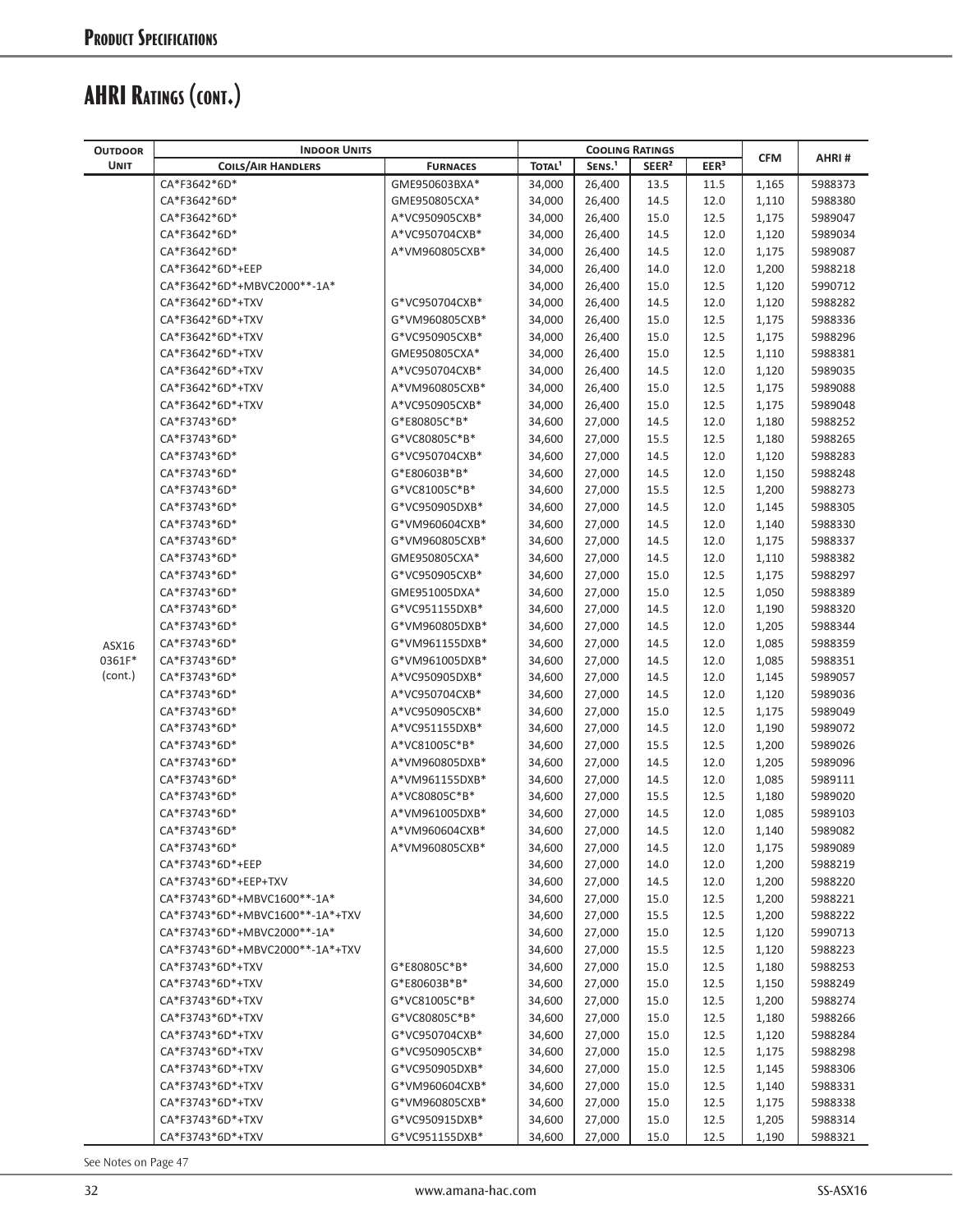| <b>OUTDOOR</b>  | <b>INDOOR UNITS</b>             |                 |                    |                    | <b>COOLING RATINGS</b> |                  | <b>CFM</b>     | AHRI#              |
|-----------------|---------------------------------|-----------------|--------------------|--------------------|------------------------|------------------|----------------|--------------------|
| <b>UNIT</b>     | <b>COILS/AIR HANDLERS</b>       | <b>FURNACES</b> | TOTAL <sup>1</sup> | SENS. <sup>1</sup> | SEER <sup>2</sup>      | EER <sup>3</sup> |                |                    |
|                 | CA*F3743*6D*+TXV                | G*VM960805DXB*  | 34,600             | 27,000             | 15.0                   | 12.5             | 1,205          | 5988345            |
|                 | CA*F3743*6D*+TXV                | GME951005DXA*   | 34,600             | 27,000             | 15.5                   | 12.5             | 1,050          | 5988390            |
|                 | CA*F3743*6D*+TXV                | G*VM961005DXB*  | 34,600             | 27,000             | 15.0                   | 12.5             | 1,085          | 5988352            |
|                 | CA*F3743*6D*+TXV                | GME950805CXA*   | 34,600             | 27,000             | 15.0                   | 12.5             | 1,110          | 5988383            |
|                 | CA*F3743*6D*+TXV                | G*VM961155DXB*  | 34,600             | 27,000             | 15.0                   | 12.5             | 1,085          | 5988360            |
|                 | CA*F3743*6D*+TXV                | A*VC950905CXB*  | 34,600             | 27,000             | 15.0                   | 12.5             | 1,175          | 5989050            |
|                 | CA*F3743*6D*+TXV                | A*VC80805C*B*   | 34,600             | 27,000             | 15.0                   | 12.5             | 1,180          | 5989021            |
|                 | CA*F3743*6D*+TXV                | A*VC950905DXB*  | 34,600             | 27,000             | 15.0                   | 12.5             | 1,145          | 5989058            |
|                 | CA*F3743*6D*+TXV                | A*VM960604CXB*  | 34,600             | 27,000             | 15.0                   | 12.5             | 1,140          | 5989083            |
|                 | CA*F3743*6D*+TXV                | A*VM960805CXB*  | 34,600             | 27,000             | 15.0                   | 12.5             | 1,175          | 5989090            |
|                 | CA*F3743*6D*+TXV                | A*VM960805DXB*  | 34,600             | 27,000             | 15.0                   | 12.5             | 1,205          | 5989097            |
|                 | CA*F3743*6D*+TXV                | A*VC81005C*B*   | 34,600             | 27,000             | 15.0                   | 12.5             | 1,200          | 5989027            |
|                 | CA*F3743*6D*+TXV                | A*VC950704CXB*  | 34,600             | 27,000             | 15.0                   | 12.5             | 1,120          | 5989037            |
|                 | CA*F3743*6D*+TXV                | A*VC950915DXB*  | 34,600             | 27,000             | 15.0                   | 12.5             | 1,205          | 5989066            |
|                 | CA*F3743*6D*+TXV                | A*VC951155DXB*  | 34,600             | 27,000             | 15.0                   | 12.5             | 1,190          | 5989073            |
|                 | CA*F3743*6D*+TXV                | A*VM961005DXB*  | 34,600             | 27,000             | 15.0                   | 12.5             | 1,085          | 5989104            |
|                 | CA*F3743*6D*+TXV                | A*VM961155DXB*  | 34,600             | 27,000             | 15.0                   | 12.5             | 1,085          | 5989112            |
|                 | CA*F4860*6D*                    | G*VC80805C*B*   | 34,600             | 27,000             | 15.0                   | 12.5             | 1,180          | 5988267            |
|                 | CA*F4860*6D*                    | G*E80805C*B*    | 34,600             | 27,000             | 15.5                   | 12.5             | 1,180          | 5988254            |
|                 | CA*F4860*6D*                    | G*VC950714CXB*  | 34,600             | 27,000             | 15.0                   | 12.5             | 1,125          | 5988291            |
|                 | CA*F4860*6D*                    | G*E81005C*B*    | 34,600             | 27,000             | 15.5                   | 12.5             |                | 5988260            |
|                 | CA*F4860*6D*                    | G*VC81005C*B*   | 34,600             | 27,000             | 15.0                   | 12.5             | 1,200<br>1,200 | 5988275            |
|                 | CA*F4860*6D*                    | G*VC950905DXB*  | 34,600             | 27,000             | 15.5                   | 12.5             | 1,145          | 5988307            |
|                 | CA*F4860*6D*                    | G*VC950704CXB*  | 34,600             | 27,000             | 15.0                   | 12.5             | 1,120          | 5988285            |
|                 | CA*F4860*6D*                    | G*VC950905CXB*  | 34,600             | 27,000             | 15.5                   | 12.5             | 1,175          | 5988299            |
|                 | CA*F4860*6D*                    | G*VM960604CXB*  | 34,600             | 27,000             | 14.5                   | 12.0             |                | 5988332            |
|                 | CA*F4860*6D*                    | ADVC80805C*B*   | 34,600             | 27,000             | 15.0                   | 12.5             | 1,140          | 5988367            |
|                 | CA*F4860*6D*                    | G*VM961155DXB*  | 34,600             | 27,000             | 15.0                   | 12.5             | 1,200<br>1,085 | 5988361            |
| ASX16<br>0361F* | CA*F4860*6D*                    | G*VM960805CXB*  | 34,600             | 27,000             | 15.0                   | 12.5             | 1,175          | 5988339            |
| (cont.)         | CA*F4860*6D*                    | G*VM960805DXB*  | 34,600             | 27,000             | 15.5                   | 12.5             | 1,205          | 5988346            |
|                 | CA*F4860*6D*                    | G*VM961005DXB*  | 34,600             | 27,000             | 14.5                   | 12.0             | 1,085          | 5988353            |
|                 | CA*F4860*6D*                    | G*VC950915DXB*  | 34,600             | 27,000             | 15.5                   | 12.5             | 1,205          | 5988315            |
|                 | CA*F4860*6D*                    | G*VC951155DXB*  | 34,600             | 27,000             | 15.5                   | 12.5             | 1,190          | 5988322            |
|                 | CA*F4860*6D*                    | GME950603BXA*   | 34,600             | 27,000             | 14.0                   | 11.5             | 1,165          | 5988374            |
|                 | CA*F4860*6D*                    | GME951005DXA*   | 34,600             | 27,000             | 15.5                   | 12.5             | 1,050          | 5988391            |
|                 | CA*F4860*6D*                    | ADVC81005C*B*   | 34,600             | 27,000             | 15.0                   | 12.5             | 1,115          | 5988369            |
|                 | CA*F4860*6D*                    | GME950805CXA*   | 34,600             | 27,000             | 15.5                   | 12.5             | 1,110          | 5988384            |
|                 | CA*F4860*6D*                    | A*VC80805C*B*   | 34,600             | 27,000             | 15.0                   | 12.5             | 1,180          | 5989022            |
|                 | CA*F4860*6D*                    | A*VC950704CXB*  | 34,600             | 27,000             | 15.0                   | 12.5             | 1,120          | 5989038            |
|                 | CA*F4860*6D*                    | A*VC950915DXB*  | 34,600             | 27,000             | 15.5                   | 12.5             | 1,205          | 5989067            |
|                 | CA*F4860*6D*                    | A*VC951155DXB*  | 34,600             | 27,000             | 15.5                   | 12.5             | 1,190          | 5989074            |
|                 | CA*F4860*6D*                    | A*VC950905DXB*  | 34,600             | 27,000             | 15.5                   | 12.5             | 1,145          | 5989059            |
|                 | CA*F4860*6D*                    | A*VC81005C*B*   | 34,600             | 27,000             | 15.0                   | 12.5             | 1,200          | 5989028            |
|                 | CA*F4860*6D*                    | A*VC950714CXB*  | 34,600             | 27,000             | 15.0                   | 12.5             | 1,125          | 5989043            |
|                 | CA*F4860*6D*                    | A*VM961155DXB*  | 34,600             | 27,000             | 15.0                   | 12.5             | 1,085          | 5989113            |
|                 | CA*F4860*6D*                    | A*VC950905CXB*  | 34,600             | 27,000             | 15.5                   | 12.5             | 1,175          | 5989051            |
|                 | CA*F4860*6D*                    | A*VM960604CXB*  | 34,600             | 27,000             | 14.5                   | 12.0             | 1,140          | 5989084            |
|                 | CA*F4860*6D*                    | A*VM960805CXB*  |                    |                    | 15.0                   |                  |                | 5989091            |
|                 | CA*F4860*6D*                    | A*VM960805DXB*  | 34,600             | 27,000<br>27,000   | 15.5                   | 12.5<br>12.5     | 1,175          | 5989098            |
|                 | CA*F4860*6D*                    | A*VM961005DXB*  | 34,600<br>34,600   | 27,000             | 14.5                   | 12.0             | 1,205<br>1,085 | 5989105            |
|                 | CA*F4860*6D*+EEP                |                 |                    |                    | 14.0                   |                  |                | 5988224            |
|                 | CA*F4860*6D*+EEP+TXV            |                 | 34,600<br>34,800   | 27,000<br>27,000   | 14.5                   | 12.0<br>12.0     | 1,200<br>1,200 | 5753114            |
|                 | CA*F4860*6D*+MBVC2000**-1A*     |                 |                    | 27,000             |                        |                  |                | 5988225            |
|                 | CA*F4860*6D*+MBVC2000**-1A*+TXV |                 | 34,600             |                    | 15.5                   | 12.5             | 1,120          |                    |
|                 | CA*F4860*6D*+TXV                | A*VC80805C*B*   | 34,600             | 27,000             | 16.0<br>15.5           | 13.0<br>12.5     | 1,120          | 5988226<br>5753118 |
|                 | CA*F4860*6D*+TXV                | A*VC950704CXB*  | 34,600<br>34,600   | 27,000<br>27,000   | 15.5                   | 12.5             | 1,180          | 5753120            |
|                 | CA*F4860*6D*+TXV                | G*E81005C*B*    | 34,600             | 27,000             | 15.5                   | 12.5             | 1,120<br>1,200 | 5988261            |
|                 |                                 |                 |                    |                    |                        |                  |                |                    |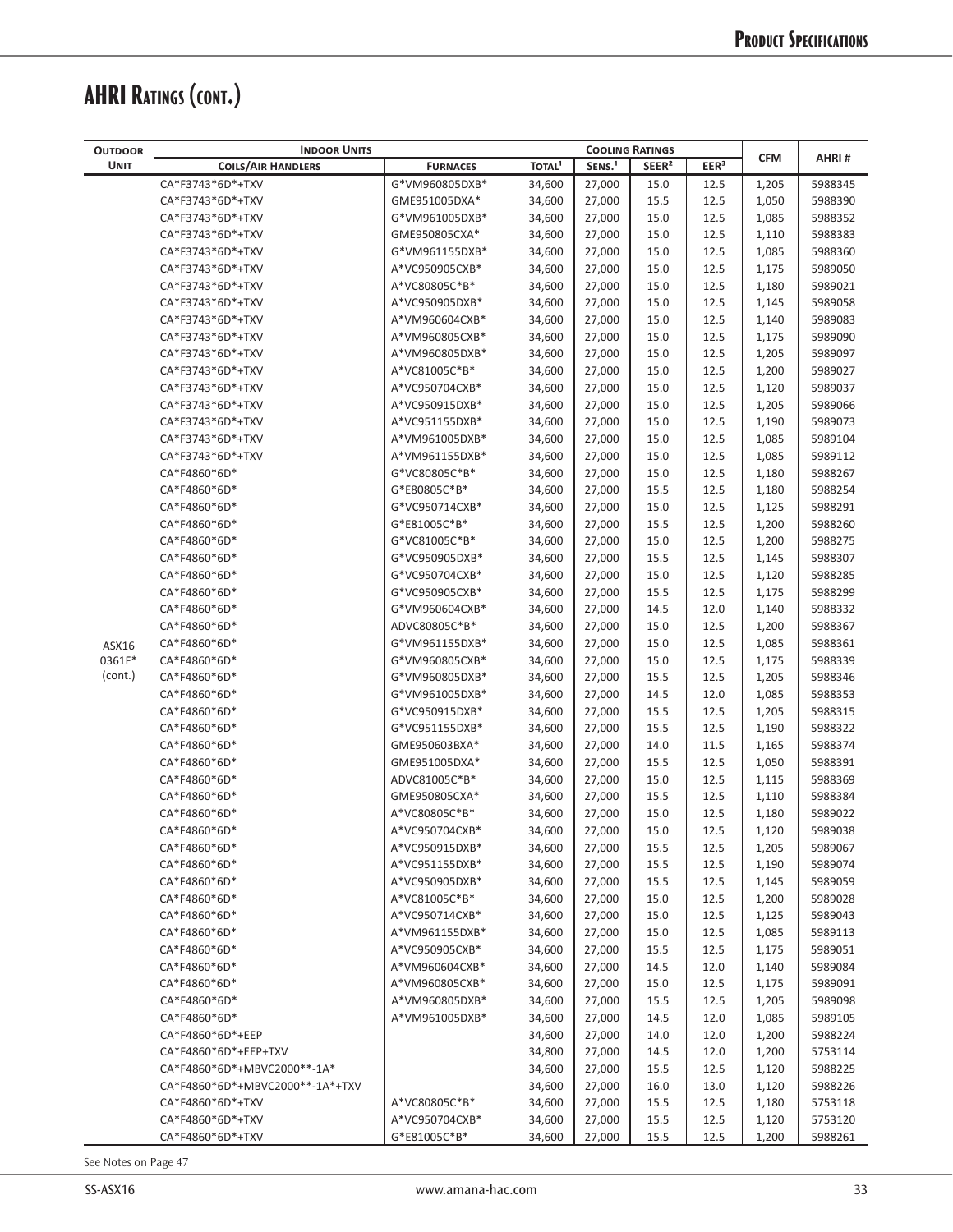See Notes on Page 47

| <b>OUTDOOR</b> | <b>INDOOR UNITS</b>             |                 |                    |                    | <b>COOLING RATINGS</b> |                  |            |         |
|----------------|---------------------------------|-----------------|--------------------|--------------------|------------------------|------------------|------------|---------|
| <b>UNIT</b>    | <b>COILS/AIR HANDLERS</b>       | <b>FURNACES</b> | TOTAL <sup>1</sup> | SENS. <sup>1</sup> | SEER <sup>2</sup>      | EER <sup>3</sup> | <b>CFM</b> | AHRI#   |
|                | CA*F4860*6D*+TXV                | G*VC950704CXB*  | 34,600             | 27,000             | 15.5                   | 12.5             | 1,120      | 5988286 |
|                | CA*F4860*6D*+TXV                | G*VC81005C*B*   | 34,600             | 27,000             | 15.5                   | 12.5             | 1,200      | 5988276 |
|                | CA*F4860*6D*+TXV                | G*VC950915DXB*  | 34,600             | 27,000             | 15.0                   | 12.5             | 1,205      | 5988316 |
|                | CA*F4860*6D*+TXV                | G*VC951155DXB*  | 34,600             | 27,000             | 16.0                   | 13.0             | 1,190      | 5988323 |
|                | CA*F4860*6D*+TXV                | G*VC950714CXB*  | 34,600             | 27,000             | 15.0                   | 12.5             | 1,125      | 5988292 |
|                | CA*F4860*6D*+TXV                | G*VC80805C*B*   | 34,600             | 27,000             | 15.5                   | 12.5             | 1,180      | 5988268 |
|                | CA*F4860*6D*+TXV                | G*VC950905CXB*  | 34,600             | 27,000             | 15.5                   | 12.5             | 1,175      | 5988300 |
|                | CA*F4860*6D*+TXV                | ADVC80805C*B*   | 34,600             | 27,000             | 15.5                   | 12.5             | 1,200      | 5988368 |
|                | CA*F4860*6D*+TXV                | ADVC81005C*B*   | 34,600             | 27,000             | 15.5                   | 12.5             | 1,115      | 5988370 |
|                | CA*F4860*6D*+TXV                | G*VM960805DXB*  | 34,600             | 27,000             | 15.0                   | 12.5             | 1,205      | 5988347 |
|                | CA*F4860*6D*+TXV                | G*VM961005DXB*  | 34,600             | 27,000             | 15.0                   | 12.5             | 1,085      | 5988354 |
|                | CA*F4860*6D*+TXV                | G*VC950905DXB*  | 34,600             |                    | 15.0                   | 12.5             |            | 5988308 |
|                | CA*F4860*6D*+TXV                | GME950603BXA*   |                    | 27,000             | 15.0                   | 12.5             | 1,145      | 5988375 |
|                | CA*F4860*6D*+TXV                |                 | 34,600             | 27,000             |                        |                  | 1,165      |         |
|                |                                 | GME951005DXA*   | 34,600             | 27,000             | 16.0                   | 13.0             | 1,050      | 5988392 |
|                | CA*F4860*6D*+TXV                | G*VM961155DXB*  | 34,600             | 27,000             | 15.5                   | 12.5             | 1,085      | 5988362 |
|                | CA*F4860*6D*+TXV                | A*VM960805DXB*  | 34,600             | 27,000             | 15.0                   | 12.5             | 1,205      | 5989099 |
|                | CA*F4860*6D*+TXV                | A*VM961005DXB*  | 34,600             | 27,000             | 15.0                   | 12.5             | 1,085      | 5989106 |
|                | CA*F4860*6D*+TXV                | A*VC81005C*B*   | 34,600             | 27,000             | 15.5                   | 12.5             | 1,200      | 5989029 |
|                | CA*F4860*6D*+TXV                | A*VC950714CXB*  | 34,600             | 27,000             | 15.0                   | 12.5             | 1,125      | 5989044 |
|                | CA*F4860*6D*+TXV                | A*VC950905DXB*  | 34,600             | 27,000             | 15.0                   | 12.5             | 1,145      | 5989060 |
|                | CA*F4860*6D*+TXV                | A*VC950905CXB*  | 34,600             | 27,000             | 15.5                   | 12.5             | 1,175      | 5989052 |
|                | CA*F4860*6D*+TXV                | A*VC950915DXB*  | 34,600             | 27,000             | 15.0                   | 12.5             | 1,205      | 5989068 |
|                | CA*F4860*6D*+TXV                | A*VC951155DXB*  | 34,600             | 27,000             | 16.0                   | 13.0             | 1,190      | 5989075 |
|                | CA*F4860*6D*+TXV                | A*VM961155DXB*  | 34,600             | 27,000             | 15.5                   | 12.5             | 1,085      | 5989114 |
|                | CA*F4860*6D*+TXV                | GME950805CXA*   | 34,000             | 26,400             | 16.0                   | 13.0             | 1,000      | 6090107 |
|                | CA*F4860*6D*+TXV                | G*E80805C*B*    | 34,000             | 26,400             | 16.0                   | 13.0             | 1,000      | 6107831 |
|                | CA*F4961*6D*                    | G*E80805C*B*    | 35,000             | 27,200             | 15.5                   | 12.5             | 1,180      | 5988255 |
| ASX16          | CA*F4961*6D*                    | G*VC950915DXB*  | 35,000             | 27,200             | 15.0                   | 12.5             | 1,205      | 5988317 |
| 0361F*         | CA*F4961*6D*                    | G*VC950714CXB*  | 35,000             | 27,200             | 15.0                   | 12.5             | 1,125      | 5988293 |
| (cont.)        | CA*F4961*6D*                    | A*VC950714CXB*  | 35,000             | 27,200             | 15.0                   | 12.5             | 1,125      | 5989045 |
|                | CA*F4961*6D*                    | A*VC950915DXB*  | 35,000             | 27,200             | 15.0                   | 12.5             | 1,205      | 5989069 |
|                | CA*F4961*6D*+EEP                |                 | 35,000             | 27,200             | 14.5                   | 12.0             | 1,200      | 5988227 |
|                | CA*F4961*6D*+EEP+TXV            |                 | 35,000             | 27,200             | 15.0                   | 12.5             | 1,100      | 5753115 |
|                | CA*F4961*6D*+MBVC1600**-1A*     |                 | 35,000             | 27,200             | 15.5                   | 12.5             | 1,200      | 5988228 |
|                | CA*F4961*6D*+MBVC1600**-1A*+TXV |                 | 35,000             | 27,200             | 16.0                   | 13.0             | 1,200      | 5988229 |
|                | CA*F4961*6D*+TXV                | G*E80805C*B*    | 35,000             | 27,200             | 16.0                   | 13.0             | 1,180      | 5988256 |
|                | CA*F4961*6D*+TXV                | G*VC950714CXB*  | 35,000             | 27,200             | 15.5                   | 12.5             | 1,125      | 5988294 |
|                | CA*F4961*6D*+TXV                | G*VC950915DXB*  | 35,000             | 27,200             | 15.5                   | 12.5             | 1,205      | 5988318 |
|                | CA*F4961*6D*+TXV                | A*VC950714CXB*  | 35,000             | 27,200             | 15.5                   | 12.5             | 1,125      | 5989046 |
|                | CA*F4961*6D*+TXV                | A*VC950915DXB*  | 35,000             | 27,200             | 15.5                   | 12.5             | 1,205      | 5989070 |
|                | CA*F4961*6D*+TXV                | G*VM960805CXB*  | 34,600             | 27,000             | 15.2                   | 12.5             | 1,175      | 6107311 |
|                | CA*F4961*6D*+TXV                | A*VM960604CXB*  | 34,600             | 27,000             | 15.2                   | 12.5             | 1,140      | 6107323 |
|                | CA*F4961*6D*+TXV                | G*VM960604CXB*  | 34,600             | 27,000             | 15.2                   | 12.5             | 1,140      | 6107310 |
|                | CA*F4961*6D*+TXV                | A*VM960805CXB*  | 34,600             | 27,000             | 15.2                   | 12.5             | 1,175      | 6107324 |
|                | CAPT3743*4A*                    | G*VC950905CXB*  | 34,600             | 27,000             | 15.0                   | 12.5             | 1,175      | 5988301 |
|                | CAPT3743*4A*                    | G*VC950915DXB*  | 34,600             | 27,000             | 15.0                   | 12.5             | 1,205      | 5988319 |
|                | CAPT3743*4A*                    | G*VC950704CXB*  | 34,600             | 27,000             | 15.0                   | 12.5             | 1,120      | 5988287 |
|                | CAPT3743*4A*                    | G*VM960805DXB*  | 34,600             | 27,000             | 15.0                   | 12.5             | 1,205      | 5988348 |
|                | CAPT3743*4A*                    | G*VC950905DXB*  | 34,600             | 27,000             | 15.0                   | 12.5             | 1,145      | 5988309 |
|                | CAPT3743*4A*                    | G*VC951155DXB*  | 34,600             | 27,000             | 15.0                   | 12.5             | 1,190      | 5988324 |
|                | CAPT3743*4A*                    | GME950805CXA*   | 34,600             | 27,000             | 15.0                   | 12.5             | 1,110      | 5988385 |
|                | CAPT3743*4A*                    | G*VM960805CXB*  | 34,600             | 27,000             | 15.0                   | 12.5             | 1,175      | 5988340 |
|                | CAPT3743*4A*                    | G*VM961155DXB*  | 34,600             | 27,000             | 15.0                   | 12.5             | 1,085      | 5988363 |
|                | CAPT3743*4A*                    | GME951005DXA*   | 34,600             | 27,000             | 15.5                   | 12.5             | 1,050      | 5988393 |
|                | CAPT3743*4A*                    | G*VM961005DXB*  | 34,600             | 27,000             | 15.0                   | 12.5             | 1,085      | 5988355 |
|                | CAPT3743*4A*                    | A*VC950704CXB*  | 34,600             | 27,000             | 15.0                   | 12.5             | 1,120      | 5989039 |
|                | CAPT3743*4A*                    | A*VC950905CXB*  | 34,600             | 27,000             | 15.0                   | 12.5             | 1,175      | 5989053 |
|                |                                 |                 |                    |                    |                        |                  |            |         |

# **AHRI Ratings (cont.)**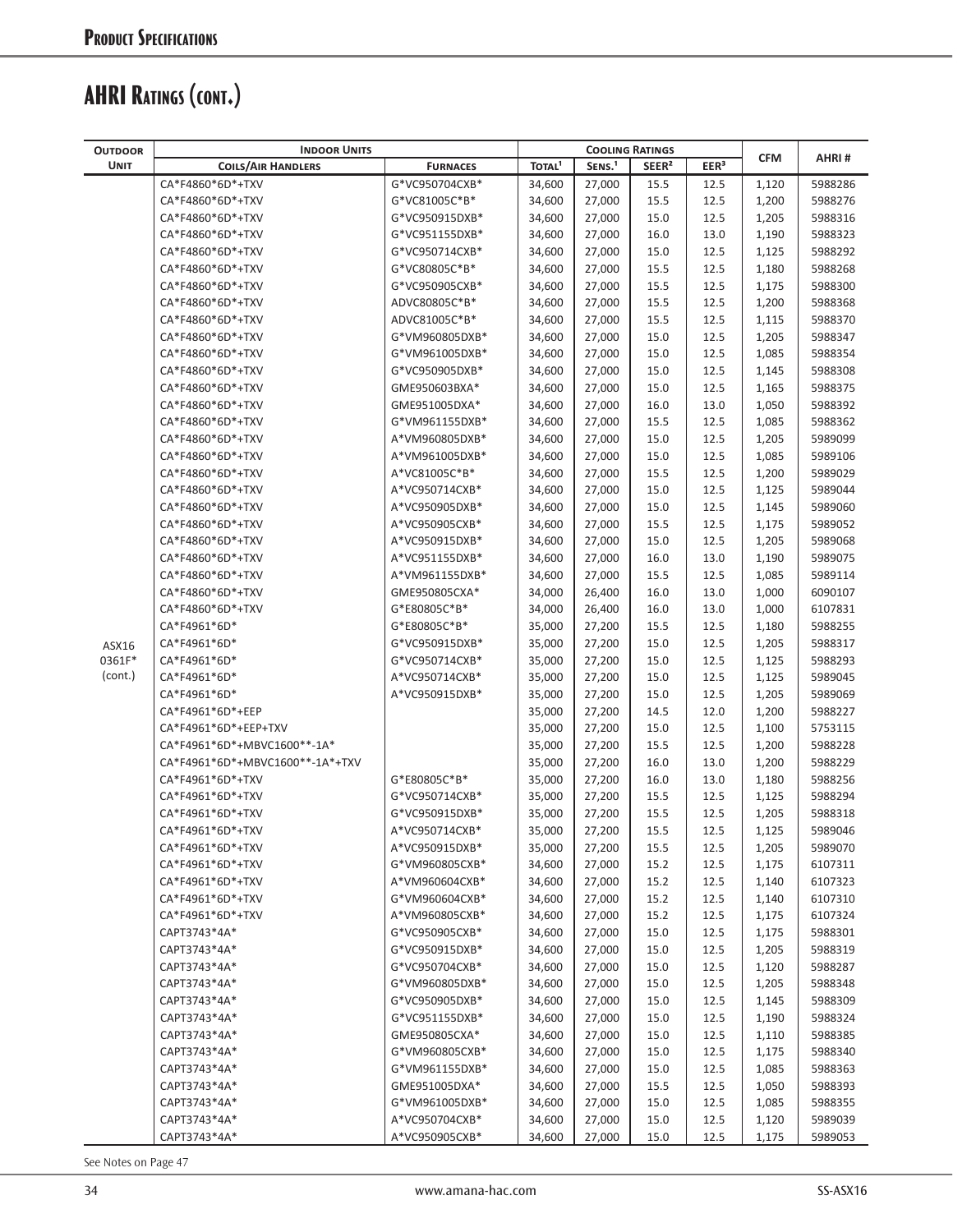| <b>UNIT</b><br>SENS. <sup>1</sup><br>EER <sup>3</sup><br>TOTAL <sup>1</sup><br>SEER <sup>2</sup><br><b>COILS/AIR HANDLERS</b><br><b>FURNACES</b><br>CAPT3743*4A*<br>A*VC950905DXB*<br>5989061<br>34,600<br>15.0<br>27,000<br>12.5<br>1,145<br>CAPT3743*4A*<br>A*VC951155DXB*<br>27,000<br>5989076<br>34,600<br>15.0<br>12.5<br>1,190<br>CAPT3743*4A*<br>A*VC950915DXB*<br>27,000<br>15.0<br>5989071<br>34,600<br>12.5<br>1,205<br>CAPT3743*4A*<br>A*VM960805DXB*<br>27,000<br>15.0<br>5989100<br>34,600<br>12.5<br>1,205<br>CAPT3743*4A*<br>A*VM961005DXB*<br>34,600<br>27,000<br>15.0<br>12.5<br>1,085<br>5989107<br>CAPT3743*4A*<br>A*VM960805CXB*<br>34,600<br>27,000<br>15.0<br>12.5<br>1,175<br>5989092<br>CAPT3743*4A*<br>A*VM961155DXB*<br>15.0<br>5989115<br>34,600<br>27,000<br>12.5<br>1,085<br>CAPT3743*4A*+EEP<br>12.0<br>5988230<br>34,600<br>27,000<br>14.0<br>1,200<br>CAPT3743*4A*+MBVC1600**-1A*<br>34,600<br>27,000<br>15.0<br>12.5<br>1,220<br>5988231<br>CAPT3743*4A*+MBVC2000**-1A*<br>27,000<br>15.0<br>5988232<br>34,600<br>12.5<br>1,120<br>CHPF3642C6C*<br>5988250<br>G*E80603B*B*<br>34,600<br>27,000<br>14.5<br>12.0<br>1,150<br>CHPF3642C6C*<br>G*VC950704CXB*<br>27,000<br>12.0<br>5988288<br>34,600<br>14.5<br>1,120<br>CHPF3642C6C*<br>G*E80805C*B*<br>5988257<br>34,600<br>27,000<br>15.0<br>12.5<br>1,180<br>14.5<br>5988269<br>CHPF3642C6C*<br>G*VC80805C*B*<br>34,600<br>27,000<br>12.0<br>1,180<br>G*VM960604CXB*<br>12.0<br>5988333<br>CHPF3642C6C*<br>34,600<br>27,000<br>14.5<br>1,140<br>CHPF3642C6C*<br>G*E81005C*B*<br>15.0<br>5988262<br>34,600<br>27,000<br>12.5<br>1,200<br>CHPF3642C6C*<br>G*VC81005C*B*<br>27,000<br>5988277<br>34,600<br>14.5<br>12.0<br>1,200<br>5988376<br>CHPF3642C6C*<br>GME950603BXA*<br>34,600<br>27,000<br>14.0<br>12.0<br>1,165<br>CHPF3642C6C*<br>A*VC950704CXB*<br>12.0<br>5989040<br>34,600<br>27,000<br>14.5<br>1,120<br>CHPF3642C6C*<br>A*VC80805C*B*<br>34,600<br>27,000<br>14.5<br>12.0<br>1,180<br>5989023<br>CHPF3642C6C*<br>A*VC81005C*B*<br>14.5<br>5989030<br>34,600<br>27,000<br>12.0<br>1,200<br>A*VM960604CXB*<br>CHPF3642C6C*<br>34,600<br>27,000<br>14.5<br>12.0<br>1,140<br>5989085<br>CHPF3642C6C*+EEP<br>5988233<br>34,600<br>27,000<br>14.0<br>12.0<br>1,200<br>CHPF3642C6C*+EEP+TXV<br>5988234<br>34,600<br>27,000<br>14.5<br>12.0<br>1,200<br>CHPF3642C6C*+MBVC1600**-1A*<br>27,000<br>14.5<br>5988236<br>34,600<br>12.0<br>1,220<br>CHPF3642C6C*+MBVC1600**-1A*+TXV<br>15.0<br>12.5<br>5988238<br>34,600<br>27,000<br>1,220<br>5988251<br>CHPF3642C6C*+TXV<br>G*E80603B*B*<br>34,600<br>27,000<br>15.0<br>12.5<br>1,150<br>ASX16<br>CHPF3642C6C*+TXV<br>G*E80805C*B*<br>15.5<br>12.5<br>5988258<br>34,600<br>27,000<br>1,180<br>0361F*<br>CHPF3642C6C*+TXV<br>G*E81005C*B*<br>15.0<br>5988263<br>34,600<br>27,000<br>12.5<br>1,200<br>(cont.)<br>5988270<br>CHPF3642C6C*+TXV<br>G*VC80805C*B*<br>34,600<br>27,000<br>15.0<br>12.5<br>1,180<br>G*VC81005C*B*<br>5988278<br>CHPF3642C6C*+TXV<br>34,600<br>27,000<br>15.0<br>12.5<br>1,200<br>CHPF3642C6C*+TXV<br>G*VM960604CXB*<br>15.0<br>5988334<br>34,600<br>27,000<br>12.5<br>1,140<br>CHPF3642C6C*+TXV<br>GME950603BXA*<br>5988377<br>34,600<br>27,000<br>14.5<br>11.5<br>1,165<br>CHPF3642C6C*+TXV<br>A*VC80805C*B*<br>34,600<br>27,000<br>15.0<br>12.5<br>1,180<br>5989024<br>CHPF3642C6C*+TXV<br>15.0<br>12.5<br>5989031<br>A*VC81005C*B*<br>34,600<br>27,000<br>1,200<br>CHPF3642C6C*+TXV<br>A*VM960604CXB*<br>34,600<br>27,000<br>15.0<br>12.5<br>1,140<br>5989086<br>G*VC950905CXB*<br>5988302<br>CHPF3743C6B*<br>34,800<br>27,000<br>14.5<br>12.0<br>1,175<br>CHPF3743C6B*<br>G*VM960805CXB*<br>34,800<br>27,000<br>14.5<br>12.0<br>1,175<br>5988341<br>CHPF3743C6B*<br>A*VC950905CXB*<br>34,800<br>27,000<br>14.5<br>12.0<br>5989054<br>1,175<br>5989093<br>CHPF3743C6B*<br>A*VM960805CXB*<br>34,800<br>27,000<br>14.5<br>12.0<br>1,175<br>CHPF3743C6B*+EEP+TXV<br>34,800<br>27,000<br>14.5<br>12.0<br>1,100<br>5753116<br>G*VC950905CXB*<br>5988303<br>CHPF3743C6B*+TXV<br>34,800<br>27,000<br>15.0<br>12.5<br>1,175<br>15.0<br>CHPF3743C6B*+TXV<br>G*VM960805CXB*<br>34,800<br>27,000<br>12.5<br>1,175<br>5988342<br>15.0<br>12.5<br>CHPF3743C6B*+TXV<br>A*VM960805CXB*<br>34,800<br>27,000<br>1,175<br>5989094<br>A*VC950905CXB*<br>CHPF3743C6B*+TXV<br>34,800<br>27,000<br>15.0<br>12.5<br>1,175<br>5989055<br>CHPF3743D6B*<br>G*VC951155DXB*<br>34,800<br>27,000<br>15.0<br>12.5<br>5988326<br>1,190<br>G*VM960805CXB*<br>5988343<br>CHPF3743D6B*<br>34,800<br>27,000<br>14.5<br>12.0<br>1,175<br>CHPF3743D6B*<br>G*VM960805DXB*<br>34,800<br>27,000<br>14.5<br>12.0<br>1,205<br>5988349<br>CHPF3743D6B*<br>GME950805CXA*<br>34,800<br>27,000<br>14.5<br>12.0<br>1,110<br>5988386<br>CHPF3743D6B*<br>G*VC950905CXB*<br>27,000<br>14.5<br>5988304<br>34,800<br>12.0<br>1,175<br>CHPF3743D6B*<br>G*VM961155DXB*<br>15.0<br>12.5<br>34,800<br>27,000<br>1,085<br>5988365<br>CHPF3743D6B*<br>G*VC950905DXB*<br>34,800<br>27,000<br>14.5<br>12.0<br>1,145<br>5988310<br>CHPF3743D6B*<br>G*VM961005DXB*<br>27,000<br>5988357<br>34,800<br>14.5<br>12.0<br>1,085 | <b>OUTDOOR</b> | <b>INDOOR UNITS</b> |  | <b>COOLING RATINGS</b> |            |       |
|---------------------------------------------------------------------------------------------------------------------------------------------------------------------------------------------------------------------------------------------------------------------------------------------------------------------------------------------------------------------------------------------------------------------------------------------------------------------------------------------------------------------------------------------------------------------------------------------------------------------------------------------------------------------------------------------------------------------------------------------------------------------------------------------------------------------------------------------------------------------------------------------------------------------------------------------------------------------------------------------------------------------------------------------------------------------------------------------------------------------------------------------------------------------------------------------------------------------------------------------------------------------------------------------------------------------------------------------------------------------------------------------------------------------------------------------------------------------------------------------------------------------------------------------------------------------------------------------------------------------------------------------------------------------------------------------------------------------------------------------------------------------------------------------------------------------------------------------------------------------------------------------------------------------------------------------------------------------------------------------------------------------------------------------------------------------------------------------------------------------------------------------------------------------------------------------------------------------------------------------------------------------------------------------------------------------------------------------------------------------------------------------------------------------------------------------------------------------------------------------------------------------------------------------------------------------------------------------------------------------------------------------------------------------------------------------------------------------------------------------------------------------------------------------------------------------------------------------------------------------------------------------------------------------------------------------------------------------------------------------------------------------------------------------------------------------------------------------------------------------------------------------------------------------------------------------------------------------------------------------------------------------------------------------------------------------------------------------------------------------------------------------------------------------------------------------------------------------------------------------------------------------------------------------------------------------------------------------------------------------------------------------------------------------------------------------------------------------------------------------------------------------------------------------------------------------------------------------------------------------------------------------------------------------------------------------------------------------------------------------------------------------------------------------------------------------------------------------------------------------------------------------------------------------------------------------------------------------------------------------------------------------------------------------------------------------------------------------------------------------------------------------------------------------------------------------------------------------------------------------------------------------------------------------------------------------------------------------------------------------------------------------------------------------------------------------------------------------------------------------------------------------------------------------------------------------------------------------------------------------------------------------------------------------------------------------------------------------------------------------------------------------------------------------------------------------------------------------------------------------------|----------------|---------------------|--|------------------------|------------|-------|
|                                                                                                                                                                                                                                                                                                                                                                                                                                                                                                                                                                                                                                                                                                                                                                                                                                                                                                                                                                                                                                                                                                                                                                                                                                                                                                                                                                                                                                                                                                                                                                                                                                                                                                                                                                                                                                                                                                                                                                                                                                                                                                                                                                                                                                                                                                                                                                                                                                                                                                                                                                                                                                                                                                                                                                                                                                                                                                                                                                                                                                                                                                                                                                                                                                                                                                                                                                                                                                                                                                                                                                                                                                                                                                                                                                                                                                                                                                                                                                                                                                                                                                                                                                                                                                                                                                                                                                                                                                                                                                                                                                                                                                                                                                                                                                                                                                                                                                                                                                                                                                                                                                                           |                |                     |  |                        | <b>CFM</b> | AHRI# |
|                                                                                                                                                                                                                                                                                                                                                                                                                                                                                                                                                                                                                                                                                                                                                                                                                                                                                                                                                                                                                                                                                                                                                                                                                                                                                                                                                                                                                                                                                                                                                                                                                                                                                                                                                                                                                                                                                                                                                                                                                                                                                                                                                                                                                                                                                                                                                                                                                                                                                                                                                                                                                                                                                                                                                                                                                                                                                                                                                                                                                                                                                                                                                                                                                                                                                                                                                                                                                                                                                                                                                                                                                                                                                                                                                                                                                                                                                                                                                                                                                                                                                                                                                                                                                                                                                                                                                                                                                                                                                                                                                                                                                                                                                                                                                                                                                                                                                                                                                                                                                                                                                                                           |                |                     |  |                        |            |       |
|                                                                                                                                                                                                                                                                                                                                                                                                                                                                                                                                                                                                                                                                                                                                                                                                                                                                                                                                                                                                                                                                                                                                                                                                                                                                                                                                                                                                                                                                                                                                                                                                                                                                                                                                                                                                                                                                                                                                                                                                                                                                                                                                                                                                                                                                                                                                                                                                                                                                                                                                                                                                                                                                                                                                                                                                                                                                                                                                                                                                                                                                                                                                                                                                                                                                                                                                                                                                                                                                                                                                                                                                                                                                                                                                                                                                                                                                                                                                                                                                                                                                                                                                                                                                                                                                                                                                                                                                                                                                                                                                                                                                                                                                                                                                                                                                                                                                                                                                                                                                                                                                                                                           |                |                     |  |                        |            |       |
|                                                                                                                                                                                                                                                                                                                                                                                                                                                                                                                                                                                                                                                                                                                                                                                                                                                                                                                                                                                                                                                                                                                                                                                                                                                                                                                                                                                                                                                                                                                                                                                                                                                                                                                                                                                                                                                                                                                                                                                                                                                                                                                                                                                                                                                                                                                                                                                                                                                                                                                                                                                                                                                                                                                                                                                                                                                                                                                                                                                                                                                                                                                                                                                                                                                                                                                                                                                                                                                                                                                                                                                                                                                                                                                                                                                                                                                                                                                                                                                                                                                                                                                                                                                                                                                                                                                                                                                                                                                                                                                                                                                                                                                                                                                                                                                                                                                                                                                                                                                                                                                                                                                           |                |                     |  |                        |            |       |
|                                                                                                                                                                                                                                                                                                                                                                                                                                                                                                                                                                                                                                                                                                                                                                                                                                                                                                                                                                                                                                                                                                                                                                                                                                                                                                                                                                                                                                                                                                                                                                                                                                                                                                                                                                                                                                                                                                                                                                                                                                                                                                                                                                                                                                                                                                                                                                                                                                                                                                                                                                                                                                                                                                                                                                                                                                                                                                                                                                                                                                                                                                                                                                                                                                                                                                                                                                                                                                                                                                                                                                                                                                                                                                                                                                                                                                                                                                                                                                                                                                                                                                                                                                                                                                                                                                                                                                                                                                                                                                                                                                                                                                                                                                                                                                                                                                                                                                                                                                                                                                                                                                                           |                |                     |  |                        |            |       |
|                                                                                                                                                                                                                                                                                                                                                                                                                                                                                                                                                                                                                                                                                                                                                                                                                                                                                                                                                                                                                                                                                                                                                                                                                                                                                                                                                                                                                                                                                                                                                                                                                                                                                                                                                                                                                                                                                                                                                                                                                                                                                                                                                                                                                                                                                                                                                                                                                                                                                                                                                                                                                                                                                                                                                                                                                                                                                                                                                                                                                                                                                                                                                                                                                                                                                                                                                                                                                                                                                                                                                                                                                                                                                                                                                                                                                                                                                                                                                                                                                                                                                                                                                                                                                                                                                                                                                                                                                                                                                                                                                                                                                                                                                                                                                                                                                                                                                                                                                                                                                                                                                                                           |                |                     |  |                        |            |       |
|                                                                                                                                                                                                                                                                                                                                                                                                                                                                                                                                                                                                                                                                                                                                                                                                                                                                                                                                                                                                                                                                                                                                                                                                                                                                                                                                                                                                                                                                                                                                                                                                                                                                                                                                                                                                                                                                                                                                                                                                                                                                                                                                                                                                                                                                                                                                                                                                                                                                                                                                                                                                                                                                                                                                                                                                                                                                                                                                                                                                                                                                                                                                                                                                                                                                                                                                                                                                                                                                                                                                                                                                                                                                                                                                                                                                                                                                                                                                                                                                                                                                                                                                                                                                                                                                                                                                                                                                                                                                                                                                                                                                                                                                                                                                                                                                                                                                                                                                                                                                                                                                                                                           |                |                     |  |                        |            |       |
|                                                                                                                                                                                                                                                                                                                                                                                                                                                                                                                                                                                                                                                                                                                                                                                                                                                                                                                                                                                                                                                                                                                                                                                                                                                                                                                                                                                                                                                                                                                                                                                                                                                                                                                                                                                                                                                                                                                                                                                                                                                                                                                                                                                                                                                                                                                                                                                                                                                                                                                                                                                                                                                                                                                                                                                                                                                                                                                                                                                                                                                                                                                                                                                                                                                                                                                                                                                                                                                                                                                                                                                                                                                                                                                                                                                                                                                                                                                                                                                                                                                                                                                                                                                                                                                                                                                                                                                                                                                                                                                                                                                                                                                                                                                                                                                                                                                                                                                                                                                                                                                                                                                           |                |                     |  |                        |            |       |
|                                                                                                                                                                                                                                                                                                                                                                                                                                                                                                                                                                                                                                                                                                                                                                                                                                                                                                                                                                                                                                                                                                                                                                                                                                                                                                                                                                                                                                                                                                                                                                                                                                                                                                                                                                                                                                                                                                                                                                                                                                                                                                                                                                                                                                                                                                                                                                                                                                                                                                                                                                                                                                                                                                                                                                                                                                                                                                                                                                                                                                                                                                                                                                                                                                                                                                                                                                                                                                                                                                                                                                                                                                                                                                                                                                                                                                                                                                                                                                                                                                                                                                                                                                                                                                                                                                                                                                                                                                                                                                                                                                                                                                                                                                                                                                                                                                                                                                                                                                                                                                                                                                                           |                |                     |  |                        |            |       |
|                                                                                                                                                                                                                                                                                                                                                                                                                                                                                                                                                                                                                                                                                                                                                                                                                                                                                                                                                                                                                                                                                                                                                                                                                                                                                                                                                                                                                                                                                                                                                                                                                                                                                                                                                                                                                                                                                                                                                                                                                                                                                                                                                                                                                                                                                                                                                                                                                                                                                                                                                                                                                                                                                                                                                                                                                                                                                                                                                                                                                                                                                                                                                                                                                                                                                                                                                                                                                                                                                                                                                                                                                                                                                                                                                                                                                                                                                                                                                                                                                                                                                                                                                                                                                                                                                                                                                                                                                                                                                                                                                                                                                                                                                                                                                                                                                                                                                                                                                                                                                                                                                                                           |                |                     |  |                        |            |       |
|                                                                                                                                                                                                                                                                                                                                                                                                                                                                                                                                                                                                                                                                                                                                                                                                                                                                                                                                                                                                                                                                                                                                                                                                                                                                                                                                                                                                                                                                                                                                                                                                                                                                                                                                                                                                                                                                                                                                                                                                                                                                                                                                                                                                                                                                                                                                                                                                                                                                                                                                                                                                                                                                                                                                                                                                                                                                                                                                                                                                                                                                                                                                                                                                                                                                                                                                                                                                                                                                                                                                                                                                                                                                                                                                                                                                                                                                                                                                                                                                                                                                                                                                                                                                                                                                                                                                                                                                                                                                                                                                                                                                                                                                                                                                                                                                                                                                                                                                                                                                                                                                                                                           |                |                     |  |                        |            |       |
|                                                                                                                                                                                                                                                                                                                                                                                                                                                                                                                                                                                                                                                                                                                                                                                                                                                                                                                                                                                                                                                                                                                                                                                                                                                                                                                                                                                                                                                                                                                                                                                                                                                                                                                                                                                                                                                                                                                                                                                                                                                                                                                                                                                                                                                                                                                                                                                                                                                                                                                                                                                                                                                                                                                                                                                                                                                                                                                                                                                                                                                                                                                                                                                                                                                                                                                                                                                                                                                                                                                                                                                                                                                                                                                                                                                                                                                                                                                                                                                                                                                                                                                                                                                                                                                                                                                                                                                                                                                                                                                                                                                                                                                                                                                                                                                                                                                                                                                                                                                                                                                                                                                           |                |                     |  |                        |            |       |
|                                                                                                                                                                                                                                                                                                                                                                                                                                                                                                                                                                                                                                                                                                                                                                                                                                                                                                                                                                                                                                                                                                                                                                                                                                                                                                                                                                                                                                                                                                                                                                                                                                                                                                                                                                                                                                                                                                                                                                                                                                                                                                                                                                                                                                                                                                                                                                                                                                                                                                                                                                                                                                                                                                                                                                                                                                                                                                                                                                                                                                                                                                                                                                                                                                                                                                                                                                                                                                                                                                                                                                                                                                                                                                                                                                                                                                                                                                                                                                                                                                                                                                                                                                                                                                                                                                                                                                                                                                                                                                                                                                                                                                                                                                                                                                                                                                                                                                                                                                                                                                                                                                                           |                |                     |  |                        |            |       |
|                                                                                                                                                                                                                                                                                                                                                                                                                                                                                                                                                                                                                                                                                                                                                                                                                                                                                                                                                                                                                                                                                                                                                                                                                                                                                                                                                                                                                                                                                                                                                                                                                                                                                                                                                                                                                                                                                                                                                                                                                                                                                                                                                                                                                                                                                                                                                                                                                                                                                                                                                                                                                                                                                                                                                                                                                                                                                                                                                                                                                                                                                                                                                                                                                                                                                                                                                                                                                                                                                                                                                                                                                                                                                                                                                                                                                                                                                                                                                                                                                                                                                                                                                                                                                                                                                                                                                                                                                                                                                                                                                                                                                                                                                                                                                                                                                                                                                                                                                                                                                                                                                                                           |                |                     |  |                        |            |       |
|                                                                                                                                                                                                                                                                                                                                                                                                                                                                                                                                                                                                                                                                                                                                                                                                                                                                                                                                                                                                                                                                                                                                                                                                                                                                                                                                                                                                                                                                                                                                                                                                                                                                                                                                                                                                                                                                                                                                                                                                                                                                                                                                                                                                                                                                                                                                                                                                                                                                                                                                                                                                                                                                                                                                                                                                                                                                                                                                                                                                                                                                                                                                                                                                                                                                                                                                                                                                                                                                                                                                                                                                                                                                                                                                                                                                                                                                                                                                                                                                                                                                                                                                                                                                                                                                                                                                                                                                                                                                                                                                                                                                                                                                                                                                                                                                                                                                                                                                                                                                                                                                                                                           |                |                     |  |                        |            |       |
|                                                                                                                                                                                                                                                                                                                                                                                                                                                                                                                                                                                                                                                                                                                                                                                                                                                                                                                                                                                                                                                                                                                                                                                                                                                                                                                                                                                                                                                                                                                                                                                                                                                                                                                                                                                                                                                                                                                                                                                                                                                                                                                                                                                                                                                                                                                                                                                                                                                                                                                                                                                                                                                                                                                                                                                                                                                                                                                                                                                                                                                                                                                                                                                                                                                                                                                                                                                                                                                                                                                                                                                                                                                                                                                                                                                                                                                                                                                                                                                                                                                                                                                                                                                                                                                                                                                                                                                                                                                                                                                                                                                                                                                                                                                                                                                                                                                                                                                                                                                                                                                                                                                           |                |                     |  |                        |            |       |
|                                                                                                                                                                                                                                                                                                                                                                                                                                                                                                                                                                                                                                                                                                                                                                                                                                                                                                                                                                                                                                                                                                                                                                                                                                                                                                                                                                                                                                                                                                                                                                                                                                                                                                                                                                                                                                                                                                                                                                                                                                                                                                                                                                                                                                                                                                                                                                                                                                                                                                                                                                                                                                                                                                                                                                                                                                                                                                                                                                                                                                                                                                                                                                                                                                                                                                                                                                                                                                                                                                                                                                                                                                                                                                                                                                                                                                                                                                                                                                                                                                                                                                                                                                                                                                                                                                                                                                                                                                                                                                                                                                                                                                                                                                                                                                                                                                                                                                                                                                                                                                                                                                                           |                |                     |  |                        |            |       |
|                                                                                                                                                                                                                                                                                                                                                                                                                                                                                                                                                                                                                                                                                                                                                                                                                                                                                                                                                                                                                                                                                                                                                                                                                                                                                                                                                                                                                                                                                                                                                                                                                                                                                                                                                                                                                                                                                                                                                                                                                                                                                                                                                                                                                                                                                                                                                                                                                                                                                                                                                                                                                                                                                                                                                                                                                                                                                                                                                                                                                                                                                                                                                                                                                                                                                                                                                                                                                                                                                                                                                                                                                                                                                                                                                                                                                                                                                                                                                                                                                                                                                                                                                                                                                                                                                                                                                                                                                                                                                                                                                                                                                                                                                                                                                                                                                                                                                                                                                                                                                                                                                                                           |                |                     |  |                        |            |       |
|                                                                                                                                                                                                                                                                                                                                                                                                                                                                                                                                                                                                                                                                                                                                                                                                                                                                                                                                                                                                                                                                                                                                                                                                                                                                                                                                                                                                                                                                                                                                                                                                                                                                                                                                                                                                                                                                                                                                                                                                                                                                                                                                                                                                                                                                                                                                                                                                                                                                                                                                                                                                                                                                                                                                                                                                                                                                                                                                                                                                                                                                                                                                                                                                                                                                                                                                                                                                                                                                                                                                                                                                                                                                                                                                                                                                                                                                                                                                                                                                                                                                                                                                                                                                                                                                                                                                                                                                                                                                                                                                                                                                                                                                                                                                                                                                                                                                                                                                                                                                                                                                                                                           |                |                     |  |                        |            |       |
|                                                                                                                                                                                                                                                                                                                                                                                                                                                                                                                                                                                                                                                                                                                                                                                                                                                                                                                                                                                                                                                                                                                                                                                                                                                                                                                                                                                                                                                                                                                                                                                                                                                                                                                                                                                                                                                                                                                                                                                                                                                                                                                                                                                                                                                                                                                                                                                                                                                                                                                                                                                                                                                                                                                                                                                                                                                                                                                                                                                                                                                                                                                                                                                                                                                                                                                                                                                                                                                                                                                                                                                                                                                                                                                                                                                                                                                                                                                                                                                                                                                                                                                                                                                                                                                                                                                                                                                                                                                                                                                                                                                                                                                                                                                                                                                                                                                                                                                                                                                                                                                                                                                           |                |                     |  |                        |            |       |
|                                                                                                                                                                                                                                                                                                                                                                                                                                                                                                                                                                                                                                                                                                                                                                                                                                                                                                                                                                                                                                                                                                                                                                                                                                                                                                                                                                                                                                                                                                                                                                                                                                                                                                                                                                                                                                                                                                                                                                                                                                                                                                                                                                                                                                                                                                                                                                                                                                                                                                                                                                                                                                                                                                                                                                                                                                                                                                                                                                                                                                                                                                                                                                                                                                                                                                                                                                                                                                                                                                                                                                                                                                                                                                                                                                                                                                                                                                                                                                                                                                                                                                                                                                                                                                                                                                                                                                                                                                                                                                                                                                                                                                                                                                                                                                                                                                                                                                                                                                                                                                                                                                                           |                |                     |  |                        |            |       |
|                                                                                                                                                                                                                                                                                                                                                                                                                                                                                                                                                                                                                                                                                                                                                                                                                                                                                                                                                                                                                                                                                                                                                                                                                                                                                                                                                                                                                                                                                                                                                                                                                                                                                                                                                                                                                                                                                                                                                                                                                                                                                                                                                                                                                                                                                                                                                                                                                                                                                                                                                                                                                                                                                                                                                                                                                                                                                                                                                                                                                                                                                                                                                                                                                                                                                                                                                                                                                                                                                                                                                                                                                                                                                                                                                                                                                                                                                                                                                                                                                                                                                                                                                                                                                                                                                                                                                                                                                                                                                                                                                                                                                                                                                                                                                                                                                                                                                                                                                                                                                                                                                                                           |                |                     |  |                        |            |       |
|                                                                                                                                                                                                                                                                                                                                                                                                                                                                                                                                                                                                                                                                                                                                                                                                                                                                                                                                                                                                                                                                                                                                                                                                                                                                                                                                                                                                                                                                                                                                                                                                                                                                                                                                                                                                                                                                                                                                                                                                                                                                                                                                                                                                                                                                                                                                                                                                                                                                                                                                                                                                                                                                                                                                                                                                                                                                                                                                                                                                                                                                                                                                                                                                                                                                                                                                                                                                                                                                                                                                                                                                                                                                                                                                                                                                                                                                                                                                                                                                                                                                                                                                                                                                                                                                                                                                                                                                                                                                                                                                                                                                                                                                                                                                                                                                                                                                                                                                                                                                                                                                                                                           |                |                     |  |                        |            |       |
|                                                                                                                                                                                                                                                                                                                                                                                                                                                                                                                                                                                                                                                                                                                                                                                                                                                                                                                                                                                                                                                                                                                                                                                                                                                                                                                                                                                                                                                                                                                                                                                                                                                                                                                                                                                                                                                                                                                                                                                                                                                                                                                                                                                                                                                                                                                                                                                                                                                                                                                                                                                                                                                                                                                                                                                                                                                                                                                                                                                                                                                                                                                                                                                                                                                                                                                                                                                                                                                                                                                                                                                                                                                                                                                                                                                                                                                                                                                                                                                                                                                                                                                                                                                                                                                                                                                                                                                                                                                                                                                                                                                                                                                                                                                                                                                                                                                                                                                                                                                                                                                                                                                           |                |                     |  |                        |            |       |
|                                                                                                                                                                                                                                                                                                                                                                                                                                                                                                                                                                                                                                                                                                                                                                                                                                                                                                                                                                                                                                                                                                                                                                                                                                                                                                                                                                                                                                                                                                                                                                                                                                                                                                                                                                                                                                                                                                                                                                                                                                                                                                                                                                                                                                                                                                                                                                                                                                                                                                                                                                                                                                                                                                                                                                                                                                                                                                                                                                                                                                                                                                                                                                                                                                                                                                                                                                                                                                                                                                                                                                                                                                                                                                                                                                                                                                                                                                                                                                                                                                                                                                                                                                                                                                                                                                                                                                                                                                                                                                                                                                                                                                                                                                                                                                                                                                                                                                                                                                                                                                                                                                                           |                |                     |  |                        |            |       |
|                                                                                                                                                                                                                                                                                                                                                                                                                                                                                                                                                                                                                                                                                                                                                                                                                                                                                                                                                                                                                                                                                                                                                                                                                                                                                                                                                                                                                                                                                                                                                                                                                                                                                                                                                                                                                                                                                                                                                                                                                                                                                                                                                                                                                                                                                                                                                                                                                                                                                                                                                                                                                                                                                                                                                                                                                                                                                                                                                                                                                                                                                                                                                                                                                                                                                                                                                                                                                                                                                                                                                                                                                                                                                                                                                                                                                                                                                                                                                                                                                                                                                                                                                                                                                                                                                                                                                                                                                                                                                                                                                                                                                                                                                                                                                                                                                                                                                                                                                                                                                                                                                                                           |                |                     |  |                        |            |       |
|                                                                                                                                                                                                                                                                                                                                                                                                                                                                                                                                                                                                                                                                                                                                                                                                                                                                                                                                                                                                                                                                                                                                                                                                                                                                                                                                                                                                                                                                                                                                                                                                                                                                                                                                                                                                                                                                                                                                                                                                                                                                                                                                                                                                                                                                                                                                                                                                                                                                                                                                                                                                                                                                                                                                                                                                                                                                                                                                                                                                                                                                                                                                                                                                                                                                                                                                                                                                                                                                                                                                                                                                                                                                                                                                                                                                                                                                                                                                                                                                                                                                                                                                                                                                                                                                                                                                                                                                                                                                                                                                                                                                                                                                                                                                                                                                                                                                                                                                                                                                                                                                                                                           |                |                     |  |                        |            |       |
|                                                                                                                                                                                                                                                                                                                                                                                                                                                                                                                                                                                                                                                                                                                                                                                                                                                                                                                                                                                                                                                                                                                                                                                                                                                                                                                                                                                                                                                                                                                                                                                                                                                                                                                                                                                                                                                                                                                                                                                                                                                                                                                                                                                                                                                                                                                                                                                                                                                                                                                                                                                                                                                                                                                                                                                                                                                                                                                                                                                                                                                                                                                                                                                                                                                                                                                                                                                                                                                                                                                                                                                                                                                                                                                                                                                                                                                                                                                                                                                                                                                                                                                                                                                                                                                                                                                                                                                                                                                                                                                                                                                                                                                                                                                                                                                                                                                                                                                                                                                                                                                                                                                           |                |                     |  |                        |            |       |
|                                                                                                                                                                                                                                                                                                                                                                                                                                                                                                                                                                                                                                                                                                                                                                                                                                                                                                                                                                                                                                                                                                                                                                                                                                                                                                                                                                                                                                                                                                                                                                                                                                                                                                                                                                                                                                                                                                                                                                                                                                                                                                                                                                                                                                                                                                                                                                                                                                                                                                                                                                                                                                                                                                                                                                                                                                                                                                                                                                                                                                                                                                                                                                                                                                                                                                                                                                                                                                                                                                                                                                                                                                                                                                                                                                                                                                                                                                                                                                                                                                                                                                                                                                                                                                                                                                                                                                                                                                                                                                                                                                                                                                                                                                                                                                                                                                                                                                                                                                                                                                                                                                                           |                |                     |  |                        |            |       |
|                                                                                                                                                                                                                                                                                                                                                                                                                                                                                                                                                                                                                                                                                                                                                                                                                                                                                                                                                                                                                                                                                                                                                                                                                                                                                                                                                                                                                                                                                                                                                                                                                                                                                                                                                                                                                                                                                                                                                                                                                                                                                                                                                                                                                                                                                                                                                                                                                                                                                                                                                                                                                                                                                                                                                                                                                                                                                                                                                                                                                                                                                                                                                                                                                                                                                                                                                                                                                                                                                                                                                                                                                                                                                                                                                                                                                                                                                                                                                                                                                                                                                                                                                                                                                                                                                                                                                                                                                                                                                                                                                                                                                                                                                                                                                                                                                                                                                                                                                                                                                                                                                                                           |                |                     |  |                        |            |       |
|                                                                                                                                                                                                                                                                                                                                                                                                                                                                                                                                                                                                                                                                                                                                                                                                                                                                                                                                                                                                                                                                                                                                                                                                                                                                                                                                                                                                                                                                                                                                                                                                                                                                                                                                                                                                                                                                                                                                                                                                                                                                                                                                                                                                                                                                                                                                                                                                                                                                                                                                                                                                                                                                                                                                                                                                                                                                                                                                                                                                                                                                                                                                                                                                                                                                                                                                                                                                                                                                                                                                                                                                                                                                                                                                                                                                                                                                                                                                                                                                                                                                                                                                                                                                                                                                                                                                                                                                                                                                                                                                                                                                                                                                                                                                                                                                                                                                                                                                                                                                                                                                                                                           |                |                     |  |                        |            |       |
|                                                                                                                                                                                                                                                                                                                                                                                                                                                                                                                                                                                                                                                                                                                                                                                                                                                                                                                                                                                                                                                                                                                                                                                                                                                                                                                                                                                                                                                                                                                                                                                                                                                                                                                                                                                                                                                                                                                                                                                                                                                                                                                                                                                                                                                                                                                                                                                                                                                                                                                                                                                                                                                                                                                                                                                                                                                                                                                                                                                                                                                                                                                                                                                                                                                                                                                                                                                                                                                                                                                                                                                                                                                                                                                                                                                                                                                                                                                                                                                                                                                                                                                                                                                                                                                                                                                                                                                                                                                                                                                                                                                                                                                                                                                                                                                                                                                                                                                                                                                                                                                                                                                           |                |                     |  |                        |            |       |
|                                                                                                                                                                                                                                                                                                                                                                                                                                                                                                                                                                                                                                                                                                                                                                                                                                                                                                                                                                                                                                                                                                                                                                                                                                                                                                                                                                                                                                                                                                                                                                                                                                                                                                                                                                                                                                                                                                                                                                                                                                                                                                                                                                                                                                                                                                                                                                                                                                                                                                                                                                                                                                                                                                                                                                                                                                                                                                                                                                                                                                                                                                                                                                                                                                                                                                                                                                                                                                                                                                                                                                                                                                                                                                                                                                                                                                                                                                                                                                                                                                                                                                                                                                                                                                                                                                                                                                                                                                                                                                                                                                                                                                                                                                                                                                                                                                                                                                                                                                                                                                                                                                                           |                |                     |  |                        |            |       |
|                                                                                                                                                                                                                                                                                                                                                                                                                                                                                                                                                                                                                                                                                                                                                                                                                                                                                                                                                                                                                                                                                                                                                                                                                                                                                                                                                                                                                                                                                                                                                                                                                                                                                                                                                                                                                                                                                                                                                                                                                                                                                                                                                                                                                                                                                                                                                                                                                                                                                                                                                                                                                                                                                                                                                                                                                                                                                                                                                                                                                                                                                                                                                                                                                                                                                                                                                                                                                                                                                                                                                                                                                                                                                                                                                                                                                                                                                                                                                                                                                                                                                                                                                                                                                                                                                                                                                                                                                                                                                                                                                                                                                                                                                                                                                                                                                                                                                                                                                                                                                                                                                                                           |                |                     |  |                        |            |       |
|                                                                                                                                                                                                                                                                                                                                                                                                                                                                                                                                                                                                                                                                                                                                                                                                                                                                                                                                                                                                                                                                                                                                                                                                                                                                                                                                                                                                                                                                                                                                                                                                                                                                                                                                                                                                                                                                                                                                                                                                                                                                                                                                                                                                                                                                                                                                                                                                                                                                                                                                                                                                                                                                                                                                                                                                                                                                                                                                                                                                                                                                                                                                                                                                                                                                                                                                                                                                                                                                                                                                                                                                                                                                                                                                                                                                                                                                                                                                                                                                                                                                                                                                                                                                                                                                                                                                                                                                                                                                                                                                                                                                                                                                                                                                                                                                                                                                                                                                                                                                                                                                                                                           |                |                     |  |                        |            |       |
|                                                                                                                                                                                                                                                                                                                                                                                                                                                                                                                                                                                                                                                                                                                                                                                                                                                                                                                                                                                                                                                                                                                                                                                                                                                                                                                                                                                                                                                                                                                                                                                                                                                                                                                                                                                                                                                                                                                                                                                                                                                                                                                                                                                                                                                                                                                                                                                                                                                                                                                                                                                                                                                                                                                                                                                                                                                                                                                                                                                                                                                                                                                                                                                                                                                                                                                                                                                                                                                                                                                                                                                                                                                                                                                                                                                                                                                                                                                                                                                                                                                                                                                                                                                                                                                                                                                                                                                                                                                                                                                                                                                                                                                                                                                                                                                                                                                                                                                                                                                                                                                                                                                           |                |                     |  |                        |            |       |
|                                                                                                                                                                                                                                                                                                                                                                                                                                                                                                                                                                                                                                                                                                                                                                                                                                                                                                                                                                                                                                                                                                                                                                                                                                                                                                                                                                                                                                                                                                                                                                                                                                                                                                                                                                                                                                                                                                                                                                                                                                                                                                                                                                                                                                                                                                                                                                                                                                                                                                                                                                                                                                                                                                                                                                                                                                                                                                                                                                                                                                                                                                                                                                                                                                                                                                                                                                                                                                                                                                                                                                                                                                                                                                                                                                                                                                                                                                                                                                                                                                                                                                                                                                                                                                                                                                                                                                                                                                                                                                                                                                                                                                                                                                                                                                                                                                                                                                                                                                                                                                                                                                                           |                |                     |  |                        |            |       |
|                                                                                                                                                                                                                                                                                                                                                                                                                                                                                                                                                                                                                                                                                                                                                                                                                                                                                                                                                                                                                                                                                                                                                                                                                                                                                                                                                                                                                                                                                                                                                                                                                                                                                                                                                                                                                                                                                                                                                                                                                                                                                                                                                                                                                                                                                                                                                                                                                                                                                                                                                                                                                                                                                                                                                                                                                                                                                                                                                                                                                                                                                                                                                                                                                                                                                                                                                                                                                                                                                                                                                                                                                                                                                                                                                                                                                                                                                                                                                                                                                                                                                                                                                                                                                                                                                                                                                                                                                                                                                                                                                                                                                                                                                                                                                                                                                                                                                                                                                                                                                                                                                                                           |                |                     |  |                        |            |       |
|                                                                                                                                                                                                                                                                                                                                                                                                                                                                                                                                                                                                                                                                                                                                                                                                                                                                                                                                                                                                                                                                                                                                                                                                                                                                                                                                                                                                                                                                                                                                                                                                                                                                                                                                                                                                                                                                                                                                                                                                                                                                                                                                                                                                                                                                                                                                                                                                                                                                                                                                                                                                                                                                                                                                                                                                                                                                                                                                                                                                                                                                                                                                                                                                                                                                                                                                                                                                                                                                                                                                                                                                                                                                                                                                                                                                                                                                                                                                                                                                                                                                                                                                                                                                                                                                                                                                                                                                                                                                                                                                                                                                                                                                                                                                                                                                                                                                                                                                                                                                                                                                                                                           |                |                     |  |                        |            |       |
|                                                                                                                                                                                                                                                                                                                                                                                                                                                                                                                                                                                                                                                                                                                                                                                                                                                                                                                                                                                                                                                                                                                                                                                                                                                                                                                                                                                                                                                                                                                                                                                                                                                                                                                                                                                                                                                                                                                                                                                                                                                                                                                                                                                                                                                                                                                                                                                                                                                                                                                                                                                                                                                                                                                                                                                                                                                                                                                                                                                                                                                                                                                                                                                                                                                                                                                                                                                                                                                                                                                                                                                                                                                                                                                                                                                                                                                                                                                                                                                                                                                                                                                                                                                                                                                                                                                                                                                                                                                                                                                                                                                                                                                                                                                                                                                                                                                                                                                                                                                                                                                                                                                           |                |                     |  |                        |            |       |
|                                                                                                                                                                                                                                                                                                                                                                                                                                                                                                                                                                                                                                                                                                                                                                                                                                                                                                                                                                                                                                                                                                                                                                                                                                                                                                                                                                                                                                                                                                                                                                                                                                                                                                                                                                                                                                                                                                                                                                                                                                                                                                                                                                                                                                                                                                                                                                                                                                                                                                                                                                                                                                                                                                                                                                                                                                                                                                                                                                                                                                                                                                                                                                                                                                                                                                                                                                                                                                                                                                                                                                                                                                                                                                                                                                                                                                                                                                                                                                                                                                                                                                                                                                                                                                                                                                                                                                                                                                                                                                                                                                                                                                                                                                                                                                                                                                                                                                                                                                                                                                                                                                                           |                |                     |  |                        |            |       |
|                                                                                                                                                                                                                                                                                                                                                                                                                                                                                                                                                                                                                                                                                                                                                                                                                                                                                                                                                                                                                                                                                                                                                                                                                                                                                                                                                                                                                                                                                                                                                                                                                                                                                                                                                                                                                                                                                                                                                                                                                                                                                                                                                                                                                                                                                                                                                                                                                                                                                                                                                                                                                                                                                                                                                                                                                                                                                                                                                                                                                                                                                                                                                                                                                                                                                                                                                                                                                                                                                                                                                                                                                                                                                                                                                                                                                                                                                                                                                                                                                                                                                                                                                                                                                                                                                                                                                                                                                                                                                                                                                                                                                                                                                                                                                                                                                                                                                                                                                                                                                                                                                                                           |                |                     |  |                        |            |       |
|                                                                                                                                                                                                                                                                                                                                                                                                                                                                                                                                                                                                                                                                                                                                                                                                                                                                                                                                                                                                                                                                                                                                                                                                                                                                                                                                                                                                                                                                                                                                                                                                                                                                                                                                                                                                                                                                                                                                                                                                                                                                                                                                                                                                                                                                                                                                                                                                                                                                                                                                                                                                                                                                                                                                                                                                                                                                                                                                                                                                                                                                                                                                                                                                                                                                                                                                                                                                                                                                                                                                                                                                                                                                                                                                                                                                                                                                                                                                                                                                                                                                                                                                                                                                                                                                                                                                                                                                                                                                                                                                                                                                                                                                                                                                                                                                                                                                                                                                                                                                                                                                                                                           |                |                     |  |                        |            |       |
|                                                                                                                                                                                                                                                                                                                                                                                                                                                                                                                                                                                                                                                                                                                                                                                                                                                                                                                                                                                                                                                                                                                                                                                                                                                                                                                                                                                                                                                                                                                                                                                                                                                                                                                                                                                                                                                                                                                                                                                                                                                                                                                                                                                                                                                                                                                                                                                                                                                                                                                                                                                                                                                                                                                                                                                                                                                                                                                                                                                                                                                                                                                                                                                                                                                                                                                                                                                                                                                                                                                                                                                                                                                                                                                                                                                                                                                                                                                                                                                                                                                                                                                                                                                                                                                                                                                                                                                                                                                                                                                                                                                                                                                                                                                                                                                                                                                                                                                                                                                                                                                                                                                           |                |                     |  |                        |            |       |
|                                                                                                                                                                                                                                                                                                                                                                                                                                                                                                                                                                                                                                                                                                                                                                                                                                                                                                                                                                                                                                                                                                                                                                                                                                                                                                                                                                                                                                                                                                                                                                                                                                                                                                                                                                                                                                                                                                                                                                                                                                                                                                                                                                                                                                                                                                                                                                                                                                                                                                                                                                                                                                                                                                                                                                                                                                                                                                                                                                                                                                                                                                                                                                                                                                                                                                                                                                                                                                                                                                                                                                                                                                                                                                                                                                                                                                                                                                                                                                                                                                                                                                                                                                                                                                                                                                                                                                                                                                                                                                                                                                                                                                                                                                                                                                                                                                                                                                                                                                                                                                                                                                                           |                |                     |  |                        |            |       |
|                                                                                                                                                                                                                                                                                                                                                                                                                                                                                                                                                                                                                                                                                                                                                                                                                                                                                                                                                                                                                                                                                                                                                                                                                                                                                                                                                                                                                                                                                                                                                                                                                                                                                                                                                                                                                                                                                                                                                                                                                                                                                                                                                                                                                                                                                                                                                                                                                                                                                                                                                                                                                                                                                                                                                                                                                                                                                                                                                                                                                                                                                                                                                                                                                                                                                                                                                                                                                                                                                                                                                                                                                                                                                                                                                                                                                                                                                                                                                                                                                                                                                                                                                                                                                                                                                                                                                                                                                                                                                                                                                                                                                                                                                                                                                                                                                                                                                                                                                                                                                                                                                                                           |                |                     |  |                        |            |       |
|                                                                                                                                                                                                                                                                                                                                                                                                                                                                                                                                                                                                                                                                                                                                                                                                                                                                                                                                                                                                                                                                                                                                                                                                                                                                                                                                                                                                                                                                                                                                                                                                                                                                                                                                                                                                                                                                                                                                                                                                                                                                                                                                                                                                                                                                                                                                                                                                                                                                                                                                                                                                                                                                                                                                                                                                                                                                                                                                                                                                                                                                                                                                                                                                                                                                                                                                                                                                                                                                                                                                                                                                                                                                                                                                                                                                                                                                                                                                                                                                                                                                                                                                                                                                                                                                                                                                                                                                                                                                                                                                                                                                                                                                                                                                                                                                                                                                                                                                                                                                                                                                                                                           |                |                     |  |                        |            |       |
|                                                                                                                                                                                                                                                                                                                                                                                                                                                                                                                                                                                                                                                                                                                                                                                                                                                                                                                                                                                                                                                                                                                                                                                                                                                                                                                                                                                                                                                                                                                                                                                                                                                                                                                                                                                                                                                                                                                                                                                                                                                                                                                                                                                                                                                                                                                                                                                                                                                                                                                                                                                                                                                                                                                                                                                                                                                                                                                                                                                                                                                                                                                                                                                                                                                                                                                                                                                                                                                                                                                                                                                                                                                                                                                                                                                                                                                                                                                                                                                                                                                                                                                                                                                                                                                                                                                                                                                                                                                                                                                                                                                                                                                                                                                                                                                                                                                                                                                                                                                                                                                                                                                           |                |                     |  |                        |            |       |
|                                                                                                                                                                                                                                                                                                                                                                                                                                                                                                                                                                                                                                                                                                                                                                                                                                                                                                                                                                                                                                                                                                                                                                                                                                                                                                                                                                                                                                                                                                                                                                                                                                                                                                                                                                                                                                                                                                                                                                                                                                                                                                                                                                                                                                                                                                                                                                                                                                                                                                                                                                                                                                                                                                                                                                                                                                                                                                                                                                                                                                                                                                                                                                                                                                                                                                                                                                                                                                                                                                                                                                                                                                                                                                                                                                                                                                                                                                                                                                                                                                                                                                                                                                                                                                                                                                                                                                                                                                                                                                                                                                                                                                                                                                                                                                                                                                                                                                                                                                                                                                                                                                                           |                |                     |  |                        |            |       |
|                                                                                                                                                                                                                                                                                                                                                                                                                                                                                                                                                                                                                                                                                                                                                                                                                                                                                                                                                                                                                                                                                                                                                                                                                                                                                                                                                                                                                                                                                                                                                                                                                                                                                                                                                                                                                                                                                                                                                                                                                                                                                                                                                                                                                                                                                                                                                                                                                                                                                                                                                                                                                                                                                                                                                                                                                                                                                                                                                                                                                                                                                                                                                                                                                                                                                                                                                                                                                                                                                                                                                                                                                                                                                                                                                                                                                                                                                                                                                                                                                                                                                                                                                                                                                                                                                                                                                                                                                                                                                                                                                                                                                                                                                                                                                                                                                                                                                                                                                                                                                                                                                                                           |                |                     |  |                        |            |       |
|                                                                                                                                                                                                                                                                                                                                                                                                                                                                                                                                                                                                                                                                                                                                                                                                                                                                                                                                                                                                                                                                                                                                                                                                                                                                                                                                                                                                                                                                                                                                                                                                                                                                                                                                                                                                                                                                                                                                                                                                                                                                                                                                                                                                                                                                                                                                                                                                                                                                                                                                                                                                                                                                                                                                                                                                                                                                                                                                                                                                                                                                                                                                                                                                                                                                                                                                                                                                                                                                                                                                                                                                                                                                                                                                                                                                                                                                                                                                                                                                                                                                                                                                                                                                                                                                                                                                                                                                                                                                                                                                                                                                                                                                                                                                                                                                                                                                                                                                                                                                                                                                                                                           |                |                     |  |                        |            |       |
|                                                                                                                                                                                                                                                                                                                                                                                                                                                                                                                                                                                                                                                                                                                                                                                                                                                                                                                                                                                                                                                                                                                                                                                                                                                                                                                                                                                                                                                                                                                                                                                                                                                                                                                                                                                                                                                                                                                                                                                                                                                                                                                                                                                                                                                                                                                                                                                                                                                                                                                                                                                                                                                                                                                                                                                                                                                                                                                                                                                                                                                                                                                                                                                                                                                                                                                                                                                                                                                                                                                                                                                                                                                                                                                                                                                                                                                                                                                                                                                                                                                                                                                                                                                                                                                                                                                                                                                                                                                                                                                                                                                                                                                                                                                                                                                                                                                                                                                                                                                                                                                                                                                           |                |                     |  |                        |            |       |
|                                                                                                                                                                                                                                                                                                                                                                                                                                                                                                                                                                                                                                                                                                                                                                                                                                                                                                                                                                                                                                                                                                                                                                                                                                                                                                                                                                                                                                                                                                                                                                                                                                                                                                                                                                                                                                                                                                                                                                                                                                                                                                                                                                                                                                                                                                                                                                                                                                                                                                                                                                                                                                                                                                                                                                                                                                                                                                                                                                                                                                                                                                                                                                                                                                                                                                                                                                                                                                                                                                                                                                                                                                                                                                                                                                                                                                                                                                                                                                                                                                                                                                                                                                                                                                                                                                                                                                                                                                                                                                                                                                                                                                                                                                                                                                                                                                                                                                                                                                                                                                                                                                                           |                |                     |  |                        |            |       |
|                                                                                                                                                                                                                                                                                                                                                                                                                                                                                                                                                                                                                                                                                                                                                                                                                                                                                                                                                                                                                                                                                                                                                                                                                                                                                                                                                                                                                                                                                                                                                                                                                                                                                                                                                                                                                                                                                                                                                                                                                                                                                                                                                                                                                                                                                                                                                                                                                                                                                                                                                                                                                                                                                                                                                                                                                                                                                                                                                                                                                                                                                                                                                                                                                                                                                                                                                                                                                                                                                                                                                                                                                                                                                                                                                                                                                                                                                                                                                                                                                                                                                                                                                                                                                                                                                                                                                                                                                                                                                                                                                                                                                                                                                                                                                                                                                                                                                                                                                                                                                                                                                                                           |                |                     |  |                        |            |       |
| A*VC950905CXB*<br>27,000<br>5989056<br>CHPF3743D6B*<br>34,800<br>14.5<br>12.0<br>1,175                                                                                                                                                                                                                                                                                                                                                                                                                                                                                                                                                                                                                                                                                                                                                                                                                                                                                                                                                                                                                                                                                                                                                                                                                                                                                                                                                                                                                                                                                                                                                                                                                                                                                                                                                                                                                                                                                                                                                                                                                                                                                                                                                                                                                                                                                                                                                                                                                                                                                                                                                                                                                                                                                                                                                                                                                                                                                                                                                                                                                                                                                                                                                                                                                                                                                                                                                                                                                                                                                                                                                                                                                                                                                                                                                                                                                                                                                                                                                                                                                                                                                                                                                                                                                                                                                                                                                                                                                                                                                                                                                                                                                                                                                                                                                                                                                                                                                                                                                                                                                                    |                |                     |  |                        |            |       |
| CHPF3743D6B*<br>A*VC951155DXB*<br>5989078<br>34,800<br>27,000<br>15.0<br>12.5<br>1,190                                                                                                                                                                                                                                                                                                                                                                                                                                                                                                                                                                                                                                                                                                                                                                                                                                                                                                                                                                                                                                                                                                                                                                                                                                                                                                                                                                                                                                                                                                                                                                                                                                                                                                                                                                                                                                                                                                                                                                                                                                                                                                                                                                                                                                                                                                                                                                                                                                                                                                                                                                                                                                                                                                                                                                                                                                                                                                                                                                                                                                                                                                                                                                                                                                                                                                                                                                                                                                                                                                                                                                                                                                                                                                                                                                                                                                                                                                                                                                                                                                                                                                                                                                                                                                                                                                                                                                                                                                                                                                                                                                                                                                                                                                                                                                                                                                                                                                                                                                                                                                    |                |                     |  |                        |            |       |
| CHPF3743D6B*<br>A*VM960805CXB*<br>34,800<br>27,000<br>14.5<br>12.0<br>1,175<br>5989095                                                                                                                                                                                                                                                                                                                                                                                                                                                                                                                                                                                                                                                                                                                                                                                                                                                                                                                                                                                                                                                                                                                                                                                                                                                                                                                                                                                                                                                                                                                                                                                                                                                                                                                                                                                                                                                                                                                                                                                                                                                                                                                                                                                                                                                                                                                                                                                                                                                                                                                                                                                                                                                                                                                                                                                                                                                                                                                                                                                                                                                                                                                                                                                                                                                                                                                                                                                                                                                                                                                                                                                                                                                                                                                                                                                                                                                                                                                                                                                                                                                                                                                                                                                                                                                                                                                                                                                                                                                                                                                                                                                                                                                                                                                                                                                                                                                                                                                                                                                                                                    |                |                     |  |                        |            |       |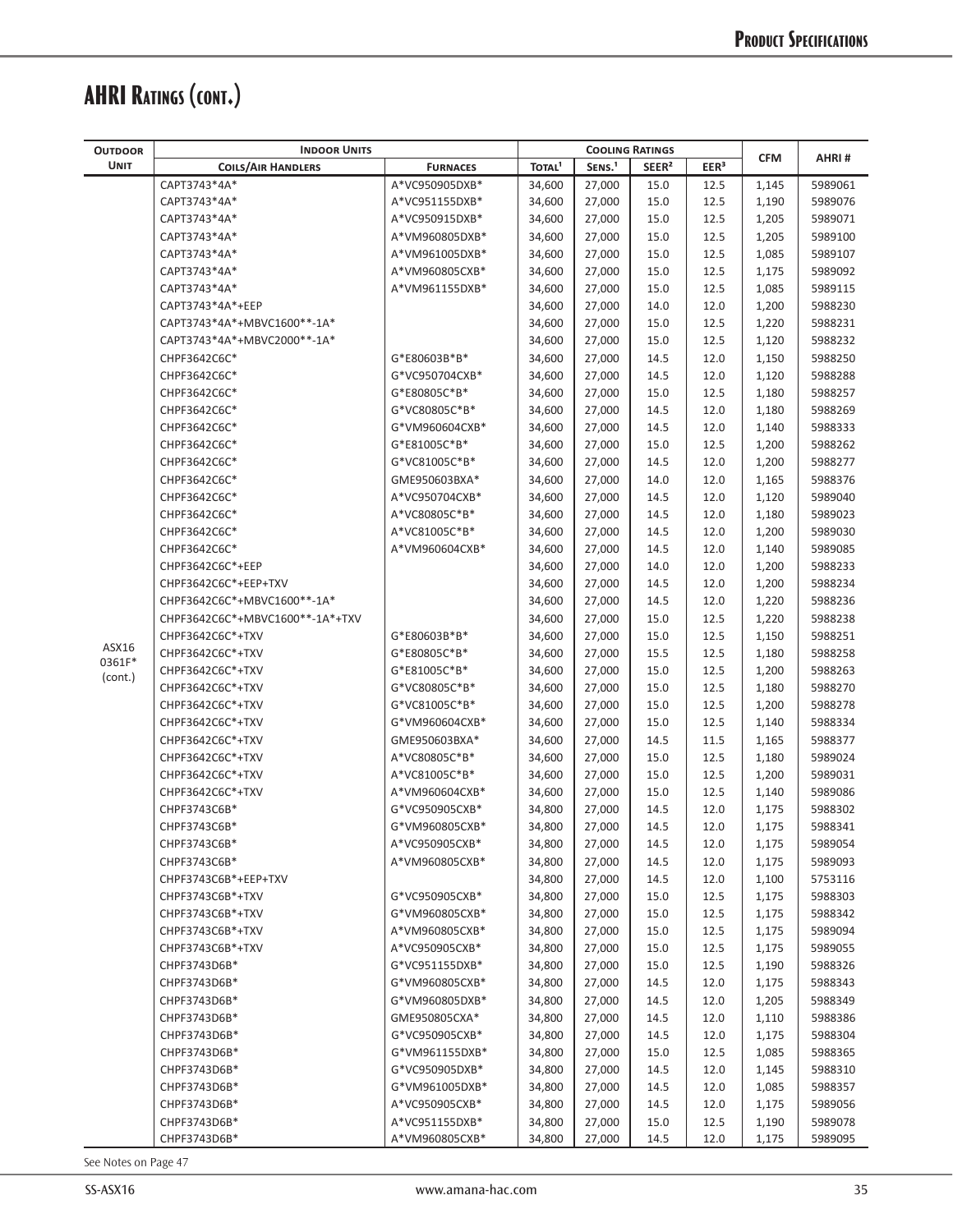| <b>CFM</b><br>AHRI#<br><b>UNIT</b><br>SENS. <sup>1</sup><br>EER <sup>3</sup><br>TOTAL <sup>1</sup><br>SEER <sup>2</sup><br><b>COILS/AIR HANDLERS</b><br><b>FURNACES</b><br>CHPF3743D6B*<br>A*VC950905DXB*<br>34,800<br>5989062<br>27,000<br>14.5<br>12.0<br>1,145<br>34,800<br>12.0<br>5989109<br>CHPF3743D6B*<br>A*VM961005DXB*<br>27,000<br>14.5<br>1,085<br>CHPF3743D6B*<br>5989101<br>A*VM960805DXB*<br>34,800<br>27,000<br>14.5<br>12.0<br>1,205<br>CHPF3743D6B*<br>34,800<br>27,000<br>15.0<br>5989117<br>A*VM961155DXB*<br>12.5<br>1,085<br>5990714<br>CHPF3743D6B*+EEP<br>34,800<br>27,000<br>14.0<br>12.0<br>1,200<br>CHPF3743D6B*+EEP+TXV<br>12.0<br>5988240<br>34,800<br>27,000<br>14.5<br>1,200<br>CHPF3743D6B*+TXV<br>G*VM960805DXB*<br>34,800<br>27,000<br>15.0<br>12.5<br>1,205<br>5988350<br>G*VC950905DXB*<br>CHPF3743D6B*+TXV<br>34,800<br>27,000<br>15.0<br>12.5<br>1,145<br>5988311<br>CHPF3743D6B*+TXV<br>G*VC951155DXB*<br>15.0<br>5988327<br>34,800<br>27,000<br>12.5<br>1,190<br>15.0<br>CHPF3743D6B*+TXV<br>G*VM961155DXB*<br>34,800<br>27,000<br>12.5<br>1,085<br>5988366<br>CHPF3743D6B*+TXV<br>G*VM961005DXB*<br>34,800<br>27,000<br>15.0<br>12.5<br>1,085<br>5988358<br>CHPF3743D6B*+TXV<br>GME950805CXA*<br>34,800<br>27,000<br>15.5<br>12.5<br>1,110<br>5988387<br>CHPF3743D6B*+TXV<br>A*VC950905DXB*<br>15.0<br>5989063<br>34,800<br>27,000<br>12.5<br>1,145<br>15.0<br>5989079<br>CHPF3743D6B*+TXV<br>A*VC951155DXB*<br>34,800<br>27,000<br>12.5<br>1,190<br>CHPF3743D6B*+TXV<br>A*VM960805DXB*<br>27,000<br>15.0<br>5989102<br>34,800<br>12.5<br>1,205<br>CHPF3743D6B*+TXV<br>A*VM961155DXB*<br>12.5<br>5989118<br>34,800<br>27,000<br>15.0<br>1,085<br>CHPF3743D6B*+TXV<br>A*VM961005DXB*<br>34,800<br>27,000<br>15.0<br>12.5<br>1,085<br>5989110<br>15.5<br>CHPF4860D6C*+TXV<br>A*VC80805C*B*<br>34,800<br>27,000<br>12.5<br>1,180<br>6107829 |  |
|-----------------------------------------------------------------------------------------------------------------------------------------------------------------------------------------------------------------------------------------------------------------------------------------------------------------------------------------------------------------------------------------------------------------------------------------------------------------------------------------------------------------------------------------------------------------------------------------------------------------------------------------------------------------------------------------------------------------------------------------------------------------------------------------------------------------------------------------------------------------------------------------------------------------------------------------------------------------------------------------------------------------------------------------------------------------------------------------------------------------------------------------------------------------------------------------------------------------------------------------------------------------------------------------------------------------------------------------------------------------------------------------------------------------------------------------------------------------------------------------------------------------------------------------------------------------------------------------------------------------------------------------------------------------------------------------------------------------------------------------------------------------------------------------------------------------------------------------------------------------------------------|--|
|                                                                                                                                                                                                                                                                                                                                                                                                                                                                                                                                                                                                                                                                                                                                                                                                                                                                                                                                                                                                                                                                                                                                                                                                                                                                                                                                                                                                                                                                                                                                                                                                                                                                                                                                                                                                                                                                                   |  |
|                                                                                                                                                                                                                                                                                                                                                                                                                                                                                                                                                                                                                                                                                                                                                                                                                                                                                                                                                                                                                                                                                                                                                                                                                                                                                                                                                                                                                                                                                                                                                                                                                                                                                                                                                                                                                                                                                   |  |
|                                                                                                                                                                                                                                                                                                                                                                                                                                                                                                                                                                                                                                                                                                                                                                                                                                                                                                                                                                                                                                                                                                                                                                                                                                                                                                                                                                                                                                                                                                                                                                                                                                                                                                                                                                                                                                                                                   |  |
|                                                                                                                                                                                                                                                                                                                                                                                                                                                                                                                                                                                                                                                                                                                                                                                                                                                                                                                                                                                                                                                                                                                                                                                                                                                                                                                                                                                                                                                                                                                                                                                                                                                                                                                                                                                                                                                                                   |  |
|                                                                                                                                                                                                                                                                                                                                                                                                                                                                                                                                                                                                                                                                                                                                                                                                                                                                                                                                                                                                                                                                                                                                                                                                                                                                                                                                                                                                                                                                                                                                                                                                                                                                                                                                                                                                                                                                                   |  |
|                                                                                                                                                                                                                                                                                                                                                                                                                                                                                                                                                                                                                                                                                                                                                                                                                                                                                                                                                                                                                                                                                                                                                                                                                                                                                                                                                                                                                                                                                                                                                                                                                                                                                                                                                                                                                                                                                   |  |
|                                                                                                                                                                                                                                                                                                                                                                                                                                                                                                                                                                                                                                                                                                                                                                                                                                                                                                                                                                                                                                                                                                                                                                                                                                                                                                                                                                                                                                                                                                                                                                                                                                                                                                                                                                                                                                                                                   |  |
|                                                                                                                                                                                                                                                                                                                                                                                                                                                                                                                                                                                                                                                                                                                                                                                                                                                                                                                                                                                                                                                                                                                                                                                                                                                                                                                                                                                                                                                                                                                                                                                                                                                                                                                                                                                                                                                                                   |  |
|                                                                                                                                                                                                                                                                                                                                                                                                                                                                                                                                                                                                                                                                                                                                                                                                                                                                                                                                                                                                                                                                                                                                                                                                                                                                                                                                                                                                                                                                                                                                                                                                                                                                                                                                                                                                                                                                                   |  |
|                                                                                                                                                                                                                                                                                                                                                                                                                                                                                                                                                                                                                                                                                                                                                                                                                                                                                                                                                                                                                                                                                                                                                                                                                                                                                                                                                                                                                                                                                                                                                                                                                                                                                                                                                                                                                                                                                   |  |
|                                                                                                                                                                                                                                                                                                                                                                                                                                                                                                                                                                                                                                                                                                                                                                                                                                                                                                                                                                                                                                                                                                                                                                                                                                                                                                                                                                                                                                                                                                                                                                                                                                                                                                                                                                                                                                                                                   |  |
|                                                                                                                                                                                                                                                                                                                                                                                                                                                                                                                                                                                                                                                                                                                                                                                                                                                                                                                                                                                                                                                                                                                                                                                                                                                                                                                                                                                                                                                                                                                                                                                                                                                                                                                                                                                                                                                                                   |  |
|                                                                                                                                                                                                                                                                                                                                                                                                                                                                                                                                                                                                                                                                                                                                                                                                                                                                                                                                                                                                                                                                                                                                                                                                                                                                                                                                                                                                                                                                                                                                                                                                                                                                                                                                                                                                                                                                                   |  |
|                                                                                                                                                                                                                                                                                                                                                                                                                                                                                                                                                                                                                                                                                                                                                                                                                                                                                                                                                                                                                                                                                                                                                                                                                                                                                                                                                                                                                                                                                                                                                                                                                                                                                                                                                                                                                                                                                   |  |
|                                                                                                                                                                                                                                                                                                                                                                                                                                                                                                                                                                                                                                                                                                                                                                                                                                                                                                                                                                                                                                                                                                                                                                                                                                                                                                                                                                                                                                                                                                                                                                                                                                                                                                                                                                                                                                                                                   |  |
|                                                                                                                                                                                                                                                                                                                                                                                                                                                                                                                                                                                                                                                                                                                                                                                                                                                                                                                                                                                                                                                                                                                                                                                                                                                                                                                                                                                                                                                                                                                                                                                                                                                                                                                                                                                                                                                                                   |  |
|                                                                                                                                                                                                                                                                                                                                                                                                                                                                                                                                                                                                                                                                                                                                                                                                                                                                                                                                                                                                                                                                                                                                                                                                                                                                                                                                                                                                                                                                                                                                                                                                                                                                                                                                                                                                                                                                                   |  |
|                                                                                                                                                                                                                                                                                                                                                                                                                                                                                                                                                                                                                                                                                                                                                                                                                                                                                                                                                                                                                                                                                                                                                                                                                                                                                                                                                                                                                                                                                                                                                                                                                                                                                                                                                                                                                                                                                   |  |
|                                                                                                                                                                                                                                                                                                                                                                                                                                                                                                                                                                                                                                                                                                                                                                                                                                                                                                                                                                                                                                                                                                                                                                                                                                                                                                                                                                                                                                                                                                                                                                                                                                                                                                                                                                                                                                                                                   |  |
| CHPF4860D6C*+TXV<br>15.5<br>A*VC81005C*B*<br>34,800<br>27,000<br>12.5<br>1,200<br>6107830                                                                                                                                                                                                                                                                                                                                                                                                                                                                                                                                                                                                                                                                                                                                                                                                                                                                                                                                                                                                                                                                                                                                                                                                                                                                                                                                                                                                                                                                                                                                                                                                                                                                                                                                                                                         |  |
| CHPF4860D6D*<br>G*VC80805C*B*<br>34,800<br>16.0<br>13.0<br>5988271<br>27,000<br>1,180                                                                                                                                                                                                                                                                                                                                                                                                                                                                                                                                                                                                                                                                                                                                                                                                                                                                                                                                                                                                                                                                                                                                                                                                                                                                                                                                                                                                                                                                                                                                                                                                                                                                                                                                                                                             |  |
| 5988279<br>CHPF4860D6D*<br>G*VC81005C*B*<br>34,800<br>27,000<br>14.5<br>12.0<br>1,200                                                                                                                                                                                                                                                                                                                                                                                                                                                                                                                                                                                                                                                                                                                                                                                                                                                                                                                                                                                                                                                                                                                                                                                                                                                                                                                                                                                                                                                                                                                                                                                                                                                                                                                                                                                             |  |
| CHPF4860D6D*<br>G*E80805C*B*<br>5988259<br>34,800<br>27,000<br>15.5<br>12.5<br>1,180                                                                                                                                                                                                                                                                                                                                                                                                                                                                                                                                                                                                                                                                                                                                                                                                                                                                                                                                                                                                                                                                                                                                                                                                                                                                                                                                                                                                                                                                                                                                                                                                                                                                                                                                                                                              |  |
| CHPF4860D6D*<br>GME950805CXA*<br>15.5<br>5988388<br>34,800<br>27,000<br>12.5<br>1,110                                                                                                                                                                                                                                                                                                                                                                                                                                                                                                                                                                                                                                                                                                                                                                                                                                                                                                                                                                                                                                                                                                                                                                                                                                                                                                                                                                                                                                                                                                                                                                                                                                                                                                                                                                                             |  |
| CHPF4860D6D*<br>15.5<br>12.5<br>5988395<br>GME951005DXA*<br>34,800<br>27,000<br>1,050                                                                                                                                                                                                                                                                                                                                                                                                                                                                                                                                                                                                                                                                                                                                                                                                                                                                                                                                                                                                                                                                                                                                                                                                                                                                                                                                                                                                                                                                                                                                                                                                                                                                                                                                                                                             |  |
| A*VC80805C*B*<br>5989025<br>CHPF4860D6D*<br>34,800<br>27,000<br>16.0<br>13.0<br>1,180                                                                                                                                                                                                                                                                                                                                                                                                                                                                                                                                                                                                                                                                                                                                                                                                                                                                                                                                                                                                                                                                                                                                                                                                                                                                                                                                                                                                                                                                                                                                                                                                                                                                                                                                                                                             |  |
| CHPF4860D6D*<br>A*VC81005C*B*<br>34,800<br>27,000<br>14.5<br>12.0<br>1,200<br>5989032                                                                                                                                                                                                                                                                                                                                                                                                                                                                                                                                                                                                                                                                                                                                                                                                                                                                                                                                                                                                                                                                                                                                                                                                                                                                                                                                                                                                                                                                                                                                                                                                                                                                                                                                                                                             |  |
| 5988241<br>CHPF4860D6D*+EEP<br>34,800<br>27,000<br>14.5<br>12.0<br>1,200<br>ASX16                                                                                                                                                                                                                                                                                                                                                                                                                                                                                                                                                                                                                                                                                                                                                                                                                                                                                                                                                                                                                                                                                                                                                                                                                                                                                                                                                                                                                                                                                                                                                                                                                                                                                                                                                                                                 |  |
| 0361F*<br>15.0<br>CHPF4860D6D*+EEP+TXV<br>35,000<br>27,200<br>12.5<br>1,100<br>5753117                                                                                                                                                                                                                                                                                                                                                                                                                                                                                                                                                                                                                                                                                                                                                                                                                                                                                                                                                                                                                                                                                                                                                                                                                                                                                                                                                                                                                                                                                                                                                                                                                                                                                                                                                                                            |  |
| (cont.)<br>CHPF4860D6D*+MBVC1600**-1A*<br>15.5<br>12.5<br>5988242<br>34,800<br>27,000<br>1,220                                                                                                                                                                                                                                                                                                                                                                                                                                                                                                                                                                                                                                                                                                                                                                                                                                                                                                                                                                                                                                                                                                                                                                                                                                                                                                                                                                                                                                                                                                                                                                                                                                                                                                                                                                                    |  |
| CHPF4860D6D*+MBVC1600**-1A*+TXV<br>5988244<br>34,800<br>27,000<br>16.0<br>13.0<br>1,220                                                                                                                                                                                                                                                                                                                                                                                                                                                                                                                                                                                                                                                                                                                                                                                                                                                                                                                                                                                                                                                                                                                                                                                                                                                                                                                                                                                                                                                                                                                                                                                                                                                                                                                                                                                           |  |
| CHPF4860D6D*+MBVC2000**-1A*<br>5988243<br>34,800<br>27,000<br>15.5<br>12.5<br>1,120                                                                                                                                                                                                                                                                                                                                                                                                                                                                                                                                                                                                                                                                                                                                                                                                                                                                                                                                                                                                                                                                                                                                                                                                                                                                                                                                                                                                                                                                                                                                                                                                                                                                                                                                                                                               |  |
| CHPF4860D6D*+MBVC2000**-1A*+TXV<br>5988245<br>34,800<br>27,000<br>16.0<br>13.0<br>1,120                                                                                                                                                                                                                                                                                                                                                                                                                                                                                                                                                                                                                                                                                                                                                                                                                                                                                                                                                                                                                                                                                                                                                                                                                                                                                                                                                                                                                                                                                                                                                                                                                                                                                                                                                                                           |  |
| 5753121<br>CHPF4860D6D*+TXV<br>A*VC950704CXB*<br>34,000<br>26,400<br>16.0<br>13.0<br>1,025                                                                                                                                                                                                                                                                                                                                                                                                                                                                                                                                                                                                                                                                                                                                                                                                                                                                                                                                                                                                                                                                                                                                                                                                                                                                                                                                                                                                                                                                                                                                                                                                                                                                                                                                                                                        |  |
| CHPF4860D6D*+TXV<br>A*VC80805C*B*<br>5753119<br>34,800<br>27,000<br>15.5<br>12.5<br>1,180                                                                                                                                                                                                                                                                                                                                                                                                                                                                                                                                                                                                                                                                                                                                                                                                                                                                                                                                                                                                                                                                                                                                                                                                                                                                                                                                                                                                                                                                                                                                                                                                                                                                                                                                                                                         |  |
| CHPF4860D6D*+TXV<br>G*VC81005C*B*<br>34,800<br>27,000<br>15.5<br>12.5<br>1,200<br>5988280                                                                                                                                                                                                                                                                                                                                                                                                                                                                                                                                                                                                                                                                                                                                                                                                                                                                                                                                                                                                                                                                                                                                                                                                                                                                                                                                                                                                                                                                                                                                                                                                                                                                                                                                                                                         |  |
| G*VC80805C*B*<br>15.5<br>12.5<br>5988272<br>CHPF4860D6D*+TXV<br>34,800<br>27,000<br>1,180                                                                                                                                                                                                                                                                                                                                                                                                                                                                                                                                                                                                                                                                                                                                                                                                                                                                                                                                                                                                                                                                                                                                                                                                                                                                                                                                                                                                                                                                                                                                                                                                                                                                                                                                                                                         |  |
| CHPF4860D6D*+TXV<br>GME951005DXA*<br>34,800<br>27,000<br>16.0<br>13.0<br>1,050<br>5988396                                                                                                                                                                                                                                                                                                                                                                                                                                                                                                                                                                                                                                                                                                                                                                                                                                                                                                                                                                                                                                                                                                                                                                                                                                                                                                                                                                                                                                                                                                                                                                                                                                                                                                                                                                                         |  |
| 34,800<br>27,000<br>$15.5\,$<br>1,200<br>CHPF4860D6D*+TXV<br>A*VC81005C*B*<br>12.5<br>5989033                                                                                                                                                                                                                                                                                                                                                                                                                                                                                                                                                                                                                                                                                                                                                                                                                                                                                                                                                                                                                                                                                                                                                                                                                                                                                                                                                                                                                                                                                                                                                                                                                                                                                                                                                                                     |  |
| CHPF4860D6D*+TXV<br>GME950805CXA*<br>34,000<br>26,400<br>13.0<br>1,000<br>6090109<br>16.0                                                                                                                                                                                                                                                                                                                                                                                                                                                                                                                                                                                                                                                                                                                                                                                                                                                                                                                                                                                                                                                                                                                                                                                                                                                                                                                                                                                                                                                                                                                                                                                                                                                                                                                                                                                         |  |
| G*E80805C*B*<br>CHPF4860D6D*+TXV<br>34,000<br>26,400<br>16.0<br>13.0<br>1,000<br>6107832                                                                                                                                                                                                                                                                                                                                                                                                                                                                                                                                                                                                                                                                                                                                                                                                                                                                                                                                                                                                                                                                                                                                                                                                                                                                                                                                                                                                                                                                                                                                                                                                                                                                                                                                                                                          |  |
| CHPF4860D6D*+TXV<br>16.0<br>6107837<br>G*VC950704CXB*<br>34,000<br>26,400<br>13.0<br>1,025                                                                                                                                                                                                                                                                                                                                                                                                                                                                                                                                                                                                                                                                                                                                                                                                                                                                                                                                                                                                                                                                                                                                                                                                                                                                                                                                                                                                                                                                                                                                                                                                                                                                                                                                                                                        |  |
| 5988312<br>CSCF4860N6D*<br>G*VC950905DXB*<br>34,400<br>26,800<br>14.5<br>12.0<br>1,145                                                                                                                                                                                                                                                                                                                                                                                                                                                                                                                                                                                                                                                                                                                                                                                                                                                                                                                                                                                                                                                                                                                                                                                                                                                                                                                                                                                                                                                                                                                                                                                                                                                                                                                                                                                            |  |
| G*VC950704CXB*<br>15.0<br>5988289<br>CSCF4860N6D*<br>34,400<br>26,800<br>12.5<br>1,120                                                                                                                                                                                                                                                                                                                                                                                                                                                                                                                                                                                                                                                                                                                                                                                                                                                                                                                                                                                                                                                                                                                                                                                                                                                                                                                                                                                                                                                                                                                                                                                                                                                                                                                                                                                            |  |
| CSCF4860N6D*<br>G*VC951155DXB*<br>34,400<br>26,800<br>14.5<br>12.0<br>1,190<br>5988328                                                                                                                                                                                                                                                                                                                                                                                                                                                                                                                                                                                                                                                                                                                                                                                                                                                                                                                                                                                                                                                                                                                                                                                                                                                                                                                                                                                                                                                                                                                                                                                                                                                                                                                                                                                            |  |
| A*VC950704CXB*<br>CSCF4860N6D*<br>34,400<br>26,800<br>15.0<br>12.5<br>1,120<br>5989041                                                                                                                                                                                                                                                                                                                                                                                                                                                                                                                                                                                                                                                                                                                                                                                                                                                                                                                                                                                                                                                                                                                                                                                                                                                                                                                                                                                                                                                                                                                                                                                                                                                                                                                                                                                            |  |
| CSCF4860N6D*<br>A*VC951155DXB*<br>14.5<br>34,400<br>26,800<br>12.0<br>1,190<br>5989080                                                                                                                                                                                                                                                                                                                                                                                                                                                                                                                                                                                                                                                                                                                                                                                                                                                                                                                                                                                                                                                                                                                                                                                                                                                                                                                                                                                                                                                                                                                                                                                                                                                                                                                                                                                            |  |
| CSCF4860N6D*<br>A*VC950905DXB*<br>34,400<br>26,800<br>14.5<br>12.0<br>1,145<br>5989064                                                                                                                                                                                                                                                                                                                                                                                                                                                                                                                                                                                                                                                                                                                                                                                                                                                                                                                                                                                                                                                                                                                                                                                                                                                                                                                                                                                                                                                                                                                                                                                                                                                                                                                                                                                            |  |
| CSCF4860N6D*+EEP<br>34,400<br>26,800<br>14.0<br>12.0<br>1,200<br>5988246                                                                                                                                                                                                                                                                                                                                                                                                                                                                                                                                                                                                                                                                                                                                                                                                                                                                                                                                                                                                                                                                                                                                                                                                                                                                                                                                                                                                                                                                                                                                                                                                                                                                                                                                                                                                          |  |
| CSCF4860N6D*+EEP+TXV<br>34,400<br>26,800<br>14.5<br>12.0<br>1,200<br>5988247                                                                                                                                                                                                                                                                                                                                                                                                                                                                                                                                                                                                                                                                                                                                                                                                                                                                                                                                                                                                                                                                                                                                                                                                                                                                                                                                                                                                                                                                                                                                                                                                                                                                                                                                                                                                      |  |
| G*VC950704CXB*<br>34,400<br>26,800<br>5988290<br>CSCF4860N6D*+TXV<br>15.0<br>12.5<br>1,120                                                                                                                                                                                                                                                                                                                                                                                                                                                                                                                                                                                                                                                                                                                                                                                                                                                                                                                                                                                                                                                                                                                                                                                                                                                                                                                                                                                                                                                                                                                                                                                                                                                                                                                                                                                        |  |
| CSCF4860N6D*+TXV<br>G*VC951155DXB*<br>34,400<br>26,800<br>5988329<br>15.0<br>12.5<br>1,190                                                                                                                                                                                                                                                                                                                                                                                                                                                                                                                                                                                                                                                                                                                                                                                                                                                                                                                                                                                                                                                                                                                                                                                                                                                                                                                                                                                                                                                                                                                                                                                                                                                                                                                                                                                        |  |
| G*VC950905DXB*<br>12.5<br>5988313<br>CSCF4860N6D*+TXV<br>34,400<br>26,800<br>15.0<br>1,145                                                                                                                                                                                                                                                                                                                                                                                                                                                                                                                                                                                                                                                                                                                                                                                                                                                                                                                                                                                                                                                                                                                                                                                                                                                                                                                                                                                                                                                                                                                                                                                                                                                                                                                                                                                        |  |
| CSCF4860N6D*+TXV<br>A*VC951155DXB*<br>34,400<br>26,800<br>15.0<br>12.5<br>1,190<br>5989081                                                                                                                                                                                                                                                                                                                                                                                                                                                                                                                                                                                                                                                                                                                                                                                                                                                                                                                                                                                                                                                                                                                                                                                                                                                                                                                                                                                                                                                                                                                                                                                                                                                                                                                                                                                        |  |
| CSCF4860N6D*+TXV<br>A*VC950704CXB*<br>34,400<br>26,800<br>15.0<br>12.5<br>1,120<br>5989042                                                                                                                                                                                                                                                                                                                                                                                                                                                                                                                                                                                                                                                                                                                                                                                                                                                                                                                                                                                                                                                                                                                                                                                                                                                                                                                                                                                                                                                                                                                                                                                                                                                                                                                                                                                        |  |
| CSCF4860N6D*+TXV<br>A*VC950905DXB*<br>34,400<br>26,800<br>15.0<br>12.5<br>1,145<br>5989065                                                                                                                                                                                                                                                                                                                                                                                                                                                                                                                                                                                                                                                                                                                                                                                                                                                                                                                                                                                                                                                                                                                                                                                                                                                                                                                                                                                                                                                                                                                                                                                                                                                                                                                                                                                        |  |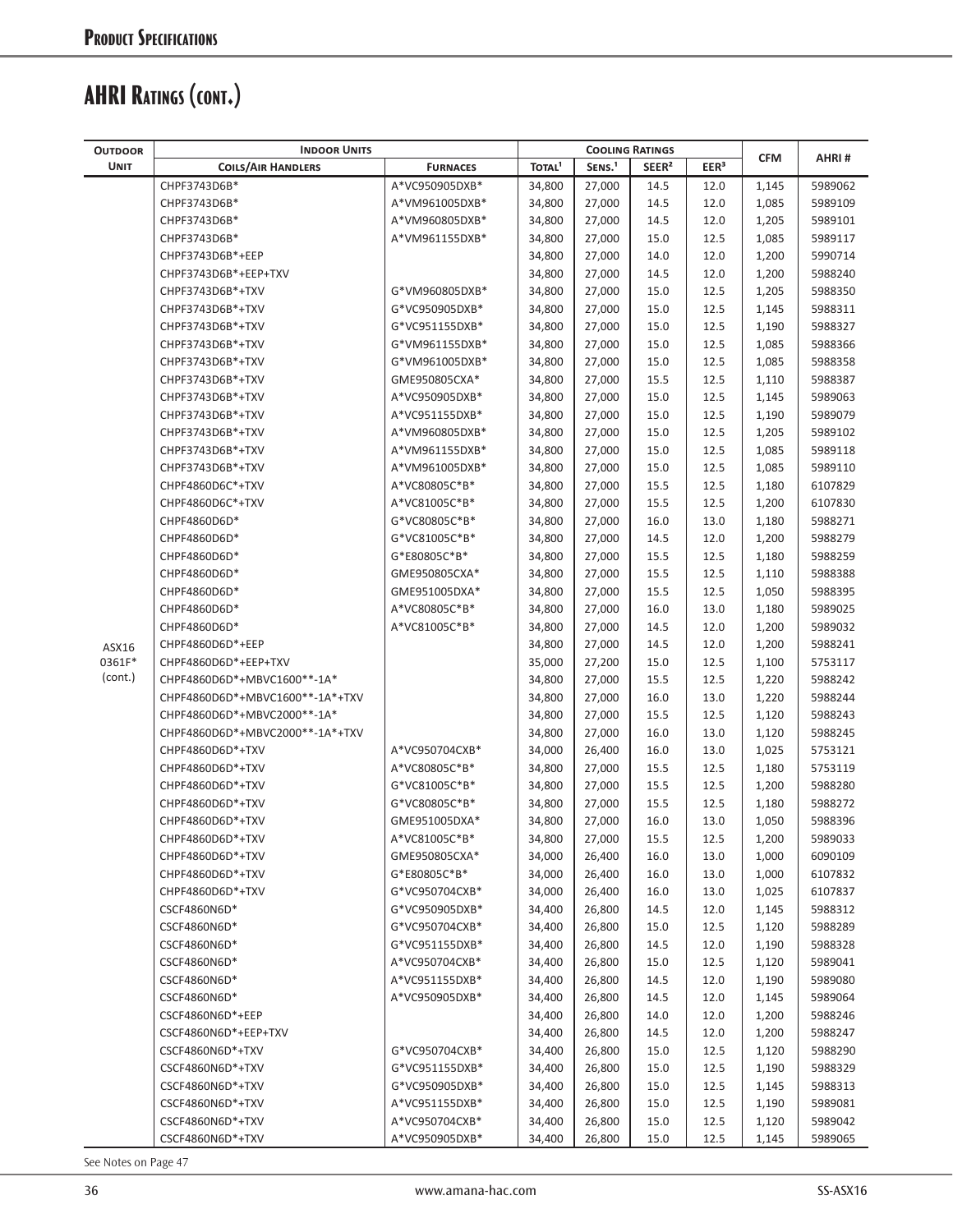| <b>OUTDOOR</b> | <b>INDOOR UNITS</b>       |                 |                    |                    | <b>COOLING RATINGS</b> |                  |            |         |
|----------------|---------------------------|-----------------|--------------------|--------------------|------------------------|------------------|------------|---------|
| <b>UNIT</b>    | <b>COILS/AIR HANDLERS</b> | <b>FURNACES</b> | TOTAL <sup>1</sup> | SENS. <sup>1</sup> | SEER <sup>2</sup>      | EER <sup>3</sup> | <b>CFM</b> | AHRI#   |
|                | ARPT42D14A*               |                 | 40,000             | 30,400             | 14.0                   | 12.0             | 1,320      | 5988397 |
|                | ARPT48D14A*               |                 | 40,000             | 30,400             | 14.0                   | 12.0             | 1,250      | 5988398 |
|                | ARUF42C14A*               |                 | 39,000             | 29,600             | 13.5                   | 11.5             | 1,275      | 5988399 |
|                | ARUF48D14A*               |                 | 40,000             | 30,400             | 14.0                   | 12.0             | 1,320      | 5988400 |
|                | ASPT42D14A*               |                 | 41,000             | 31,200             | 16.0                   | 13.0             | 1,350      | 5756184 |
|                | ASPT48D14A*               |                 | 41,000             | 31,200             | 16.0                   | 13.0             | 1,285      | 5988401 |
|                | ASPT60D14A*               |                 | 41,000             | 31,200             | 16.0                   | 13.0             | 1,410      | 5988402 |
|                | ASUF49C14A*               |                 | 40,000             | 30,400             | 14.0                   | 12.0             | 1,330      | 5988403 |
|                | ASUF49C14A*+TXV           |                 | 40,000             | 30,400             | 14.5                   | 12.0             | 1,330      | 5988404 |
|                | AVPTC426014A*             |                 | 40,000             | 30,400             | 16.0                   | 13.0             | 1,175      | 5986620 |
|                | AVPTC42D14A*              |                 | 41,000             | 31,200             | 16.0                   | 13.0             | 1,310      | 5924386 |
|                | CA*F3743*6D*              | G*VC951155DXB*  | 40,000             | 30,400             | 14.0                   | 12.0             | 1,400      | 5988480 |
|                | CA*F3743*6D*              | G*VM960604CXB*  | 40,000             | 30,400             | 13.5                   | 11.5             | 1,460      | 5988489 |
|                | CA*F3743*6D*              | G*VM961155DXB*  | 40,000             | 30,400             | 14.0                   | 12.0             | 1,400      | 5988514 |
|                | CA*F3743*6D*              | G*VM960805CXB*  | 40,000             | 30,400             | 14.0                   | 12.0             | 1,290      | 5988495 |
|                | CA*F3743*6D*              | G*VC950905DXB*  | 40,000             | 30,400             | 14.0                   | 12.0             | 1,420      | 5988468 |
|                | CA*F3743*6D*              | G*VC950704CXB*  | 40,000             | 30,400             | 13.5                   | 11.5             | 1,320      | 5988447 |
|                | CA*F3743*6D*              | G*VC950905CXB*  | 40,000             | 30,400             | 14.0                   | 12.0             | 1,280      | 5988459 |
|                | CA*F3743*6D*              | G*VM961005DXB*  | 40,000             | 30,400             | 14.0                   | 12.0             | 1,400      | 5988508 |
|                | CA*F3743*6D*              | G*VM960805DXB*  | 40,000             | 30,400             | 14.0                   | 12.0             | 1,420      | 5988501 |
|                | CA*F3743*6D*              | GME951005DXA*   | 40,000             | 30,400             | 14.5                   | 12.0             | 1,250      | 5988537 |
|                | CA*F3743*6D*              | GME950805CXA*   | 40,000             | 30,400             | 14.5                   | 12.0             | 1,325      | 5988529 |
|                | CA*F3743*6D*              | A*VC950704CXB*  | 40,000             | 30,400             | 13.5                   | 11.5             | 1,320      | 5989130 |
|                | CA*F3743*6D*              | A*VM960805DXB*  | 40,000             | 30,400             | 14.0                   | 12.0             | 1,420      | 5989182 |
|                | CA*F3743*6D*              | A*VM961005DXB*  | 40,000             | 30,400             | 14.0                   | 12.0             | 1,400      | 5989189 |
|                | CA*F3743*6D*              | A*VC951155DXB*  | 40,000             | 30,400             | 14.0                   | 12.0             | 1,400      | 5989161 |
|                | CA*F3743*6D*              | A*VM960805CXB*  | 40,000             | 30,400             | 14.0                   | 12.0             | 1,290      | 5989176 |
|                | CA*F3743*6D*              | A*VM961155DXB*  | 40,000             | 30,400             | 14.0                   | 12.0             | 1,400      | 5989195 |
| ASX16          | CA*F3743*6D*              | A*VC950905CXB*  | 40,000             | 30,400             | 14.0                   | 12.0             | 1,280      | 5989142 |
| 0421F*         | CA*F3743*6D*              | A*VC950905DXB*  | 40,000             | 30,400             | 14.0                   | 12.0             | 1,420      | 5989151 |
|                | CA*F3743*6D*              | A*VM960604CXB*  | 40,000             | 30,400             | 13.5                   | 11.5             | 1,460      | 5989170 |
|                | CA*F3743*6D*+EEP+TXV      |                 | 40,000             | 30,400             | 15.0                   | 12.5             | 1,400      | 5988405 |
|                | CA*F3743*6D*+TXV          | G*VC950905CXB*  | 40,000             | 30,400             | 14.5                   | 12.0             | 1,280      | 5988460 |
|                | CA*F3743*6D*+TXV          | G*VC950915DXB*  | 40,000             | 30,400             | 15.0                   | 12.5             | 1,200      | 5988477 |
|                | CA*F3743*6D*+TXV          | G*VC950704CXB*  | 40,000             | 30,400             | 14.0                   | 12.0             | 1,320      | 5988448 |
|                | CA*F3743*6D*+TXV          | G*VM960805CXB*  | 40,000             | 30,400             | 14.5                   | 12.0             | 1,290      | 5988496 |
|                | CA*F3743*6D*+TXV          | G*VC950714CXB*  | 40,000             | 30,400             | 14.5                   | 12.0             | 1,285      | 5988456 |
|                | CA*F3743*6D*+TXV          | G*VC951155DXB*  | 40,000             | 30,400             | 14.5                   | 12.0             | 1,400      | 5988481 |
|                | CA*F3743*6D*+TXV          | G*VM960604CXB*  | 40,000             | 30,400             | 14.0                   | 12.0             | 1,460      | 5988490 |
|                | CA*F3743*6D*+TXV          | G*VM961155DXB*  | 40,000             | 30,400             | 14.5                   | 12.0             | 1,400      | 5988515 |
|                | CA*F3743*6D*+TXV          | ADVC81005C*B*   | 40,000             | 30,400             | 15.5                   | 12.5             | 1,400      | 5988525 |
|                | CA*F3743*6D*+TXV          | G*VC950905DXB*  | 40,000             | 30,400             | 14.5                   | 12.0             | 1,420      | 5988469 |
|                | CA*F3743*6D*+TXV          | G*VM960805DXB*  | 40,000             | 30,400             | 14.5                   | 12.0             | 1,420      | 5988502 |
|                | CA*F3743*6D*+TXV          | GME950805CXA*   | 40,000             | 30,400             | 14.5                   | 12.0             | 1,325      | 5988530 |
|                | CA*F3743*6D*+TXV          | G*VM961005DXB*  | 40,000             | 30,400             | 14.5                   | 12.0             | 1,400      | 5988509 |
|                | CA*F3743*6D*+TXV          | GME951005DXA*   | 40,000             | 30,400             | 15.0                   | 12.5             | 1,250      | 5988538 |
|                | CA*F3743*6D*+TXV          | ADVC80805C*B*   | 40,000             | 30,400             | 15.5                   | 12.5             | 1,250      | 5988521 |
|                | CA*F3743*6D*+TXV          | A*VC950704CXB*  | 40,000             | 30,400             | 14.0                   | 12.0             | 1,320      | 5989131 |
|                | CA*F3743*6D*+TXV          | A*VM960604CXB*  | 40,000             |                    | 14.0                   |                  |            | 5989171 |
|                | CA*F3743*6D*+TXV          | A*VC950714CXB*  | 40,000             | 30,400<br>30,400   | 14.5                   | 12.0<br>12.0     | 1,460      | 5989139 |
|                |                           |                 |                    |                    |                        |                  | 1,285      | 5989158 |
|                | CA*F3743*6D*+TXV          | A*VC950915DXB*  | 40,000             | 30,400             | 15.0                   | 12.5             | 1,200      |         |
|                | CA*F3743*6D*+TXV          | A*VM960805DXB*  | 40,000             | 30,400             | 14.5                   | 12.0             | 1,420      | 5989183 |
|                | CA*F3743*6D*+TXV          | A*VM961005DXB*  | 40,000             | 30,400             | 14.5                   | 12.0             | 1,400      | 5989190 |
|                | CA*F3743*6D*+TXV          | A*VC950905CXB*  | 40,000             | 30,400             | 14.5                   | 12.0             | 1,280      | 5989143 |
|                | CA*F3743*6D*+TXV          | A*VC951155DXB*  | 40,000             | 30,400             | 14.5                   | 12.0             | 1,400      | 5989162 |
|                | CA*F3743*6D*+TXV          | A*VM960805CXB*  | 40,000             | 30,400             | 14.5                   | 12.0             | 1,290      | 5989177 |
|                | CA*F3743*6D*+TXV          | A*VM961155DXB*  | 40,000             | 30,400             | 14.5                   | 12.0             | 1,400      | 5989196 |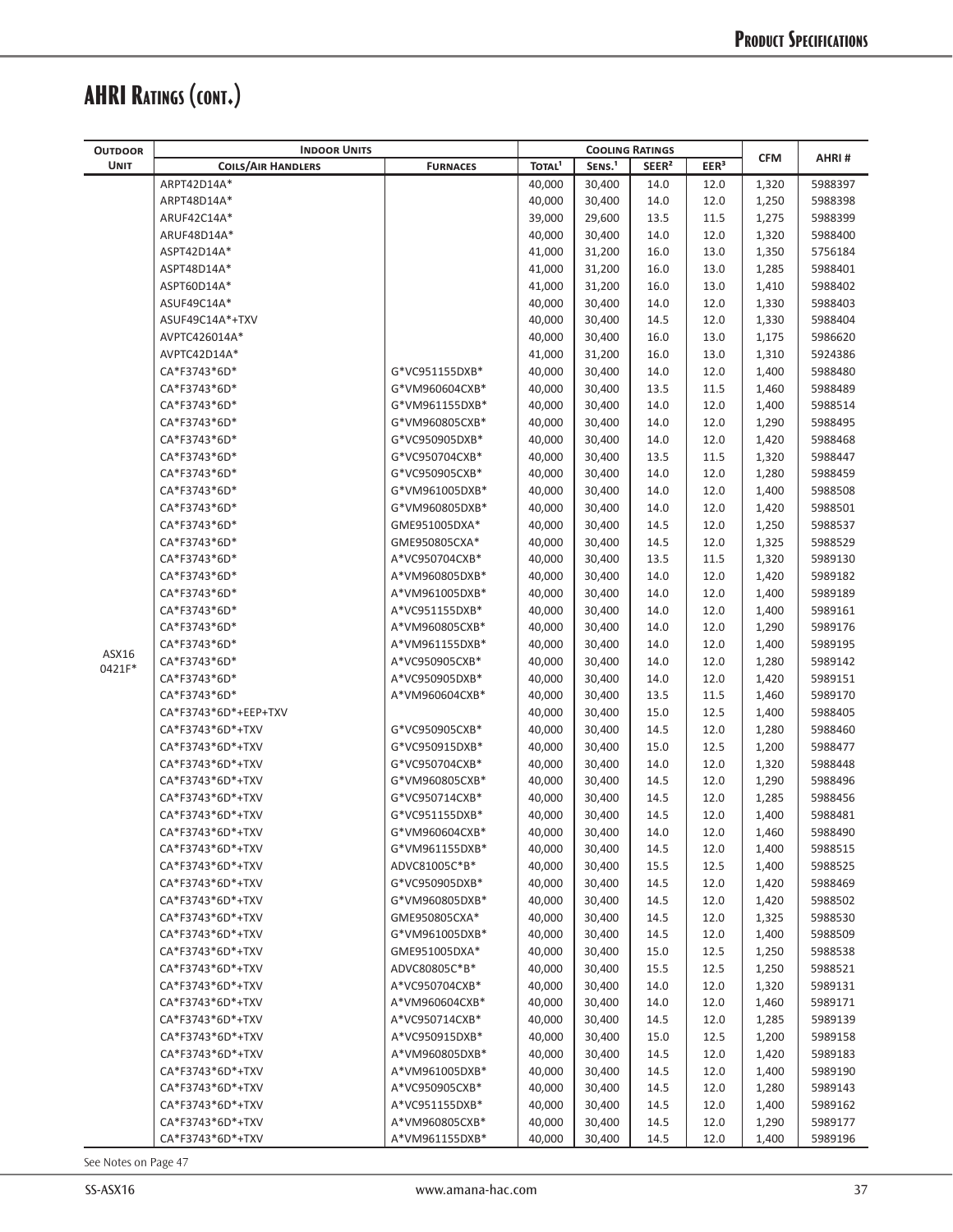| <b>OUTDOOR</b> | <b>COOLING RATINGS</b><br><b>INDOOR UNITS</b> |                                 |                    |                    |                   |                  |            |         |
|----------------|-----------------------------------------------|---------------------------------|--------------------|--------------------|-------------------|------------------|------------|---------|
| <b>UNIT</b>    | <b>COILS/AIR HANDLERS</b>                     | <b>FURNACES</b>                 | TOTAL <sup>1</sup> | SENS. <sup>1</sup> | SEER <sup>2</sup> | EER <sup>3</sup> | <b>CFM</b> | AHRI#   |
|                | CA*F3743*6D*+TXV                              | A*VC950905DXB*                  | 40,000             | 30,400             | 14.5              | 12.0             | 1,420      | 5989152 |
|                | CA*F4860*6D*                                  | G*E80805C*B*                    | 40,000             | 30,400             | 14.5              | 12.0             | 1,350      | 5988420 |
|                | CA*F4860*6D*                                  | G*E80805D*A*                    | 40,000             | 30,400             | 15.0              | 12.5             | 1,310      | 5988426 |
|                | CA*F4860*6D*                                  | G*E81005C*B*                    | 40,000             | 30,400             | 14.0              | 12.0             | 1,420      | 5988430 |
|                | CA*F4860*6D*                                  | G*VC950714CXB*                  | 40,000             | 30,400             | 15.0              | 12.5             | 1,285      | 5988457 |
|                | CA*F4860*6D*                                  | G*VC950915DXB*                  | 40,000             | 30,400             | 15.0              | 12.5             | 1,200      | 5988478 |
|                | CA*F4860*6D*                                  | G*VC951155DXB*                  | 40,000             | 30,400             | 15.0              | 12.5             | 1,400      | 5988482 |
|                | CA*F4860*6D*                                  | G*VC950905DXB*                  | 40,000             | 30,400             | 14.5              | 12.0             | 1,420      | 5988470 |
|                | CA*F4860*6D*                                  | G*VM960805CXB*                  | 40,000             | 30,400             | 14.5              | 12.0             | 1,290      | 5988497 |
|                | CA*F4860*6D*                                  | G*VC80805C*B*                   | 40,000             | 30,400             | 14.5              | 12.0             | 1,190      | 5988436 |
|                | CA*F4860*6D*                                  | G*VC950704CXB*                  | 40,000             | 30,400             | 14.0              | 12.0             | 1,320      | 5988449 |
|                | CA*F4860*6D*                                  | G*VM960805DXB*                  | 40,000             | 30,400             | 14.5              | 12.0             | 1,420      | 5988503 |
|                | CA*F4860*6D*                                  | ADVC80805C*B*                   | 40,000             | 30,400             | 15.0              | 12.5             | 1,250      | 5988522 |
|                | CA*F4860*6D*                                  | G*VC81005C*B*                   | 40,000             |                    | 14.5              | 12.0             |            | 5988442 |
|                |                                               |                                 |                    | 30,400             |                   |                  | 1,370      |         |
|                | CA*F4860*6D*                                  | G*VC950905CXB*                  | 40,000             | 30,400             | 14.5              | 12.0             | 1,280      | 5988461 |
|                | CA*F4860*6D*                                  | G*VM960604CXB*                  | 40,000             | 30,400             | 14.0              | 12.0             | 1,460      | 5988491 |
|                | CA*F4860*6D*                                  | G*VM961005DXB*                  | 40,000             | 30,400             | 14.5              | 12.0             | 1,400      | 5988510 |
|                | CA*F4860*6D*                                  | G*VM961155DXB*                  | 40,000             | 30,400             | 15.0              | 12.5             | 1,400      | 5988516 |
|                | CA*F4860*6D*                                  | ADVC81005C*B*                   | 40,000             | 30,400             | 15.0              | 12.5             | 1,400      | 5988526 |
|                | CA*F4860*6D*                                  | GME950805CXA*                   | 40,000             | 30,400             | 14.0              | 12.0             | 1,325      | 5988531 |
|                | CA*F4860*6D*                                  | GME951005DXA*                   | 40,000             | 30,400             | 14.5              | 12.0             | 1,250      | 5988539 |
|                | CA*F4860*6D*                                  | A*VC80805C*B*                   | 40,000             | 30,400             | 14.5              | 12.0             | 1,190      | 5989119 |
|                | CA*F4860*6D*                                  | A*VC950905DXB*                  | 40,000             | 30,400             | 14.5              | 12.0             | 1,420      | 5989153 |
|                | CA*F4860*6D*                                  | A*VC81005C*B*                   | 40,000             | 30,400             | 14.5              | 12.0             | 1,370      | 5989125 |
|                | CA*F4860*6D*                                  | A*VC950704CXB*                  | 40,000             | 30,400             | 14.0              | 12.0             | 1,320      | 5989132 |
|                | CA*F4860*6D*                                  | A*VC950905CXB*                  | 40,000             | 30,400             | 14.5              | 12.0             | 1,280      | 5989144 |
|                | CA*F4860*6D*                                  | A*VC951155DXB*                  | 40,000             | 30,400             | 15.0              | 12.5             | 1,400      | 5989163 |
| ASX16          | CA*F4860*6D*                                  | A*VM960805CXB*                  | 40,000             | 30,400             | 14.5              | 12.0             | 1,290      | 5989178 |
| 0421F*         | CA*F4860*6D*                                  | A*VC950714CXB*                  | 40,000             | 30,400             | 15.0              | 12.5             | 1,285      | 5989140 |
| (cont.)        | CA*F4860*6D*                                  | A*VM960604CXB*                  | 40,000             | 30,400             | 14.0              | 12.0             | 1,460      | 5989172 |
|                | CA*F4860*6D*                                  | A*VM961155DXB*                  | 40,000             | 30,400             | 15.0              | 12.5             | 1,400      | 5989197 |
|                | CA*F4860*6D*                                  | A*VC950915DXB*                  | 40,000             | 30,400             | 15.0              | 12.5             | 1,200      | 5989159 |
|                | CA*F4860*6D*                                  | A*VM960805DXB*                  | 40,000             | 30,400             | 14.5              | 12.0             | 1,420      | 5989184 |
|                | CA*F4860*6D*                                  | A*VM961005DXB*                  | 40,000             | 30,400             | 14.5              | 12.0             | 1,400      | 5989191 |
|                | CA*F4860*6D*+EEP                              |                                 | 40,000             | 30,400             | 14.0              | 12.0             | 1,400      | 5988406 |
|                | CA*F4860*6D*+EEP+TXV                          |                                 | 42,000             | 32,000             | 14.5              | 12.0             | 1,400      | 5753123 |
|                | CA*F4860*6D*+MBVC2000**-1A*                   |                                 | 40,000             | 30,400             | 15.0              | 12.5             | 1,335      | 5988407 |
|                | CA*F4860*6D*+MBVC2000**-1A*+TXV               |                                 | 40,000             | 30,400             | 15.5              | 12.5             | 1,335      | 5988408 |
|                | CA*F4860*6D*+TXV                              | G*E80805D*A*                    | 40,000             | 30,400             | 15.5              | 12.5             | 1,310      | 5988427 |
|                | CA*F4860*6D*+TXV                              | G*VC80805C*B*                   | 40,000             | 30,400             | 15.5              | 12.5             | 1,190      | 5988437 |
|                | CA*F4860*6D*+TXV                              | G*E80805C*B*                    | 40,000             | 30,400             | 15.0              | 12.5             | 1,350      | 5988421 |
|                | CA*F4860*6D*+TXV                              | G*E81005C*B*                    | 40,000             | 30,400             | 14.5              | 12.0             | 1,420      | 5988431 |
|                | CA*F4860*6D*+TXV                              | GME951005DXA*                   | 40,000             | 30,400             | 15.0              | 12.5             | 1,250      | 5988540 |
|                | CA*F4860*6D*+TXV                              | GME950805CXA*                   | 40,000             | 30,400             | 15.0              | 12.5             | 1,325      | 5988532 |
|                | CA*F4860*6D*+TXV                              | A*VC80805C*B*                   | 40,000             | 30,400             | 15.5              | 12.5             | 1,190      | 5989120 |
|                | CA*F4961*6D*                                  | G*E80805C*B*                    | 41,000             | 31,200             | 15.0              | 12.5             | 1,350      | 5988422 |
|                | CA*F4961*6D*                                  | G*VC81005C*B*                   | 41,000             | 31,200             | 14.5              | 12.0             | 1,370      | 5988443 |
|                | CA*F4961*6D*                                  | G*VC950905CXB*                  | 41,000             | 31,200             | 14.5              | 12.0             | 1,280      | 5988462 |
|                | CA*F4961*6D*                                  | G*E80805D*A*                    | 41,000             | 31,200             | 15.5              | 12.5             | 1,310      | 5988428 |
|                | CA*F4961*6D*                                  | G*E81005C*B*                    | 41,000             | 31,200             | 14.5              | 12.0             | 1,420      | 5988432 |
|                | CA*F4961*6D*                                  | G*VC950905DXB*                  | 41,000             | 31,200             | 14.5              | 12.0             | 1,420      | 5988471 |
|                | CA*F4961*6D*                                  | G*VC80805C*B*                   |                    |                    |                   |                  |            | 5988438 |
|                |                                               |                                 | 41,000             | 31,200             | 15.0              | 12.5             | 1,190      |         |
|                | CA*F4961*6D*                                  | G*VM960805DXB*                  | 41,000             | 31,200             | 14.5              | 12.0             | 1,420      | 5988504 |
|                | CA*F4961*6D*                                  | G*VC950704CXB*                  | 41,000             | 31,200             | 14.0              | 12.0             | 1,320      | 5988450 |
|                | CA*F4961*6D*                                  | G*VM961155DXB*                  | 41,000             | 31,200             | 15.0              | 12.5             | 1,400      | 5988517 |
|                | CA*F4961*6D*                                  | G*VC951155DXB*<br>GME950805CXA* | 41,000             | 31,200             | 15.0              | 12.5             | 1,400      | 5988483 |
|                | CA*F4961*6D*                                  |                                 | 41,000             | 31,200             | 14.5              | 12.0             | 1,325      | 5988533 |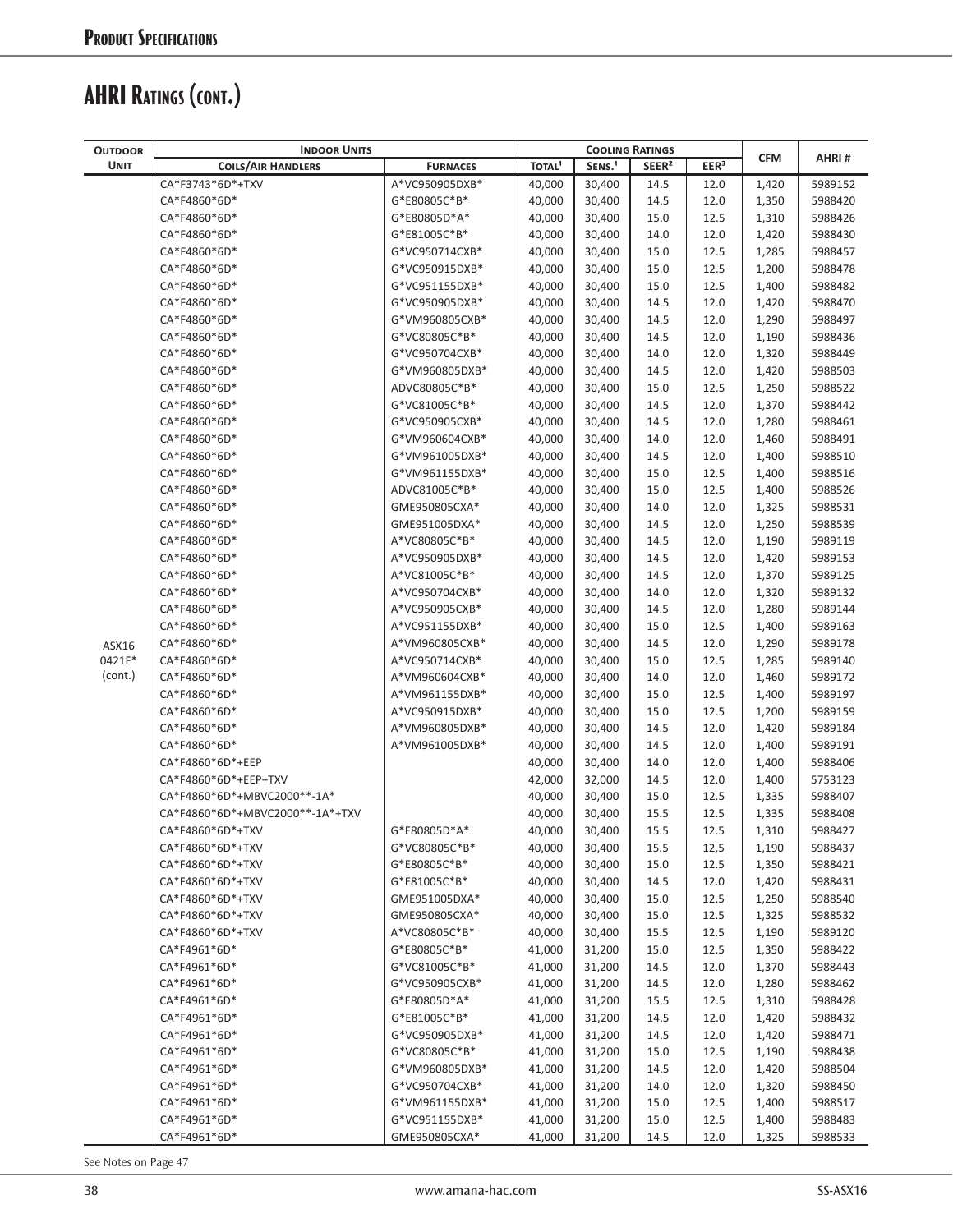| <b>OUTDOOR</b> | <b>INDOOR UNITS</b>             |                 | <b>COOLING RATINGS</b> |                    |                   |                  | <b>CFM</b> | AHRI#   |
|----------------|---------------------------------|-----------------|------------------------|--------------------|-------------------|------------------|------------|---------|
| <b>UNIT</b>    | <b>COILS/AIR HANDLERS</b>       | <b>FURNACES</b> | TOTAL <sup>1</sup>     | SENS. <sup>1</sup> | SEER <sup>2</sup> | EER <sup>3</sup> |            |         |
|                | CA*F4961*6D*                    | G*VM960805CXB*  | 41,000                 | 31,200             | 14.5              | 12.0             | 1,290      | 5988498 |
|                | CA*F4961*6D*                    | G*VM961005DXB*  | 41,000                 | 31,200             | 14.5              | 12.0             | 1,400      | 5988511 |
|                | CA*F4961*6D*                    | GME951005DXA*   | 41,000                 | 31,200             | 15.5              | 12.5             | 1,250      | 5988541 |
|                | CA*F4961*6D*                    | A*VC81005C*B*   | 41,000                 | 31,200             | 14.5              | 12.0             | 1,370      | 5989126 |
|                | CA*F4961*6D*                    | A*VC80805C*B*   | 41,000                 | 31,200             | 15.0              | 12.5             | 1,190      | 5989121 |
|                | CA*F4961*6D*                    | A*VC950905DXB*  | 41,000                 |                    |                   |                  |            | 5989154 |
|                |                                 |                 |                        | 31,200             | 14.5              | 12.0             | 1,420      |         |
|                | CA*F4961*6D*                    | A*VM960805DXB*  | 41,000                 | 31,200             | 14.5              | 12.0             | 1,420      | 5989185 |
|                | CA*F4961*6D*                    | A*VC951155DXB*  | 41,000                 | 31,200             | 15.0              | 12.5             | 1,400      | 5989164 |
|                | CA*F4961*6D*                    | A*VM961005DXB*  | 41,000                 | 31,200             | 14.5              | 12.0             | 1,400      | 5989192 |
|                | CA*F4961*6D*                    | A*VC950704CXB*  | 41,000                 | 31,200             | 14.0              | 12.0             | 1,320      | 5989133 |
|                | CA*F4961*6D*                    | A*VC950905CXB*  | 41,000                 | 31,200             | 14.5              | 12.0             | 1,280      | 5989145 |
|                | CA*F4961*6D*                    | A*VM960805CXB*  | 41,000                 | 31,200             | 14.5              | 12.0             | 1,290      | 5989179 |
|                | CA*F4961*6D*                    | A*VM961155DXB*  | 41,000                 | 31,200             | 15.0              | 12.5             | 1,400      | 5989198 |
|                | CA*F4961*6D*+EEP+TXV            |                 | 42,000                 | 32,000             | 15.0              | 12.5             | 1,300      | 5753124 |
|                | CA*F4961*6D*+MBVC2000**-1A*     |                 | 41,000                 | 31,200             | 15.5              | 12.5             | 1,335      | 5988409 |
|                | CA*F4961*6D*+MBVC2000**-1A*+TXV |                 | 41,000                 | 31,200             | 16.0              | 13.0             | 1,335      | 5988410 |
|                | CA*F4961*6D*+TXV                | G*E80805D*A*    | 40,000                 | 30,400             | 16.0              | 13.0             | 1,300      | 5753127 |
|                | CA*F4961*6D*+TXV                | A*VC950905DXB*  | 41,000                 | 31,200             | 15.0              | 12.5             | 1,420      | 5753129 |
|                | CA*F4961*6D*+TXV                | G*E81005C*B*    | 41,000                 | 31,200             | 15.0              | 12.5             | 1,420      | 5988433 |
|                | CA*F4961*6D*+TXV                | G*VC950704CXB*  | 41,000                 | 31,200             | 14.5              | 12.0             | 1,320      | 5988451 |
|                | CA*F4961*6D*+TXV                | G*VC950714CXB*  | 41,000                 | 31,200             | 15.5              | 12.5             | 1,285      | 5988458 |
|                | CA*F4961*6D*+TXV                | G*E80805C*B*    | 41,000                 | 31,200             | 15.5              | 12.5             | 1,350      | 5988423 |
|                | CA*F4961*6D*+TXV                | G*VC80805C*B*   | 41,000                 | 31,200             | 15.5              | 12.5             | 1,190      | 5988439 |
|                | CA*F4961*6D*+TXV                | G*VC950905CXB*  |                        |                    | 15.0              | 12.5             |            | 5988463 |
|                |                                 | G*VC950905DXB*  | 41,000                 | 31,200             |                   |                  | 1,280      |         |
|                | CA*F4961*6D*+TXV                |                 | 41,000                 | 31,200             | 15.0              | 12.5             | 1,420      | 5988472 |
|                | CA*F4961*6D*+TXV                | G*VC950915DXB*  | 41,000                 | 31,200             | 15.5              | 12.5             | 1,200      | 5988479 |
|                | CA*F4961*6D*+TXV                | G*VC81005C*B*   | 41,000                 | 31,200             | 15.0              | 12.5             | 1,370      | 5988444 |
| ASX16          | CA*F4961*6D*+TXV                | ADVC81005C*B*   | 41,000                 | 31,200             | 16.0              | 13.0             | 1,400      | 5988527 |
| 0421F*         | CA*F4961*6D*+TXV                | G*VC951155DXB*  | 41,000                 | 31,200             | 15.5              | 12.5             | 1,400      | 5988484 |
| (cont.)        | CA*F4961*6D*+TXV                | GME950805CXA*   | 41,000                 | 31,200             | 15.5              | 12.5             | 1,325      | 5988534 |
|                | CA*F4961*6D*+TXV                | G*VM960805DXB*  | 41,000                 | 31,200             | 15.5              | 12.5             | 1,420      | 5988505 |
|                | CA*F4961*6D*+TXV                | ADVC80805C*B*   | 41,000                 | 31,200             | 16.0              | 13.0             | 1,250      | 5988523 |
|                | CA*F4961*6D*+TXV                | G*VM960604CXB*  | 41,000                 | 31,200             | 14.5              | 12.0             | 1,460      | 5988492 |
|                | CA*F4961*6D*+TXV                | G*VM961155DXB*  | 41,000                 | 31,200             | 15.5              | 12.5             | 1,400      | 5988518 |
|                | CA*F4961*6D*+TXV                | A*VC950704CXB*  | 41,000                 | 31,200             | 14.5              | 12.0             | 1,320      | 5989134 |
|                | CA*F4961*6D*+TXV                | A*VC950714CXB*  | 41,000                 | 31,200             | 15.5              | 12.5             | 1,285      | 5989141 |
|                | CA*F4961*6D*+TXV                | A*VC81005C*B*   | 41,000                 | 31,200             | 15.0              | 12.5             | 1,370      | 5989127 |
|                | CA*F4961*6D*+TXV                | A*VC950905CXB*  | 41,000                 | 31,200             | 15.0              | 12.5             | 1,280      | 5989146 |
|                | CA*F4961*6D*+TXV                | A*VC80805C*B*   | 41,000                 | 31,200             | 15.5              | 12.5             | 1,190      | 5989122 |
|                | CA*F4961*6D*+TXV                | A*VC951155DXB*  | 41,000                 | 31,200             | 15.5              | 12.5             | 1,400      | 5989165 |
|                | CA*F4961*6D*+TXV                | A*VM961155DXB*  | 41,000                 | 31,200             | 15.5              | 12.5             | 1,400      | 5989199 |
|                | CA*F4961*6D*+TXV                | A*VC950915DXB*  | 41,000                 | 31,200             | 15.5              | 12.5             | 1,200      | 5989160 |
|                | CA*F4961*6D*+TXV                | A*VM960604CXB*  | 41,000                 | 31,200             | 14.5              | 12.0             | 1,460      | 5989173 |
|                | CA*F4961*6D*+TXV                | A*VM960805DXB*  | 41,000                 | 31,200             | 15.5              | 12.5             | 1,420      | 5989186 |
|                | CA*F4961*6D*+TXV                |                 |                        |                    |                   |                  |            | 6090111 |
|                |                                 | GME951005DXA*   | 40,000                 | 30,400             | 16.0              | 13.0             | 1,200      |         |
|                | CA*F4961*6D*+TXV                | G*VM960805CXB*  | 41,000                 | 31,200             | 15.2              | 12.5             | 1,290      | 6107312 |
|                | CA*F4961*6D*+TXV                | A*VM960805CXB*  | 41,000                 | 31,200             | 15.2              | 12.5             | 1,290      | 6107325 |
|                | CA*F4961*6D*+TXV                | A*VM961005DXB*  | 41,000                 | 31,200             | 15.2              | 12.5             | 1,400      | 6107326 |
|                | CA*F4961*6D*+TXV                | G*VM961005DXB*  | 41,000                 | 31,200             | 15.2              | 12.5             | 1,400      | 6107313 |
|                | CAPT4961*4A*+EEP                |                 | 41,000                 | 31,200             | 15.0              | 12.5             | 1,400      | 5988411 |
|                | CAPT4961*4A*+MBVC2000**-1A*     |                 | 41,000                 | 31,200             | 16.0              | 13.0             | 1,335      | 5988412 |
|                | CHPF3743C6B*+EEP                |                 | 40,000                 | 30,400             | 14.0              | 12.0             | 1,400      | 5988413 |
|                | CHPF3743C6B*+EEP+TXV            |                 | 41,500                 | 31,600             | 14.5              | 12.0             | 1,300      | 5753125 |
|                | CHPF3743D6B*+EEP                |                 | 40,000                 | 30,400             | 14.0              | 12.0             | 1,400      | 5990715 |
|                | CHPF3743D6B*+EEP+TXV            |                 | 40,000                 | 30,400             | 14.5              | 12.0             | 1,400      | 5988414 |
|                | CHPF4860D6D*                    | G*E81005C*B*    | 40,500                 | 30,800             | 14.5              | 12.0             | 1,420      | 5988434 |
|                | CHPF4860D6D*                    | G*VC950704CXB*  | 41,000                 | 31,200             | 14.0              | 12.0             | 1,320      | 5988452 |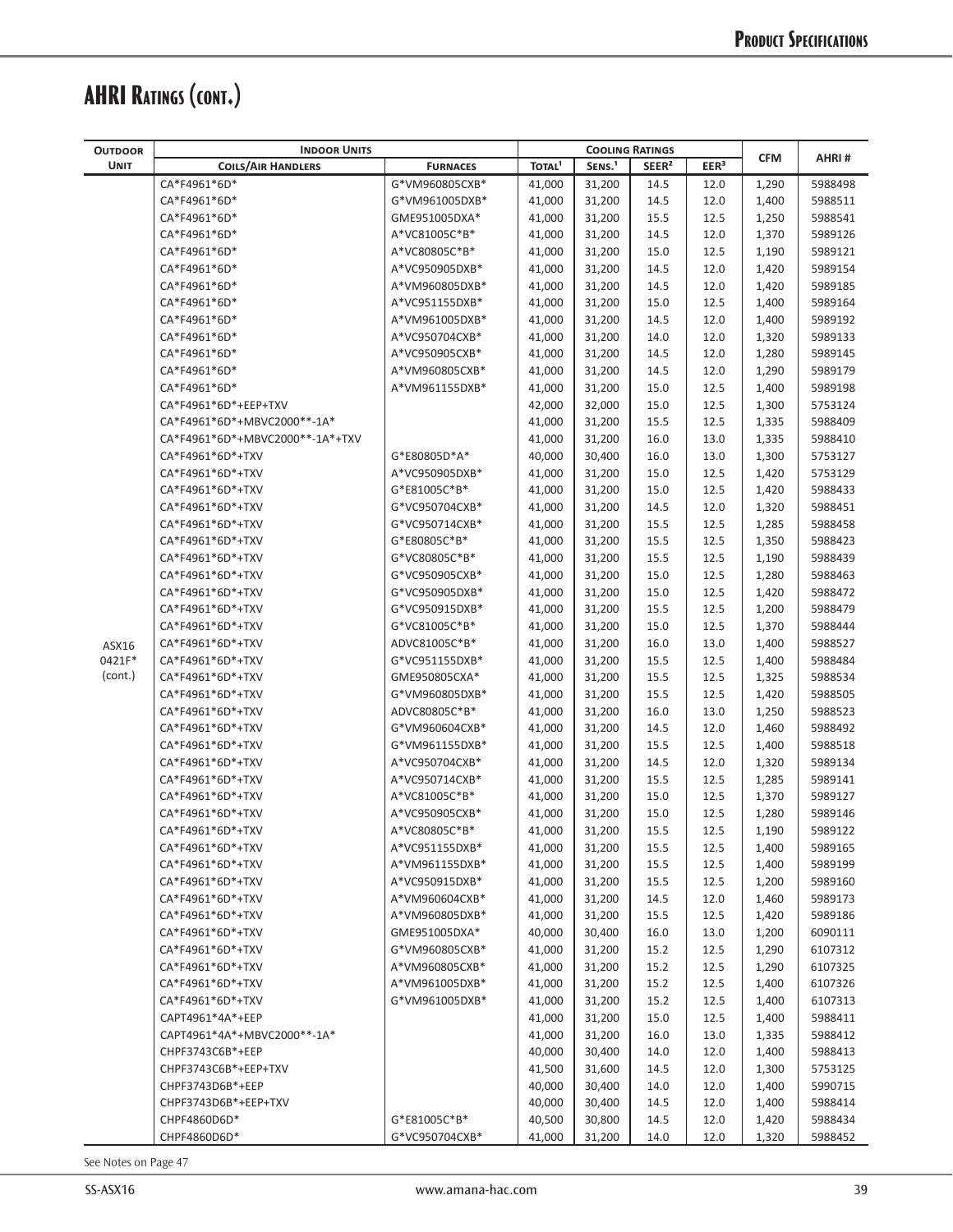| <b>OUTDOOR</b> | <b>INDOOR UNITS</b>             |                                  |                    |                    | <b>COOLING RATINGS</b> |                  |            |         |
|----------------|---------------------------------|----------------------------------|--------------------|--------------------|------------------------|------------------|------------|---------|
| <b>UNIT</b>    | <b>COILS/AIR HANDLERS</b>       | <b>FURNACES</b>                  | TOTAL <sup>1</sup> | SENS. <sup>1</sup> | SEER <sup>2</sup>      | EER <sup>3</sup> | <b>CFM</b> | AHRI#   |
|                | CHPF4860D6D*                    | G*E80805C*B*                     | 40,000             | 30,400             | 15.0                   | 12.5             | 1,350      | 5988424 |
|                | CHPF4860D6D*                    | G*VC950905DXB*                   | 40,000             | 30,400             | 15.0                   | 12.5             | 1,420      | 5988473 |
|                | CHPF4860D6D*                    | G*VC950905CXB*                   | 40,000             | 30,400             | 15.0                   | 12.5             | 1,280      | 5988464 |
|                | CHPF4860D6D*                    | G*E80805D*A*                     | 40,000             | 30,400             | 15.5                   | 12.5             | 1,310      | 5988429 |
|                | CHPF4860D6D*                    | G*VC80805C*B*                    | 41,000             | 31,200             | 15.0                   | 12.5             | 1,190      | 5988440 |
|                | CHPF4860D6D*                    | G*VC951155DXB*                   | 40,000             | 30,400             | 14.5                   | 12.0             | 1,400      | 5988485 |
|                | CHPF4860D6D*                    | G*VM960805CXB*                   | 40,000             | 30,400             | 14.5                   | 12.0             | 1,290      | 5988499 |
|                | CHPF4860D6D*                    | G*VC81005C*B*                    | 39,000             | 29,600             | 14.5                   | 12.0             | 1,370      | 5988445 |
|                | CHPF4860D6D*                    | G*VM960604CXB*                   | 40,000             | 30,400             | 14.0                   | 12.0             | 1,460      | 5988493 |
|                | CHPF4860D6D*                    | GME951005DXA*                    | 40,000             | 30,400             | 15.5                   | 12.5             | 1,250      | 5988542 |
|                | CHPF4860D6D*                    | G*VM961155DXB*                   | 40,000             | 30,400             | 14.5                   | 12.0             | 1,400      | 5988519 |
|                | CHPF4860D6D*                    | G*VM961005DXB*                   | 40,000             | 30,400             | 14.5                   | 12.0             | 1,400      | 5988512 |
|                | CHPF4860D6D*                    | G*VM960805DXB*                   | 40,000             | 30,400             | 15.0                   | 12.5             | 1,420      | 5988506 |
|                | CHPF4860D6D*                    | GME950805CXA*                    | 40,000             | 30,400             | 15.0                   | 12.5             | 1,325      | 5988535 |
|                | CHPF4860D6D*                    | A*VC80805C*B*                    | 41,000             | 31,200             | 15.0                   | 12.5             | 1,190      | 5989123 |
|                | CHPF4860D6D*                    | A*VC950704CXB*                   | 41,000             | 31,200             | 14.0                   | 12.0             | 1,320      | 5989135 |
|                | CHPF4860D6D*                    | A*VM961005DXB*                   | 40,000             | 30,400             | 14.5                   | 12.0             | 1,400      | 5989193 |
|                | CHPF4860D6D*                    | A*VC950905CXB*                   |                    |                    | 15.0                   | 12.5             |            | 5989147 |
|                | CHPF4860D6D*                    | A*VM960604CXB*                   | 40,000<br>40,000   | 30,400             | 14.0                   | 12.0             | 1,280      | 5989174 |
|                |                                 | A*VC81005C*B*                    |                    | 30,400             |                        |                  | 1,460      |         |
|                | CHPF4860D6D*                    |                                  | 39,000             | 29,600             | 14.5                   | 12.0             | 1,370      | 5989128 |
|                | CHPF4860D6D*                    | A*VM960805DXB*<br>A*VC950905DXB* | 40,000             | 30,400             | 15.0                   | 12.5             | 1,420      | 5989187 |
|                | CHPF4860D6D*<br>CHPF4860D6D*    | A*VC951155DXB*                   | 40,000             | 30,400             | 15.0                   | 12.5             | 1,420      | 5989155 |
|                | CHPF4860D6D*                    | A*VM960805CXB*                   | 40,000             | 30,400             | 14.5                   | 12.0             | 1,400      | 5989166 |
|                | CHPF4860D6D*                    |                                  | 40,000             | 30,400             | 14.5                   | 12.0             | 1,290      | 5989180 |
|                |                                 | A*VM961155DXB*                   | 40,000             | 30,400             | 14.5                   | 12.0             | 1,400      | 5989200 |
|                | CHPF4860D6D*+EEP                |                                  | 40,000             | 30,400             | 14.0                   | 12.0             | 1,400      | 5988415 |
|                | CHPF4860D6D*+EEP+TXV            |                                  | 41,000             | 31,200             | 15.0                   | 12.5             | 1,200      | 5753126 |
| ASX16          | CHPF4860D6D*+MBVC2000**-1A*     |                                  | 40,000             | 30,400             | 15.5                   | 12.5             | 1,335      | 5988416 |
| 0421F*         | CHPF4860D6D*+MBVC2000**-1A*+TXV |                                  | 40,000             | 30,400             | 16.0                   | 13.0             | 1,335      | 5988417 |
| (cont.)        | CHPF4860D6D*+TXV                | A*VC950905DXB*                   | 41,500             | 31,600             | 15.5                   | 12.5             | 1,420      | 5753130 |
|                | CHPF4860D6D*+TXV                | G*E80805D*A*                     | 40,000             | 30,400             | 16.0                   | 13.0             | 1,300      | 5753128 |
|                | CHPF4860D6D*+TXV                | G*E80805C*B*                     | 40,000             | 30,400             | 15.5                   | 12.5             | 1,350      | 5988425 |
|                | CHPF4860D6D*+TXV                | G*VC80805C*B*                    | 41,000             | 31,200             | 15.5                   | 12.5             | 1,190      | 5988441 |
|                | CHPF4860D6D*+TXV                | G*VC81005C*B*                    | 40,000             | 30,400             | 15.0                   | 12.5             | 1,370      | 5988446 |
|                | CHPF4860D6D*+TXV                | G*VC950704CXB*                   | 41,000             | 31,200             | 14.5                   | 12.0             | 1,320      | 5988453 |
|                | CHPF4860D6D*+TXV                | G*VM960805DXB*                   | 41,500             | 31,600             | 15.0                   | 12.5             | 1,420      | 5988507 |
|                | CHPF4860D6D*+TXV                | G*VC950905CXB*                   | 41,500             | 31,600             | 15.0                   | 12.5             | 1,280      | 5988465 |
|                | CHPF4860D6D*+TXV                | G*E81005C*B*                     | 40,500             | 30,800             | 15.0                   | 12.5             | 1,420      | 5988435 |
|                | CHPF4860D6D*+TXV                | G*VC951155DXB*                   | 41,500             | 31,600             | 15.0                   | 12.5             | 1,400      | 5988486 |
|                | CHPF4860D6D*+TXV                | G*VM960805CXB*                   | 41,500             | 31,600             | 15.0                   | 12.5             | 1,290      | 5988500 |
|                | CHPF4860D6D*+TXV                | G*VM961005DXB*                   | 41,000             | 31,200             | 15.0                   | 12.5             | 1,400      | 5988513 |
|                | CHPF4860D6D*+TXV                | G*VM961155DXB*                   | 41,000             | 31,200             | 15.0                   | 12.5             | 1,400      | 5988520 |
|                | CHPF4860D6D*+TXV                | G*VC950905DXB*                   | 41,500             | 31,600             | 15.5                   | 12.5             | 1,420      | 5988474 |
|                | CHPF4860D6D*+TXV                | G*VM960604CXB*                   | 40,000             | 30,400             | 15.5                   | 12.5             | 1,460      | 5988494 |
|                | CHPF4860D6D*+TXV                | GME950805CXA*                    | 41,000             | 31,200             | 15.5                   | 12.5             | 1,325      | 5988536 |
|                | CHPF4860D6D*+TXV                | A*VC950905CXB*                   | 41,500             | 31,600             | 15.0                   | 12.5             | 1,280      | 5989148 |
|                | CHPF4860D6D*+TXV                | A*VC950704CXB*                   | 41,000             | 31,200             | 14.5                   | 12.0             | 1,320      | 5989136 |
|                | CHPF4860D6D*+TXV                | A*VM960604CXB*                   | 40,000             | 30,400             | 15.5                   | 12.5             | 1,460      | 5989175 |
|                | CHPF4860D6D*+TXV                | A*VC81005C*B*                    | 40,000             | 30,400             | 15.0                   | 12.5             | 1,370      | 5989129 |
|                | CHPF4860D6D*+TXV                | A*VC80805C*B*                    | 41,000             | 31,200             | 15.5                   | 12.5             | 1,190      | 5989124 |
|                | CHPF4860D6D*+TXV                | A*VM960805CXB*                   | 41,500             | 31,600             | 15.0                   | 12.5             | 1,290      | 5989181 |
|                | CHPF4860D6D*+TXV                | A*VC951155DXB*                   | 41,500             | 31,600             | 15.0                   | 12.5             | 1,400      | 5989167 |
|                | CHPF4860D6D*+TXV                | A*VM961005DXB*                   | 41,000             | 31,200             | 15.0                   | 12.5             | 1,400      | 5989194 |
|                | CHPF4860D6D*+TXV                | A*VM960805DXB*                   | 41,500             | 31,600             | 15.0                   | 12.5             | 1,420      | 5989188 |
|                | CHPF4860D6D*+TXV                | A*VM961155DXB*                   | 41,000             | 31,200             | 15.0                   | 12.5             | 1,400      | 5989201 |
|                | CHPF4860D6D*+TXV                | GME951005DXA*                    | 40,000             | 30,400             | 16.0                   | 13.0             | 1,200      | 6090113 |
|                | CSCF4860N6D*                    | G*VC950905CXB*                   | 40,000             | 30,400             | 14.0                   | 12.0             | 1,280      | 5988466 |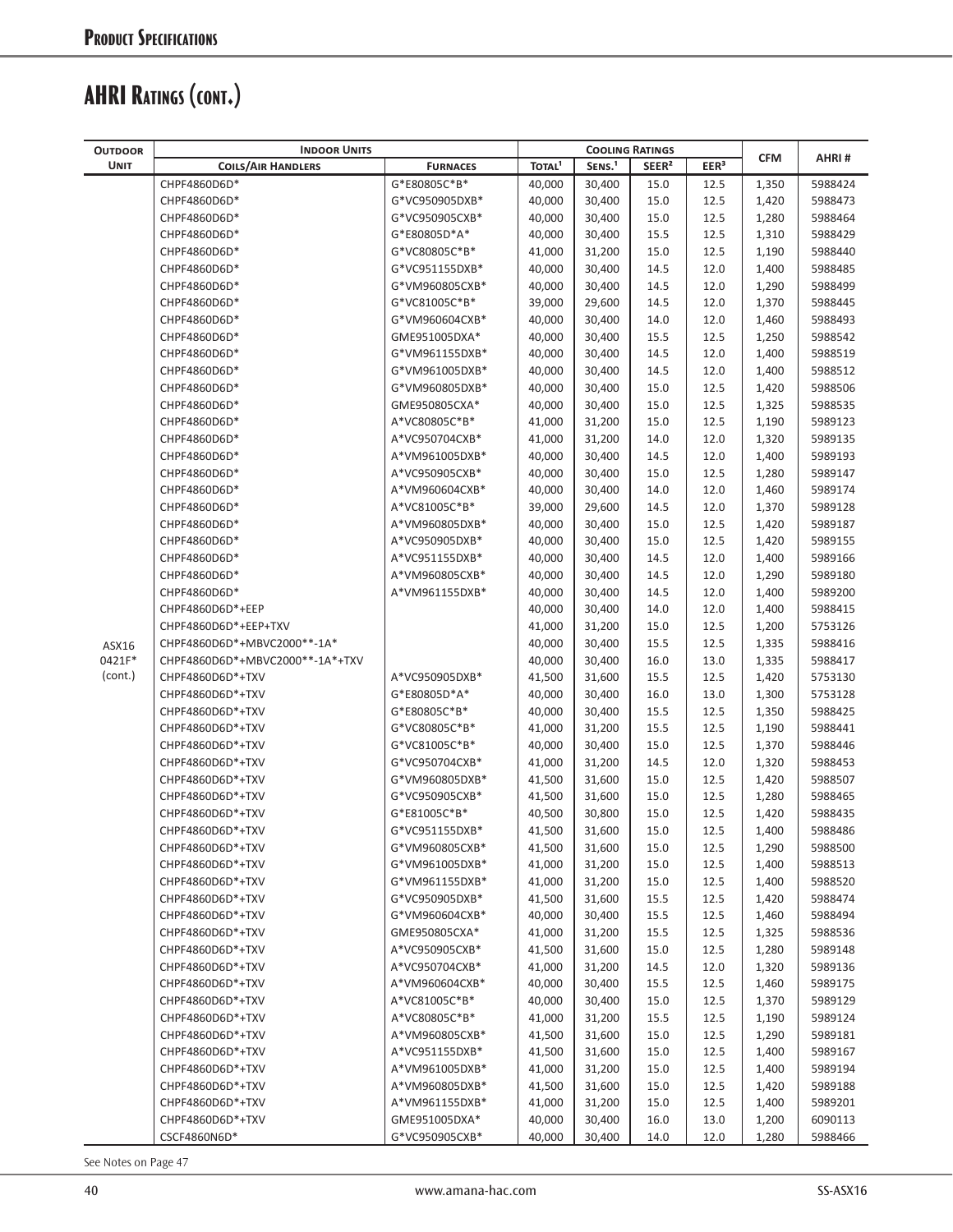| <b>OUTDOOR</b>  | <b>INDOOR UNITS</b>             |                 | <b>COOLING RATINGS</b> |                    |                   |                  |            |         |
|-----------------|---------------------------------|-----------------|------------------------|--------------------|-------------------|------------------|------------|---------|
| <b>UNIT</b>     | <b>COILS/AIR HANDLERS</b>       | <b>FURNACES</b> | TOTAL <sup>1</sup>     | SENS. <sup>1</sup> | SEER <sup>2</sup> | EER <sup>3</sup> | <b>CFM</b> | AHRI#   |
|                 | CSCF4860N6D*                    | G*VC950905DXB*  | 40,000                 | 30,400             | 15.0              | 12.5             | 1,420      | 5988475 |
|                 | CSCF4860N6D*                    | G*VC950704CXB*  | 40,000                 | 30,400             | 14.0              | 12.0             | 1,320      | 5988454 |
|                 | CSCF4860N6D*                    | G*VC951155DXB*  | 40,000                 | 30,400             | 14.0              | 12.0             | 1,400      | 5988487 |
|                 | CSCF4860N6D*                    | A*VC951155DXB*  | 40,000                 | 30,400             | 14.0              | 12.0             | 1,400      | 5989168 |
|                 | CSCF4860N6D*                    | A*VC950905CXB*  | 40,000                 | 30,400             | 14.0              | 12.0             | 1,280      | 5989149 |
|                 | CSCF4860N6D*                    | A*VC950905DXB*  | 40,000                 | 30,400             | 15.0              | 12.5             | 1,420      | 5989156 |
|                 | CSCF4860N6D*                    | A*VC950704CXB*  | 40,000                 | 30,400             | 14.0              | 12.0             | 1,320      | 5989137 |
|                 | CSCF4860N6D*+EEP                |                 | 40,000                 | 30,400             | 14.0              | 12.0             | 1,400      | 5988418 |
| ASX16<br>0421F* | CSCF4860N6D*+EEP+TXV            |                 | 40,000                 | 30,400             | 14.5              | 12.0             | 1,400      | 5988419 |
| (cont.)         | CSCF4860N6D*+TXV                | G*VC950704CXB*  | 40,000                 | 30,400             | 14.5              | 12.0             | 1,320      | 5988455 |
|                 | CSCF4860N6D*+TXV                | G*VC950905CXB*  |                        |                    | 14.5              | 12.0             |            | 5988467 |
|                 |                                 | G*VC951155DXB*  | 41,000                 | 31,200             |                   |                  | 1,280      |         |
|                 | CSCF4860N6D*+TXV                |                 | 41,000                 | 31,200             | 14.5              | 12.0             | 1,400      | 5988488 |
|                 | CSCF4860N6D*+TXV                | G*VC950905DXB*  | 41,000                 | 31,200             | 15.5              | 12.5             | 1,420      | 5988476 |
|                 | CSCF4860N6D*+TXV                | A*VC950905CXB*  | 41,000                 | 31,200             | 14.5              | 12.0             | 1,280      | 5989150 |
|                 | CSCF4860N6D*+TXV                | A*VC950905DXB*  | 41,000                 | 31,200             | 15.5              | 12.5             | 1,420      | 5989157 |
|                 | CSCF4860N6D*+TXV                | A*VC950704CXB*  | 40,000                 | 30,400             | 14.5              | 12.0             | 1,320      | 5989138 |
|                 | CSCF4860N6D*+TXV                | A*VC951155DXB*  | 41,000                 | 31,200             | 14.5              | 12.0             | 1,400      | 5989169 |
|                 | ARPT48D14A*                     |                 | 45,000                 | 34,200             | 14.5              | 12.0             | 1,435      | 5988543 |
|                 | ARPT60D14A*                     |                 | 45,000                 | 34,200             | 14.5              | 12.0             | 1,455      | 5988544 |
|                 | ARUF48D14A*                     |                 | 44,500                 | 34,000             | 14.0              | 12.0             | 1,480      | 5988545 |
|                 | ARUF60D14A*                     |                 | 44,500                 | 34,000             | 14.0              | 12.0             | 1,355      | 5988546 |
|                 | ASPT48D14A*                     |                 | 45,000                 | 34,200             | 16.0              | 13.0             | 1,400      | 5756185 |
|                 | ASUF49C14A*                     |                 | 43,000                 | 32,800             | 13.5              | 11.5             | 1,435      | 5988547 |
|                 | ASUF49C14A*+TXV                 |                 | 43,000                 | 32,800             | 14.0              | 11.5             | 1,435      | 5988548 |
|                 | AVPTC426014A*                   |                 | 44,500                 | 34,000             | 16.0              | 13.0             | 1,350      | 6107833 |
|                 | AVPTC48D14A*                    |                 | 45,000                 | 34,200             | 16.0              | 13.0             | 1,350      | 5924387 |
|                 | CA*F4860*6D*                    | G*VC950905CXB*  | 44,000                 | 33,600             | 14.5              | 12.0             | 1,440      | 5988598 |
|                 | CA*F4860*6D*                    | G*VC81005C*B*   | 44,000                 | 33,600             | 14.5              | 12.0             | 1,520      | 5988592 |
|                 | CA*F4860*6D*                    | G*VM960805CXB*  | 44,000                 | 33,600             | 14.5              | 12.0             | 1,440      | 5988626 |
|                 | CA*F4860*6D*                    | G*E80805D*A*    | 44,000                 | 33,600             | 15.0              | 12.5             | 1,490      | 5988572 |
|                 | CA*F4860*6D*                    | G*VC950905DXB*  | 44,000                 | 33,600             | 14.5              | 12.0             | 1,420      | 5988606 |
|                 | CA*F4860*6D*                    | G*E80805C*B*    | 44,000                 | 33,600             | 14.5              | 12.0             | 1,480      | 5988564 |
|                 | CA*F4860*6D*                    | G*VC950915DXB*  | 44,000                 | 33,600             | 15.0              | 12.5             | 1,425      | 5988614 |
|                 | CA*F4860*6D*                    | G*VC80805C*B*   | 44,000                 | 33,600             | 14.5              | 12.0             | 1,385      | 5988586 |
|                 | CA*F4860*6D*                    | G*VC951155DXB*  | 44,000                 | 33,600             | 15.0              | 12.5             | 1,395      | 5988618 |
|                 | CA*F4860*6D*                    | G*E81005C*B*    | 44,000                 | 33,600             | 14.5              | 12.0             | 1,390      | 5988578 |
| ASX16           | CA*F4860*6D*                    | G*VM961155DXB*  | 44,000                 | 33,600             | 15.0              | 12.5             | 1,395      | 5988642 |
| 0481F*          | CA*F4860*6D*                    | GME950805CXA*   | 44,000                 | 33,600             | 14.5              | 12.0             | 1,485      | 5988654 |
|                 | CA*F4860*6D*                    | G*VM961005DXB*  | 44,000                 | 33,600             | 14.5              | 12.0             | 1,395      | 5988637 |
|                 | CA*F4860*6D*                    | GME951005DXA*   | 44,000                 | 33,600             | 15.0              | 12.5             | 1,470      | 5988660 |
|                 | CA*F4860*6D*                    | G*VM960805DXB*  | 44,000                 | 33,600             | 14.5              | 12.0             | 1,410      | 5988631 |
|                 | CA*F4860*6D*                    | A*VC950905DXB*  | 44,000                 | 33,600             | 14.5              | 12.0             | 1,420      | 5989222 |
|                 | CA*F4860*6D*                    | A*VC81005C*B*   |                        |                    |                   |                  |            | 5989208 |
|                 | CA*F4860*6D*                    |                 | 44,000                 | 33,600             | 14.5              | 12.0             | 1,520      |         |
|                 |                                 | A*VM960805CXB*  | 44,000                 | 33,600             | 14.5              | 12.0             | 1,440      | 5989240 |
|                 | CA*F4860*6D*                    | A*VC950915DXB*  | 44,000                 | 33,600             | 15.0              | 12.5             | 1,425      | 5989230 |
|                 | CA*F4860*6D*                    | A*VC80805C*B*   | 44,000                 | 33,600             | 14.5              | 12.0             | 1,385      | 5989202 |
|                 | CA*F4860*6D*                    | A*VM961005DXB*  | 44,000                 | 33,600             | 14.5              | 12.0             | 1,395      | 5989251 |
|                 | CA*F4860*6D*                    | A*VC951155DXB*  | 44,000                 | 33,600             | 15.0              | 12.5             | 1,395      | 5989234 |
|                 | CA*F4860*6D*                    | A*VC950905CXB*  | 44,000                 | 33,600             | 14.5              | 12.0             | 1,440      | 5989214 |
|                 | CA*F4860*6D*                    | A*VM960805DXB*  | 44,000                 | 33,600             | 14.5              | 12.0             | 1,410      | 5989245 |
|                 | CA*F4860*6D*                    | A*VM961155DXB*  | 44,000                 | 33,600             | 15.0              | 12.5             | 1,395      | 5989256 |
|                 | CA*F4860*6D*+EEP                |                 | 44,000                 | 33,600             | 14.0              | 12.0             | 1,500      | 5988549 |
|                 | CA*F4860*6D*+EEP+TXV            |                 | 44,000                 | 33,600             | 14.5              | 12.0             | 1,500      | 5988550 |
|                 | CA*F4860*6D*+MBVC2000**-1A*     |                 | 44,000                 | 33,600             | 15.0              | 12.5             | 1,475      | 5988551 |
|                 | CA*F4860*6D*+MBVC2000**-1A*+TXV |                 | 44,000                 | 33,600             | 15.5              | 12.5             | 1,475      | 5988552 |
|                 | CA*F4860*6D*+TXV                | G*E80805D*A*    | 44,000                 | 33,600             | 15.5              | 12.5             | 1,490      | 5988573 |
|                 | CA*F4860*6D*+TXV                | G*VC80805C*B*   | 44,000                 | 33,600             | 15.0              | 12.5             | 1,385      | 5988587 |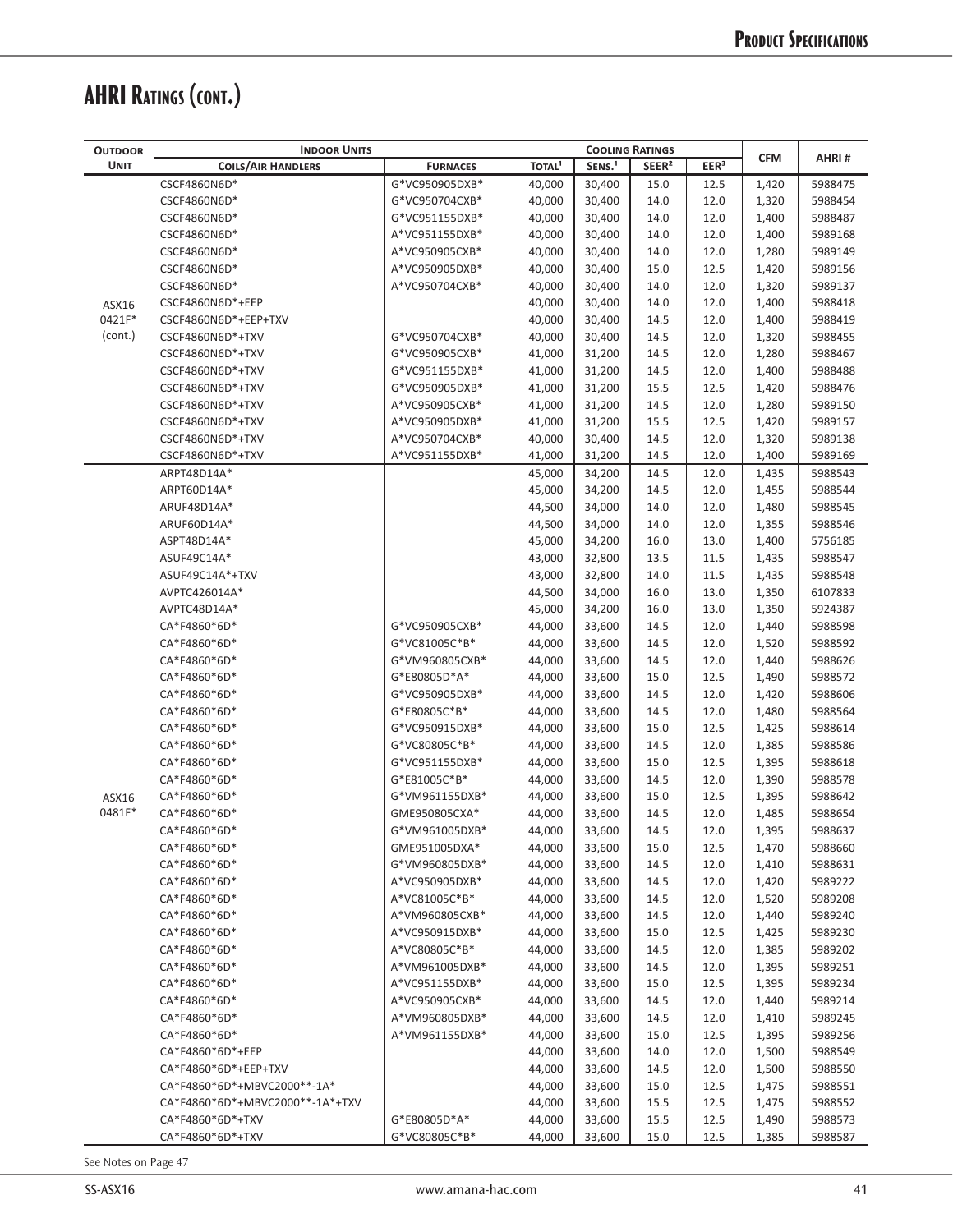See Notes on Page 47

| <b>OUTDOOR</b> | <b>INDOOR UNITS</b>             |                 |                    |                    | <b>COOLING RATINGS</b> |                  | <b>CFM</b> | AHRI#   |
|----------------|---------------------------------|-----------------|--------------------|--------------------|------------------------|------------------|------------|---------|
| <b>UNIT</b>    | <b>COILS/AIR HANDLERS</b>       | <b>FURNACES</b> | TOTAL <sup>1</sup> | SENS. <sup>1</sup> | SEER <sup>2</sup>      | EER <sup>3</sup> |            |         |
|                | CA*F4860*6D*+TXV                | G*E80805C*B*    | 44,000             | 33,600             | 15.0                   | 12.5             | 1,480      | 5988565 |
|                | CA*F4860*6D*+TXV                | G*VC950905CXB*  | 44,000             | 33,600             | 15.0                   | 12.5             | 1,440      | 5988599 |
|                | CA*F4860*6D*+TXV                | G*VC950905DXB*  | 44,000             | 33,600             | 15.0                   | 12.5             | 1,420      | 5988607 |
|                | CA*F4860*6D*+TXV                | G*VM960805DXB*  | 44,000             | 33,600             | 15.0                   | 12.5             | 1,410      | 5988632 |
|                | CA*F4860*6D*+TXV                | G*VC81005C*B*   | 44,000             | 33,600             | 15.0                   | 12.5             | 1,520      | 5988593 |
|                | CA*F4860*6D*+TXV                | GME951005DXA*   | 44,000             | 33,600             | 15.5                   | 12.5             | 1,470      | 5988661 |
|                | CA*F4860*6D*+TXV                | G*E81005C*B*    | 44,000             | 33,600             | 15.0                   | 12.5             | 1,390      | 5988579 |
|                | CA*F4860*6D*+TXV                | G*VC950915DXB*  | 44,000             | 33,600             | 15.5                   | 12.5             | 1,425      | 5988615 |
|                | CA*F4860*6D*+TXV                | ADVC80805C*B*   | 44,000             | 33,600             | 15.5                   | 12.5             | 1,495      | 5988648 |
|                | CA*F4860*6D*+TXV                | GME950805CXA*   | 44,000             | 33,600             | 15.0                   | 12.5             | 1,485      | 5988655 |
|                | CA*F4860*6D*+TXV                | G*VC951155DXB*  | 44,000             | 33,600             | 15.5                   | 12.5             | 1,395      | 5988619 |
|                | CA*F4860*6D*+TXV                | ADVC81005C*B*   | 44,000             | 33,600             | 15.5                   | 12.5             | 1,405      | 5988651 |
|                | CA*F4860*6D*+TXV                | G*VM961155DXB*  | 44,000             | 33,600             | 15.0                   | 12.5             | 1,395      | 5988643 |
|                | CA*F4860*6D*+TXV                | G*VM961005DXB*  | 44,000             | 33,600             | 15.0                   | 12.5             | 1,395      | 5988638 |
|                | CA*F4860*6D*+TXV                | A*VC950905CXB*  | 44,000             | 33,600             | 15.0                   | 12.5             | 1,440      | 5989215 |
|                | CA*F4860*6D*+TXV                | A*VC950915DXB*  | 44,000             | 33,600             | 15.5                   | 12.5             | 1,425      | 5989231 |
|                | CA*F4860*6D*+TXV                | A*VC81005C*B*   | 44,000             | 33,600             | 15.0                   | 12.5             | 1,520      | 5989209 |
|                | CA*F4860*6D*+TXV                | A*VC950905DXB*  | 44,000             | 33,600             | 15.0                   | 12.5             | 1,420      | 5989223 |
|                | CA*F4860*6D*+TXV                | A*VC80805C*B*   | 44,000             |                    | 15.0                   | 12.5             |            | 5989203 |
|                | CA*F4860*6D*+TXV                |                 |                    | 33,600             |                        |                  | 1,385      |         |
|                |                                 | A*VC951155DXB*  | 44,000             | 33,600             | 15.5                   | 12.5             | 1,395      | 5989235 |
|                | CA*F4860*6D*+TXV                | A*VM961155DXB*  | 44,000             | 33,600             | 15.0                   | 12.5             | 1,395      | 5989257 |
|                | CA*F4860*6D*+TXV                | A*VM961005DXB*  | 44,000             | 33,600             | 15.0                   | 12.5             | 1,395      | 5989252 |
|                | CA*F4860*6D*+TXV                | A*VM960805DXB*  | 44,000             | 33,600             | 15.0                   | 12.5             | 1,410      | 5989246 |
|                | CA*F4961*6D*                    | G*E80805C*B*    | 44,500             | 34,000             | 15.0                   | 12.5             | 1,480      | 5988566 |
|                | CA*F4961*6D*                    | G*E81005C*B*    | 44,500             | 34,000             | 15.0                   | 12.5             | 1,390      | 5988580 |
|                | CA*F4961*6D*                    | G*VC81005C*B*   | 44,500             | 34,000             | 15.0                   | 12.5             | 1,520      | 5988594 |
|                | CA*F4961*6D*                    | G*E80805D*A*    | 44,500             | 34,000             | 15.5                   | 12.5             | 1,490      | 5988574 |
| ASX16          | CA*F4961*6D*                    | G*VC950905CXB*  | 44,500             | 34,000             | 15.0                   | 12.5             | 1,440      | 5988600 |
| 0481F*         | CA*F4961*6D*                    | G*VC950905DXB*  | 44,500             | 34,000             | 15.0                   | 12.5             | 1,420      | 5988608 |
| (cont.)        | CA*F4961*6D*                    | G*VM960805CXB*  | 44,500             | 34,000             | 15.0                   | 12.5             | 1,440      | 5988627 |
|                | CA*F4961*6D*                    | G*VM961155DXB*  | 44,500             | 34,000             | 15.0                   | 12.5             | 1,395      | 5988644 |
|                | CA*F4961*6D*                    | G*VC80805C*B*   | 44,500             | 34,000             | 15.0                   | 12.5             | 1,385      | 5988588 |
|                | CA*F4961*6D*                    | GME950805CXA*   | 44,500             | 34,000             | 14.5                   | 12.0             | 1,485      | 5988656 |
|                | CA*F4961*6D*                    | GME951005DXA*   | 44,500             | 34,000             | 15.5                   | 12.5             | 1,470      | 5988662 |
|                | CA*F4961*6D*                    | G*VC950915DXB*  | 44,500             | 34,000             | 15.0                   | 12.5             | 1,425      | 5988616 |
|                | CA*F4961*6D*                    | G*VC951155DXB*  | 44,500             | 34,000             | 15.0                   | 12.5             | 1,395      | 5988620 |
|                | CA*F4961*6D*                    | G*VM960805DXB*  | 44,500             | 34,000             | 15.0                   | 12.5             | 1,410      | 5988633 |
|                | CA*F4961*6D*                    | A*VC81005C*B*   | 44,500             | 34,000             | 15.0                   | 12.5             | 1,520      | 5989210 |
|                | CA*F4961*6D*                    | A*VC950905CXB*  | 44,500             | 34,000             | 15.0                   | 12.5             | 1,440      | 5989216 |
|                | CA*F4961*6D*                    | A*VM960805CXB*  | 44,500             | 34,000             | 15.0                   | 12.5             | 1,440      | 5989241 |
|                | CA*F4961*6D*                    | A*VC80805C*B*   | 44,500             | 34,000             | 15.0                   | 12.5             | 1,385      | 5989204 |
|                | CA*F4961*6D*                    | A*VC951155DXB*  | 44,500             | 34,000             | 15.0                   | 12.5             | 1,395      | 5989236 |
|                | CA*F4961*6D*                    | A*VC950915DXB*  | 44,500             | 34,000             | 15.0                   | 12.5             | 1,425      | 5989232 |
|                | CA*F4961*6D*                    | A*VC950905DXB*  | 44,500             | 34,000             | 15.0                   | 12.5             | 1,420      | 5989224 |
|                | CA*F4961*6D*                    | A*VM960805DXB*  | 44,500             | 34,000             | 15.0                   | 12.5             | 1,410      | 5989247 |
|                | CA*F4961*6D*                    | A*VM961155DXB*  | 44,500             | 34,000             | 15.0                   | 12.5             | 1,395      | 5989258 |
|                | CA*F4961*6D*+EEP                |                 | 44,500             | 34,000             | 14.0                   | 12.0             | 1,500      | 5988553 |
|                | CA*F4961*6D*+EEP+TXV            |                 | 45,500             | 34,600             | 14.5                   | 12.0             | 1,500      | 5753131 |
|                | CA*F4961*6D*+MBVC2000**-1A*     |                 | 44,500             | 34,000             | 15.5                   | 12.5             | 1,475      | 5988554 |
|                | CA*F4961*6D*+MBVC2000**-1A*+TXV |                 | 44,500             | 34,000             | 16.0                   | 13.0             | 1,475      | 5988555 |
|                | CA*F4961*6D*+TXV                | A*VC951155DXB*  | 44,500             | 34,000             | 15.5                   | 12.5             | 1,395      | 5753135 |
|                | CA*F4961*6D*+TXV                | G*E80805D*A*    | 44,500             | 34,000             | 16.0                   | 13.0             | 1,300      | 5753133 |
|                | CA*F4961*6D*+TXV                | G*VC950905DXB*  | 44,500             | 34,000             | 15.5                   | 12.5             | 1,420      | 5988609 |
|                | CA*F4961*6D*+TXV                | G*VC81005C*B*   | 44,500             | 34,000             | 15.5                   | 12.5             | 1,520      | 5988595 |
|                | CA*F4961*6D*+TXV                | G*VC80805C*B*   | 44,500             | 34,000             | 15.5                   | 12.5             | 1,385      | 5988589 |
|                | CA*F4961*6D*+TXV                | G*VC951155DXB*  | 44,500             | 34,000             | 15.5                   | 12.5             | 1,395      | 5988621 |
|                | CA*F4961*6D*+TXV                | G*VM961005DXB*  | 44,500             | 34,000             | 15.5                   | 12.5             | 1,395      | 5988639 |
|                |                                 |                 |                    |                    |                        |                  |            |         |

# **AHRI Ratings (cont.)**

**PRODUCT SPECIFICATIONS**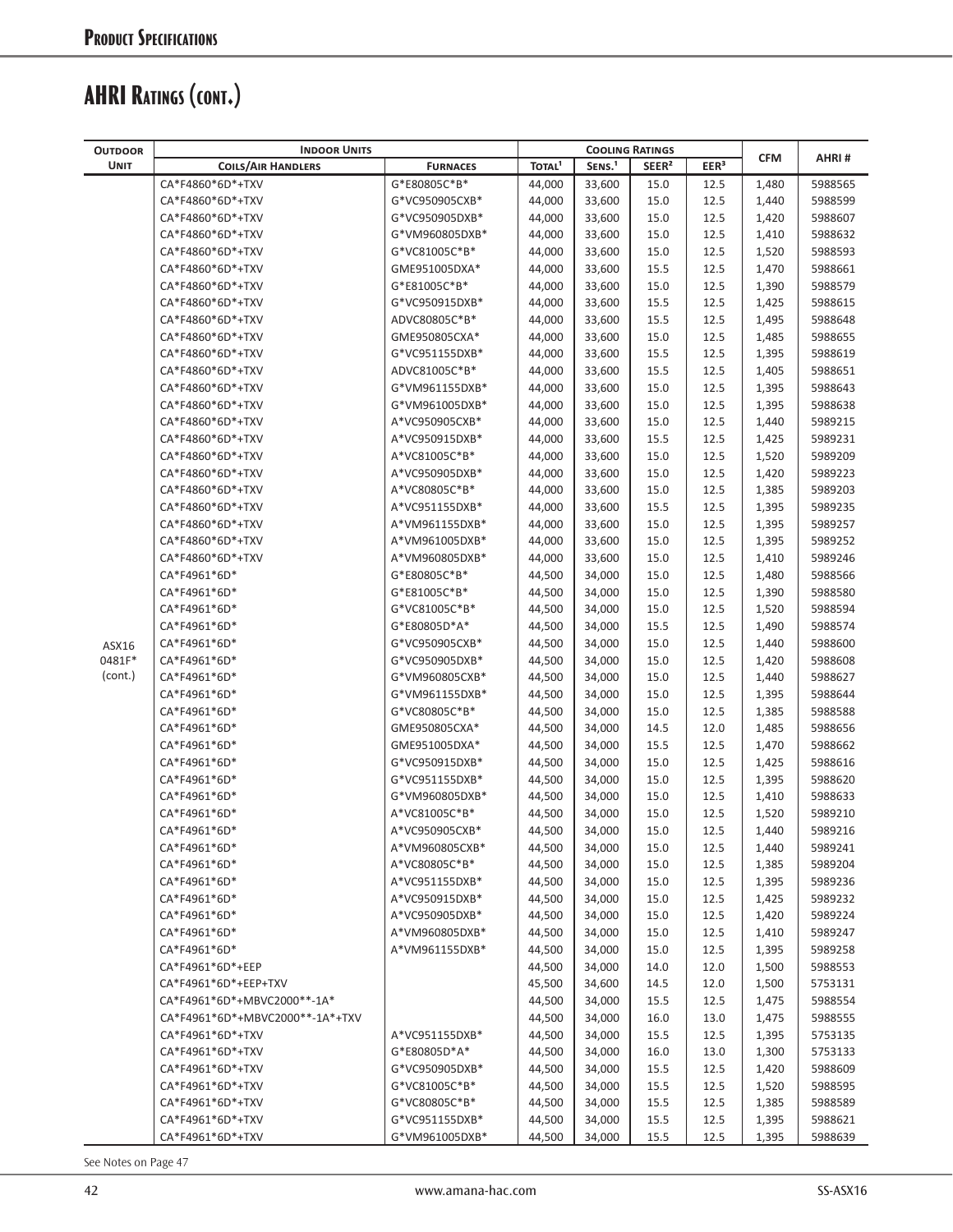| <b>OUTDOOR</b> | <b>COOLING RATINGS</b><br><b>INDOOR UNITS</b> |                 |                    |                    |                   |                  |            |         |
|----------------|-----------------------------------------------|-----------------|--------------------|--------------------|-------------------|------------------|------------|---------|
| <b>UNIT</b>    | <b>COILS/AIR HANDLERS</b>                     | <b>FURNACES</b> | TOTAL <sup>1</sup> | SENS. <sup>1</sup> | SEER <sup>2</sup> | EER <sup>3</sup> | <b>CFM</b> | AHRI#   |
|                | CA*F4961*6D*+TXV                              | G*E80805C*B*    | 44,500             | 34,000             | 15.5              | 12.5             | 1,480      | 5988567 |
|                | CA*F4961*6D*+TXV                              | G*VC950915DXB*  | 44,500             | 34,000             | 15.5              | 12.5             | 1,425      | 5988617 |
|                | CA*F4961*6D*+TXV                              | G*E81005C*B*    | 44,500             | 34,000             | 15.5              | 12.5             | 1,390      | 5988581 |
|                | CA*F4961*6D*+TXV                              | ADVC80805C*B*   | 44,500             | 34,000             | 16.0              | 13.0             | 1,495      | 5988649 |
|                | CA*F4961*6D*+TXV                              | G*VC950905CXB*  | 44,500             | 34,000             | 15.5              | 12.5             | 1,440      | 5988601 |
|                | CA*F4961*6D*+TXV                              | G*VM960805DXB*  | 44,500             | 34,000             | 15.5              | 12.5             | 1,410      | 5988634 |
|                | CA*F4961*6D*+TXV                              | ADVC81005C*B*   | 44,500             | 34,000             | 16.0              | 13.0             | 1,405      | 5988652 |
|                | CA*F4961*6D*+TXV                              | G*VM960805CXB*  | 44,500             | 34,000             | 15.5              | 12.5             | 1,440      | 5988628 |
|                | CA*F4961*6D*+TXV                              | G*VM961155DXB*  | 44,500             | 34,000             | 15.5              | 12.5             | 1,395      | 5988645 |
|                | CA*F4961*6D*+TXV                              | GME950805CXA*   | 44,500             | 34,000             | 15.0              | 12.5             | 1,485      | 5988657 |
|                | CA*F4961*6D*+TXV                              | A*VC950905CXB*  | 44,500             | 34,000             | 15.5              | 12.5             | 1,440      | 5989217 |
|                | CA*F4961*6D*+TXV                              | A*VC950915DXB*  | 44,500             | 34,000             | 15.5              | 12.5             | 1,425      | 5989233 |
|                | CA*F4961*6D*+TXV                              | A*VM960805CXB*  | 44,500             | 34,000             | 15.5              | 12.5             | 1,440      | 5989242 |
|                | CA*F4961*6D*+TXV                              | A*VC81005C*B*   | 44,500             | 34,000             | 15.5              | 12.5             | 1,520      | 5989211 |
|                | CA*F4961*6D*+TXV                              | A*VC80805C*B*   | 44,500             | 34,000             | 15.5              | 12.5             | 1,385      | 5989205 |
|                | CA*F4961*6D*+TXV                              | A*VM960805DXB*  | 44,500             | 34,000             | 15.5              | 12.5             | 1,410      | 5989248 |
|                |                                               | A*VM961005DXB*  |                    |                    |                   |                  |            |         |
|                | CA*F4961*6D*+TXV                              |                 | 44,500             | 34,000             | 15.5              | 12.5             | 1,395      | 5989253 |
|                | CA*F4961*6D*+TXV                              | A*VC950905DXB*  | 44,500             | 34,000             | 15.5              | 12.5             | 1,420      | 5989225 |
|                | CA*F4961*6D*+TXV                              | A*VM961155DXB*  | 44,500             | 34,000             | 15.5              | 12.5             | 1,395      | 5989259 |
|                | CA*F4961*6D*+TXV                              | GME951005DXA*   | 45,000             | 34,200             | 16.0              | 13.0             | 1,400      | 6090115 |
|                | CAPT4961*4A*+EEP                              |                 | 44,500             | 34,000             | 14.5              | 12.0             | 1,500      | 5988556 |
|                | CAPT4961*4A*+MBVC1600**-1A*                   |                 | 44,500             | 34,000             | 15.5              | 12.5             | 1,500      | 5988557 |
|                | CAPT4961*4A*+MBVC2000**-1A*                   |                 | 44,500             | 34,000             | 16.0              | 13.0             | 1,475      | 5988558 |
|                | CHPF4860D6D*                                  | G*E80805D*A*    | 44,500             | 34,000             | 15.5              | 12.5             | 1,490      | 5988575 |
|                | CHPF4860D6D*                                  | G*VM960805CXB*  | 44,500             | 34,000             | 15.0              | 12.5             | 1,440      | 5988629 |
|                | CHPF4860D6D*                                  | G*E81005C*B*    | 44,500             | 34,000             | 15.0              | 12.5             | 1,390      | 5988582 |
|                | CHPF4860D6D*                                  | G*VC81005C*B*   | 44,500             | 34,000             | 15.0              | 12.5             | 1,520      | 5988596 |
| ASX16          | CHPF4860D6D*                                  | G*VM961155DXB*  | 44,500             | 34,000             | 15.0              | 12.5             | 1,395      | 5988646 |
| 0481F*         | CHPF4860D6D*                                  | G*E80805C*B*    | 44,500             | 34,000             | 14.5              | 12.0             | 1,480      | 5988568 |
| (cont.)        | CHPF4860D6D*                                  | G*VM960805DXB*  | 44,500             | 34,000             | 15.0              | 12.5             | 1,410      | 5988635 |
|                | CHPF4860D6D*                                  | G*VC950905DXB*  | 44,500             | 34,000             | 15.0              | 12.5             | 1,420      | 5988610 |
|                | CHPF4860D6D*                                  | G*VC80805C*B*   | 44,500             | 34,000             | 15.0              | 12.5             | 1,385      | 5988590 |
|                | CHPF4860D6D*                                  | G*VC951155DXB*  | 44,500             | 34,000             | 15.0              | 12.5             | 1,395      | 5988622 |
|                | CHPF4860D6D*                                  | G*VC950905CXB*  | 44,500             | 34,000             | 15.0              | 12.5             | 1,440      | 5988602 |
|                | CHPF4860D6D*                                  | GME950805CXA*   | 44,500             | 34,000             | 14.5              | 12.0             | 1,485      | 5988658 |
|                | CHPF4860D6D*                                  | G*VM961005DXB*  |                    |                    | 15.0              | 12.5             |            | 5988640 |
|                |                                               |                 | 44,500             | 34,000             |                   |                  | 1,395      |         |
|                | CHPF4860D6D*                                  | GME951005DXA*   | 44,500             | 34,000             | 15.5              | 12.5             | 1,470      | 5988663 |
|                | CHPF4860D6D*                                  | A*VC81005C*B*   | 44,500             | 34,000             | 15.0              | 12.5             | 1,520      | 5989212 |
|                | CHPF4860D6D*                                  | A*VC80805C*B*   | 44,500             | 34,000             | 15.0              | 12.5             | 1,385      | 5989206 |
|                | CHPF4860D6D*                                  | A*VC950905DXB*  | 44,500             | 34,000             | 15.0              | 12.5             | 1,420      | 5989226 |
|                | CHPF4860D6D*                                  | A*VM960805CXB*  | 44,500             | 34,000             | 15.0              | 12.5             | 1,440      | 5989243 |
|                | CHPF4860D6D*                                  | A*VC951155DXB*  | 44,500             | 34,000             | 15.0              | 12.5             | 1,395      | 5989237 |
|                | CHPF4860D6D*                                  | A*VC950905CXB*  | 44,500             | 34,000             | 15.0              | 12.5             | 1,440      | 5989218 |
|                | CHPF4860D6D*                                  | A*VM961005DXB*  | 44,500             | 34,000             | 15.0              | 12.5             | 1,395      | 5989254 |
|                | CHPF4860D6D*                                  | A*VM961155DXB*  | 44,500             | 34,000             | 15.0              | 12.5             | 1,395      | 5989260 |
|                | CHPF4860D6D*                                  | A*VM960805DXB*  | 44,500             | 34,000             | 15.0              | 12.5             | 1,410      | 5989249 |
|                | CHPF4860D6D*+EEP                              |                 | 44,500             | 34,000             | 14.0              | 12.0             | 1,500      | 5988559 |
|                | CHPF4860D6D*+EEP+TXV                          |                 | 45,500             | 34,600             | 14.5              | 12.0             | 1,500      | 5753132 |
|                | CHPF4860D6D*+MBVC2000**-1A*                   |                 | 44,500             | 34,000             | 15.5              | 12.5             | 1,500      | 5988560 |
|                | CHPF4860D6D*+MBVC2000**-1A*+TXV               |                 | 44,500             | 34,000             | 16.0              | 13.0             | 1,500      | 5988561 |
|                | CHPF4860D6D*+TXV                              | G*E80805D*A*    | 44,500             | 34,000             | 16.0              | 13.0             | 1,300      | 5753134 |
|                | CHPF4860D6D*+TXV                              | A*VC951155DXB*  | 44,500             | 34,000             | 15.5              | 12.5             | 1,395      | 5753136 |
|                | CHPF4860D6D*+TXV                              | G*E80805C*B*    | 44,500             | 34,000             | 15.0              | 12.5             | 1,480      | 5988569 |
|                | CHPF4860D6D*+TXV                              | G*E81005C*B*    | 44,500             | 34,000             | 15.5              | 12.5             | 1,390      | 5988583 |
|                | CHPF4860D6D*+TXV                              | G*VC950905DXB*  | 44,500             | 34,000             | 15.5              | 12.5             | 1,420      | 5988611 |
|                | CHPF4860D6D*+TXV                              | G*VC81005C*B*   | 44,500             | 34,000             | 15.5              | 12.5             | 1,520      | 5988597 |
|                | CHPF4860D6D*+TXV                              | G*VC950905CXB*  | 44,500             | 34,000             | 15.5              | 12.5             | 1,440      | 5988603 |
|                |                                               |                 |                    |                    |                   |                  |            |         |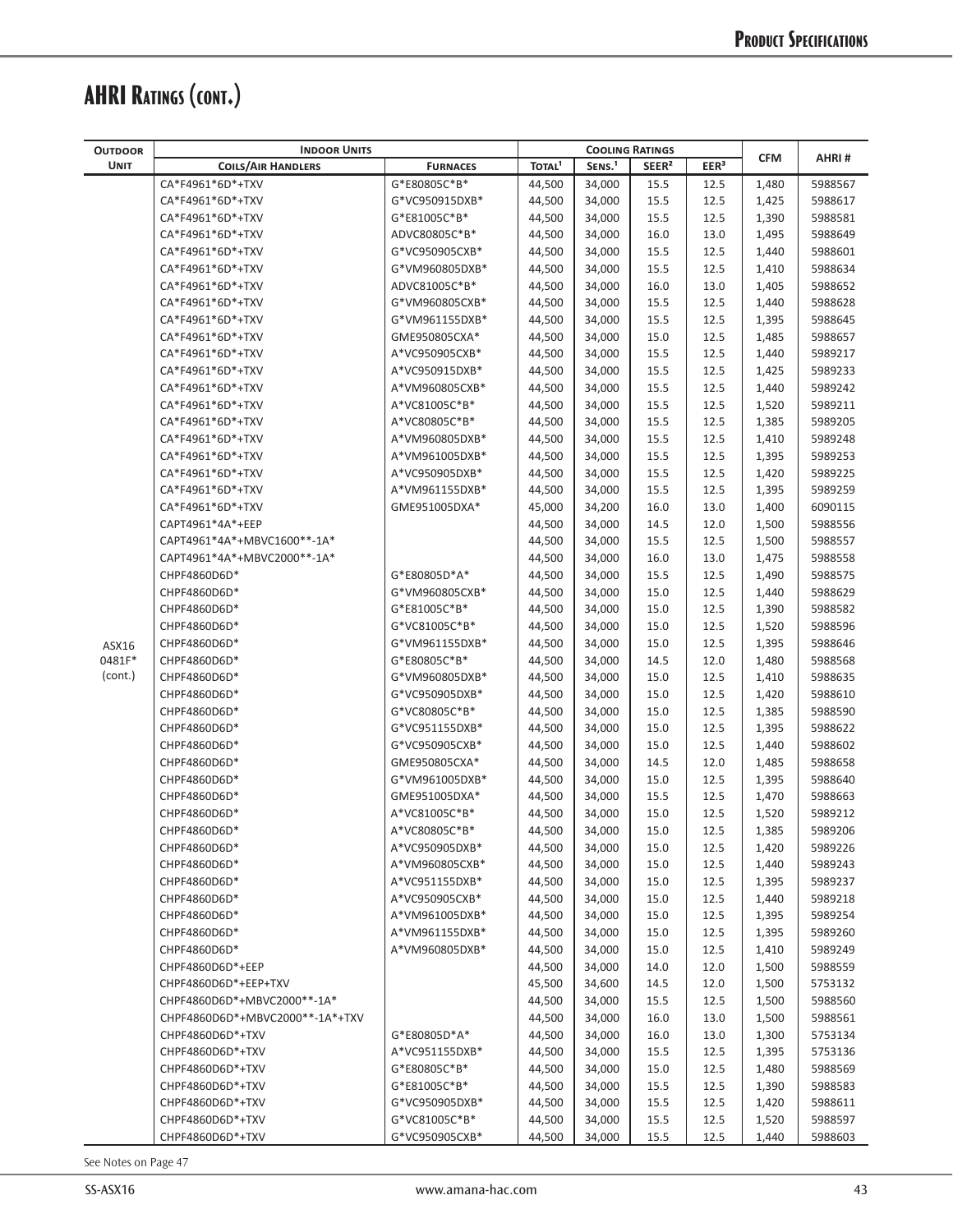| <b>OUTDOOR</b>  | <b>INDOOR UNITS</b>       |                 |                    |                    | <b>COOLING RATINGS</b> |                  | <b>CFM</b> |         |
|-----------------|---------------------------|-----------------|--------------------|--------------------|------------------------|------------------|------------|---------|
| <b>UNIT</b>     | <b>COILS/AIR HANDLERS</b> | <b>FURNACES</b> | TOTAL <sup>1</sup> | SENS. <sup>1</sup> | SEER <sup>2</sup>      | EER <sup>3</sup> |            | AHRI#   |
|                 | CHPF4860D6D*+TXV          | G*VM960805DXB*  | 44,500             | 34,000             | 15.5                   | 12.5             | 1,410      | 5988636 |
|                 | CHPF4860D6D*+TXV          | G*VC80805C*B*   | 44,500             | 34,000             | 15.5                   | 12.5             | 1,385      | 5988591 |
|                 | CHPF4860D6D*+TXV          | GME950805CXA*   | 44,500             | 34,000             | 15.0                   | 12.5             | 1,485      | 5988659 |
|                 | CHPF4860D6D*+TXV          | G*VM961155DXB*  | 44,500             | 34,000             | 15.5                   | 12.5             | 1,395      | 5988647 |
|                 | CHPF4860D6D*+TXV          | G*VC951155DXB*  | 44,500             | 34,000             | 15.5                   | 12.5             | 1,395      | 5988623 |
|                 | CHPF4860D6D*+TXV          | G*VM960805CXB*  | 44,500             | 34,000             | 15.5                   | 12.5             | 1,440      | 5988630 |
|                 | CHPF4860D6D*+TXV          | G*VM961005DXB*  | 44,500             | 34,000             | 15.5                   | 12.5             | 1,395      | 5988641 |
|                 | CHPF4860D6D*+TXV          | A*VC950905DXB*  | 44,500             | 34,000             | 15.5                   | 12.5             | 1,420      | 5989227 |
|                 | CHPF4860D6D*+TXV          | A*VC81005C*B*   | 44,500             | 34,000             | 15.5                   | 12.5             | 1,520      | 5989213 |
|                 | CHPF4860D6D*+TXV          | A*VC950905CXB*  | 44,500             | 34,000             | 15.5                   | 12.5             | 1,440      | 5989219 |
|                 | CHPF4860D6D*+TXV          | A*VC80805C*B*   | 44,500             | 34,000             | 15.5                   | 12.5             | 1,385      | 5989207 |
|                 | CHPF4860D6D*+TXV          | A*VM960805DXB*  | 44,500             | 34,000             | 15.5                   | 12.5             | 1,410      | 5989250 |
|                 | CHPF4860D6D*+TXV          | A*VM961005DXB*  | 44,500             | 34,000             | 15.5                   | 12.5             | 1,395      | 5989255 |
|                 | CHPF4860D6D*+TXV          | A*VM960805CXB*  | 44,500             | 34,000             | 15.5                   | 12.5             | 1,440      | 5989244 |
|                 | CHPF4860D6D*+TXV          | A*VM961155DXB*  | 44,500             | 34,000             | 15.5                   | 12.5             | 1,395      | 5989261 |
|                 | CHPF4860D6D*+TXV          | GME951005DXA*   | 45,000             | 34,200             | 16.0                   | 13.0             | 1,400      | 6090119 |
|                 | CSCF4860N6D*              | G*E81005C*B*    | 44,000             | 33,600             | 14.5                   | 12.0             | 1,390      | 5988584 |
| ASX16<br>0481F* | CSCF4860N6D*              | G*VC950905DXB*  | 44,000             | 33,600             | 14.5                   | 12.0             | 1,420      | 5988612 |
| (cont.)         | CSCF4860N6D*              | G*E80805C*B*    | 44,000             | 33,600             | 14.5                   | 12.0             | 1,480      | 5988570 |
|                 | CSCF4860N6D*              | G*VC950905CXB*  | 44,000             | 33,600             | 14.5                   | 12.0             | 1,440      | 5988604 |
|                 | CSCF4860N6D*              | G*E80805D*A*    | 44,000             | 33,600             | 15.0                   | 12.5             | 1,490      | 5988576 |
|                 | CSCF4860N6D*              | G*VC951155DXB*  | 44,000             | 33,600             | 14.5                   | 12.0             | 1,395      | 5988624 |
|                 | CSCF4860N6D*              | A*VC950905DXB*  | 44,000             | 33,600             | 14.5                   | 12.0             | 1,420      | 5989228 |
|                 | CSCF4860N6D*              | A*VC950905CXB*  | 44,000             | 33,600             | 14.5                   | 12.0             | 1,440      | 5989220 |
|                 | CSCF4860N6D*              | A*VC951155DXB*  | 44,000             | 33,600             | 14.5                   | 12.0             | 1,395      | 5989238 |
|                 | CSCF4860N6D*+EEP          |                 | 44,000             | 33,600             | 14.0                   | 12.0             | 1,500      | 5988562 |
|                 | CSCF4860N6D*+EEP+TXV      |                 | 44,000             | 33,600             | 14.5                   | 12.0             | 1,500      | 5988563 |
|                 | CSCF4860N6D*+TXV          | G*VC950905CXB*  | 44,500             | 34,000             | 15.0                   | 12.5             | 1,440      | 5988605 |
|                 | CSCF4860N6D*+TXV          | G*E80805D*A*    | 44,500             | 34,000             | 15.5                   | 12.5             | 1,490      | 5988577 |
|                 | CSCF4860N6D*+TXV          | G*E80805C*B*    | 44,500             | 34,000             | 15.0                   | 12.5             | 1,480      | 5988571 |
|                 | CSCF4860N6D*+TXV          | G*E81005C*B*    | 44,500             | 34,000             | 15.0                   | 12.5             | 1,390      | 5988585 |
|                 | CSCF4860N6D*+TXV          | G*VC951155DXB*  | 44,500             | 34,000             | 15.0                   | 12.5             | 1,395      | 5988625 |
|                 | CSCF4860N6D*+TXV          | G*VC950905DXB*  | 44,500             | 34,000             | 15.0                   | 12.5             | 1,420      | 5988613 |
|                 | CSCF4860N6D*+TXV          | A*VC950905CXB*  | 44,500             | 34,000             | 15.0                   | 12.5             | 1,440      | 5989221 |
|                 | CSCF4860N6D*+TXV          | A*VC951155DXB*  | 44,500             | 34,000             | 15.0                   | 12.5             | 1,395      | 5989239 |
|                 | CSCF4860N6D*+TXV          | A*VC950905DXB*  | 44,500             | 34,000             | 15.0                   | 12.5             | 1,420      | 5989229 |
|                 | ARPT60D14A*               |                 | 52,500             | 40,500             | 14.0                   | 12.0             | 1,455      | 5988664 |
|                 | ASPT60D14A*               |                 | 54,000             | 41,500             | 16.0                   | 13.0             | 1,600      | 5756186 |
|                 | ASUF49C14A*               |                 | 50,000             | 38,500             | 13.5                   | 11.5             | 1,525      | 5988665 |
|                 | ASUF49C14A*+TXV           |                 | 50,000             | 38,500             | 13.5                   | 11.5             | 1,525      | 5988666 |
|                 | ASUF59D14A*               |                 | 52,000             | 40,000             | 14.5                   | 12.0             | 1,615      | 5988667 |
|                 | ASUF59D14A*+TXV           |                 | 52,000             | 40,000             | 15.0                   | 12.5             | 1,615      | 5988668 |
|                 | AVPTC426014A*             |                 | 53,000             | 40,500             | 15.5                   | 12.7             | 1,600      | 5986621 |
|                 | AVPTC60D14A*              |                 | 54,000             | 41,500             | 16.0                   | 13.0             | 1,580      | 5924388 |
|                 | CA*F4860*6D*              | G*VC951155DXB*  | 51,500             | 39,500             | 14.0                   | 12.0             | 1,540      | 5988716 |
| ASX16           | CA*F4860*6D*              | G*VM960805DXB*  | 51,500             | 39,500             | 14.5                   | 12.0             | 1,675      | 5988728 |
| 0601F*          | CA*F4860*6D*              | G*VC950915DXB*  | 51,500             | 39,500             | 14.5                   | 12.0             | 1,570      | 5988714 |
|                 | CA*F4860*6D*              | G*VC950905CXB*  | 51,500             | 39,500             | 14.0                   | 12.0             | 1,550      | 5988700 |
|                 | CA*F4860*6D*              | G*VC950905DXB*  | 51,500             | 39,500             | 14.0                   | 12.0             | 1,540      | 5988708 |
|                 | CA*F4860*6D*              | G*VM960805CXB*  | 51,500             | 39,500             | 14.5                   | 12.0             | 1,550      | 5988724 |
|                 | CA*F4860*6D*              | G*VM961005DXB*  | 51,500             | 39,500             | 14.5                   | 12.0             | 1,550      | 5988733 |
|                 | CA*F4860*6D*              | G*VM961155DXB*  | 51,500             | 39,500             | 14.5                   | 12.0             | 1,550      | 5988737 |
|                 | CA*F4860*6D*              | A*VC951155DXB*  | 51,500             | 39,500             | 14.0                   | 12.0             | 1,540      | 5989286 |
|                 | CA*F4860*6D*              | A*VC950915DXB*  | 51,500             | 39,500             | 14.5                   | 12.0             | 1,570      | 5989284 |
|                 | CA*F4860*6D*              | A*VM960805DXB*  | 51,500             | 39,500             | 14.5                   | 12.0             | 1,675      | 5989296 |
|                 | CA*F4860*6D*              | A*VC950905CXB*  | 51,500             | 39,500             | 14.0                   | 12.0             | 1,550      | 5989270 |
|                 | CA*F4860*6D*              | A*VM961155DXB*  | 51,500             | 39,500             | 14.5                   | 12.0             | 1,550      | 5989305 |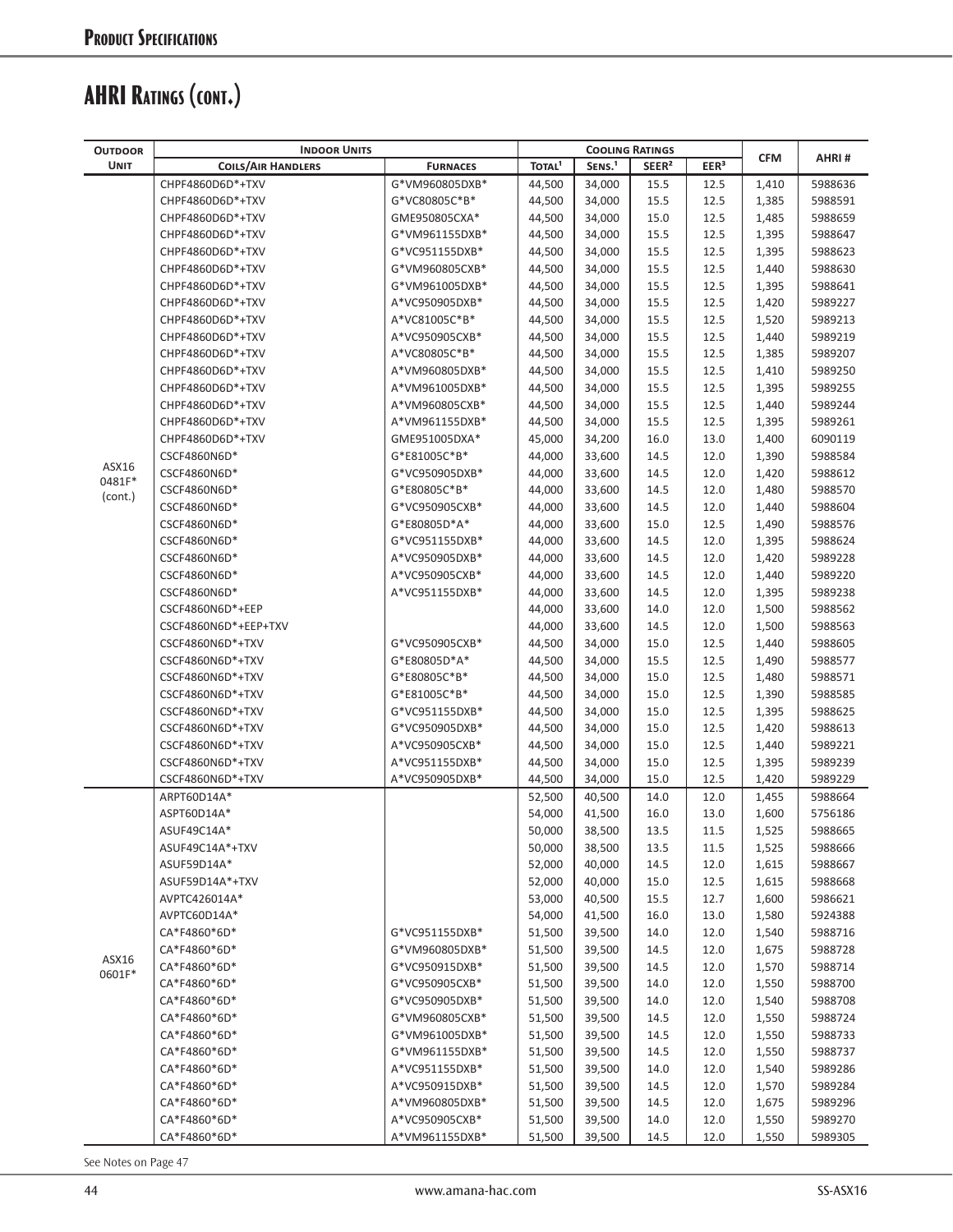| <b>OUTDOOR</b> | <b>INDOOR UNITS</b>             |                 |                    |                    | <b>COOLING RATINGS</b> |                  |            |         |
|----------------|---------------------------------|-----------------|--------------------|--------------------|------------------------|------------------|------------|---------|
| <b>UNIT</b>    | <b>COILS/AIR HANDLERS</b>       | <b>FURNACES</b> | TOTAL <sup>1</sup> | SENS. <sup>1</sup> | SEER <sup>2</sup>      | EER <sup>3</sup> | <b>CFM</b> | AHRI#   |
|                | CA*F4860*6D*                    | A*VC950905DXB*  | 51,500             | 39,500             | 14.0                   | 12.0             | 1,540      | 5989278 |
|                | CA*F4860*6D*                    | A*VM961005DXB*  | 51,500             | 39,500             | 14.5                   | 12.0             | 1,550      | 5989301 |
|                | CA*F4860*6D*                    | A*VM960805CXB*  | 51,500             | 39,500             | 14.5                   | 12.0             | 1,550      | 5989292 |
|                | CA*F4860*6D*+EEP                |                 | 51,500             | 39,500             | 14.0                   | 12.0             | 1,675      | 5988669 |
|                | CA*F4860*6D*+EEP+TXV            |                 | 53,000             | 40,500             | 14.5                   | 12.0             | 1,675      | 5753138 |
|                | CA*F4860*6D*+MBVC2000**-1A*     |                 | 51,500             | 39,500             | 14.5                   | 12.0             | 1,630      | 5988670 |
|                | CA*F4860*6D*+MBVC2000**-1A*+TXV |                 | 51,500             | 39,500             | 15.0                   | 12.5             | 1,630      | 5988671 |
|                | CA*F4860*6D*+TXV                | G*VC950905CXB*  | 51,500             | 39,500             | 14.5                   | 12.0             | 1,550      | 5988701 |
|                | CA*F4860*6D*+TXV                | G*VC950905DXB*  | 51,500             | 39,500             | 14.5                   | 12.0             | 1,540      | 5988709 |
|                | CA*F4860*6D*+TXV                | G*VC951155DXB*  | 51,500             | 39,500             | 14.5                   | 12.0             | 1,540      | 5988717 |
|                | CA*F4860*6D*+TXV                | G*VC950915DXB*  | 51,500             | 39,500             | 15.0                   | 12.5             | 1,570      | 5988715 |
|                | CA*F4860*6D*+TXV                | A*VC950905CXB*  | 51,500             | 39,500             | 14.5                   | 12.0             | 1,550      | 5989271 |
|                | CA*F4860*6D*+TXV                | A*VC950915DXB*  | 51,500             | 39,500             | 15.0                   | 12.5             | 1,570      | 5989285 |
|                | CA*F4860*6D*+TXV                | A*VC950905DXB*  | 51,500             | 39,500             | 14.5                   | 12.0             | 1,540      | 5989279 |
|                | CA*F4860*6D*+TXV                | A*VC951155DXB*  | 51,500             | 39,500             | 14.5                   | 12.0             | 1,540      | 5989287 |
|                | CA*F4961*6D*                    | G*VC81005C*B*   | 52,000             | 40,000             | 14.5                   | 12.0             | 1,500      | 5988695 |
|                | CA*F4961*6D*                    | G*VC950905CXB*  | 52,000             | 40,000             | 14.5                   | 12.0             | 1,550      | 5988702 |
|                | CA*F4961*6D*                    | G*VC80805C*B*   | 52,000             | 40,000             | 14.5                   | 12.0             | 1,520      | 5988692 |
|                | CA*F4961*6D*                    | G*VM960805DXB*  | 52,000             | 40,000             | 14.5                   | 12.0             | 1,675      | 5988729 |
|                | CA*F4961*6D*                    | G*VM961155DXB*  | 52,000             | 40,000             | 14.5                   | 12.0             | 1,550      | 5988738 |
|                | CA*F4961*6D*                    | G*VC951155DXB*  | 52,000             | 40,000             | 14.5                   | 12.0             | 1,540      | 5988718 |
|                | CA*F4961*6D*                    | G*VC950905DXB*  | 52,000             | 40,000             | 14.0                   | 12.0             | 1,540      | 5988710 |
|                | CA*F4961*6D*                    | G*VM960805CXB*  | 52,000             | 40,000             | 14.5                   | 12.0             | 1,550      | 5988725 |
|                | CA*F4961*6D*                    | G*VM961005DXB*  | 52,000             | 40,000             | 14.5                   | 12.0             | 1,550      | 5988734 |
|                | CA*F4961*6D*                    | A*VC80805C*B*   | 52,000             | 40,000             | 14.5                   | 12.0             | 1,520      | 5989262 |
|                | CA*F4961*6D*                    | A*VC951155DXB*  | 52,000             | 40,000             | 14.5                   | 12.0             | 1,540      | 5989288 |
|                | CA*F4961*6D*                    | A*VM961005DXB*  | 52,000             | 40,000             | 14.5                   | 12.0             | 1,550      | 5989302 |
| ASX16          | CA*F4961*6D*                    | A*VC950905DXB*  | 52,000             | 40,000             | 14.0                   | 12.0             | 1,540      | 5989280 |
| 0601F*         | CA*F4961*6D*                    | A*VM960805CXB*  | 52,000             | 40,000             | 14.5                   | 12.0             | 1,550      | 5989293 |
| (cont.)        | CA*F4961*6D*                    | A*VC81005C*B*   | 52,000             | 40,000             | 14.5                   | 12.0             | 1,500      | 5989265 |
|                | CA*F4961*6D*                    | A*VC950905CXB*  | 52,000             | 40,000             | 14.5                   | 12.0             | 1,550      | 5989272 |
|                | CA*F4961*6D*                    | A*VM960805DXB*  | 52,000             | 40,000             | 14.5                   | 12.0             | 1,675      | 5989297 |
|                | CA*F4961*6D*                    | A*VM961155DXB*  | 52,000             | 40,000             | 14.5                   | 12.0             | 1,550      | 5989306 |
|                | CA*F4961*6D*                    | GME950805CXA*   | 52,000             | 40,000             | 14.5                   | 12.0             | 1,580      | 6079813 |
|                | CA*F4961*6D*                    | GME951005DXA*   | 52,000             | 40,000             | 15.5                   | 12.5             | 1,655      | 6079864 |
|                | CA*F4961*6D*+EEP                |                 | 52,000             | 40,000             | 14.5                   | 12.0             | 1,675      | 5988672 |
|                | CA*F4961*6D*+EEP+TXV            |                 | 54,000             | 41,500             | 15.0                   | 12.5             | 1,675      | 5753137 |
|                | CA*F4961*6D*+MBVC2000**-1A*     |                 | 52,000             | 40,000             | 15.0                   | 12.5             | 1,675      | 5988673 |
|                | CA*F4961*6D*+MBVC2000**-1A*+TXV |                 | 52,000             | 40,000             | 15.5                   | 12.5             | 1,675      | 5988674 |
|                | CA*F4961*6D*+TXV                | G*E80805D*A*    | 53,000             | 40,500             | 16.0                   | 13.0             | 1,500      | 5753140 |
|                | CA*F4961*6D*+TXV                | A*VC951155DXB*  | 52,000             | 40,000             | 15.0                   | 12.5             | 1,540      | 5753142 |
|                | CA*F4961*6D*+TXV                | G*E80805C*B*    | 52,000             | 40,000             | 15.0                   | 12.5             | 1,645      | 5988681 |
|                | CA*F4961*6D*+TXV                | G*E81005C*B*    | 52,000             | 40,000             | 15.0                   | 12.5             | 1,690      | 5988687 |
|                | CA*F4961*6D*+TXV                | G*VM960805DXB*  | 52,000             | 40,000             | 15.0                   | 12.5             | 1,675      | 5988730 |
|                | CA*F4961*6D*+TXV                | G*VC951155DXB*  | 52,000             | 40,000             | 15.0                   | 12.5             | 1,540      | 5988719 |
|                | CA*F4961*6D*+TXV                | G*VC81005C*B*   | 52,000             | 40,000             | 15.0                   | 12.5             | 1,500      | 5988696 |
|                | CA*F4961*6D*+TXV                | G*VM961155DXB*  | 52,000             | 40,000             | 15.0                   | 12.5             | 1,550      | 5988739 |
|                | CA*F4961*6D*+TXV                | G*VC950905CXB*  | 52,000             | 40,000             | 15.0                   | 12.5             | 1,550      | 5988703 |
|                | CA*F4961*6D*+TXV                | ADVC80805C*B*   | 52,000             | 40,000             | 15.0                   | 12.5             | 1,585      | 5988742 |
|                | CA*F4961*6D*+TXV                | ADVC81005C*B*   | 52,000             | 40,000             | 15.0                   | 12.5             | 1,620      | 5988744 |
|                | CA*F4961*6D*+TXV                | GME950805CXA*   | 52,000             | 40,000             | 15.0                   | 12.5             | 1,580      | 5988747 |
|                | CA*F4961*6D*+TXV                | A*VM961155DXB*  | 52,000             | 40,000             | 15.0                   | 12.5             | 1,550      | 5989307 |
|                | CA*F4961*6D*+TXV                | A*VC81005C*B*   | 52,000             | 40,000             | 15.0                   | 12.5             | 1,500      | 5989266 |
|                | CA*F4961*6D*+TXV                | A*VC950905CXB*  | 52,000             | 40,000             | 15.0                   | 12.5             | 1,550      | 5989273 |
|                | CA*F4961*6D*+TXV                | A*VM960805DXB*  | 52,000             | 40,000             | 15.0                   | 12.5             | 1,675      | 5989298 |
|                | CA*F4961*6D*+TXV                | GME951005DXA*   | 53,000             | 40,500             | 16.0                   | 13.0             | 1,500      | 6090120 |
|                | CA*F4961*6D*+TXV                | G*VM961005DXB*  | 52,000             | 40,000             | 15.2                   | 12.5             | 1,550      | 6107318 |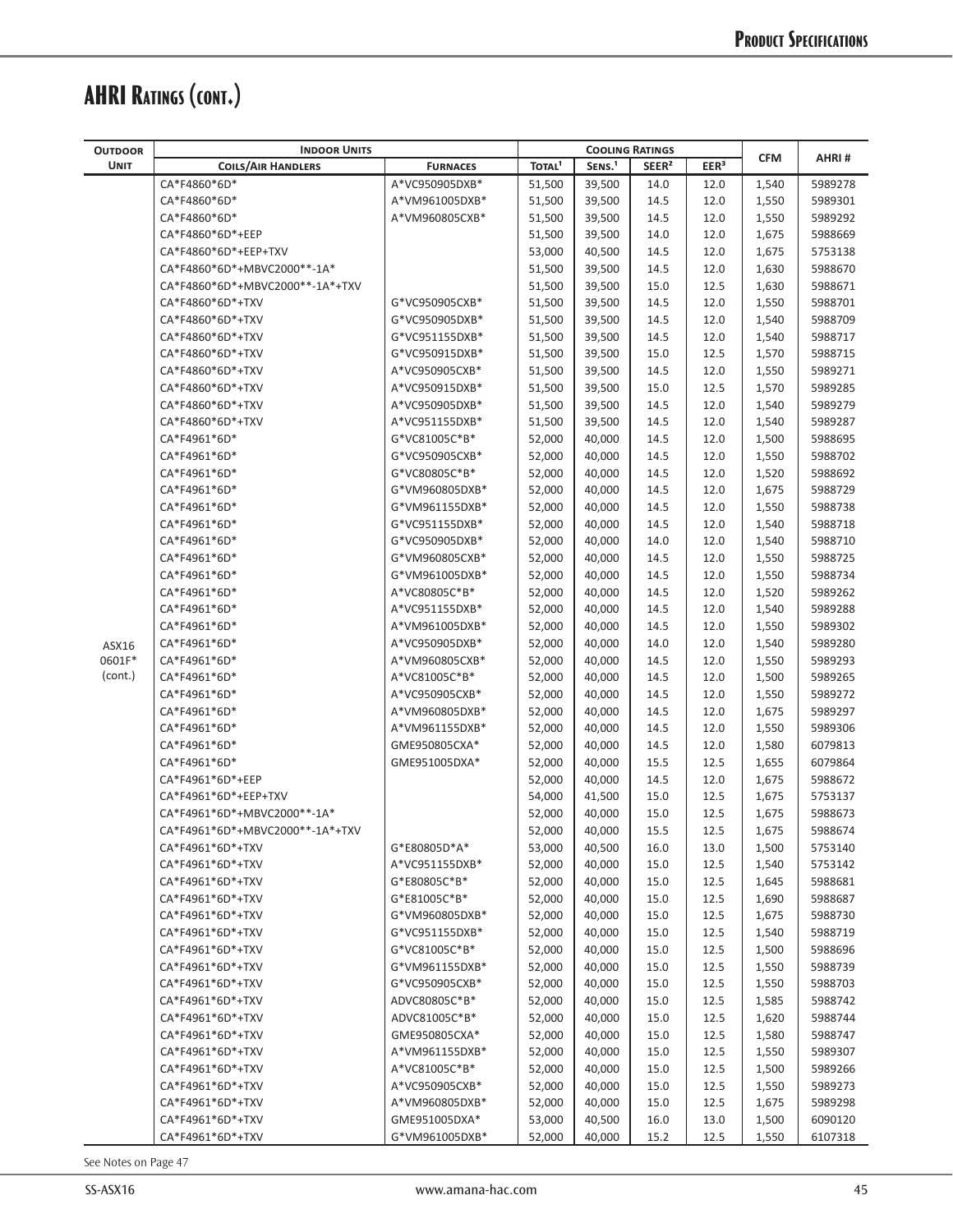| <b>OUTDOOR</b>  | <b>INDOOR UNITS</b>         |                 |                          |                    | <b>COOLING RATINGS</b> |                  | <b>CFM</b> | AHRI#              |
|-----------------|-----------------------------|-----------------|--------------------------|--------------------|------------------------|------------------|------------|--------------------|
| <b>UNIT</b>     | <b>COILS/AIR HANDLERS</b>   | <b>FURNACES</b> | <b>TOTAL<sup>1</sup></b> | SENS. <sup>1</sup> | SEER <sup>2</sup>      | EER <sup>3</sup> |            |                    |
|                 | CA*F4961*6D*+TXV            | G*VM960805CXB*  | 52,000                   | 40,000             | 15.2                   | 12.5             | 1,550      | 6107317            |
|                 | CA*F4961*6D*+TXV            | A*VM960805CXB*  | 52,000                   | 40,000             | 15.2                   | 12.5             | 1,550      | 6107330            |
|                 | CA*F4961*6D*+TXV            | A*VC80805C*B*   | 52,000                   | 40,000             | 15.2                   | 12.5             | 1,520      | 6107327            |
|                 | CA*F4961*6D*+TXV            | A*VC950905DXB*  | 52,000                   | 40,000             | 15.2                   | 12.5             | 1,540      | 6107328            |
|                 | CA*F4961*6D*+TXV            | G*VC80805C*B*   | 52,000                   | 40,000             | 15.2                   | 12.5             | 1,520      | 6107314            |
|                 | CA*F4961*6D*+TXV            | G*VC950915DXB*  | 52,000                   | 40,000             | 15.2                   | 12.5             | 1,570      | 6107316            |
|                 | CA*F4961*6D*+TXV            | A*VM961005DXB*  | 52,000                   | 40,000             | 15.2                   | 12.5             | 1,550      | 6107331            |
|                 | CA*F4961*6D*+TXV            | G*VC950905DXB*  | 52,000                   | 40,000             | 15.2                   | 12.5             | 1,540      | 6107315            |
|                 | CA*F4961*6D*+TXV            | A*VC950915DXB*  | 52,000                   | 40,000             | 15.2                   | 12.5             | 1,570      | 6107329            |
|                 | CAPT4961*4A*                | G*VC80805C*B*   | 52,000                   | 40,000             | 15.0                   | 12.5             | 1,520      | 5988693            |
|                 | CAPT4961*4A*                | ADVC80805C*B*   | 52,000                   | 40,000             | 15.0                   | 12.5             | 1,585      | 5988743            |
|                 | CAPT4961*4A*                | ADVC81005C*B*   | 52,000                   | 40,000             | 15.0                   | 12.5             | 1,620      | 5988745            |
|                 | CAPT4961*4A*                | G*VC81005C*B*   | 52,000                   | 40,000             | 15.0                   | 12.5             | 1,500      | 5988697            |
|                 | CAPT4961*4A*                | A*VC80805C*B*   | 52,000                   | 40,000             | 15.0                   | 12.5             | 1,520      | 5989263            |
|                 | CAPT4961*4A*                | A*VC81005C*B*   | 52,000                   | 40,000             | 15.0                   | 12.5             | 1,500      | 5989267            |
|                 | CAPT4961*4A*+EEP            |                 | 52,000                   | 40,000             | 15.0                   | 12.5             | 1,675      | 5988675            |
|                 | CHPF4860D6D*                | G*VC81005C*B*   | 52,000                   | 40,000             | 14.5                   | 12.0             | 1,500      | 5988698            |
|                 | CHPF4860D6D*                | G*VC951155DXB*  | 52,000                   | 40,000             | 14.5                   | 12.0             | 1,540      | 5988720            |
|                 | CHPF4860D6D*                | G*VC80805C*B*   | 52,000                   | 40,000             | 14.5                   | 12.0             | 1,520      | 5988694            |
|                 | CHPF4860D6D*                | G*VC950905DXB*  | 52,000                   | 40,000             | 14.5                   | 12.0             | 1,540      | 5988711            |
|                 | CHPF4860D6D*                | G*VM960805CXB*  | 52,000                   | 40,000             | 14.5                   | 12.0             | 1,550      | 5988726            |
|                 | CHPF4860D6D*                | G*VC950905CXB*  | 52,000                   | 40,000             | 14.5                   | 12.0             | 1,550      | 5988704            |
|                 | CHPF4860D6D*                | G*VM960805DXB*  | 52,000                   | 40,000             | 14.5                   | 12.0             | 1,675      | 5988731            |
|                 | CHPF4860D6D*                | G*VM961155DXB*  | 52,000                   | 40,000             | 14.5                   | 12.0             | 1,550      | 5988740            |
|                 | CHPF4860D6D*                | G*VM961005DXB*  | 52,000                   | 40,000             | 14.5                   | 12.0             | 1,550      | 5988735            |
|                 | CHPF4860D6D*                | A*VC81005C*B*   | 52,000                   | 40,000             | 14.5                   | 12.0             | 1,500      | 5989268            |
| ASX16<br>0601F* | CHPF4860D6D*                | A*VM961005DXB*  | 52,000                   | 40,000             | 14.5                   | 12.0             | 1,550      | 5989303            |
| (cont.)         | CHPF4860D6D*                | A*VC80805C*B*   | 52,000                   | 40,000             | 14.5                   | 12.0             | 1,520      | 5989264            |
|                 | CHPF4860D6D*                | A*VC951155DXB*  | 52,000                   | 40,000             | 14.5                   | 12.0             | 1,540      | 5989289            |
|                 | CHPF4860D6D*                | A*VM960805CXB*  | 52,000                   | 40,000             | 14.5                   | 12.0             | 1,550      | 5989294            |
|                 | CHPF4860D6D*                | A*VC950905CXB*  | 52,000                   | 40,000             | 14.5                   | 12.0             | 1,550      | 5989274            |
|                 | CHPF4860D6D*                | A*VM960805DXB*  | 52,000                   | 40,000             | 14.5                   | 12.0             | 1,675      | 5989299            |
|                 | CHPF4860D6D*                | A*VM961155DXB*  | 52,000                   | 40,000             | 14.5                   | 12.0             | 1,550      | 5989308            |
|                 | CHPF4860D6D*                | A*VC950905DXB*  | 52,000                   | 40,000             | 14.5                   | 12.0             | 1,540      | 5989281            |
|                 | CHPF4860D6D*                | G*E80805C*B*    | 52,000                   | 40,000             | 14.5                   | 12.0             | 1,645      | 6079865            |
|                 | CHPF4860D6D*                | GME951005DXA*   | 52,000                   | 40,000             | 15.5                   | 12.5             | 1,655      | 6079867            |
|                 | CHPF4860D6D*                | G*E81005C*B*    | 52,000                   | 40,000             | 14.5                   | 12.0             | 1,690      | 6079814            |
|                 | CHPF4860D6D*                | GME950805CXA*   | 52,000                   | 40,000             | 14.5                   | 12.0             | 1,580      | 6079866            |
|                 | CHPF4860D6D*+EEP            |                 | 52,000                   | 40,000             | 14.5                   | 12.0             | 1,675      | 5988676            |
|                 | CHPF4860D6D*+EEP+TXV        |                 | 53,500                   | 41,000             | 15.0                   | 12.5             | 1,675      | 5753139            |
|                 | CHPF4860D6D*+MBVC2000**-1A* |                 | 52,000                   | 40,000             | 15.0                   | 12.5             | 1,675      | 5988677            |
|                 | CHPF4860D6D*+TXV            | G*E80805D*A*    | 53,000                   | 40,500             | 16.0                   | 13.0             | 1,500      | 5753141            |
|                 | CHPF4860D6D*+TXV            | A*VC951155DXB*  | 52,000                   | 40,000             | 15.0                   | 12.5             | 1,540      | 5753143            |
|                 | CHPF4860D6D*+TXV            | G*VC950905CXB*  |                          |                    |                        |                  |            |                    |
|                 | CHPF4860D6D*+TXV            |                 | 52,000                   | 40,000             | 15.0                   | 12.5             | 1,550      | 5988705<br>5988699 |
|                 |                             | G*VC81005C*B*   | 52,000                   | 40,000             | 15.0                   | 12.5             | 1,500      |                    |
|                 | CHPF4860D6D*+TXV            | G*E81005C*B*    | 52,000                   | 40,000             | 15.0                   | 12.5             | 1,690      | 5988689            |
|                 | CHPF4860D6D*+TXV            | G*VC951155DXB*  | 52,000                   | 40,000             | 15.0                   | 12.5             | 1,540      | 5988721            |
|                 | CHPF4860D6D*+TXV            | G*VM960805DXB*  | 52,000                   | 40,000             | 15.0                   | 12.5             | 1,675      | 5988732            |
|                 | CHPF4860D6D*+TXV            | G*VM961005DXB*  | 52,000                   | 40,000             | 15.0                   | 12.5             | 1,550      | 5988736            |
|                 | CHPF4860D6D*+TXV            | G*VM960805CXB*  | 52,000                   | 40,000             | 15.0                   | 12.5             | 1,550      | 5988727            |
|                 | CHPF4860D6D*+TXV            | G*VM961155DXB*  | 52,000                   | 40,000             | 15.0                   | 12.5             | 1,550      | 5988741            |
|                 | CHPF4860D6D*+TXV            | A*VM961005DXB*  | 52,000                   | 40,000             | 15.0                   | 12.5             | 1,550      | 5989304            |
|                 | CHPF4860D6D*+TXV            | A*VC950905CXB*  | 52,000                   | 40,000             | 15.0                   | 12.5             | 1,550      | 5989275            |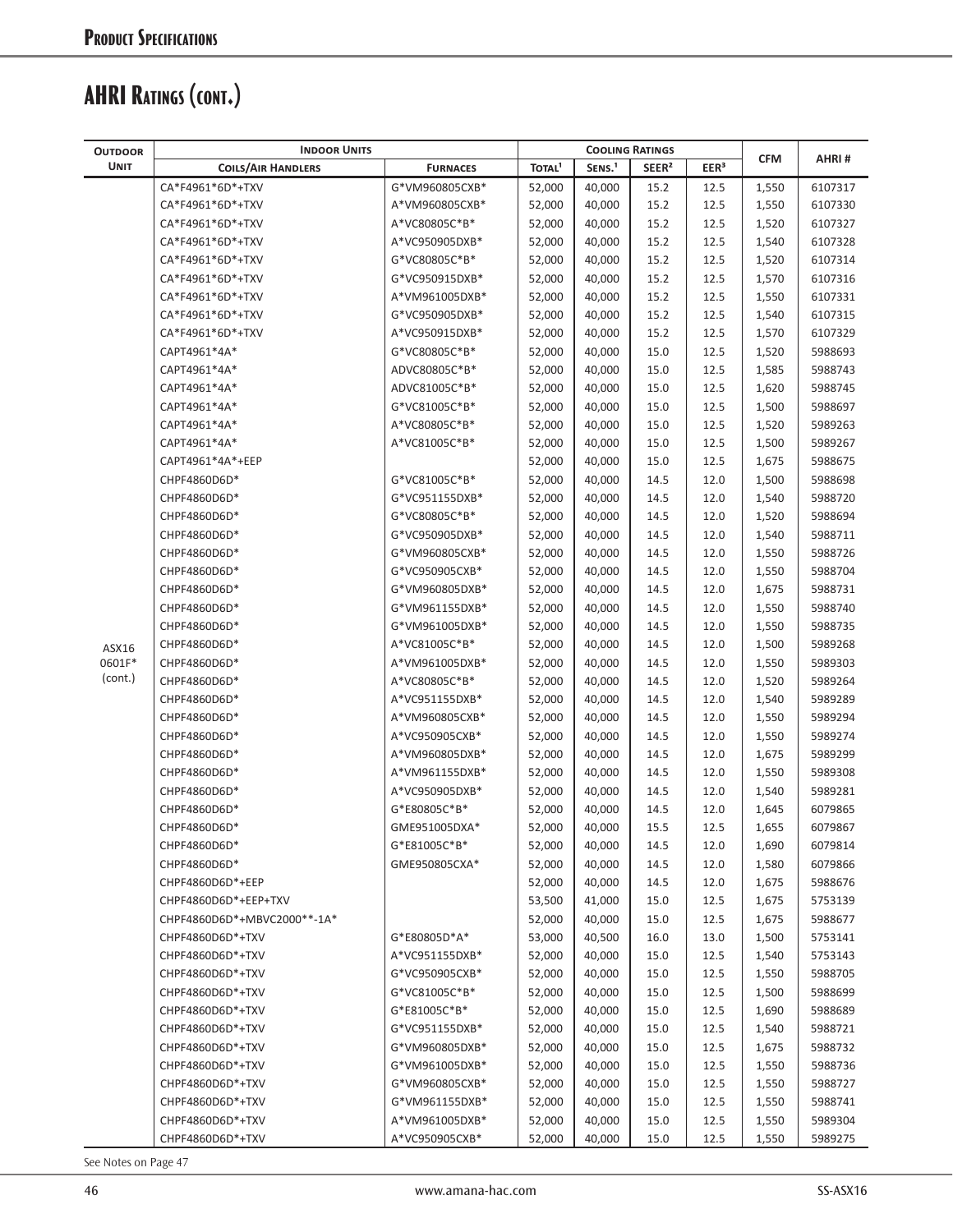| <b>OUTDOOR</b>  | <b>INDOOR UNITS</b>       |                 |                    |                    | <b>COOLING RATINGS</b> | <b>CFM</b>       |       |         |
|-----------------|---------------------------|-----------------|--------------------|--------------------|------------------------|------------------|-------|---------|
| <b>UNIT</b>     | <b>COILS/AIR HANDLERS</b> | <b>FURNACES</b> | TOTAL <sup>1</sup> | SENS. <sup>1</sup> | SEER <sup>2</sup>      | EER <sup>3</sup> |       | AHRI#   |
|                 | CHPF4860D6D*+TXV          | A*VM960805DXB*  | 52,000             | 40,000             | 15.0                   | 12.5             | 1,675 | 5989300 |
|                 | CHPF4860D6D*+TXV          | A*VM961155DXB*  | 52,000             | 40,000             | 15.0                   | 12.5             | 1,550 | 5989309 |
|                 | CHPF4860D6D*+TXV          | A*VC81005C*B*   | 52,000             | 40,000             | 15.0                   | 12.5             | 1,500 | 5989269 |
|                 | CHPF4860D6D*+TXV          | A*VM960805CXB*  | 52,000             | 40,000             | 15.0                   | 12.5             | 1,550 | 5989295 |
|                 | CHPF4860D6D*+TXV          | GME951005DXA*   | 53,000             | 40,500             | 16.0                   | 13.0             | 1,500 | 6090122 |
|                 | CHPF4860D6D*+TXV          | G*VC80805C*B*   | 52,000             | 40,000             | 15.2                   | 12.5             | 1,520 | 6107320 |
|                 | CHPF4860D6D*+TXV          | A*VC950905DXB*  | 52,000             | 40,000             | 15.2                   | 12.5             | 1,540 | 6107333 |
|                 | CHPF4860D6D*+TXV          | G*E80805C*B*    | 52,000             | 40,000             | 15.2                   | 12.5             | 1,645 | 6107319 |
|                 | CHPF4860D6D*+TXV          | G*VC950905DXB*  | 52,000             | 40,000             | 15.2                   | 12.5             | 1,540 | 6107321 |
|                 | CHPF4860D6D*+TXV          | A*VC80805C*B*   | 52,000             | 40,000             | 15.2                   | 12.5             | 1,520 | 6107332 |
|                 | CHPF4860D6D*+TXV          | GME950805CXA*   | 52,000             | 40,000             | 15.2                   | 12.5             | 1,580 | 6107322 |
|                 | CSCF4860N6D*              | G*VC950905DXB*  | 51,500             | 39,500             | 14.0                   | 12.0             | 1,540 | 5988712 |
|                 | CSCF4860N6D*              | G*VC950905CXB*  | 51,500             | 39,500             | 14.0                   | 12.0             | 1,550 | 5988706 |
|                 | CSCF4860N6D*              | G*VC951155DXB*  | 51,500             | 39,500             | 14.0                   | 12.0             | 1,540 | 5988722 |
|                 | CSCF4860N6D*              | A*VC950905DXB*  | 51,500             | 39,500             | 14.0                   | 12.0             | 1,540 | 5989282 |
|                 | CSCF4860N6D*              | A*VC950905CXB*  | 51,500             | 39,500             | 14.0                   | 12.0             | 1,550 | 5989276 |
| ASX16<br>0601F* | CSCF4860N6D*              | A*VC951155DXB*  | 51,500             | 39,500             | 14.0                   | 12.0             | 1,540 | 5989290 |
| (cont.)         | CSCF4860N6D*              | G*E80805C*B*    | 51,500             | 39,500             | 14.5                   | 12.0             | 1,645 | 6079815 |
|                 | CSCF4860N6D*              | GME951005DXA*   | 51,500             | 39,500             | 15.0                   | 12.5             | 1,655 | 6079817 |
|                 | CSCF4860N6D*              | GME950805CXA*   | 51,500             | 39,500             | 14.5                   | 12.0             | 1,580 | 6079868 |
|                 | CSCF4860N6D*              | G*E81005C*B*    | 51,500             | 39,500             | 14.5                   | 12.0             | 1,690 | 6079816 |
|                 | CSCF4860N6D*+EEP          |                 | 51,500             | 39,500             | 14.0                   | 12.0             | 1,675 | 5988678 |
|                 | CSCF4860N6D*+EEP+TXV      |                 | 51,500             | 39,500             | 14.5                   | 12.0             | 1,675 | 5988679 |
|                 | CSCF4860N6D*+TXV          | G*VC950905DXB*  | 51,500             | 39,500             | 14.5                   | 12.0             | 1,540 | 5988713 |
|                 | CSCF4860N6D*+TXV          | G*E81005C*B*    | 51,500             | 39,500             | 15.0                   | 12.5             | 1,690 | 5988691 |
|                 | CSCF4860N6D*+TXV          | G*VC951155DXB*  | 51,500             | 39,500             | 14.5                   | 12.0             | 1,540 | 5988723 |
|                 | CSCF4860N6D*+TXV          | G*E80805C*B*    | 51,500             | 39,500             | 15.0                   | 12.5             | 1,645 | 5988684 |
|                 | CSCF4860N6D*+TXV          | G*VC950905CXB*  | 51,500             | 39,500             | 14.5                   | 12.0             | 1,550 | 5988707 |
|                 | CSCF4860N6D*+TXV          | G*E80805D*A*    | 51,500             | 39,500             | 15.5                   | 12.5             | 1,690 | 5988685 |
|                 | CSCF4860N6D*+TXV          | GME950805CXA*   | 51,500             | 39,500             | 14.5                   | 12.0             | 1,580 | 5988750 |
|                 | CSCF4860N6D*+TXV          | GME951005DXA*   | 51,500             | 39,500             | 15.5                   | 12.5             | 1,655 | 5988754 |
|                 | CSCF4860N6D*+TXV          | A*VC951155DXB*  | 51,500             | 39,500             | 14.5                   | 12.0             | 1,540 | 5989291 |
|                 | CSCF4860N6D*+TXV          | A*VC950905CXB*  | 51,500             | 39,500             | 14.5                   | 12.0             | 1,550 | 5989277 |
|                 | CSCF4860N6D*+TXV          | A*VC950905DXB*  | 51,500             | 39,500             | 14.5                   | 12.0             | 1,540 | 5989283 |

 $1$  BTU/h

² Seasonal Energy Efficiency Ratio; Certified per AHRI 210/240 @ 80°F/ 67°F/ 95°F

³ Energy Efficiency Ratio @ 80°F/ 67°F/ 95°F

**Notes**

• Always check the S&R plate for electrical data on the unit being installed.

• When matching the outdoor unit to the indoor unit, use the piston supplied with the outdoor unit or that specified on the piston kit chart supplied with the indoor unit.

• EEP - Order from Service Dept. Part No. B13707-38 or new Solid State Board B13707-35S. Part No. B13707-38 is not interchangeable with B13707-35S. The Goodman Gas Furnace contains the EEP cooling time delay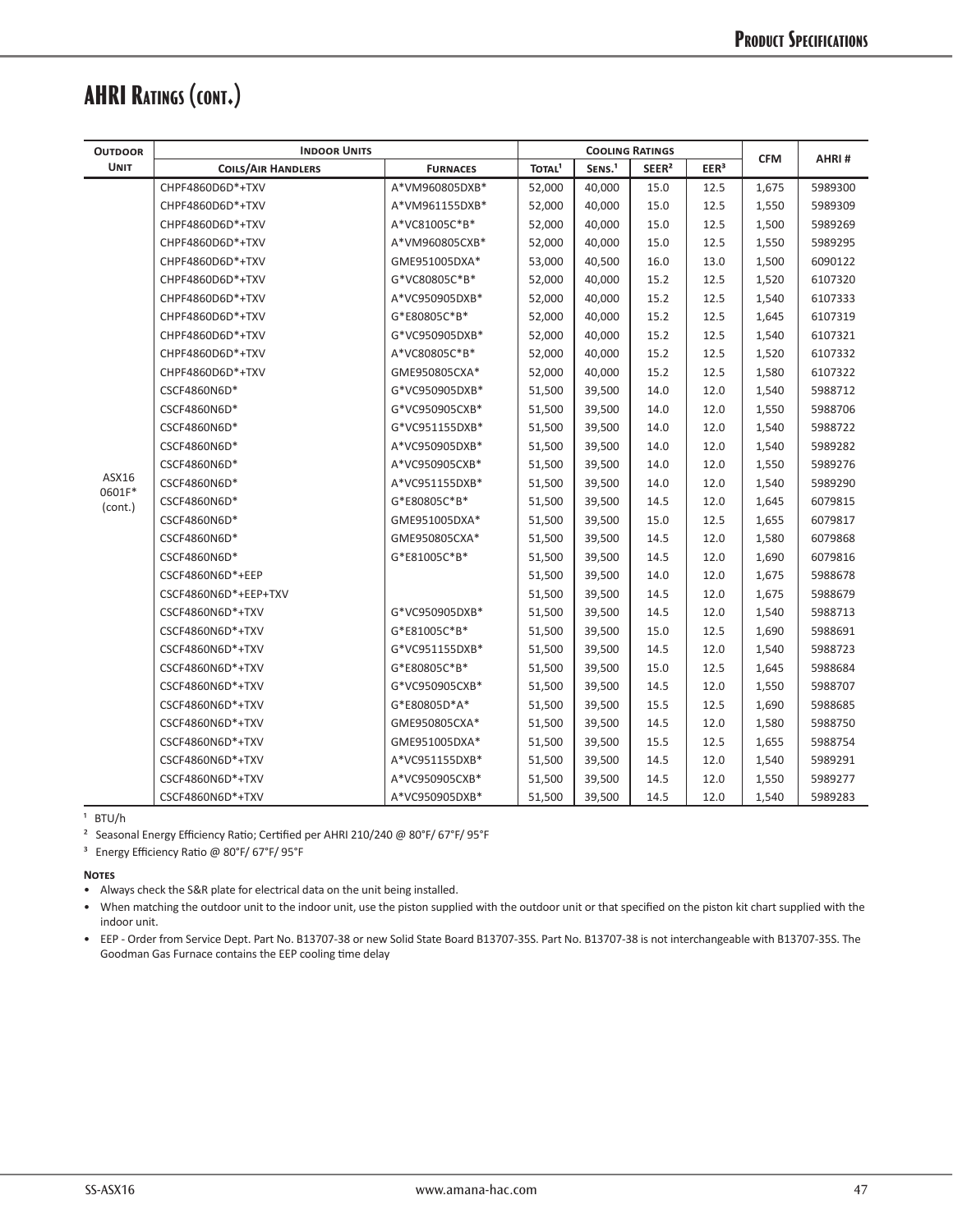#### **Dimensions**



|              |        | <b>DIMENSIONS</b> |        |
|--------------|--------|-------------------|--------|
| <b>MODEL</b> | W"     | D"                | н"     |
| ASX160181F*  | 29     | 29                | 32%    |
| ASX160241F*  | 29     | 29                | $32\%$ |
| ASX160301F*  | 29     | 29                | 36¼    |
| ASX160361F*  | 29     | 29                | 38%    |
| ASX160421F*  | 35½    | 35½               | 36¼    |
| ASX160481F*  | 35½    | 35½               | 38¼    |
| ASX160601F*  | 35½    | 35½               | 38¼    |
| ASX160611F*  | $35\%$ | $35\%$            | 38¼    |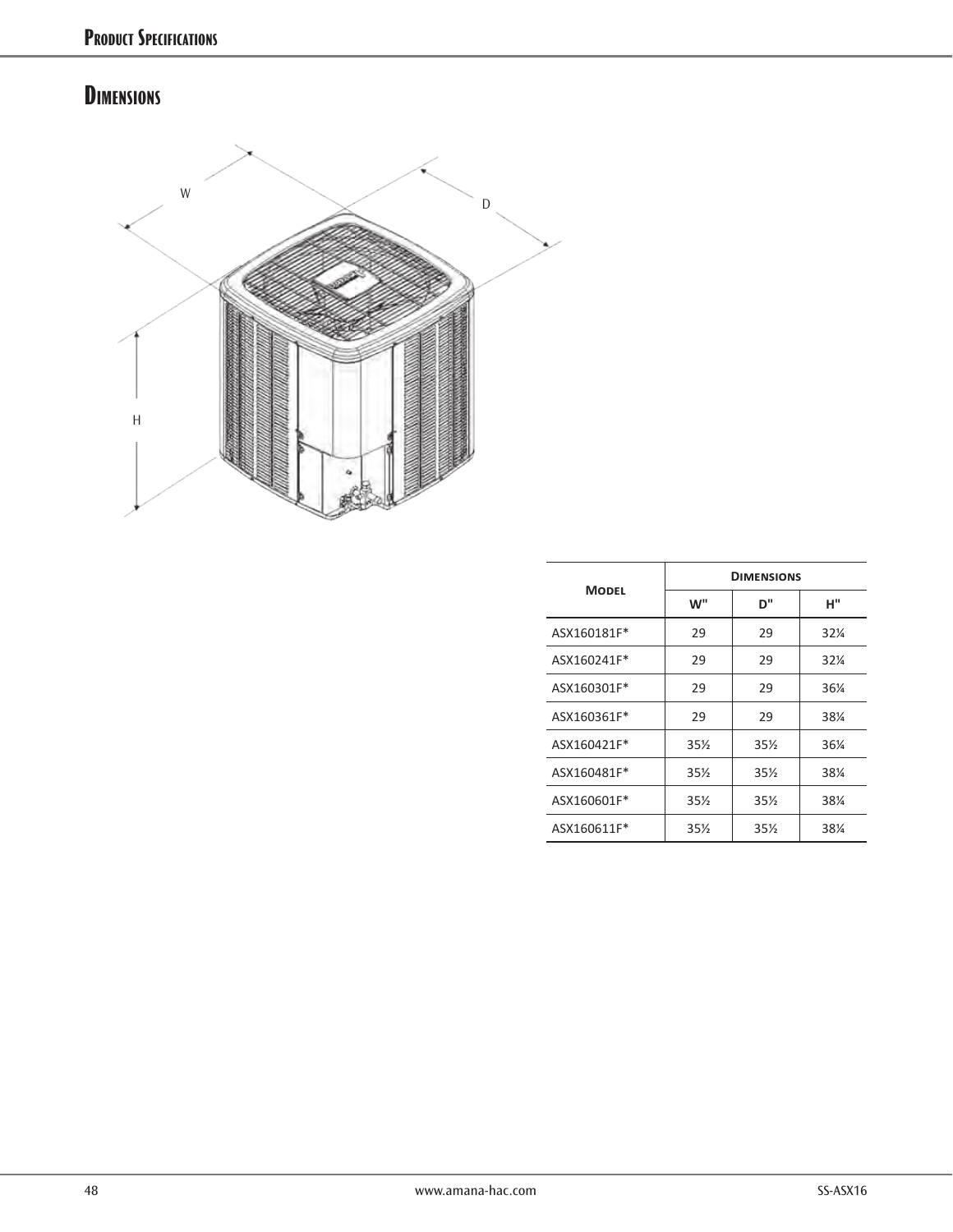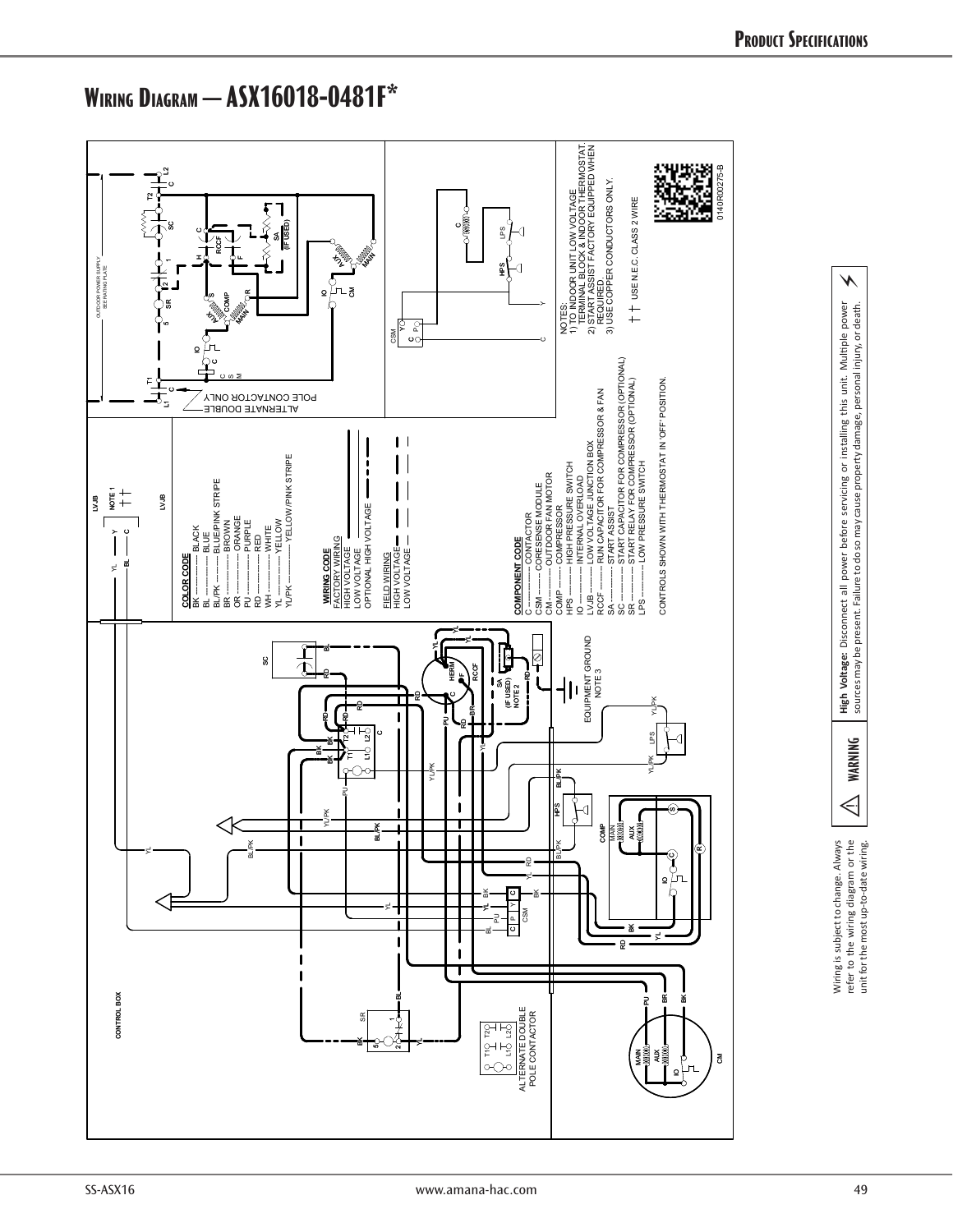#### **Wiring Diagram — ASX160601F\* /611F\***



High Voltage: Disconnect all power before servicing or installing this unit. Multiple power<br>sources may be present. Failure to do so may cause property damage, personal injury, or death. ⚠ **WARNING High Voltage:** Disconnect all power before servicing or installing this unit. Multiple power sources may be present. Failure to do so may cause property damage, personal injury, or death. WARNING

⚡

 $\Leftrightarrow$ 

refer to the wiring diagram or the<br>unit for the most up-to-date wiring. Wiring is subject to change. Always Wiring is subject to change. Always refer to the wiring diagram or the unit for the most up-to-date wiring.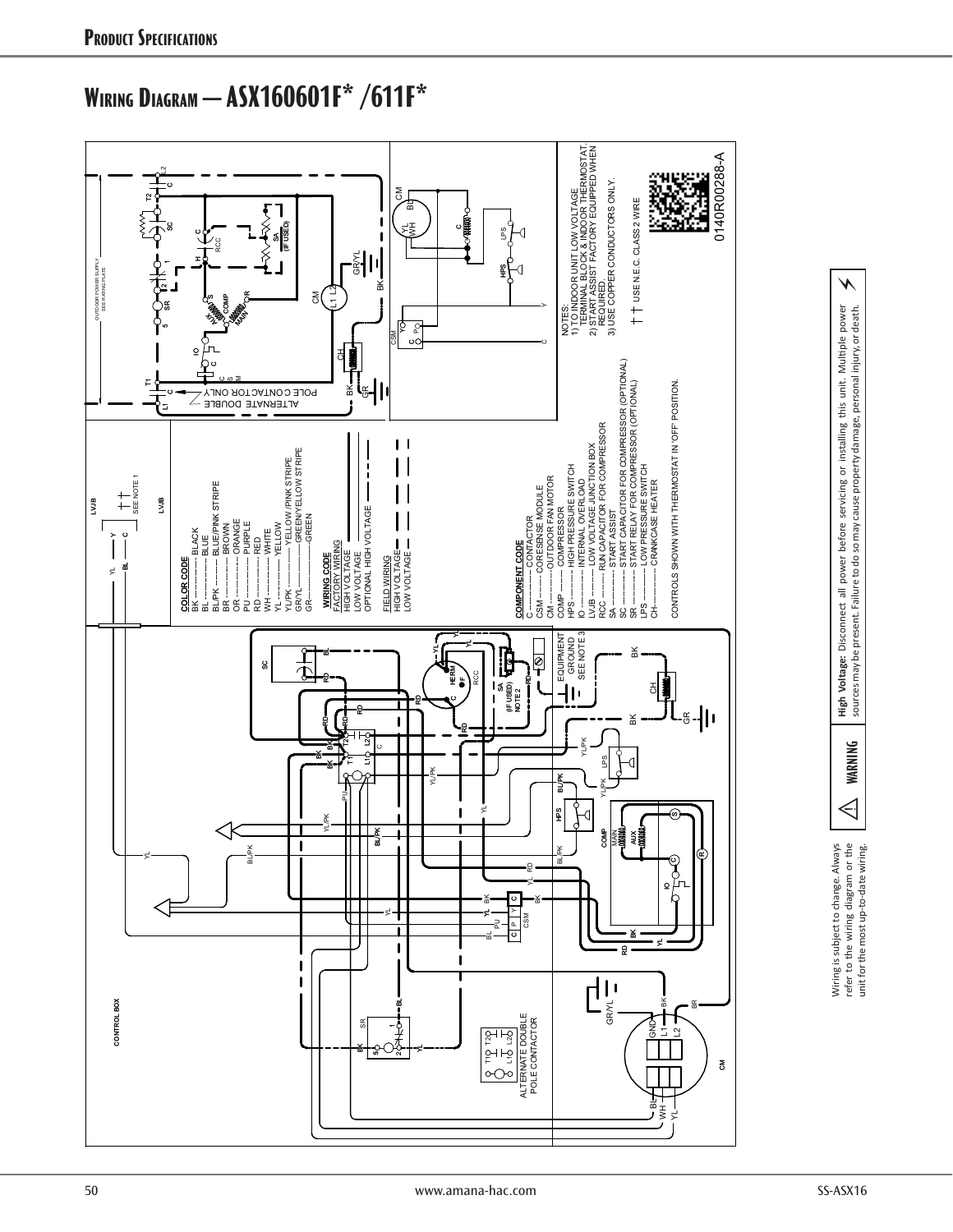#### **Accessories**

| <b>MODEL</b>        | <b>DESCRIPTION</b>              | <b>ASX16</b><br>0181F* | ASX16<br>0241F* | <b>ASX16</b><br>0301F* | ASX16<br>0361F* | <b>ASX16</b><br>0421F* | <b>ASX16</b><br>0481F* | <b>ASX16</b><br>0601F* | ASX16<br>0611F* |
|---------------------|---------------------------------|------------------------|-----------------|------------------------|-----------------|------------------------|------------------------|------------------------|-----------------|
| <b>ABK-20</b>       | Anchor Bracket Kit <sup>^</sup> |                        | X               | X                      | X               | X                      | X                      | X                      | X               |
| ABK-21              | Anchor Bracket Kit <sup>^</sup> | X                      |                 |                        |                 |                        |                        |                        |                 |
| ASC-01              | Anti-Short Cycle Kit            | X                      | $\chi$          | $\mathsf{X}$           | X               | X                      | X                      | X                      | X               |
| CSR-U-1             | Hard-start Kit                  | X                      | X               | X                      | X               | X                      | X                      | X                      | X               |
| FSK01A <sup>1</sup> | Freeze Protection Kit           | X                      | $\chi$          | $\mathsf{X}$           | X               | X                      | $\times$               | $\mathsf{X}$           | X               |
| LSKO2A <sup>2</sup> | Liquid Line Solenoid Kit        | X                      | X               | $\mathsf{X}$           | X               | X                      | X                      | $\mathsf{X}$           | X               |
| $TXV-302$           | <b>TXV Kit</b>                  | X                      | $\mathsf{X}$    | X                      |                 |                        |                        |                        |                 |
| $TXV-42^2$          | <b>TXV Kit</b>                  |                        |                 |                        | X               | $\chi$                 |                        |                        |                 |
| $TXV-482$           | <b>TXV Kit</b>                  |                        |                 |                        |                 |                        | X                      |                        |                 |
| $TXV-60^2$          | <b>TXV Kit</b>                  |                        |                 |                        |                 |                        |                        | Χ                      | X               |

**^** Contains 20 brackets; four brackets needed to anchor unit to pad

 $1$  Installed on indoor coil

² Field-installed, non-bleed, expansion valve kit